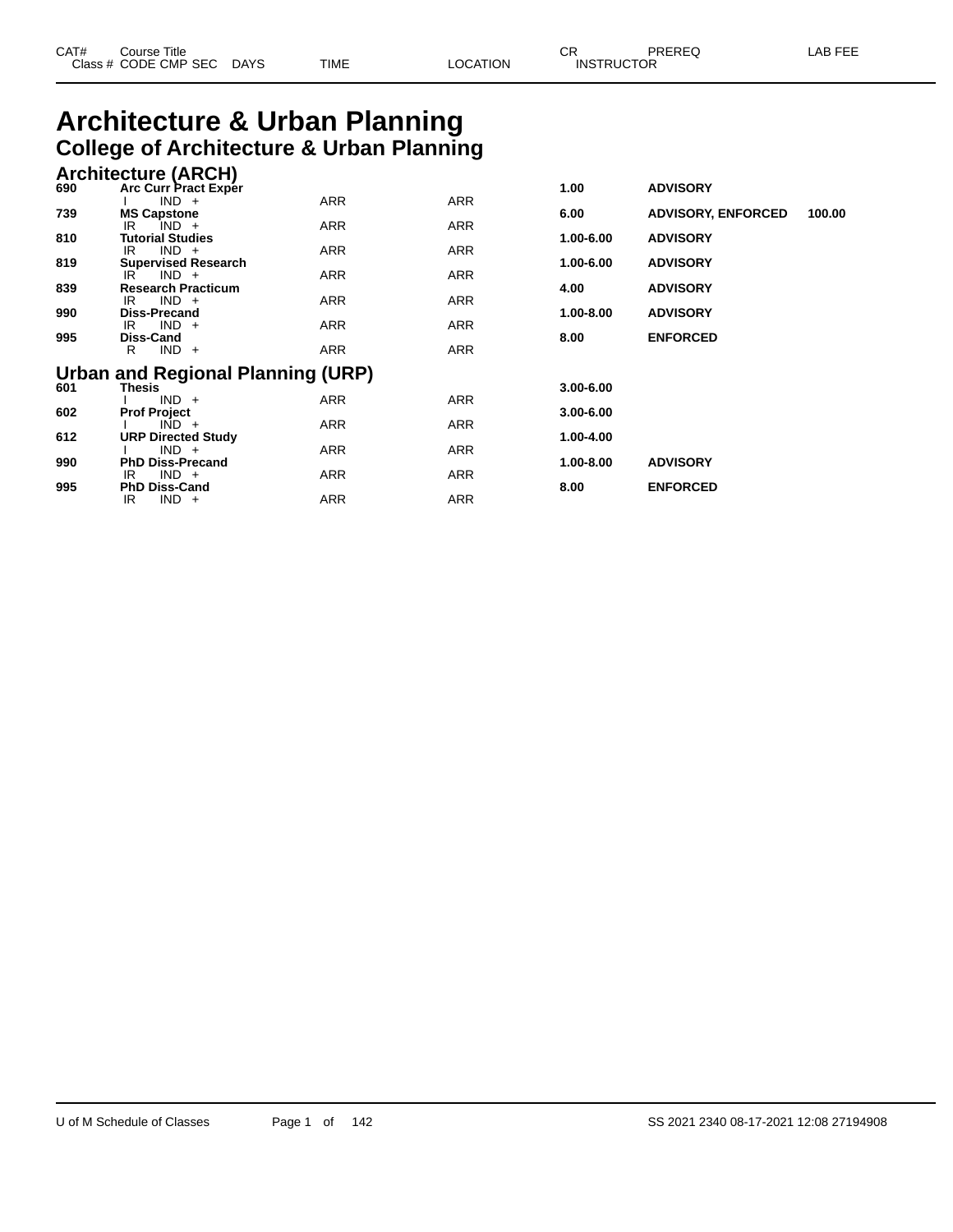| CAT# | Title<br>Course      |      |      |          | Ωn<br>◡∩          | PREREQ | . EEF<br>AR. |
|------|----------------------|------|------|----------|-------------------|--------|--------------|
|      | Class # CODE CMP SEC | DAYS | TIME | LOCATION | <b>INSTRUCTOR</b> |        |              |

# **Dental Hygiene Dental Hygiene-Dentistry**

#### **Dental Hygiene (DENTHYG) 242 Oral Anatomy 2.00** 64225 P LEC 001 T 9-12PM ARR Eagle **313 Clinical Dent Hyg 5.00** 64311 P LEC 001 TH 8-12PM ARR **313 Clinical Dent Hyg 11 Clinical Dent Hyg 5.00 5.00 5.00 5.00 5.00** P LEC 001 TH 1-5PM ARR P LEC 001 W 1-3PM ARR P LEC 001 T 8-12PM ARR Nieto P LEC 001 T 1-5PM ARR **401 Emrg Educat Ace Dent 1.00-3.00** 64284 P SEM 001<br> **422 Pain Control**<br>
64314 P LEC 001 **422 Pain Control 3.00** 64314 P LEC 001 W 3-5PM ARR McComas **475 Mentored Prof Exp 3.00-4.00 ADVISORY** 62898 P LEC 001 ARR ARR ARR **Dental Hygiene Degree Completion E-Learning (HYGDCE) 484 Special Populations 3.00 ADVISORY** 62807 P LEC 001 ARR ARR Eagle, Cullen **485 Community I 3.00 ADVISORY** 62806 P LEC 001 ARR ARR Cullen **491 Capstone II/ePortfol 6.00** 62806 P LEC 001 ARR ARR ARR Cullen<br>1 **Capstone Il/ePortfol** ARR ARR 6.00<br>62890 P LEC 001 ARR ARR ARR Pitts, Cullen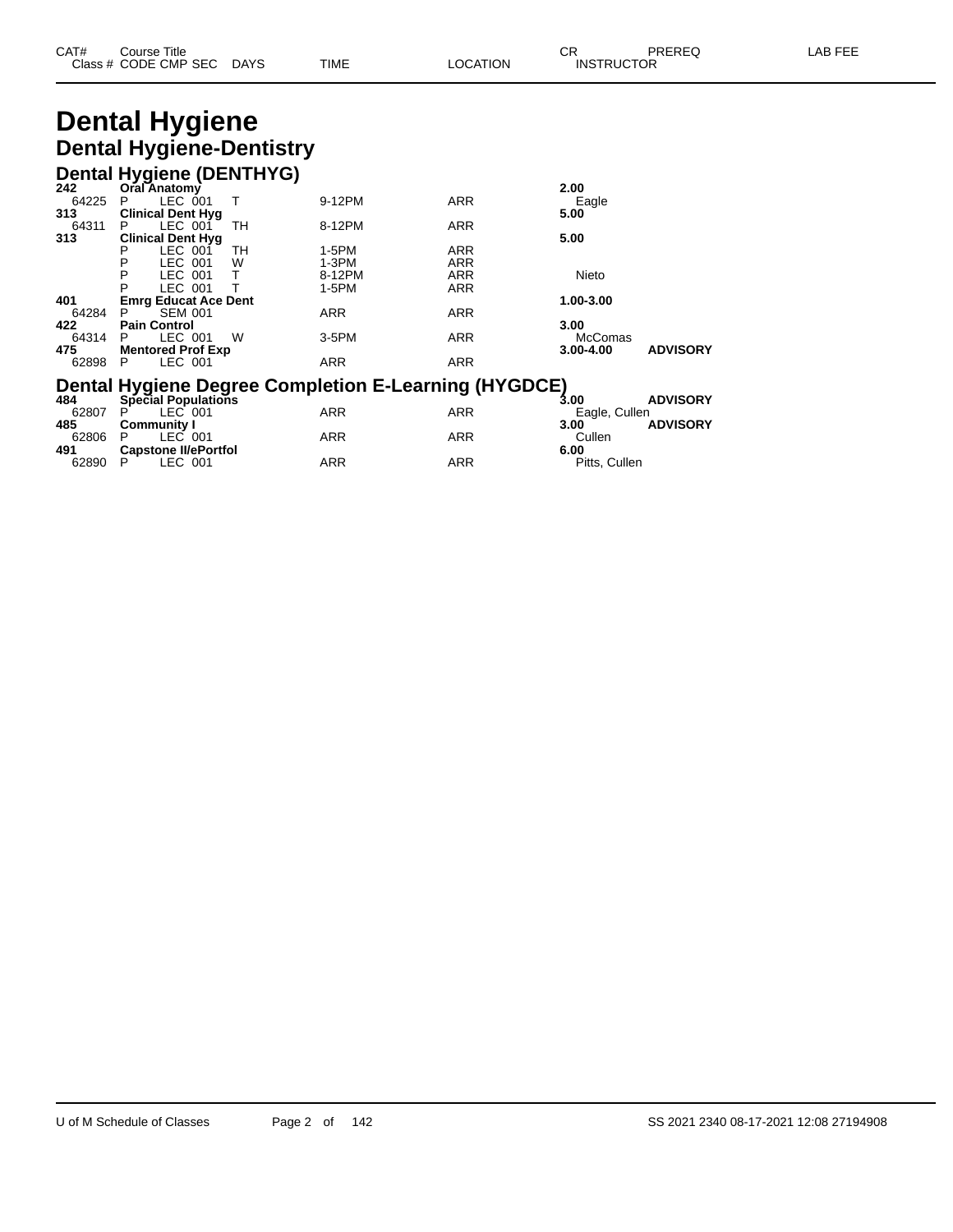| CAT# | Course Title              |      |          | ∩⊓<br>- UN        | PREREQ | LAB FEE |
|------|---------------------------|------|----------|-------------------|--------|---------|
|      | Class # CODE CMP SEC DAYS | TIME | LOCATION | <b>INSTRUCTOR</b> |        |         |
|      |                           |      |          |                   |        |         |

# **Dentistry School Of Dentistry**

| 490<br>Independ Research<br>1.00-3.00<br>ARR<br><b>ARR</b><br>$IND +$<br>Intro to Profession<br><b>ENFORCED</b><br>501 A<br>1.00-2.00<br>ARR<br>ARR<br>64221<br>LEC 001<br>PR.<br>Fitzgerald<br><b>ENFORCED</b><br>601<br>Dent Pharmacology II<br>1.00-3.00<br>ARR<br>ARR<br>Weivoda<br>63111<br>PR.<br>LEC 001<br><b>Treatment Planning</b><br><b>ENFORCED</b><br>603<br>1.00<br><b>ARR</b><br>63121<br>ARR<br>Richards, Stefanac<br>PR.<br>LEC 001<br><b>Appl Biomaterials II</b><br><b>ENFORCED</b><br>610<br>1.00<br>LEC 001<br>ARR<br>63114<br>PR.<br>$2-3PM$<br>Kuroda, Kohn, Ma, Liu<br>w<br>38.00<br>620<br><b>Comprehensive Care Clinic</b><br>$0.00 - 10.00$<br><b>ENFORCED</b><br>ARR<br>ARR<br>64548<br>PR.<br>LAB 001<br>Van Tubergen<br>620A<br>Oral Med/Radiology<br><b>ENFORCED</b><br>0.00<br>ARR<br>ARR<br>64549<br>P R<br>LAB 001<br><b>Benavides</b><br><b>Periodontics</b><br><b>ENFORCED</b><br>620B<br>0.00<br>ARR<br>64550<br>PR.<br>ARR<br>LAB 001<br>Richards, Ramadan<br>620C<br>Restorative<br><b>ENFORCED</b><br>0.00<br>ARR<br>ARR<br>Van Tubergen<br>64551 PR<br>LAB 001<br>625<br><b>ENFORCED</b><br><b>Selectives Pathway</b><br>$0.00 - 5.00$<br>ARR<br>ARR<br>63925 PR<br>LEC 002<br>Van Tubergen<br>Supplemental Prof. Learning<br>64125 PR<br>LEC 004<br>ARR<br>ARR<br>Inglehart<br>Survey Design<br>63930 PR<br>LEC 006<br>ARR<br>ARR<br>Hamerink, Hamerink<br>On Campus Mini Rotations<br>LEC 008<br>ARR<br>ARR<br>63926 PR<br>Hamerink, Hamerink<br>Off Campus Mini Rotations<br>LEC 012<br>ARR<br>ARR<br>63927 PR<br>Sweier<br>Leadership in Dentistry<br>63928 PR<br>LEC 014<br>1-1AM<br>ARR<br>TН<br>Sweier, Mac Eachern, Pinsky,<br>Shannon<br>Constructing Effective Lit Rev<br>63929 PR<br>1-1AM<br>ARR<br>LEC 020<br>T<br>Kaigler, de Peralta<br>Clinical and Basic Sci Researc<br>ARR<br>ARR<br>64189 PR<br>LEC 026<br>Dental Checklists<br>625A<br><b>Pathways - HC Delivery</b><br>$0.00 - 3.00$<br><b>ENFORCED</b><br>ARR<br>ARR<br>63115 PR<br>SEM 001<br><b>ENFORCED</b><br>625B<br>Pathways - Research<br>$0.00 - 5.00$<br>ARR<br>ARR<br>63122 PR<br>SEM 001<br>Chiego Jr<br>625C<br>Pathways - Leadership<br>$0.00 - 3.00$<br><b>SEM 001</b><br>ARR<br>ARR<br>63116<br>P.<br>D2 Pathways Immersion<br>6251<br>$0.00 - 2.00$<br><b>ENFORCED</b><br><b>ARR</b><br><b>PSI 001</b><br>ARR<br>64016 PR<br><b>ENFORCED</b><br>629<br><b>Clinical Foundations III</b><br>0.00-10.00<br><b>ARR</b><br>63128<br>LEC 001<br>ARR<br>PR<br>Snyder<br><b>ENFORCED</b><br>635<br><b>Behav Sci Practicum</b><br>0.50<br>63109 PR<br>ARR<br>ARR<br>LEC 001<br>Inglehart, Richards<br><b>Cardiovascular Syst</b><br>638<br>3.00-3.50<br><b>ENFORCED</b><br>ARR<br>ARR<br>63112 PR<br>LEC 001<br>Tindle<br>639<br><b>Respiratory System</b><br>2.00-2.50<br><b>ENFORCED</b><br>PR.<br>LEC 001<br>ARR<br>ARR<br>63113<br>Danciu, Veremis<br>640<br><b>GI System</b><br>2.00-3.00<br><b>ENFORCED</b><br>64546 PR LEC 001<br>ARR<br>ARR<br>Sweier<br><b>ENFORCED</b><br><b>GU System</b><br>2.00-4.00<br>644<br><b>ARR</b><br>64547 PR LEC 001<br><b>ARR</b><br>Tindle<br>647<br><b>ITDP: Oral Path/Med</b><br>1.00-5.00<br><b>SEM 001</b><br><b>ARR</b><br>ARR<br>62305<br>P<br>Edwards<br><b>ITDP: Oral Surgery</b><br>648<br>1.00-5.00<br><b>ARR</b><br>62306<br><b>SEM 001</b><br>ARR<br>Hita<br>P.<br><b>EE Educational Theory</b><br>0.75<br><b>ENFORCED</b><br>676A<br><b>ARR</b><br><b>ARR</b><br>64263<br>Richards<br>PR LEC 001<br>676B<br><b>EE Part B: Lecture</b><br>0.25<br><b>ENFORCED</b><br>PR LEC 001<br><b>ARR</b><br>ARR<br>64232<br>Richards<br>703<br><b>Special Care Dentistry-HD</b><br><b>ENFORCED</b><br>1.00-2.00<br><b>ARR</b><br>63567<br><b>PR LEC 001</b><br>ARR<br>Munz<br><b>Oral Health Education</b><br>706<br>0.50<br><b>ENFORCED</b><br><b>ARR</b><br><b>ARR</b><br>63762<br>P R<br>SMA 001<br>707<br><b>Patient with Orofacial Pain</b><br>$0.50 - 2.00$<br><b>ENFORCED</b><br>LEC 001<br><b>ARR</b><br>ARR<br>64552<br>PR<br>717<br><b>Fixed Prosthodontics</b><br>1.00-10.00<br><b>ENFORCED</b><br>ARR<br>64553 PR<br>LEC 001<br>ARR<br>May |     | <b>Dentistry (DENT)</b>          |  |                |                 |       |
|-----------------------------------------------------------------------------------------------------------------------------------------------------------------------------------------------------------------------------------------------------------------------------------------------------------------------------------------------------------------------------------------------------------------------------------------------------------------------------------------------------------------------------------------------------------------------------------------------------------------------------------------------------------------------------------------------------------------------------------------------------------------------------------------------------------------------------------------------------------------------------------------------------------------------------------------------------------------------------------------------------------------------------------------------------------------------------------------------------------------------------------------------------------------------------------------------------------------------------------------------------------------------------------------------------------------------------------------------------------------------------------------------------------------------------------------------------------------------------------------------------------------------------------------------------------------------------------------------------------------------------------------------------------------------------------------------------------------------------------------------------------------------------------------------------------------------------------------------------------------------------------------------------------------------------------------------------------------------------------------------------------------------------------------------------------------------------------------------------------------------------------------------------------------------------------------------------------------------------------------------------------------------------------------------------------------------------------------------------------------------------------------------------------------------------------------------------------------------------------------------------------------------------------------------------------------------------------------------------------------------------------------------------------------------------------------------------------------------------------------------------------------------------------------------------------------------------------------------------------------------------------------------------------------------------------------------------------------------------------------------------------------------------------------------------------------------------------------------------------------------------------------------------------------------------------------------------------------------------------------------------------------------------------------------------------------------------------------------------------------------------------------------------------------------------------------------------------------------------------------------------------------------------------------------------------------------------------------------------------------------------------------------------------------------------------------------------------------------------------------------------------------------------------------------------------------------------------------------------------------------------------------------------------------------------------------------------------------------------------------------------------------------------------------------------------------------------------------------------------------------|-----|----------------------------------|--|----------------|-----------------|-------|
|                                                                                                                                                                                                                                                                                                                                                                                                                                                                                                                                                                                                                                                                                                                                                                                                                                                                                                                                                                                                                                                                                                                                                                                                                                                                                                                                                                                                                                                                                                                                                                                                                                                                                                                                                                                                                                                                                                                                                                                                                                                                                                                                                                                                                                                                                                                                                                                                                                                                                                                                                                                                                                                                                                                                                                                                                                                                                                                                                                                                                                                                                                                                                                                                                                                                                                                                                                                                                                                                                                                                                                                                                                                                                                                                                                                                                                                                                                                                                                                                                                                                                                                       |     |                                  |  |                |                 |       |
|                                                                                                                                                                                                                                                                                                                                                                                                                                                                                                                                                                                                                                                                                                                                                                                                                                                                                                                                                                                                                                                                                                                                                                                                                                                                                                                                                                                                                                                                                                                                                                                                                                                                                                                                                                                                                                                                                                                                                                                                                                                                                                                                                                                                                                                                                                                                                                                                                                                                                                                                                                                                                                                                                                                                                                                                                                                                                                                                                                                                                                                                                                                                                                                                                                                                                                                                                                                                                                                                                                                                                                                                                                                                                                                                                                                                                                                                                                                                                                                                                                                                                                                       |     |                                  |  |                |                 |       |
|                                                                                                                                                                                                                                                                                                                                                                                                                                                                                                                                                                                                                                                                                                                                                                                                                                                                                                                                                                                                                                                                                                                                                                                                                                                                                                                                                                                                                                                                                                                                                                                                                                                                                                                                                                                                                                                                                                                                                                                                                                                                                                                                                                                                                                                                                                                                                                                                                                                                                                                                                                                                                                                                                                                                                                                                                                                                                                                                                                                                                                                                                                                                                                                                                                                                                                                                                                                                                                                                                                                                                                                                                                                                                                                                                                                                                                                                                                                                                                                                                                                                                                                       |     |                                  |  |                |                 |       |
|                                                                                                                                                                                                                                                                                                                                                                                                                                                                                                                                                                                                                                                                                                                                                                                                                                                                                                                                                                                                                                                                                                                                                                                                                                                                                                                                                                                                                                                                                                                                                                                                                                                                                                                                                                                                                                                                                                                                                                                                                                                                                                                                                                                                                                                                                                                                                                                                                                                                                                                                                                                                                                                                                                                                                                                                                                                                                                                                                                                                                                                                                                                                                                                                                                                                                                                                                                                                                                                                                                                                                                                                                                                                                                                                                                                                                                                                                                                                                                                                                                                                                                                       |     |                                  |  |                |                 |       |
|                                                                                                                                                                                                                                                                                                                                                                                                                                                                                                                                                                                                                                                                                                                                                                                                                                                                                                                                                                                                                                                                                                                                                                                                                                                                                                                                                                                                                                                                                                                                                                                                                                                                                                                                                                                                                                                                                                                                                                                                                                                                                                                                                                                                                                                                                                                                                                                                                                                                                                                                                                                                                                                                                                                                                                                                                                                                                                                                                                                                                                                                                                                                                                                                                                                                                                                                                                                                                                                                                                                                                                                                                                                                                                                                                                                                                                                                                                                                                                                                                                                                                                                       |     |                                  |  |                |                 |       |
|                                                                                                                                                                                                                                                                                                                                                                                                                                                                                                                                                                                                                                                                                                                                                                                                                                                                                                                                                                                                                                                                                                                                                                                                                                                                                                                                                                                                                                                                                                                                                                                                                                                                                                                                                                                                                                                                                                                                                                                                                                                                                                                                                                                                                                                                                                                                                                                                                                                                                                                                                                                                                                                                                                                                                                                                                                                                                                                                                                                                                                                                                                                                                                                                                                                                                                                                                                                                                                                                                                                                                                                                                                                                                                                                                                                                                                                                                                                                                                                                                                                                                                                       |     |                                  |  |                |                 |       |
|                                                                                                                                                                                                                                                                                                                                                                                                                                                                                                                                                                                                                                                                                                                                                                                                                                                                                                                                                                                                                                                                                                                                                                                                                                                                                                                                                                                                                                                                                                                                                                                                                                                                                                                                                                                                                                                                                                                                                                                                                                                                                                                                                                                                                                                                                                                                                                                                                                                                                                                                                                                                                                                                                                                                                                                                                                                                                                                                                                                                                                                                                                                                                                                                                                                                                                                                                                                                                                                                                                                                                                                                                                                                                                                                                                                                                                                                                                                                                                                                                                                                                                                       |     |                                  |  |                |                 |       |
|                                                                                                                                                                                                                                                                                                                                                                                                                                                                                                                                                                                                                                                                                                                                                                                                                                                                                                                                                                                                                                                                                                                                                                                                                                                                                                                                                                                                                                                                                                                                                                                                                                                                                                                                                                                                                                                                                                                                                                                                                                                                                                                                                                                                                                                                                                                                                                                                                                                                                                                                                                                                                                                                                                                                                                                                                                                                                                                                                                                                                                                                                                                                                                                                                                                                                                                                                                                                                                                                                                                                                                                                                                                                                                                                                                                                                                                                                                                                                                                                                                                                                                                       |     |                                  |  |                |                 |       |
|                                                                                                                                                                                                                                                                                                                                                                                                                                                                                                                                                                                                                                                                                                                                                                                                                                                                                                                                                                                                                                                                                                                                                                                                                                                                                                                                                                                                                                                                                                                                                                                                                                                                                                                                                                                                                                                                                                                                                                                                                                                                                                                                                                                                                                                                                                                                                                                                                                                                                                                                                                                                                                                                                                                                                                                                                                                                                                                                                                                                                                                                                                                                                                                                                                                                                                                                                                                                                                                                                                                                                                                                                                                                                                                                                                                                                                                                                                                                                                                                                                                                                                                       |     |                                  |  |                |                 |       |
|                                                                                                                                                                                                                                                                                                                                                                                                                                                                                                                                                                                                                                                                                                                                                                                                                                                                                                                                                                                                                                                                                                                                                                                                                                                                                                                                                                                                                                                                                                                                                                                                                                                                                                                                                                                                                                                                                                                                                                                                                                                                                                                                                                                                                                                                                                                                                                                                                                                                                                                                                                                                                                                                                                                                                                                                                                                                                                                                                                                                                                                                                                                                                                                                                                                                                                                                                                                                                                                                                                                                                                                                                                                                                                                                                                                                                                                                                                                                                                                                                                                                                                                       |     |                                  |  |                |                 |       |
|                                                                                                                                                                                                                                                                                                                                                                                                                                                                                                                                                                                                                                                                                                                                                                                                                                                                                                                                                                                                                                                                                                                                                                                                                                                                                                                                                                                                                                                                                                                                                                                                                                                                                                                                                                                                                                                                                                                                                                                                                                                                                                                                                                                                                                                                                                                                                                                                                                                                                                                                                                                                                                                                                                                                                                                                                                                                                                                                                                                                                                                                                                                                                                                                                                                                                                                                                                                                                                                                                                                                                                                                                                                                                                                                                                                                                                                                                                                                                                                                                                                                                                                       |     |                                  |  |                |                 |       |
|                                                                                                                                                                                                                                                                                                                                                                                                                                                                                                                                                                                                                                                                                                                                                                                                                                                                                                                                                                                                                                                                                                                                                                                                                                                                                                                                                                                                                                                                                                                                                                                                                                                                                                                                                                                                                                                                                                                                                                                                                                                                                                                                                                                                                                                                                                                                                                                                                                                                                                                                                                                                                                                                                                                                                                                                                                                                                                                                                                                                                                                                                                                                                                                                                                                                                                                                                                                                                                                                                                                                                                                                                                                                                                                                                                                                                                                                                                                                                                                                                                                                                                                       |     |                                  |  |                |                 |       |
|                                                                                                                                                                                                                                                                                                                                                                                                                                                                                                                                                                                                                                                                                                                                                                                                                                                                                                                                                                                                                                                                                                                                                                                                                                                                                                                                                                                                                                                                                                                                                                                                                                                                                                                                                                                                                                                                                                                                                                                                                                                                                                                                                                                                                                                                                                                                                                                                                                                                                                                                                                                                                                                                                                                                                                                                                                                                                                                                                                                                                                                                                                                                                                                                                                                                                                                                                                                                                                                                                                                                                                                                                                                                                                                                                                                                                                                                                                                                                                                                                                                                                                                       |     |                                  |  |                |                 |       |
|                                                                                                                                                                                                                                                                                                                                                                                                                                                                                                                                                                                                                                                                                                                                                                                                                                                                                                                                                                                                                                                                                                                                                                                                                                                                                                                                                                                                                                                                                                                                                                                                                                                                                                                                                                                                                                                                                                                                                                                                                                                                                                                                                                                                                                                                                                                                                                                                                                                                                                                                                                                                                                                                                                                                                                                                                                                                                                                                                                                                                                                                                                                                                                                                                                                                                                                                                                                                                                                                                                                                                                                                                                                                                                                                                                                                                                                                                                                                                                                                                                                                                                                       |     |                                  |  |                |                 |       |
|                                                                                                                                                                                                                                                                                                                                                                                                                                                                                                                                                                                                                                                                                                                                                                                                                                                                                                                                                                                                                                                                                                                                                                                                                                                                                                                                                                                                                                                                                                                                                                                                                                                                                                                                                                                                                                                                                                                                                                                                                                                                                                                                                                                                                                                                                                                                                                                                                                                                                                                                                                                                                                                                                                                                                                                                                                                                                                                                                                                                                                                                                                                                                                                                                                                                                                                                                                                                                                                                                                                                                                                                                                                                                                                                                                                                                                                                                                                                                                                                                                                                                                                       |     |                                  |  |                |                 |       |
|                                                                                                                                                                                                                                                                                                                                                                                                                                                                                                                                                                                                                                                                                                                                                                                                                                                                                                                                                                                                                                                                                                                                                                                                                                                                                                                                                                                                                                                                                                                                                                                                                                                                                                                                                                                                                                                                                                                                                                                                                                                                                                                                                                                                                                                                                                                                                                                                                                                                                                                                                                                                                                                                                                                                                                                                                                                                                                                                                                                                                                                                                                                                                                                                                                                                                                                                                                                                                                                                                                                                                                                                                                                                                                                                                                                                                                                                                                                                                                                                                                                                                                                       |     |                                  |  |                |                 |       |
|                                                                                                                                                                                                                                                                                                                                                                                                                                                                                                                                                                                                                                                                                                                                                                                                                                                                                                                                                                                                                                                                                                                                                                                                                                                                                                                                                                                                                                                                                                                                                                                                                                                                                                                                                                                                                                                                                                                                                                                                                                                                                                                                                                                                                                                                                                                                                                                                                                                                                                                                                                                                                                                                                                                                                                                                                                                                                                                                                                                                                                                                                                                                                                                                                                                                                                                                                                                                                                                                                                                                                                                                                                                                                                                                                                                                                                                                                                                                                                                                                                                                                                                       |     |                                  |  |                |                 |       |
|                                                                                                                                                                                                                                                                                                                                                                                                                                                                                                                                                                                                                                                                                                                                                                                                                                                                                                                                                                                                                                                                                                                                                                                                                                                                                                                                                                                                                                                                                                                                                                                                                                                                                                                                                                                                                                                                                                                                                                                                                                                                                                                                                                                                                                                                                                                                                                                                                                                                                                                                                                                                                                                                                                                                                                                                                                                                                                                                                                                                                                                                                                                                                                                                                                                                                                                                                                                                                                                                                                                                                                                                                                                                                                                                                                                                                                                                                                                                                                                                                                                                                                                       |     |                                  |  |                |                 |       |
|                                                                                                                                                                                                                                                                                                                                                                                                                                                                                                                                                                                                                                                                                                                                                                                                                                                                                                                                                                                                                                                                                                                                                                                                                                                                                                                                                                                                                                                                                                                                                                                                                                                                                                                                                                                                                                                                                                                                                                                                                                                                                                                                                                                                                                                                                                                                                                                                                                                                                                                                                                                                                                                                                                                                                                                                                                                                                                                                                                                                                                                                                                                                                                                                                                                                                                                                                                                                                                                                                                                                                                                                                                                                                                                                                                                                                                                                                                                                                                                                                                                                                                                       |     |                                  |  |                |                 |       |
|                                                                                                                                                                                                                                                                                                                                                                                                                                                                                                                                                                                                                                                                                                                                                                                                                                                                                                                                                                                                                                                                                                                                                                                                                                                                                                                                                                                                                                                                                                                                                                                                                                                                                                                                                                                                                                                                                                                                                                                                                                                                                                                                                                                                                                                                                                                                                                                                                                                                                                                                                                                                                                                                                                                                                                                                                                                                                                                                                                                                                                                                                                                                                                                                                                                                                                                                                                                                                                                                                                                                                                                                                                                                                                                                                                                                                                                                                                                                                                                                                                                                                                                       |     |                                  |  |                |                 |       |
|                                                                                                                                                                                                                                                                                                                                                                                                                                                                                                                                                                                                                                                                                                                                                                                                                                                                                                                                                                                                                                                                                                                                                                                                                                                                                                                                                                                                                                                                                                                                                                                                                                                                                                                                                                                                                                                                                                                                                                                                                                                                                                                                                                                                                                                                                                                                                                                                                                                                                                                                                                                                                                                                                                                                                                                                                                                                                                                                                                                                                                                                                                                                                                                                                                                                                                                                                                                                                                                                                                                                                                                                                                                                                                                                                                                                                                                                                                                                                                                                                                                                                                                       |     |                                  |  |                |                 |       |
|                                                                                                                                                                                                                                                                                                                                                                                                                                                                                                                                                                                                                                                                                                                                                                                                                                                                                                                                                                                                                                                                                                                                                                                                                                                                                                                                                                                                                                                                                                                                                                                                                                                                                                                                                                                                                                                                                                                                                                                                                                                                                                                                                                                                                                                                                                                                                                                                                                                                                                                                                                                                                                                                                                                                                                                                                                                                                                                                                                                                                                                                                                                                                                                                                                                                                                                                                                                                                                                                                                                                                                                                                                                                                                                                                                                                                                                                                                                                                                                                                                                                                                                       |     |                                  |  |                |                 |       |
|                                                                                                                                                                                                                                                                                                                                                                                                                                                                                                                                                                                                                                                                                                                                                                                                                                                                                                                                                                                                                                                                                                                                                                                                                                                                                                                                                                                                                                                                                                                                                                                                                                                                                                                                                                                                                                                                                                                                                                                                                                                                                                                                                                                                                                                                                                                                                                                                                                                                                                                                                                                                                                                                                                                                                                                                                                                                                                                                                                                                                                                                                                                                                                                                                                                                                                                                                                                                                                                                                                                                                                                                                                                                                                                                                                                                                                                                                                                                                                                                                                                                                                                       |     |                                  |  |                |                 |       |
|                                                                                                                                                                                                                                                                                                                                                                                                                                                                                                                                                                                                                                                                                                                                                                                                                                                                                                                                                                                                                                                                                                                                                                                                                                                                                                                                                                                                                                                                                                                                                                                                                                                                                                                                                                                                                                                                                                                                                                                                                                                                                                                                                                                                                                                                                                                                                                                                                                                                                                                                                                                                                                                                                                                                                                                                                                                                                                                                                                                                                                                                                                                                                                                                                                                                                                                                                                                                                                                                                                                                                                                                                                                                                                                                                                                                                                                                                                                                                                                                                                                                                                                       |     |                                  |  |                |                 |       |
|                                                                                                                                                                                                                                                                                                                                                                                                                                                                                                                                                                                                                                                                                                                                                                                                                                                                                                                                                                                                                                                                                                                                                                                                                                                                                                                                                                                                                                                                                                                                                                                                                                                                                                                                                                                                                                                                                                                                                                                                                                                                                                                                                                                                                                                                                                                                                                                                                                                                                                                                                                                                                                                                                                                                                                                                                                                                                                                                                                                                                                                                                                                                                                                                                                                                                                                                                                                                                                                                                                                                                                                                                                                                                                                                                                                                                                                                                                                                                                                                                                                                                                                       |     |                                  |  |                |                 |       |
|                                                                                                                                                                                                                                                                                                                                                                                                                                                                                                                                                                                                                                                                                                                                                                                                                                                                                                                                                                                                                                                                                                                                                                                                                                                                                                                                                                                                                                                                                                                                                                                                                                                                                                                                                                                                                                                                                                                                                                                                                                                                                                                                                                                                                                                                                                                                                                                                                                                                                                                                                                                                                                                                                                                                                                                                                                                                                                                                                                                                                                                                                                                                                                                                                                                                                                                                                                                                                                                                                                                                                                                                                                                                                                                                                                                                                                                                                                                                                                                                                                                                                                                       |     |                                  |  |                |                 |       |
|                                                                                                                                                                                                                                                                                                                                                                                                                                                                                                                                                                                                                                                                                                                                                                                                                                                                                                                                                                                                                                                                                                                                                                                                                                                                                                                                                                                                                                                                                                                                                                                                                                                                                                                                                                                                                                                                                                                                                                                                                                                                                                                                                                                                                                                                                                                                                                                                                                                                                                                                                                                                                                                                                                                                                                                                                                                                                                                                                                                                                                                                                                                                                                                                                                                                                                                                                                                                                                                                                                                                                                                                                                                                                                                                                                                                                                                                                                                                                                                                                                                                                                                       |     |                                  |  |                |                 |       |
|                                                                                                                                                                                                                                                                                                                                                                                                                                                                                                                                                                                                                                                                                                                                                                                                                                                                                                                                                                                                                                                                                                                                                                                                                                                                                                                                                                                                                                                                                                                                                                                                                                                                                                                                                                                                                                                                                                                                                                                                                                                                                                                                                                                                                                                                                                                                                                                                                                                                                                                                                                                                                                                                                                                                                                                                                                                                                                                                                                                                                                                                                                                                                                                                                                                                                                                                                                                                                                                                                                                                                                                                                                                                                                                                                                                                                                                                                                                                                                                                                                                                                                                       |     |                                  |  |                |                 |       |
|                                                                                                                                                                                                                                                                                                                                                                                                                                                                                                                                                                                                                                                                                                                                                                                                                                                                                                                                                                                                                                                                                                                                                                                                                                                                                                                                                                                                                                                                                                                                                                                                                                                                                                                                                                                                                                                                                                                                                                                                                                                                                                                                                                                                                                                                                                                                                                                                                                                                                                                                                                                                                                                                                                                                                                                                                                                                                                                                                                                                                                                                                                                                                                                                                                                                                                                                                                                                                                                                                                                                                                                                                                                                                                                                                                                                                                                                                                                                                                                                                                                                                                                       |     |                                  |  |                |                 |       |
|                                                                                                                                                                                                                                                                                                                                                                                                                                                                                                                                                                                                                                                                                                                                                                                                                                                                                                                                                                                                                                                                                                                                                                                                                                                                                                                                                                                                                                                                                                                                                                                                                                                                                                                                                                                                                                                                                                                                                                                                                                                                                                                                                                                                                                                                                                                                                                                                                                                                                                                                                                                                                                                                                                                                                                                                                                                                                                                                                                                                                                                                                                                                                                                                                                                                                                                                                                                                                                                                                                                                                                                                                                                                                                                                                                                                                                                                                                                                                                                                                                                                                                                       |     |                                  |  |                |                 |       |
|                                                                                                                                                                                                                                                                                                                                                                                                                                                                                                                                                                                                                                                                                                                                                                                                                                                                                                                                                                                                                                                                                                                                                                                                                                                                                                                                                                                                                                                                                                                                                                                                                                                                                                                                                                                                                                                                                                                                                                                                                                                                                                                                                                                                                                                                                                                                                                                                                                                                                                                                                                                                                                                                                                                                                                                                                                                                                                                                                                                                                                                                                                                                                                                                                                                                                                                                                                                                                                                                                                                                                                                                                                                                                                                                                                                                                                                                                                                                                                                                                                                                                                                       |     |                                  |  |                |                 |       |
|                                                                                                                                                                                                                                                                                                                                                                                                                                                                                                                                                                                                                                                                                                                                                                                                                                                                                                                                                                                                                                                                                                                                                                                                                                                                                                                                                                                                                                                                                                                                                                                                                                                                                                                                                                                                                                                                                                                                                                                                                                                                                                                                                                                                                                                                                                                                                                                                                                                                                                                                                                                                                                                                                                                                                                                                                                                                                                                                                                                                                                                                                                                                                                                                                                                                                                                                                                                                                                                                                                                                                                                                                                                                                                                                                                                                                                                                                                                                                                                                                                                                                                                       |     |                                  |  |                |                 |       |
|                                                                                                                                                                                                                                                                                                                                                                                                                                                                                                                                                                                                                                                                                                                                                                                                                                                                                                                                                                                                                                                                                                                                                                                                                                                                                                                                                                                                                                                                                                                                                                                                                                                                                                                                                                                                                                                                                                                                                                                                                                                                                                                                                                                                                                                                                                                                                                                                                                                                                                                                                                                                                                                                                                                                                                                                                                                                                                                                                                                                                                                                                                                                                                                                                                                                                                                                                                                                                                                                                                                                                                                                                                                                                                                                                                                                                                                                                                                                                                                                                                                                                                                       |     |                                  |  |                |                 |       |
|                                                                                                                                                                                                                                                                                                                                                                                                                                                                                                                                                                                                                                                                                                                                                                                                                                                                                                                                                                                                                                                                                                                                                                                                                                                                                                                                                                                                                                                                                                                                                                                                                                                                                                                                                                                                                                                                                                                                                                                                                                                                                                                                                                                                                                                                                                                                                                                                                                                                                                                                                                                                                                                                                                                                                                                                                                                                                                                                                                                                                                                                                                                                                                                                                                                                                                                                                                                                                                                                                                                                                                                                                                                                                                                                                                                                                                                                                                                                                                                                                                                                                                                       |     |                                  |  |                |                 |       |
|                                                                                                                                                                                                                                                                                                                                                                                                                                                                                                                                                                                                                                                                                                                                                                                                                                                                                                                                                                                                                                                                                                                                                                                                                                                                                                                                                                                                                                                                                                                                                                                                                                                                                                                                                                                                                                                                                                                                                                                                                                                                                                                                                                                                                                                                                                                                                                                                                                                                                                                                                                                                                                                                                                                                                                                                                                                                                                                                                                                                                                                                                                                                                                                                                                                                                                                                                                                                                                                                                                                                                                                                                                                                                                                                                                                                                                                                                                                                                                                                                                                                                                                       |     |                                  |  |                |                 |       |
|                                                                                                                                                                                                                                                                                                                                                                                                                                                                                                                                                                                                                                                                                                                                                                                                                                                                                                                                                                                                                                                                                                                                                                                                                                                                                                                                                                                                                                                                                                                                                                                                                                                                                                                                                                                                                                                                                                                                                                                                                                                                                                                                                                                                                                                                                                                                                                                                                                                                                                                                                                                                                                                                                                                                                                                                                                                                                                                                                                                                                                                                                                                                                                                                                                                                                                                                                                                                                                                                                                                                                                                                                                                                                                                                                                                                                                                                                                                                                                                                                                                                                                                       |     |                                  |  |                |                 |       |
|                                                                                                                                                                                                                                                                                                                                                                                                                                                                                                                                                                                                                                                                                                                                                                                                                                                                                                                                                                                                                                                                                                                                                                                                                                                                                                                                                                                                                                                                                                                                                                                                                                                                                                                                                                                                                                                                                                                                                                                                                                                                                                                                                                                                                                                                                                                                                                                                                                                                                                                                                                                                                                                                                                                                                                                                                                                                                                                                                                                                                                                                                                                                                                                                                                                                                                                                                                                                                                                                                                                                                                                                                                                                                                                                                                                                                                                                                                                                                                                                                                                                                                                       |     |                                  |  |                |                 |       |
|                                                                                                                                                                                                                                                                                                                                                                                                                                                                                                                                                                                                                                                                                                                                                                                                                                                                                                                                                                                                                                                                                                                                                                                                                                                                                                                                                                                                                                                                                                                                                                                                                                                                                                                                                                                                                                                                                                                                                                                                                                                                                                                                                                                                                                                                                                                                                                                                                                                                                                                                                                                                                                                                                                                                                                                                                                                                                                                                                                                                                                                                                                                                                                                                                                                                                                                                                                                                                                                                                                                                                                                                                                                                                                                                                                                                                                                                                                                                                                                                                                                                                                                       |     |                                  |  |                |                 |       |
|                                                                                                                                                                                                                                                                                                                                                                                                                                                                                                                                                                                                                                                                                                                                                                                                                                                                                                                                                                                                                                                                                                                                                                                                                                                                                                                                                                                                                                                                                                                                                                                                                                                                                                                                                                                                                                                                                                                                                                                                                                                                                                                                                                                                                                                                                                                                                                                                                                                                                                                                                                                                                                                                                                                                                                                                                                                                                                                                                                                                                                                                                                                                                                                                                                                                                                                                                                                                                                                                                                                                                                                                                                                                                                                                                                                                                                                                                                                                                                                                                                                                                                                       |     |                                  |  |                |                 |       |
|                                                                                                                                                                                                                                                                                                                                                                                                                                                                                                                                                                                                                                                                                                                                                                                                                                                                                                                                                                                                                                                                                                                                                                                                                                                                                                                                                                                                                                                                                                                                                                                                                                                                                                                                                                                                                                                                                                                                                                                                                                                                                                                                                                                                                                                                                                                                                                                                                                                                                                                                                                                                                                                                                                                                                                                                                                                                                                                                                                                                                                                                                                                                                                                                                                                                                                                                                                                                                                                                                                                                                                                                                                                                                                                                                                                                                                                                                                                                                                                                                                                                                                                       |     |                                  |  |                |                 |       |
|                                                                                                                                                                                                                                                                                                                                                                                                                                                                                                                                                                                                                                                                                                                                                                                                                                                                                                                                                                                                                                                                                                                                                                                                                                                                                                                                                                                                                                                                                                                                                                                                                                                                                                                                                                                                                                                                                                                                                                                                                                                                                                                                                                                                                                                                                                                                                                                                                                                                                                                                                                                                                                                                                                                                                                                                                                                                                                                                                                                                                                                                                                                                                                                                                                                                                                                                                                                                                                                                                                                                                                                                                                                                                                                                                                                                                                                                                                                                                                                                                                                                                                                       |     |                                  |  |                |                 |       |
|                                                                                                                                                                                                                                                                                                                                                                                                                                                                                                                                                                                                                                                                                                                                                                                                                                                                                                                                                                                                                                                                                                                                                                                                                                                                                                                                                                                                                                                                                                                                                                                                                                                                                                                                                                                                                                                                                                                                                                                                                                                                                                                                                                                                                                                                                                                                                                                                                                                                                                                                                                                                                                                                                                                                                                                                                                                                                                                                                                                                                                                                                                                                                                                                                                                                                                                                                                                                                                                                                                                                                                                                                                                                                                                                                                                                                                                                                                                                                                                                                                                                                                                       |     |                                  |  |                |                 |       |
|                                                                                                                                                                                                                                                                                                                                                                                                                                                                                                                                                                                                                                                                                                                                                                                                                                                                                                                                                                                                                                                                                                                                                                                                                                                                                                                                                                                                                                                                                                                                                                                                                                                                                                                                                                                                                                                                                                                                                                                                                                                                                                                                                                                                                                                                                                                                                                                                                                                                                                                                                                                                                                                                                                                                                                                                                                                                                                                                                                                                                                                                                                                                                                                                                                                                                                                                                                                                                                                                                                                                                                                                                                                                                                                                                                                                                                                                                                                                                                                                                                                                                                                       |     |                                  |  |                |                 |       |
|                                                                                                                                                                                                                                                                                                                                                                                                                                                                                                                                                                                                                                                                                                                                                                                                                                                                                                                                                                                                                                                                                                                                                                                                                                                                                                                                                                                                                                                                                                                                                                                                                                                                                                                                                                                                                                                                                                                                                                                                                                                                                                                                                                                                                                                                                                                                                                                                                                                                                                                                                                                                                                                                                                                                                                                                                                                                                                                                                                                                                                                                                                                                                                                                                                                                                                                                                                                                                                                                                                                                                                                                                                                                                                                                                                                                                                                                                                                                                                                                                                                                                                                       |     |                                  |  |                |                 |       |
|                                                                                                                                                                                                                                                                                                                                                                                                                                                                                                                                                                                                                                                                                                                                                                                                                                                                                                                                                                                                                                                                                                                                                                                                                                                                                                                                                                                                                                                                                                                                                                                                                                                                                                                                                                                                                                                                                                                                                                                                                                                                                                                                                                                                                                                                                                                                                                                                                                                                                                                                                                                                                                                                                                                                                                                                                                                                                                                                                                                                                                                                                                                                                                                                                                                                                                                                                                                                                                                                                                                                                                                                                                                                                                                                                                                                                                                                                                                                                                                                                                                                                                                       | 720 | <b>Comprehensive Care Clinic</b> |  | $0.00 - 10.00$ | <b>ENFORCED</b> | 75.00 |

U of M Schedule of Classes Page 3 of 142 SS 2021 2340 08-17-2021 12:08 27194908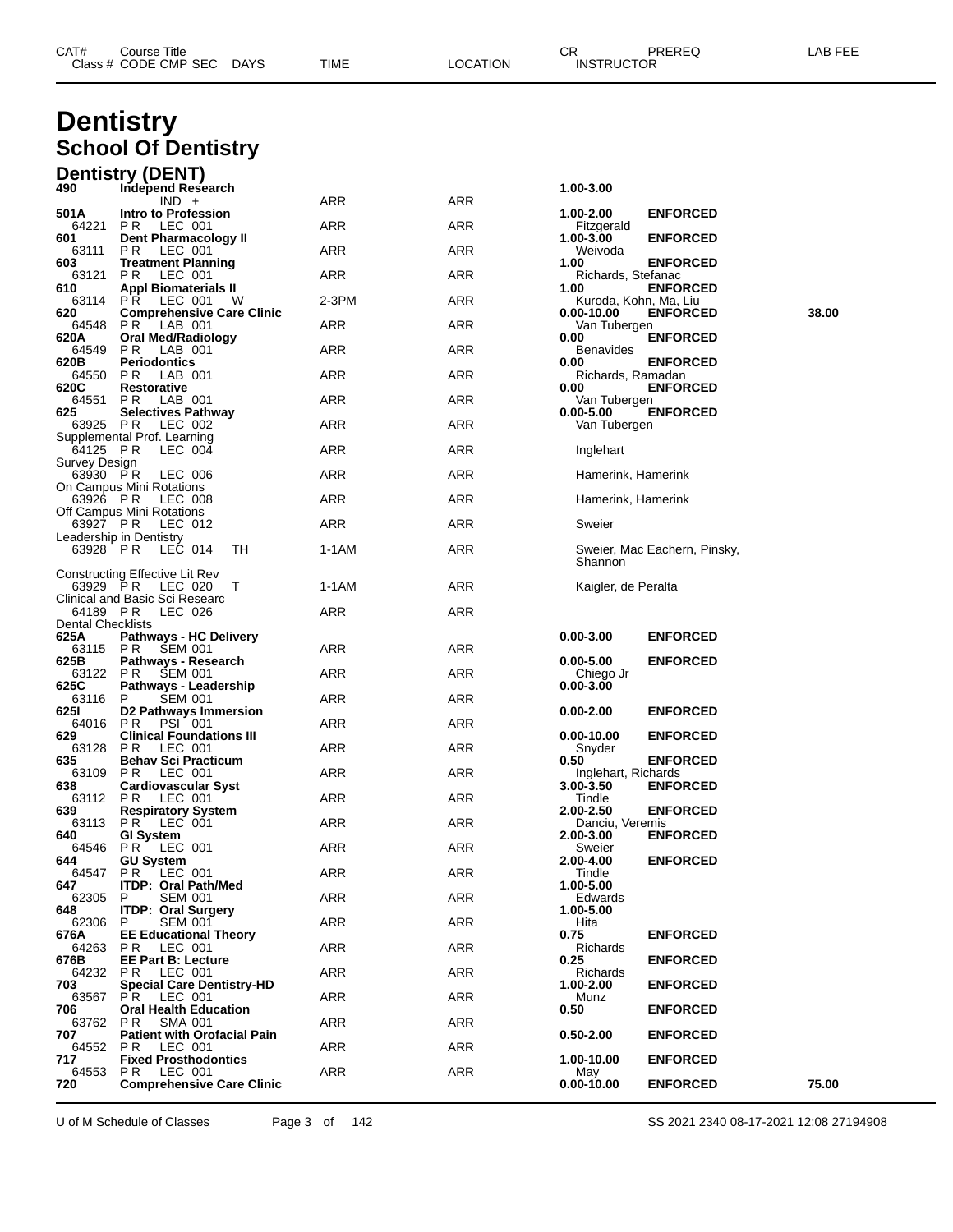| CAT#                            | Course Title<br>Class # CODE CMP SEC<br>DAYS                  | TIME       | LOCATION   | СR<br><b>INSTRUCTOR</b>                | PREREQ                    | LAB FEE |
|---------------------------------|---------------------------------------------------------------|------------|------------|----------------------------------------|---------------------------|---------|
| 62816<br>62882<br>720A          | P R<br>LAB 001<br>P R<br>LAB 002<br><b>Periodontics</b>       | ARR<br>ARR | ARR<br>ARR | Heys<br>Heys<br>0.00-10.00             | <b>ENFORCED</b>           |         |
| 62817<br>62883                  | P R<br>LAB 001<br>P R<br>LAB 002                              | ARR<br>ARR | ARR<br>ARR | Wang, Heys<br>Heys                     |                           |         |
| 720B<br>62818<br>62884          | <b>Operative</b><br>P R<br>LAB 001<br>P R<br>LAB 002          | ARR<br>ARR | ARR<br>ARR | 0.00-10.00<br>Heys<br>Heys             | <b>ENFORCED</b>           |         |
| 720C<br>62885                   | <b>Prosthodontics</b><br>P R<br>LAB 002                       | ARR        | ARR        | 0.00-10.00<br>Heys                     | <b>ENFORCED</b>           |         |
| 725<br>64119                    | <b>Selectives Pathway</b><br>P R<br>LEC 002<br>TН             | 1-2PM      | G360 DENT  | $0.00 - 5.00$<br>Hamerink, Hamerink    | <b>ENFORCED</b>           |         |
| 725                             | <b>Selectives Pathway</b><br>P R<br>LEC 002<br>TН             | 1-2PM      | G360 DENT  | $0.00 - 5.00$                          | <b>ENFORCED</b>           |         |
|                                 | Complete Denture Lab                                          |            |            |                                        |                           |         |
| 725<br>64124 PR                 | <b>Selectives Pathway</b><br>LEC 004                          | ARR        | ARR        | $0.00 - 5.00$<br>Hamerink, Hamerink    | <b>ENFORCED</b>           |         |
| Dental Ceramics Lab<br>64126 PR | LEC 006                                                       | ARR        | ARR        | Hamerink, Hamerink                     |                           |         |
| 64127 PR                        | Implant Planning and Fab Lab<br>LEC 012                       | ARR        | ARR        | Hamerink                               |                           |         |
| 64128 PR                        | D3 Special Projects in CBCE<br>LEC 014                        | ARR        | ARR        | Chiego Jr                              |                           |         |
| 64129 PR                        | Dental Pulp and Pulp Responses<br>LEC 016                     | ARR        | <b>ARR</b> | Skouteris                              | Marti, Aronovich, LaBanc, |         |
| 64130 PR                        | Intermaxillary Fixation Appl<br>LEC 018                       | ARR        | ARR        |                                        |                           |         |
| 64561 PR                        | TMD, Sleep Bruxism and Occ<br>LEC 022                         | ARR        | ARR        | Mendonca                               |                           |         |
| 725A<br>63194 PR                | <b>Pathways-HCD</b><br><b>SEM 001</b>                         | ARR        | ARR        | 2.00<br>de Peralta, Hamerink           | <b>ENFORCED</b>           |         |
| 725B<br>63195                   | Pathways-Reseaarch<br>SEM 001<br>PR                           | ARR        | <b>ARR</b> | 2.00<br>Chiego Jr                      | <b>ENFORCED</b>           |         |
| 725C<br>63196                   | Pathways-Leadership<br><b>SEM 001</b><br>P R                  | ARR        | ARR        | 2.00<br>Sweier, Pinsky                 | <b>ENFORCED</b>           |         |
| 7251<br>64120                   | <b>Immersion Pathway</b><br>P R<br>LEC 001                    | ARR        | ARR        | $0.00 - 2.00$<br>de Peralta, Chiego Jr | <b>ENFORCED</b>           |         |
| 729<br>63569                    | <b>Clinical Foundations III: ITDP</b><br>LAB 001<br>P R       | ARR        | <b>ARR</b> | 1.00-2.50<br>Snyder                    | <b>ENFORCED</b>           | 535.00  |
| 730<br>63626                    | <b>Head &amp; Neck Anat</b><br>P R<br>LEC 001                 | ARR        | ARR        | 1.00<br>Brzezinski                     | <b>ENFORCED</b>           |         |
| 732<br>64555                    | <b>Adv. Operative Dent</b><br>LEC 001<br>P R                  | ARR        | ARR        | 1.00                                   | <b>ENFORCED</b>           |         |
| 737<br>63110                    | <b>Preclinical Endodont</b><br>P R<br>LAB 001<br>F            | 8-12PM     | G360 DENT  | 1.50-3.50                              | <b>ENFORCED</b>           | 400.00  |
| 737                             | <b>Preclinical Endodont</b><br>ΡR<br>LAB 001<br>F             | 8-12PM     | G340 DENT  | 1.50-3.50                              | <b>ENFORCED</b>           | 400.00  |
|                                 | РR<br>LAB 001<br>W                                            | 12-4PM     | G360 DENT  | Bauer, McDonald                        |                           |         |
| 737A                            | P R<br>LAB 001<br>W<br><b>Preclinical Endodontics lecture</b> | 12-4PM     | G340 DENT  | $1.00 - 3.00$                          | <b>ENFORCED</b>           |         |
| 740                             | 63642 PR LEC 001<br><b>Clinical Rotation - Oral Surgery</b>   | ARR        | ARR        | Bauer, McDonald<br>3.00                | <b>ENFORCED</b>           |         |
| 62227<br>743B                   | LAB 001<br>PR.<br><b>Clinical Rotation: Pediatric</b>         | ARR        | ARR        | 2.00                                   |                           |         |
| 62877<br>747                    | P.<br>LAB 001<br><b>Pediatric Dentistry</b>                   | ARR        | ARR        | 1.00-5.00                              |                           |         |
| 61957<br>749                    | P<br>LEC 001<br><b>Adv Concepts in Clinical Perio</b>         | ARR        | ARR        | Salzmann<br>1.00                       | <b>ENFORCED</b>           |         |
| 63625<br>751                    | <b>PR CLL 001</b><br>Oral Surgery elective I                  | ARR        | ARR        | 1.00-2.00                              | <b>ENFORCED</b>           |         |
| 63882<br>776C                   | PR<br>CLN 001<br><b>EE Part C: Preclinic</b>                  | ARR        | ARR        | Sung, Ward, Bonine<br>0.25             | <b>ENFORCED</b>           |         |
| 64233<br>800                    | <b>PR LEC 001</b><br><b>Advanced Periodon</b>                 | ARR        | ARR        | Richards<br>1.00                       | <b>ENFORCED</b>           |         |
| 63508<br>825                    | PR<br>CAS 001<br><b>Selectives Pathway</b>                    | ARR        | ARR        | McCauley<br>$0.00 - 5.00$              | <b>ENFORCED</b>           |         |
| 64234 PR                        | CLN 002                                                       | ARR        | ARR        | Hamerink                               |                           |         |
| 65130 PR                        | D4 Special Projects in CBCCE<br>CLN 006                       | ARR        | ARR        | Fitzgerald                             |                           |         |
| 825A<br>63574                   | Pathways-HCD<br><b>PR SEM 001</b>                             | ARR        | ARR        | $0.00 - 2.00$<br>de Peralta            | <b>ENFORCED</b>           |         |
| 825B<br>63575                   | Pathways-Research<br>PR.<br><b>SEM 001</b>                    | ARR        | ARR        | $0.00 - 2.00$<br>Chiego Jr             | <b>ENFORCED</b>           |         |
| 825C<br>63576                   | Pathways-Leadership<br><b>PR SEM 001</b>                      | ARR        | ARR        | 0.00-2.00<br>Sweier                    | <b>ENFORCED</b>           |         |
| 8251<br>64235                   | <b>Immersion Pathway</b><br><b>PR RES 001</b>                 | ARR        | ARR        | $0.00 - 2.00$<br>Chiego Jr             | <b>ENFORCED</b>           |         |
| 840                             | <b>Oral Surgery</b>                                           |            |            | 1.00                                   |                           |         |

U of M Schedule of Classes Page 4 of 142 <br>SS 2021 2340 08-17-2021 12:08 27194908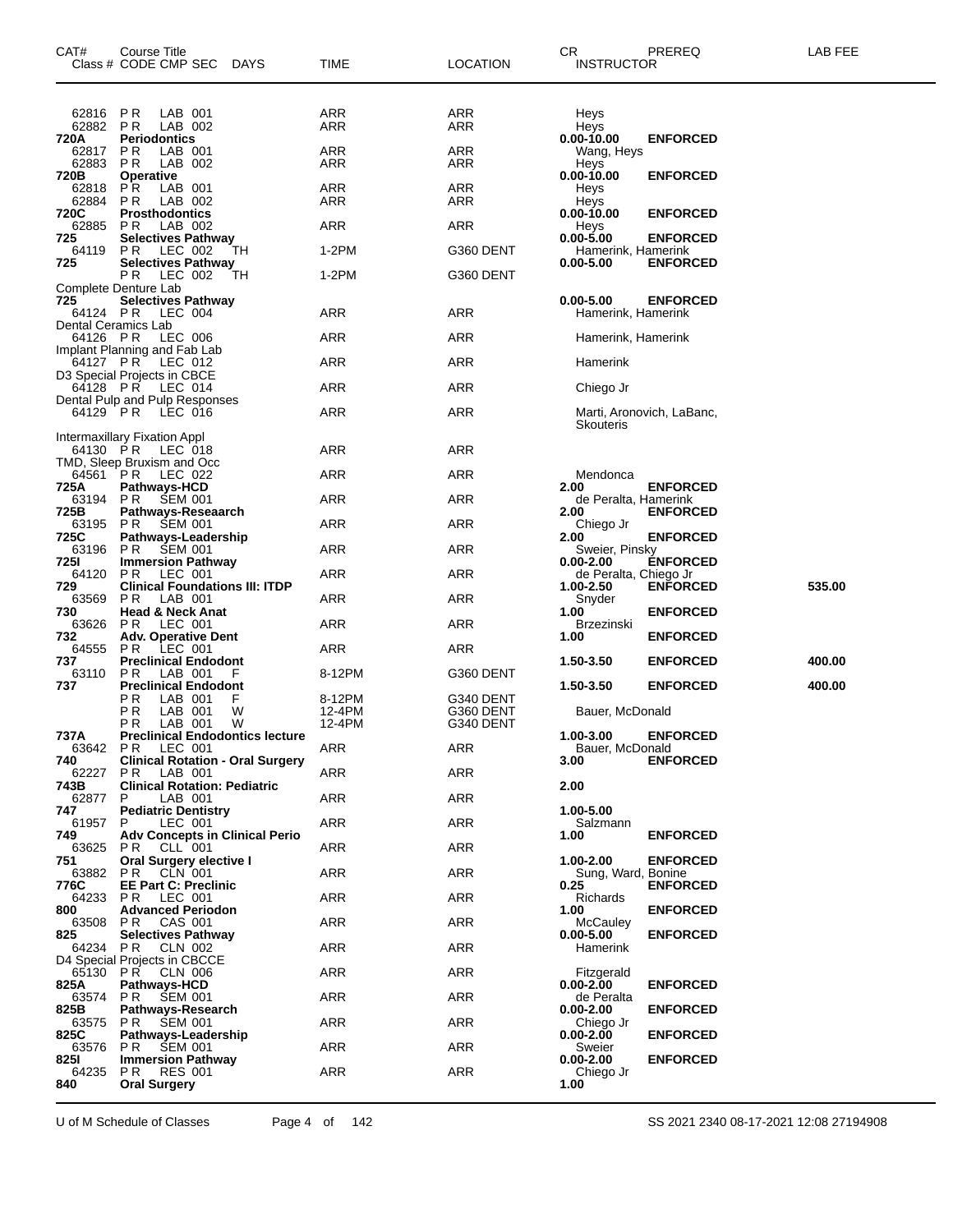| CAT#            | Course Title<br>Class # CODE CMP SEC DAYS                           | TIME       | <b>LOCATION</b> | CR.<br><b>INSTRUCTOR</b>    | PREREQ                                  | LAB FEE |
|-----------------|---------------------------------------------------------------------|------------|-----------------|-----------------------------|-----------------------------------------|---------|
| 62223 P         | LAB 001                                                             | ARR        | ARR             | LaBanc                      |                                         |         |
| 841<br>64026    | <b>Hospital Dentistry D4 Elective</b><br><b>PR CLN 001</b>          | ARR        | ARR             | 2.00<br>Munz, Bedair, Chang | <b>ENFORCED</b>                         |         |
| 851             | <b>Oral Surgery Elective II</b><br>63881 PR CLN 001                 | ARR        | ARR             | 1.00-2.00<br>Romeo          | <b>ENFORCED</b>                         |         |
| 855             | <b>Professionalism &amp; Practice</b><br>63510 PR<br><b>SEM 001</b> | ARR        | ARR             | 0.00<br>Fitzgerald          | <b>ENFORCED</b>                         |         |
| 857             | <b>CBCCE</b><br>63191 PR FLD 001                                    | ARR        | ARR             | 4.00                        | <b>ENFORCED</b><br>Hamerink, Hoelscher, |         |
|                 |                                                                     |            |                 | Fitzgerald                  |                                         |         |
| 998<br>62352 P  | <b>Curr Practical Prjct</b><br><b>SEM 001</b>                       | ARR        | ARR             | 1.00<br>Woolfolk            |                                         |         |
|                 | <b>Dental Education (DENTED)</b>                                    |            |                 |                             |                                         |         |
| 632<br>63624 PR | Leadership&Admin<br>LEC 001                                         | ARR        | ARR             | 3.00<br>Kiser               | <b>ENFORCED</b>                         |         |
|                 | <b>Dental Hygiene (DHYGRACK)</b>                                    |            |                 |                             |                                         |         |
| 680             | <b>Hith Promo Dis Prev</b><br>63573 PDR LEC 001                     | ARR        | ARR             | 1.00-3.00<br>Kiser          | <b>ENFORCED</b>                         |         |
| 682             | Sem Dentl Hyg                                                       |            |                 | 2.00                        |                                         |         |
| 60880<br>689    | P.<br><b>SEM 001</b><br><b>Educ Cpts &amp; Strat</b>                | ARR        | ARR             | 1.00-3.00                   |                                         |         |
| 63564 PD        | LEC 001                                                             | ARR        | ARR             | Foster                      |                                         |         |
| 651             | <b>Endodontics (ENDODONT)</b><br><b>Preclin Grad Endo</b>           |            |                 | 5.00                        |                                         |         |
| 64560 P         | LAB 001                                                             | ARR        | ARR             |                             |                                         |         |
| 652<br>60881    | <b>Clin Endodontics</b><br>LAB 001<br>P                             | ARR        | ARR             | 1.00-4.00<br>McDonald       |                                         |         |
| 653<br>63820 P  | <b>Sem-Endodontics</b><br><b>SEM 101</b><br>TH                      | 1-4PM      | ARR             | 1.00-2.00<br>McDonald       |                                         |         |
| 654<br>63764    | <b>Biol Basis for Endo</b><br><b>SEM 001</b><br>TН<br>P             | 1-4PM      | ARR             | 1.00-2.00<br>McDonald       |                                         |         |
| 655             | <b>Endo Research</b>                                                |            |                 | 1.00-3.00                   |                                         |         |
| 659             | $IND +$<br>м<br><b>Current Lit Review</b>                           | 8-11AM     | ARR             | 1.00-4.00                   |                                         |         |
| 60882 P<br>660  | <b>SEM 001</b><br>Case Pres & Treat                                 | ARR        | ARR             | McDonald<br>1.00-4.00       |                                         |         |
| 60883<br>661    | <b>SEM 001</b><br>P.<br>F<br>Pharmacology&Medicn                    | 1-3PM      | ARR             | McDonald<br>1.00            |                                         |         |
| 64559 P         | SEM 001                                                             | ARR        | ARR             |                             |                                         |         |
|                 | <b>Oral Biology (ORALBIOL)</b>                                      |            |                 |                             |                                         |         |
| 678<br>60884    | Stat Meth Oral Biol<br><b>SEM 001</b><br>P                          | ARR        | ARR             | 1.00-3.00                   | <b>ADVISORY</b>                         |         |
| 990             | Diss-Precand<br>$IND +$                                             | ARR        | ARR             | $1.00 - 8.00$               | <b>ADVISORY</b>                         |         |
| 995             | <b>Diss-Cand</b><br>IR<br>$IND +$                                   | ARR        | ARR             | 8.00                        | <b>ENFORCED</b>                         |         |
|                 | <b>Oral Diagnosis (ORALDIAG)</b>                                    |            |                 |                             |                                         |         |
| 660             | <b>Thesis Investigatn</b>                                           |            |                 | 1.00-2.00                   |                                         |         |
| 661             | $IND +$<br><b>Clinical Oral Diag</b>                                | ARR        | ARR             | 1.00-6.00                   |                                         |         |
| 60888<br>665.   | LAB 001<br>Rad-Hyg-Radiography                                      | ARR        | ARR             | 1.00                        |                                         |         |
| 60889           | P<br><b>SEM 001</b>                                                 | <b>ARR</b> | ARR             |                             |                                         |         |
|                 | Oral Health Sciences (ORALHEAL)                                     |            |                 |                             |                                         |         |
| 812             | <b>Sci Lab Rotations</b><br>$IND +$                                 | ARR        | ARR             | 3.00                        |                                         |         |
| 851             | <b>Special Topics Sem</b><br>$IND +$                                | ARR        | ARR             | 1.00-3.00                   | <b>ADVISORY</b>                         |         |
| 990             | <b>Dissertatn-Precand</b><br>$IND +$                                | ARR        | ARR             | 1.00-8.00                   | <b>ADVISORY</b>                         |         |
| 995             | <b>Dissertation-Cand</b>                                            |            |                 | 8.00                        | <b>ENFORCED</b>                         |         |
|                 | IR<br>$IND +$                                                       | ARR        | ARR             |                             |                                         |         |
| 632             | Oral Pathology (ORALPATH)<br><b>Microscopic OralPath</b>            |            |                 | 1.00-4.00                   |                                         |         |
| 63444<br>633    | LAB 001<br>P<br><b>Microscopic OralPath</b>                         | ARR        | ARR             | Danciu<br>1.00-4.00         |                                         |         |
| 63588           | P<br><b>SEM 001</b>                                                 | ARR        | ARR             | Danciu                      |                                         |         |
| 696             | <b>Thesis Investigatn</b><br>$IND +$                                | ARR        | ARR             | 1.00-3.00                   |                                         |         |
| 733<br>63705    | <b>Microscopic OralPath</b><br>P<br><b>SEM 001</b>                  | ARR        | ARR             | 1.00-4.00<br>Danciu         |                                         |         |
|                 |                                                                     |            |                 |                             |                                         |         |

U of M Schedule of Classes Page 5 of 142 SS 2021 2340 08-17-2021 12:08 27194908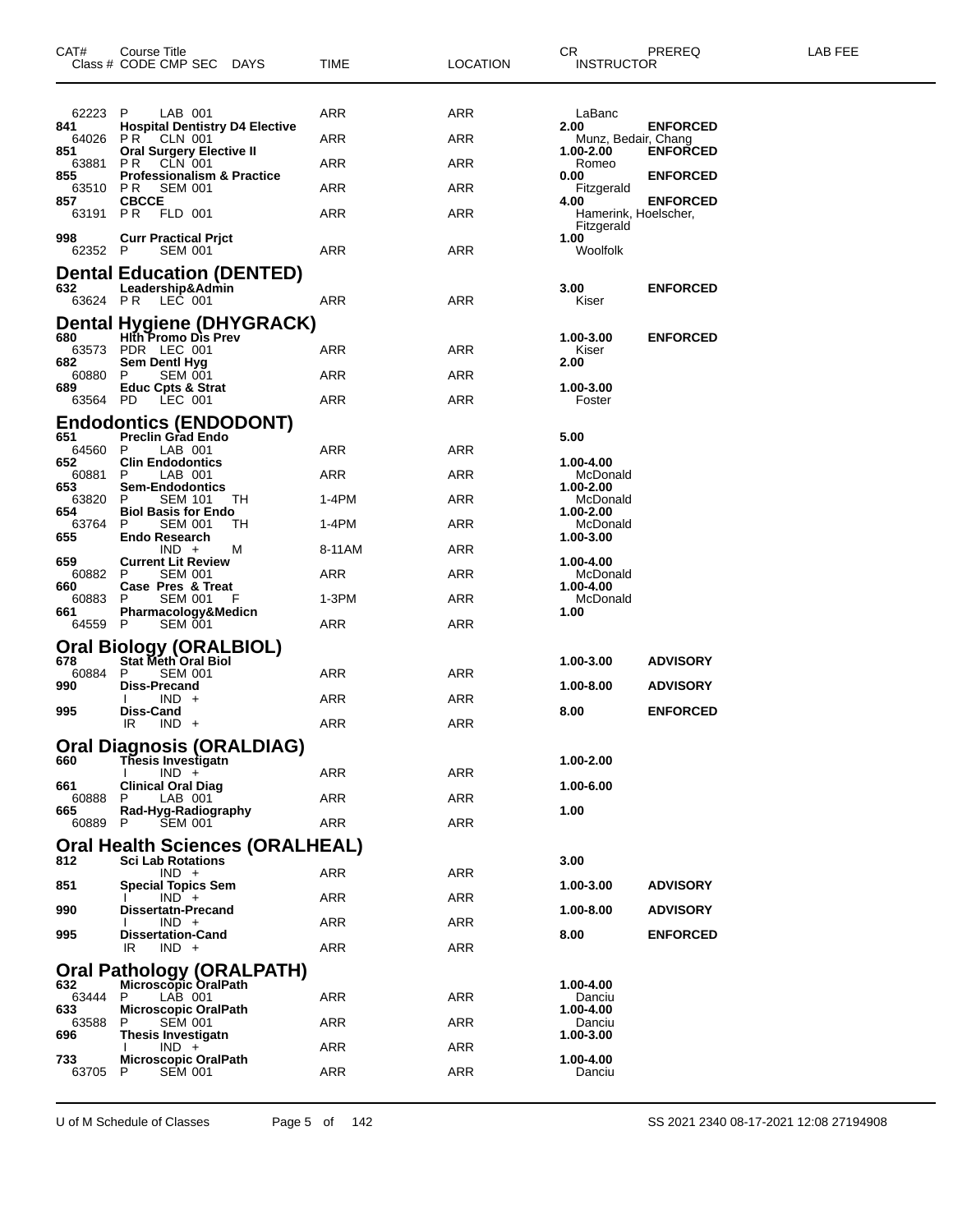| CAT#           | <b>Course Title</b><br>Class # CODE CMP SEC<br>DAYS    | TIME       | <b>LOCATION</b>  | CR<br>PREREQ<br><b>INSTRUCTOR</b>     | LAB FEE |
|----------------|--------------------------------------------------------|------------|------------------|---------------------------------------|---------|
|                | Orthodontics (ORTHO)                                   |            |                  |                                       |         |
| 752<br>64288   | <b>Ortho with Aligners</b><br>P<br>LEC 001<br>F        | 12-1PM     | <b>ARR</b>       | 1.00<br>Ruellas                       |         |
| 760<br>60894   | <b>Clinical Orthodon</b><br>P<br>LAB 001               | ARR        | ARR              | 1.00-5.00<br>Kim-Berman               |         |
| 761<br>62148   | <b>Ortho Techniques</b><br>P<br><b>SEM 001</b>         | ARR        | ARR              | 1.00-3.00                             |         |
| 762<br>63840   | Sem in Orthodontics<br><b>SEM 001</b><br>P             | ARR        | ARR              | 1.00-2.00<br>Behnan                   |         |
| 765<br>63843   | <b>Review Curr Lit</b><br><b>SEM 001</b><br>P          | ARR        | ARR              | 1.00<br>Ono                           |         |
| 766            | <b>Research-Thesis</b><br>$IND +$<br>D                 | ARR        | ARR              | 1.00-4.00                             |         |
| 769<br>63842   | <b>Ortho Biomechanics</b><br><b>SEM 001</b><br>P       | ARR        | ARR              | 1.00<br>Ruellas                       |         |
| 771<br>62905   | <b>Adolescent Psych</b><br><b>SEM 001</b><br>P<br>Τ    | 8-10AM     | <b>1528 DENT</b> | 1.00<br>Inglehart                     |         |
| 772<br>62906   | <b>Intro Cephalometric</b><br><b>SEM 001</b><br>P      | ARR        | ARR              | 1.00                                  |         |
| 779<br>63819   | <b>Ortho Pract Mgment</b><br><b>SEM 001</b><br>P<br>м  | 10-12PM    | ARR              | 1.00-2.00<br>Roberts                  |         |
| 781<br>63841   | <b>Treatment in Prog</b><br>PD.<br>LEC 001<br>TH       | 8-9AM      | ARR              | 1.00<br>Kim-Berman                    |         |
| 783<br>63445 P | 3D Imaging<br>$LEC$ 003                                | ARR        | ARR              | 1.00                                  |         |
|                | <b>Pediatric Dentistry (PEDDENT)</b>                   |            |                  |                                       |         |
| 591<br>60895   | <b>Clinical Ped Dent</b><br>P<br>LAB 001               | <b>ARR</b> | ARR              | 1.00-5.00<br><b>Boynton</b>           |         |
| 594            | <b>Investigatn-Thesis</b><br>$IND +$                   | ARR        | <b>ARR</b>       | 1.00-3.00                             |         |
|                | <b>Periodontics (PERIODON)</b>                         |            |                  |                                       |         |
| 780<br>60897 P | <b>Periodontic Clinic</b><br>LAB 001                   | ARR        | ARR              | 1.00-6.00<br>Wang                     |         |
| 781<br>64134   | <b>Sem in Periodontics</b><br>P<br><b>SEM 201</b><br>w | 8-10AM     | ARR              | 1.00-3.00<br>Wang                     |         |
| 782<br>63833   | Sem in Periodontics<br>P<br><b>SEM 001</b>             | ARR        | ARR              | 1.00<br>Wang, Eber                    |         |
| 787<br>63916   | Intro Cons I.V. Sed<br>P<br>LEC 001                    | ARR        | ARR              | 1.00                                  |         |
| 788<br>63834   | <b>Patient Mgt Perio</b><br>P<br>LEC 001<br>M          | 8-9AM      | ARR              | 1.00<br>Wang                          |         |
| 789<br>63835   | <b>Patient&amp;Prac Mgt</b><br>P<br>SEM 001<br>W       | 6-8PM      | ARR              | 1.00<br>Wang                          |         |
| 790            | Thesis Investigatn<br>$IND +$                          | ARR        | ARR              | 1.00-3.00                             |         |
| 793<br>63836   | <b>Current Lit-Perio</b><br>P<br><b>SEM 001</b><br>w   | 10-11AM    | ARR              | 1.00<br>Wang                          |         |
| 794<br>63837 P | <b>Implants</b><br>SEM 001 W                           | 11-12PM    | ARR              | 1.00<br>Wang                          |         |
| 795<br>63838 P | <b>Multisp Implnt Ther</b><br><b>SEM 001</b><br>W      | $1-2PM$    | ARR              | 1.00<br>Wang, Chan                    |         |
|                | <b>Prosthodontics (PROSTHOD)</b>                       |            |                  |                                       |         |
| 630<br>64562 P | Intro Pros Research<br>LEC 001                         | ARR        | <b>ARR</b>       | $0.50 - 2.00$<br>Liu                  |         |
| 643<br>61679   | <b>Clin Prosthodontics</b><br>P<br>LAB 001             | ARR        | ARR              | 1.00-6.00<br>Razzoog                  |         |
| 645            | Thesis Investigatn<br>$IND +$                          | ARR        | <b>ARR</b>       | 1.00-3.00                             |         |
| 739<br>63839   | <b>Clin Crown&amp;Bridge</b><br>P<br><b>SEM 001</b>    | ARR        | ARR              | 1.00-2.00                             |         |
| 741<br>63455   | <b>Articulator</b><br><b>SEM 003</b><br>P              | ARR        | ARR              | 1.00<br>Razzoog                       |         |
| 876<br>63913   | <b>Adv Clin Crown&amp;Brid</b><br>P<br>LAB 001         | ARR        | ARR              | <b>ADVISORY</b><br>1.00-2.00<br>Beard |         |
| 882<br>60898   | <b>Ceramo-Metal Proc</b><br>-P<br><b>SEM 001</b><br>TН | 8-12PM     | ARR              | 1.00-2.00<br>Beard                    |         |
|                | <b>Restorative (RESTORA)</b>                           |            |                  |                                       |         |
| 515<br>64820   | <b>Intra-Oral Photo 1</b><br>P<br>LEC 001              | ARR        | ARR              | 2.00<br>Rocha Maia, Valcanaia         |         |
| 565<br>63907   | <b>Implant Seminars</b><br>P<br>LEC 001                | ARR        | ARR              | 1.00<br>Neiva, Fasbinder              |         |
| 590<br>63915   | <b>Adv Clin Cariology</b><br>P<br>LEC 001<br>TH        | $1-2PM$    | ARR              | 1.00<br>Tenuta                        |         |
| 595            | Hi Strng Digit Rest                                    |            |                  | 1.00                                  |         |

U of M Schedule of Classes Page 6 of 142 SS 2021 2340 08-17-2021 12:08 27194908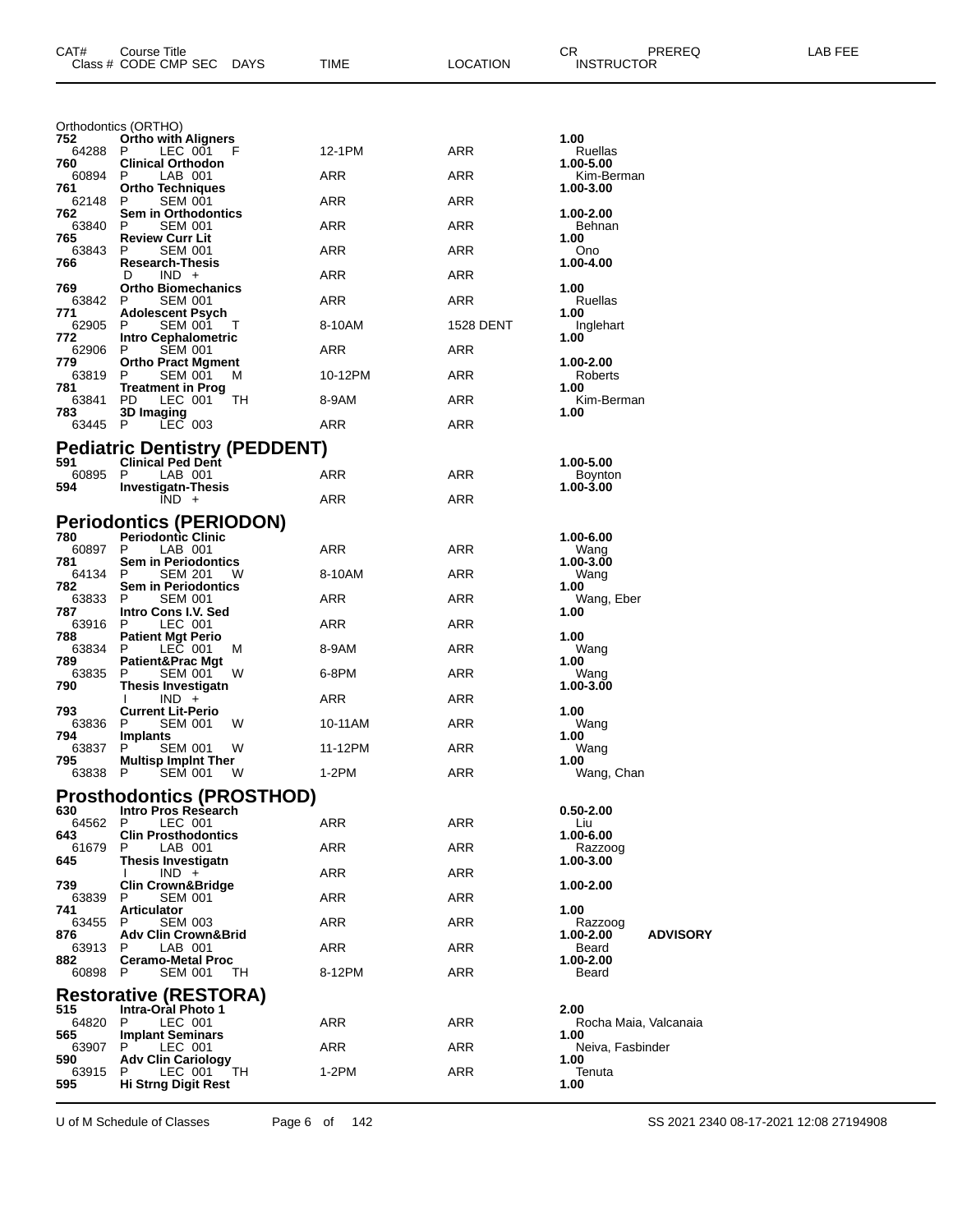| CAT#  | Course Title<br>Class # CODE CMP SEC DAYS | <b>TIME</b> | <b>LOCATION</b> | CR.<br><b>PREREQ</b><br><b>INSTRUCTOR</b> | <b>LAB FEE</b> |
|-------|-------------------------------------------|-------------|-----------------|-------------------------------------------|----------------|
|       |                                           |             |                 |                                           |                |
| 64079 | LEC 001<br>P                              | <b>ARR</b>  | <b>ARR</b>      | Neiva, Fasbinder                          |                |
| 621   | <b>Pre-clinic for Grad</b>                |             |                 | 1.00                                      |                |
| 64926 | LAB 001<br>P.                             | <b>ARR</b>  | <b>ARR</b>      | Karl                                      |                |
| 729   | <b>Remov Complete Dent</b>                |             |                 | 2.00                                      |                |
| 64251 | LEC 001<br>P.                             | <b>ARR</b>  | <b>ARR</b>      | Valcanaia                                 |                |
| 741   | Data Management                           |             |                 | <b>ADVISORY</b><br>1.00-2.00              |                |
| 62911 | LAB 001<br>P.                             | <b>ARR</b>  | <b>ARR</b>      | Dennison                                  |                |
| 742   | <b>Clin Restor Dent</b>                   |             |                 | 1.00-8.00                                 |                |
| 60899 | LAB 001<br>P.                             | <b>ARR</b>  | <b>ARR</b>      | Neiva                                     |                |
| 743   | <b>Thesis Investigatn</b>                 |             |                 | 1.00-4.00                                 |                |
|       | $IND +$                                   | <b>ARR</b>  | <b>ARR</b>      |                                           |                |
| 848   | <b>Adv Rest Topics</b>                    |             |                 | 1.00                                      |                |
| 64194 | <b>SEM 001</b><br>M<br>P.                 | $1-2PM$     | <b>ARR</b>      | Neiva                                     |                |
| 880   | <b>Investigatn Thesis</b>                 |             |                 | 1.00-3.00                                 |                |
|       | $\overline{IND}$ +                        | <b>ARR</b>  | <b>ARR</b>      |                                           |                |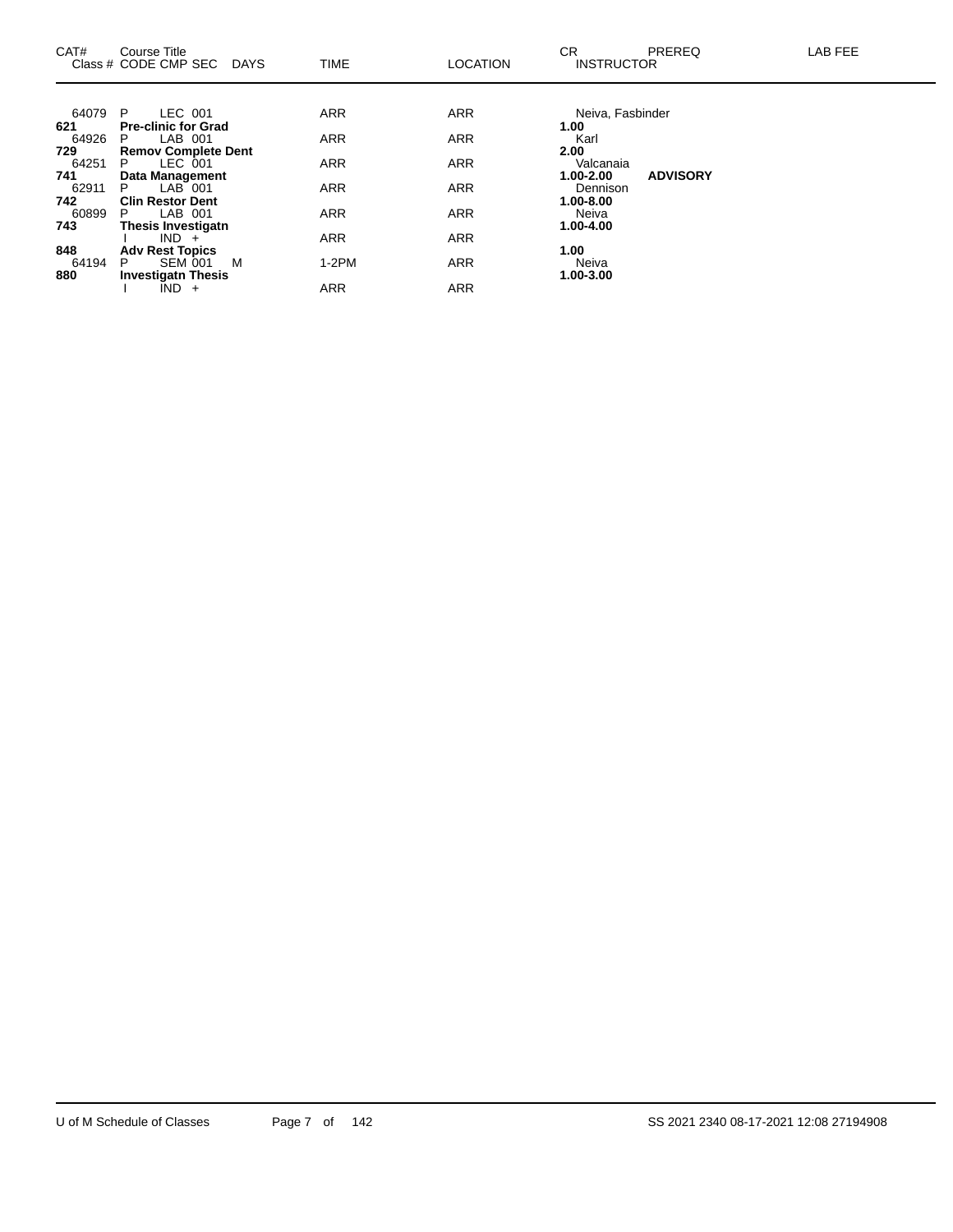## **Education School Of Education Education (EDUC)**

---TEACHER CERTIFICATION COURSES: ENROLLMENT PREFERENCE WILL BE GIVEN TO STUDENTS PREVIOUSLY ADMITTED TO AN APPROVED TEACHER CERTIFICATION PROGRAM; OTHERS MAY BE REQUIRED TO WITHDRAW.<br>310 Independent Study **310 Independent Study 1.00-6.00** I IND + ARR ARR ARR Students should obtain permission from the instructor via email and then forward to Tina Sanford at tsanf@umich.edu.<br>317 Obser **317 Observ-Particip Ed 1.00-8.00 ADVISORY** I IND + ARR ARR ARR Students should obtain permission from the instructor via email and then forward to Tina Sanford at tsanf@umich.edu.<br>320 Honors **320 Honors Ind Study 1.00-6.00 ADVISORY** I IND + ARR ARR ARR Students should obtain permission from the instructor via email and then forward to Tina Sanford at tsanf@umich.edu.<br>330 FD Fm **330 ED Empwrmt Internshp 1.00-2.00 ADVISORY**  $LAB$  001 Permission required.<br> **540** Trauma **540 Trauma Basics 1.00** 64241 P SEM 001 ARR REMOTE Stein Education students will enroll in the Summer half term, not the Spring/Summer term. Education students that enroll in the Spring/Summer full term will be dropped.<br>583 **Adv Ed Tech K-12 583 Adv Ed Tech K-12 3.00** 64726 PI LEC 001 T 930-12PM REMOTE Keren-Kolb AETP Cert for K-12 Educators AETP certification for K-12 educators<br>605 **Intern Learn Tech find the Intern Learn Tech 61.000 CIT**<br> **60.000 CIT**<br> **60.000 CITT**<br> **60.000 CITT**<br> **60.000 CITT**<br> **60.000 CITT**<br> **60.000 CITT**<br> **60.000 CITT** SI IND + ARR ARR ARR Required for Learning Tech students. Students should obtain permission from instructor and then complete online form located at http://sitemaker.soe.umich.edu/soe.ispe/request.<br>638 **Intrn&Dir Field Exp 638 Intrn&Dir Field Exp 1.00-3.00 ADVISORY** I IND + ARR ARR ARR Students should obtain permission from instructor and then complete online form located at http://sitemaker.soe.umich.edu/soe.ispe/request. **640 Ind Study Ed Stdy 1.00-3.00 ADVISORY** I IND + ARR ARR ARR Students should obtain permission from instructor and then complete online form located at http://sitemaker.soe.umich.edu/soe.ispe/request. **650 Refl Teach Fld Exp 1.00-13.00 ADVISORY** I IND + ARR ARR ARR Students should obtain permission from instructor and then complete online form located at http://sitemaker.soe.umich.edu/soe.ispe/request. **655 Dir Resear Ed Study 1.00-6.00 ADVISORY** I IND + ARR ARR ARR Students should obtain permission from instructor and then complete online form located at http://sitemaker.soe.umich.edu/soe.ispe/request. **657 Practicum Ed Study 1.00-6.00 ADVISORY** I IND + ARR ARR ARR Students should obtain permission from instructor and then complete online form located at http://sitemaker.soe.umich.edu/soe.ispe/request. **728 Prac Learn Tech 3.00 ADVISORY** 62138 PI SEM 001 ARR ARR Students should obtain permission from instructor and then complete online form located at http://sitemaker.soe.umich.edu/soe.ispe/request.<br>767<br>Res Pract in HF **767 Res Pract in HE 1.00-3.00 ADVISORY**  $IND +$ Students should obtain permission from instructor and then complete online form located at http://sitemaker.soe.umich.edu/soe.ispe/request.<br>770 **Ind St High&Cont Ed 770 Ind St High&Cont Ed 1.00-3.00 ADVISORY**  $IN\bar{D}$  + Students should obtain permission from instructor and then complete online form located at http://sitemaker.soe.umich.edu/soe.ispe/request.<br>835 **Independent Study 835 Independent Study 1.00-3.00** I IND + ARR ARR ARR Students should obtain permission from instructor and then complete online form located at http://sitemaker.soe.umich.edu/soe.ispe/request.<br>899 PhD Qualifying Paper **899 PhD Qualifying Paper 1.00** 62079 P REC 002 ARR ARR DesJardins Students enrolling in this section should have enrolled for 2 credit hours of 899-002 in Winter. Students should enroll for 1 credit hour in Spring/Summer. **990 Diss-Precand 1.00-8.00 ADVISORY** SI IND + ARR ARR ARR Students should obtain permission from instructor and then complete online form located at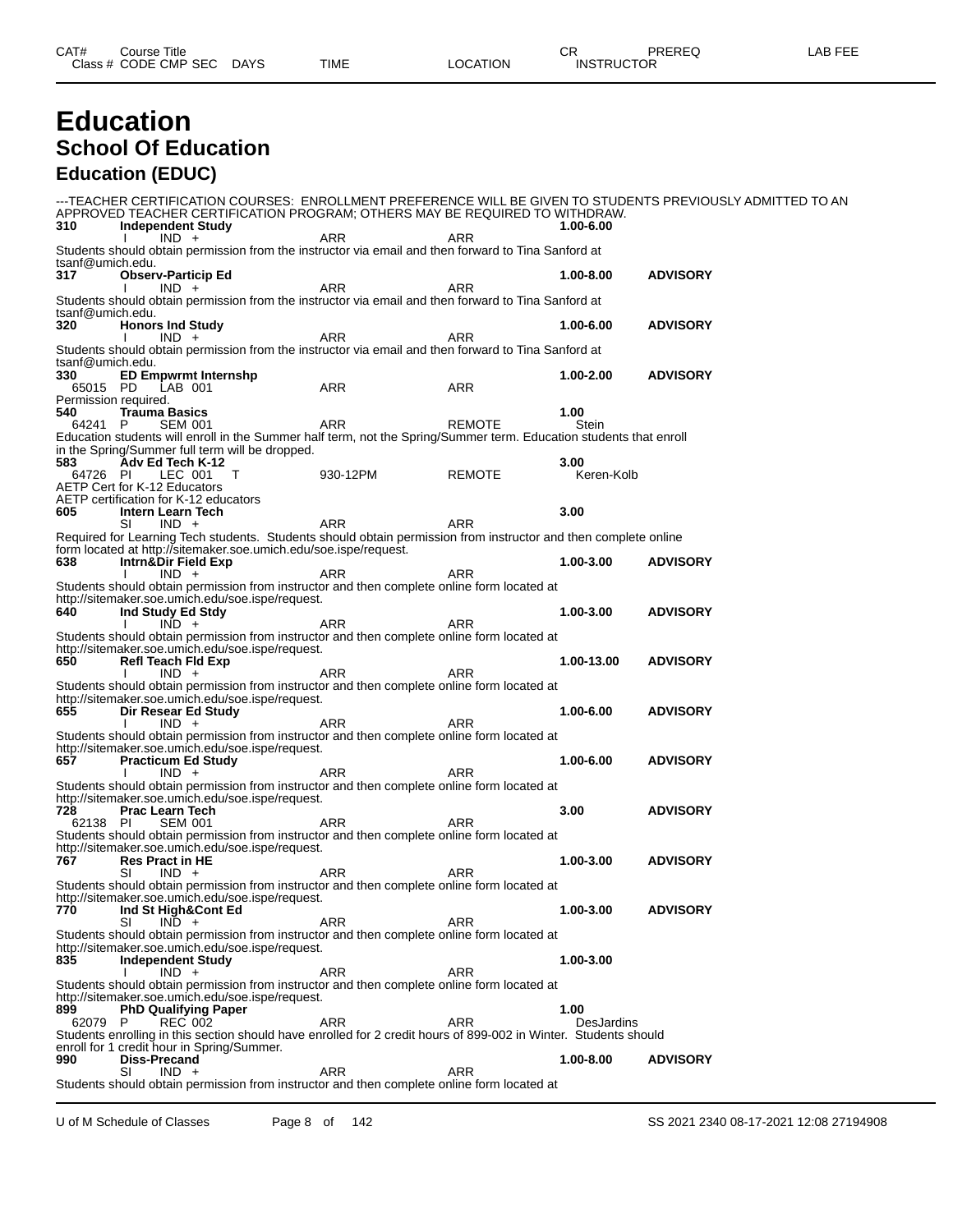| CAT#<br>Course Title<br>Class # CODE CMP SEC DAYS | TIME | LOCATION | СF<br>PREREQ<br><b>INSTRUCTOR</b> | LAB FEE |
|---------------------------------------------------|------|----------|-----------------------------------|---------|
| http://sitemaker.soe.umich.edu/soe.ispe/request.  |      |          |                                   |         |

**995 Diss-Cand 8.00 ENFORCED**

SIR IND + ARR ARR ARR Students should obtain permission from instructor and then complete online form located at http://sitemaker.soe.umich.edu/soe.ispe/request.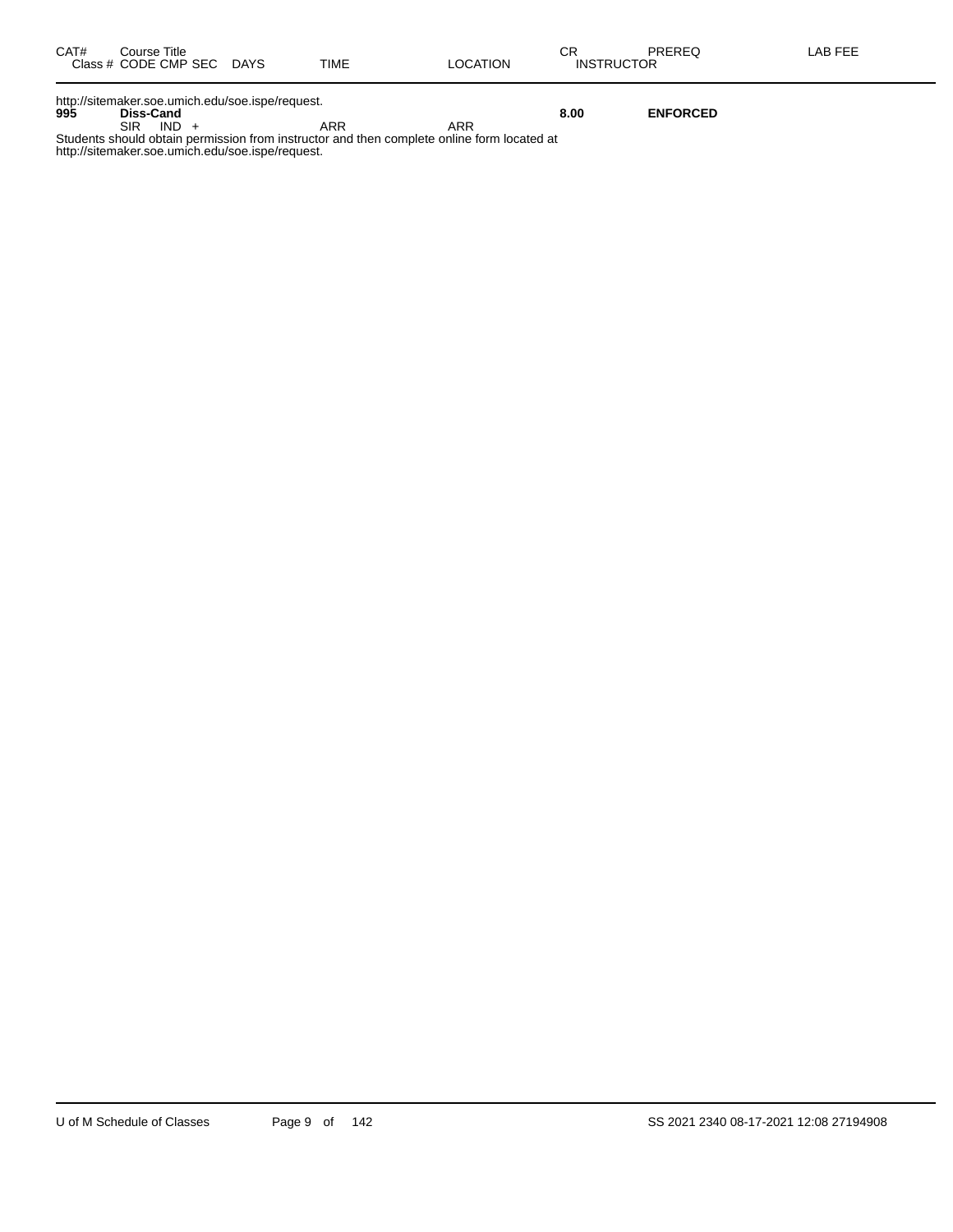#### **Engineering Aerospace Engineering Aerospace Engineering (AEROSP)**

|     | $1.91$ versue chighneemig (TCTTV of $1$ |            |            |               |                 |
|-----|-----------------------------------------|------------|------------|---------------|-----------------|
| 390 | Directed Study                          |            |            | 1.00-3.00     |                 |
|     | $IND +$                                 | <b>ARR</b> | <b>ARR</b> |               |                 |
| 490 | <b>Directed Study</b>                   |            |            | 1.00-3.00     | <b>ADVISORY</b> |
|     | $IND +$                                 | <b>ARR</b> | <b>ARR</b> |               |                 |
| 590 | <b>Directed Study</b>                   |            |            | $1.00 - 6.00$ | <b>ADVISORY</b> |
|     | $IND +$                                 | <b>ARR</b> | <b>ARR</b> |               |                 |
| 990 | <b>Diss-Precand</b>                     |            |            | $1.00 - 8.00$ | <b>ADVISORY</b> |
|     | $IND +$                                 | <b>ARR</b> | <b>ARR</b> |               |                 |
| 995 | <b>Diss-Cand</b>                        |            |            | 8.00          | <b>ENFORCED</b> |
|     | $IND +$<br>IR                           | ARR        | ARR        |               |                 |
|     |                                         |            |            |               |                 |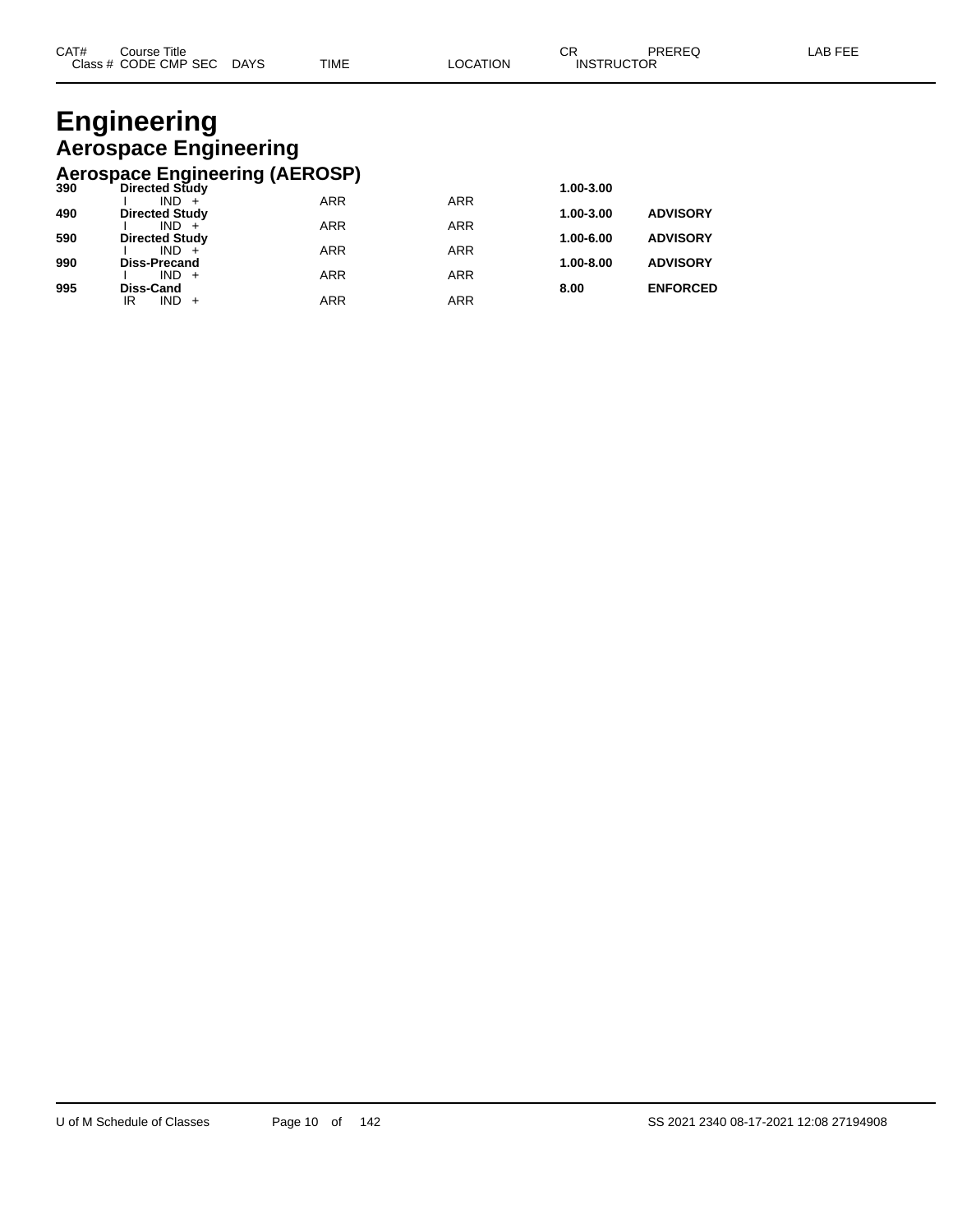| CAT#<br>C <sub>base</sub> | Title<br>Course<br>CODE CMP SEC<br>__ | <b>DAYS</b><br>$\sim$ | <b>TIME</b> | ΙOΝ | ⌒г<br>◡<br><b>CTOR</b><br>INS<br>וופד | _____ |  |
|---------------------------|---------------------------------------|-----------------------|-------------|-----|---------------------------------------|-------|--|
|                           |                                       |                       |             |     |                                       |       |  |

#### **Biomedical Engineering Biomedical Engineering (BIOMEDE)**

| 590 | <b>Directed Research</b> |            |            | 1.00-16.00    | <b>ADVISORY</b> |
|-----|--------------------------|------------|------------|---------------|-----------------|
|     | $IND +$                  | <b>ARR</b> | <b>ARR</b> |               |                 |
| 591 | <b>M S Thesis</b>        |            |            | 1.00-16.00    | <b>ADVISORY</b> |
|     | $IND +$                  | <b>ARR</b> | ARR        |               |                 |
| 990 | <b>Diss-Precand</b>      |            |            | $1.00 - 8.00$ | <b>ADVISORY</b> |
|     | $IND +$                  | <b>ARR</b> | ARR        |               |                 |
| 995 | Diss-Cand                |            |            | 8.00          | <b>ENFORCED</b> |
|     | $IND +$<br>DR            | <b>ARR</b> | ARR        |               |                 |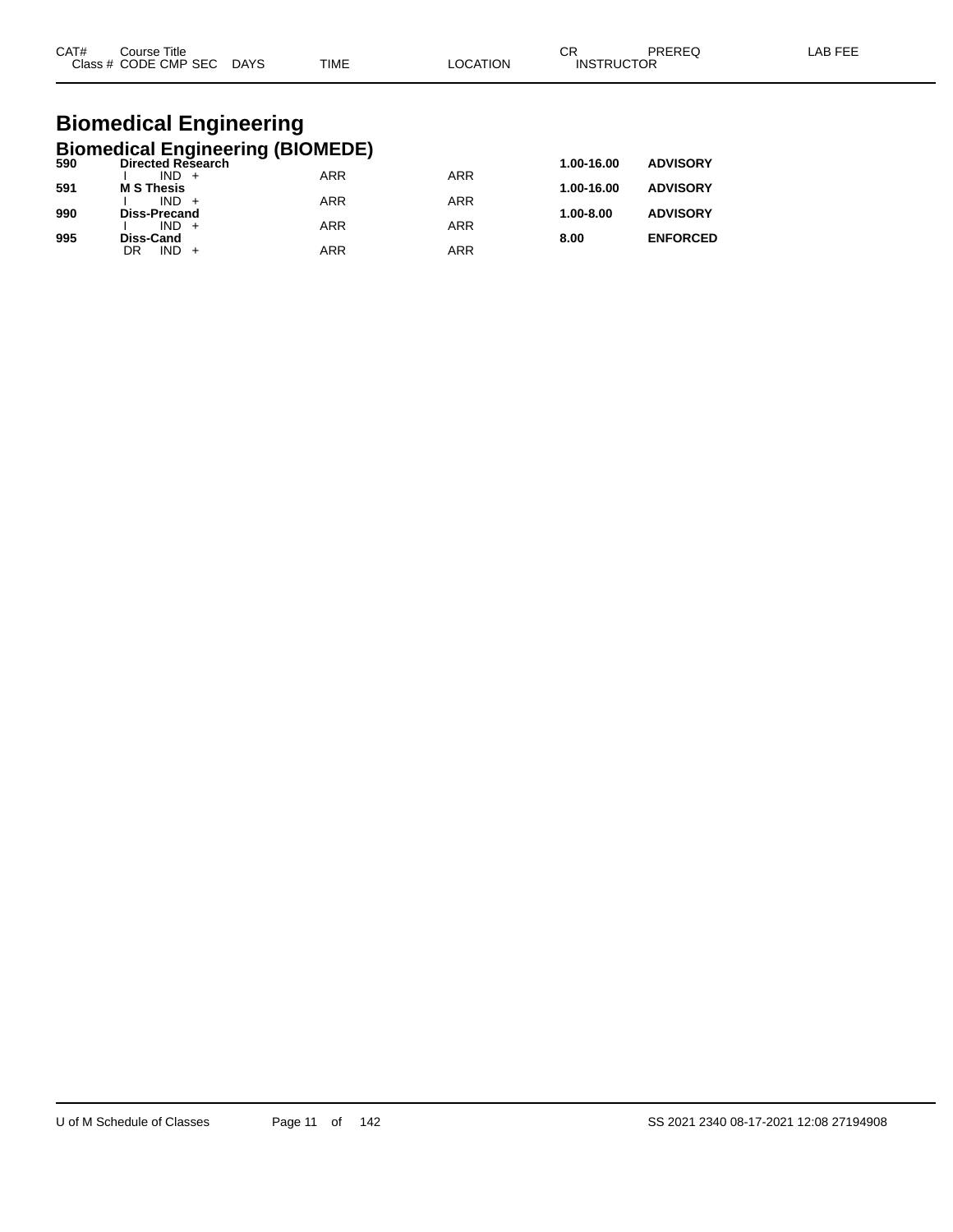| CAT# | Course Title<br>Class # CODE CMP SEC DAYS | <b>TIME</b>                                   | <b>LOCATION</b> | CR<br><b>INSTRUCTOR</b> | <b>PREREQ</b>   | <b>LAB FEE</b> |
|------|-------------------------------------------|-----------------------------------------------|-----------------|-------------------------|-----------------|----------------|
|      |                                           | <b>Climate and Space Sciences Engineering</b> |                 |                         |                 |                |
| 499  | <b>Directed Study</b>                     | <b>Climate and Meteorology (CLIMATE)</b>      |                 | 1.00-16.00              |                 |                |
| 701  | $IND +$<br><b>Special Problems</b>        | <b>ARR</b>                                    | <b>ARR</b>      | 1.00-16.00              |                 |                |
| 990  | $IND +$<br>Diss-Precand                   | <b>ARR</b>                                    | <b>ARR</b>      | $1.00 - 8.00$           | <b>ADVISORY</b> |                |
| 995  | $IND +$<br>Diss-Cand                      | <b>ARR</b>                                    | <b>ARR</b>      | 8.00                    | <b>ENFORCED</b> |                |
|      | $IND +$<br>IR                             | <b>ARR</b>                                    | <b>ARR</b>      |                         |                 |                |
| 590  | <b>Space Systems Proj</b>                 | <b>Space Science and Engineering (SPACE)</b>  |                 | 1.00-4.00               | <b>ADVISORY</b> |                |

63848 P LEC 001 ARR ARR Renno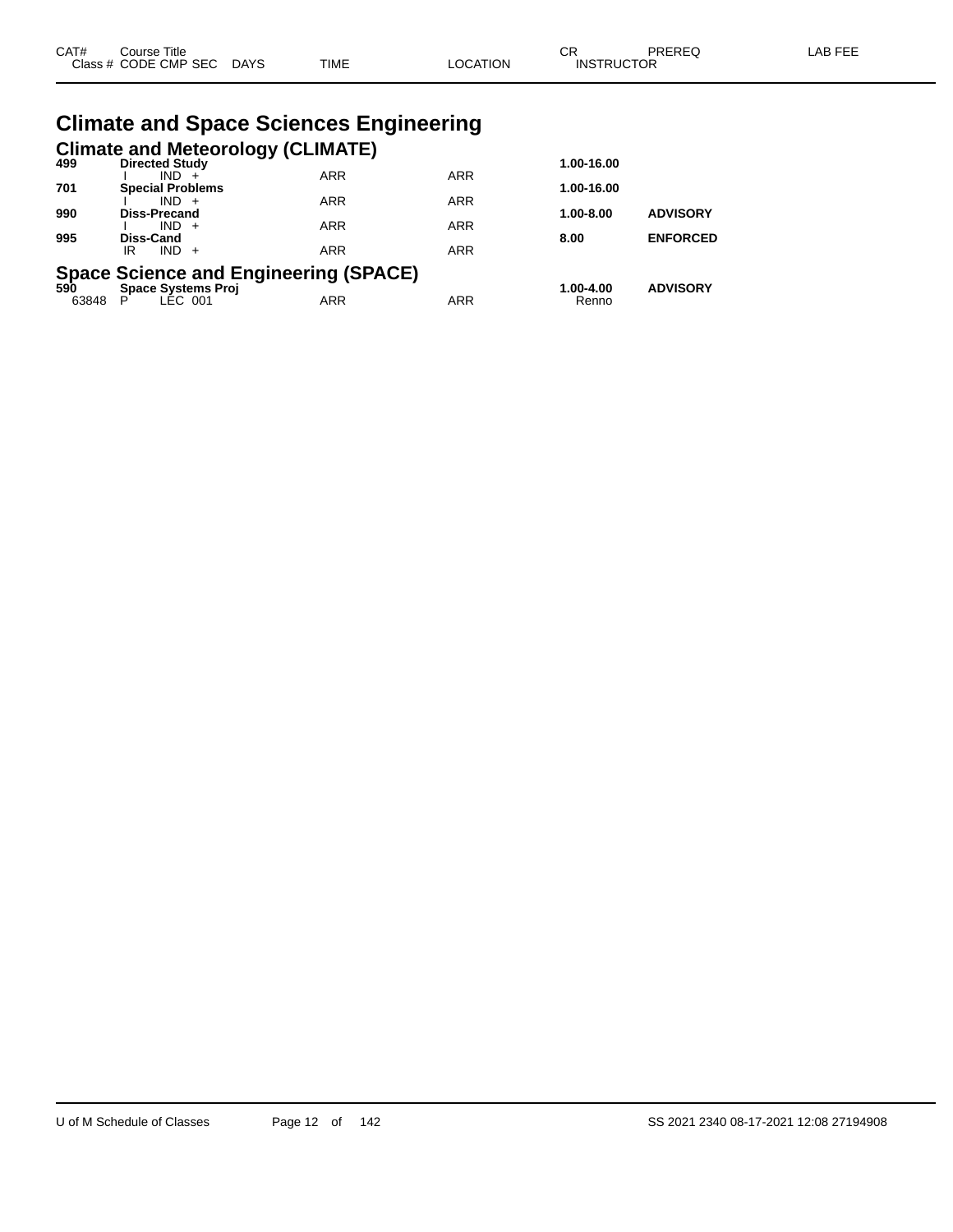| CAT# | Course Title<br>Class # CODE CMP SEC | <b>DAYS</b> | <b>TIME</b><br>$\cdots$ | <b>OCATION</b> | $\sim$<br>◡<br><b>INSTRUCTOR</b> | PREREQ | LAB FEE |
|------|--------------------------------------|-------------|-------------------------|----------------|----------------------------------|--------|---------|
|      |                                      |             |                         |                |                                  |        |         |

# **Chemical Engineering Department**

## **Chemical Engineering (CHE)**

| 290   | Res&Spec Problems <sup>-1</sup> |            |               | 1.00-16.00 | <b>ADVISORY</b>           |
|-------|---------------------------------|------------|---------------|------------|---------------------------|
|       | $IND +$                         | <b>ARR</b> | <b>ARR</b>    |            |                           |
| 490   | <b>Adv Res&amp;Spec Problem</b> |            |               | 1.00-16.00 | <b>ADVISORY, ENFORCED</b> |
|       | $IND +$<br>R                    | <b>ARR</b> | <b>ARR</b>    |            |                           |
| 695   | <b>Research Problems</b>        |            |               | 1.00-16.00 | <b>ADVISORY</b>           |
|       | $IND +$                         | <b>ARR</b> | <b>ARR</b>    |            |                           |
| 696   | <b>Selected Topics</b>          |            |               | 3.00       |                           |
| 63980 | LEC 881<br>PR.                  | <b>ARR</b> | <b>REMOTE</b> | Linic. Dix |                           |
|       | Fuel Cells and Processing       |            |               |            |                           |
| 698   | <b>Directed Study</b>           |            |               | 1.00-16.00 |                           |
|       | $IND +$                         | <b>ARR</b> | <b>ARR</b>    |            |                           |
| 990   | Diss-Precand                    |            |               | 1.00-8.00  | <b>ADVISORY</b>           |
|       | $IND +$                         | <b>ARR</b> | <b>ARR</b>    |            |                           |
| 995   | Diss-Cand                       |            |               | 8.00       | <b>ENFORCED</b>           |
|       | $IND +$<br>R                    | ARR        | <b>ARR</b>    |            |                           |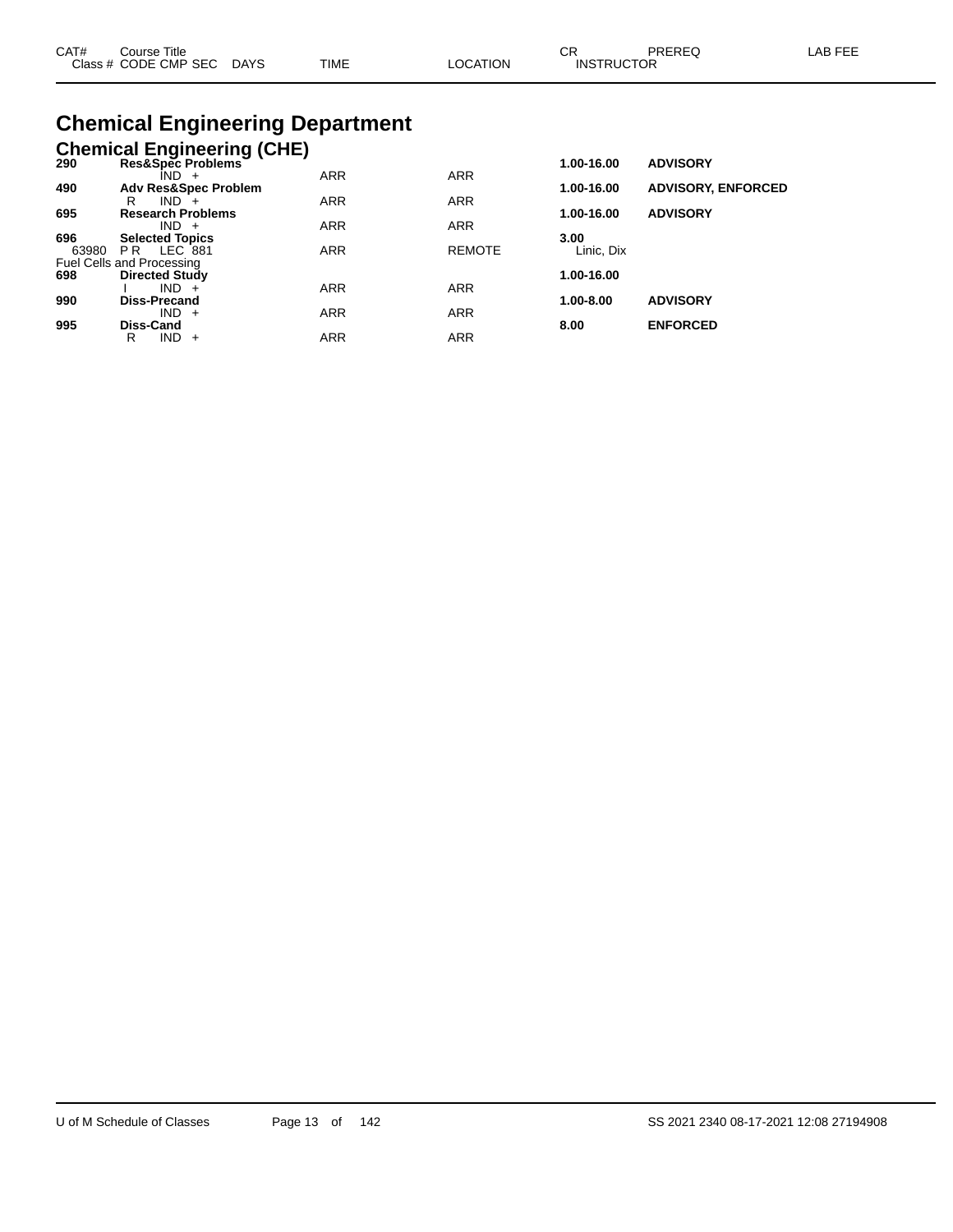| CAT# | Course Title<br>Class # CODE CMP SEC DAYS | TIME | LOCATION | <b>INSTRUCTOR</b> | PREREQ | LAB FEE |
|------|-------------------------------------------|------|----------|-------------------|--------|---------|
|      |                                           |      |          |                   |        |         |

# **Civil & Environmental Engr**

|       | <b>Civil And Environmental Engineering (CEE)</b> |            |               |                   |                 |
|-------|--------------------------------------------------|------------|---------------|-------------------|-----------------|
| 490   | <b>Independent Study</b>                         |            |               | 1.00-4.00         | <b>ADVISORY</b> |
| 564   | $IND +$<br><b>Greenhouse Gas Contr</b>           | <b>ARR</b> | <b>ARR</b>    |                   | <b>ADVISORY</b> |
| 64842 | LEC 101<br>P.                                    | <b>ARR</b> | <b>REMOTE</b> | 3.00<br>Lastoskie |                 |
| 622   | Sp Prob Hydr-Hydrol                              |            |               | 1.00-16.00        | <b>ADVISORY</b> |
|       | $IND +$                                          | <b>ARR</b> | <b>ARR</b>    |                   |                 |
| 651   | <b>Directed Studies</b><br>$IND +$               | <b>ARR</b> | <b>ARR</b>    | 1.00-3.00         | <b>ADVISORY</b> |
| 682   | <b>Prob in Envir Engr</b>                        |            |               | 1.00-16.00        | <b>ADVISORY</b> |
|       | $IND +$                                          | <b>ARR</b> | <b>ARR</b>    |                   |                 |
| 910   | <b>Struct Engr Res</b>                           |            |               | 1.00-16.00        |                 |
|       | $IND +$<br>SI                                    | <b>ARR</b> | <b>ARR</b>    |                   |                 |
| 946   | Soil Mech Res<br>$IND +$                         | <b>ARR</b> | <b>ARR</b>    | 1.00-16.00        |                 |
| 980   | <b>Res in Envir Engr</b>                         |            |               | 1.00-16.00        | <b>ADVISORY</b> |
|       | $IND +$                                          | <b>ARR</b> | <b>ARR</b>    |                   |                 |
| 990   | <b>Diss-Precand</b>                              |            |               | 1.00-8.00         | <b>ADVISORY</b> |
| 995   | $IND +$<br><b>Diss-Cand</b>                      | <b>ARR</b> | <b>ARR</b>    | 8.00              | <b>ENFORCED</b> |
|       | IR<br><b>IND</b><br>$+$                          | <b>ARR</b> | <b>ARR</b>    |                   |                 |
|       |                                                  |            |               |                   |                 |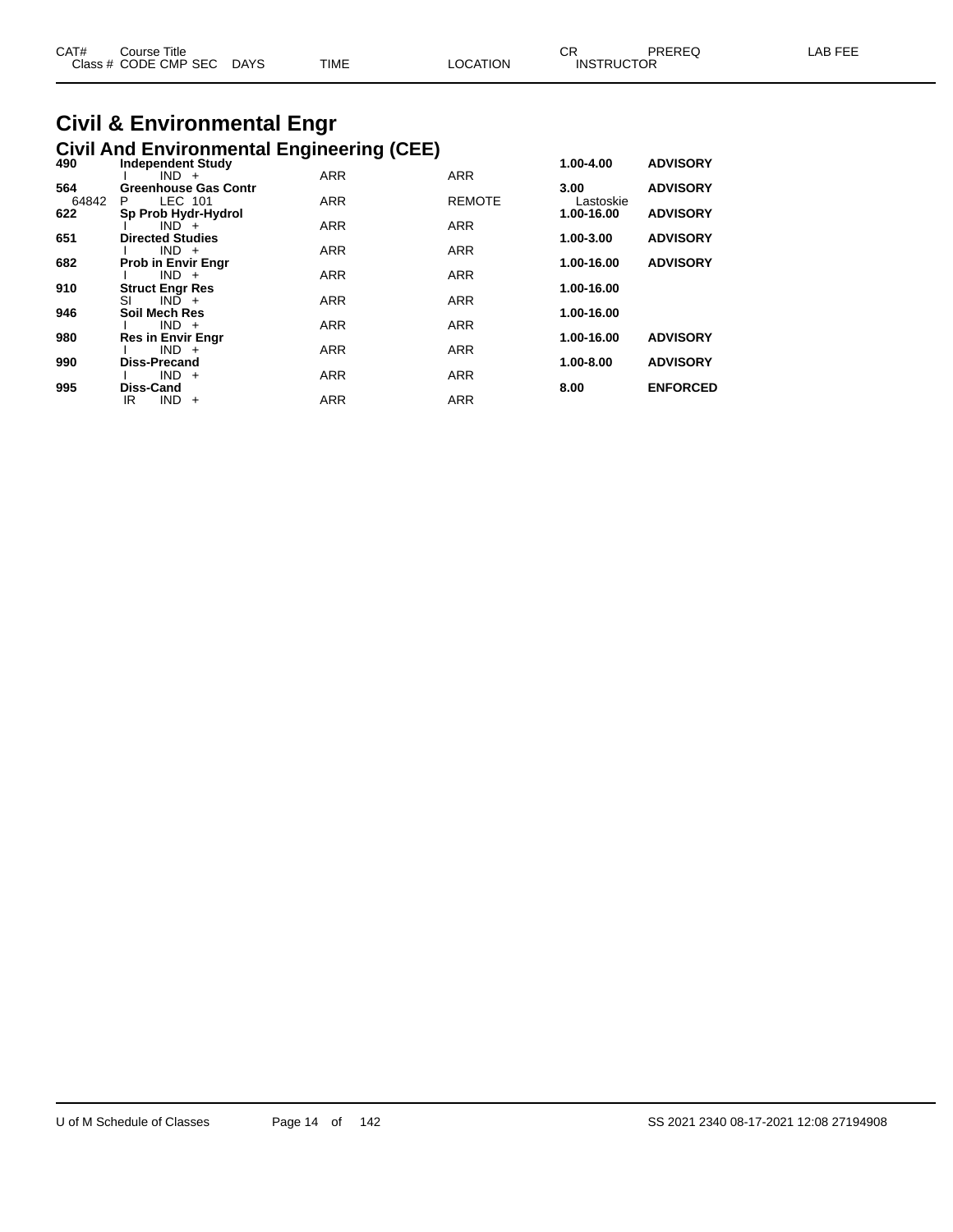| CAT# | Course Title<br>Class # CODE CMP SEC DAYS | TIME       | <b>LOCATION</b> | CR<br><b>INSTRUCTOR</b> | PREREQ          | LAB FEE |
|------|-------------------------------------------|------------|-----------------|-------------------------|-----------------|---------|
|      | <b>CoE Robotics Institute</b>             |            |                 |                         |                 |         |
| 590  | Robotics (ROB)<br>Directed Study          |            |                 | 1.00-6.00               |                 |         |
|      | $IND +$                                   | <b>ARR</b> | <b>ARR</b>      |                         |                 |         |
| 990  | <b>DIss-Precand</b>                       |            |                 | 1.00-8.00               |                 |         |
| 995  | $IND +$<br>Diss-Cand                      | <b>ARR</b> | <b>ARR</b>      | 8.00                    | <b>ENFORCED</b> |         |

R IND + ARR ARR ARR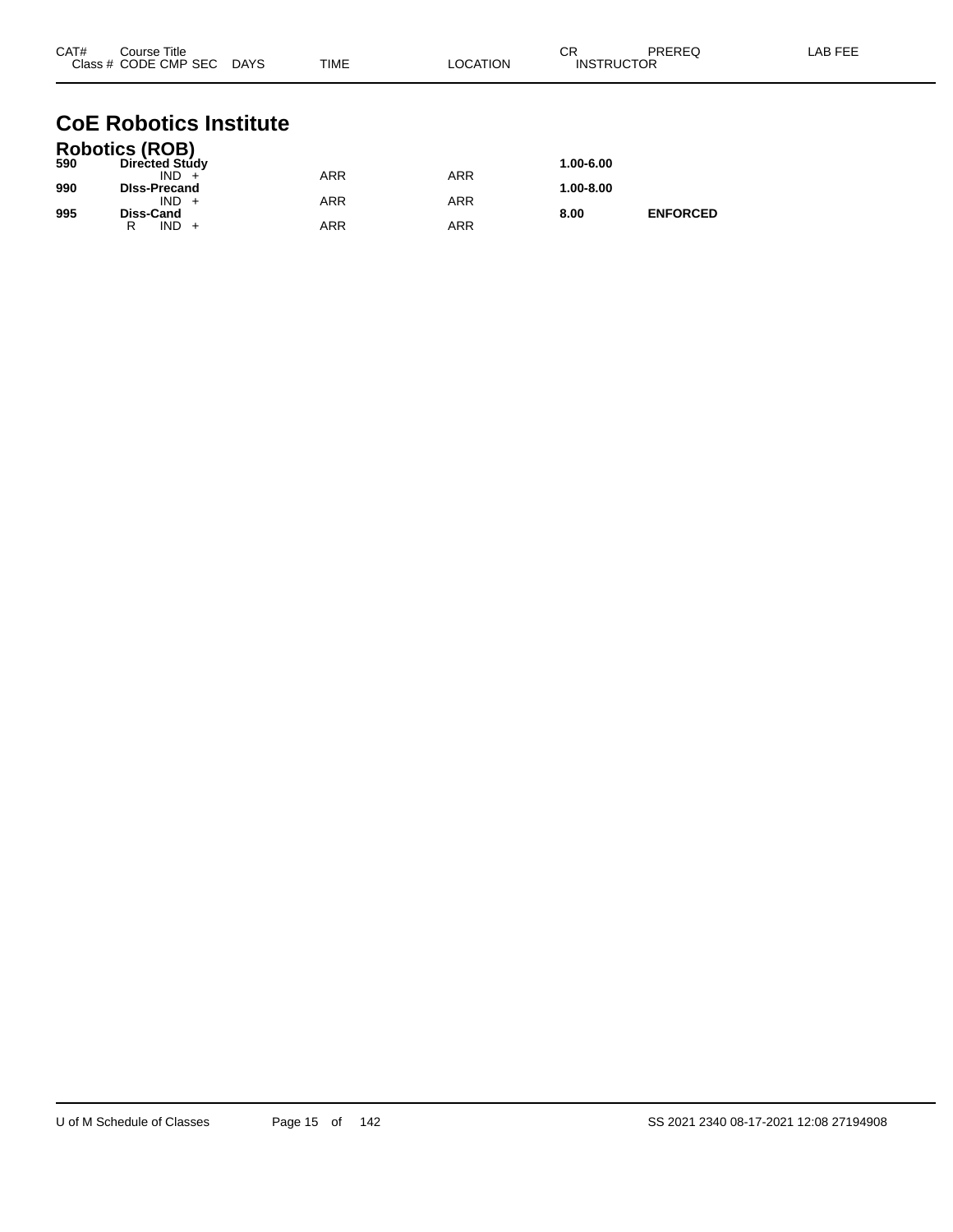| CAT# | Course Title<br>Class # CODE CMP SEC | <b>DAYS</b> | <b>TIME</b> | <b>OCATION</b> | ◠⊏<br>- UN<br><b>INSTRUCTOR</b> | <b>PREREQ</b> | _AB FEF |
|------|--------------------------------------|-------------|-------------|----------------|---------------------------------|---------------|---------|
|      |                                      |             |             |                |                                 |               |         |

## **Design Science Program**

|     |                         |      | <b>Design Science (DESCI)</b> |     |     |               |                           |
|-----|-------------------------|------|-------------------------------|-----|-----|---------------|---------------------------|
| 503 | <b>Design Practicum</b> |      |                               |     |     | $3.00 - 6.00$ | <b>ENFORCED</b>           |
|     | DR                      | IND  |                               | ARR | ARR |               |                           |
| 995 | Diss-Cand               | IND. |                               | ARR | ARR | 8.00          | <b>ADVISORY, ENFORCED</b> |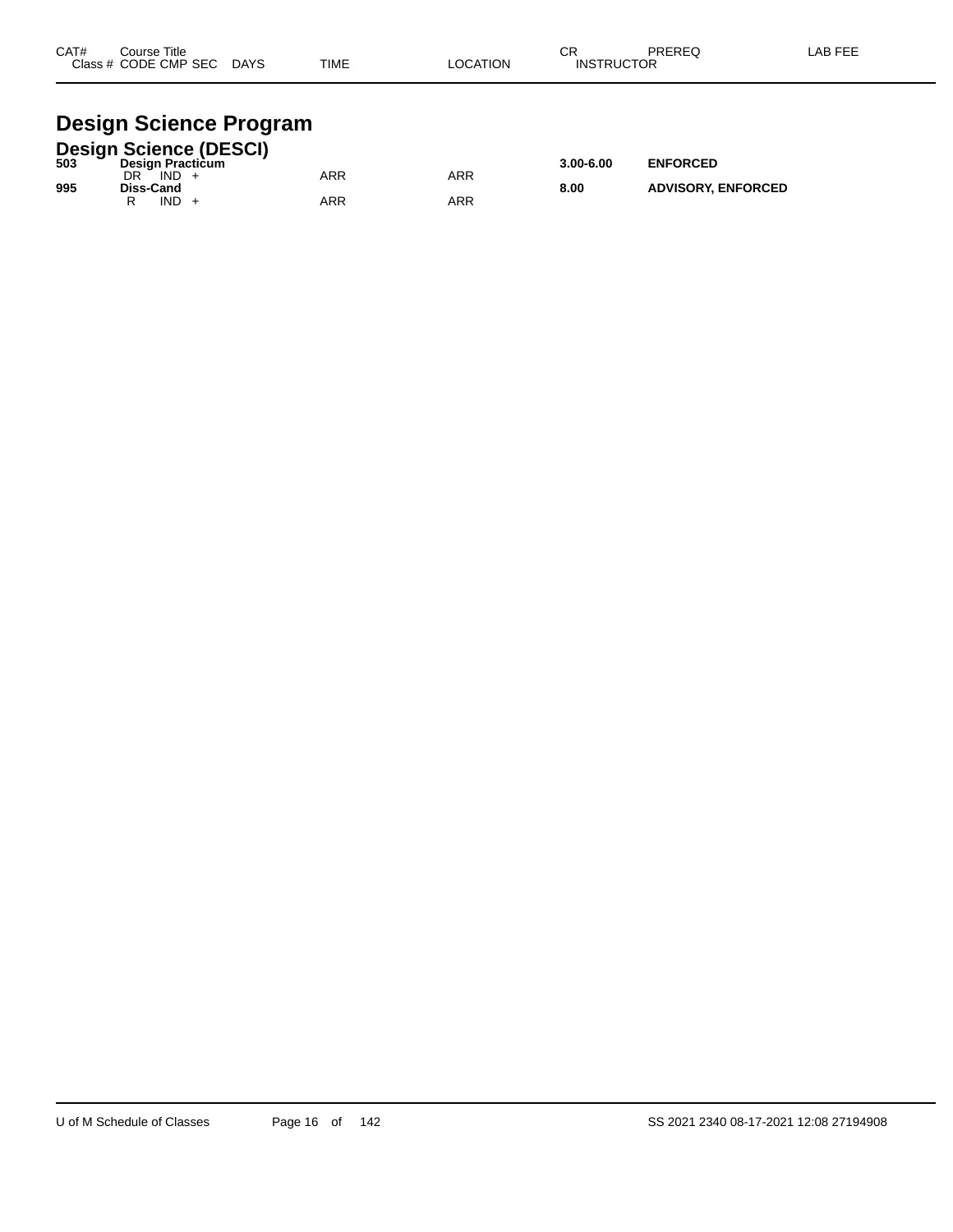## **Electrical Engr & Computer Sci Electrical Engineering And Computer Science (EECS)**

For any EECS course, the EECS department may give away a student's seat in a class if the student does not attend the first week of lectures and labs/discussions. In addition, it is up to the discretion of the course instructor to determine whether or not to allow a student to enroll in an EECS course after the first week of classes.

Note that the EECS department may withdraw you from the class, but the department is not obligated to withdraw students from the course even if a student has been informed that his/her seat is no longer available. Students are responsible for the accuracy of their own schedules.

| 203   | <b>Discrete Math</b>            |            |               | 4.00             | <b>ENFORCED</b>           |
|-------|---------------------------------|------------|---------------|------------------|---------------------------|
| 64753 | LEC<br><b>TTH</b><br>AR.<br>100 | 130-3PM    | <b>REMOTE</b> | Graetz           |                           |
| 64754 | <b>DIS</b><br>P RW<br>101<br>F  | 10-11AM    | <b>REMOTE</b> | Qin              |                           |
| 64755 | P RW<br><b>DIS</b><br>F<br>102  | 11-12PM    | <b>REMOTE</b> | <b>McCartney</b> |                           |
| 64756 | F<br>P RW<br><b>DIS</b><br>103  | 12-1PM     | <b>REMOTE</b> | Brown            |                           |
| 64757 | F<br>P RW DIS<br>104            | $1-2PM$    | <b>REMOTE</b> | Brown            |                           |
| 399   | <b>Directed Study</b>           |            |               | $1.00 - 4.00$    | <b>ADVISORY</b>           |
|       | $IND +$                         | <b>ARR</b> | <b>ARR</b>    |                  |                           |
| 499   | <b>Adv Directed Study</b>       |            |               | 1.00-4.00        | <b>ADVISORY, ENFORCED</b> |
|       | $IND +$<br>R                    | <b>ARR</b> | <b>ARR</b>    |                  |                           |
| 599   | <b>Directed Study</b>           |            |               | 1.00-4.00        | <b>ADVISORY</b>           |
|       | $IND +$                         | <b>ARR</b> | <b>ARR</b>    |                  |                           |
| 698   | <b>Master's Thesis</b>          |            |               | 1.00-6.00        | <b>ADVISORY</b>           |
|       | $IND +$                         | <b>ARR</b> | <b>ARR</b>    |                  |                           |
| 699   | <b>Research Work EECS</b>       |            |               | 1.00-6.00        | <b>ADVISORY</b>           |
|       | $IND +$                         | <b>ARR</b> | <b>ARR</b>    |                  |                           |
| 990   | <b>Diss-Precand</b>             |            |               | 1.00-8.00        | <b>ADVISORY</b>           |
|       | $IND +$                         | <b>ARR</b> | <b>ARR</b>    |                  |                           |
| 995   | <b>Diss-Cand</b>                |            |               | 8.00             | <b>ENFORCED</b>           |
|       | IND -<br>R<br>$+$               | <b>ARR</b> | <b>ARR</b>    |                  |                           |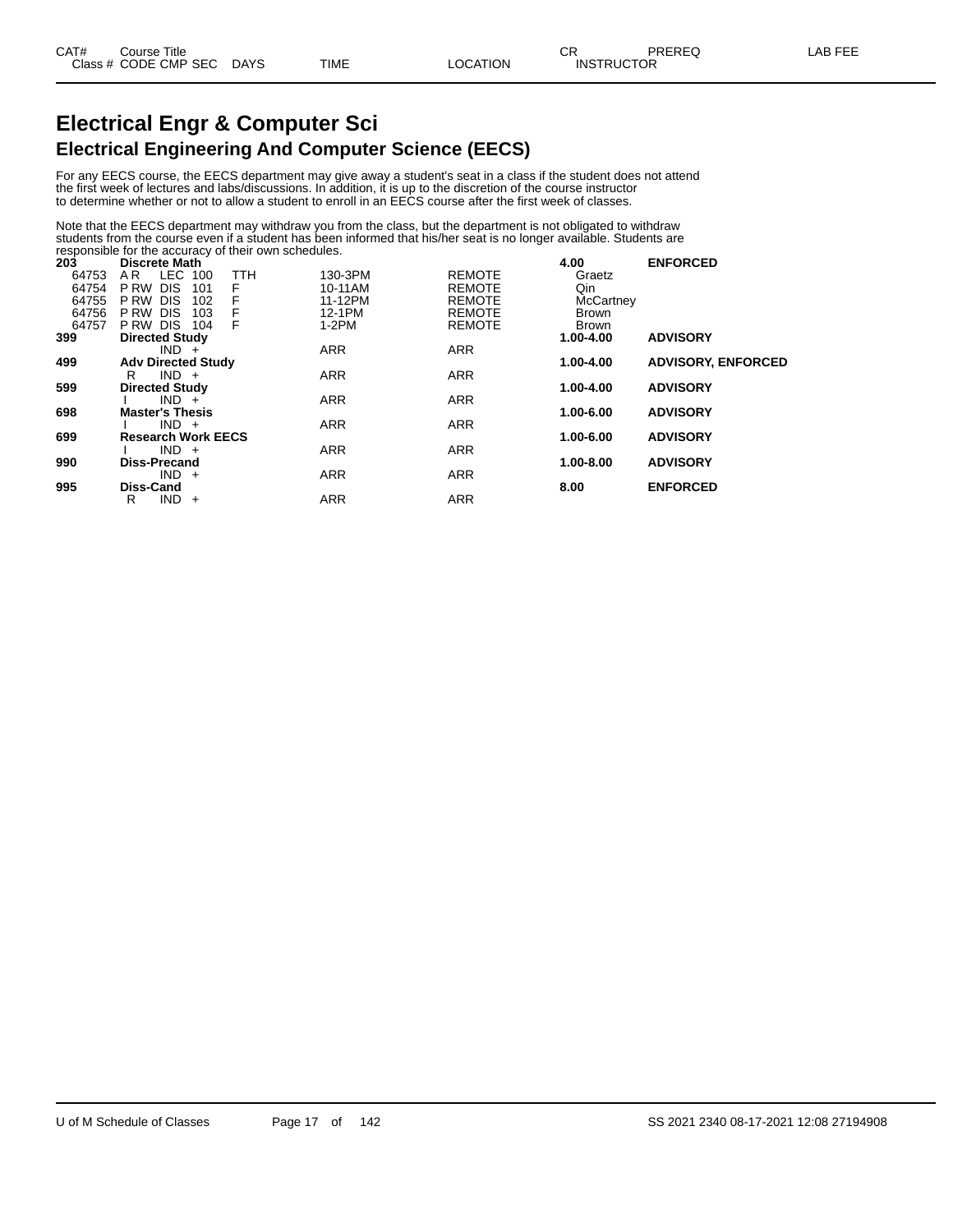| CAT# | Course Title<br>Class # CODE CMP SEC | <b>DAYS</b> | <b>TIME</b><br>. <b>.</b> | <b>OCATION</b> | СR<br><b>INSTRUCTOR</b> | <b>DDEDEC</b><br>TREREQ | _AB_ |
|------|--------------------------------------|-------------|---------------------------|----------------|-------------------------|-------------------------|------|
|      |                                      |             |                           |                |                         |                         |      |

## **Engineering Undergraduate Educ**

| Outreach Internship          |                                                                                                                                                                                                                                                                                                                                         |                                                                           | 1.00                                                                                                 |                                                                                                                                                         |
|------------------------------|-----------------------------------------------------------------------------------------------------------------------------------------------------------------------------------------------------------------------------------------------------------------------------------------------------------------------------------------|---------------------------------------------------------------------------|------------------------------------------------------------------------------------------------------|---------------------------------------------------------------------------------------------------------------------------------------------------------|
| LAB 002<br>-PI               | <b>ARR</b>                                                                                                                                                                                                                                                                                                                              | <b>ARR</b>                                                                | Millunchick, Boivin                                                                                  |                                                                                                                                                         |
| Spr/Sum Outreach Internship  |                                                                                                                                                                                                                                                                                                                                         |                                                                           |                                                                                                      |                                                                                                                                                         |
| <b>Multidis Eng Pro I</b>    |                                                                                                                                                                                                                                                                                                                                         |                                                                           | 1.00-3.00                                                                                            |                                                                                                                                                         |
| <b>PI</b>                    |                                                                                                                                                                                                                                                                                                                                         |                                                                           | Flannagan                                                                                            |                                                                                                                                                         |
| <b>DEVIATE Research Team</b> |                                                                                                                                                                                                                                                                                                                                         |                                                                           |                                                                                                      |                                                                                                                                                         |
|                              |                                                                                                                                                                                                                                                                                                                                         |                                                                           |                                                                                                      |                                                                                                                                                         |
| P.                           |                                                                                                                                                                                                                                                                                                                                         |                                                                           | Gregerman                                                                                            |                                                                                                                                                         |
|                              |                                                                                                                                                                                                                                                                                                                                         |                                                                           | 0.00                                                                                                 | 9.19                                                                                                                                                    |
| PD.                          |                                                                                                                                                                                                                                                                                                                                         |                                                                           |                                                                                                      |                                                                                                                                                         |
|                              |                                                                                                                                                                                                                                                                                                                                         |                                                                           |                                                                                                      |                                                                                                                                                         |
| PD.                          |                                                                                                                                                                                                                                                                                                                                         |                                                                           |                                                                                                      |                                                                                                                                                         |
|                              |                                                                                                                                                                                                                                                                                                                                         |                                                                           |                                                                                                      |                                                                                                                                                         |
| 63646 P                      |                                                                                                                                                                                                                                                                                                                                         |                                                                           |                                                                                                      |                                                                                                                                                         |
|                              |                                                                                                                                                                                                                                                                                                                                         |                                                                           |                                                                                                      |                                                                                                                                                         |
|                              |                                                                                                                                                                                                                                                                                                                                         |                                                                           |                                                                                                      |                                                                                                                                                         |
|                              |                                                                                                                                                                                                                                                                                                                                         |                                                                           |                                                                                                      |                                                                                                                                                         |
|                              |                                                                                                                                                                                                                                                                                                                                         |                                                                           | 1.00                                                                                                 |                                                                                                                                                         |
| PI.<br>-001                  |                                                                                                                                                                                                                                                                                                                                         |                                                                           |                                                                                                      |                                                                                                                                                         |
|                              | <b>Engineering (ENGR)</b><br>196 Outreach Internship<br>LAB 227<br><b>Undergrad Research</b><br>DIS 001<br><b>Co-Op Educ Engr</b><br>DIS 001<br><b>Engr Grad Study Abrd</b><br>LEC 013<br>Nagoya University, Japan<br>LEC 020<br>Univ of New South Wales, Austr<br><b>Eng Practicum Proj</b><br>$IND +$<br><b>Curr Prac Proj</b><br>LAB | <b>ARR</b><br>ARR<br>ARR<br><b>ARR</b><br>ARR<br><b>ARR</b><br><b>ARR</b> | <b>ARR</b><br><b>ARR</b><br><b>REMOTE</b><br><b>ARR</b><br><b>ARR</b><br><b>ARR</b><br><b>REMOTE</b> | <b>ADVISORY</b><br>1.00-4.00<br><b>ADVISORY</b><br>Millunchick, Boivin<br>1.00-16.00<br><b>ADVISORY</b><br>1.00-8.00<br><b>ADVISORY</b><br>Pipe, Boivin |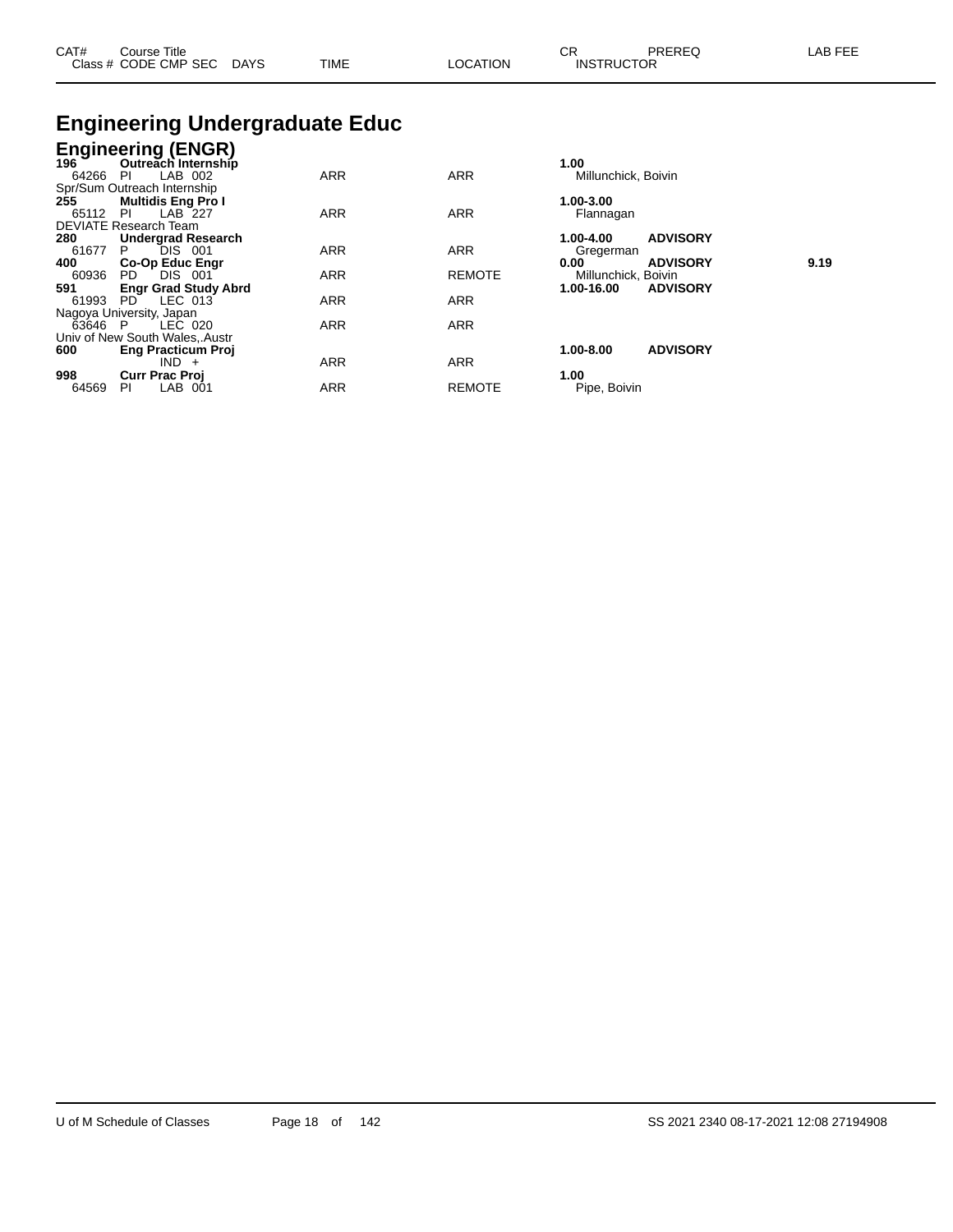| CAT# | Course Title              |      |          | ∩⊓<br>- UN        | PREREQ | _AB FEE |
|------|---------------------------|------|----------|-------------------|--------|---------|
|      | Class # CODE CMP SEC DAYS | TIME | LOCATION | <b>INSTRUCTOR</b> |        |         |

# **Industrial-Operations Engr Dep**

|     | <b>Industrial And Operations Engineering (IOE)</b> |            |            |           |                 |
|-----|----------------------------------------------------|------------|------------|-----------|-----------------|
| 490 | <b>UG Directed Study</b>                           |            |            | 2.00-4.00 | <b>ADVISORY</b> |
| 590 | $IND +$<br><b>Masters Direct Study</b>             | <b>ARR</b> | <b>ARR</b> | 2.00-4.00 | <b>ADVISORY</b> |
|     | $IND +$                                            | <b>ARR</b> | <b>ARR</b> |           |                 |
| 801 | <b>First Yr Doc Dir Res</b>                        |            |            | 1.00-3.00 | <b>ADVISORY</b> |
| 990 | $IND +$<br><b>Diss Pre-Candidate</b>               | <b>ARR</b> | <b>ARR</b> | 2.00-8.00 | <b>ADVISORY</b> |
|     | $IND +$                                            | <b>ARR</b> | <b>ARR</b> |           |                 |
| 995 | <b>Dissertation Cand</b>                           |            |            | 8.00      | <b>ENFORCED</b> |
|     | $IND +$<br>R                                       | ARR        | <b>ARR</b> |           |                 |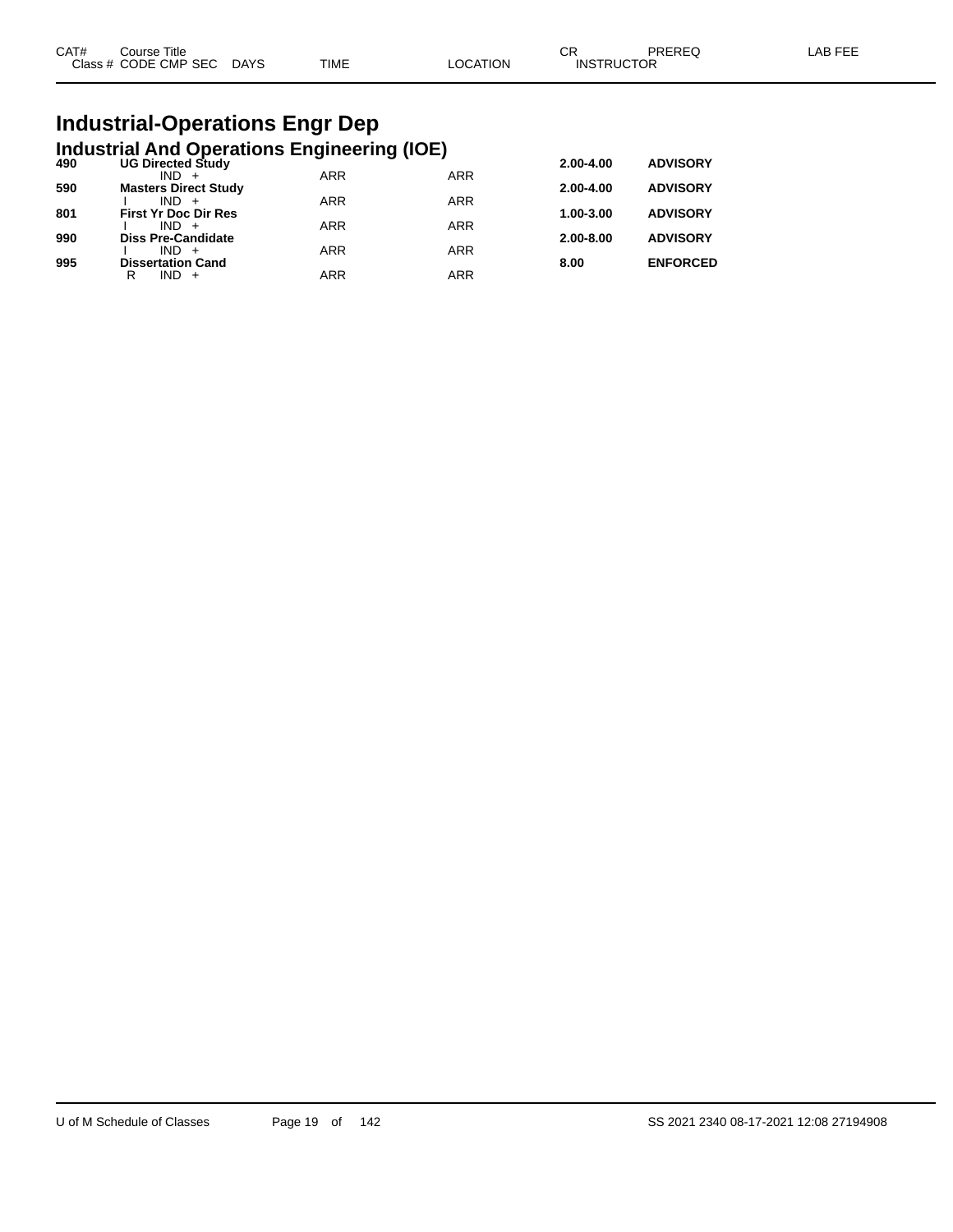| CAT#<br>ourse Titleٽ |             |             |                | ົ                 | PREREQ | AB FFF |
|----------------------|-------------|-------------|----------------|-------------------|--------|--------|
| Class # CODE CMP SEC | <b>DAYS</b> | <b>TIME</b> | <b>OCATION</b> | <b>INSTRUCTOR</b> |        |        |

# **Integrative Systems and Design**

| 503                 | <b>Automotive Engineering Program (AUTO)</b><br><b>Auto Eng Project</b>                   |            |               | $3.00 - 4.00$                           | <b>ADVISORY</b>           |
|---------------------|-------------------------------------------------------------------------------------------|------------|---------------|-----------------------------------------|---------------------------|
|                     | $IND +$<br>D.                                                                             | <b>ARR</b> | <b>ARR</b>    |                                         |                           |
| 513<br>64696<br>590 | <b>Autobody Structures</b><br>PR LEC 881<br><b>Directed Study&amp;Res</b>                 | <b>ARR</b> | <b>REMOTE</b> | 3.00<br>Malen<br>1.00-3.00              | <b>ADVISORY</b>           |
|                     | $IND +$<br>D                                                                              | <b>ARR</b> | <b>ARR</b>    |                                         |                           |
| 503                 | <b>Energy Systems Engineering Program (ESENG)</b><br><b>Energy Systems Proj</b>           |            |               | 3.00                                    | <b>ADVISORY</b>           |
| 599                 | $IND +$<br>D                                                                              | <b>ARR</b> | <b>ARR</b>    | 3.00                                    | <b>ADVISORY</b>           |
| 64847               | <b>Energy Sys Spec Topc</b><br>LEC 883<br>PR.<br>Greenhouse Gas Control                   | <b>ARR</b> | <b>REMOTE</b> | Lastoskie                               |                           |
| 503                 | <b>Integrative Systems and Design (ISD)</b><br><b>ISD Practicum</b>                       |            |               | 3.00-9.00                               | <b>ENFORCED</b>           |
|                     | $IND +$<br>DR.                                                                            | <b>ARR</b> | <b>ARR</b>    |                                         |                           |
| 520<br>63761<br>590 | Intr to Systems Engr<br>PR.<br>LEC 881<br><b>Directed Study&amp;Res</b>                   | <b>ARR</b> | <b>REMOTE</b> | 3.00<br>Bordley, Maiti<br>$1.00 - 3.00$ | <b>ADVISORY, ENFORCED</b> |
|                     | $IND +$                                                                                   | <b>ARR</b> | <b>ARR</b>    |                                         |                           |
| 599<br>64744        | <b>Spc Topics in ISD</b><br>P <sup>R</sup><br>LEC 981<br><b>Fuel Cells and Processing</b> | ARR        | <b>REMOTE</b> | 3.00<br>Linic, Dix                      |                           |

# **Robotics and Autonomous Vehicle Engineering (RAV) 503 RAV Capstone Project 3.00**

 $\overline{IND}$  +  $\overline{ARR}$   $\overline{ARR}$   $\overline{ARR}$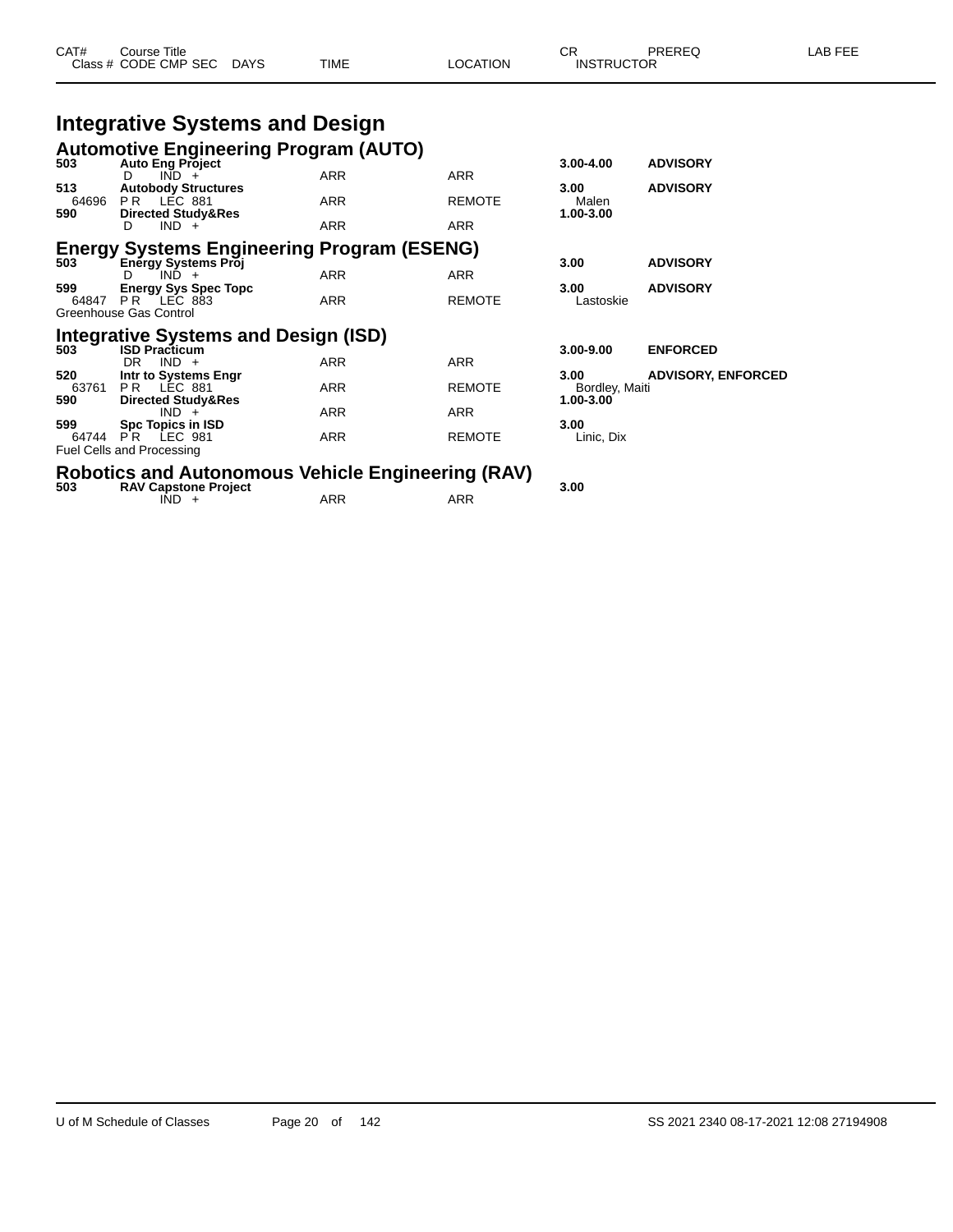| CAT#<br>Close L | Title<br>Course<br>CODE CMP SEC | <b>DAYS</b><br>$\sim$ | <b>TIME</b> | λſ | ົ<br>◡<br>ICTOR<br>INS.<br>гот<br>$  -$ |  |
|-----------------|---------------------------------|-----------------------|-------------|----|-----------------------------------------|--|
|                 |                                 |                       |             |    |                                         |  |

#### **Program In Manufacturing Manufacturing (MFG)**

|       | $m$ ananaotannig (iii) $\bullet$ |            |               |               |                 |
|-------|----------------------------------|------------|---------------|---------------|-----------------|
| 503   | <b>Mfg Project</b><br>$IND +$    | <b>ARR</b> | <b>ARR</b>    | 3.00          | <b>ADVISORY</b> |
| 513   | <b>Autobody Structures</b>       |            |               | 3.00          | <b>ADVISORY</b> |
| 64697 | LEC 881<br>P R                   | <b>ARR</b> | <b>REMOTE</b> | Malen         |                 |
| 571   | <b>Ship Des Proj</b>             |            |               | 1.00-16.00    | <b>ADVISORY</b> |
|       | $IND +$                          | <b>ARR</b> | <b>ARR</b>    |               |                 |
| 590   | <b>Directed Stdy&amp;Res</b>     |            |               | 1.00-3.00     | <b>ADVISORY</b> |
|       | $IND +$                          | <b>ARR</b> | <b>ARR</b>    |               |                 |
| 990   | <b>Dissertat Pre-Cand</b>        |            |               | $2.00 - 8.00$ | <b>ADVISORY</b> |
|       | $IND +$                          | <b>ARR</b> | <b>ARR</b>    |               |                 |
| 995   | <b>Dissertation-Cand</b>         |            |               | 8.00          | <b>ENFORCED</b> |
|       | IND<br>IR<br>$+$                 | ARR        | <b>ARR</b>    |               |                 |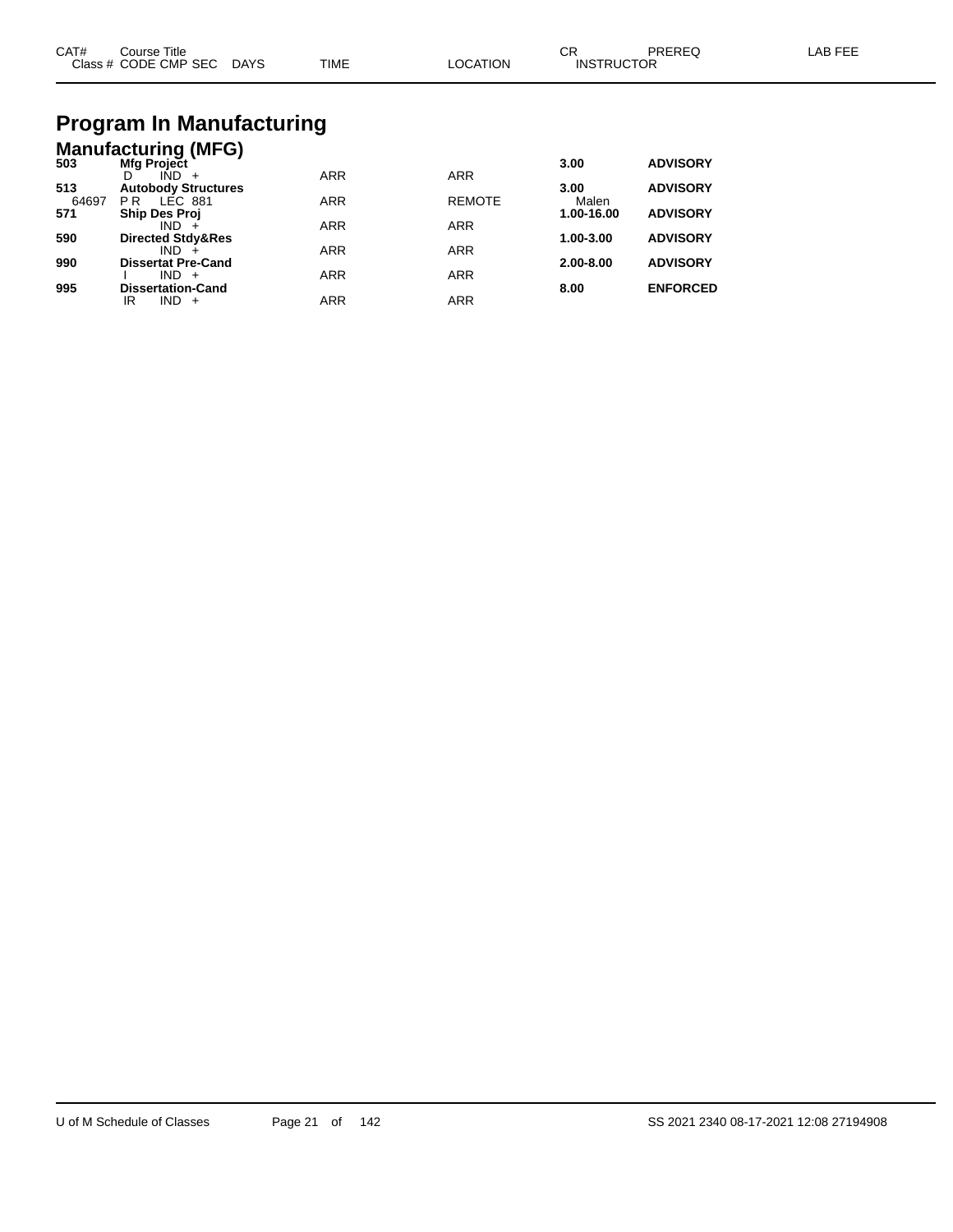# **Materials Science & Engineering**

|     | <b>Materials Science Engineering (MATSCIE)</b> |            |            |            |                 |
|-----|------------------------------------------------|------------|------------|------------|-----------------|
| 490 | <b>Research Problems</b>                       |            |            | 1.00-3.00  | <b>ENFORCED</b> |
|     | $IND +$<br>IR                                  | <b>ARR</b> | <b>ARR</b> |            |                 |
| 690 | <b>Research Problems</b>                       |            |            | 1.00-16.00 |                 |
|     | $IND +$                                        | <b>ARR</b> | <b>ARR</b> |            |                 |
| 693 | <b>Special Topics</b>                          |            |            | 1.00-16.00 |                 |
|     | $IND +$                                        | <b>ARR</b> | <b>ARR</b> |            |                 |
| 990 | <b>Diss-Precand</b>                            |            |            | 1.00-8.00  | <b>ADVISORY</b> |
|     | $IND +$                                        | <b>ARR</b> | <b>ARR</b> |            |                 |
| 995 | <b>Diss-Cand</b>                               |            |            | 8.00       | <b>ENFORCED</b> |
|     | $IND +$<br>IR                                  | <b>ARR</b> | ARR        |            |                 |
|     |                                                |            |            |            |                 |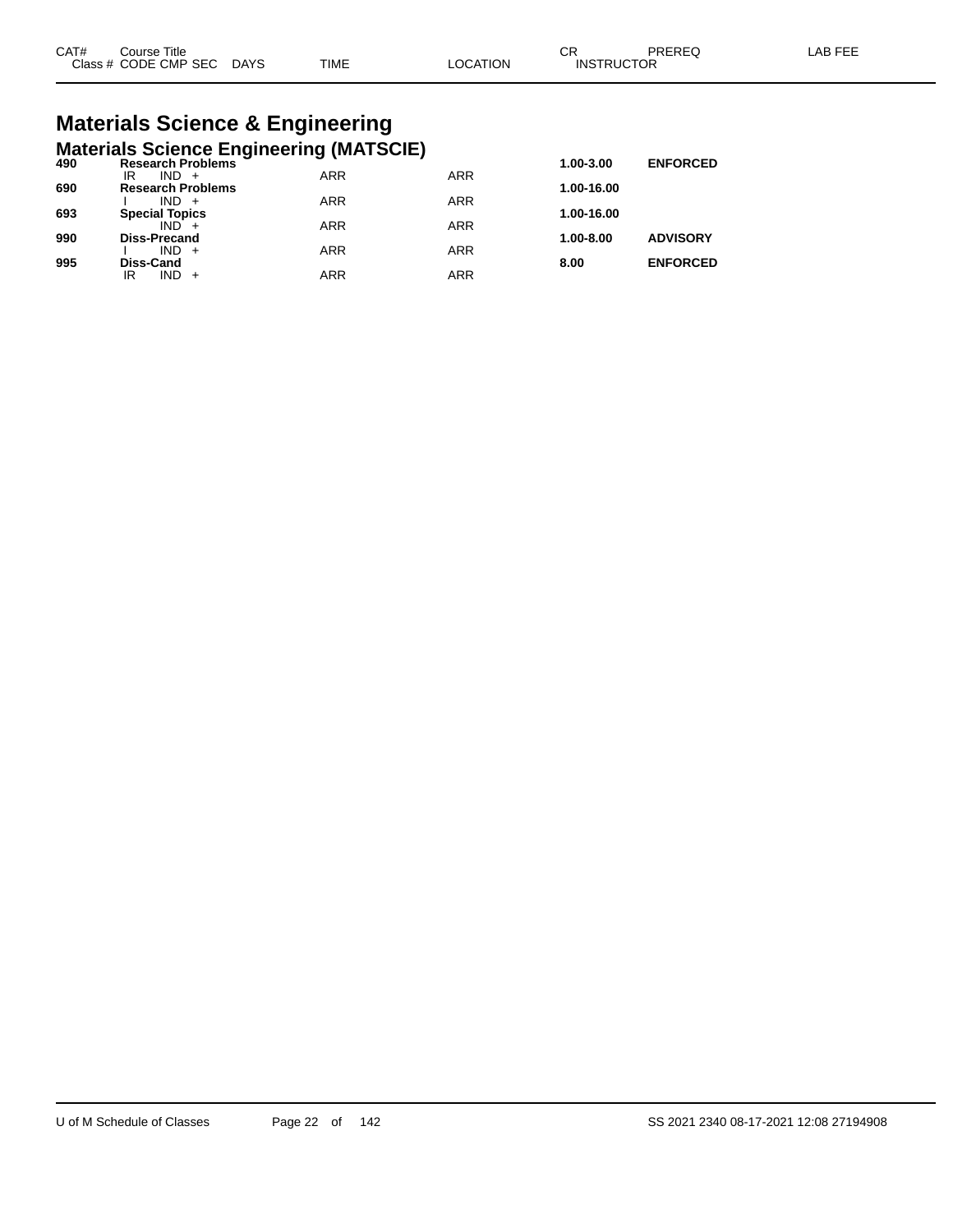| CAT# | Title<br>ڪourse      |             |             |          | СF                | PREREQ | AB FFF |
|------|----------------------|-------------|-------------|----------|-------------------|--------|--------|
|      | Class # CODE CMP SEC | <b>DAYS</b> | <b>TIME</b> | _OCATION | <b>INSTRUCTOR</b> |        |        |

# **Mech Eng & Applied Mech Dept**

#### **Applied Mechanics & Engineering Science (AMES)**

| 995   | <b>Diss-Cand</b>                      |                                         |               | 8.00          | <b>ENFORCED</b> |
|-------|---------------------------------------|-----------------------------------------|---------------|---------------|-----------------|
|       | $IND +$<br>IR                         | <b>ARR</b>                              | <b>ARR</b>    |               |                 |
|       |                                       | <b>Mechanical Engineering (MECHENG)</b> |               |               |                 |
| 290   | <b>RISE 2</b><br>$IND +$              | <b>ARR</b>                              | <b>ARR</b>    | 1.00-3.00     |                 |
| 390   | <b>RISE 3</b><br>$IND +$              | <b>ARR</b>                              | <b>ARR</b>    | 2.00-3.00     |                 |
| 490   | <b>RISE 4</b>                         |                                         |               | 3.00          |                 |
| 491   | $IND +$<br><b>Independent Study</b>   | <b>ARR</b>                              | <b>ARR</b>    | 1.00-3.00     | <b>ADVISORY</b> |
| 513   | $IND +$<br><b>Autobody Structures</b> | <b>ARR</b>                              | <b>ARR</b>    | 3.00          | <b>ADVISORY</b> |
| 64695 | PR LEC 881                            | <b>ARR</b>                              | <b>REMOTE</b> | Malen         |                 |
| 590   | <b>Res Sel M E Topics</b><br>$IND +$  | <b>ARR</b>                              | <b>ARR</b>    | $3.00 - 6.00$ | <b>ADVISORY</b> |
| 695   | <b>Master Thesis Res</b><br>$IND +$   | <b>ARR</b>                              | <b>ARR</b>    | $3.00 - 6.00$ | <b>ADVISORY</b> |
| 990   | Diss-Precand                          |                                         |               | 1.00-8.00     | <b>ADVISORY</b> |
| 995   | $IND +$<br><b>Diss-Cand</b>           | <b>ARR</b>                              | <b>ARR</b>    | 8.00          | <b>ENFORCED</b> |
|       | IND.<br>IR<br>$+$                     | <b>ARR</b>                              | <b>ARR</b>    |               |                 |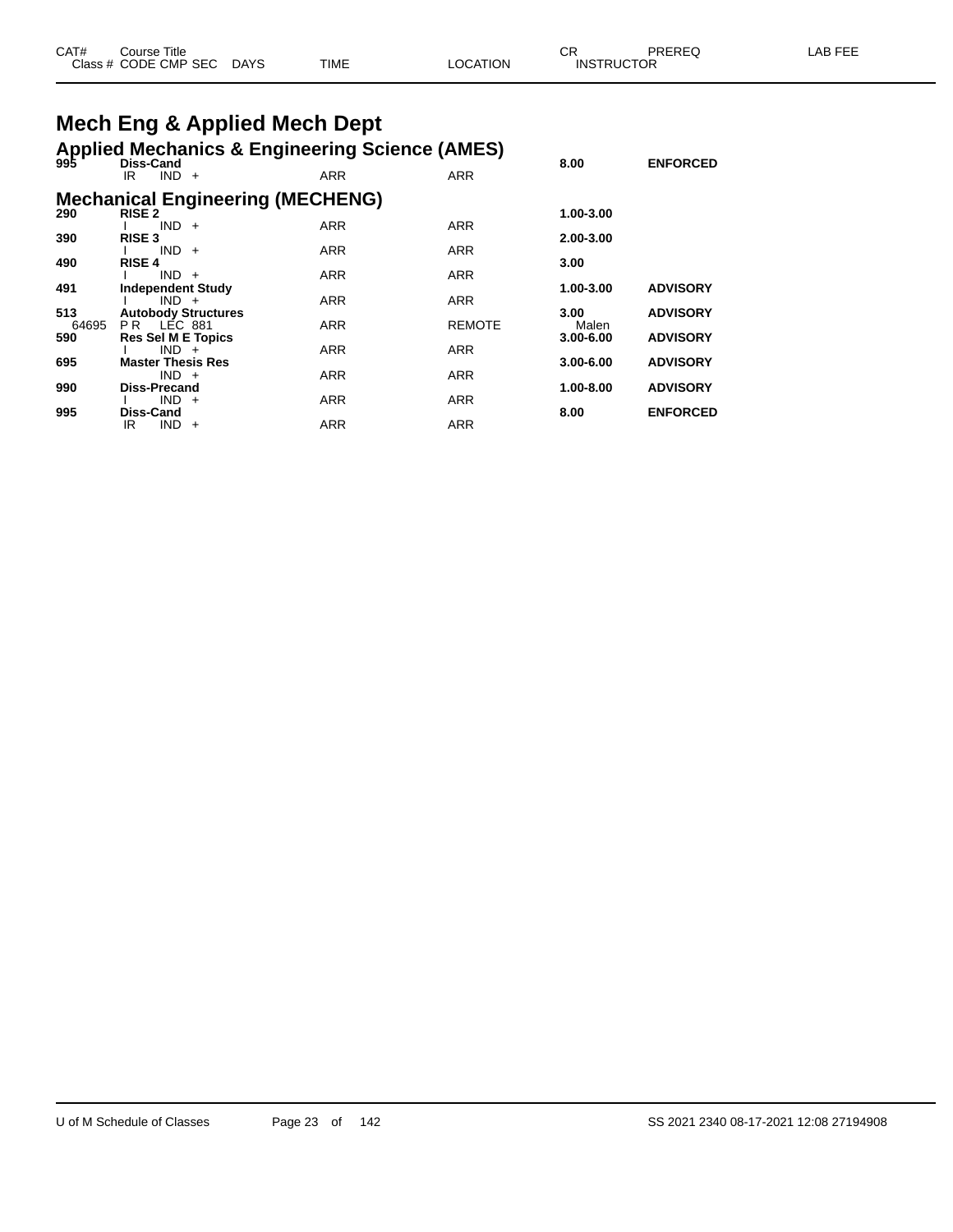| CAT# | Course Title              |             |          | СR                | PREREQ | LAB FEE |
|------|---------------------------|-------------|----------|-------------------|--------|---------|
|      | Class # CODE CMP SEC DAYS | <b>TIME</b> | LOCATION | <b>INSTRUCTOR</b> |        |         |
|      |                           |             |          |                   |        |         |

#### **Naval Arch & Marine Engr Dept Naval Architecture And Marine Engineering (NAVARCH)**

| 490 | $\cdots$<br>Dir Std, Res&Sp Prob |            |            | 1.00-16.00    | <b>ADVISORY</b> |
|-----|----------------------------------|------------|------------|---------------|-----------------|
|     | IND +                            | <b>ARR</b> | <b>ARR</b> |               |                 |
| 511 | <b>Sp Topic Ship Struc</b>       |            |            | 1.00-16.00    | <b>ADVISORY</b> |
|     | $IND +$                          | <b>ARR</b> | <b>ARR</b> |               |                 |
| 571 | <b>Ship Des Proj</b>             |            |            | 1.00-16.00    | <b>ADVISORY</b> |
|     | $IND +$                          | <b>ARR</b> | <b>ARR</b> |               |                 |
| 590 | <b>Directed Study&amp;Res</b>    |            |            | 1.00-6.00     | <b>ADVISORY</b> |
|     | l W<br>$IND +$                   | <b>ARR</b> | <b>ARR</b> |               |                 |
| 592 | <b>Masters Thesis</b>            |            |            | 1.00-6.00     | <b>ADVISORY</b> |
|     | $IND +$                          | <b>ARR</b> | <b>ARR</b> | $1.00 - 8.00$ |                 |
| 990 | <b>Diss-Precand</b><br>$IND +$   | <b>ARR</b> | <b>ARR</b> |               | <b>ADVISORY</b> |
| 995 | Diss-Cand                        |            |            | 8.00          | <b>ENFORCED</b> |
|     | $IND +$<br>IR                    | ARR        | <b>ARR</b> |               |                 |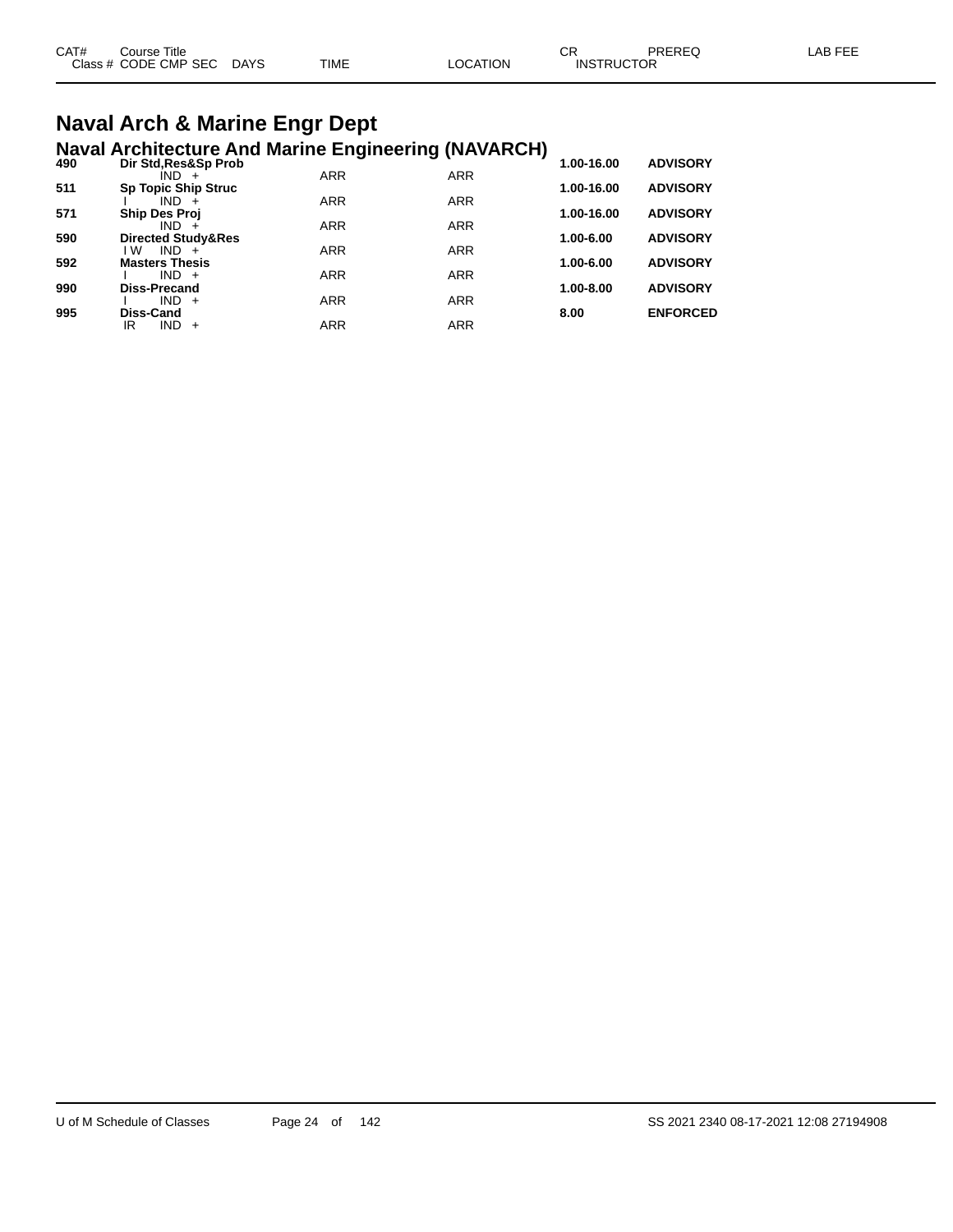| CAT#<br>Course Title |      |             |                | ⌒冖 | PREREC            | _AB FEE |
|----------------------|------|-------------|----------------|----|-------------------|---------|
| Class # CODE CMP SEC | DAYS | <b>TIME</b> | <b>OCATION</b> |    | <b>INSTRUCTOR</b> |         |

#### **Nuclear Engr & Radiological Sci Nuclear Engineering And Radiological Sciences (NERS)**

| 499 | Res Nur Eng/Rad Sci    |            |            | - 1<br>1.00-3.00 | <b>ADVISORY, ENFORCED</b> |  |
|-----|------------------------|------------|------------|------------------|---------------------------|--|
|     | $IND +$<br>IR          | <b>ARR</b> | <b>ARR</b> |                  |                           |  |
| 588 | Rad Safe&Md Phy Prac   |            |            | 1.00-12.00       | <b>ADVISORY</b>           |  |
|     | $IND +$                | <b>ARR</b> | <b>ARR</b> |                  |                           |  |
| 599 | <b>Masters Project</b> |            |            | 1.00-3.00        | <b>ADVISORY</b>           |  |
|     | $IND +$                | <b>ARR</b> | <b>ARR</b> |                  |                           |  |
| 799 | <b>Special Project</b> |            |            | 1.00-6.00        |                           |  |
|     | $IND +$                | <b>ARR</b> | <b>ARR</b> |                  |                           |  |
| 990 | <b>Diss-Precand</b>    |            |            | 1.00-8.00        | <b>ADVISORY</b>           |  |
|     | $IND +$                | <b>ARR</b> | <b>ARR</b> |                  |                           |  |
| 995 | Diss-Cand              |            |            | 8.00             | <b>ENFORCED</b>           |  |
|     | $IND +$<br>IR          | ARR        | ARR        |                  |                           |  |
|     |                        |            |            |                  |                           |  |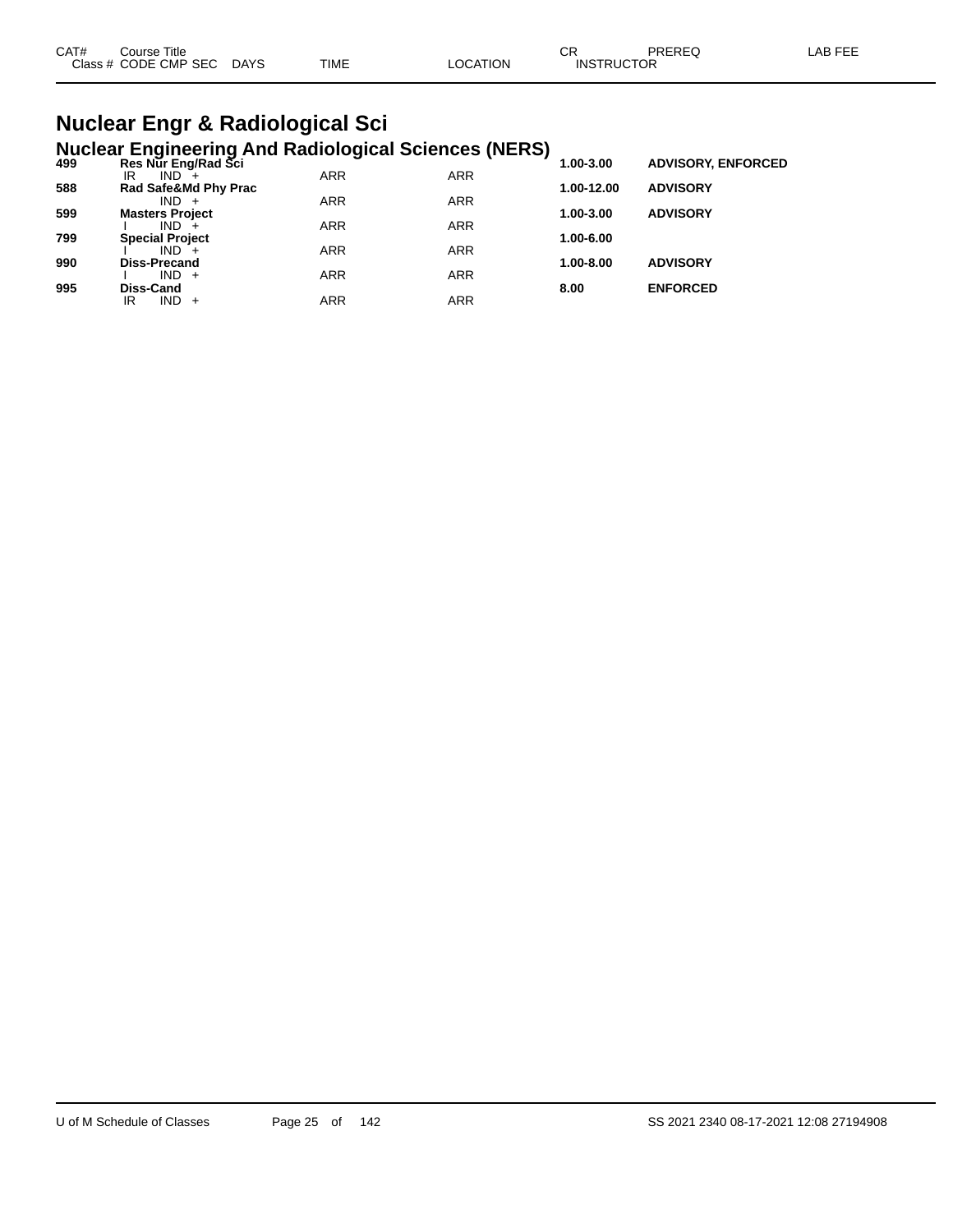# **Environment and Sustainability Program in the Environment**

#### **Environment (ENVIRON)**

| 300 | Spec Prob&Res-Ugrad        |     |     | 1.00-4.00 |
|-----|----------------------------|-----|-----|-----------|
|     | IND.                       | ARR | ARR |           |
| 398 | <b>Env Internship Prog</b> |     |     | 1.00-4.00 |
|     | IND.                       | ARR | ARR |           |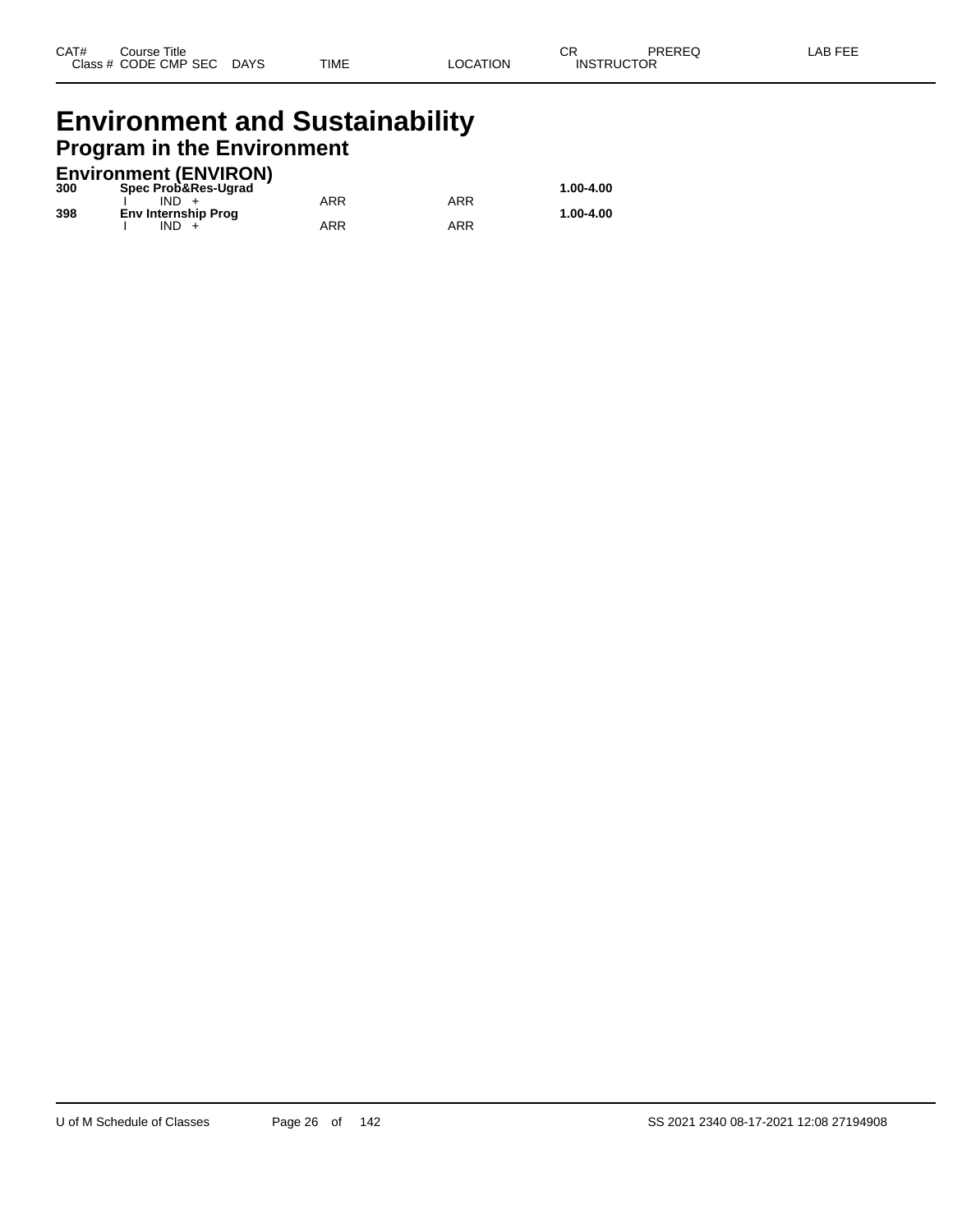| CAT#           | <b>Course Title</b><br>Class # CODE CMP SEC DAYS |                                  |                                                   | TIME                                                                                                                | LOCATION         | СR<br><b>INSTRUCTOR</b>    | PREREQ                    | LAB FEE |
|----------------|--------------------------------------------------|----------------------------------|---------------------------------------------------|---------------------------------------------------------------------------------------------------------------------|------------------|----------------------------|---------------------------|---------|
|                |                                                  |                                  |                                                   |                                                                                                                     |                  |                            |                           |         |
|                | <b>Information</b>                               |                                  |                                                   |                                                                                                                     |                  |                            |                           |         |
|                | <b>School of Information</b>                     |                                  |                                                   |                                                                                                                     |                  |                            |                           |         |
|                |                                                  |                                  |                                                   |                                                                                                                     |                  |                            |                           |         |
| 390            | Information (SI)<br>Internship                   |                                  |                                                   |                                                                                                                     |                  | 3.00                       |                           |         |
| 64054<br>491   | PI<br><b>Independent Study</b>                   | <b>SEM 001</b>                   |                                                   | ARR                                                                                                                 | ARR              | Frazier<br>1.00-8.00       |                           |         |
| 690            | $IND +$<br><b>Intern/Field Exper</b>             |                                  |                                                   | ARR                                                                                                                 | REMOTE           | 1.00-6.00                  | <b>ADVISORY</b>           |         |
| 60962          | -PI                                              | <b>SEM 001</b>                   |                                                   | ARR                                                                                                                 | ARR              | Dunn                       |                           |         |
| 791            | <b>Independent Study</b><br>$IND +$              |                                  |                                                   | ARR                                                                                                                 | REMOTE           | 1.00-3.00                  | <b>ADVISORY</b>           |         |
| 902            | <b>Directed Research</b><br>$IND +$              |                                  |                                                   | ARR                                                                                                                 | REMOTE           | 1.00-3.00                  | <b>ADVISORY</b>           |         |
| 990            | <b>Diss-Precand</b><br>$IND +$                   |                                  |                                                   | ARR                                                                                                                 | REMOTE           | 1.00-8.00                  | <b>ADVISORY</b>           |         |
| 995            | Diss-Cand<br>IR<br>$IND +$                       |                                  |                                                   | ARR                                                                                                                 | REMOTE           | 8.00                       | <b>ADVISORY, ENFORCED</b> |         |
| 998<br>64965   | <b>Curr Practical Prict</b><br>PD.               | <b>SEM 001</b>                   |                                                   | ARR                                                                                                                 | ARR              | 1.00                       |                           |         |
| 64966          | PD                                               | <b>SEM 084</b>                   |                                                   | ARR                                                                                                                 | ARR              |                            |                           |         |
| 65108<br>65019 | PD<br>PD                                         | <b>SEM 090</b><br><b>SEM 100</b> |                                                   | ARR<br>ARR                                                                                                          | REMOTE<br>REMOTE | O'Modhrain<br>Budak        |                           |         |
| 65119          | PD                                               | SEM 110                          |                                                   | ARR                                                                                                                 | REMOTE           | Jurgens                    |                           |         |
| 501            | <b>Being Data Scientist</b>                      |                                  |                                                   | <b>School of Information Applied Data Science (SIADS)</b>                                                           |                  | 1.00                       |                           |         |
| 502            | 64758 PRW LEC 001<br><b>Math Methods</b>         |                                  |                                                   | ARR                                                                                                                 | ARR              | Resnick<br>1.00            |                           |         |
| 64767          | PRW LEC 001                                      |                                  |                                                   | ARR                                                                                                                 | ARR              | McLeod                     |                           |         |
| 503<br>64778   | <b>Data Science Ethics</b><br>PRW LEC 001        |                                  |                                                   | ARR                                                                                                                 | ARR              | 1.00<br>Hickok, Sheltrown  | <b>ENFORCED</b>           |         |
| 505<br>64759   | <b>Data Manipulation</b><br>PRW LEC 001          |                                  |                                                   | ARR                                                                                                                 | ARR              | 1.00<br>Choi               |                           |         |
| 511<br>64760   | <b>SQLI</b><br>PRW LEC 001                       |                                  |                                                   | ARR                                                                                                                 | ARR              | 1.00<br>Whyte, Hukill      |                           |         |
| 515<br>64768   | <b>Efficient Data Proc</b><br>PRW LEC 001        |                                  |                                                   | ARR                                                                                                                 | ARR              | 1.00<br>Steinhoff, Wu      |                           |         |
| 516            | <b>Big Data</b><br>64776 P RW LEC 001            |                                  |                                                   | ARR                                                                                                                 | <b>ARR</b>       | 1.00<br>Steinhoff, Wu      | <b>ENFORCED</b>           |         |
| 521            | Visual Expl of Data                              |                                  |                                                   |                                                                                                                     |                  | 1.00                       | <b>ENFORCED</b>           |         |
| 64777<br>522   | PRW LEC 001<br>Info Vis 1                        |                                  |                                                   | ARR                                                                                                                 | ARR              | Madamanchi<br>1.00         | <b>ENFORCED</b>           |         |
| 64769<br>523   | PRW LEC 001<br><b>Communicating Data</b>         |                                  |                                                   | ARR                                                                                                                 | ARR              | Madamanchi<br>1.00         | <b>ENFORCED</b>           |         |
| 64785<br>524   | PRW LEC 001<br><b>Uncertainty</b>                |                                  |                                                   | ARR                                                                                                                 | ARR              | Sheltrown, Hickok<br>1.00  | <b>ADVISORY, ENFORCED</b> |         |
| 64761<br>532   | PRW LEC 001<br>Data Mining I                     |                                  |                                                   | ARR                                                                                                                 | ARR              | Sheltrown<br>1.00          | <b>ENFORCED</b>           |         |
|                | 64784 P RW LEC 001                               |                                  |                                                   | ARR                                                                                                                 | ARR              | Dhillon                    |                           |         |
| 542            | <b>Supervised Learning</b><br>64762 P RW LEC 001 |                                  |                                                   | ARR                                                                                                                 | <b>ARR</b>       | 1.00<br>Wei                | <b>ENFORCED</b>           |         |
| 543<br>64770   | Unsupervisd Learning<br>PRW LEC 001              |                                  |                                                   | ARR                                                                                                                 | ARR              | 1.00<br>Wei                | <b>ENFORCED</b>           |         |
| 591            | <b>Milestone IA</b><br>64789 P RW LEC 001        |                                  |                                                   | ARR                                                                                                                 | ARR              | 1.00<br>Whyte              | <b>ENFORCED</b>           |         |
|                |                                                  |                                  | are taken in succession without interruption.     | Students enrolled in SIADS 591 should enroll in SIADS 592 in the consecutive term so that SIADS 591 and SIADS 592   |                  |                            |                           |         |
| 592            | <b>Milestone IB</b><br>64765 P RW LEC 001        |                                  |                                                   | ARR                                                                                                                 | ARR              | 1.00<br>Teplovs, Whyte, Wu | <b>ENFORCED</b>           |         |
|                |                                                  |                                  |                                                   | Students enrolled in SIADS 592 in should have completed SIADS 591 in the preceding term so that SIADS 591 and SIADS |                  |                            |                           |         |
| 601            | <b>Qual for Data Sci</b>                         |                                  | 592 are taken in succession without interruption. |                                                                                                                     |                  | 1.00                       |                           |         |
| 611            | 64771 P RW LEC 001<br>Adv Db Arch & Tech         |                                  |                                                   | ARR                                                                                                                 | ARR              | Sheltrown, Josias<br>1.00  | <b>ENFORCED</b>           |         |
| 622            | 64772 P RW LEC 001<br>Info Vis II                |                                  |                                                   | ARR                                                                                                                 | ARR              | Whyte, Hukill<br>1.00      | <b>ENFORCED</b>           |         |
| 64786<br>630   | PRW LEC 001<br><b>Causal Inference</b>           |                                  |                                                   | ARR                                                                                                                 | ARR              | Madamanchi<br>1.00         |                           |         |
| 64773          | PRW LEC 001                                      |                                  |                                                   | ARR                                                                                                                 | ARR              | Krumme                     |                           |         |
| 631<br>64780   | <b>Exp Design Analysis</b><br>P RW LEC 001       |                                  |                                                   | ARR                                                                                                                 | ARR              | 1.00<br>McLeod             |                           |         |
| 632            | Data Mining II<br>64774 P RW LEC 001             |                                  |                                                   | ARR                                                                                                                 | ARR              | 1.00<br>Wei                | <b>ENFORCED</b>           |         |
| 642.<br>64781  | Deep Learning I<br>P RW LEC 001                  |                                  |                                                   | <b>ARR</b>                                                                                                          | <b>ARR</b>       | 1.00<br>Wei                | <b>ENFORCED</b>           |         |
| 643            | <b>Mach Lrng Pipelines</b>                       |                                  |                                                   |                                                                                                                     |                  | 1.00                       | <b>ENFORCED</b>           |         |

U of M Schedule of Classes Page 27 of 142 SS 2021 2340 08-17-2021 12:08 27194908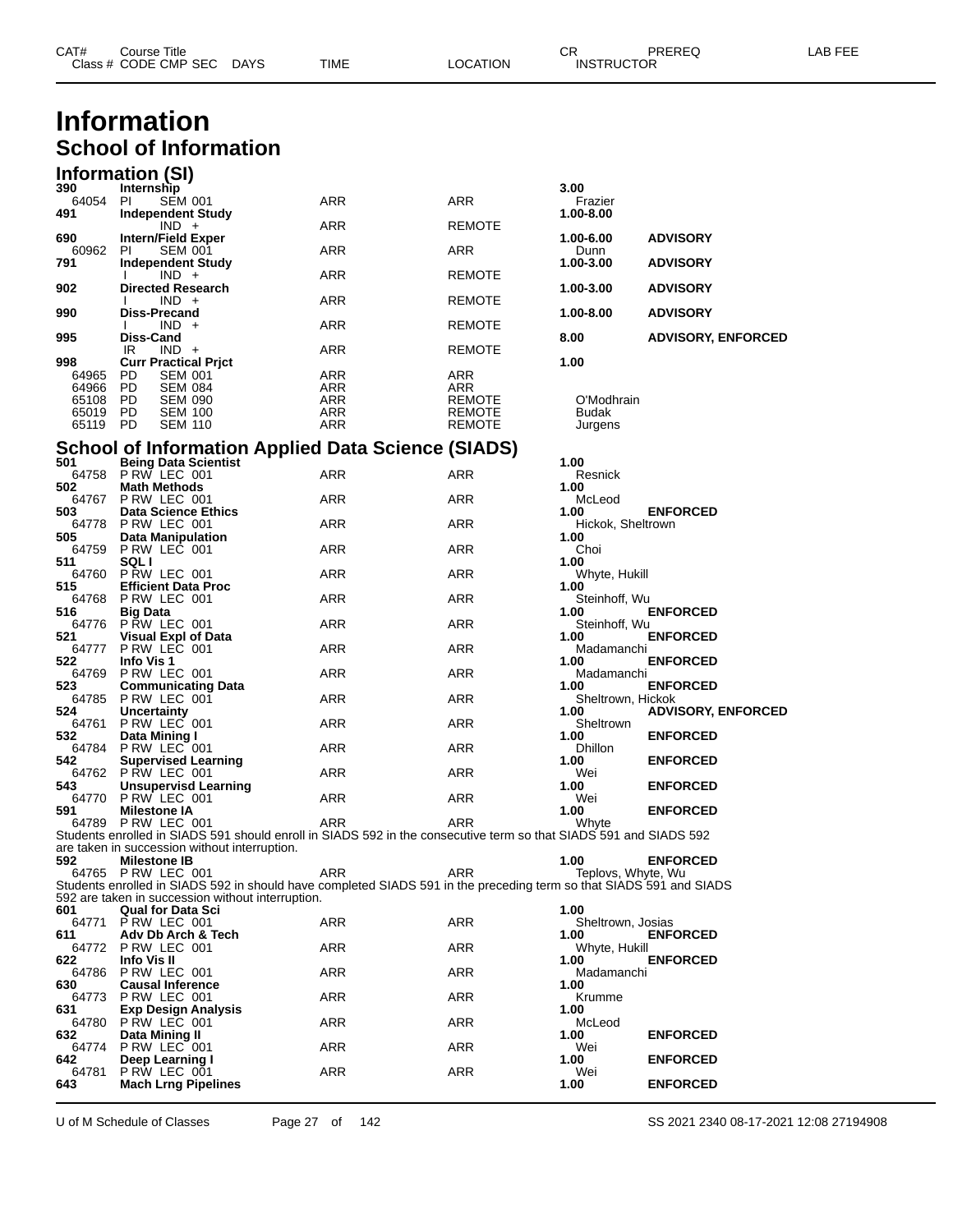| 64782 | PRW LEC 001                                                                                                       | <b>ARR</b> | <b>ARR</b> | Hess, Ghannam     |                           |  |
|-------|-------------------------------------------------------------------------------------------------------------------|------------|------------|-------------------|---------------------------|--|
| 652   | <b>Network Analysis</b>                                                                                           |            |            | 1.00              | <b>ENFORCED</b>           |  |
| 64763 | PRW LEC 001                                                                                                       | <b>ARR</b> | ARR        | Romero            |                           |  |
| 655   | <b>Applied NLP</b>                                                                                                |            |            | 1.00              | <b>ENFORCED</b>           |  |
| 64787 | PRW LEC 001                                                                                                       | <b>ARR</b> | <b>ARR</b> | Ghannam, Pandey   |                           |  |
| 680   | <b>Learning Analytics</b>                                                                                         |            |            | 1.00              | <b>ADVISORY, ENFORCED</b> |  |
| 64775 | P RW LEC 001                                                                                                      | <b>ARR</b> | ARR        | Krumm             |                           |  |
| 682   | <b>Soc Media Analytics</b>                                                                                        |            |            | 1.00              | <b>ENFORCED</b>           |  |
|       | 64783 P RW LEC 001                                                                                                | <b>ARR</b> | <b>ARR</b> | Resnick           |                           |  |
| 685   | <b>SE and RecSys</b>                                                                                              |            |            | 1.00              | <b>ADVISORY, ENFORCED</b> |  |
| 64764 | P RW LEC 001                                                                                                      | <b>ARR</b> | <b>ARR</b> | Mei, Wei          |                           |  |
| 688   | <b>Social Good</b>                                                                                                |            |            | 1.00              | <b>ENFORCED</b>           |  |
|       | 64788 P RW LEC 001                                                                                                | <b>ARR</b> | <b>ARR</b> | Li                |                           |  |
| 694   | Milestone II A                                                                                                    |            |            | 1.00              | <b>ENFORCED</b>           |  |
|       | 64790 P RW LEC 001                                                                                                | <b>ARR</b> | <b>ARR</b> | Krumme            |                           |  |
|       | Students enrolled in SIADS 694 should enroll in SIADS 695 in the consecutive term so that SIADS 694 and SIADS 695 |            |            |                   |                           |  |
|       | are taken in succession without interruption.                                                                     |            |            |                   |                           |  |
| 695   | Milestone II B                                                                                                    |            |            | 1.00              | <b>ENFORCED</b>           |  |
| 64766 | PRW LEC 001                                                                                                       | ARR        | <b>ARR</b> | Gilbert, Krumme   |                           |  |
|       | Students enrolled in SIADS 695 should have completed SIADS 694 in the preceding term so that SIADS 694 and SIADS  |            |            |                   |                           |  |
|       | 695 are taken in succession without interruption.                                                                 |            |            |                   |                           |  |
| 697   | Capstone                                                                                                          |            |            | 3.00              | <b>ENFORCED</b>           |  |
|       | Departmental permission is required for registration in SIADS 697 at this time. Please email                      |            |            |                   |                           |  |
|       | umsi.registrar@umich.edu for more information                                                                     |            |            |                   |                           |  |
|       | 64879 PDRW LEC 001                                                                                                | <b>ARR</b> | <b>ARR</b> | Choragudi, Bhomia | O'Brien, Featherly-Bean,  |  |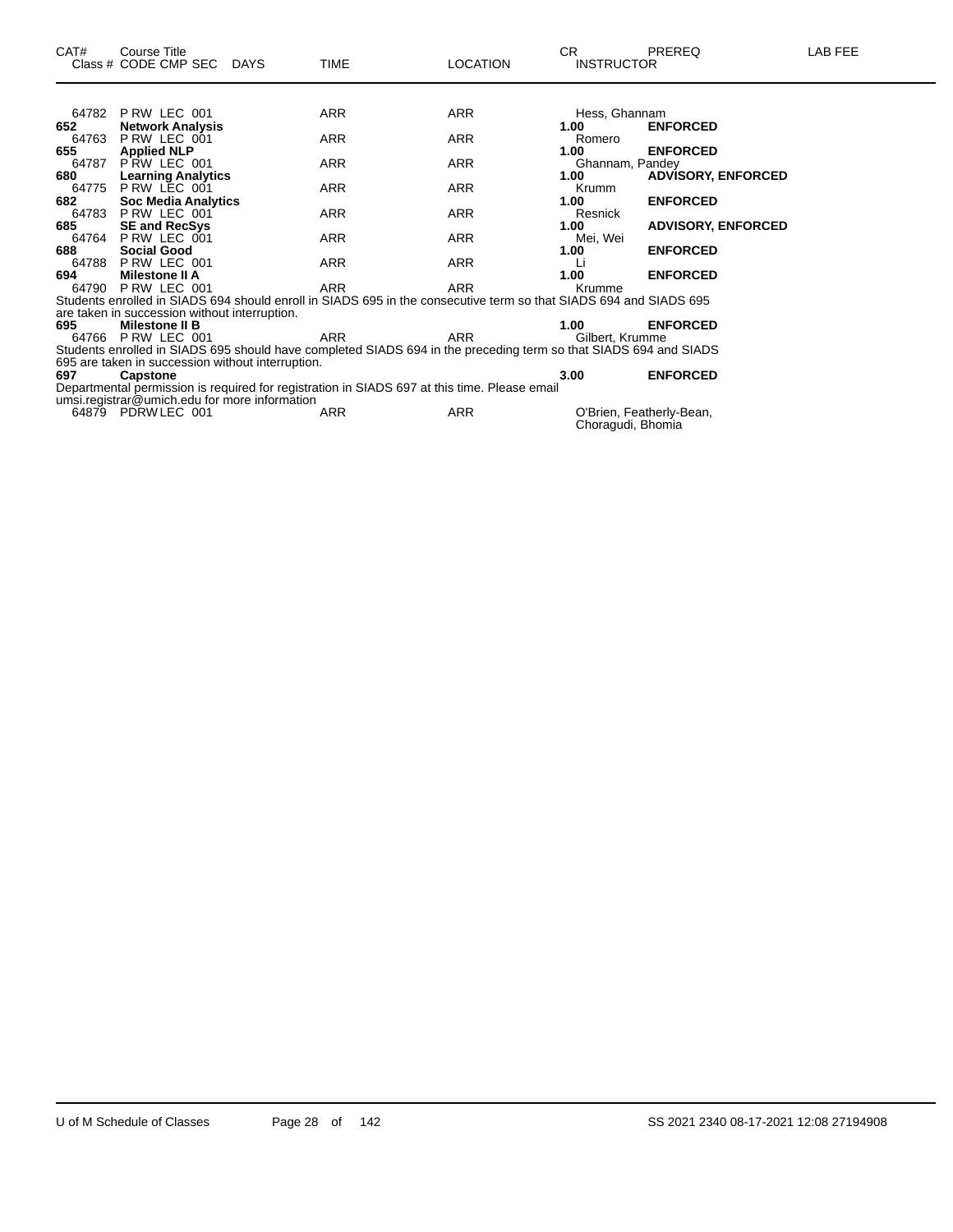# **Institute for Social Research SRC-PSM Graduate Program**

#### **Survey Methodology (SURVMETH)**

| 614                   | <b>Survey McGrouply (SORVMLETTI)</b><br>614 Dsn&Ani Com Samp Srv |               |                                                                                                                            |               | 3.00                | <b>ADVISORY</b>                |
|-----------------------|------------------------------------------------------------------|---------------|----------------------------------------------------------------------------------------------------------------------------|---------------|---------------------|--------------------------------|
| 62265 P               | <b>SEM 001</b>                                                   |               | $1-4PM$                                                                                                                    | ARR           |                     |                                |
| 614                   | <b>Dsn&amp;Anl Com Samp Srv</b>                                  |               |                                                                                                                            |               | 3.00                | <b>ADVISORY</b>                |
|                       | SEM 001                                                          | <b>MWF</b>    | 2-5PM                                                                                                                      | <b>ARR</b>    | West                |                                |
|                       |                                                                  |               | Please contact the Summer Institute at isr-summer@umich.edu with questions or for an override. This course is              |               |                     |                                |
| 616                   | <b>Wkshop Samp Technig</b>                                       |               | offered as part of the ISR Summer Institute in Survey Research Techniques.                                                 |               | 6.00                | <b>ADVISORY</b>                |
| 63917 P               | <b>SEM 001</b>                                                   | <b>MTWTHF</b> | 9-12PM                                                                                                                     | <b>REMOTE</b> |                     | Lepkowski, Nishimura, Heeringa |
| 616                   | <b>Wkshop Samp Techniq</b>                                       |               |                                                                                                                            |               | 6.00                | <b>ADVISORY</b>                |
|                       | <b>SEM 001</b>                                                   | <b>MTWTHF</b> | 9-12PM                                                                                                                     | <b>ARR</b>    |                     |                                |
|                       |                                                                  |               | Please contact the Summer Institute at 764-6595 with questions or for an override. This course is offered as part          |               |                     |                                |
|                       | of the ISR Summer Institute in Survey Research Techniques.       |               |                                                                                                                            |               |                     |                                |
| 625                   | <b>Applied Sampling</b>                                          |               |                                                                                                                            |               | 3.00                | <b>ADVISORY</b>                |
| 62264 P               | LEC 001                                                          | TTHF          | 2-5PM                                                                                                                      | <b>REMOTE</b> | Lee, Nishimura      |                                |
|                       | Contact isr-summer@umich.edu with questions.                     |               | Offered as part of the Michigan Program in Survey Methodology and Summer Institute in Survey Research Techniques.          |               |                     |                                |
| 651                   | <b>Semi-Struc Interview</b>                                      |               |                                                                                                                            |               | 1.50                |                                |
| 63454 P               | <b>SEM 001</b>                                                   | <b>MTWTHF</b> | $1-3PM$                                                                                                                    | <b>REMOTE</b> | Riley               |                                |
|                       | Qual Meth Overview and Semi St                                   |               |                                                                                                                            |               |                     |                                |
|                       |                                                                  |               | Offered as part of the Michigan Program in Survey Methodology and Summer Institute in Survey Research Techniques.          |               |                     |                                |
|                       | Contact isr-summer@umich.edu with questions.                     |               |                                                                                                                            |               |                     |                                |
| 652<br>63870 P        | <b>Intro Focus Group</b><br><b>SEM 001</b>                       | МT            | 9-4PM                                                                                                                      | <b>REMOTE</b> | 1.00<br>Conrad      | <b>ADVISORY</b>                |
| Intro to Focus Groups |                                                                  |               |                                                                                                                            |               |                     |                                |
|                       |                                                                  |               | Offered as part of the Michigan Program in Survey Methodology and Summer Institute in Survey Research Techniques.          |               |                     |                                |
|                       | Contact isr-summer@umich.edu with questions.                     |               |                                                                                                                            |               |                     |                                |
| 653.                  | <b>Comb Qual&amp;Quan Data</b>                                   |               |                                                                                                                            |               | 1.50                | <b>ADVISORY</b>                |
| 63123                 | PD.<br><b>SEM 001</b>                                            | F             | $9-4PM$                                                                                                                    | <b>ARR</b>    |                     |                                |
| 653                   | <b>Comb Qual&amp;Quan Data</b>                                   |               |                                                                                                                            |               | 1.50                | <b>ADVISORY</b>                |
|                       | P<br>SEM 001                                                     | WTH           | 9-4PM                                                                                                                      | ARR           |                     | Axinn, Treleaven, Ghimire      |
| Calendar Methods      |                                                                  |               | Offered as part of the Michigan Program in Survey Methodology and Summer Institute in Survey Research Techniques.          |               |                     |                                |
|                       | Contact isr-summer@umich.edu with questions.                     |               |                                                                                                                            |               |                     |                                |
| 988                   | Adv Sem in Surv Meth                                             |               |                                                                                                                            |               | 1.00-5.00           | <b>ADVISORY</b>                |
| 63899 P               | <b>SEM 001</b>                                                   | MTWTHF        | 12-3PM                                                                                                                     | <b>REMOTE</b> | Suzer Gurtekin      |                                |
|                       |                                                                  |               | Multiple Imputation in Practice. Course offered through Michigan Program in Survey Methodology as part of the              |               |                     |                                |
|                       | Summer Institute in Survey Research Techniques.                  |               |                                                                                                                            |               |                     |                                |
|                       | Contact isr-summer@umich.edu with questions.                     |               |                                                                                                                            |               |                     |                                |
| 64192 P               | <b>SEM 004</b>                                                   | <b>MTWTHF</b> | 1-4PM                                                                                                                      | <b>REMOTE</b> | <b>Buskirk</b>      |                                |
| 63776 P               | <b>SEM 006</b>                                                   | <b>MTW</b>    | 8-1230PM                                                                                                                   | <b>REMOTE</b> | Schaeffer           |                                |
|                       |                                                                  |               | Introduction to Applied Questionnaire Design. Course offered through Michigan Program in Survey Methodology as             |               |                     |                                |
|                       | part of the Summer Institute in Survey Research Techniques.      |               |                                                                                                                            |               |                     |                                |
|                       |                                                                  |               |                                                                                                                            |               |                     |                                |
|                       | Contact isr-summer@umich.edu with questions.                     |               |                                                                                                                            |               |                     |                                |
| 63898 P               | <b>SEM 008</b>                                                   | <b>MTWTHF</b> | 9-12PM<br>Intro to Survey Methodology. Course offered through Michigan Program in Survey Methodology as part of the Summer | <b>REMOTE</b> | Peytcheva, Peytchev |                                |
|                       | Institute in Survey Research Techniques.                         |               |                                                                                                                            |               |                     |                                |
|                       |                                                                  |               |                                                                                                                            |               |                     |                                |
|                       | Contact isr-summer@umich.edu with questions.                     |               |                                                                                                                            |               |                     |                                |
| 64265 P               | <b>SEM 016</b>                                                   | TF            | 1-2PM                                                                                                                      | <b>REMOTE</b> | Keusch, Guyer       |                                |
| 64534 PD              | <b>SEM 017</b>                                                   |               | ARR                                                                                                                        | ARR           |                     |                                |
| 63920 P               | <b>SEM 019</b>                                                   | МT            | 9-4PM                                                                                                                      | <b>REMOTE</b> | Lee                 |                                |
|                       | Intro to Survey Sampling short course.                           |               |                                                                                                                            |               |                     |                                |
|                       |                                                                  |               | Course offered through Michigan Program in Survey Methodology as part of the Summer Institute in Survey Research           |               |                     |                                |
| Techniques.           |                                                                  |               |                                                                                                                            |               |                     |                                |
|                       | Contact isr-summer@umich.edu with questions.                     |               |                                                                                                                            |               |                     |                                |
| 63921 P               | SEM 021                                                          | MTWTH         | 830-12PM                                                                                                                   | <b>REMOTE</b> | Campanelli          |                                |
|                       |                                                                  |               | 20 Ways to Test Your Survey Questions. Course offered through Michigan Program in Survey Methodology as part of the        |               |                     |                                |
|                       | Summer Institute in Survey Research Techniques.                  |               |                                                                                                                            |               |                     |                                |
|                       |                                                                  |               |                                                                                                                            |               |                     |                                |
|                       | Contact isr-summer@umich.edu with questions.                     |               |                                                                                                                            |               |                     |                                |
| 63922 P               | <b>SEM 023</b>                                                   | TTH           | 2-3PM<br>Questionnaire Design Short Course offered through Michigan Program in Survey Methodology as part of the Summer    | <b>REMOTE</b> | <b>Broome</b>       |                                |
|                       | Institute in Survey Research Techniques.                         |               |                                                                                                                            |               |                     |                                |
|                       |                                                                  |               |                                                                                                                            |               |                     |                                |
|                       | Contact isr-summer@umich.edu with questions.                     |               |                                                                                                                            |               |                     |                                |
| 63923 P               | <b>SEM 025</b>                                                   | <b>MTWTHF</b> | 9-1PM                                                                                                                      | <b>REMOTE</b> |                     | Conrad, Keusch, Antoun         |
|                       |                                                                  |               | Intro to Data Collection Methods Short Course. Course offered through Michigan Program in Survey Methodology as            |               |                     |                                |
|                       | part of the Summer Institute in Survey Research Techniques.      |               |                                                                                                                            |               |                     |                                |
|                       |                                                                  |               |                                                                                                                            |               |                     |                                |

Contact isr-summer@umich.edu with questions.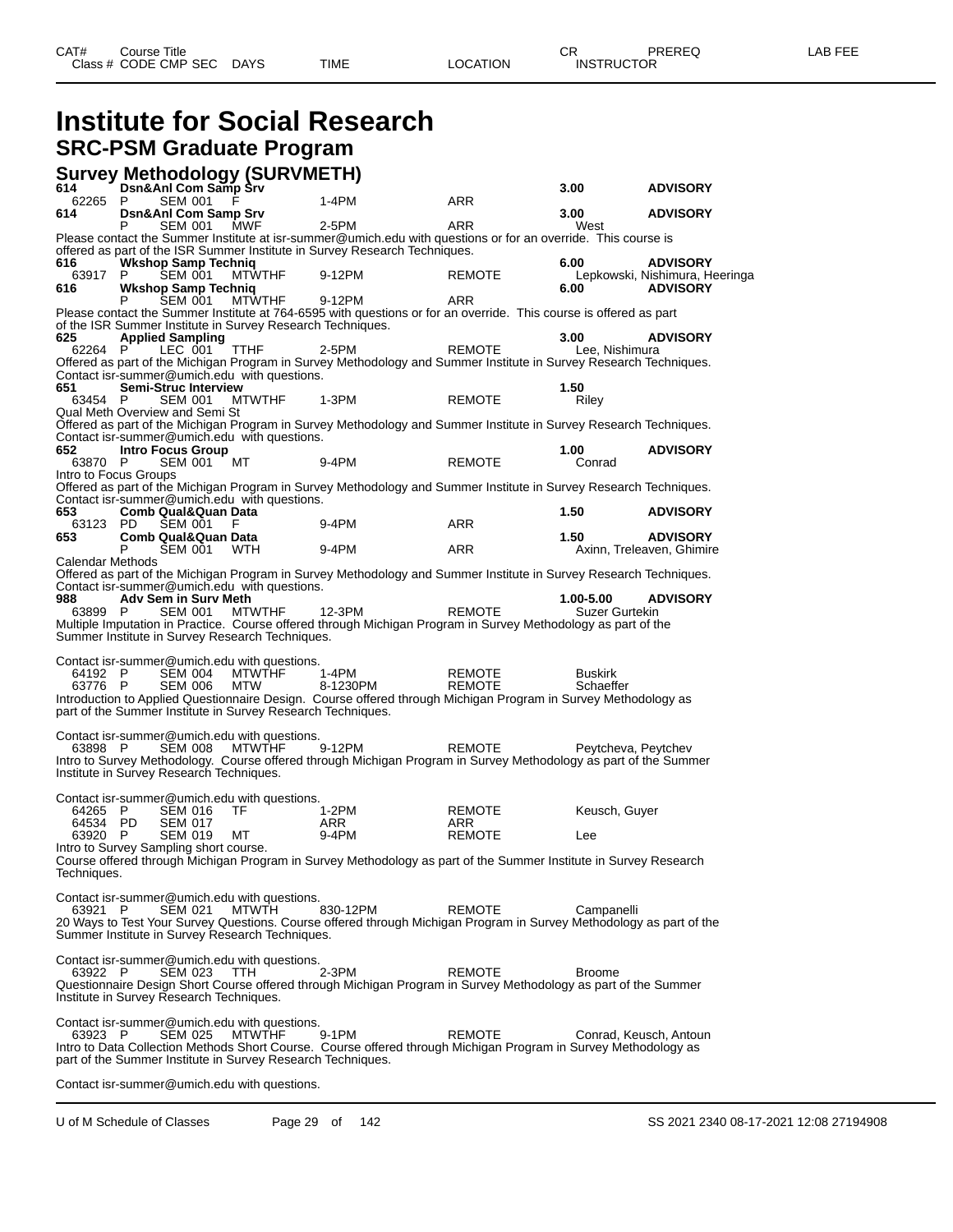63924 PD SEM 029 W 11-12PM ARR Mneimneh Intro to Survey Research Techniques (1 week). Course offered through Michigan Program in Survey Methodology as part of the Summer Institute in Survey Research Techniques.

| Contact isr-summer@umich.edu with questions. |
|----------------------------------------------|
|----------------------------------------------|

| 995 | Diss-Cand |     |            | 8.00 | <b>ENFORCED</b> |
|-----|-----------|-----|------------|------|-----------------|
|     | IND<br>DR | ARR | <b>ARR</b> |      |                 |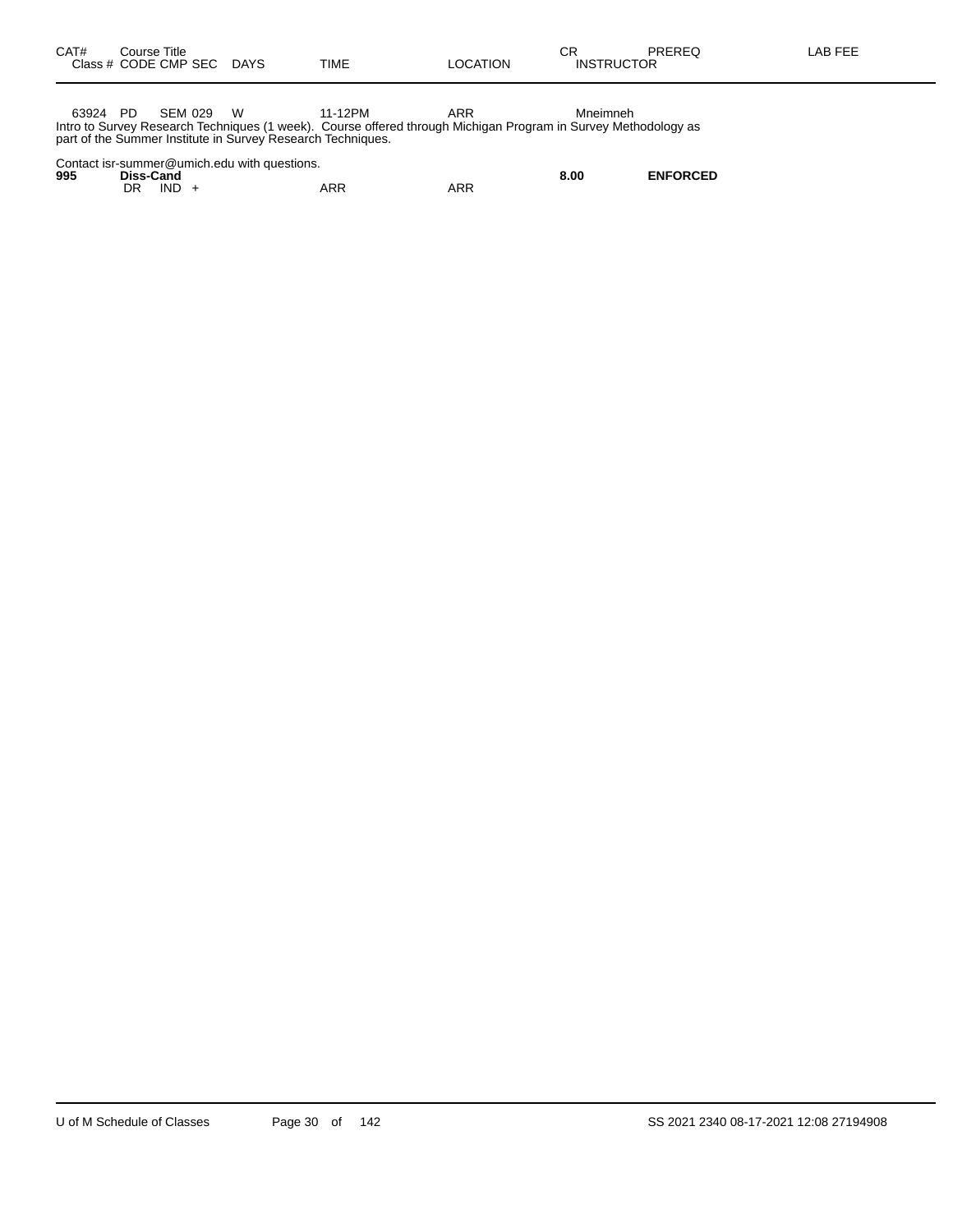|                      | Class # CODE CMP SEC<br>DAYS                  | TIME              | LOCATION          | <b>INSTRUCTOR</b>     |                 |  |
|----------------------|-----------------------------------------------|-------------------|-------------------|-----------------------|-----------------|--|
|                      |                                               |                   |                   |                       |                 |  |
|                      | <b>Kinesiology</b>                            |                   |                   |                       |                 |  |
|                      | <b>School Of Kinesiology</b>                  |                   |                   |                       |                 |  |
|                      | Applied Exercise Science (AES)                |                   |                   |                       |                 |  |
|                      | $IND +$                                       |                   |                   | 1.00-4.00             | <b>ADVISORY</b> |  |
| 403                  | Ι.<br><b>Internship in AES</b>                | ARR               | <b>ARR</b>        | $0.50 - 4.00$         | <b>ADVISORY</b> |  |
| 64095 PI<br>64096 PI | LAB 101<br>LAB 102                            | ARR<br>ARR        | ARR<br>ARR        | Kern                  |                 |  |
| 470                  | <b>Independent Study</b>                      |                   |                   | 1.00-3.00             | <b>ADVISORY</b> |  |
|                      | $IND +$                                       | ARR               | ARR               |                       |                 |  |
|                      | <b>Athletic Training (AT)</b>                 |                   |                   |                       |                 |  |
| 403<br>62145 PI      | Internship in AT<br>LAB 001                   | ARR               | <b>ARR</b>        | $0.50 - 4.00$         | <b>ADVISORY</b> |  |
| 488                  | Ind Study AT<br>$IND +$                       | ARR               | ARR               | 1.00-2.00             | <b>ADVISORY</b> |  |
|                      |                                               |                   |                   |                       |                 |  |
|                      | Kinesiology (KINESLGY)<br>429 Lab Mtr Cnt Dev |                   |                   | 1.00-3.00             | <b>ADVISORY</b> |  |
| 62954 PI             | LAB 001                                       | <b>ARR</b>        | ARR               |                       |                 |  |
| 62955 PI<br>63155 PI | LAB 002<br>LAB 003                            | ARR<br>ARR        | ARR<br>ARR        | Ulrich<br>Ulrich      |                 |  |
| 63789<br>439         | PI<br>LAB 004<br><b>Lab Biomechanic</b>       | <b>ARR</b>        | <b>ARR</b>        | Meehan<br>1.00-3.00   | <b>ADVISORY</b> |  |
| 62374 PD             | LAB 001                                       | ARR               | ARR               |                       |                 |  |
| 62375 PI<br>64206 PI | LAB 002<br>LAB 003                            | <b>ARR</b><br>ARR | ARR<br>ARR        | Gross<br>Gates        |                 |  |
| 64271 PI             | LAB 004                                       | ARR               | ARR               | Zernicke              |                 |  |
| 449<br>62116 PI      | Lab Exer Phys<br>LAB 001                      | ARR               | ARR               | 1.00-3.00             | <b>ADVISORY</b> |  |
| 62921 PI<br>63586    | LAB 002<br>LAB 003<br>PI                      | ARR<br>ARR        | ARR<br><b>ARR</b> | Horowitz              |                 |  |
| 619.                 | <b>Thesis Research</b>                        |                   |                   | Hasson<br>1.00-6.00   | <b>ADVISORY</b> |  |
| 682                  | $IND +$<br>Ind Read in Kin                    | ARR               | ARR               | 1.00-3.00             | <b>ADVISORY</b> |  |
|                      | $IND +$                                       | ARR               | ARR               |                       |                 |  |
| 684                  | Ind Res in Kin<br>$IND +$                     | ARR               | ARR               | 1.00-6.00             | <b>ADVISORY</b> |  |
| 685<br>63152 PI      | <b>Res Rotation in Kin</b><br>LAB 001         | ARR               | ARR               | 3.00-6.00<br>Fort     | <b>ADVISORY</b> |  |
| 63580                | PI<br>LAB 002                                 | <b>ARR</b>        | ARR               | Armstrong             |                 |  |
| 686                  | Intern in Kines<br>$IND +$                    | ARR               | ARR               | 1.00-6.00             | <b>ADVISORY</b> |  |
| 990                  | Diss-Precand                                  |                   |                   | 1.00-8.00             | <b>ADVISORY</b> |  |
| 995                  | $IND +$<br>Diss-Cand                          | ARR               | ARR               | 8.00                  | <b>ENFORCED</b> |  |
|                      | IR<br>$IND +$                                 | <b>ARR</b>        | ARR               |                       |                 |  |
|                      | <b>Movement Science (MOVESCI)</b>             |                   |                   |                       |                 |  |
| 384                  | <b>Honors Research</b><br>$IND +$<br>I.       | ARR               | ARR               | 1.00-3.00             | <b>ADVISORY</b> |  |
| 390                  | <b>Field Exp MVS</b><br>$\overline{IND}$ +    | ARR               | ARR               | 1.00-8.00             | <b>ADVISORY</b> |  |
| 403                  | Internship                                    |                   |                   | 0.50-3.00             | <b>ADVISORY</b> |  |
| 62124<br>63165       | LAB 001<br>PI<br>PI<br>LAB 002                | <b>ARR</b><br>ARR | ARR<br>ARR        | Kern<br>Kern          |                 |  |
| 63166                | LAB 003<br>PI                                 | ARR               | ARR               | Kern                  |                 |  |
| 63167<br>429         | LAB 004<br>-PI<br><b>Lab Mtr Cnt Dev</b>      | ARR               | ARR               | Kern<br>1.00-3.00     | <b>ADVISORY</b> |  |
| 62950<br>62951       | LAB 001<br>PI<br>PI<br>LAB 002                | <b>ARR</b><br>ARR | ARR               | Ulrich                |                 |  |
| 63153                | LAB 003<br>PI                                 | ARR               | ARR<br>ARR        | Ulrich                |                 |  |
| 63787<br>439         | LAB 004<br>-PI<br><b>Lab Biomechanic</b>      | ARR               | ARR               | Meehan<br>1.00-3.00   | <b>ADVISORY</b> |  |
| 62370                | LAB 001<br>PD.                                | ARR               | ARR               |                       |                 |  |
| 62371<br>64205       | LAB 002<br>PI<br>LAB 003<br>PI                | ARR<br><b>ARR</b> | ARR<br>ARR        | Gross<br>Gates        |                 |  |
| 64277<br>449         | PI<br>LAB 004<br>Lab Exer Phys                | <b>ARR</b>        | ARR               | Zernicke<br>1.00-3.00 | <b>ADVISORY</b> |  |
| 62111                | LAB 001<br>PI                                 | <b>ARR</b>        | ARR               |                       |                 |  |
| 62920<br>63583       | PI<br>LAB 002<br>PI<br>LAB 003                | <b>ARR</b><br>ARR | ARR<br>ARR        | Horowitz<br>Hasson    |                 |  |
| 464                  | Clin Rot IONM I                               |                   |                   | 1.00-4.00             | <b>ENFORCED</b> |  |
| 466                  | $IND +$<br>IR<br>Clin Rot IONM II             | <b>ARR</b>        | ARR               | 1.00-6.00             | <b>ENFORCED</b> |  |
|                      | $IND +$<br>IR                                 | ARR               | ARR               |                       |                 |  |

CAT# Course Title Case CR PREREQ LAB FEE

U of M Schedule of Classes Page 31 of 142 SS 2021 2340 08-17-2021 12:08 27194908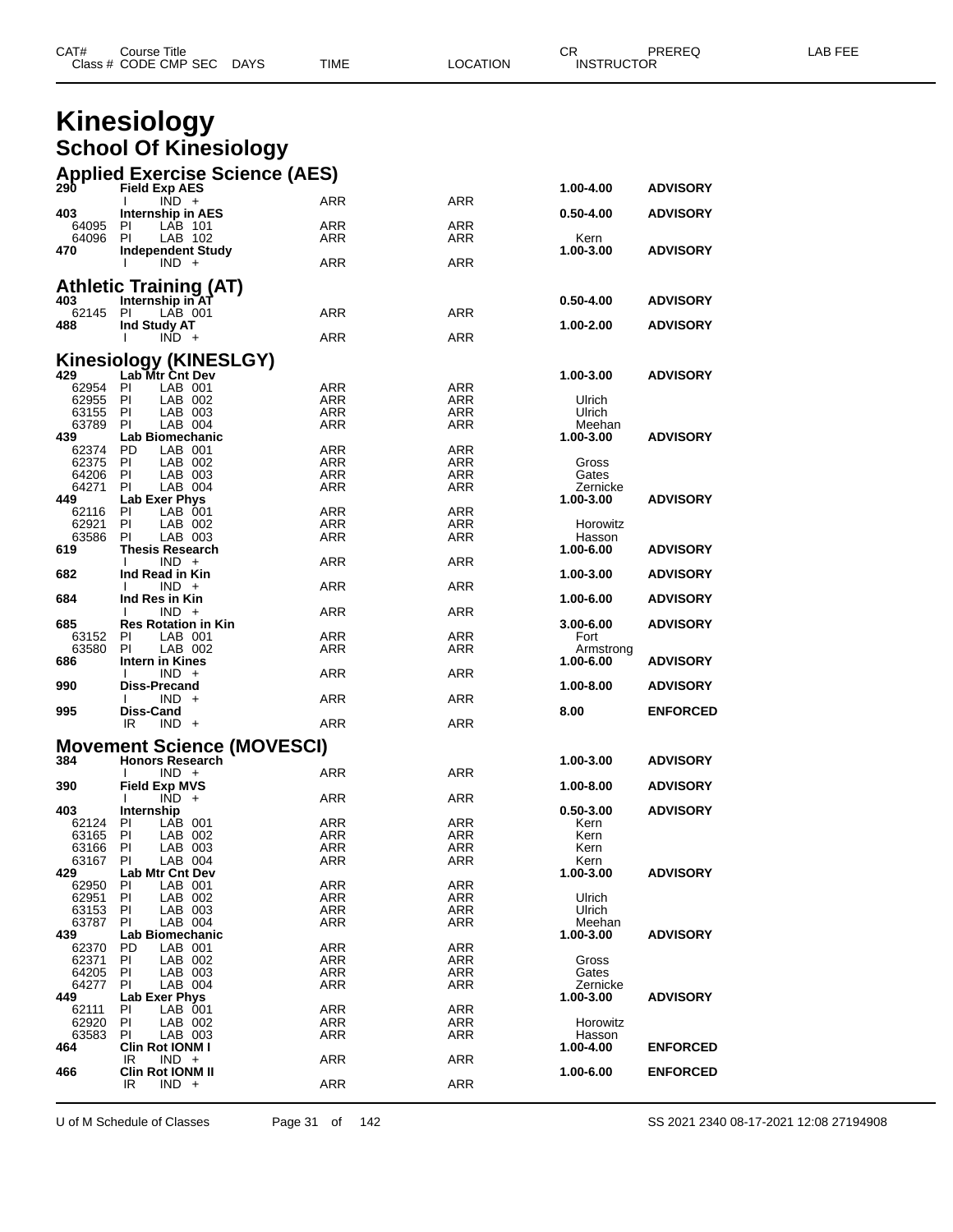| CAT#                    | <b>Course Title</b><br>Class # CODE CMP SEC<br><b>DAYS</b>                | TIME                     | <b>LOCATION</b>   | CR.<br><b>INSTRUCTOR</b>                              | <b>PREREQ</b>                      | LAB FEE |
|-------------------------|---------------------------------------------------------------------------|--------------------------|-------------------|-------------------------------------------------------|------------------------------------|---------|
| 488                     | Independent Study<br>$IND +$                                              | <b>ARR</b>               | ARR               | 1.00-3.00                                             | <b>ADVISORY</b>                    |         |
| 470                     | <b>Physical Education (PHYSED)</b><br><b>Independent Study</b><br>$IND +$ | <b>ARR</b>               | <b>ARR</b>        | 1.00-3.00                                             | <b>ADVISORY</b>                    |         |
| 280                     | <b>Sport Management (SM)</b><br><b>Research Opport</b><br>$IND +$         | ARR                      | <b>ARR</b>        | 1.00-4.00                                             | <b>ADVISORY</b>                    |         |
| 290                     | <b>Field Exp SM</b><br>$IND +$                                            | ARR                      | <b>ARR</b>        | 1.00-4.00                                             | <b>ADVISORY</b>                    |         |
| 390<br>402              | <b>Field Experience</b><br>$IND +$<br>Teach Expernce SM                   | ARR                      | ARR               | $0.50 - 4.00$<br>1.00-2.00                            | <b>ADVISORY</b><br><b>ADVISORY</b> |         |
| 403                     | $IND +$<br>Internship in SM                                               | ARR                      | <b>ARR</b>        | $0.50 - 3.00$                                         | <b>ADVISORY</b>                    |         |
| 61946<br>63136<br>63137 | <b>PI</b><br>LAB 001<br>LAB 002<br>-PI<br>LAB 003<br><b>PI</b>            | ARR<br>ARR<br>ARR        | ARR<br>ARR<br>ARR | Donahue, Phelan<br>Donahue, Phelan<br>Donahue, Phelan |                                    |         |
| 63138<br>63794<br>470   | LAB 004<br>PI<br>LAB 005<br>PI.<br><b>Independent Study</b>               | <b>ARR</b><br><b>ARR</b> | ARR<br>ARR        | Donahue, Phelan<br>Donahue, Phelan<br>1.00-3.00       | <b>ADVISORY</b>                    |         |
| 519                     | $IND +$<br><b>Spt Mgmt in Depth</b>                                       | ARR                      | ARR               | 2.00                                                  | <b>ADVISORY</b>                    |         |
|                         | $IND +$                                                                   | ARR                      | ARR               |                                                       |                                    |         |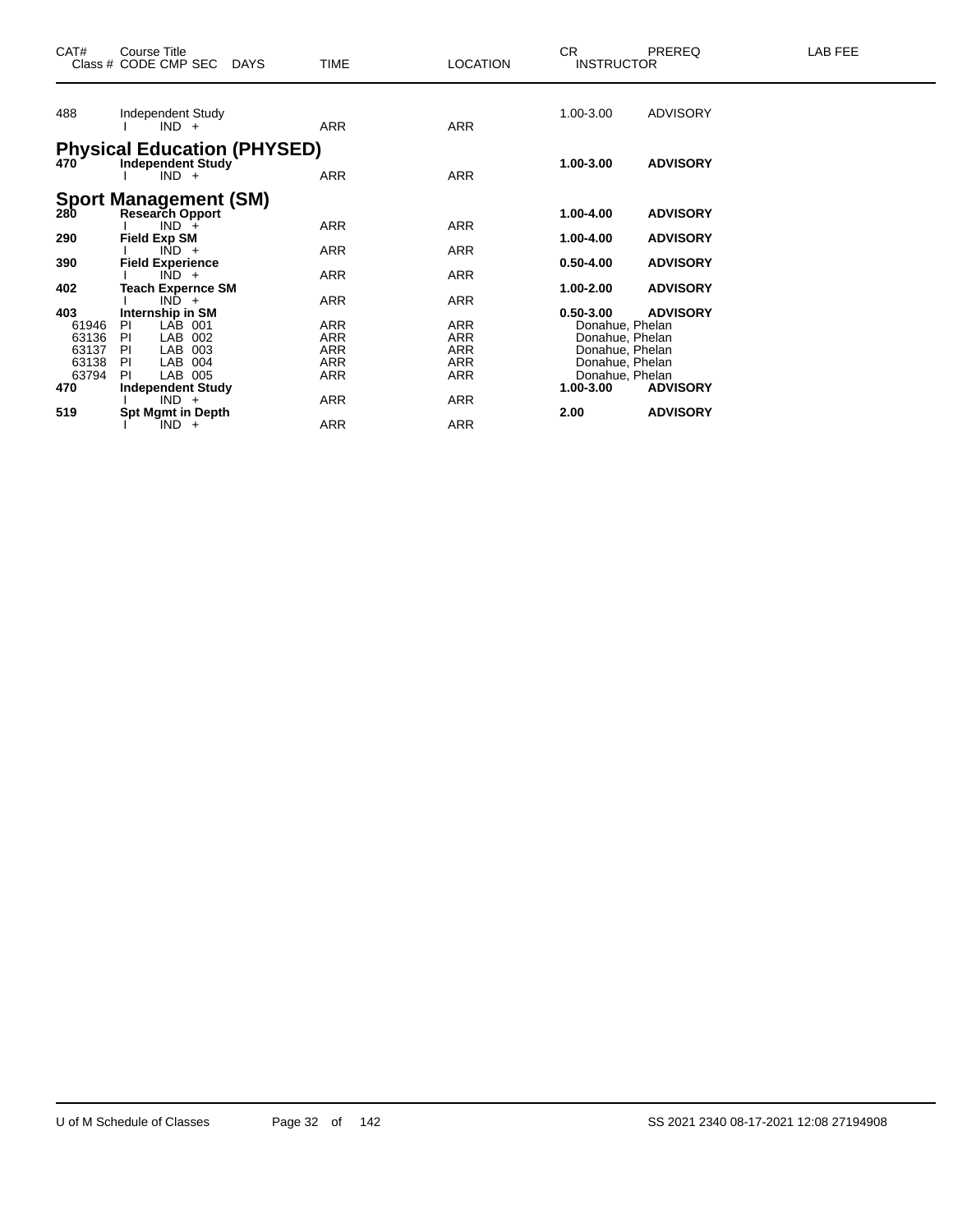# **LSA Residential College College of L S A Residential College Core Courses (RCCORE)**

|     | NOTE - ONLY RESIDENTIAL COLLEGE STUDENTS ARE ELIGIBLE TO ELECT R C INDEPENDENT STUDIES AND STUDY |            |            |            |                 | OFF CAMPUS. |
|-----|--------------------------------------------------------------------------------------------------|------------|------------|------------|-----------------|-------------|
| 205 | <b>Independent Study</b>                                                                         |            |            | 1.00-8.00  | <b>ADVISORY</b> |             |
|     | $IND +$                                                                                          | <b>ARR</b> | <b>ARR</b> |            |                 |             |
| 209 | <b>Study Off-Campus</b>                                                                          |            |            | 1.00-4.00  | <b>ADVISORY</b> |             |
|     | $IND +$                                                                                          | <b>ARR</b> | <b>ARR</b> |            |                 |             |
| 305 | <b>Independent Study</b>                                                                         |            |            | 1.00-8.00  | <b>ADVISORY</b> |             |
|     | $IND +$<br>IR                                                                                    | <b>ARR</b> | <b>ARR</b> |            |                 |             |
| 309 | <b>Study Off-Campus</b>                                                                          |            |            | 1.00-16.00 | <b>ADVISORY</b> |             |
|     | $IND +$<br>IR                                                                                    | <b>ARR</b> | <b>ARR</b> |            |                 |             |
| 405 | <b>Independent Study</b>                                                                         |            |            | 1.00-8.00  | <b>ADVISORY</b> |             |
|     | $IND +$<br>IR                                                                                    | ARR        | <b>ARR</b> |            |                 |             |
| 409 | <b>Study Off-Campus</b>                                                                          |            |            | 1.00-16.00 | <b>ADVISORY</b> |             |
|     | $IND +$<br>IR                                                                                    | <b>ARR</b> | <b>ARR</b> |            |                 |             |
| 410 | <b>Senior Project</b>                                                                            |            |            | 1.00-8.00  |                 |             |
|     | $IND +$<br>IR                                                                                    | <b>ARR</b> | <b>ARR</b> |            |                 |             |
| 490 | <b>Honors Thesis</b>                                                                             |            |            | 1.00-4.00  |                 |             |
|     | $IND +$<br>IR                                                                                    | ARR        | <b>ARR</b> |            |                 |             |
|     |                                                                                                  |            |            |            |                 |             |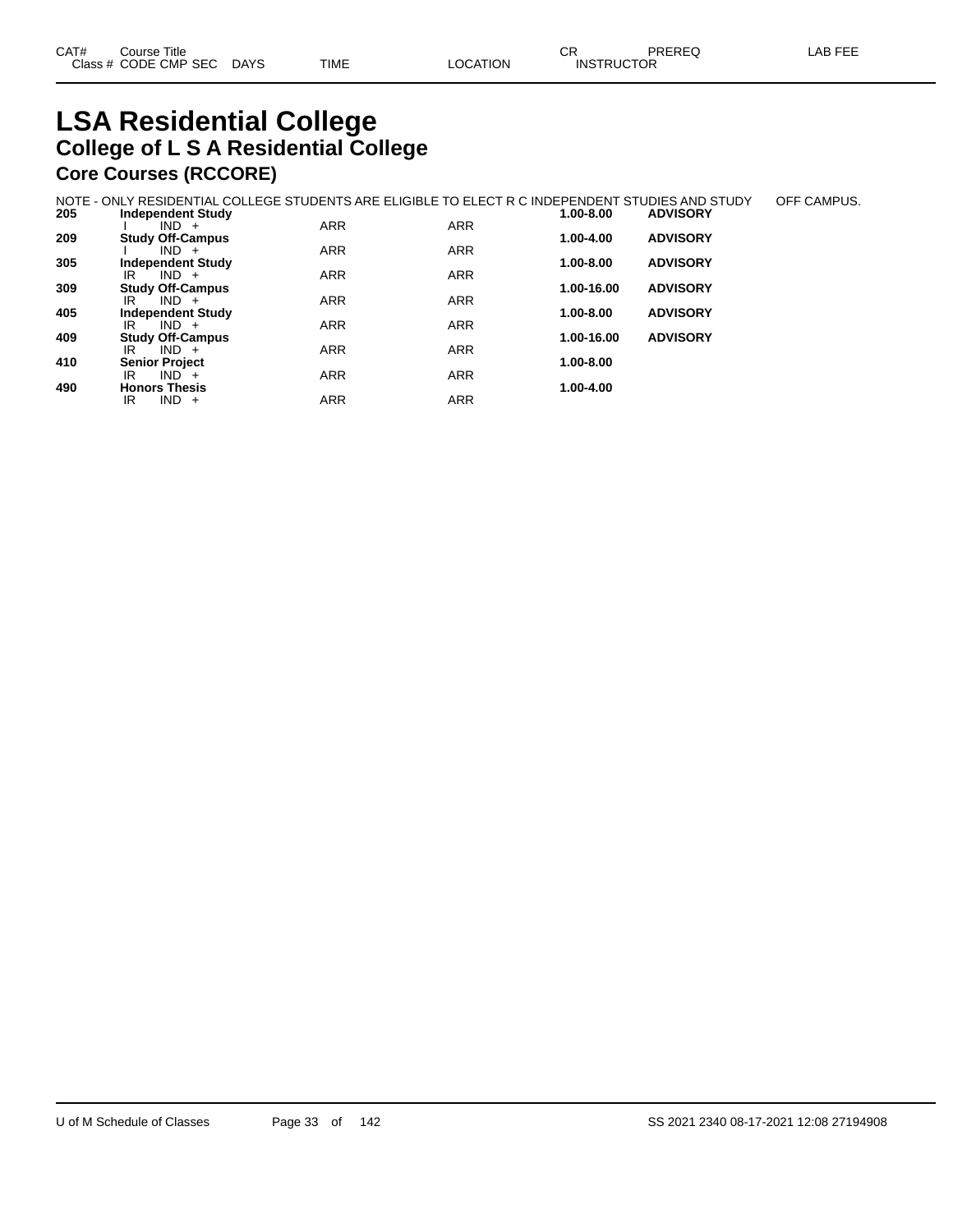| CAT#                         | Course Title<br>Class # CODE CMP SEC DAYS              | <b>TIME</b> | <b>LOCATION</b> | <b>CR</b><br><b>INSTRUCTOR</b> | PREREQ                    | LAB FEE |
|------------------------------|--------------------------------------------------------|-------------|-----------------|--------------------------------|---------------------------|---------|
| Law                          |                                                        |             |                 |                                |                           |         |
|                              | <b>Law School</b>                                      |             |                 |                                |                           |         |
| Law (LAW)<br>900             | Research<br>$IND +$<br>IR                              | <b>ARR</b>  | <b>ARR</b>      | 1.00                           | <b>ENFORCED</b>           |         |
| 22, 29, 45<br>942            | <b>Law Practicum Research</b><br>$IND +$<br>DR.        | <b>ARR</b>  | <b>ARR</b>      | 1.00                           | <b>ENFORCED</b>           |         |
| 30, 31, 45<br>980            | <b>Advanced Clinical Law</b><br>$IND +$<br>DR.         | <b>ARR</b>  | <b>ARR</b>      | 1.00                           | <b>ADVISORY, ENFORCED</b> |         |
| 2, 22, 32, 36, 45, 91<br>992 | <b>Research: Special Projects</b><br>IND.<br>IR<br>$+$ | <b>ARR</b>  | <b>ARR</b>      | 1.00                           | <b>ENFORCED</b>           |         |

22, 29, 45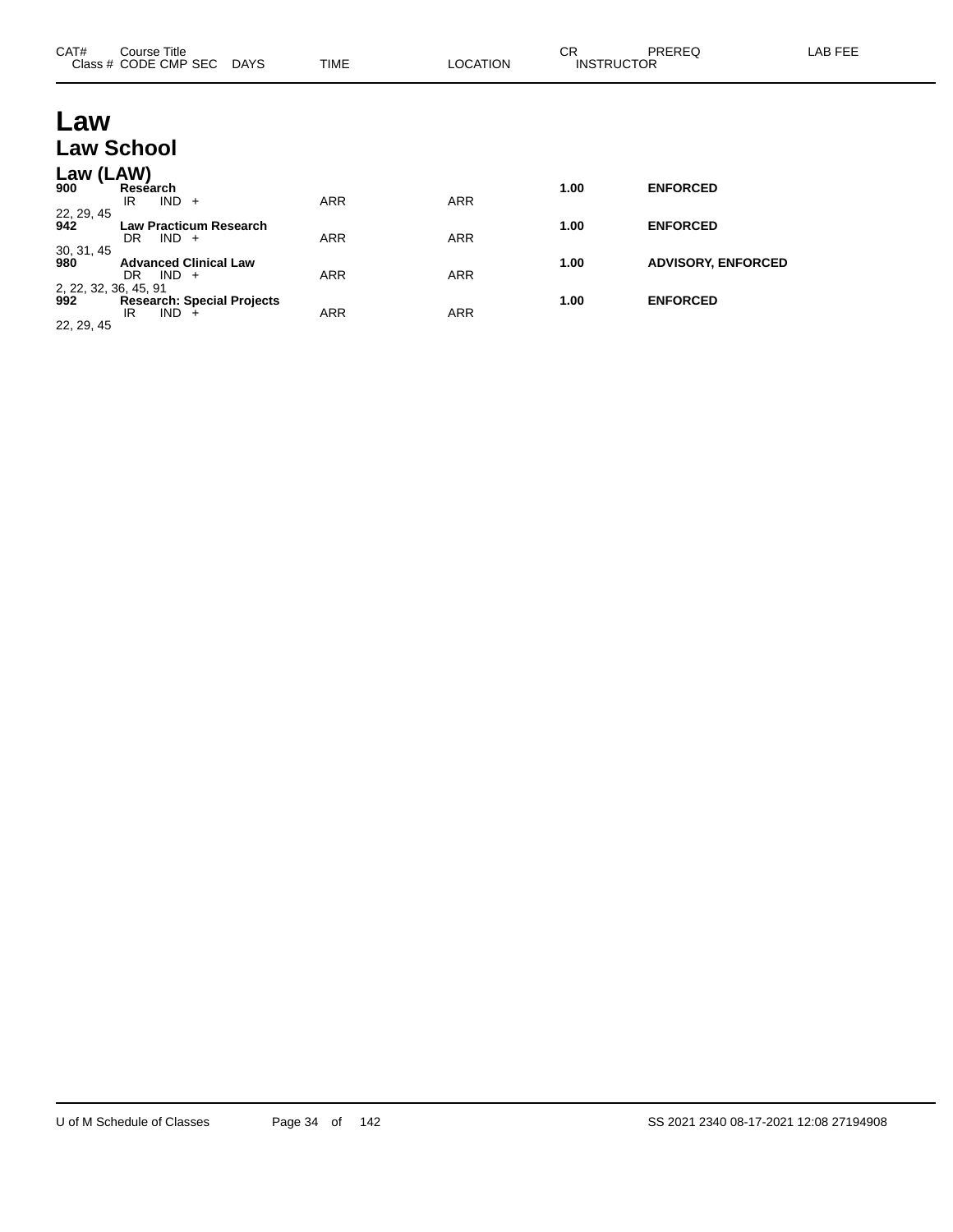# **Literature, Sci, and the Arts Department of American Culture**

|     | <b>American Culture (AMCULT)</b>      |            |            |           |                 |
|-----|---------------------------------------|------------|------------|-----------|-----------------|
| 383 | <b>Hon Read &amp; Thesis</b>          |            |            | 3.00      | <b>ADVISORY</b> |
| 388 | $IND +$<br>IR<br><b>Field Study</b>   | <b>ARR</b> | <b>ARR</b> | 1.00-4.00 | <b>ADVISORY</b> |
|     | $IND +$                               | <b>ARR</b> | <b>ARR</b> |           |                 |
| 389 | <b>Reading Amer Cult</b>              |            |            | 1.00-4.00 |                 |
|     | $IND +$                               | <b>ARR</b> | <b>ARR</b> |           |                 |
| 489 | <b>Senior Essav</b><br>$IND +$        | <b>ARR</b> | <b>ARR</b> | 3.00      | <b>ADVISORY</b> |
| 493 | <b>Honors Read&amp;Thesis</b>         |            |            | 1.00-3.00 | <b>ADVISORY</b> |
|     | $IND +$<br>IR                         | <b>ARR</b> | <b>ARR</b> |           |                 |
| 899 | <b>Special Research</b>               |            |            | 1.00-6.00 | <b>ADVISORY</b> |
|     | $IND +$                               | <b>ARR</b> | <b>ARR</b> |           |                 |
| 990 | Diss-Precand<br>$IND +$<br>IR         | <b>ARR</b> | <b>ARR</b> | 1.00-8.00 | <b>ADVISORY</b> |
| 995 | <b>Diss-Cand</b>                      |            |            | 8.00      | <b>ENFORCED</b> |
|     | $IND +$<br>IR.                        | <b>ARR</b> | <b>ARR</b> |           |                 |
|     | <b>Arab American Studies (ARABAM)</b> |            |            |           |                 |
| 390 | <b>AMAS Internship</b>                |            |            | 3.00      |                 |
|     | $IND +$                               | <b>ARR</b> | <b>ARR</b> |           |                 |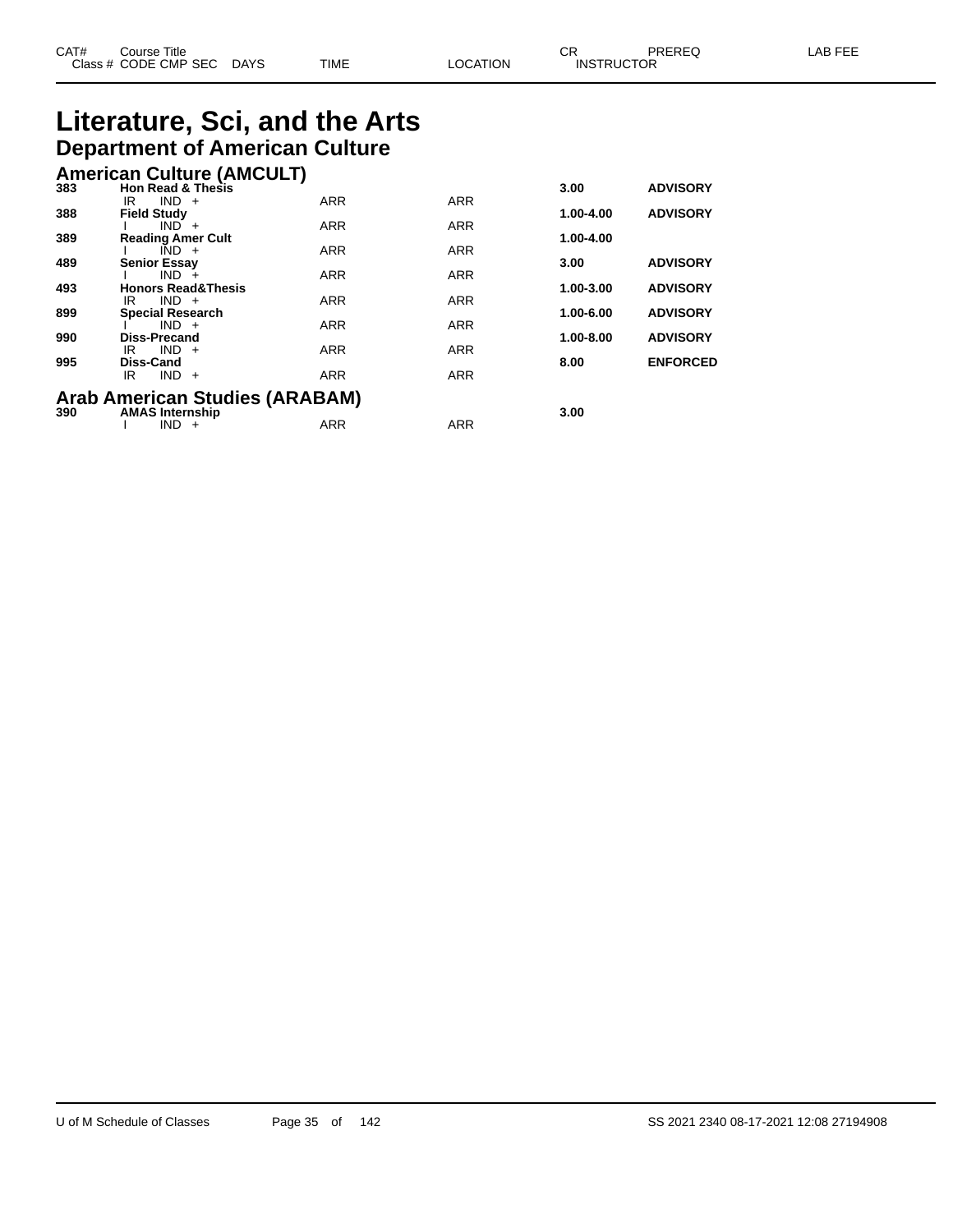|     | Class # CODE CMP SEC DAYS                                            | TIME       | LOCATION   | <b>INSTRUCTOR</b> |                 |  |
|-----|----------------------------------------------------------------------|------------|------------|-------------------|-----------------|--|
|     | <b>Anthropology Department</b>                                       |            |            |                   |                 |  |
|     |                                                                      |            |            |                   |                 |  |
| 499 | <b>Anthropological Archaeology (ANTHRARC)</b><br>Ug Reading&Research |            |            | 1.00-3.00         |                 |  |
|     | $IND^-$ +                                                            | <b>ARR</b> | <b>ARR</b> |                   |                 |  |
| 958 | <b>Anthro Research</b>                                               |            |            | 1.00-3.00         | <b>ADVISORY</b> |  |
| 959 | $IND +$<br><b>Literature Survey</b>                                  | <b>ARR</b> | <b>ARR</b> | 1.00-3.00         | <b>ADVISORY</b> |  |
|     | $IND +$                                                              | <b>ARR</b> | <b>ARR</b> |                   |                 |  |
| 990 | Diss-Precand<br>$IND +$                                              |            |            | 1.00-8.00         | <b>ADVISORY</b> |  |
| 995 | Diss-Cand                                                            | <b>ARR</b> | <b>ARR</b> | 8.00              | <b>ENFORCED</b> |  |
|     | $IND +$<br>R                                                         | <b>ARR</b> | <b>ARR</b> |                   |                 |  |
|     | Anthropology, Biological (ANTHRBIO)                                  |            |            |                   |                 |  |
| 962 | Anthropological Res                                                  |            |            | 1.00-3.00         | <b>ADVISORY</b> |  |
|     | $IND +$                                                              | <b>ARR</b> | <b>ARR</b> |                   |                 |  |
| 963 | <b>Survey Lit-Topics</b><br>$IND +$                                  | <b>ARR</b> | <b>ARR</b> | 1.00-3.00         | <b>ADVISORY</b> |  |
| 990 | <b>Diss-Precand</b>                                                  |            |            | 1.00-8.00         | <b>ADVISORY</b> |  |
|     | $IND +$                                                              | <b>ARR</b> | <b>ARR</b> |                   |                 |  |
| 995 | Diss-Cand<br>$IND +$<br>IR.                                          | <b>ARR</b> | <b>ARR</b> | 8.00              | <b>ENFORCED</b> |  |
|     |                                                                      |            |            |                   |                 |  |
|     | Anthropology, Cultural (ANTHRCUL)                                    |            |            |                   |                 |  |
| 499 | Ug Reading & Res<br>$IND +$                                          | <b>ARR</b> | <b>ARR</b> | 1.00-3.00         |                 |  |
| 958 | <b>Anthropological Res</b>                                           |            |            | 1.00-3.00         | <b>ADVISORY</b> |  |
|     | $IND +$                                                              | <b>ARR</b> | <b>ARR</b> |                   |                 |  |
| 959 | <b>Survey Literature</b><br>$IND +$                                  | <b>ARR</b> | <b>ARR</b> | 1.00-3.00         | <b>ADVISORY</b> |  |
| 990 | <b>Diss-Precand</b>                                                  |            |            | 1.00-8.00         | <b>ADVISORY</b> |  |
|     | $IND +$                                                              | <b>ARR</b> | <b>ARR</b> |                   |                 |  |

CAT# Course Title Case CR PREREQ LAB FEE

I IND + ARR ARR ARR

IR IND + ARR ARR ARR

**995 Diss-Cand 8.00 ENFORCED**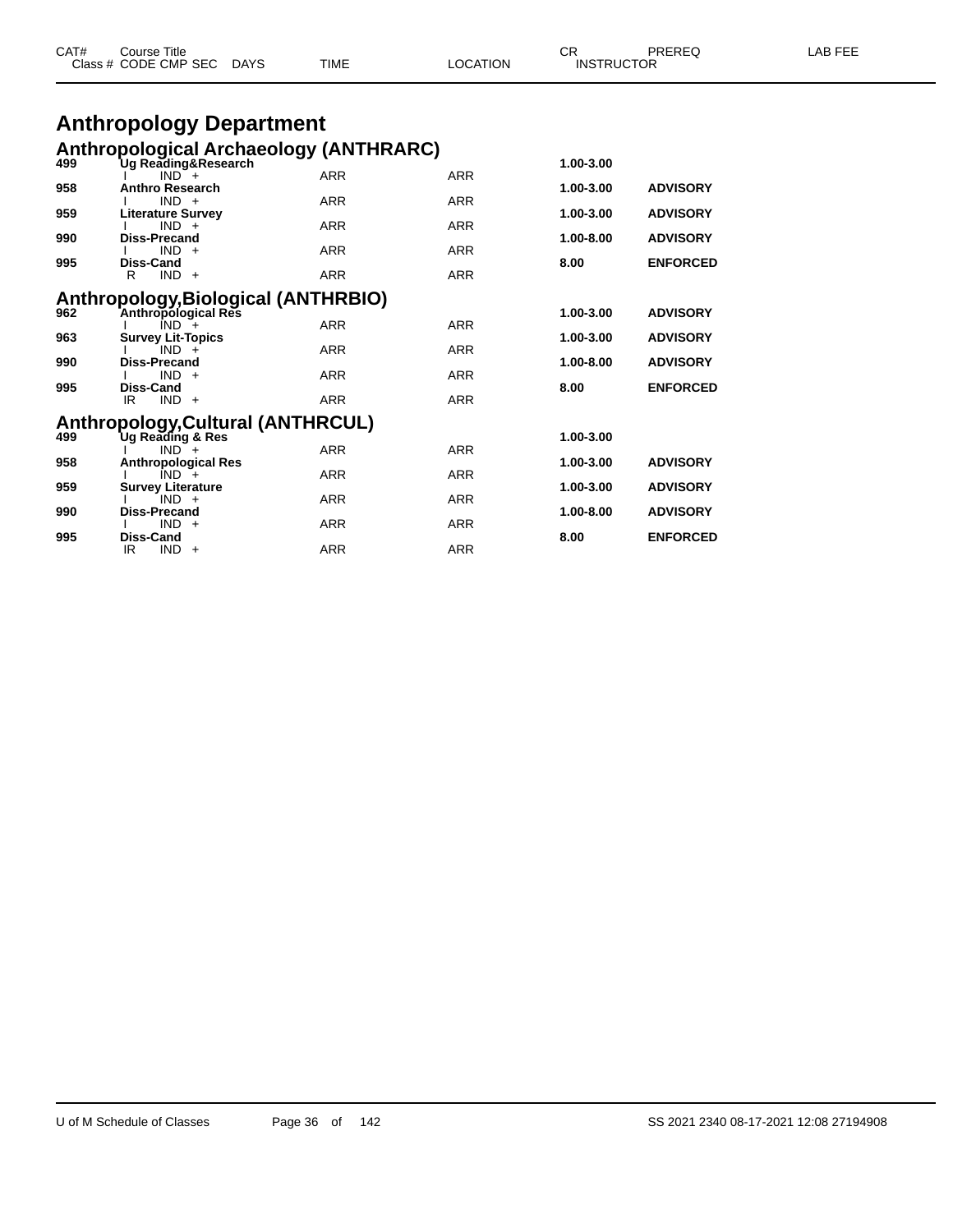| CAT# | Course Title<br>Class # CODE CMP SEC DAYS            | TIME       | <b>LOCATION</b> | CR<br><b>INSTRUCTOR</b> | PREREQ          | LAB FEE |
|------|------------------------------------------------------|------------|-----------------|-------------------------|-----------------|---------|
|      |                                                      |            |                 |                         |                 |         |
|      | <b>Applied Physics Program</b>                       |            |                 |                         |                 |         |
|      | <b>Applied Physics (APPPHYS)</b><br>715 Ind Research |            |                 |                         |                 |         |
|      |                                                      |            |                 | 1.00-5.00               | <b>ADVISORY</b> |         |
|      | $IND +$                                              | <b>ARR</b> | <b>ARR</b>      |                         |                 |         |
| 990  | <b>Diss-Precand</b>                                  |            |                 | 1.00-8.00               | <b>ADVISORY</b> |         |

I IND + ARR ARR ARR

IR IND + ARR ARR ARR

**995 Diss-Cand 8.00 ENFORCED**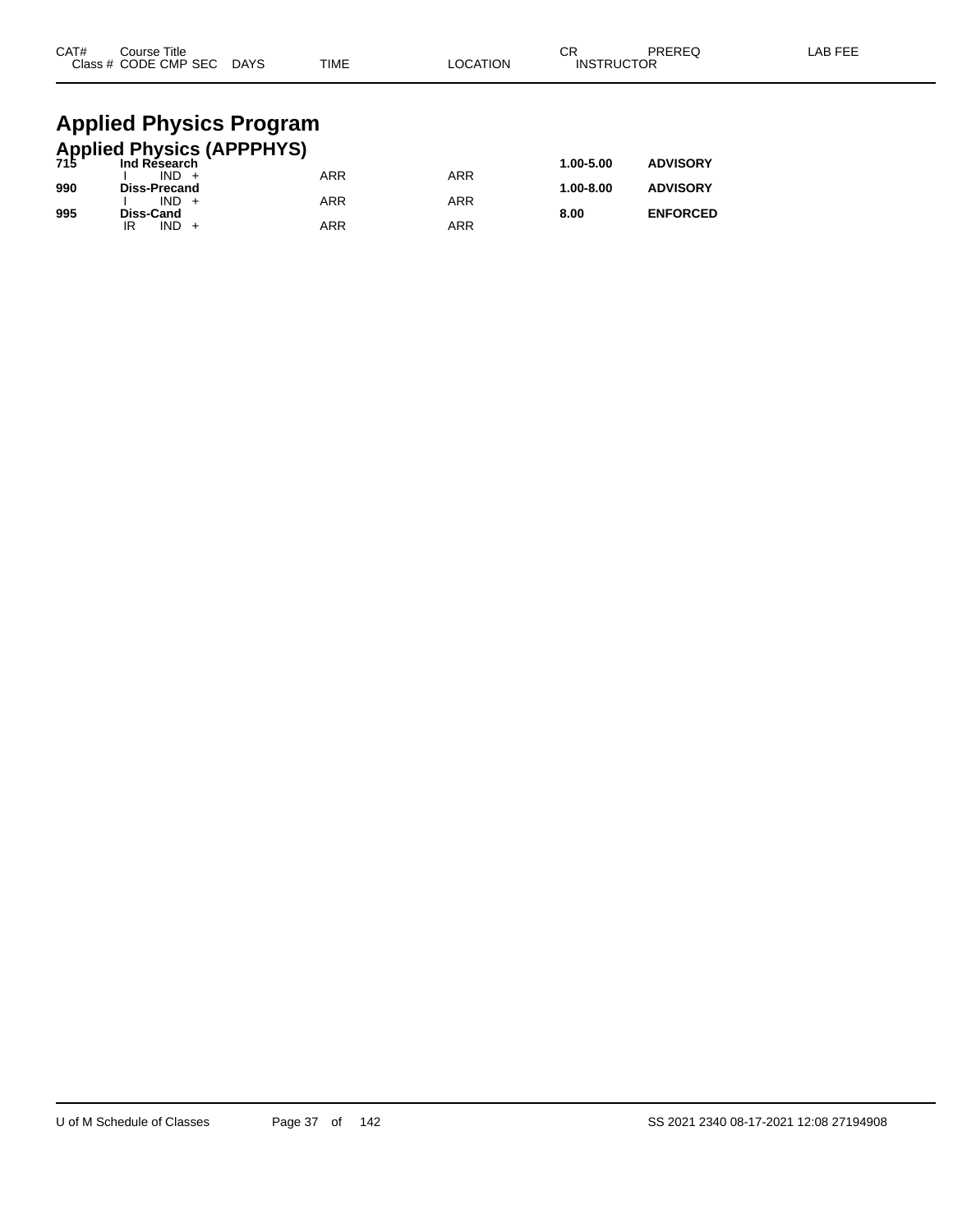| CAT# | Course Title<br>Class # CODE CMP SEC DAYS                                        | <b>TIME</b>                         | <b>LOCATION</b> | CR<br><b>INSTRUCTOR</b> | PREREQ                             | LAB FEE |
|------|----------------------------------------------------------------------------------|-------------------------------------|-----------------|-------------------------|------------------------------------|---------|
|      |                                                                                  | <b>Asian Languages And Cultures</b> |                 |                         |                                    |         |
| 995  | <b>Asian Studies (ASIAN)</b><br>495 <b>Honors Thesis</b><br>$IND +$<br>Diss-Cand | <b>ARR</b>                          | <b>ARR</b>      | 1.00-3.00<br>8.00       | <b>ADVISORY</b><br><b>ENFORCED</b> |         |
|      | $IND +$<br>DR.                                                                   | <b>ARR</b>                          | <b>ARR</b>      |                         |                                    |         |
| 701  | <b>Chinese (CHIN)</b><br><b>Masters Essay</b><br>$IND +$                         | <b>ARR</b>                          | <b>ARR</b>      | 1.00-3.00               | <b>ADVISORY</b>                    |         |
|      | Japanese (JAPANESE)<br>601 Masters Essav<br><b>Masters Essay</b><br>$IND +$      | <b>ARR</b>                          | <b>ARR</b>      | 1.00-3.00               | <b>ADVISORY</b>                    |         |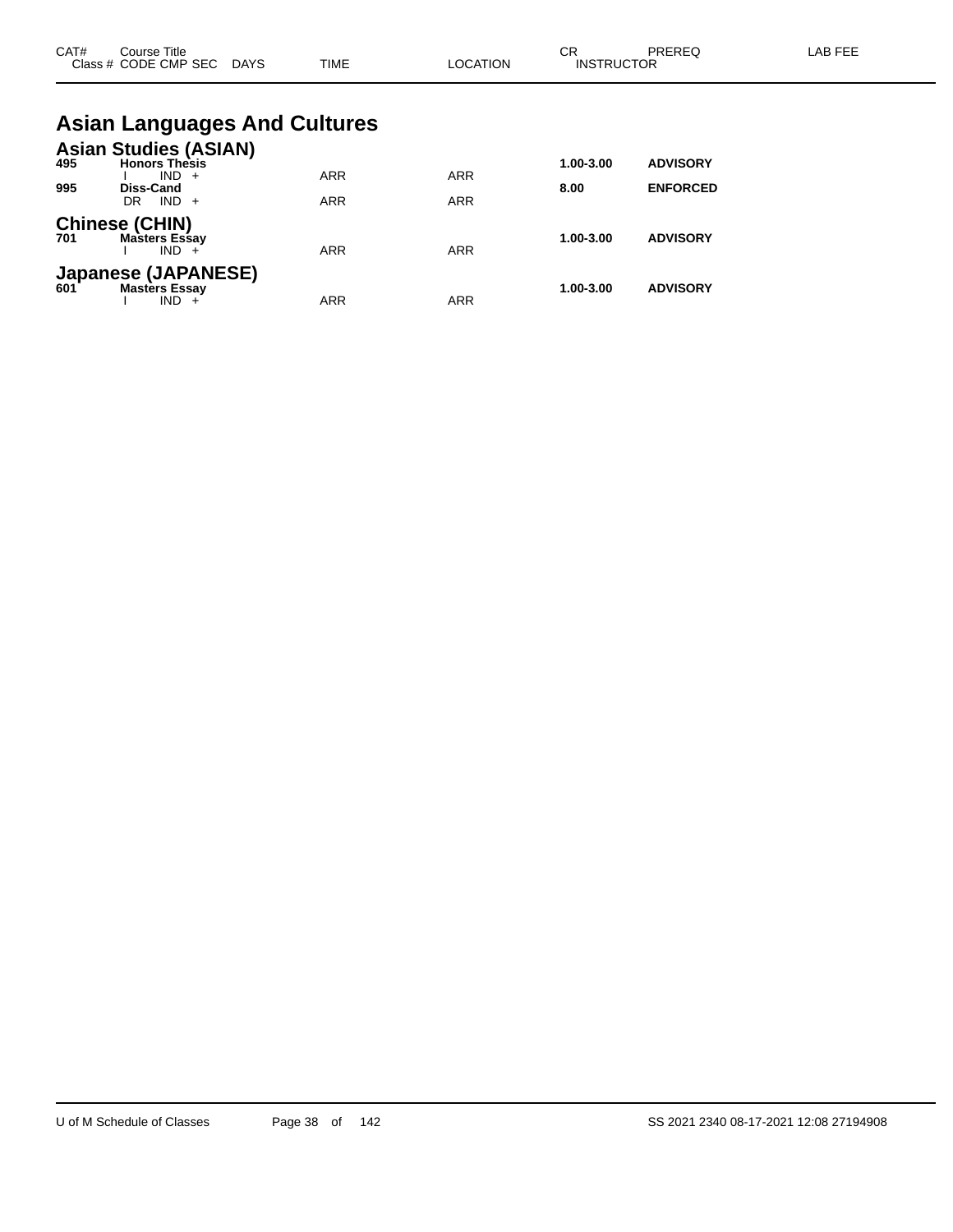| CAT# | Course Title<br>Class # CODE CMP SEC DAYS | TIME       | LOCATION   | CR.<br><b>INSTRUCTOR</b> | <b>PREREQ</b>   | LAB FEE |
|------|-------------------------------------------|------------|------------|--------------------------|-----------------|---------|
|      | <b>Astronomy Department</b>               |            |            |                          |                 |         |
|      | <b>Astronomy (ASTRO)</b>                  |            |            |                          |                 |         |
| 389  | <b>Indi Studies Astro</b>                 |            |            | 1.00-3.00                |                 |         |
| 399  | $IND +$<br>Intro-Research                 | <b>ARR</b> | <b>ARR</b> | 1.00-3.00                |                 |         |
|      | $IND +$                                   | ARR        | <b>ARR</b> |                          |                 |         |
| 699  | <b>Special Problems</b>                   |            |            | 1.00-8.00                | <b>ADVISORY</b> |         |
|      | $IND +$                                   | <b>ARR</b> | <b>ARR</b> |                          |                 |         |
| 901  | <b>Res-Theoret Astro</b><br>$IND +$       | <b>ARR</b> | <b>ARR</b> | 1.00-8.00                | <b>ADVISORY</b> |         |
| 902  | <b>Res-Observ Astro</b>                   |            |            | 1.00-8.00                | <b>ADVISORY</b> |         |
|      | $IND +$                                   | <b>ARR</b> | <b>ARR</b> |                          |                 |         |
| 990  | <b>Diss-Precand</b><br>$IND +$            |            |            | 1.00-8.00                | <b>ADVISORY</b> |         |
| 995  | Diss-Cand                                 | <b>ARR</b> | <b>ARR</b> | 8.00                     | <b>ENFORCED</b> |         |
|      | $IND +$<br>IR.                            | <b>ARR</b> | <b>ARR</b> |                          |                 |         |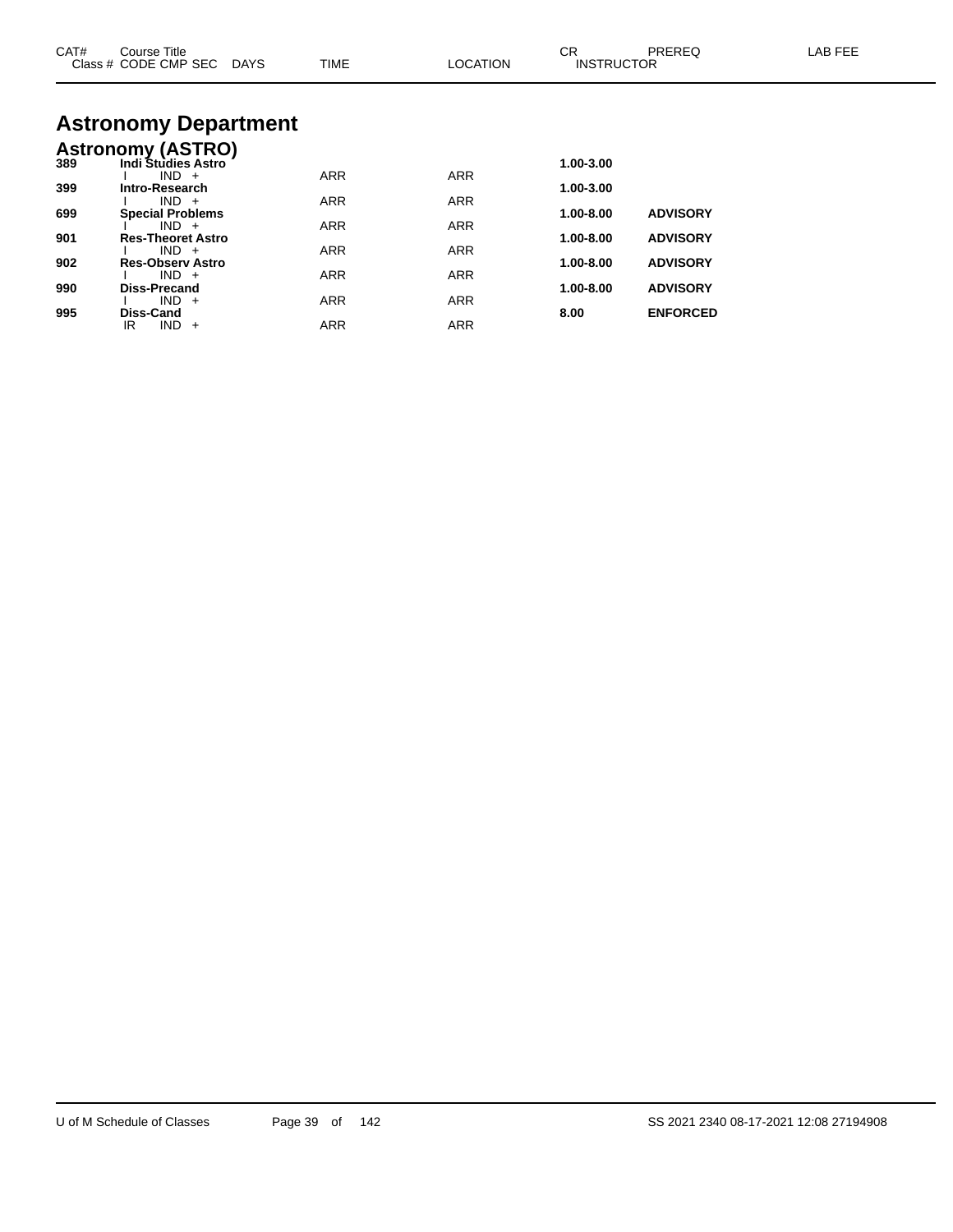| CAT#<br>Title<br>`ourse                                |                              |      |            | CR  | <b>DDEDEC</b> | ΑP |
|--------------------------------------------------------|------------------------------|------|------------|-----|---------------|----|
| ODE<br><b>CMP SEC</b><br>5E (<br>$\sim$ $\sim$<br>$ -$ | <b>DAYS</b><br>$\sim$ $\sim$ | TIME | TION<br>ΩC | ıN۶ | או<br>.       |    |
|                                                        |                              |      |            |     |               |    |

### **Biology Department**

| <b>Biology (BIOLOGY)</b><br>Undergrad Tutorial<br>200 |            |     | 2.00 | <b>ADVISORY</b> |
|-------------------------------------------------------|------------|-----|------|-----------------|
| IND -                                                 | <b>ARR</b> | ARR |      |                 |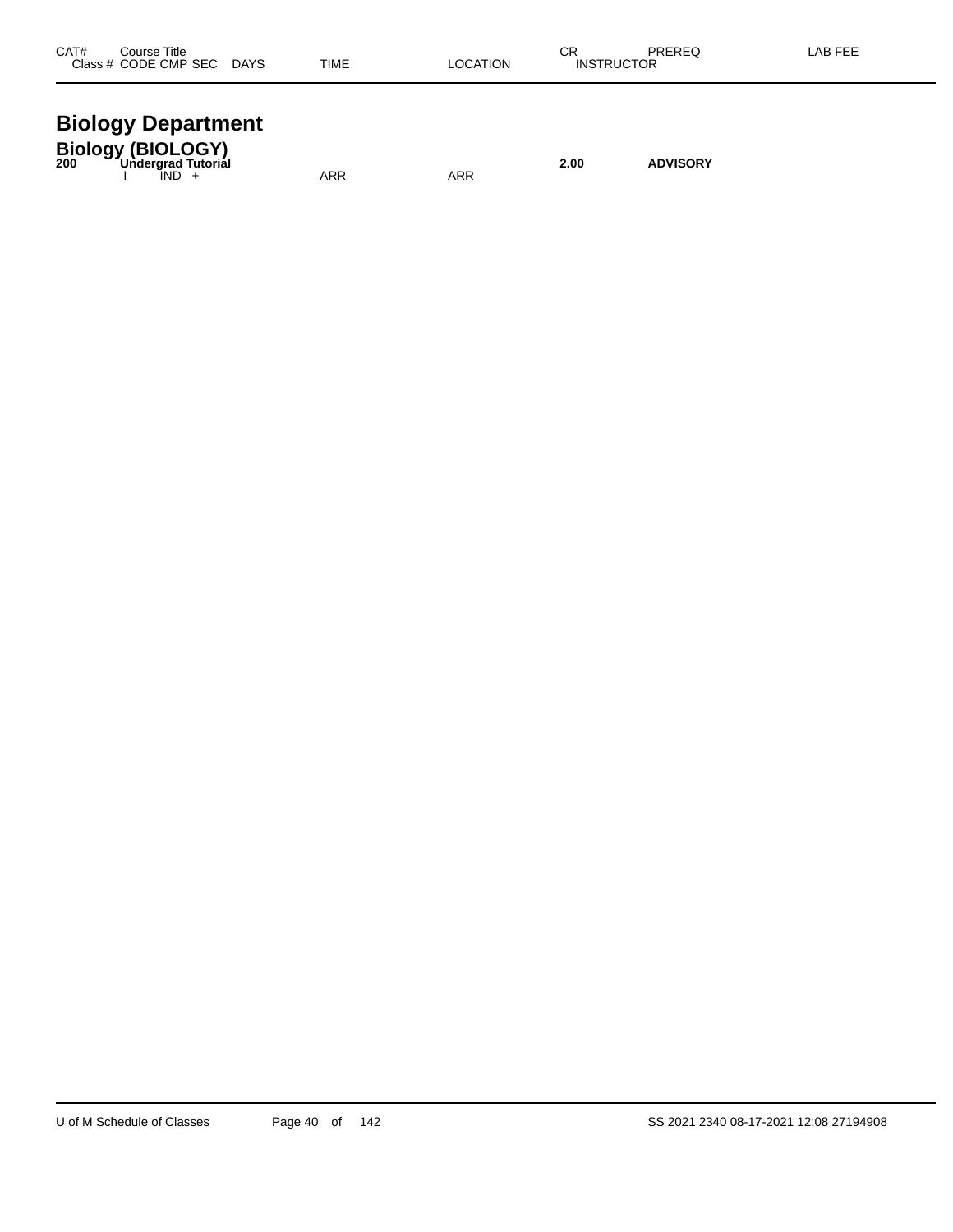| CAT# | Course Title              |             |                 | $\cap$            | PREREQ | _AB FEE |
|------|---------------------------|-------------|-----------------|-------------------|--------|---------|
|      | Class # CODE CMP SEC DAYS | <b>TIME</b> | <b>LOCATION</b> | <b>INSTRUCTOR</b> |        |         |

## **Biophysics Research Division**

|     | <b>Biophysics (BIOPHYS)</b> |     |     |           |                 |
|-----|-----------------------------|-----|-----|-----------|-----------------|
| 399 | <b>Research Biophysics</b>  |     |     | 1.00-4.00 |                 |
|     | IND.                        | ARR | ARR |           |                 |
| 995 | Diss-Cand                   |     |     | 8.00      | <b>ENFORCED</b> |
|     | <b>IND</b>                  | ARR | ARR |           |                 |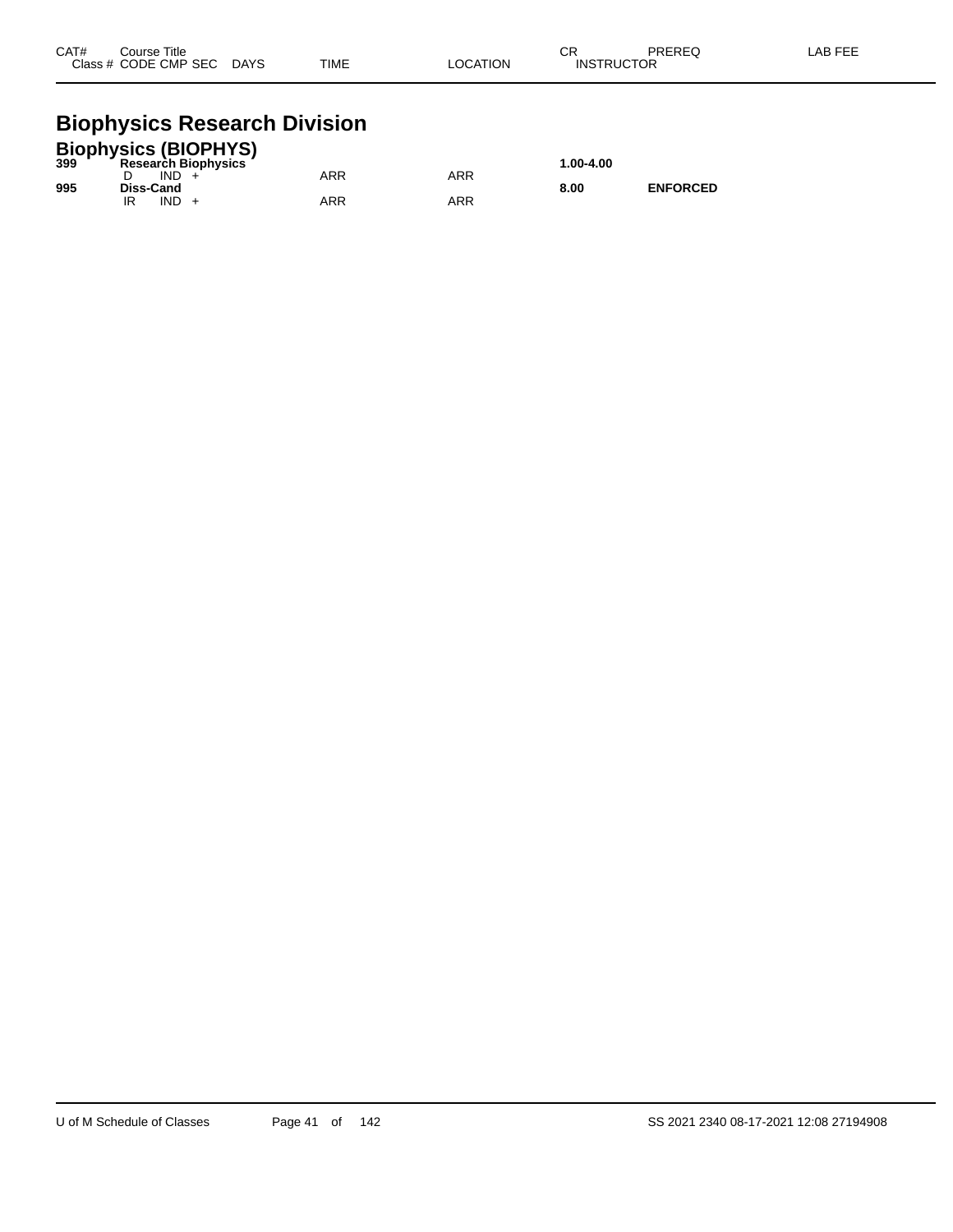| <b>Chemistry Department</b><br><b>Chemistry (CHEM)</b><br>218<br>Ind Study Biochem<br>1.00<br><b>ADVISORY</b><br><b>ARR</b><br>ARR<br>$IND +$<br>219<br><b>ADVISORY</b><br>Ind Study Chem<br>1.00<br>ARR<br>ARR<br>$IND +$<br>398<br><b>Ugrad Res Biochem</b><br>1.00-4.00<br><b>ADVISORY</b><br>ARR<br>ARR<br>$IND +$<br>399<br><b>Ugrad Res Chem</b><br><b>ADVISORY</b><br>1.00-4.00<br>ARR<br>ARR<br>$IND +$<br>498<br><b>ADVISORY</b><br><b>Ugrad Thesis Biochm</b><br>1.00<br>ARR<br>ARR<br>$IND +$<br><b>Ugrad Thesis Chem</b><br>499<br>1.00<br><b>ADVISORY</b><br><b>ARR</b><br>ARR<br>$IND +$<br>801<br><b>Analytical Seminar</b><br>1.00<br><b>ADVISORY</b><br>4-5PM<br><b>ARR</b><br>61914<br>PL<br><b>SEM 100</b><br>W<br>895<br><b>Research in Chem</b><br>1.00-8.00<br><b>ADVISORY</b><br><b>ARR</b><br><b>ARR</b><br>$IND +$ | CAT# | Course Title<br>Class # CODE CMP SEC<br>DAYS | TIME | <b>LOCATION</b> | CR.<br><b>INSTRUCTOR</b> | PREREQ          | LAB FEE |
|---------------------------------------------------------------------------------------------------------------------------------------------------------------------------------------------------------------------------------------------------------------------------------------------------------------------------------------------------------------------------------------------------------------------------------------------------------------------------------------------------------------------------------------------------------------------------------------------------------------------------------------------------------------------------------------------------------------------------------------------------------------------------------------------------------------------------------------------|------|----------------------------------------------|------|-----------------|--------------------------|-----------------|---------|
|                                                                                                                                                                                                                                                                                                                                                                                                                                                                                                                                                                                                                                                                                                                                                                                                                                             |      |                                              |      |                 |                          |                 |         |
|                                                                                                                                                                                                                                                                                                                                                                                                                                                                                                                                                                                                                                                                                                                                                                                                                                             |      |                                              |      |                 |                          |                 |         |
|                                                                                                                                                                                                                                                                                                                                                                                                                                                                                                                                                                                                                                                                                                                                                                                                                                             |      |                                              |      |                 |                          |                 |         |
|                                                                                                                                                                                                                                                                                                                                                                                                                                                                                                                                                                                                                                                                                                                                                                                                                                             |      |                                              |      |                 |                          |                 |         |
|                                                                                                                                                                                                                                                                                                                                                                                                                                                                                                                                                                                                                                                                                                                                                                                                                                             |      |                                              |      |                 |                          |                 |         |
|                                                                                                                                                                                                                                                                                                                                                                                                                                                                                                                                                                                                                                                                                                                                                                                                                                             |      |                                              |      |                 |                          |                 |         |
|                                                                                                                                                                                                                                                                                                                                                                                                                                                                                                                                                                                                                                                                                                                                                                                                                                             |      |                                              |      |                 |                          |                 |         |
|                                                                                                                                                                                                                                                                                                                                                                                                                                                                                                                                                                                                                                                                                                                                                                                                                                             |      |                                              |      |                 |                          |                 |         |
|                                                                                                                                                                                                                                                                                                                                                                                                                                                                                                                                                                                                                                                                                                                                                                                                                                             |      |                                              |      |                 |                          |                 |         |
|                                                                                                                                                                                                                                                                                                                                                                                                                                                                                                                                                                                                                                                                                                                                                                                                                                             |      |                                              |      |                 |                          |                 |         |
|                                                                                                                                                                                                                                                                                                                                                                                                                                                                                                                                                                                                                                                                                                                                                                                                                                             |      |                                              |      |                 |                          |                 |         |
|                                                                                                                                                                                                                                                                                                                                                                                                                                                                                                                                                                                                                                                                                                                                                                                                                                             |      |                                              |      |                 |                          |                 |         |
|                                                                                                                                                                                                                                                                                                                                                                                                                                                                                                                                                                                                                                                                                                                                                                                                                                             |      |                                              |      |                 |                          |                 |         |
|                                                                                                                                                                                                                                                                                                                                                                                                                                                                                                                                                                                                                                                                                                                                                                                                                                             |      |                                              |      |                 |                          |                 |         |
|                                                                                                                                                                                                                                                                                                                                                                                                                                                                                                                                                                                                                                                                                                                                                                                                                                             | 990  | <b>Diss-Precand</b>                          |      |                 | 1.00-8.00                | <b>ADVISORY</b> |         |
| $IND +$<br><b>ARR</b><br>ARR<br>995<br><b>ENFORCED</b><br>8.00<br>Diss-Cand                                                                                                                                                                                                                                                                                                                                                                                                                                                                                                                                                                                                                                                                                                                                                                 |      |                                              |      |                 |                          |                 |         |
| ARR<br><b>ARR</b><br>$IND +$<br>DR                                                                                                                                                                                                                                                                                                                                                                                                                                                                                                                                                                                                                                                                                                                                                                                                          |      |                                              |      |                 |                          |                 |         |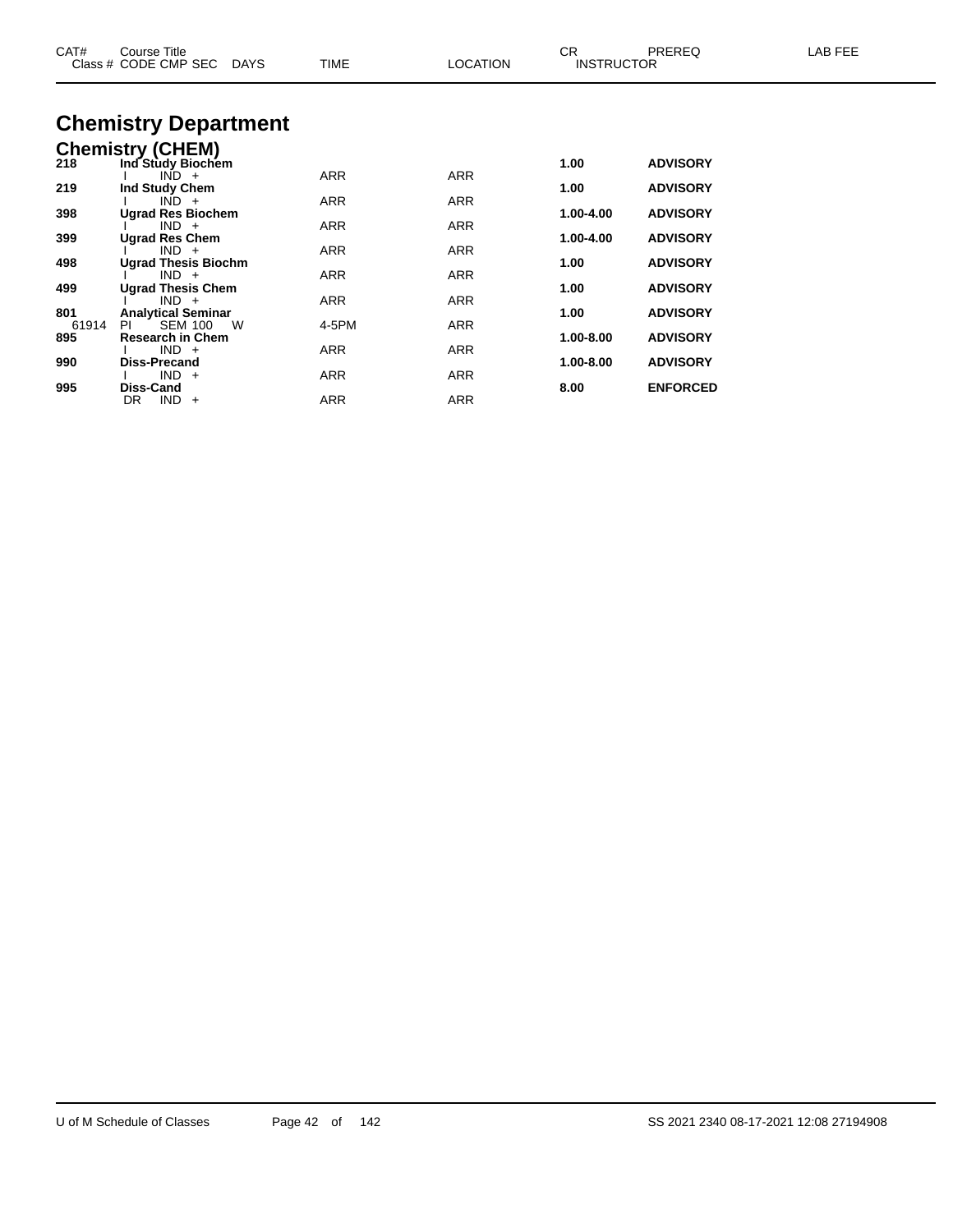| CAT# | <b>Course Title</b><br>Class # CODE CMP SEC<br>DAYS | <b>TIME</b> | <b>LOCATION</b> | CR<br><b>INSTRUCTOR</b> | PREREQ          | LAB FEE |
|------|-----------------------------------------------------|-------------|-----------------|-------------------------|-----------------|---------|
|      | <b>Classical Studies Department</b>                 |             |                 |                         |                 |         |
|      | <b>Classical Archaeology (CLARCH)</b>               |             |                 |                         |                 |         |
| 499  | <b>Supervised Reading</b>                           |             |                 | 1.00-3.00               |                 |         |
| 599  | $IND +$<br><b>Supervised Study</b>                  | <b>ARR</b>  | <b>ARR</b>      | 1.00-4.00               | <b>ADVISORY</b> |         |
|      | $IND +$                                             | <b>ARR</b>  | <b>ARR</b>      |                         |                 |         |
| 990  | <b>Diss-Precand</b><br>$IND +$                      | <b>ARR</b>  | <b>ARR</b>      | 1.00-8.00               | <b>ADVISORY</b> |         |
| 995  | <b>Diss-Cand</b>                                    |             |                 | 8.00                    | <b>ENFORCED</b> |         |
|      | $IND +$<br>IR.                                      | <b>ARR</b>  | <b>ARR</b>      |                         |                 |         |
|      | <b>Classical Linguistics (CLLING)</b>               |             |                 |                         |                 |         |
| 990  | Diss-Precand                                        |             |                 | 1.00-8.00               | <b>ADVISORY</b> |         |
| 995  | $IND +$<br><b>Diss-Cand</b>                         | <b>ARR</b>  | <b>ARR</b>      | 8.00                    | <b>ENFORCED</b> |         |
|      | IR<br>$IND +$                                       | <b>ARR</b>  | <b>ARR</b>      |                         |                 |         |
|      | Greek (GREEK)                                       |             |                 |                         |                 |         |
| 990  | Diss-Precand                                        |             |                 | 1.00-8.00               | <b>ADVISORY</b> |         |
|      | $IND +$                                             | <b>ARR</b>  | <b>ARR</b>      |                         |                 |         |
| 995  | <b>Diss-Cand</b><br>$IND +$<br>IR                   | <b>ARR</b>  | <b>ARR</b>      | 8.00                    | <b>ENFORCED</b> |         |
|      |                                                     |             |                 |                         |                 |         |
| 499  | Latin (LATIN)<br><b>Supervised Reading</b>          |             |                 | 1.00-4.00               |                 |         |
|      | $IND +$                                             | <b>ARR</b>  | <b>ARR</b>      |                         |                 |         |
| 599  | <b>Supv Read Lat Lit</b><br>$IND +$                 | <b>ARR</b>  | <b>ARR</b>      | 1.00-4.00               |                 |         |
| 990  | <b>Diss-Precand</b>                                 |             |                 | 1.00-8.00               | <b>ADVISORY</b> |         |
|      | $IND +$                                             | <b>ARR</b>  | <b>ARR</b>      |                         |                 |         |
| 995  | <b>Diss-Cand</b>                                    |             |                 | 8.00                    | <b>ENFORCED</b> |         |

IR IND + ARR ARR ARR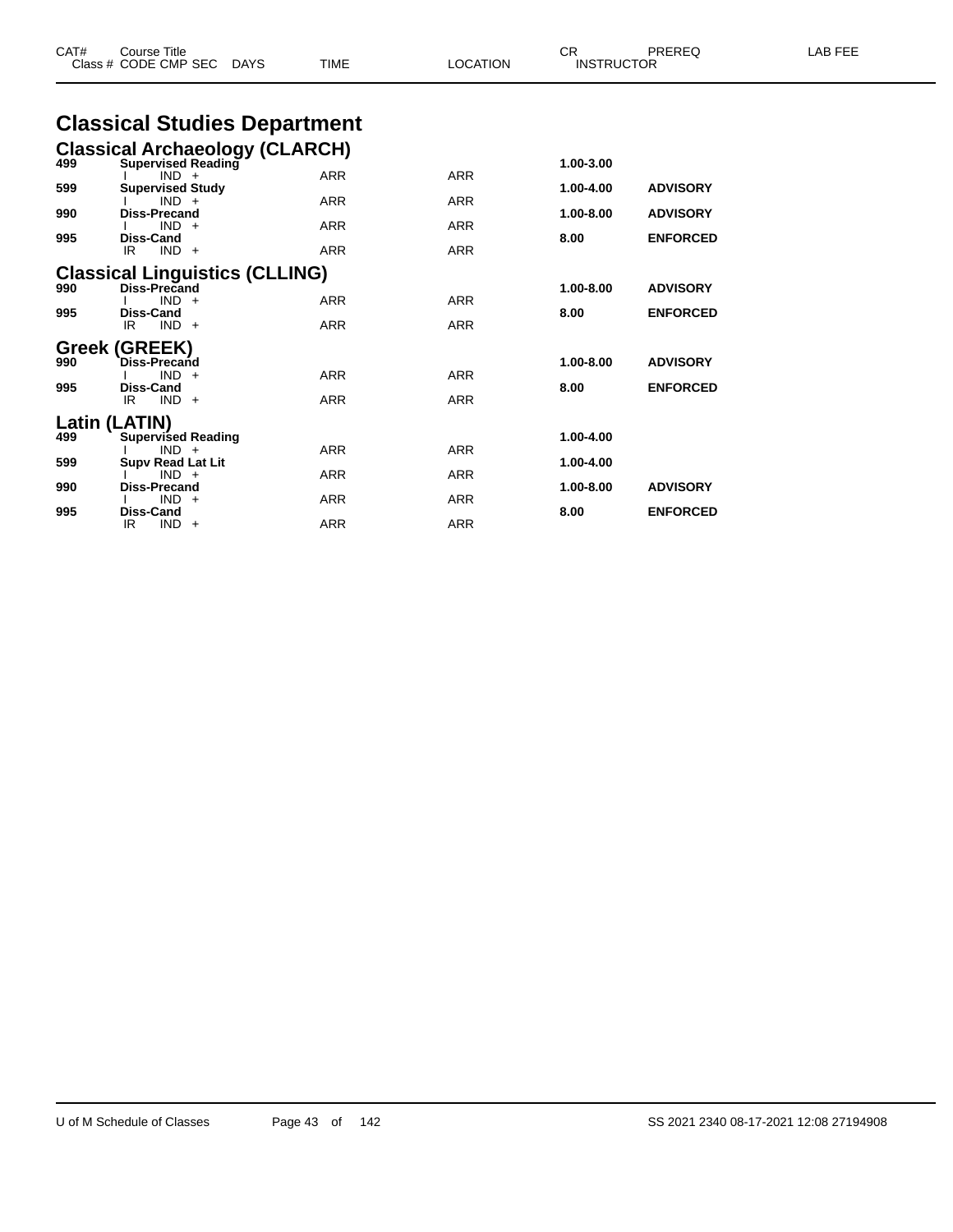| CAT#<br>⌒冖<br>PREREQ<br>Course Title<br>◡∩<br>Class # CODE CMP SEC<br><b>TIME</b><br><b>INSTRUCTOR</b><br><b>LOCATION</b><br><b>DAYS</b> | _AB FEF |
|------------------------------------------------------------------------------------------------------------------------------------------|---------|
|------------------------------------------------------------------------------------------------------------------------------------------|---------|

#### **Communication and Media Communication Studies (COMM)**

| 799 | <b>Directed Study</b>   |            |               | 1.00-3.00     | <b>ADVISORY</b> |
|-----|-------------------------|------------|---------------|---------------|-----------------|
|     | $IND +$                 | <b>ARR</b> | <b>ARR</b>    |               |                 |
| 900 | <b>Prelim Exam Prep</b> |            |               | 1.00-6.00     | <b>ADVISORY</b> |
|     | $IND +$                 | <b>ARR</b> | <b>ARR</b>    |               |                 |
| 990 | <b>Diss-Precand</b>     |            |               | $1.00 - 8.00$ | <b>ADVISORY</b> |
|     | $IND +$                 | <b>ARR</b> | <b>ARR</b>    |               |                 |
| 995 | Diss-Cand               |            |               | 8.00          | <b>ENFORCED</b> |
|     | $IND +$<br>ΙR           | ARR        | <b>REMOTE</b> |               |                 |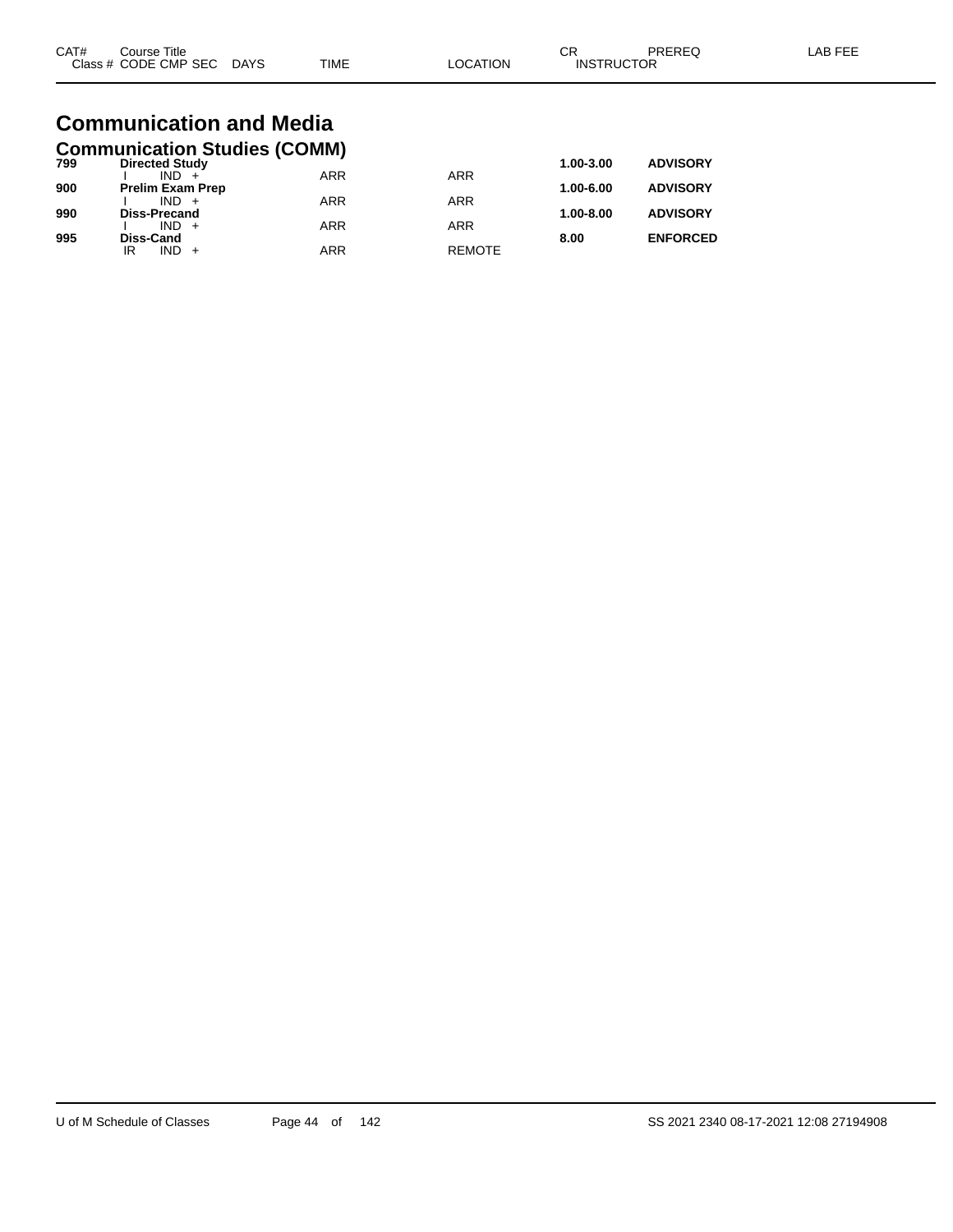| CAT# | Course Title         |             |             |         | СR                | PREREC | AB FFF |
|------|----------------------|-------------|-------------|---------|-------------------|--------|--------|
|      | Class # CODE CMP SEC | <b>DAYS</b> | <b>TIME</b> | OCATION | <b>INSTRUCTOR</b> |        |        |

## **Comparative Literature Program**

|  | <b>Comparative Literature (COMPLIT)</b> |  |
|--|-----------------------------------------|--|
|  |                                         |  |

| 496 | <b>Honors Thesis</b>               |            |            | 3.00      | <b>ADVISORY</b> |
|-----|------------------------------------|------------|------------|-----------|-----------------|
|     | $IND +$<br>IR                      | <b>ARR</b> | <b>ARR</b> |           |                 |
| 498 | <b>Directed Reading</b><br>$IND +$ | <b>ARR</b> | <b>ARR</b> | 1.00-4.00 |                 |
| 698 | <b>Directed Reading</b>            |            |            | 1.00-4.00 | <b>ADVISORY</b> |
|     | $IND +$                            | <b>ARR</b> | <b>ARR</b> |           |                 |
| 990 | <b>Diss-Precand</b>                |            |            | 1.00-8.00 | <b>ADVISORY</b> |
|     | $IND +$                            | <b>ARR</b> | <b>ARR</b> |           |                 |
| 995 | <b>Diss-Cand</b>                   |            |            | 8.00      | <b>ENFORCED</b> |
|     | $IND +$<br>DR                      | ARR        | ARR        |           |                 |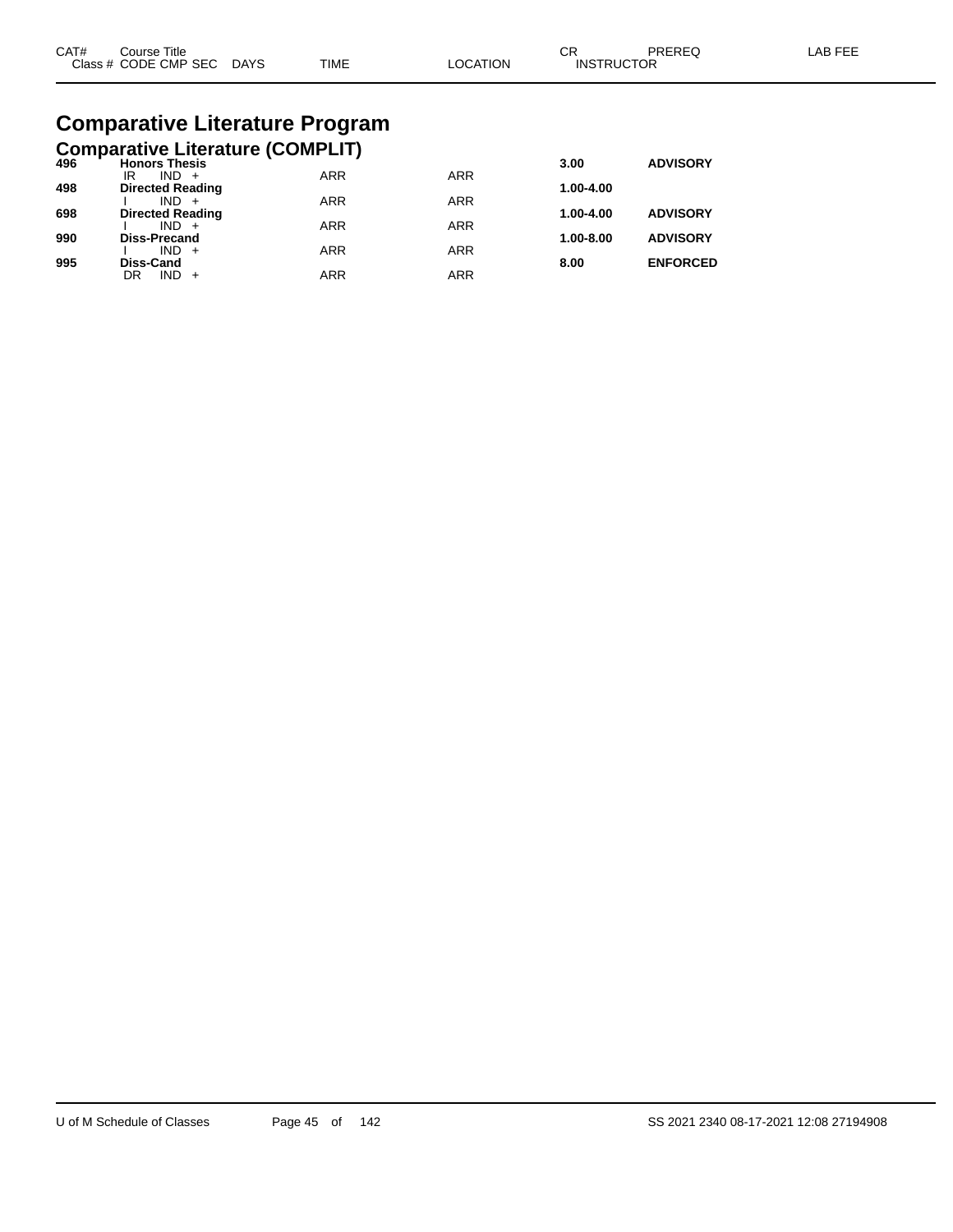| CAT#      | Title<br>Course     |             |             |                 | СR                                   | <b>DDEDEA</b> | AB FFF |
|-----------|---------------------|-------------|-------------|-----------------|--------------------------------------|---------------|--------|
| Class $#$ | <b>CODE CMP SEC</b> | <b>DAYS</b> | <b>TIME</b> | `ATION<br>_OCA` | <b>TDI ICTOD</b><br>INS <sup>-</sup> | UΚ            |        |
|           |                     |             |             |                 |                                      |               |        |

## **Program Study of Complex Systems**

| 599 | Ind Study Cmplx Sys | <b>Complex Systems (CMPLXSYS)</b> |     | 1.00-3.00 | <b>ADVISORY</b> |
|-----|---------------------|-----------------------------------|-----|-----------|-----------------|
|     | IND.                | ARR                               | ARR |           |                 |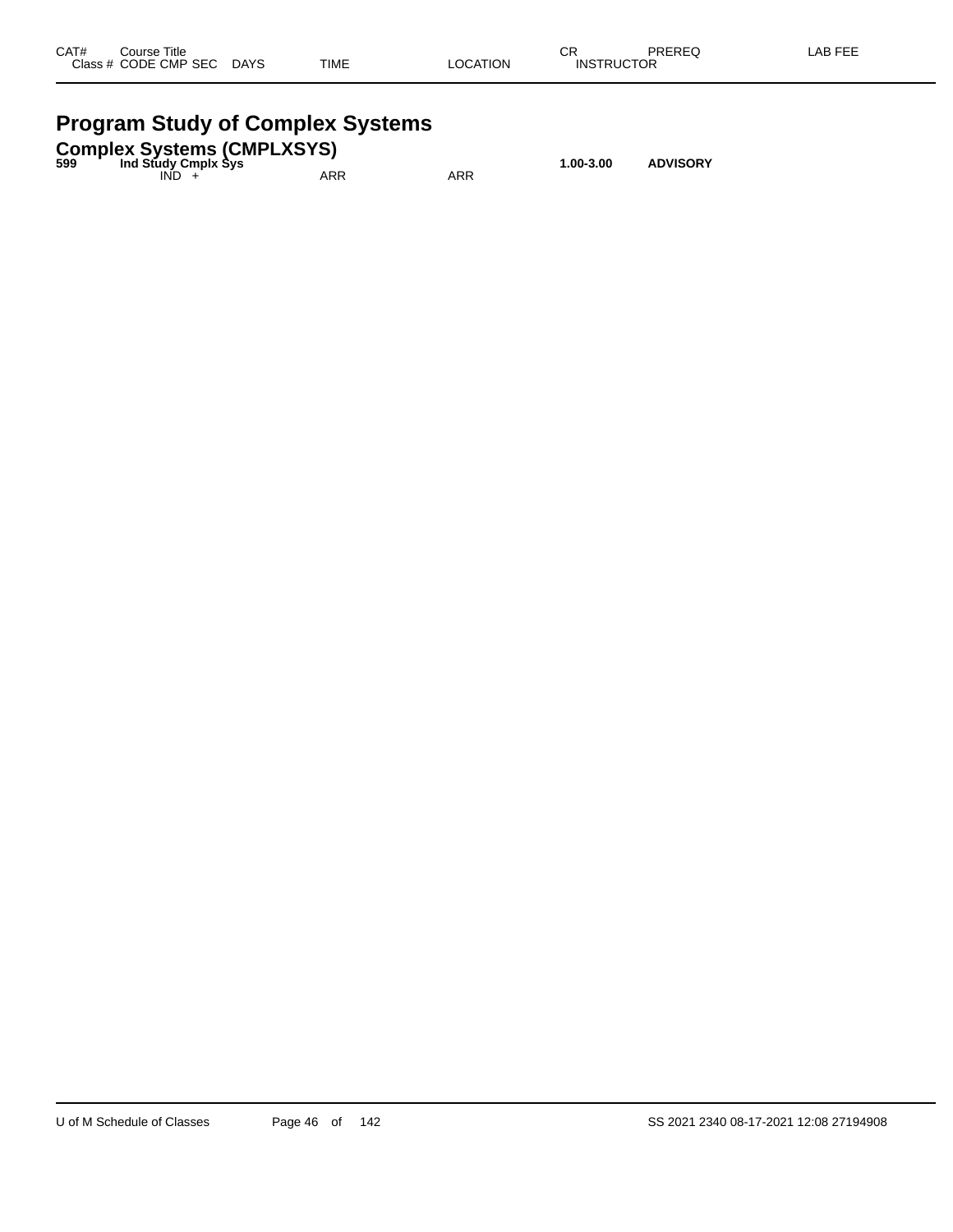| CAT# | ourse Titleٽ              |      |          | ⌒冖<br>◡ド          | PREREQ | LAB FEE |
|------|---------------------------|------|----------|-------------------|--------|---------|
|      | Class # CODE CMP SEC DAYS | TIME | LOCATION | <b>INSTRUCTOR</b> |        |         |

# **English Language & Literature Dept**

|     |                       | English Language And Literature (ENGLISH)<br>577 Indi Stdy-Creat Wrt |            |               |                 |
|-----|-----------------------|----------------------------------------------------------------------|------------|---------------|-----------------|
|     |                       |                                                                      |            | $1.00 - 3.00$ | <b>ADVISORY</b> |
|     |                       | <b>ARR</b>                                                           | <b>ARR</b> |               |                 |
| 590 | Indi Study MA Stu     |                                                                      |            | 1.00-4.00     | <b>ADVISORY</b> |
|     | SI                    | <b>ARR</b>                                                           | <b>ARR</b> |               |                 |
| 992 | <b>Directed Study</b> |                                                                      |            | 1.00-3.00     | <b>ADVISORY</b> |
|     | $IND +$               | <b>ARR</b>                                                           | <b>ARR</b> |               |                 |
| 995 | <b>Diss-Cand</b>      |                                                                      |            | 8.00          | <b>ENFORCED</b> |
|     | $IND +$<br>S R        | <b>ARR</b>                                                           | ARR        |               |                 |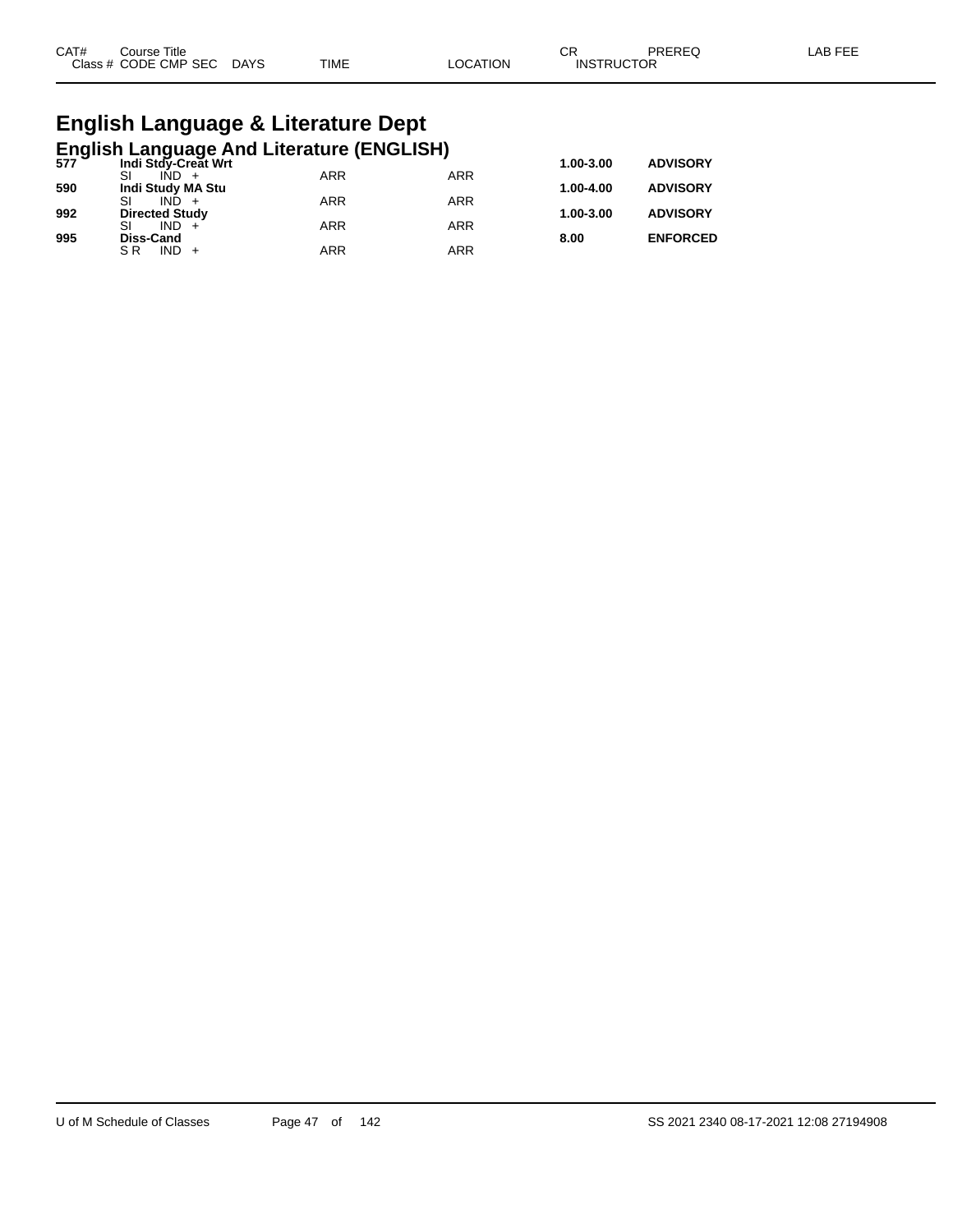| CAT# | Course Title              |      |          | ∪κ                | PREREQ | LAB FEE |
|------|---------------------------|------|----------|-------------------|--------|---------|
|      | Class # CODE CMP SEC DAYS | TIME | ∟OCATION | <b>INSTRUCTOR</b> |        |         |

# **Earth and Environmental Sciences**

|     | <b>Earth and Environmental Sciences (EARTH)</b> |            |            |               |                 |
|-----|-------------------------------------------------|------------|------------|---------------|-----------------|
| 299 | Ind Study EARTH<br>SI<br>$IND +$                | <b>ARR</b> | <b>ARR</b> | 1.00-6.00     |                 |
| 494 | <b>Experiential Learn</b>                       |            |            | $1.00 - 4.00$ | <b>ADVISORY</b> |
| 498 | SI<br>$IND +$<br><b>Research&amp;Spec Work</b>  | <b>ARR</b> | <b>ARR</b> | 1.00-6.00     |                 |
|     | SI<br>$IND +$                                   | <b>ARR</b> | <b>ARR</b> |               |                 |
| 499 | <b>Research&amp;Spec Work</b><br>SI<br>$IND +$  | <b>ARR</b> | <b>ARR</b> | 1.00-6.00     |                 |
| 599 | <b>Independent Study</b>                        |            |            | 1.00-9.00     |                 |
|     | $IND +$<br>SI                                   | <b>ARR</b> | <b>ARR</b> |               |                 |
| 709 | <b>Thesis Res Am-Ms</b><br>SI<br>$IND +$        | <b>ARR</b> | <b>ARR</b> | $1.00 - 6.00$ | <b>ADVISORY</b> |
| 990 | <b>Diss-Precand</b>                             |            |            | 1.00-8.00     | <b>ADVISORY</b> |
| 995 | $IND +$<br>SI<br><b>Diss-Cand</b>               | <b>ARR</b> | <b>ARR</b> | 8.00          | <b>ENFORCED</b> |
|     | <b>SIR</b><br><b>IND</b><br>$+$                 | <b>ARR</b> | <b>ARR</b> |               |                 |
|     |                                                 |            |            |               |                 |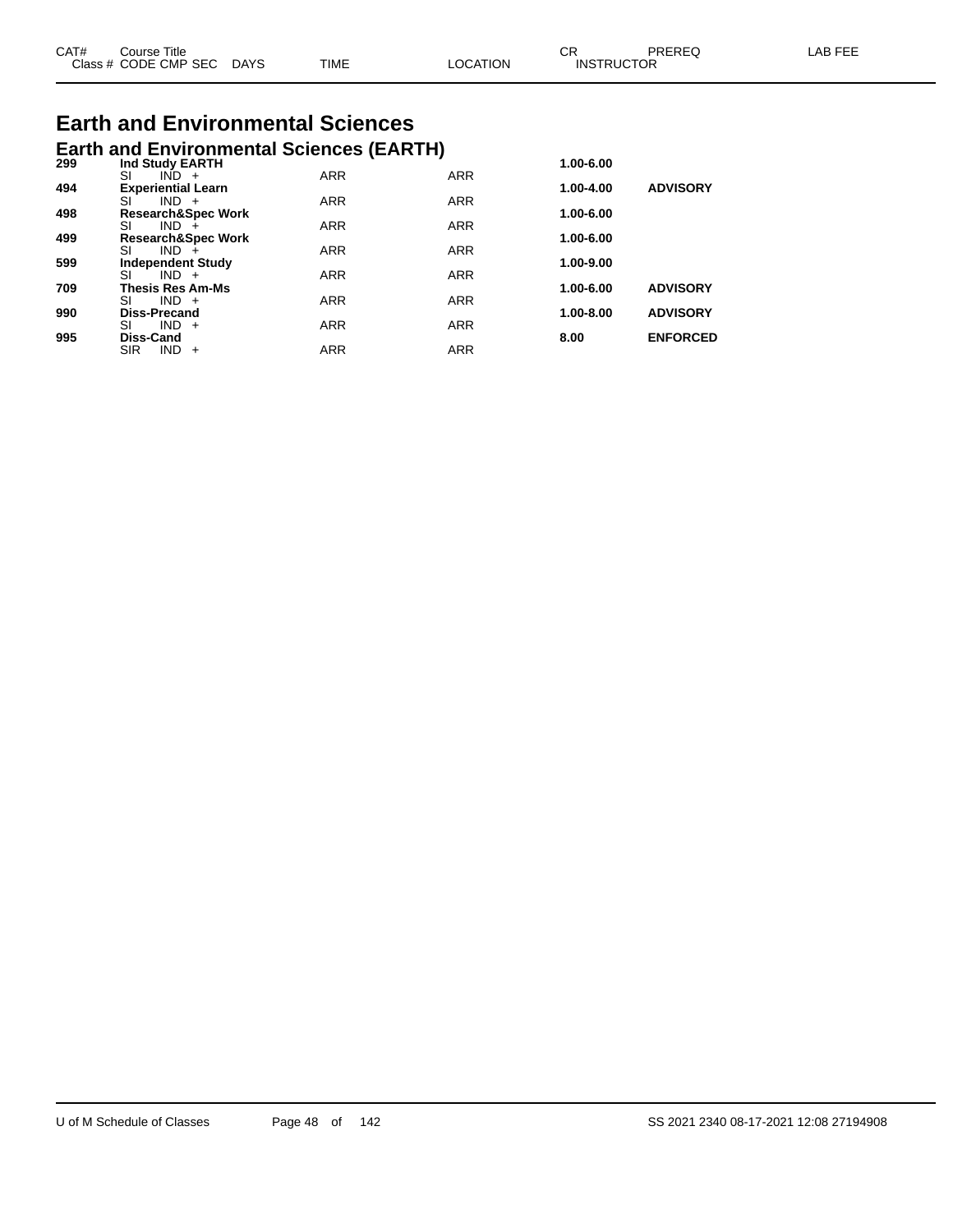| CAT# | ourse Titleٽ              |             |                 | ∼י<br>◡┍          | PREREQ | LAB FEE |
|------|---------------------------|-------------|-----------------|-------------------|--------|---------|
|      | Class # CODE CMP SEC DAYS | <b>TIME</b> | <b>LOCATION</b> | <b>INSTRUCTOR</b> |        |         |

# **Ecology & Evolutionary Biology**

|     | <b>Ecology and Evolutionary Biology (EEB)</b> |            |            |            |                 |
|-----|-----------------------------------------------|------------|------------|------------|-----------------|
| 300 | <b>Undergrad Research</b><br>IND +            | <b>ARR</b> | <b>ARR</b> | 1.00-3.00  | <b>ADVISORY</b> |
| 302 | <b>Teach Exper Undergr</b>                    |            |            | 1.00-3.00  |                 |
|     | $IND +$                                       | <b>ARR</b> | <b>ARR</b> |            |                 |
| 400 | <b>Advanced Research</b><br>$IND +$           | <b>ARR</b> | <b>ARR</b> | 1.00-3.00  | <b>ADVISORY</b> |
| 601 | <b>Investigate Biology</b>                    |            |            | 1.00-8.00  | <b>ADVISORY</b> |
|     | $IND +$                                       | <b>ARR</b> | <b>ARR</b> |            |                 |
| 700 | <b>Advanced Studies</b><br>$IND +$            | <b>ARR</b> | <b>ARR</b> | 1.00-8.00  | <b>ADVISORY</b> |
| 730 | <b>Advanced Studies</b>                       |            |            | 1.00-8.00  | <b>ADVISORY</b> |
|     | $IND +$                                       | <b>ARR</b> | <b>ARR</b> |            |                 |
| 755 | <b>Special Studies</b><br>$IND +$             | <b>ARR</b> | <b>ARR</b> | 1.00-16.00 | <b>ADVISORY</b> |
| 990 | <b>Diss-Precand</b>                           |            |            | 1.00-8.00  | <b>ADVISORY</b> |
|     | $IND +$                                       | <b>ARR</b> | <b>ARR</b> |            |                 |
| 995 | <b>Diss-Cand</b>                              |            |            | 8.00       | <b>ENFORCED</b> |
|     | R<br><b>IND</b><br>$+$                        | <b>ARR</b> | <b>ARR</b> |            |                 |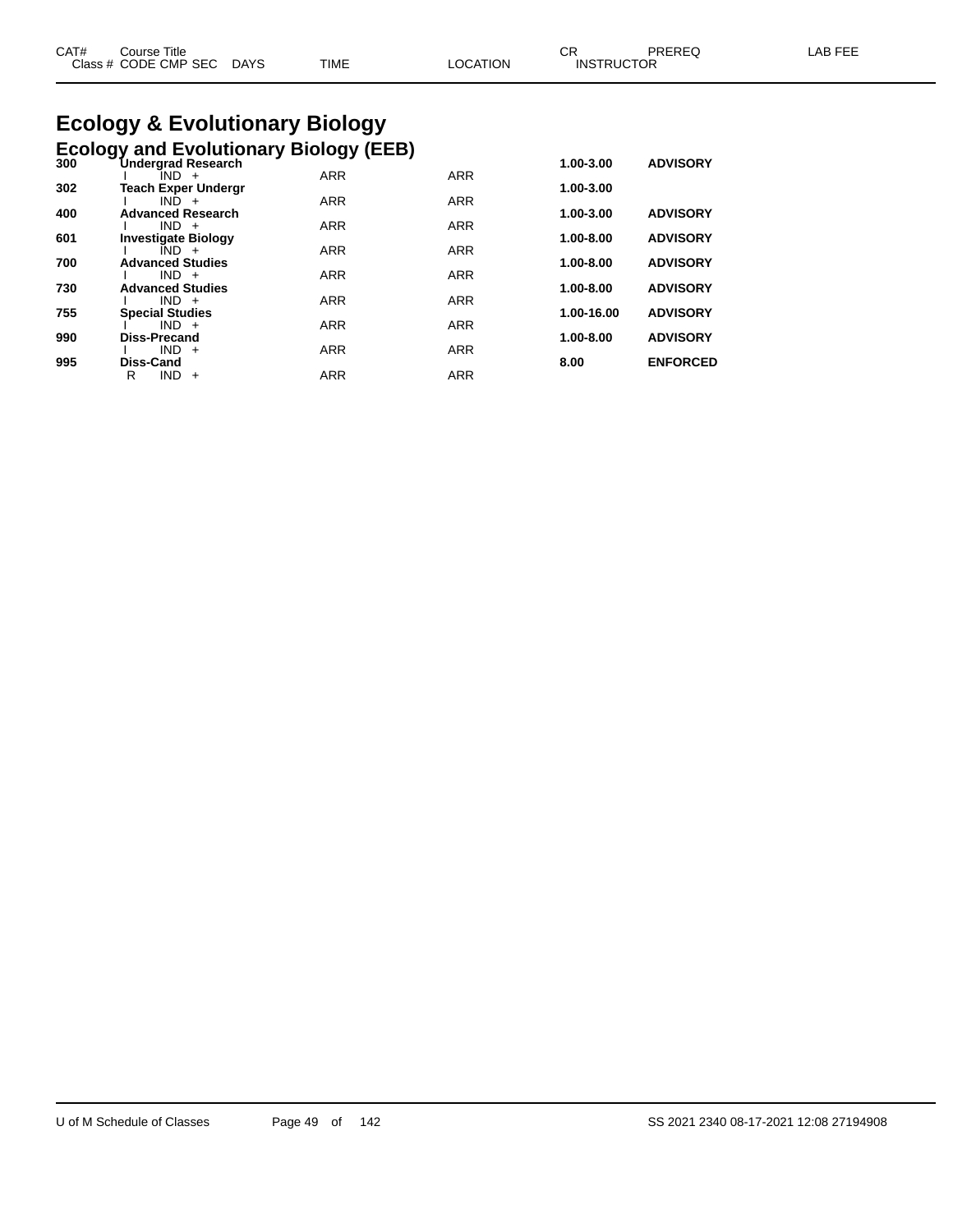| CAT#       | Course Title<br>Class # CODE CMP SEC DAYS                        | <b>TIME</b> | <b>LOCATION</b> | <b>CR</b><br><b>INSTRUCTOR</b> | <b>PREREQ</b>                      | LAB FEE |
|------------|------------------------------------------------------------------|-------------|-----------------|--------------------------------|------------------------------------|---------|
|            | <b>Economics Department</b>                                      |             |                 |                                |                                    |         |
| 498        | <b>Economics (ECON)</b><br><b>Honors Ind Research</b><br>$IND +$ | <b>ARR</b>  | <b>ARR</b>      | 1.00-4.00                      | <b>ADVISORY</b>                    |         |
| 499        | IR.<br><b>Individual Research</b><br>$IND +$                     | <b>ARR</b>  | <b>ARR</b>      | 1.00-4.00                      | <b>ADVISORY</b>                    |         |
| 700        | Research<br>$IND +$                                              | <b>ARR</b>  | <b>ARR</b>      | 1.00-6.00                      | <b>ADVISORY</b>                    |         |
| 990<br>995 | <b>Diss-Precand</b><br>$IND +$<br>Diss-Cand                      | <b>ARR</b>  | <b>ARR</b>      | 1.00-8.00<br>8.00              | <b>ADVISORY</b><br><b>ENFORCED</b> |         |

SR IND + ARR ARR ARR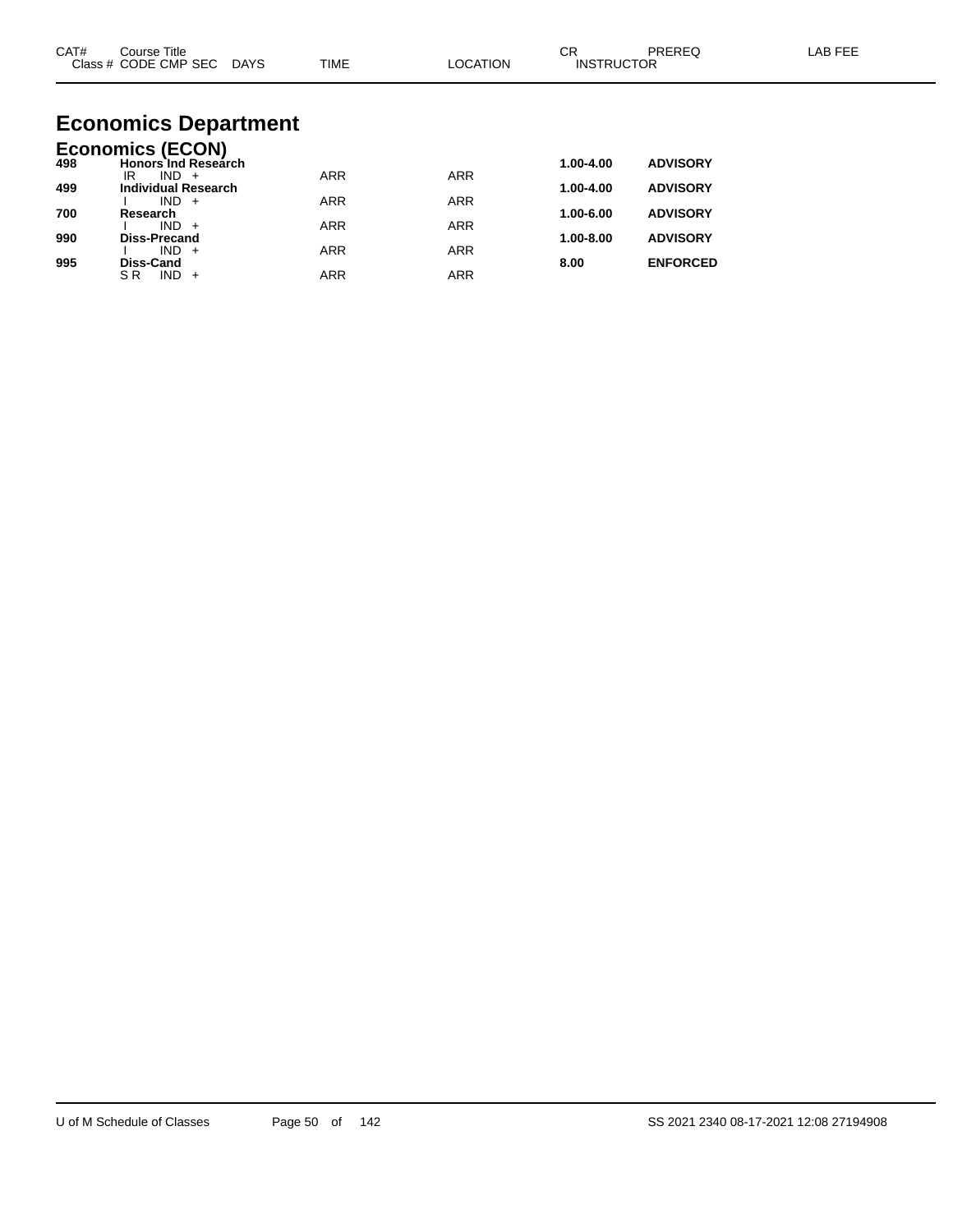| CAT# | Course Title              |      |          | СR                | PREREQ | LAB FEE |
|------|---------------------------|------|----------|-------------------|--------|---------|
|      | Class # CODE CMP SEC DAYS | TIME | LOCATION | <b>INSTRUCTOR</b> |        |         |
|      |                           |      |          |                   |        |         |

### **Exhibit Museum**

|     | <b>Museum Methods (MUSMETH)</b> |     |     |           |                 |
|-----|---------------------------------|-----|-----|-----------|-----------------|
| 499 | Independent Research            |     |     | 1.00-4.00 | <b>ADVISORY</b> |
|     | $IND +$                         | ARR | ARR |           |                 |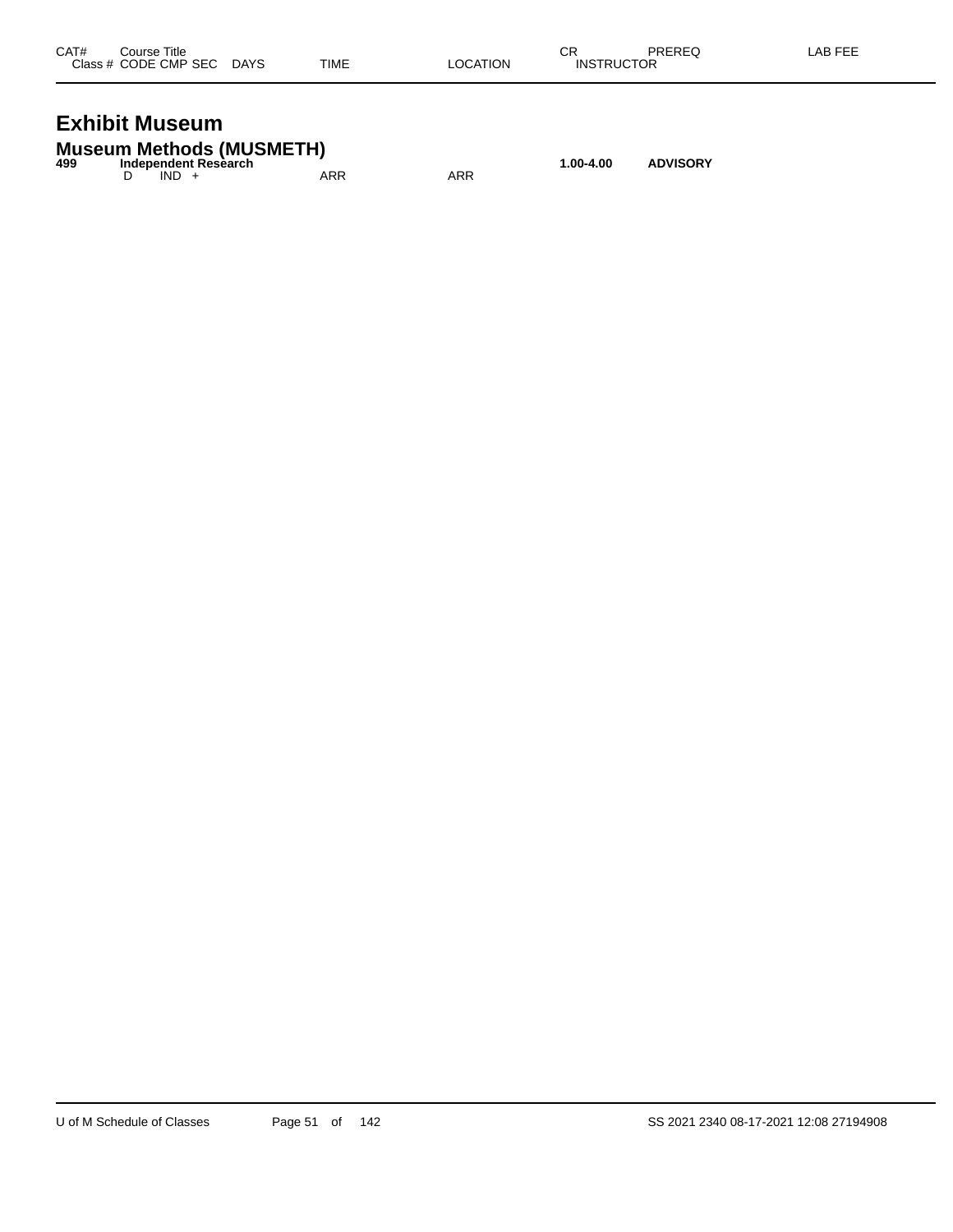| CAT# | Course Title<br>Class # CODE CMP SEC | <b>DAYS</b> | <b>TIME</b> | <b>OCATION</b> | СR<br><b>INSTRUCTOR</b> | PREREQ | AB FEE |
|------|--------------------------------------|-------------|-------------|----------------|-------------------------|--------|--------|
|      |                                      |             |             |                |                         |        |        |

## **Film, Television, and Media**

| 499 | Film, Television, and Media (FTVM)<br>Independent Study |     |     | 00-4.00. ا |                 | 150.00 |
|-----|---------------------------------------------------------|-----|-----|------------|-----------------|--------|
|     | IND                                                     | ARR | ARR |            |                 |        |
| 995 | Diss-Cand<br><b>IND</b>                                 | ARR | ARR | 8.00       | <b>ENFORCED</b> |        |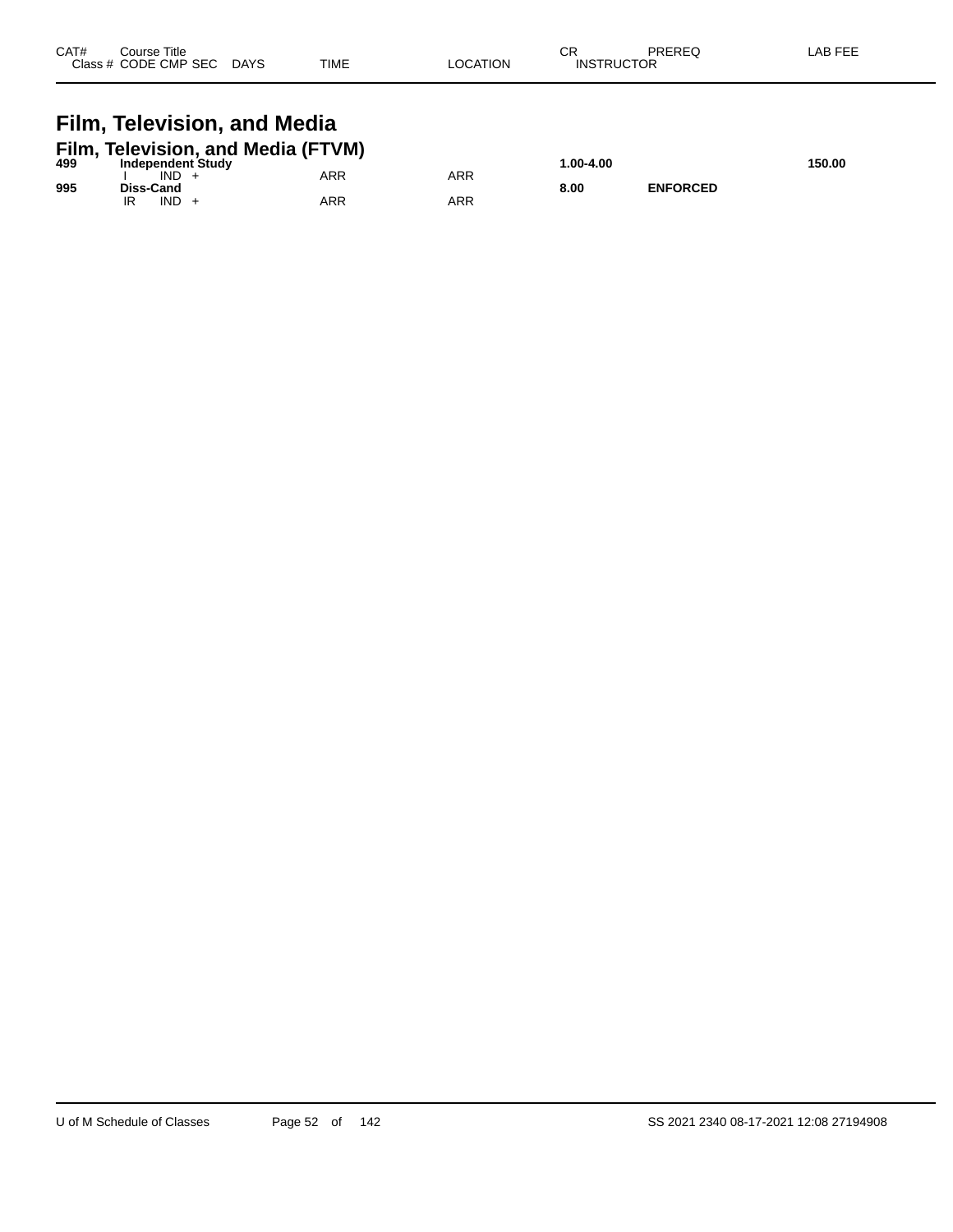| CAT# | Title<br>Course      |             |             |                | ~-<br>ັບເ         | PREREC | AR EEI |
|------|----------------------|-------------|-------------|----------------|-------------------|--------|--------|
|      | Class # CODE CMP SEC | <b>DAYS</b> | <b>TIME</b> | <b>OCATION</b> | <b>INSTRUCTOR</b> |        |        |

#### **Germanic Languages & Lit Dept**

| 901 | Dutch (DUTCH)<br>Independ Grad Study<br>$IND +$ | <b>ARR</b> | <b>ARR</b> | $2.00 - 4.00$ | <b>ADVISORY</b> |
|-----|-------------------------------------------------|------------|------------|---------------|-----------------|
| 901 | <b>German (GERMAN)</b><br>Directed Reading      |            |            | $1.00 - 8.00$ | <b>ADVISORY</b> |
| 990 | $IND +$<br><b>Diss-Precand</b>                  | <b>ARR</b> | <b>ARR</b> | $1.00 - 8.00$ | <b>ADVISORY</b> |
| 995 | $IND +$<br>Diss-Cand                            | <b>ARR</b> | <b>ARR</b> | 8.00          | <b>ENFORCED</b> |
|     | IND.<br>IR                                      | <b>ARR</b> | ARR        |               |                 |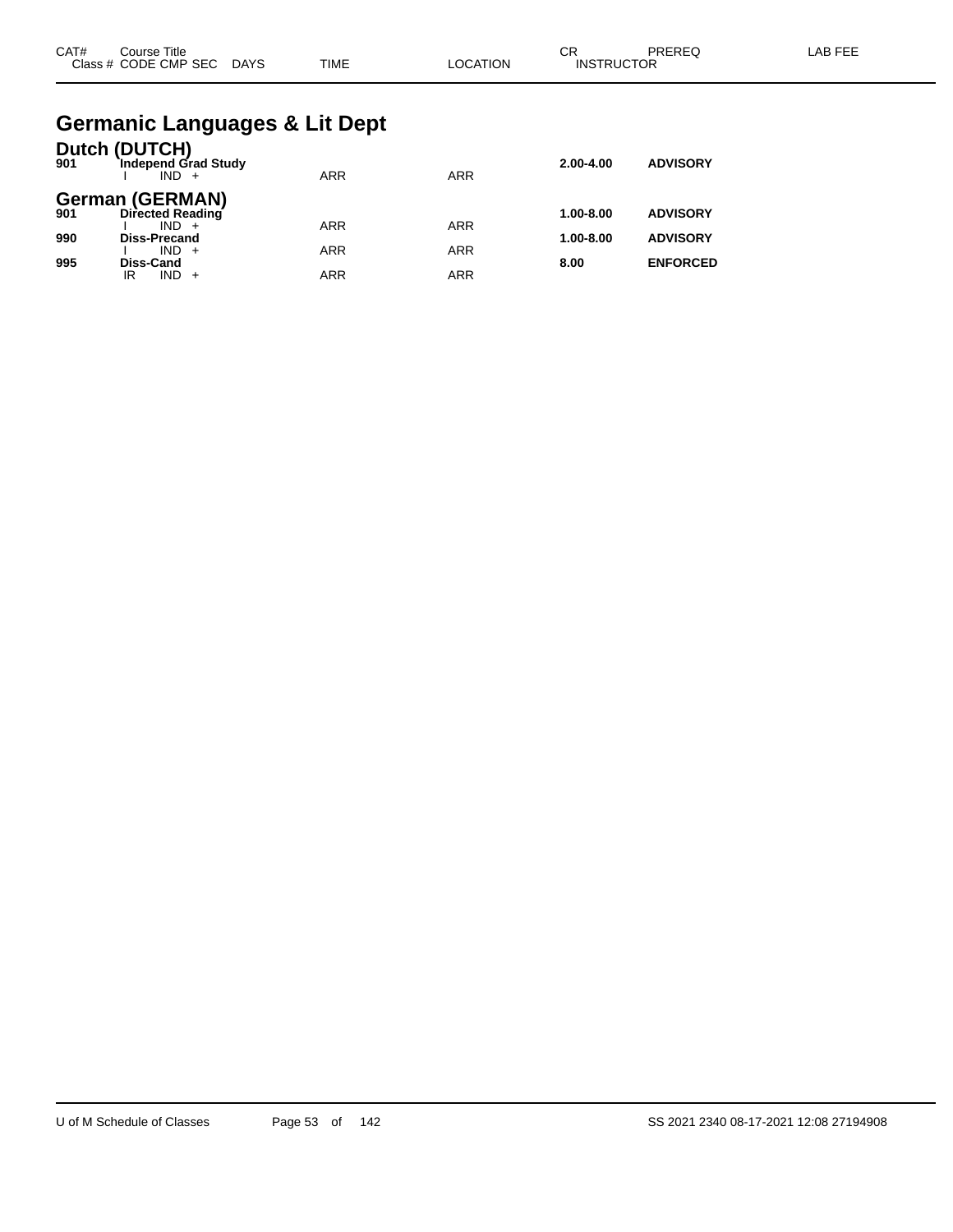| CAT# | Course Title<br>Class # CODE CMP SEC DAYS              | <b>TIME</b> | <b>LOCATION</b> | <b>CR</b><br><b>INSTRUCTOR</b> | PREREQ          | LAB FEE |
|------|--------------------------------------------------------|-------------|-----------------|--------------------------------|-----------------|---------|
|      | <b>History Department</b>                              |             |                 |                                |                 |         |
|      |                                                        |             |                 |                                |                 |         |
|      | <b>History (HISTORY)</b><br>395 Reading Course         |             |                 | 1.00-4.00                      | <b>ADVISORY</b> |         |
| 700  | $\overline{IND}$ +<br>IR<br><b>Independent Res Sem</b> | <b>ARR</b>  | <b>ARR</b>      | 1.00-3.00                      | <b>ADVISORY</b> |         |
|      | $IND +$<br>IR                                          | <b>ARR</b>  | <b>ARR</b>      |                                |                 |         |
| 802  | <b>Reading Course</b>                                  |             |                 | 1.00-3.00                      | <b>ADVISORY</b> |         |
| 900  | $\overline{IND}$ +<br>IR<br><b>Prep for Prelims</b>    | <b>ARR</b>  | <b>ARR</b>      | 1.00-6.00                      |                 |         |
|      | $IND +$<br>IR                                          | <b>ARR</b>  | <b>ARR</b>      |                                |                 |         |
| 990  | <b>Diss-Precand</b>                                    |             |                 | 1.00-8.00                      | <b>ADVISORY</b> |         |
| 995  | $IND +$<br>IR<br>Diss-Cand                             | <b>ARR</b>  | <b>ARR</b>      | 8.00                           | <b>ENFORCED</b> |         |
|      | $IND +$<br>IR.                                         | <b>ARR</b>  | <b>ARR</b>      |                                |                 |         |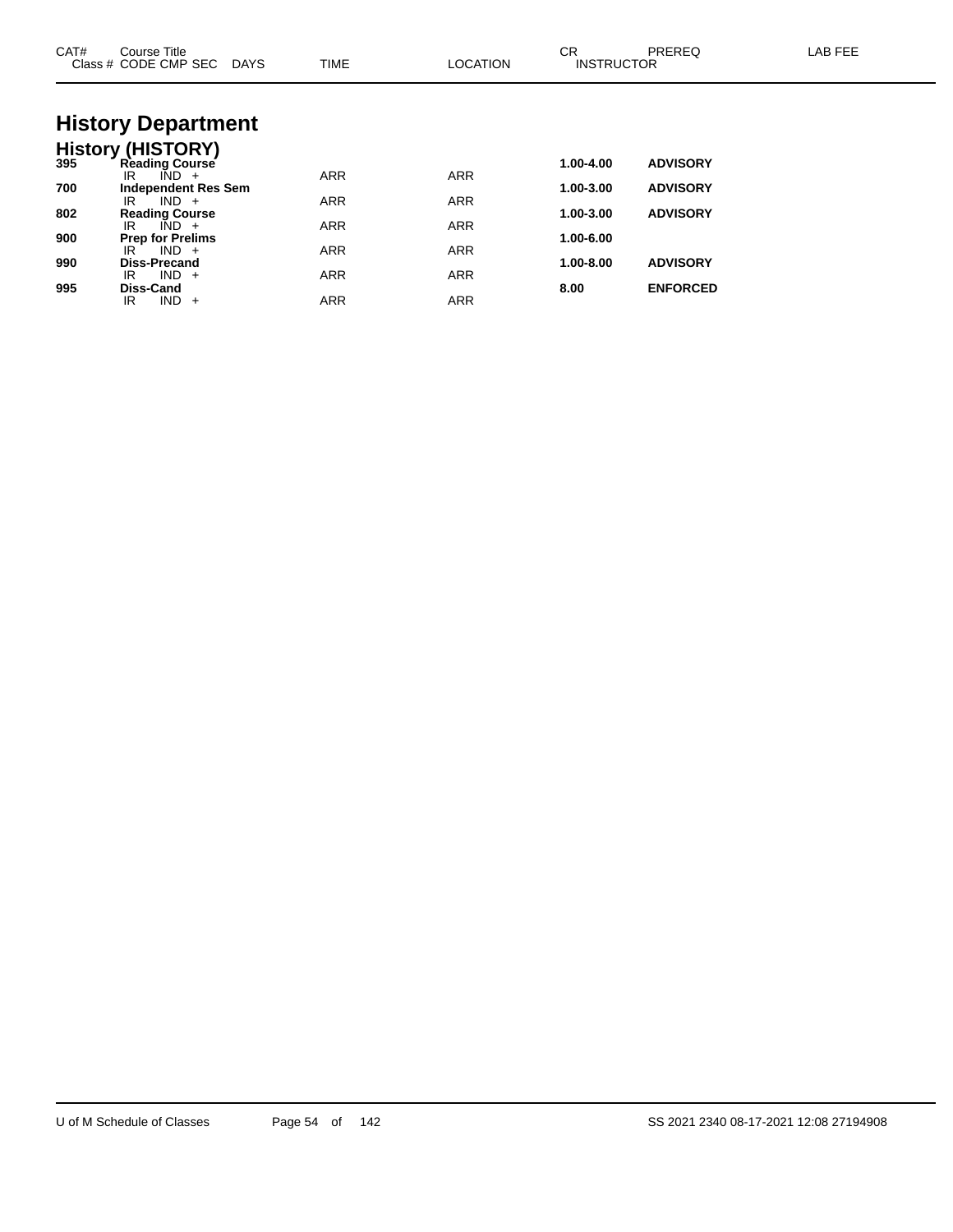| CAT#       | Course Title<br>Class # CODE CMP SEC<br><b>DAYS</b>                              | TIME                     | <b>LOCATION</b>          | CR<br><b>INSTRUCTOR</b> | PREREQ                             | LAB FEE |
|------------|----------------------------------------------------------------------------------|--------------------------|--------------------------|-------------------------|------------------------------------|---------|
|            | <b>History Of Art Department</b>                                                 |                          |                          |                         |                                    |         |
|            | <b>History of Art (HISTART)</b><br>299 Experiential Study<br>$IND +$             | <b>ARR</b>               | <b>ARR</b>               | 1.00-3.00               |                                    |         |
| 399<br>600 | <b>Independent Study</b><br>$IND +$<br>IR.<br><b>Independent Study</b>           | ARR                      | ARR                      | 1.00-3.00<br>1.00-3.00  | <b>ADVISORY</b>                    |         |
| 700<br>990 | $IND +$<br>IR<br><b>Independent Res</b><br>$IND +$<br>IR.<br><b>Diss-Precand</b> | ARR<br>ARR               | ARR<br><b>ARR</b>        | 1.00-3.00<br>1.00-8.00  | <b>ADVISORY</b><br><b>ADVISORY</b> |         |
| 995        | $IND +$<br>IR<br><b>Diss-Cand</b><br>$IND +$<br>R                                | <b>ARR</b><br><b>ARR</b> | <b>ARR</b><br><b>ARR</b> | 8.00                    | <b>ENFORCED</b>                    |         |
| 409        | <b>Museums (MUSEUMS)</b><br><b>Museum Std Pract</b>                              |                          |                          | 3.00                    | <b>ENFORCED</b>                    |         |
| 499        | $SR$ $IND +$<br><b>Ind Study Museums</b><br>SD<br>$IND +$                        | <b>ARR</b><br>ARR        | <b>ARR</b><br><b>ARR</b> | 1.00-4.00               | <b>ADVISORY</b>                    |         |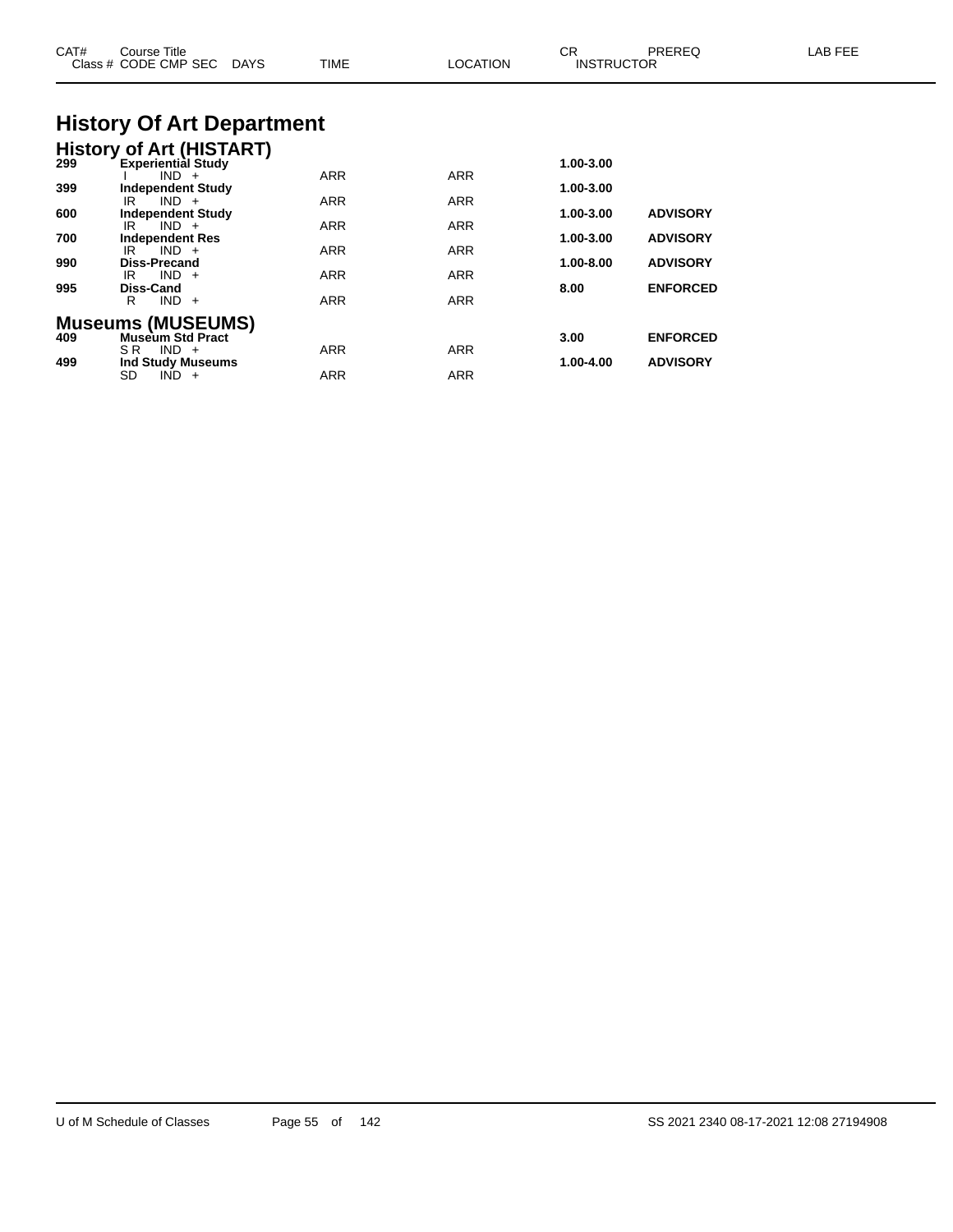| CAT# | Course Title<br>Class # CODE CMP SEC DAYS                    | TIME       | <b>LOCATION</b> | <b>CR</b><br><b>INSTRUCTOR</b> | PREREQ          | <b>LAB FEE</b> |
|------|--------------------------------------------------------------|------------|-----------------|--------------------------------|-----------------|----------------|
|      |                                                              |            |                 |                                |                 |                |
|      | <b>Honors Program</b>                                        |            |                 |                                |                 |                |
| 290  | <b>College Honors (HONORS)</b><br><b>Hnrs Intro Research</b> |            |                 | 1.00-4.00                      | <b>ADVISORY</b> |                |
| 291  | $IND +$<br>IR<br><b>Hnrs Intro Research</b>                  | <b>ARR</b> | <b>ARR</b>      | 1.00-4.00                      | <b>ADVISORY</b> |                |
| 292  | $IND +$<br>IR<br><b>Intro Research</b>                       | <b>ARR</b> | <b>ARR</b>      | 1.00-4.00                      | <b>ADVISORY</b> |                |
|      | $IND +$<br>IR                                                | <b>ARR</b> | <b>ARR</b>      |                                |                 |                |
| 390  | Jr Honors Research<br>$IND +$<br>IR                          | <b>ARR</b> | <b>ARR</b>      | 1.00-4.00                      | <b>ADVISORY</b> |                |
| 490  | <b>Sr Honors Research</b><br>$IND +$<br>IR                   | <b>ARR</b> | <b>ARR</b>      | 1.00-4.00                      | <b>ADVISORY</b> |                |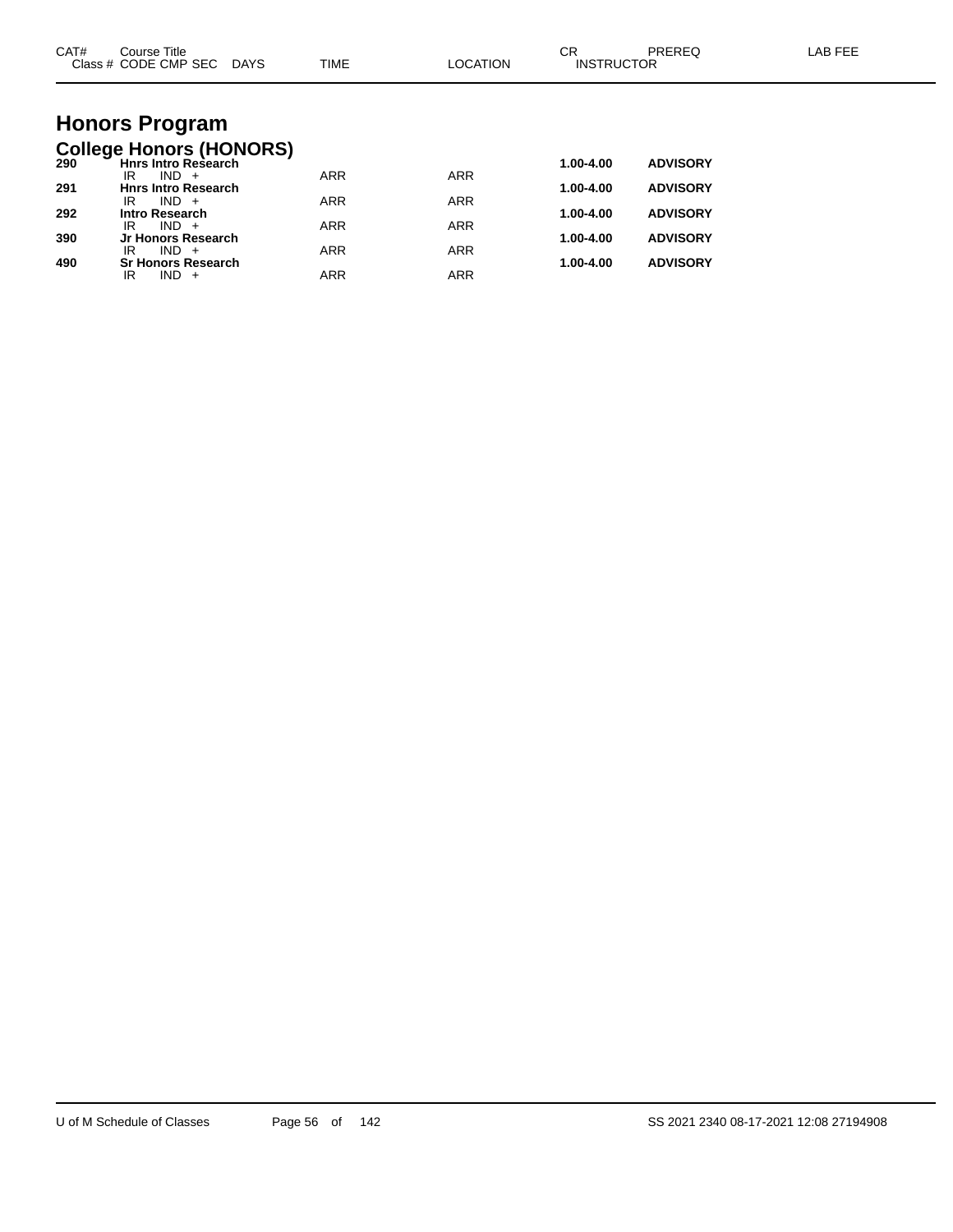| CAT# | Course Title<br>Class # CODE CMP SEC | <b>DAYS</b> | <b>TIME</b> | LOCATION | oπ<br>◡<br><b>INSTRUCTOR</b> | PREREQ | <b>AB FEF</b> |
|------|--------------------------------------|-------------|-------------|----------|------------------------------|--------|---------------|
|      |                                      |             |             |          |                              |        |               |

## **Judaic Studies Program**

|     | <b>Judaic Studies (JUDAIC)</b> |     |            |           |                 |
|-----|--------------------------------|-----|------------|-----------|-----------------|
| 495 | <b>Independent Studies</b>     |     |            | 1.00-3.00 |                 |
|     | IND.                           | ARR | <b>ARR</b> |           |                 |
| 496 | <b>Independent Studies</b>     |     |            | 1.00-3.00 |                 |
|     | $IND +$                        | ARR | <b>ARR</b> |           |                 |
| 497 | <b>Senior Thesis</b>           |     |            | 3.00      |                 |
|     | $IND +$                        | ARR | <b>ARR</b> |           |                 |
| 498 | <b>Senior Thesis</b>           |     |            | 3.00      |                 |
|     | $IND +$                        | ARR | <b>ARR</b> |           |                 |
| 500 | Ind Study Judaic               |     |            | 1.00-3.00 | <b>ADVISORY</b> |
|     |                                | ARR | <b>ARR</b> |           |                 |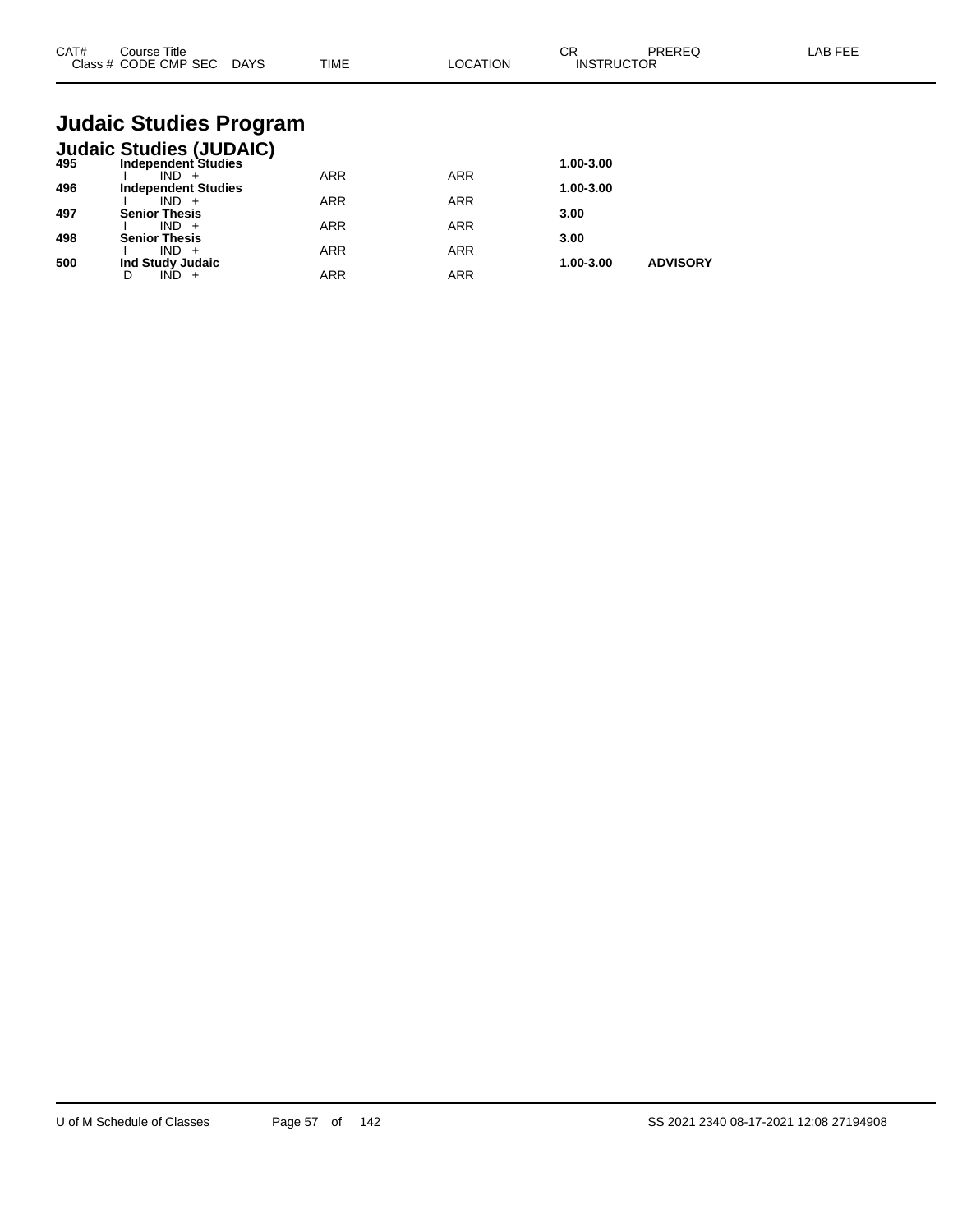| CAT# | Course Title              |             |          | СR                | PREREQ | LAB FEE |
|------|---------------------------|-------------|----------|-------------------|--------|---------|
|      | Class # CODE CMP SEC DAYS | <b>TIME</b> | LOCATION | <b>INSTRUCTOR</b> |        |         |

## **LSA First Year Seminars**

|                 | <b>Applied Liberal Arts (ALA)</b><br>225 Undergrad Internship<br>63830 PD LEC 001 | ARR | <b>REMOTE</b> | 1.00<br>Barron      |                 |
|-----------------|-----------------------------------------------------------------------------------|-----|---------------|---------------------|-----------------|
| 280<br>61128 PI | <b>University Courses (UC)</b><br>Undergrad Research<br>REC 001                   | ARR | ARR           | 1.00-4.00<br>Ferrez | <b>ADVISORY</b> |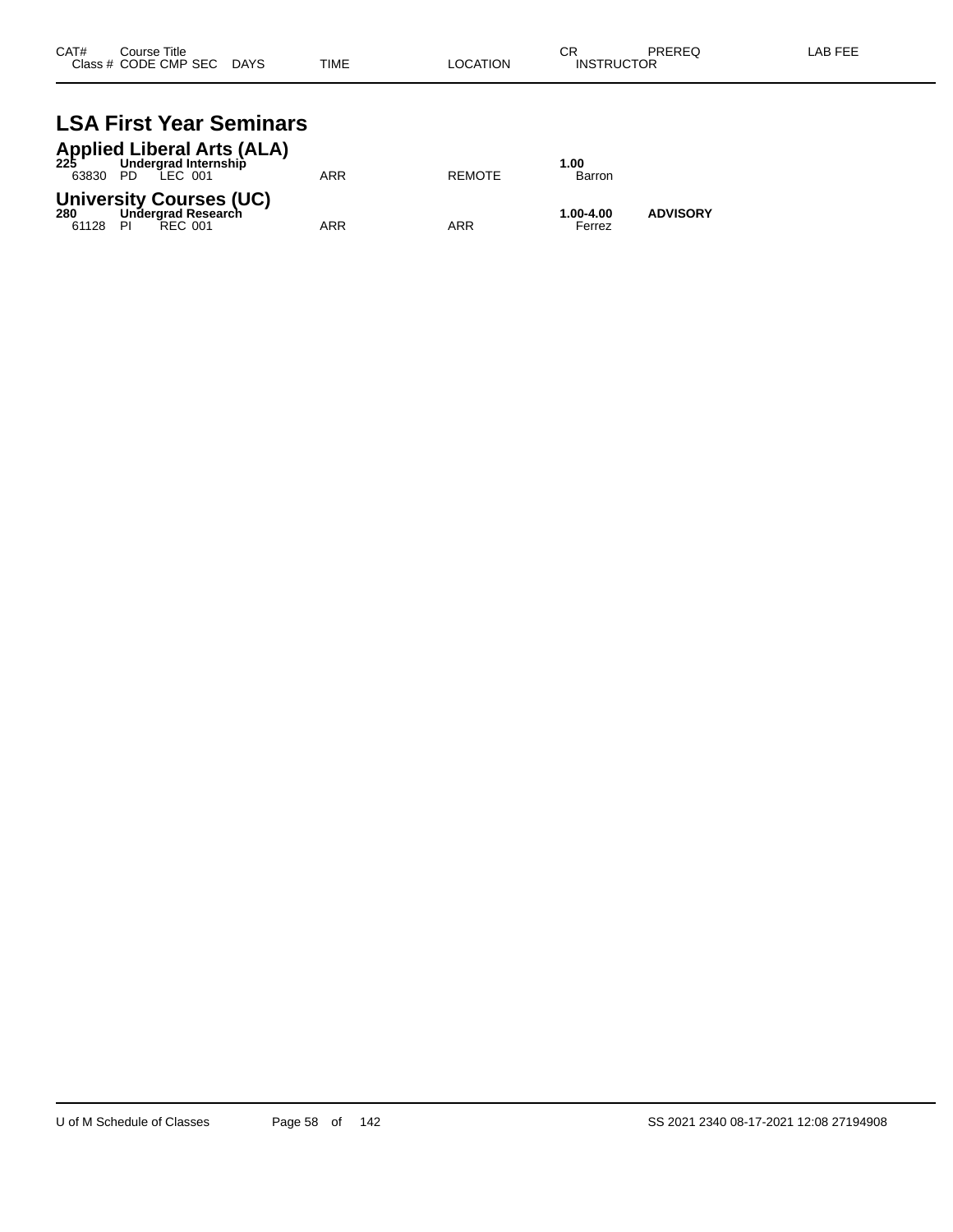| CAT#<br>Course Title<br>Class # CODE CMP SEC | <b>DAYS</b> | <b>TIME</b> | <b>LOCATION</b> | СR<br>ICTOR<br>INSTRI | PREREQ | LAB FEF |
|----------------------------------------------|-------------|-------------|-----------------|-----------------------|--------|---------|
|                                              |             |             |                 |                       |        |         |

## **LSA II: Chinese Studies**

|     | <b>Chinese Studies (CCS)</b> |     |     |           |                 |
|-----|------------------------------|-----|-----|-----------|-----------------|
| 591 | Ind St Chinese St            |     |     | 1.00-3.00 | <b>ADVISORY</b> |
|     | $IND +$                      | ARR | ARR |           |                 |
| 799 | <b>MA Fin Proj Chin Std</b>  |     |     | 1.00-3.00 | <b>ADVISORY</b> |
|     | $IND +$                      | ARR | ARR |           |                 |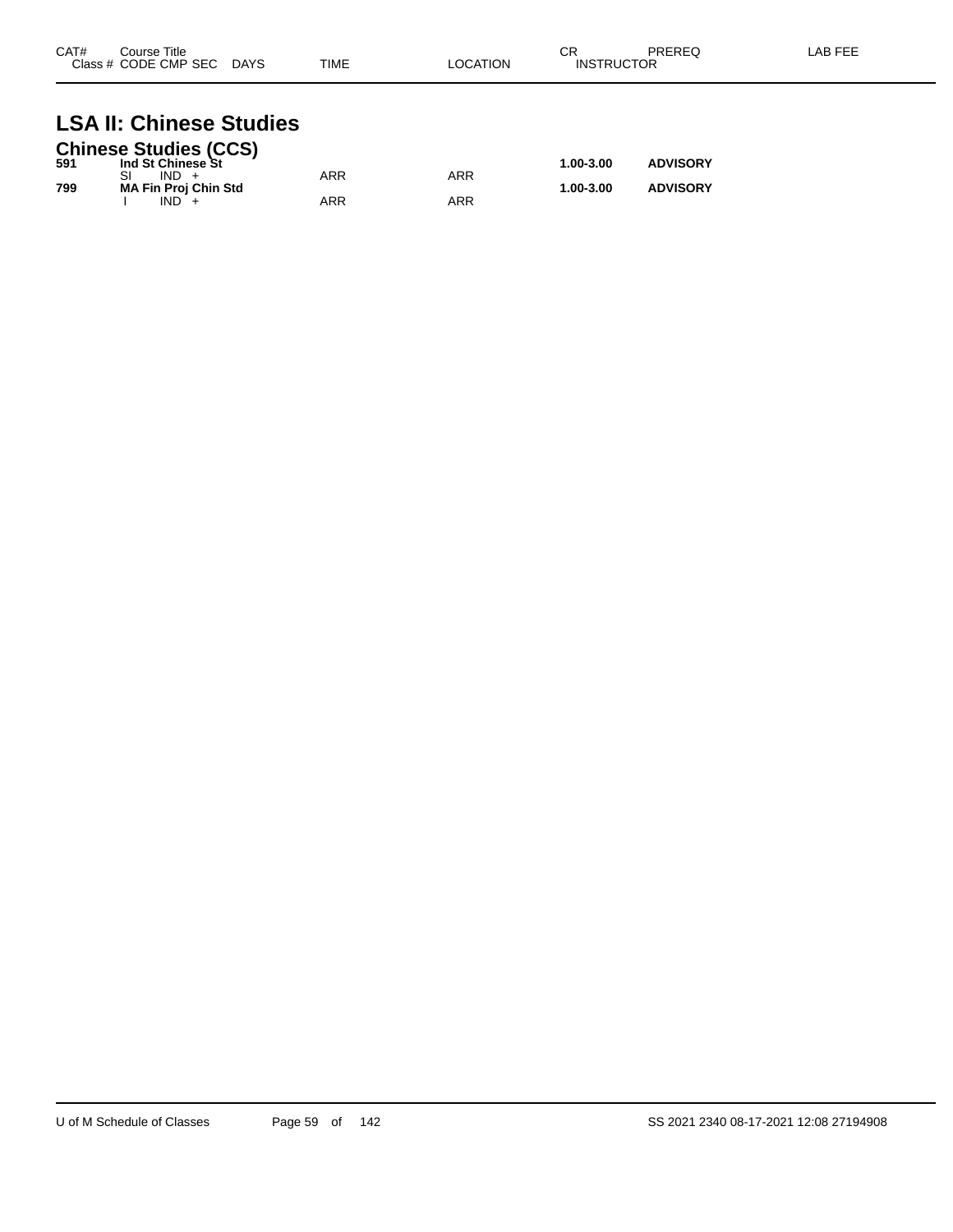| CAT#<br>Course Title      |             | ⌒冖<br>◡┍ |                   | PREREQ | LAB FEE |
|---------------------------|-------------|----------|-------------------|--------|---------|
| Class # CODE CMP SEC DAYS | <b>TIME</b> | LOCATION | <b>INSTRUCTOR</b> |        |         |

#### **LSA II: Japanese Studies**

|     | <b>Japanese Studies (CJS)</b><br>591 Japan Indep Study |            |            |           |                 |
|-----|--------------------------------------------------------|------------|------------|-----------|-----------------|
|     |                                                        |            |            | 1.00-4.00 | <b>ADVISORY</b> |
|     | $IND +$                                                | <b>ARR</b> | ARR        |           |                 |
| 592 | Ind Std Adv Jpn Lang                                   |            |            | 1.00-3.00 | <b>ADVISORY</b> |
|     | $IND +$                                                | <b>ARR</b> | <b>ARR</b> |           |                 |
| 799 | <b>MA Essay Japan Std</b>                              |            |            | 1.00-6.00 | <b>ADVISORY</b> |
|     | IND.                                                   | <b>ARR</b> | ARR        |           |                 |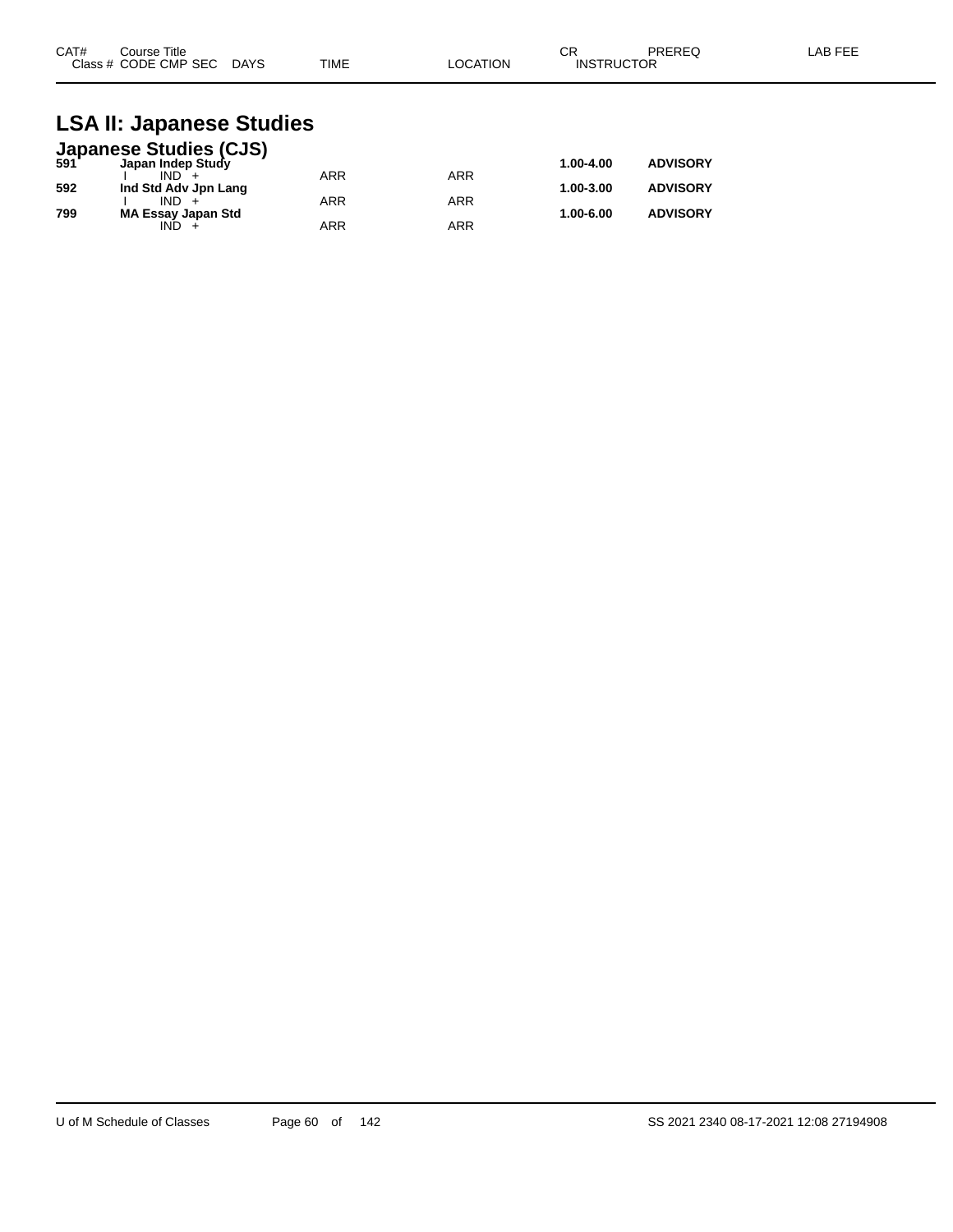| Class # CODE CMP SEC DAYS                                 |  | TIME | LOCATION | <b>INSTRUCTOR</b> |  |  |  |  |
|-----------------------------------------------------------|--|------|----------|-------------------|--|--|--|--|
| <b>LSA II: Middle Eastern &amp; North African Studies</b> |  |      |          |                   |  |  |  |  |

| 595 | <b>Directed Reading</b> |         | <b>Middle Eastern And North African Studies (MENAS)</b> | 1.00-3.00 | <b>ADVISORY</b> |  |  |
|-----|-------------------------|---------|---------------------------------------------------------|-----------|-----------------|--|--|
|     |                         | $IND +$ | ARR                                                     | ARR       |                 |  |  |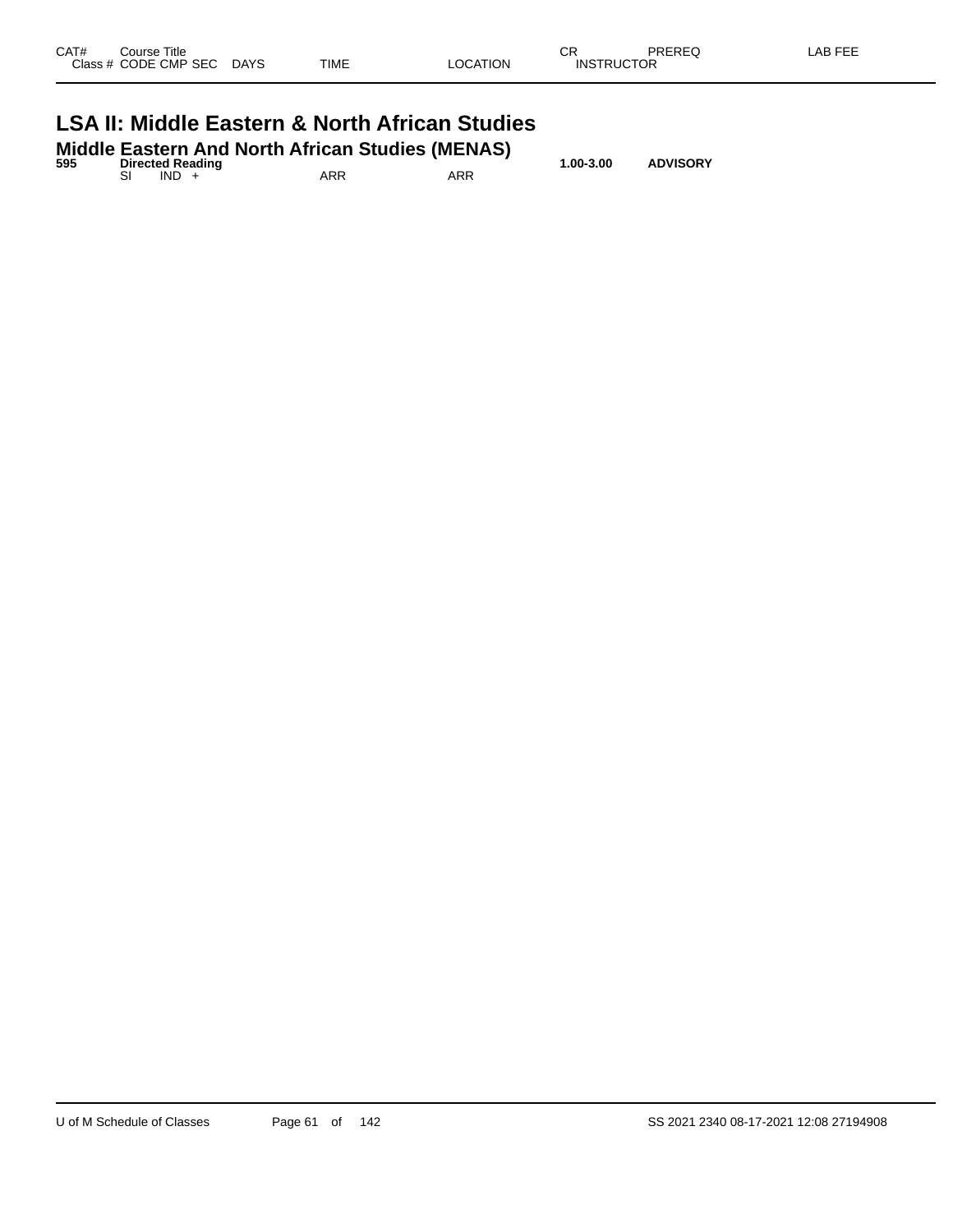| CAT#<br>Course Title<br>Class # CODE CMP SEC | <b>DAYS</b> | TIME | LOCATION | СR<br><b>INSTRUCTOR</b> | PREREQ | LAB FEE |
|----------------------------------------------|-------------|------|----------|-------------------------|--------|---------|
| .                                            | $\sim$      | - -  | - -      |                         |        |         |

#### **LSA II: Russian, East European & Eurasian Studies**

| 801 |         | <b>Directed Reading</b> |     | <b>Russian, East European and Eurasian Studies (REEES)</b> | $1.00 - 3.00$ | <b>ADVISORY</b> |
|-----|---------|-------------------------|-----|------------------------------------------------------------|---------------|-----------------|
|     | $IND +$ |                         | ARR | ARR                                                        |               |                 |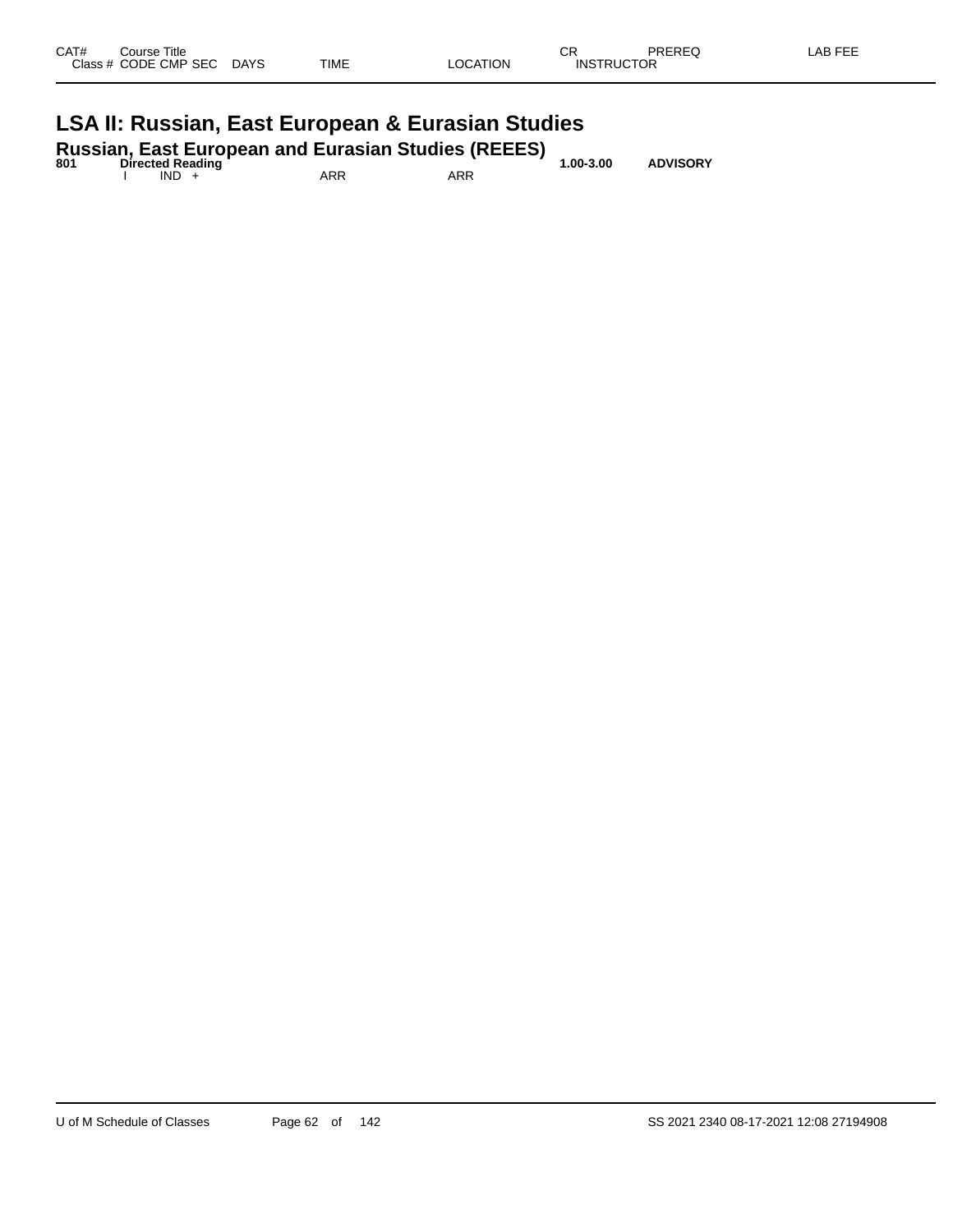| CAT#<br>Course Title<br>Class # CODE CMP SEC DAYS                                                                  | TIME | <b>LOCATION</b> | СR<br><b>INSTRUCTOR</b> | PREREQ          | LAB FEE |  |  |  |  |
|--------------------------------------------------------------------------------------------------------------------|------|-----------------|-------------------------|-----------------|---------|--|--|--|--|
| Lloyd Scholars for Writing and the Arts<br>Lloyd Scholars for Writing and the Arts (LSWA)<br>299 Independent Study |      |                 |                         |                 |         |  |  |  |  |
| 62092 PI<br>REC 001                                                                                                | ARR  | ARR             | 1.00-4.00               | <b>ADVISORY</b> | 150.00  |  |  |  |  |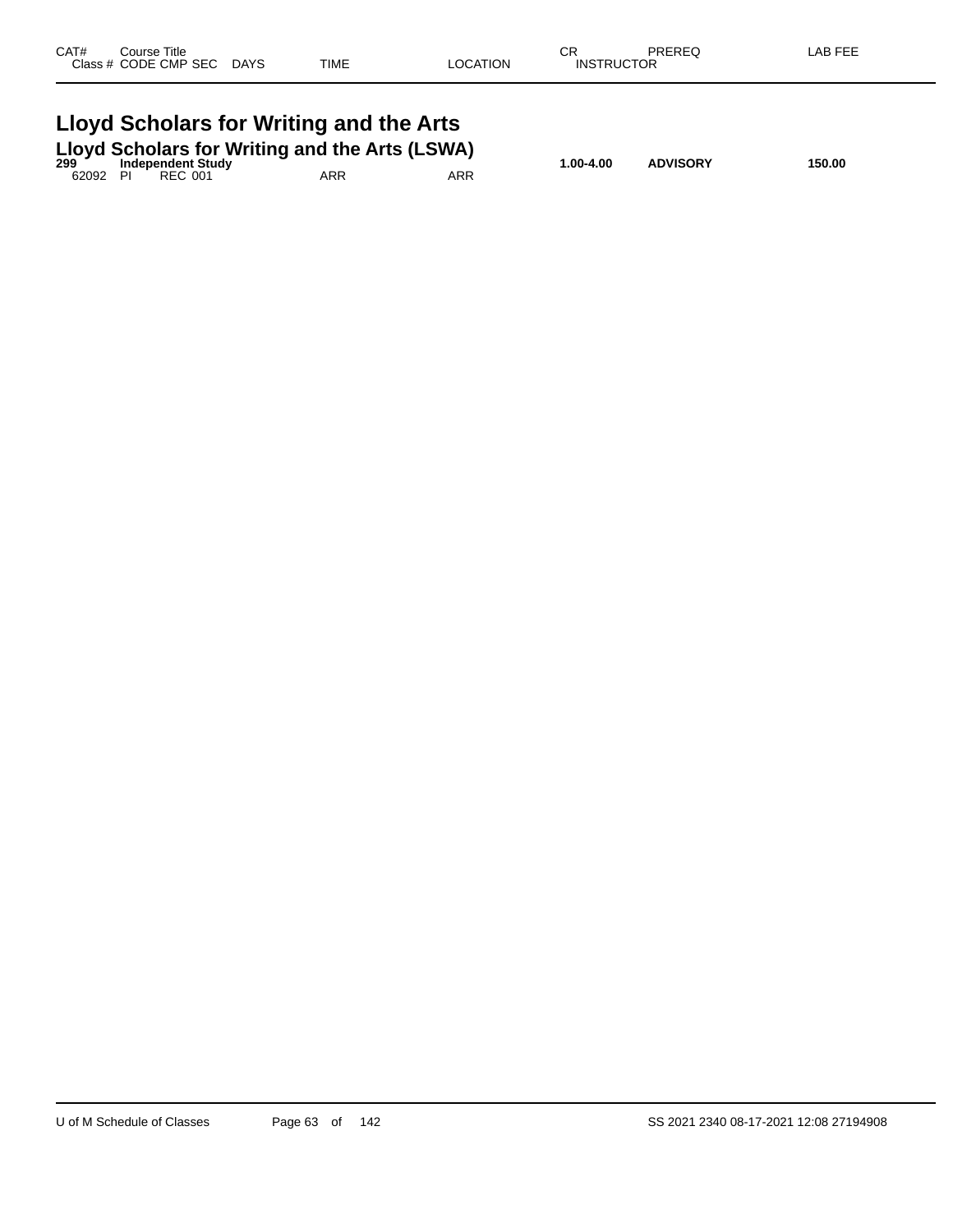| CAT# | Course Title<br>Class # CODE CMP SEC DAYS | <b>TIME</b> | <b>LOCATION</b> | CR<br><b>INSTRUCTOR</b> | PREREQ          | LAB FEE |
|------|-------------------------------------------|-------------|-----------------|-------------------------|-----------------|---------|
|      | <b>Department of Linguistics</b>          |             |                 |                         |                 |         |
|      | Linguistics (LING)                        |             |                 |                         |                 |         |
| 395  | Individual Research                       |             |                 | 1.00-4.00               |                 |         |
| 493  | $IND +$<br><b>Undergrad Reading</b>       | <b>ARR</b>  | <b>ARR</b>      | 1.00-3.00               | <b>ADVISORY</b> |         |
|      | $IND +$                                   | <b>ARR</b>  | <b>ARR</b>      |                         |                 |         |
| 494  | <b>Undergrad Reading</b>                  |             |                 | 1.00-3.00               | <b>ADVISORY</b> |         |
|      | $IND +$                                   | <b>ARR</b>  | <b>ARR</b>      |                         |                 |         |
| 495  | <b>Senior Honors Read</b><br>$IND +$      | <b>ARR</b>  | <b>ARR</b>      | 1.00-3.00               | <b>ADVISORY</b> |         |
| 496  | Senior Honors Read                        |             |                 | 1.00-3.00               | <b>ADVISORY</b> |         |
|      | $IND +$                                   | <b>ARR</b>  | <b>ARR</b>      |                         |                 |         |
| 990  | <b>Diss-Precand</b>                       |             |                 | 1.00-8.00               | <b>ADVISORY</b> |         |
| 995  | $IND +$<br>Diss-Cand                      | <b>ARR</b>  | <b>ARR</b>      | 8.00                    | <b>ENFORCED</b> |         |

IR IND + ARR ARR ARR

I IND + ARR ARR

**997 Spec Res I & II 1.00-6.00 ADVISORY**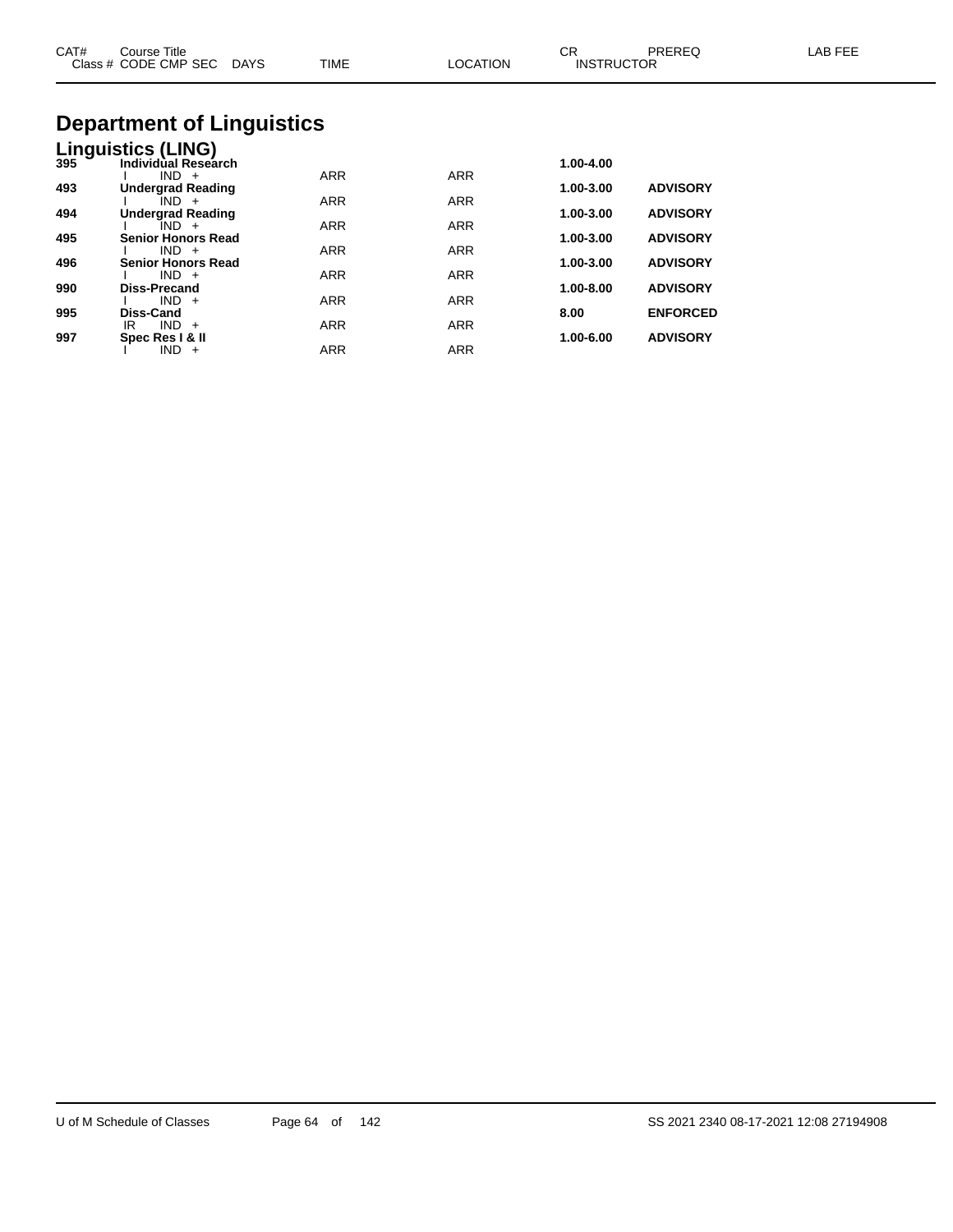| CAT# | Course Title              |      |          | СR                | PREREQ | LAB FEE |
|------|---------------------------|------|----------|-------------------|--------|---------|
|      | Class # CODE CMP SEC DAYS | TIME | LOCATION | <b>INSTRUCTOR</b> |        |         |

#### **Macromolecular Sci & Engr Ctr Macromolecular Science (MACROMOL)**

|                     |                                               |     | 2.00          | <b>ADVISORY</b> |
|---------------------|-----------------------------------------------|-----|---------------|-----------------|
| <b>SEM 001</b><br>P | <b>ARR</b>                                    | ARR | Kim           |                 |
| Intro Res Technique |                                               |     | 1.00-8.00     | <b>ADVISORY</b> |
| $IND +$             | <b>ARR</b>                                    | ARR |               |                 |
| <b>Diss-Precand</b> |                                               |     | $1.00 - 8.00$ | <b>ADVISORY</b> |
| $IND +$             | <b>ARR</b>                                    | ARR |               |                 |
|                     |                                               |     |               | <b>ENFORCED</b> |
| $IND +$<br>SIR      | <b>ARR</b>                                    | ARR |               |                 |
|                     | <b>Macromolecular Sem</b><br><b>Diss-Cand</b> |     |               | 8.00            |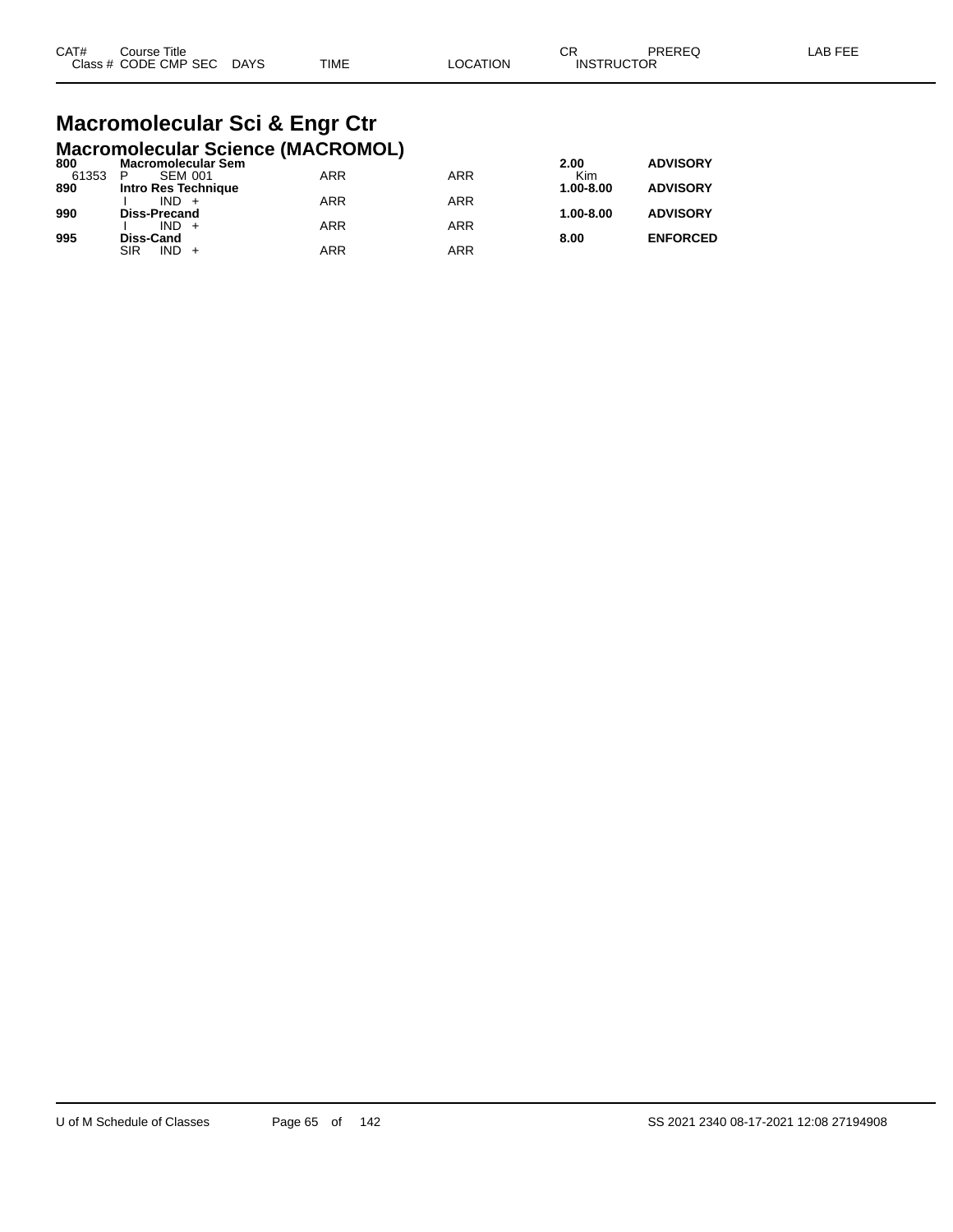| CAT# | Course Title<br>Class # CODE CMP SEC DAYS                   | <b>TIME</b> | <b>LOCATION</b> | CR<br><b>INSTRUCTOR</b> | PREREQ          | LAB FEE |
|------|-------------------------------------------------------------|-------------|-----------------|-------------------------|-----------------|---------|
|      | <b>Mathematics Department</b>                               |             |                 |                         |                 |         |
| 399  | <b>Mathematics (MATH)</b><br>Independent Reading<br>$IND +$ | <b>ARR</b>  | <b>ARR</b>      | 1.00-6.00               |                 |         |
| 429  | Internship<br>$IND +$                                       | <b>ARR</b>  | ARR             | 1.00                    | <b>ADVISORY</b> |         |
| 499  | <b>Independent Reading</b><br>$IND +$                       | <b>ARR</b>  | <b>ARR</b>      | 1.00-4.00               | <b>ADVISORY</b> |         |
| 700  | Dir Read-Research<br>$IND +$                                | <b>ARR</b>  | <b>ARR</b>      | 1.00-3.00               | <b>ADVISORY</b> |         |
| 929  | Internship<br>$IND +$<br>D.                                 |             |                 | 1.00                    |                 |         |
| 990  | <b>Diss-Precand</b>                                         | <b>ARR</b>  | <b>ARR</b>      | 1.00-8.00               | <b>ADVISORY</b> |         |
| 995  | $IND +$<br>SI<br>Diss-Cand                                  | <b>ARR</b>  | <b>ARR</b>      | 8.00                    | <b>ENFORCED</b> |         |

SIR IND + ARR ARR ARR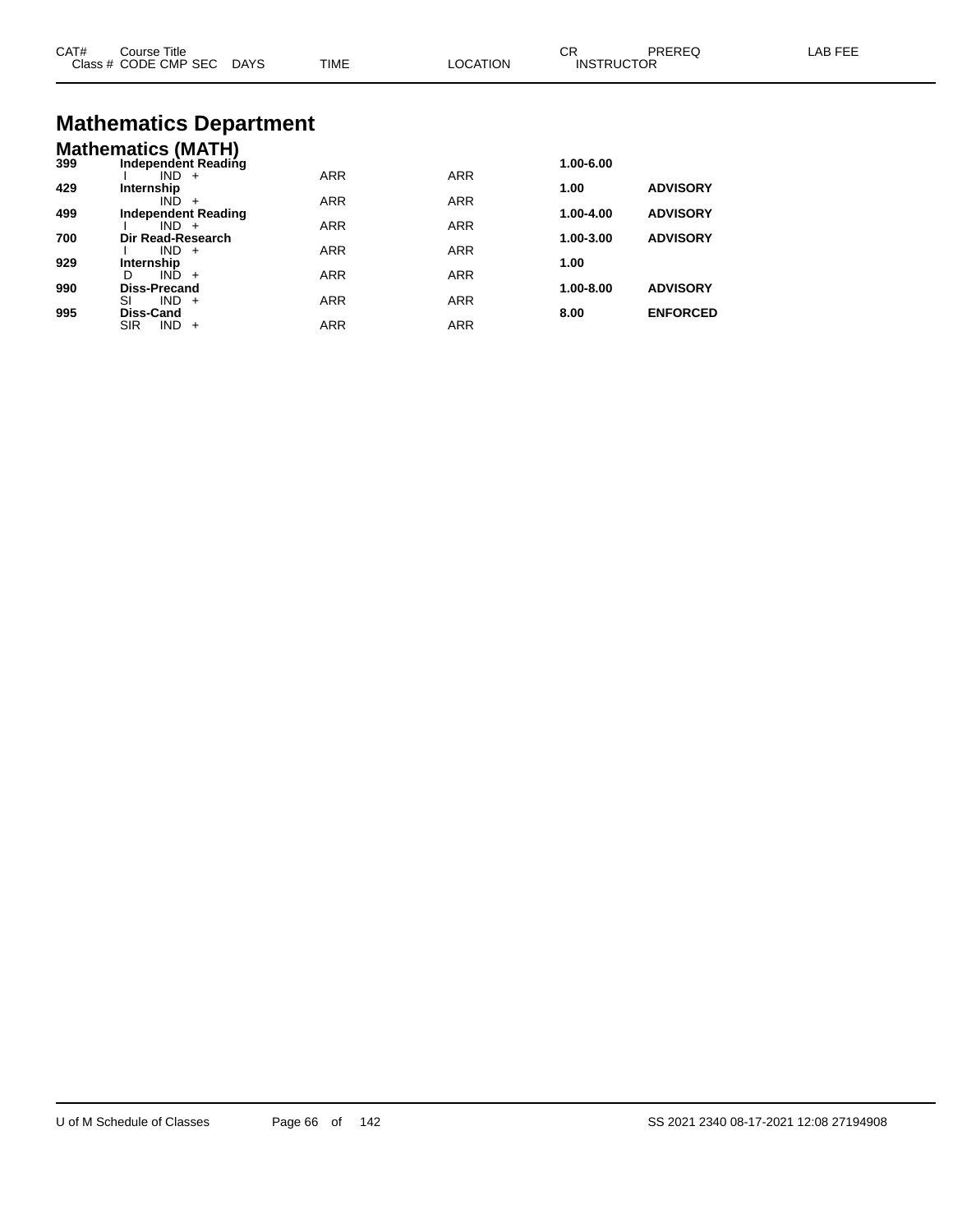| CAT# | Course Title         |             |             |         | СR                | PREREC | AB FFF |
|------|----------------------|-------------|-------------|---------|-------------------|--------|--------|
|      | Class # CODE CMP SEC | <b>DAYS</b> | <b>TIME</b> | OCATION | <b>INSTRUCTOR</b> |        |        |

## **Middle East Studies Department**

|     | <b>Middle East Studies (MIDEAST)</b> |            |            |               |                 |
|-----|--------------------------------------|------------|------------|---------------|-----------------|
| 498 | <b>Senior Honors Thesis</b>          |            |            | 1.00-4.00     |                 |
|     | $IND +$                              | <b>ARR</b> | <b>ARR</b> |               |                 |
| 699 | Dir Grad Readings                    |            |            | 1.00-3.00     | <b>ADVISORY</b> |
|     | $IND +$                              | <b>ARR</b> | <b>ARR</b> |               |                 |
| 990 | <b>Diss Pre-Cand</b>                 |            |            | $1.00 - 8.00$ | <b>ADVISORY</b> |
|     | $IND +$                              | <b>ARR</b> | <b>ARR</b> |               |                 |
| 995 | <b>Dissertation Res</b>              |            |            | 8.00          | <b>ENFORCED</b> |
|     | $IND +$<br>IR                        | <b>ARR</b> | <b>ARR</b> |               |                 |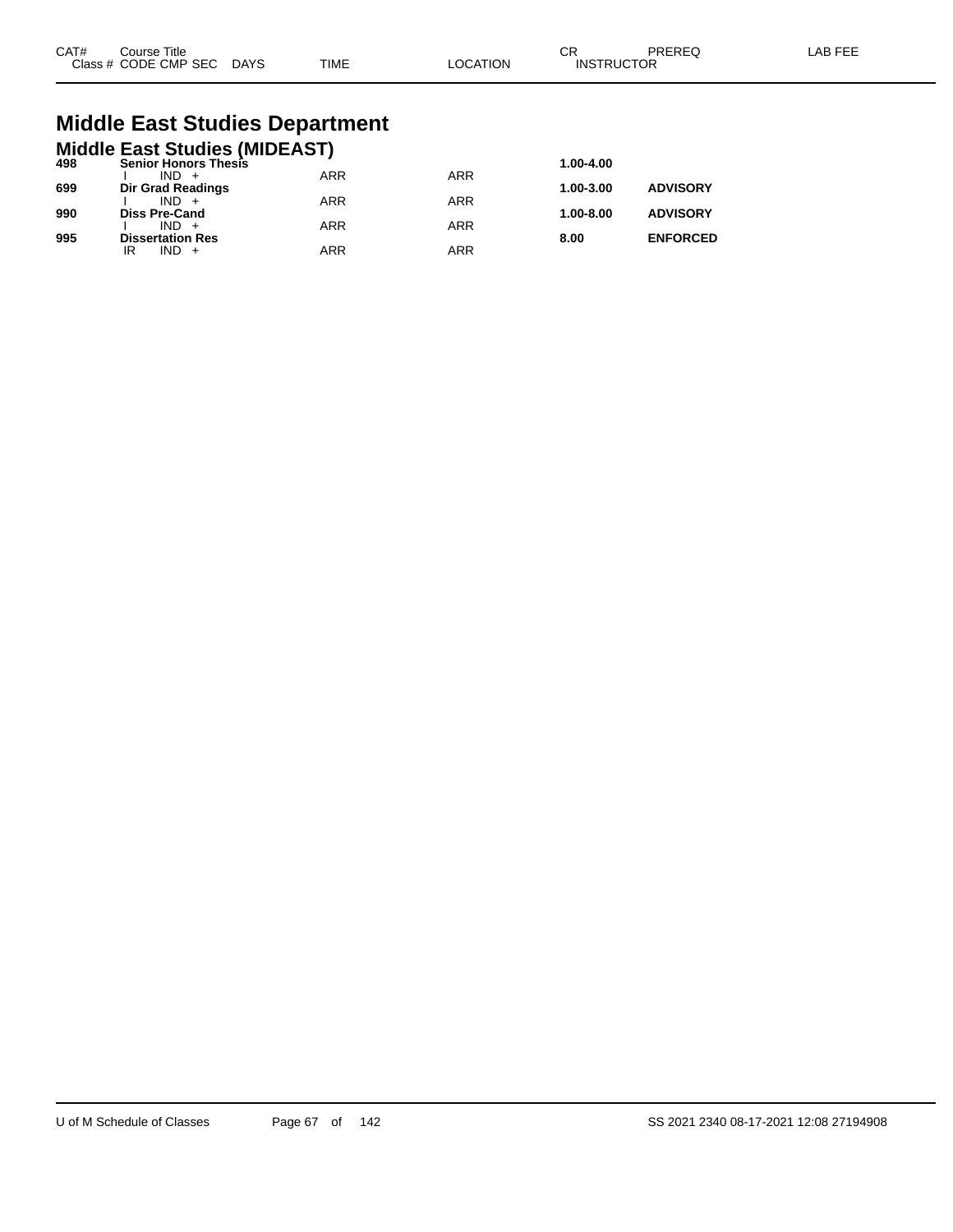| CAT# | Course Title              |      |                 | Ωn<br>◡◚          | PREREQ | LAB FEE |
|------|---------------------------|------|-----------------|-------------------|--------|---------|
|      | Class # CODE CMP SEC DAYS | TIME | <b>LOCATION</b> | <b>INSTRUCTOR</b> |        |         |

#### **Molecular, Cellular, and Developmental Biology Molecular, Cellular and Developmental Biology (MCDB)**

| 300 | <b>Undergrad Research</b>  |            | - ־יי נכ   | 1.00-3.00 | <b>ADVISORY</b>           |
|-----|----------------------------|------------|------------|-----------|---------------------------|
|     | IND.                       | <b>ARR</b> | <b>ARR</b> |           |                           |
| 302 | <b>Teach Exper Undergr</b> |            |            | 1.00-3.00 |                           |
|     | IND.                       | <b>ARR</b> | <b>ARR</b> |           |                           |
| 400 | <b>Advanced Research</b>   |            |            | 1.00-3.00 | <b>ADVISORY, ENFORCED</b> |
|     | $IND +$<br>IR              | <b>ARR</b> | <b>ARR</b> |           |                           |
| 700 | <b>Advanced Studies</b>    |            |            | 1.00-8.00 | <b>ADVISORY</b>           |
|     | $IND +$                    | <b>ARR</b> | <b>ARR</b> |           |                           |
| 990 | <b>Diss-Precand</b>        |            |            | 1.00-8.00 | <b>ADVISORY</b>           |
|     | $IND +$                    | <b>ARR</b> | <b>ARR</b> |           |                           |
| 995 | Diss-Cand                  |            |            | 8.00      | <b>ENFORCED</b>           |
|     | IND -<br>R<br>$+$          | ARR        | ARR        |           |                           |
|     |                            |            |            |           |                           |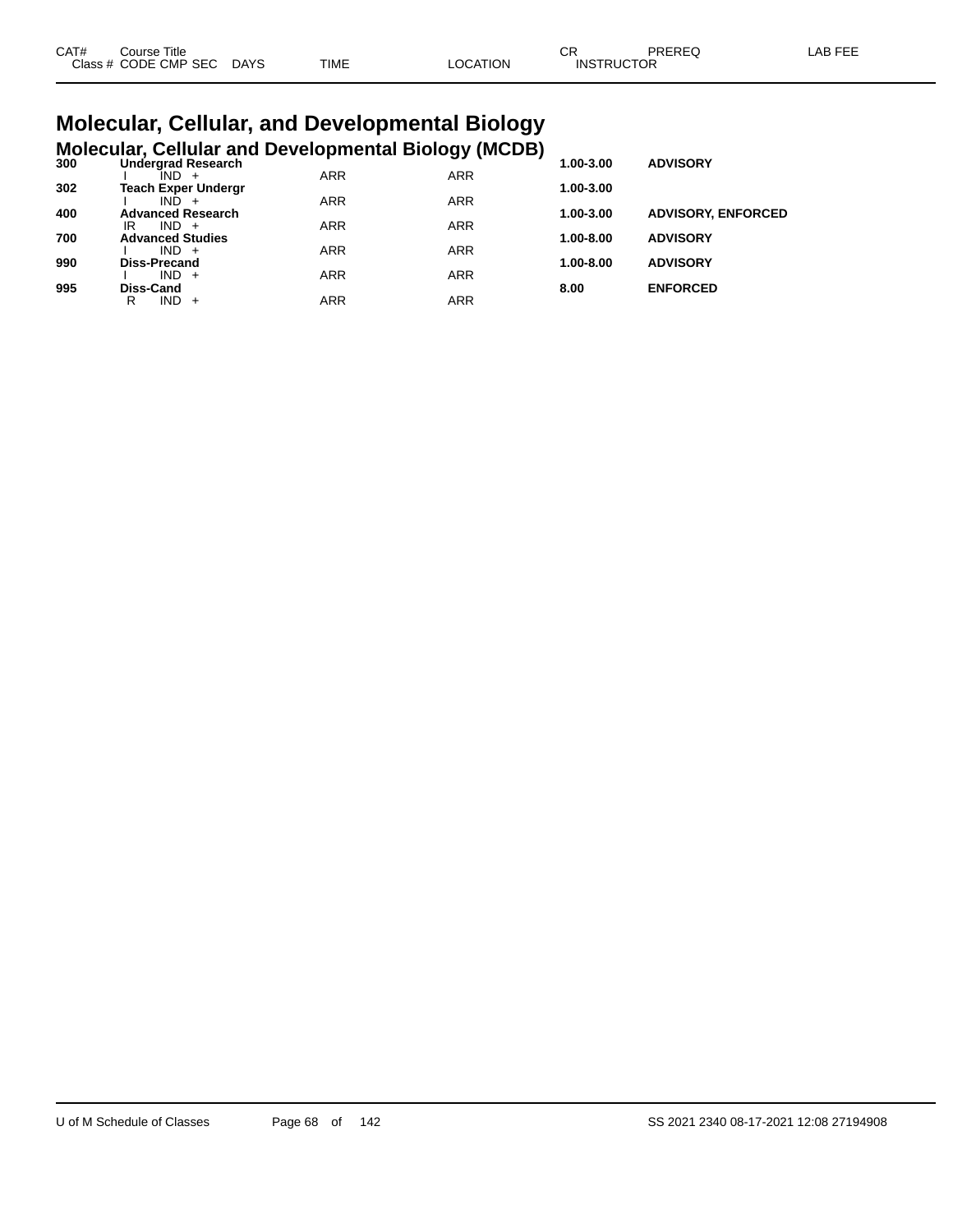| CAT#       | Course Title<br>Class # CODE CMP SEC DAYS                                                                               | TIME | <b>LOCATION</b> | CR<br><b>INSTRUCTOR</b> | <b>PREREQ</b>                      | LAB FEE |
|------------|-------------------------------------------------------------------------------------------------------------------------|------|-----------------|-------------------------|------------------------------------|---------|
| 596<br>990 | <b>Philosophy Department</b><br><b>Philosophy (PHIL)</b><br>Reading Course<br>$\overline{IND}$ +<br><b>Diss-Precand</b> | ARR  | <b>ARR</b>      | 2.00-3.00<br>1.00-8.00  | <b>ADVISORY</b><br><b>ADVISORY</b> |         |
|            | $IND +$                                                                                                                 | ARR  | <b>ARR</b>      |                         |                                    |         |

**995 Diss-Cand 8.00 ENFORCED**

IR IND + ARR ARR ARR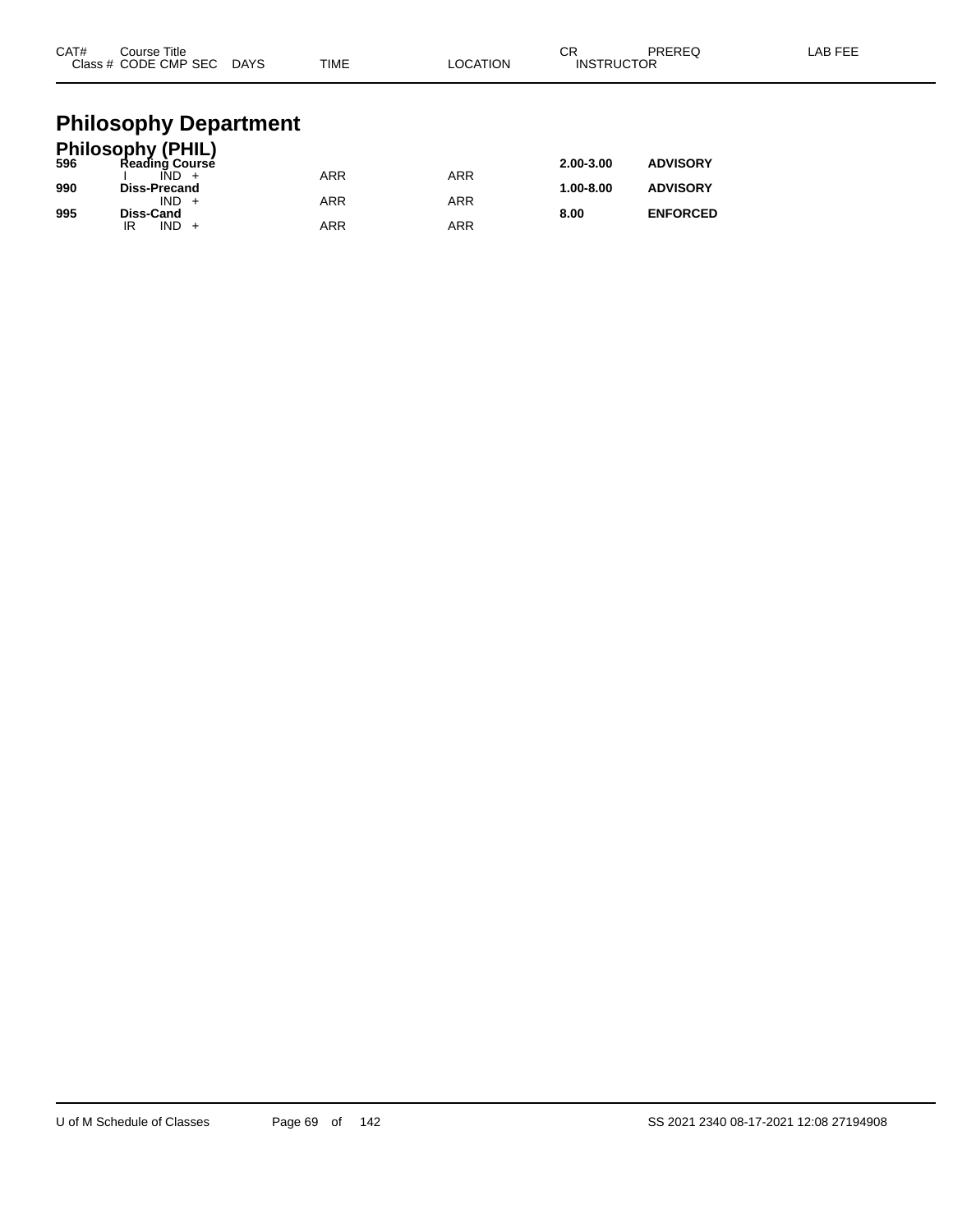| CAT# | Course Title<br>Class # CODE CMP SEC<br>DAYS | <b>TIME</b> | <b>LOCATION</b> | CR<br><b>INSTRUCTOR</b> | <b>PREREQ</b>   | LAB FEE |
|------|----------------------------------------------|-------------|-----------------|-------------------------|-----------------|---------|
|      | <b>Physics Department</b>                    |             |                 |                         |                 |         |
|      | Physics (PHYSICS)<br>415 Undergrad Researd   |             |                 |                         |                 |         |
|      | Undergrad Research                           |             |                 | 1.00-6.00               |                 |         |
| 496  | IND +<br><b>Senior Thesis I</b>              | <b>ARR</b>  | <b>ARR</b>      | 2.00-3.00               | <b>ADVISORY</b> |         |
|      | $IND +$                                      | ARR         | ARR             |                         |                 |         |
| 497  | <b>Senior Thesis II</b><br>$IND +$           | ARR         | ARR             | 2.00-3.00               | <b>ADVISORY</b> |         |
| 498  | Intr Res-Honors Stu                          |             |                 | 2.00-3.00               | <b>ADVISORY</b> |         |
| 499  | $IND +$<br>Intr Res-Honors Stu               | <b>ARR</b>  | <b>ARR</b>      | 2.00-3.00               | <b>ADVISORY</b> |         |
|      | $IND +$                                      | <b>ARR</b>  | <b>ARR</b>      |                         |                 |         |
| 515  | <b>Supervised Research</b><br>$IND +$        | ARR         | ARR             | 4.00-6.00               | <b>ADVISORY</b> |         |
| 715  | <b>Special Prob-Grad</b>                     |             |                 | 1.00-6.00               | <b>ADVISORY</b> |         |
| 990  | $IND +$<br><b>Diss-Precand</b>               | ARR         | ARR             | 1.00-8.00               | <b>ADVISORY</b> |         |
|      | $IND +$                                      | ARR         | ARR             |                         |                 |         |
| 995  | <b>Diss-Cand</b>                             |             |                 | 8.00                    | <b>ENFORCED</b> |         |
|      | $IND +$<br>DR                                | ARR         | <b>ARR</b>      |                         |                 |         |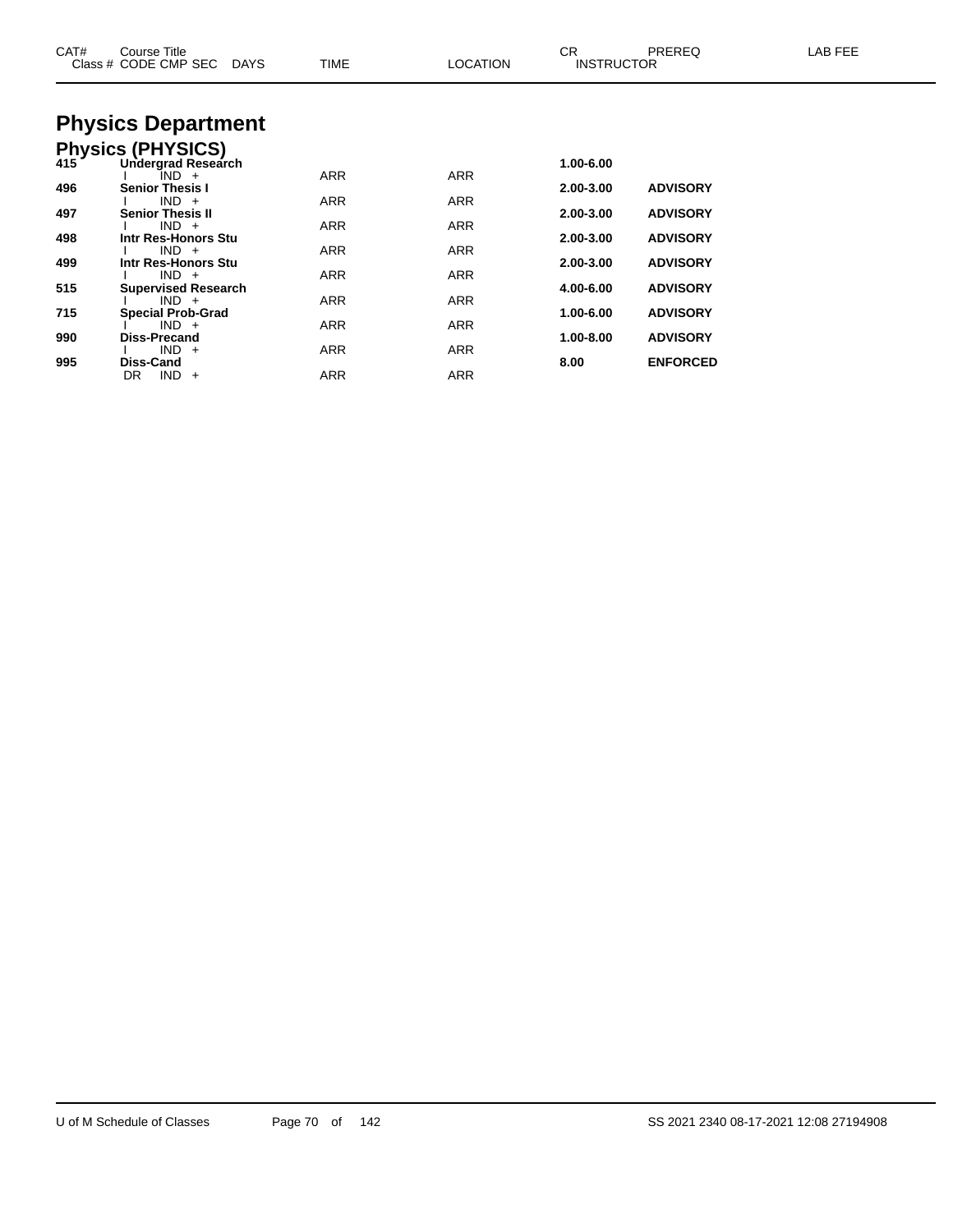| CAT#  | Course Title |             |             |                       | ^-<br>- UN   | <b>DDEDEC</b><br>שבוזבש | ---<br>A <sub>R</sub> |
|-------|--------------|-------------|-------------|-----------------------|--------------|-------------------------|-----------------------|
| Class | CODE CMP SEC | <b>DAYS</b> | <b>TIME</b> | ΆΤΙΟΝ<br>_OCA<br>____ | INS<br>1 I ( |                         |                       |
|       |              |             |             |                       |              |                         |                       |

## **Program in the Environment**

| 499 |         | <b>Environment (ENVIRON)</b><br><b>Senior Honors Thesis</b> |     |     | $1.00 - 6.00$ | <b>ADVISORY</b> |
|-----|---------|-------------------------------------------------------------|-----|-----|---------------|-----------------|
|     | $IND +$ |                                                             | ARR | ARR |               |                 |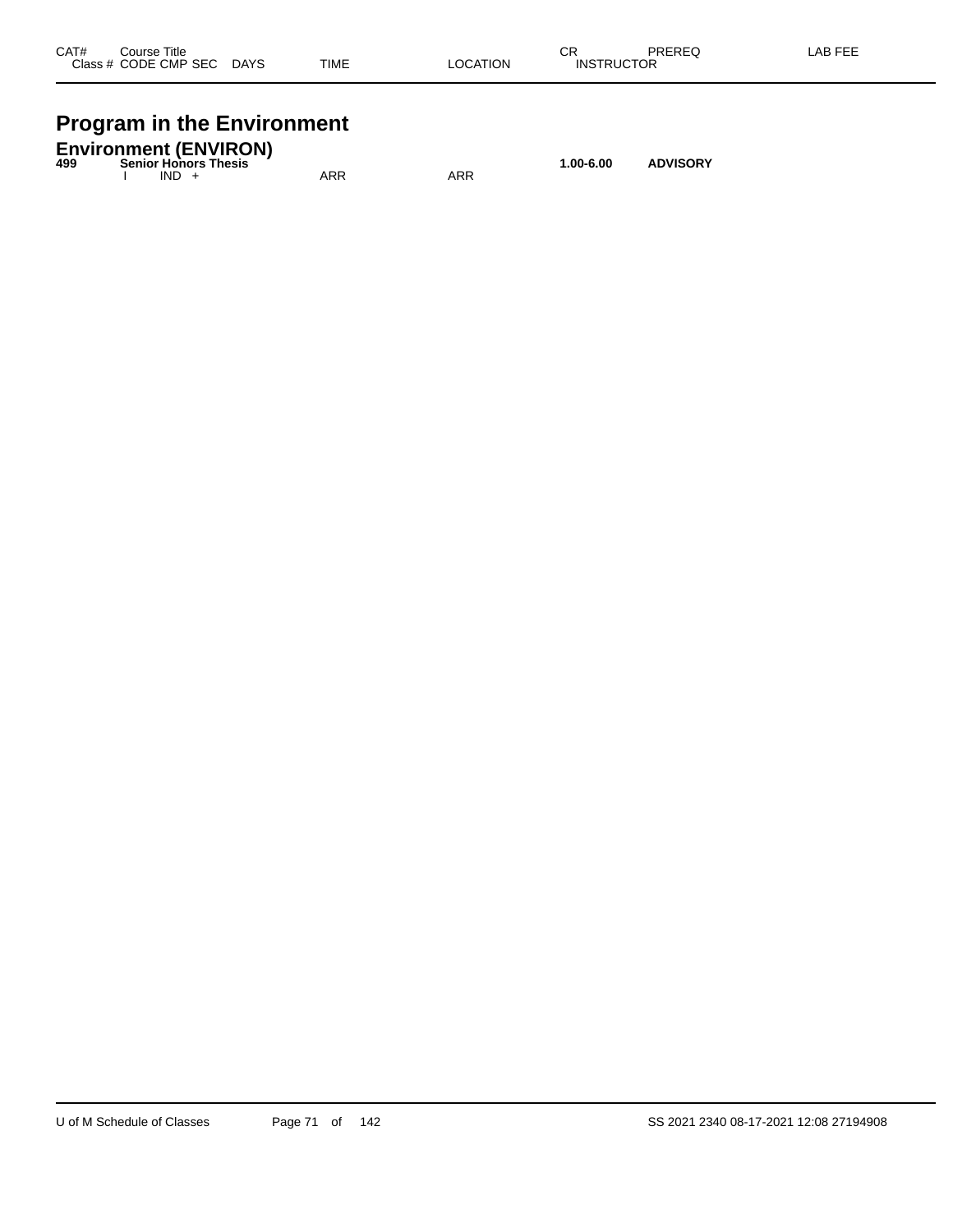| CAT#<br>Course Title<br>Class # CODE CMP SEC DAYS                    | TIME | <b>LOCATION</b> | CR<br><b>INSTRUCTOR</b> | PRERFO          | I AB FFF |
|----------------------------------------------------------------------|------|-----------------|-------------------------|-----------------|----------|
| <b>Political Science Department</b>                                  |      |                 |                         |                 |          |
| <b>Political Science (POLSCI)</b><br><b>POLSCI Internship</b><br>299 |      |                 | 1.00                    | <b>ADVISORY</b> |          |

|                          |                          |            |               | <b>ADVISORT</b> |
|--------------------------|--------------------------|------------|---------------|-----------------|
| $IND +$                  | <b>ARR</b>               | <b>ARR</b> |               |                 |
| Pol Sci Rsrch Opp        |                          |            | 1.00-3.00     |                 |
| $IND +$                  | <b>ARR</b>               | <b>ARR</b> |               |                 |
| <b>Directed Reading</b>  |                          |            | 1.00-6.00     | <b>ADVISORY</b> |
| $IND +$                  | <b>ARR</b>               | <b>ARR</b> |               |                 |
| <b>Directed Research</b> |                          |            | $1.00 - 6.00$ | <b>ADVISORY</b> |
| $IND +$                  | <b>ARR</b>               | <b>ARR</b> |               |                 |
| <b>Diss-Precand</b>      |                          |            | 1.00-8.00     | <b>ADVISORY</b> |
| $IND +$                  | <b>ARR</b>               | <b>ARR</b> |               |                 |
| Diss-Cand                |                          |            | 8.00          | <b>ENFORCED</b> |
| ΙR<br>$IND +$            | ARR                      | <b>ARR</b> |               |                 |
|                          | <b>PULSUI Internship</b> |            |               | 1.UU            |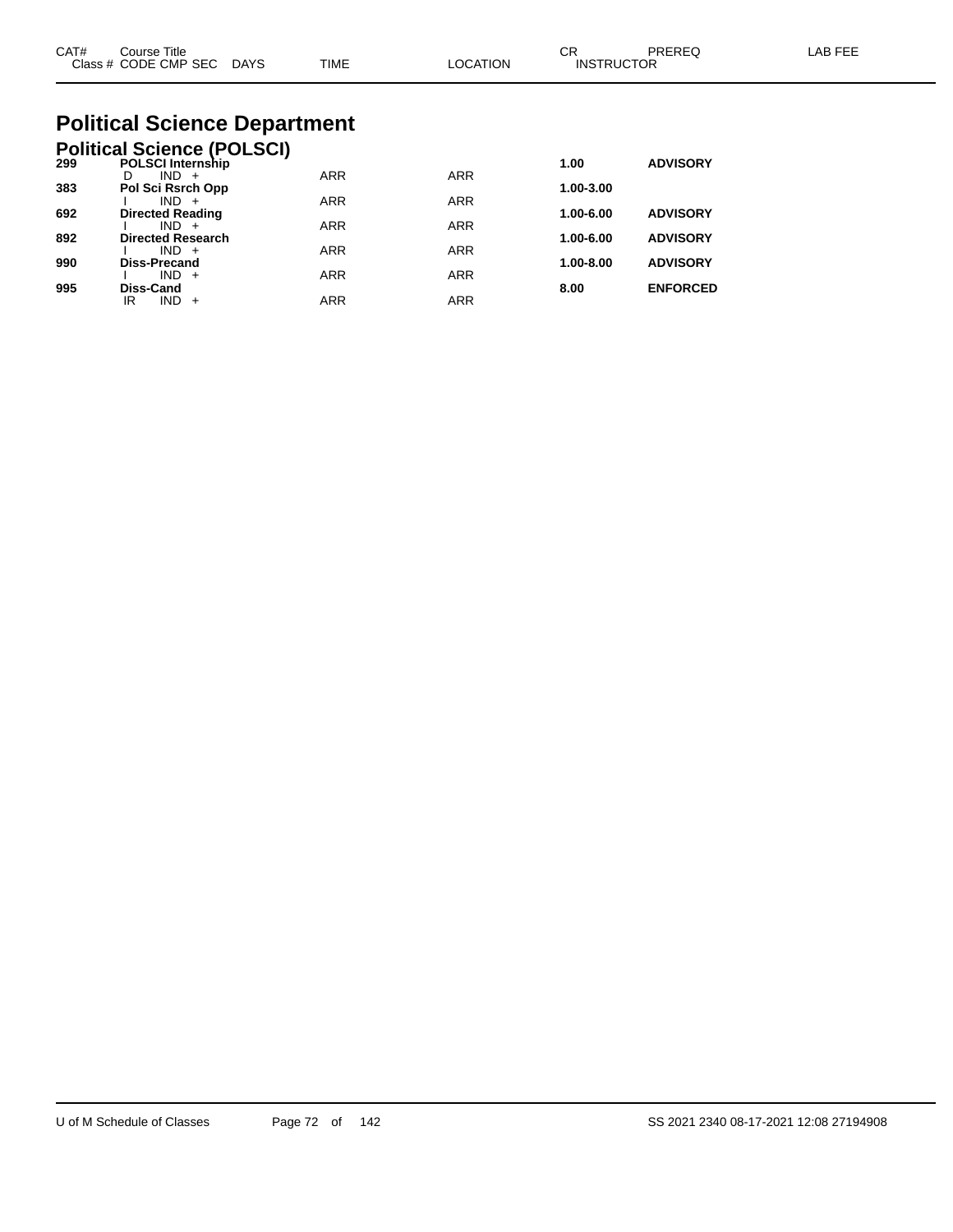| CAT#         | <b>Course Title</b><br>Class # CODE CMP SEC<br><b>DAYS</b>                                                        | TIME       | <b>LOCATION</b> | PREREQ<br>CR<br><b>INSTRUCTOR</b>                         | LAB FEE |
|--------------|-------------------------------------------------------------------------------------------------------------------|------------|-----------------|-----------------------------------------------------------|---------|
|              | <b>Psychology Department</b>                                                                                      |            |                 |                                                           |         |
|              | <b>Psychology (PSYCH)</b>                                                                                         |            |                 |                                                           |         |
| 200          | Ind Psych Issues<br>$IND +$                                                                                       | <b>ARR</b> | <b>ARR</b>      | 1.00-4.00<br><b>ADVISORY</b>                              |         |
| 322          | <b>Fld Prac Res Nat Sci</b>                                                                                       |            |                 | 1.00-4.00<br><b>ADVISORY</b>                              |         |
|              | $IND +$                                                                                                           | <b>ARR</b> | <b>ARR</b>      |                                                           |         |
| 326          | Dir Res Psych/NS<br>$IND +$                                                                                       | <b>ARR</b> | <b>ARR</b>      | 1.00-4.00<br><b>ADVISORY</b>                              |         |
| 404          | <b>Field Practicum</b>                                                                                            |            |                 | 1.00-4.00<br><b>ADVISORY</b>                              |         |
| 405          | $IND +$<br><b>Pract Univ Setting</b>                                                                              | <b>ARR</b> | <b>ARR</b>      | 1.00-4.00<br><b>ADVISORY</b>                              |         |
|              | $IND +$                                                                                                           | <b>ARR</b> | <b>ARR</b>      |                                                           |         |
| 420          | <b>Adv Reading NS</b>                                                                                             |            |                 | 1.00-4.00<br><b>ADVISORY</b>                              |         |
| 421          | $IND +$<br><b>Adv Reading Soc Sci</b>                                                                             | <b>ARR</b> | <b>ARR</b>      | <b>ADVISORY</b><br>1.00-4.00                              |         |
|              | $IND +$                                                                                                           | <b>ARR</b> | <b>ARR</b>      |                                                           |         |
| 422          | <b>Adv Research NS</b><br>$IND +$                                                                                 | <b>ARR</b> |                 | 1.00-4.00<br><b>ADVISORY</b>                              |         |
| 424          | Sr Hon Res I Nat Sci                                                                                              |            | <b>ARR</b>      | 2.00-4.00<br><b>ADVISORY</b>                              |         |
| 64543        | <b>SEM 001</b><br>AI                                                                                              | <b>ARR</b> | <b>ARR</b>      | Lustig                                                    |         |
| Research     | <b>Sr Hon Res II Nat Sc</b>                                                                                       |            |                 | 2.00-4.00<br><b>ADVISORY</b>                              |         |
| 426<br>61795 | <b>SEM 001</b><br>SI                                                                                              | <b>ARR</b> | <b>ARR</b>      | Shah                                                      |         |
| 619          | <b>Supervised Research</b>                                                                                        |            |                 | 1.00-4.00<br><b>ADVISORY</b>                              |         |
|              | $IND +$                                                                                                           | <b>ARR</b> | <b>ARR</b>      |                                                           |         |
| 683<br>63918 | <b>Wkshop Samp Techniq</b><br>SEM 001<br><b>MTWTHF</b><br>P                                                       | 9-12PM     | <b>REMOTE</b>   | 6.00<br><b>ADVISORY</b><br>Lepkowski, Nishimura, Heeringa |         |
| 683          | <b>Wkshop Samp Techniq</b>                                                                                        |            |                 | <b>ADVISORY</b><br>6.00                                   |         |
|              | <b>SEM 001</b><br><b>MTWTHF</b>                                                                                   | 9-12PM     | <b>ARR</b>      |                                                           |         |
| 687<br>62267 | <b>Applied Sampling</b><br><b>TTHF</b><br>LEC 001                                                                 | 2-5PM      | <b>REMOTE</b>   | 3.00<br><b>ADVISORY</b><br>Lee. Nishimura                 |         |
|              | Please contact the Summer Institute at 764-6595 with questions or for an override. This course is offered as part |            |                 |                                                           |         |
| 706          | of the ISR Summer Institute in Survey Research Techniques.                                                        |            |                 | 1.00-4.00<br><b>ADVISORY</b>                              |         |
|              | <b>Tutorial Reading</b><br>$IND +$                                                                                | ARR        | <b>ARR</b>      |                                                           |         |
| 719          | <b>Supervised Research</b>                                                                                        |            |                 | 1.00-5.00<br><b>ADVISORY</b>                              |         |
| 819          | $IND +$<br><b>Supervised Research</b>                                                                             | <b>ARR</b> | <b>ARR</b>      | 1.00-4.00<br><b>ADVISORY</b>                              |         |
|              | $IND +$                                                                                                           | <b>ARR</b> | <b>ARR</b>      |                                                           |         |
| 879          | Internship Clin Psy                                                                                               |            |                 | 2.00<br><b>ADVISORY</b>                                   |         |
| 990          | $IND +$<br>SI<br><b>Diss-Precand</b>                                                                              | <b>ARR</b> | <b>ARR</b>      | 8.00<br><b>ADVISORY</b>                                   |         |
|              | $IND +$                                                                                                           | ARR        | ARR             |                                                           |         |
| 995          | Diss-Cand                                                                                                         |            |                 | 8.00<br><b>ENFORCED</b>                                   |         |
|              | IR.<br>$IND +$                                                                                                    | <b>ARR</b> | <b>ARR</b>      |                                                           |         |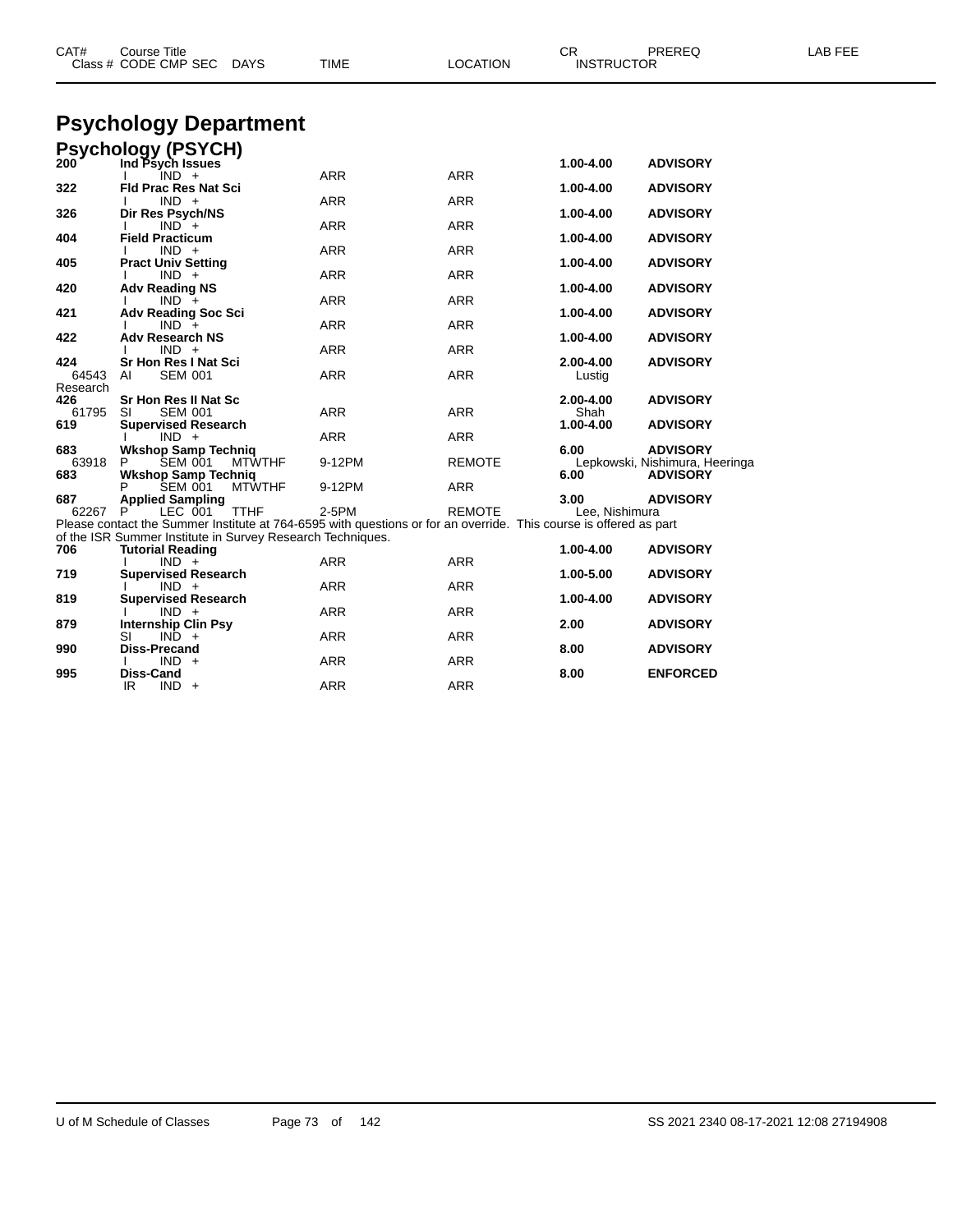| CAT# | Course Title<br>Class # CODE CMP SEC DAYS<br>TIME<br>LOCATION |            |            | СR<br><b>INSTRUCTOR</b> | LAB FEE         |  |
|------|---------------------------------------------------------------|------------|------------|-------------------------|-----------------|--|
|      | <b>Studies In Religion</b>                                    |            |            |                         |                 |  |
|      | Religion (RELIGION)<br>387 Independent Study                  |            |            | 1.00-3.00               | <b>ADVISORY</b> |  |
| 487  | $IND +$<br><b>Independent Study</b>                           | <b>ARR</b> | <b>ARR</b> | 1.00-3.00               | <b>ADVISORY</b> |  |
|      | $IND +$                                                       | ARR        | ARR        |                         |                 |  |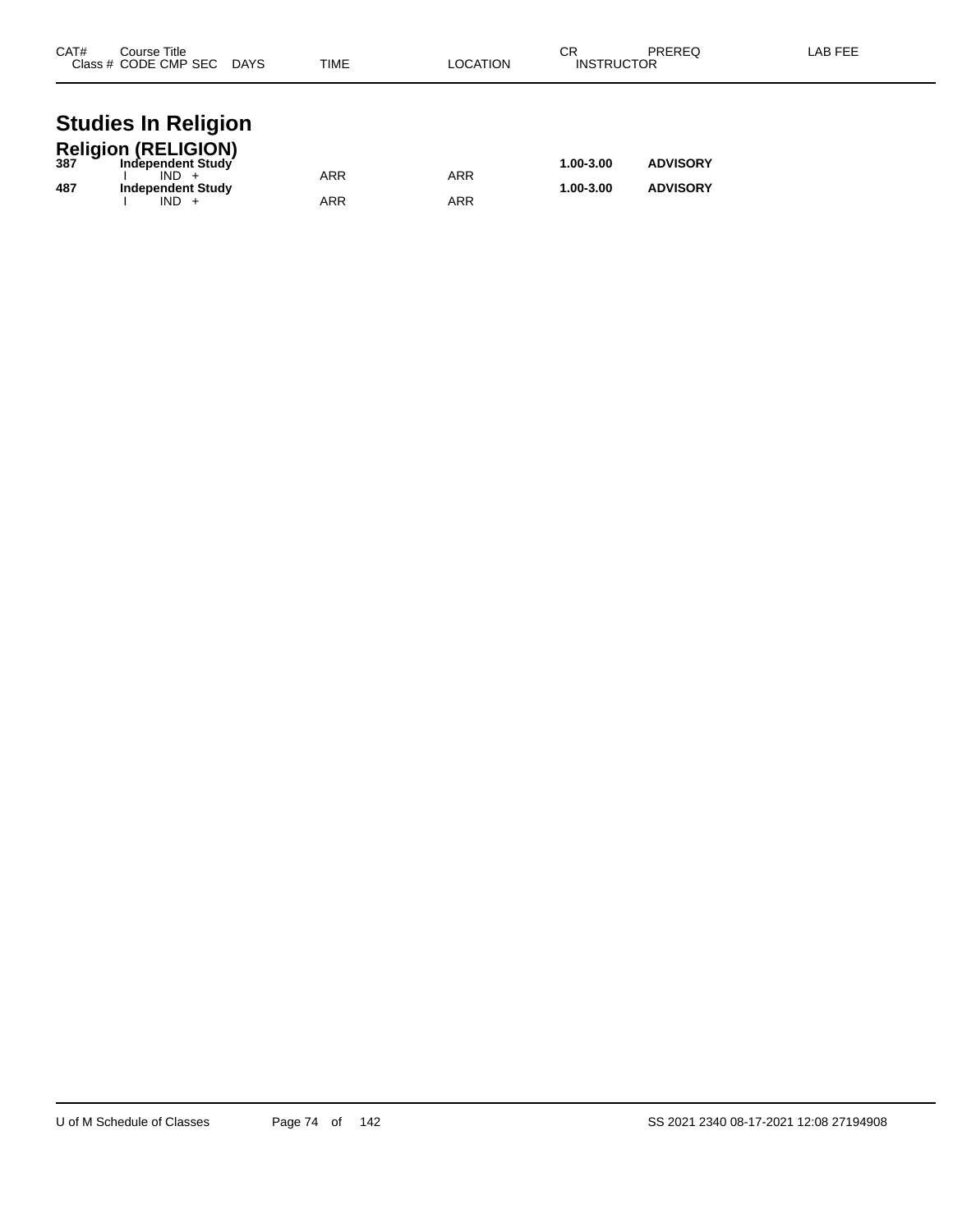| Class # CODE CMP SEC DAYS |                                                        | TIME<br>LOCATION |            | <b>INSTRUCTOR</b> |                 |  |
|---------------------------|--------------------------------------------------------|------------------|------------|-------------------|-----------------|--|
|                           | <b>Romance Languages Department</b>                    |                  |            |                   |                 |  |
|                           | <b>French (FRENCH)</b>                                 |                  |            |                   |                 |  |
| 399                       | Independent Study<br>$IND +$<br>IR                     | <b>ARR</b>       | <b>ARR</b> | 1.00-3.00         | <b>ENFORCED</b> |  |
| 899                       | <b>Independent Study</b>                               |                  |            | 1.00-3.00         | <b>ADVISORY</b> |  |
| 990                       | IR.<br>$IND +$<br><b>Diss-Precand</b>                  | <b>ARR</b>       | <b>ARR</b> | 1.00-8.00         | <b>ADVISORY</b> |  |
|                           | $IND +$<br>IR.                                         | ARR              | ARR        |                   |                 |  |
| 995                       | <b>Diss-Cand</b><br>$IND +$<br>IR                      | <b>ARR</b>       | <b>ARR</b> | 8.00              | <b>ENFORCED</b> |  |
|                           | Italian (ITALIAN)                                      |                  |            |                   |                 |  |
| 995                       | <b>Diss-Cand</b>                                       |                  |            | 8.00              | <b>ENFORCED</b> |  |
|                           | $DR$ $IND$ +                                           | <b>ARR</b>       | <b>ARR</b> |                   |                 |  |
| 350                       | <b>Portuguese (PORTUG)</b><br><b>Independent Study</b> |                  |            | 1.00-3.00         | <b>ADVISORY</b> |  |
|                           | $IND +$                                                | <b>ARR</b>       | <b>ARR</b> |                   |                 |  |
|                           | <b>Romance Linguistics (ROMLING)</b>                   |                  |            |                   |                 |  |
| 990                       | Diss-Precand<br>IR<br>$IND +$                          | <b>ARR</b>       | <b>ARR</b> | 1.00-8.00         | <b>ADVISORY</b> |  |
| 995                       | <b>Diss-Cand</b>                                       |                  |            | 8.00              | <b>ENFORCED</b> |  |
|                           | IR.<br>$IND +$                                         | <b>ARR</b>       | <b>ARR</b> |                   |                 |  |
|                           | Spanish (SPANISH)<br>350 Independent Study             |                  |            | 1.00-3.00         | <b>ADVISORY</b> |  |
|                           | Independent Study<br>$IND +$                           | <b>ARR</b>       | <b>ARR</b> |                   |                 |  |
| 435                       | <b>Independent Study</b><br>IR<br>$IND +$              | <b>ARR</b>       | <b>ARR</b> | 1.00-3.00         | <b>ENFORCED</b> |  |
| 635                       | <b>Independent Study</b>                               |                  |            | 1.00-3.00         | <b>ADVISORY</b> |  |
| 895                       | $IND +$<br>IR<br><b>Independent Study</b>              | ARR              | ARR        | 3.00              | <b>ADVISORY</b> |  |
| 990                       | $IND +$<br>IR.<br><b>Diss-Precand</b>                  | ARR              | ARR        | 1.00-8.00         | <b>ADVISORY</b> |  |
|                           | $IND +$<br>IR                                          | <b>ARR</b>       | <b>ARR</b> |                   |                 |  |
| 995                       | <b>Diss-Cand</b>                                       |                  |            | 8.00              | <b>ENFORCED</b> |  |

CAT# Course Title Case CR PREREQ LAB FEE

IR IND + ARR ARR ARR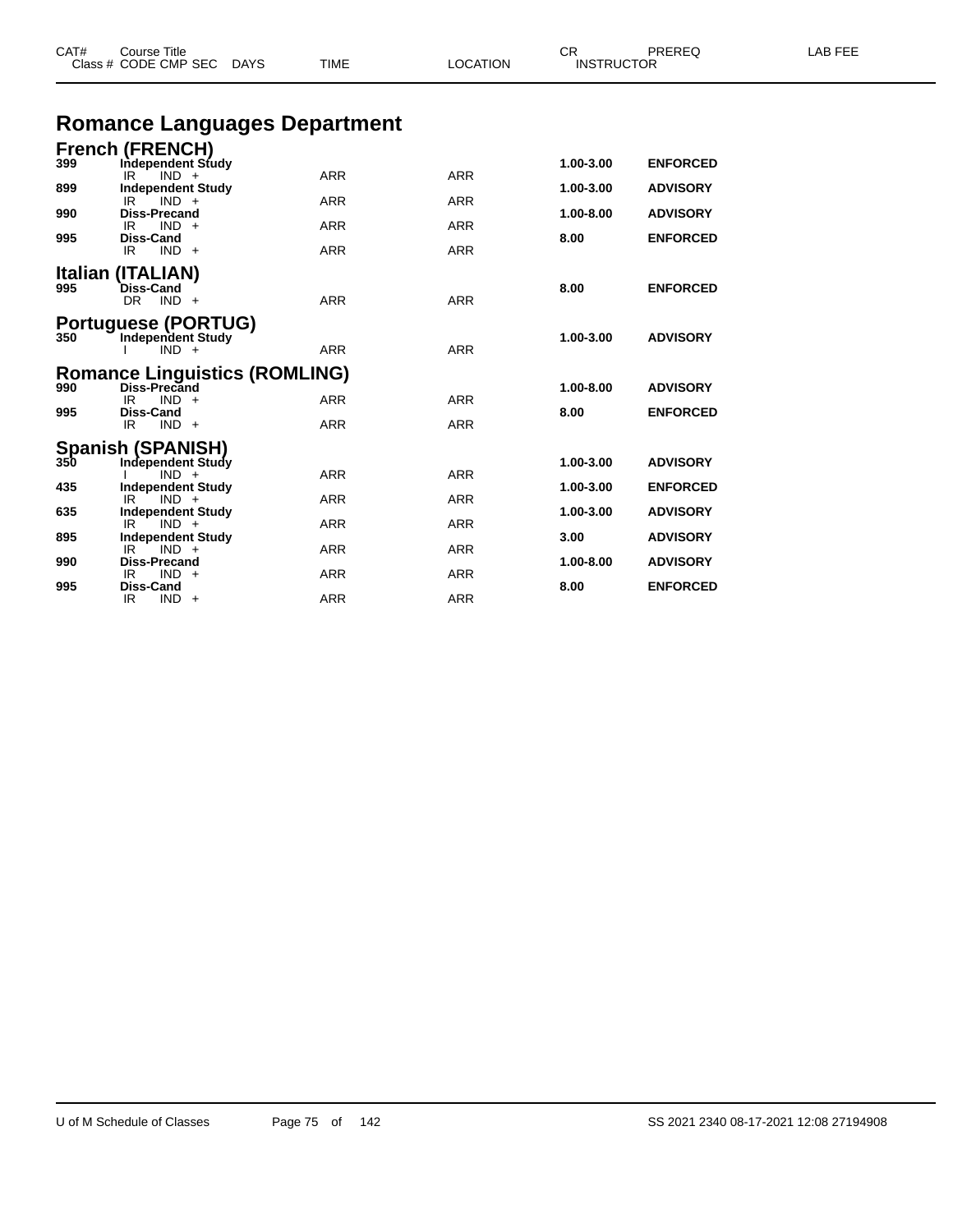| CAT# | Course Title<br>Class # CODE CMP SEC DAYS                        | <b>TIME</b> | <b>LOCATION</b> | <b>CR</b><br><b>INSTRUCTOR</b> | PREREQ          | <b>LAB FEE</b> |
|------|------------------------------------------------------------------|-------------|-----------------|--------------------------------|-----------------|----------------|
|      | <b>Slavic Languages &amp; Lit Dept</b>                           |             |                 |                                |                 |                |
| 430  | <b>Russian (RUSSIAN)</b><br><b>Supervised Reading</b><br>$IND +$ | <b>ARR</b>  | <b>ARR</b>      | 1.00-4.00                      | <b>ADVISORY</b> |                |
| 990  | Diss-Precand<br>$IND +$<br>IR                                    | <b>ARR</b>  | <b>ARR</b>      | 1.00-8.00                      | <b>ADVISORY</b> |                |
| 995  | <b>Diss-Cand</b><br>$IND +$<br>IR                                | <b>ARR</b>  | <b>ARR</b>      | 8.00                           | <b>ENFORCED</b> |                |
| 450  | <b>Ukrainian (UKR)</b><br>Internship-Ukraine<br>$IND +$          | <b>ARR</b>  | <b>ARR</b>      | 1.00                           | <b>ADVISORY</b> |                |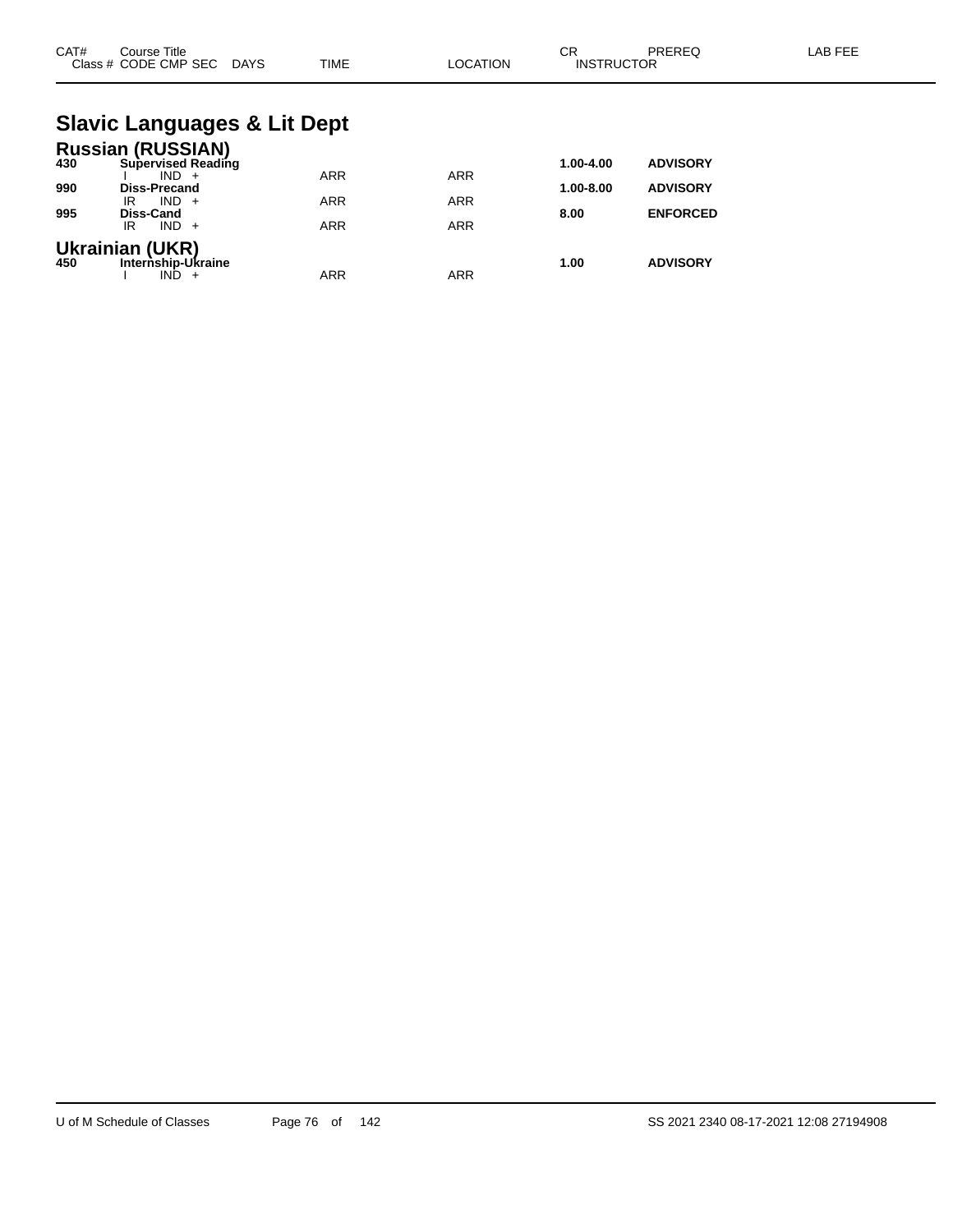| CAT# | $\mathop{\mathsf{course}}$ Title |      |          | СR                | PREREQ | LAB FEE |
|------|----------------------------------|------|----------|-------------------|--------|---------|
|      | Class # CODE CMP SEC DAYS        | TIME | LOCATION | <b>INSTRUCTOR</b> |        |         |

# **Sociology Department**

|       | Sociology (SOC)                                            |               |                                                                                                                   |               |                |                                |
|-------|------------------------------------------------------------|---------------|-------------------------------------------------------------------------------------------------------------------|---------------|----------------|--------------------------------|
| 394   | Undergrad Résearch                                         |               |                                                                                                                   |               | 1.00-4.00      |                                |
|       | IND +                                                      |               | <b>ARR</b>                                                                                                        | <b>ARR</b>    |                |                                |
| 395   | <b>Independent Study</b>                                   |               |                                                                                                                   |               | 1.00-4.00      | <b>ADVISORY</b>                |
|       | $IND +$                                                    |               | <b>ARR</b>                                                                                                        | <b>ARR</b>    |                |                                |
| 396   | <b>UG Internship</b>                                       |               |                                                                                                                   |               | 1.00           | <b>ADVISORY</b>                |
|       | $IND +$<br>D                                               |               | <b>ARR</b>                                                                                                        | <b>ARR</b>    |                |                                |
| 612   | <b>Applied Sampling</b>                                    |               |                                                                                                                   |               | 3.00           | <b>ADVISORY</b>                |
| 62268 | LEC 001                                                    | <b>TTHF</b>   | 2-5PM                                                                                                             | <b>REMOTE</b> | Lee, Nishimura |                                |
|       |                                                            |               | Please contact the Summer Institute at 764-6595 with questions or for an override. This course is offered as part |               |                |                                |
|       | of the ISR Summer Institute in Survey Research Techniques. |               |                                                                                                                   |               |                |                                |
| 621   | <b>Wkshop Samp Technig</b>                                 |               |                                                                                                                   |               | 6.00           | <b>ADVISORY</b>                |
| 63919 | SEM 001<br>P.                                              | <b>MTWTHF</b> | 9-12PM                                                                                                            | <b>REMOTE</b> |                | Lepkowski, Nishimura, Heeringa |
| 621   | <b>Wkshop Samp Technig</b>                                 |               |                                                                                                                   |               | 6.00           | <b>ADVISORY</b>                |
|       | <b>SEM 001</b>                                             | <b>MTWTHF</b> | 9-12PM                                                                                                            | <b>ARR</b>    |                |                                |
| 695   | <b>Directed Research</b>                                   |               |                                                                                                                   |               | 1.00-6.00      | <b>ADVISORY</b>                |
|       | $IND +$                                                    |               | <b>ARR</b>                                                                                                        | <b>ARR</b>    |                |                                |
| 696   | <b>Directed Reading</b>                                    |               |                                                                                                                   |               | 1.00-6.00      | <b>ADVISORY</b>                |
|       | $IND +$                                                    |               | <b>ARR</b>                                                                                                        | <b>ARR</b>    |                |                                |
| 990   | Diss-Precand                                               |               |                                                                                                                   |               | 1.00-8.00      | <b>ADVISORY</b>                |
|       | $IND +$<br>D                                               |               | <b>ARR</b>                                                                                                        | <b>ARR</b>    |                |                                |
| 995   | Diss-Cand                                                  |               |                                                                                                                   |               | 8.00           | <b>ENFORCED</b>                |
|       | DR.<br>$IND +$                                             |               | ARR                                                                                                               | <b>ARR</b>    |                |                                |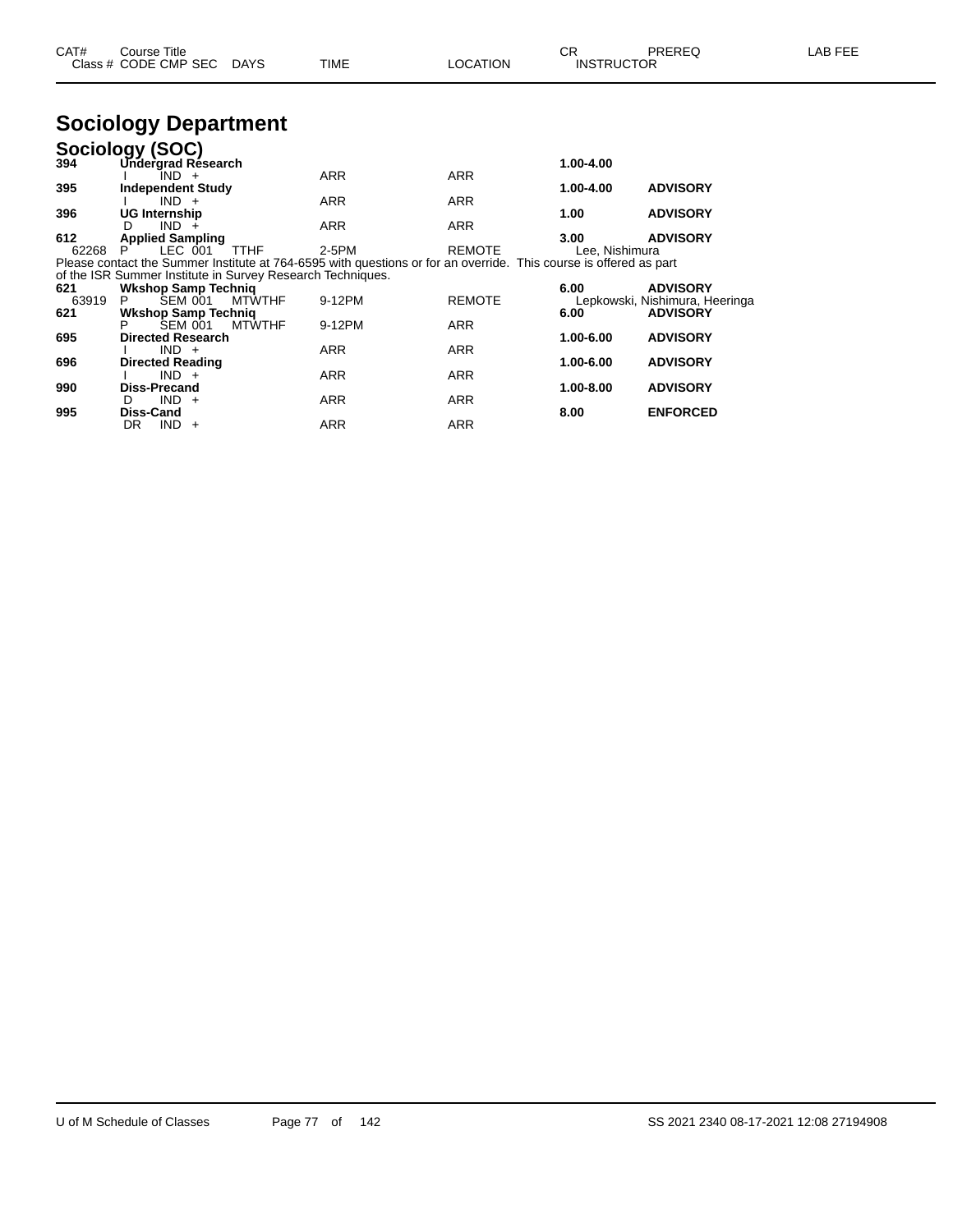| CAT# | Course Title<br>Class # CODE CMP SEC DAYS | TIME       | LOCATION   | <b>CR</b><br><b>INSTRUCTOR</b> | <b>PREREQ</b>   | LAB FEE |
|------|-------------------------------------------|------------|------------|--------------------------------|-----------------|---------|
|      | <b>Statistics Department</b>              |            |            |                                |                 |         |
|      | <b>Statistics (STATS)</b>                 |            |            |                                |                 |         |
| 750  | <b>Directed Reading</b>                   |            |            | 1.00-6.00                      | <b>ADVISORY</b> |         |
|      | $IND +$<br>IR                             | <b>ARR</b> | <b>ARR</b> |                                |                 |         |
| 990  | <b>Diss-Precand</b><br>$IND +$            |            |            | 1.00-8.00                      | <b>ADVISORY</b> |         |
| 995  | IR<br>Diss-Cand                           | <b>ARR</b> | <b>ARR</b> | 8.00                           | <b>ENFORCED</b> |         |
|      | $IND +$<br>IR                             | <b>ARR</b> | <b>ARR</b> |                                |                 |         |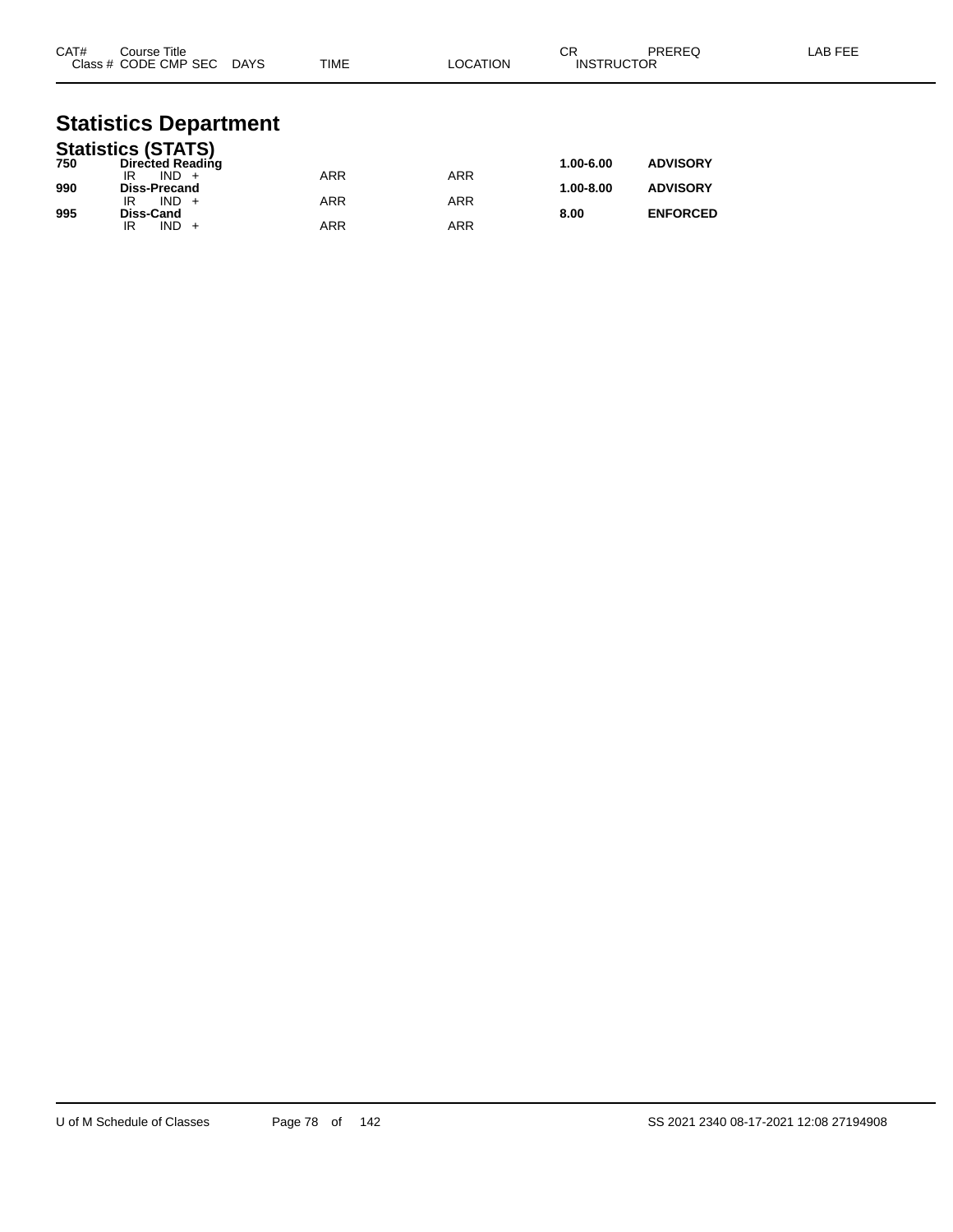| CAT#<br>$C \cdot 4$ | Course Title<br>CODE CMP SEC | <b>DAYS</b> | <b>TIME</b> | <b>ATION</b><br>ില | ∼⊏<br>◡<br>JCTOR<br><b>INSTRI</b> | חם בו | AR L |
|---------------------|------------------------------|-------------|-------------|--------------------|-----------------------------------|-------|------|
|                     |                              |             |             |                    |                                   |       |      |

# **Women's Studies Department**

|     | <b>Women's and Gender Studies (WGS)</b> |            |            |           |                 |
|-----|-----------------------------------------|------------|------------|-----------|-----------------|
| 385 | <b>Directed Reading</b>                 |            |            | 1.00-3.00 | <b>ADVISORY</b> |
|     | $IND +$                                 | <b>ARR</b> | <b>ARR</b> |           |                 |
| 580 | <b>Independent Study</b>                |            |            | 1.00-3.00 | <b>ADVISORY</b> |
|     | $IND +$                                 | <b>ARR</b> | <b>ARR</b> |           |                 |
| 690 | <b>Directed Readings</b>                |            |            | 1.00-3.00 | <b>ADVISORY</b> |
|     | $IND +$                                 | <b>ARR</b> | <b>ARR</b> |           |                 |
| 890 | <b>Advanced Research</b>                |            |            | 1.00-3.00 | <b>ADVISORY</b> |
|     | $IND +$                                 | <b>ARR</b> | <b>ARR</b> |           |                 |
| 891 | Jt Ph.D Adv Res                         |            |            | 3.00      | <b>ADVISORY</b> |
|     | $IND +$                                 | <b>ARR</b> | <b>ARR</b> |           |                 |
| 990 | <b>Diss Pre-Cand</b>                    |            |            | 1.00-8.00 | <b>ADVISORY</b> |
|     | IND.<br>$+$                             | <b>ARR</b> | <b>ARR</b> |           |                 |
| 995 | <b>Diss Cand</b>                        |            |            | 8.00      | <b>ENFORCED</b> |
|     | <b>IND</b><br>IR<br>$+$                 | <b>ARR</b> | <b>ARR</b> |           |                 |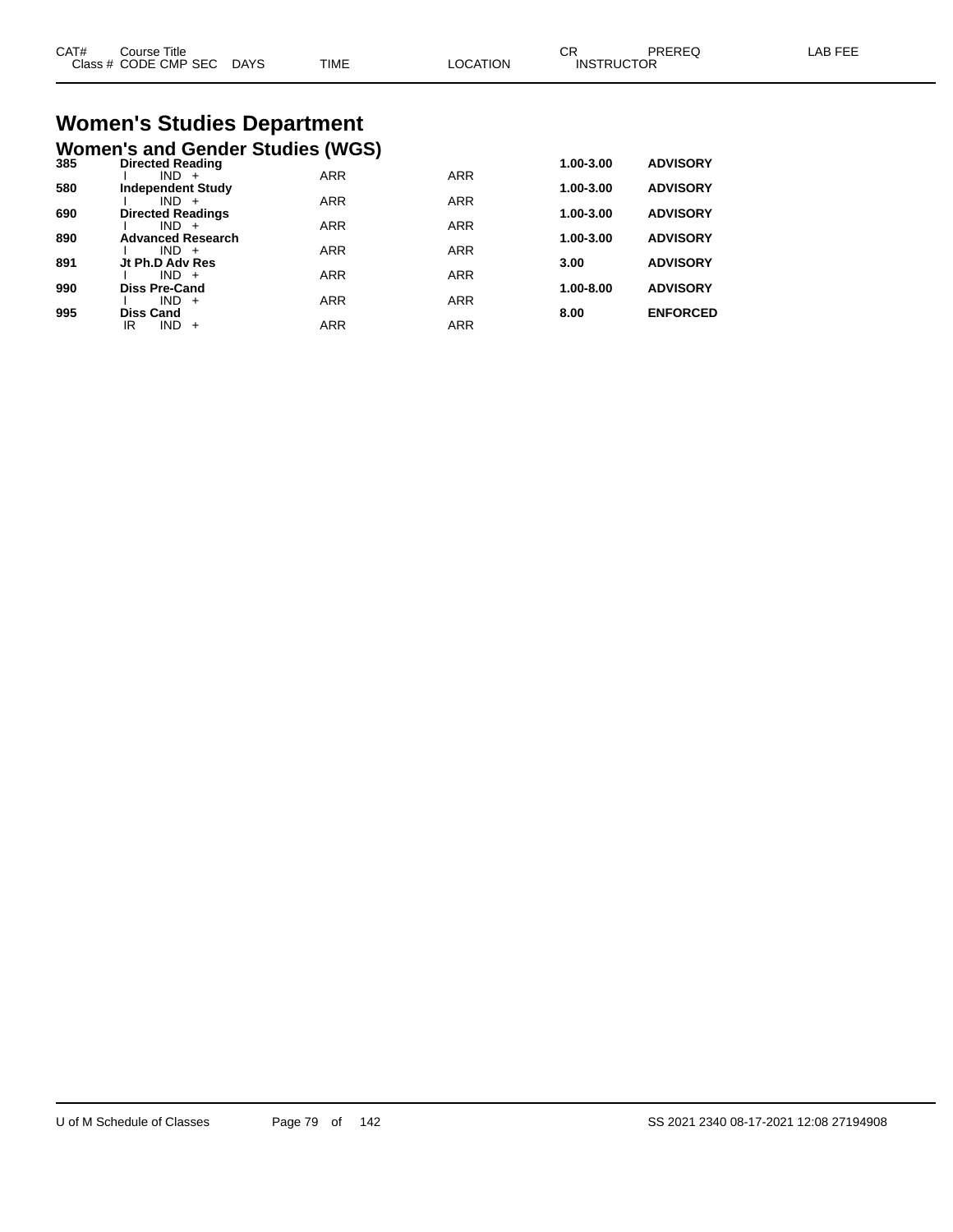### **Medicine Division of Anatomical Science Anatomy (ANATOMY)**

| Anatomy (ANATOMY |                           |  |
|------------------|---------------------------|--|
| 000              | $C_{\text{model}}$ Tanian |  |

| 800   | <b>Special Topics</b> |     |            | 1.00      |                 |
|-------|-----------------------|-----|------------|-----------|-----------------|
| 61134 | PÌ<br>LEC 001         | ARR | ARR        |           |                 |
| 990   | <b>Diss-Precand</b>   |     |            | 1.00-8.00 | <b>ADVISORY</b> |
| 995   | $IND +$<br>Diss-Cand  | ARR | <b>ARR</b> | 8.00      | <b>ENFORCED</b> |
|       | $IND +$<br>IR         | ARR | <b>ARR</b> |           |                 |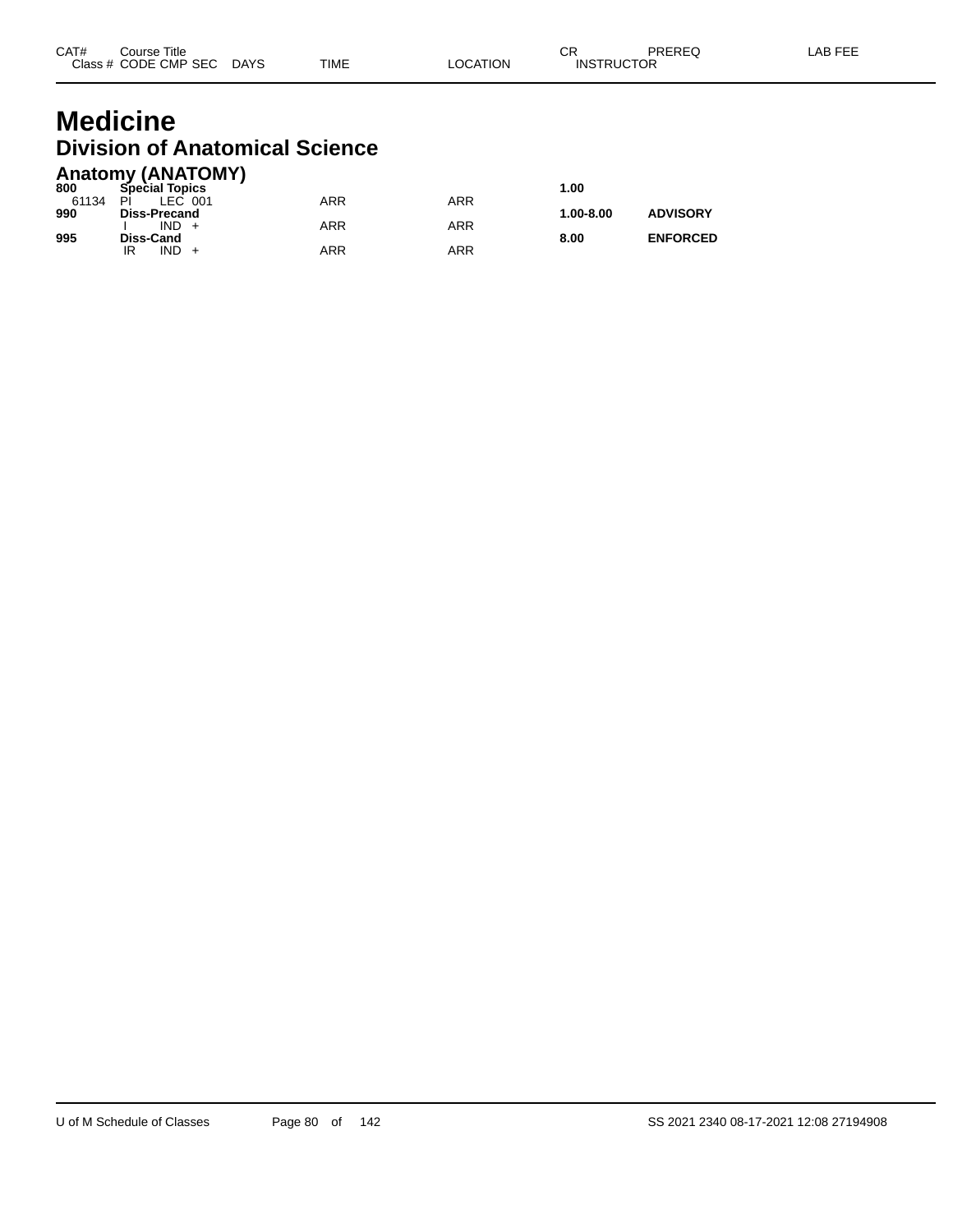| <b>Anesthesiology Department</b><br><b>Anesthesia (ANESTH)</b><br>Ug Research<br>499<br>1.00-16.00<br><b>ADVISORY</b><br>$IND +$<br>ARR<br>ARR<br><b>SWAT Team Elective</b><br>8101<br>2.00<br><b>ENFORCED</b><br><b>CLN 001</b><br><b>ARR</b><br>60037<br>P R<br>ARR<br>60247<br><b>PR</b><br><b>CLN 001</b><br><b>ARR</b><br><b>ARR</b><br>64340<br>P <sub>R</sub><br><b>CLN 001</b><br><b>ARR</b><br>ARR<br>8102<br>Anesthesia Pediatric<br>2.00<br><b>ENFORCED</b><br>PR.<br><b>CLN 001</b><br><b>ARR</b><br>60248<br>ARR<br>60249<br>PR<br><b>CLN 001</b><br><b>ARR</b><br><b>ARR</b><br>64458<br><b>CLN 001</b><br>P R<br>ARR<br>ARR<br>64459<br>PR<br><b>CLN 001</b><br>ARR<br><b>ARR</b><br><b>Clinical</b><br>8200<br>4.00<br><b>ENFORCED</b><br><b>CLN 001</b><br><b>ARR</b><br>60038<br>ΡR<br>ARR<br>60250<br><b>PR</b><br><b>CLN 001</b><br>ARR<br><b>ARR</b><br>P R<br><b>CLN 001</b><br>ARR<br>60251<br>ARR<br>60252<br><b>CLN 001</b><br>P R<br>ARR<br>ARR<br>Advanced<br>4.00<br><b>ENFORCED</b><br>8201<br><b>CLN 001</b><br><b>ARR</b><br><b>ARR</b><br>65149<br>P R<br><b>Pediatric</b><br>8202<br>4.00<br><b>ENFORCED</b><br>P <sub>R</sub><br><b>CLN 001</b><br><b>ARR</b><br>60039<br>ARR<br>P <sub>R</sub><br>60253<br><b>CLN 001</b><br><b>ARR</b><br><b>ARR</b><br><b>CLN 001</b><br>60254<br>P R<br>ARR<br>ARR<br>8203<br><b>Pain Management</b><br>4.00<br><b>ENFORCED</b><br><b>ARR</b><br><b>ARR</b><br>64978<br>ΡR<br><b>CLN 001</b><br>64979<br><b>CLN 001</b><br>P R<br>ARR<br>ARR<br>64980<br>PR<br><b>CLN 001</b><br><b>ARR</b><br><b>ARR</b><br><b>CLN 001</b><br><b>ARR</b><br>64981<br>P R<br>ARR<br><b>Clinical - VAHS</b><br>8204<br>4.00<br><b>ENFORCED</b><br>PR<br><b>CLN 001</b><br><b>ARR</b><br>60041<br>ARR<br>PR<br>CLN 001<br><b>ARR</b><br><b>ARR</b><br>60255<br>60256<br><b>CLN 001</b><br>PR.<br>ARR<br>ARR<br><b>Clinical - SJMH</b><br>8205<br>4.00<br><b>ENFORCED</b><br><b>ARR</b><br><b>ARR</b><br>ΡR<br><b>CLN 001</b><br>60257<br>60258<br>PR<br><b>CLN 001</b><br>ARR<br>ARR<br>60259<br>PR.<br><b>CLN 001</b><br>ARR<br><b>ARR</b><br><b>Domestic Away Clinical</b><br>8270<br><b>ENFORCED</b><br>4.00<br>PR<br><b>CLN 001</b><br>65135<br>ARR<br>ARR<br>64464<br>P R<br><b>CLN 001</b><br>ARR<br><b>ARR</b><br><b>Opioids Best Practices</b><br>2.00<br><b>ENFORCED</b><br>8300<br>PR.<br><b>CLN 001</b><br><b>ARR</b><br>60042<br>ARR<br>60043<br>PR.<br><b>CLN 001</b><br><b>ARR</b><br><b>ARR</b><br>CLN 001<br><b>ARR</b><br>60260<br>ΡR<br>ARR<br>60261<br><b>CLN 001</b><br>ΡR<br>ARR<br>ARR<br>PR<br><b>CLN 001</b><br><b>ARR</b><br>ARR<br>60262<br>CLN 001<br><b>ARR</b><br><b>ARR</b><br>60263<br>ΡR<br><b>CLN 001</b><br><b>ARR</b><br>60264<br>ΡR<br>ARR<br><b>ARR</b><br><b>ARR</b><br>60265<br>P R<br>CLN 001<br>8440<br>Research<br>4.00<br><b>ENFORCED</b><br>60044<br>P R<br><b>CLN 001</b><br>ARR<br>ARR<br>60828<br>PR<br><b>CLN 001</b><br>ARR<br><b>ARR</b><br>64341<br>PR.<br><b>CLN 001</b><br>ARR<br><b>ARR</b><br>64342<br><b>CLN 001</b><br>P R<br>ARR<br>ARR<br><b>Nonclinical Indiv Arranged</b><br>4.00<br><b>ENFORCED</b><br>8450<br><b>ARR</b><br><b>ARR</b><br>P R<br>CLN 001<br>64460<br><b>CLN 001</b><br>64465<br>P R<br>ARR<br>ARR<br><b>Cardiovascular ICU/Subl</b><br>8700<br>4.00<br><b>ENFORCED</b><br><b>ARR</b><br><b>ARR</b><br>60045<br>P R<br><b>CLN 001</b><br>60266<br><b>CLN 001</b><br>P R<br>ARR<br>ARR<br>60267<br><b>CLN 001</b><br><b>ARR</b><br>ARR<br>P R<br>60822<br><b>ARR</b><br><b>ARR</b><br>P R<br>CLN 001 | CAT# | <b>Course Title</b><br>Class # CODE CMP SEC DAYS | CR<br><b>INSTRUCTOR</b><br>TIME<br><b>LOCATION</b> |  | PREREQ | LAB FEE |  |
|---------------------------------------------------------------------------------------------------------------------------------------------------------------------------------------------------------------------------------------------------------------------------------------------------------------------------------------------------------------------------------------------------------------------------------------------------------------------------------------------------------------------------------------------------------------------------------------------------------------------------------------------------------------------------------------------------------------------------------------------------------------------------------------------------------------------------------------------------------------------------------------------------------------------------------------------------------------------------------------------------------------------------------------------------------------------------------------------------------------------------------------------------------------------------------------------------------------------------------------------------------------------------------------------------------------------------------------------------------------------------------------------------------------------------------------------------------------------------------------------------------------------------------------------------------------------------------------------------------------------------------------------------------------------------------------------------------------------------------------------------------------------------------------------------------------------------------------------------------------------------------------------------------------------------------------------------------------------------------------------------------------------------------------------------------------------------------------------------------------------------------------------------------------------------------------------------------------------------------------------------------------------------------------------------------------------------------------------------------------------------------------------------------------------------------------------------------------------------------------------------------------------------------------------------------------------------------------------------------------------------------------------------------------------------------------------------------------------------------------------------------------------------------------------------------------------------------------------------------------------------------------------------------------------------------------------------------------------------------------------------------------------------------------------------------------------------------------------------------------------------------------------------------------------------------------------------------------------------------------------------------------------------------------------------------------------------------------------------------------------------------------------------------------------------------------------------------------------------------------------------------------------------------------|------|--------------------------------------------------|----------------------------------------------------|--|--------|---------|--|
|                                                                                                                                                                                                                                                                                                                                                                                                                                                                                                                                                                                                                                                                                                                                                                                                                                                                                                                                                                                                                                                                                                                                                                                                                                                                                                                                                                                                                                                                                                                                                                                                                                                                                                                                                                                                                                                                                                                                                                                                                                                                                                                                                                                                                                                                                                                                                                                                                                                                                                                                                                                                                                                                                                                                                                                                                                                                                                                                                                                                                                                                                                                                                                                                                                                                                                                                                                                                                                                                                                                                       |      |                                                  |                                                    |  |        |         |  |
|                                                                                                                                                                                                                                                                                                                                                                                                                                                                                                                                                                                                                                                                                                                                                                                                                                                                                                                                                                                                                                                                                                                                                                                                                                                                                                                                                                                                                                                                                                                                                                                                                                                                                                                                                                                                                                                                                                                                                                                                                                                                                                                                                                                                                                                                                                                                                                                                                                                                                                                                                                                                                                                                                                                                                                                                                                                                                                                                                                                                                                                                                                                                                                                                                                                                                                                                                                                                                                                                                                                                       |      |                                                  |                                                    |  |        |         |  |
|                                                                                                                                                                                                                                                                                                                                                                                                                                                                                                                                                                                                                                                                                                                                                                                                                                                                                                                                                                                                                                                                                                                                                                                                                                                                                                                                                                                                                                                                                                                                                                                                                                                                                                                                                                                                                                                                                                                                                                                                                                                                                                                                                                                                                                                                                                                                                                                                                                                                                                                                                                                                                                                                                                                                                                                                                                                                                                                                                                                                                                                                                                                                                                                                                                                                                                                                                                                                                                                                                                                                       |      |                                                  |                                                    |  |        |         |  |
|                                                                                                                                                                                                                                                                                                                                                                                                                                                                                                                                                                                                                                                                                                                                                                                                                                                                                                                                                                                                                                                                                                                                                                                                                                                                                                                                                                                                                                                                                                                                                                                                                                                                                                                                                                                                                                                                                                                                                                                                                                                                                                                                                                                                                                                                                                                                                                                                                                                                                                                                                                                                                                                                                                                                                                                                                                                                                                                                                                                                                                                                                                                                                                                                                                                                                                                                                                                                                                                                                                                                       |      |                                                  |                                                    |  |        |         |  |
|                                                                                                                                                                                                                                                                                                                                                                                                                                                                                                                                                                                                                                                                                                                                                                                                                                                                                                                                                                                                                                                                                                                                                                                                                                                                                                                                                                                                                                                                                                                                                                                                                                                                                                                                                                                                                                                                                                                                                                                                                                                                                                                                                                                                                                                                                                                                                                                                                                                                                                                                                                                                                                                                                                                                                                                                                                                                                                                                                                                                                                                                                                                                                                                                                                                                                                                                                                                                                                                                                                                                       |      |                                                  |                                                    |  |        |         |  |
|                                                                                                                                                                                                                                                                                                                                                                                                                                                                                                                                                                                                                                                                                                                                                                                                                                                                                                                                                                                                                                                                                                                                                                                                                                                                                                                                                                                                                                                                                                                                                                                                                                                                                                                                                                                                                                                                                                                                                                                                                                                                                                                                                                                                                                                                                                                                                                                                                                                                                                                                                                                                                                                                                                                                                                                                                                                                                                                                                                                                                                                                                                                                                                                                                                                                                                                                                                                                                                                                                                                                       |      |                                                  |                                                    |  |        |         |  |
|                                                                                                                                                                                                                                                                                                                                                                                                                                                                                                                                                                                                                                                                                                                                                                                                                                                                                                                                                                                                                                                                                                                                                                                                                                                                                                                                                                                                                                                                                                                                                                                                                                                                                                                                                                                                                                                                                                                                                                                                                                                                                                                                                                                                                                                                                                                                                                                                                                                                                                                                                                                                                                                                                                                                                                                                                                                                                                                                                                                                                                                                                                                                                                                                                                                                                                                                                                                                                                                                                                                                       |      |                                                  |                                                    |  |        |         |  |
|                                                                                                                                                                                                                                                                                                                                                                                                                                                                                                                                                                                                                                                                                                                                                                                                                                                                                                                                                                                                                                                                                                                                                                                                                                                                                                                                                                                                                                                                                                                                                                                                                                                                                                                                                                                                                                                                                                                                                                                                                                                                                                                                                                                                                                                                                                                                                                                                                                                                                                                                                                                                                                                                                                                                                                                                                                                                                                                                                                                                                                                                                                                                                                                                                                                                                                                                                                                                                                                                                                                                       |      |                                                  |                                                    |  |        |         |  |
|                                                                                                                                                                                                                                                                                                                                                                                                                                                                                                                                                                                                                                                                                                                                                                                                                                                                                                                                                                                                                                                                                                                                                                                                                                                                                                                                                                                                                                                                                                                                                                                                                                                                                                                                                                                                                                                                                                                                                                                                                                                                                                                                                                                                                                                                                                                                                                                                                                                                                                                                                                                                                                                                                                                                                                                                                                                                                                                                                                                                                                                                                                                                                                                                                                                                                                                                                                                                                                                                                                                                       |      |                                                  |                                                    |  |        |         |  |
|                                                                                                                                                                                                                                                                                                                                                                                                                                                                                                                                                                                                                                                                                                                                                                                                                                                                                                                                                                                                                                                                                                                                                                                                                                                                                                                                                                                                                                                                                                                                                                                                                                                                                                                                                                                                                                                                                                                                                                                                                                                                                                                                                                                                                                                                                                                                                                                                                                                                                                                                                                                                                                                                                                                                                                                                                                                                                                                                                                                                                                                                                                                                                                                                                                                                                                                                                                                                                                                                                                                                       |      |                                                  |                                                    |  |        |         |  |
|                                                                                                                                                                                                                                                                                                                                                                                                                                                                                                                                                                                                                                                                                                                                                                                                                                                                                                                                                                                                                                                                                                                                                                                                                                                                                                                                                                                                                                                                                                                                                                                                                                                                                                                                                                                                                                                                                                                                                                                                                                                                                                                                                                                                                                                                                                                                                                                                                                                                                                                                                                                                                                                                                                                                                                                                                                                                                                                                                                                                                                                                                                                                                                                                                                                                                                                                                                                                                                                                                                                                       |      |                                                  |                                                    |  |        |         |  |
|                                                                                                                                                                                                                                                                                                                                                                                                                                                                                                                                                                                                                                                                                                                                                                                                                                                                                                                                                                                                                                                                                                                                                                                                                                                                                                                                                                                                                                                                                                                                                                                                                                                                                                                                                                                                                                                                                                                                                                                                                                                                                                                                                                                                                                                                                                                                                                                                                                                                                                                                                                                                                                                                                                                                                                                                                                                                                                                                                                                                                                                                                                                                                                                                                                                                                                                                                                                                                                                                                                                                       |      |                                                  |                                                    |  |        |         |  |
|                                                                                                                                                                                                                                                                                                                                                                                                                                                                                                                                                                                                                                                                                                                                                                                                                                                                                                                                                                                                                                                                                                                                                                                                                                                                                                                                                                                                                                                                                                                                                                                                                                                                                                                                                                                                                                                                                                                                                                                                                                                                                                                                                                                                                                                                                                                                                                                                                                                                                                                                                                                                                                                                                                                                                                                                                                                                                                                                                                                                                                                                                                                                                                                                                                                                                                                                                                                                                                                                                                                                       |      |                                                  |                                                    |  |        |         |  |
|                                                                                                                                                                                                                                                                                                                                                                                                                                                                                                                                                                                                                                                                                                                                                                                                                                                                                                                                                                                                                                                                                                                                                                                                                                                                                                                                                                                                                                                                                                                                                                                                                                                                                                                                                                                                                                                                                                                                                                                                                                                                                                                                                                                                                                                                                                                                                                                                                                                                                                                                                                                                                                                                                                                                                                                                                                                                                                                                                                                                                                                                                                                                                                                                                                                                                                                                                                                                                                                                                                                                       |      |                                                  |                                                    |  |        |         |  |
|                                                                                                                                                                                                                                                                                                                                                                                                                                                                                                                                                                                                                                                                                                                                                                                                                                                                                                                                                                                                                                                                                                                                                                                                                                                                                                                                                                                                                                                                                                                                                                                                                                                                                                                                                                                                                                                                                                                                                                                                                                                                                                                                                                                                                                                                                                                                                                                                                                                                                                                                                                                                                                                                                                                                                                                                                                                                                                                                                                                                                                                                                                                                                                                                                                                                                                                                                                                                                                                                                                                                       |      |                                                  |                                                    |  |        |         |  |
|                                                                                                                                                                                                                                                                                                                                                                                                                                                                                                                                                                                                                                                                                                                                                                                                                                                                                                                                                                                                                                                                                                                                                                                                                                                                                                                                                                                                                                                                                                                                                                                                                                                                                                                                                                                                                                                                                                                                                                                                                                                                                                                                                                                                                                                                                                                                                                                                                                                                                                                                                                                                                                                                                                                                                                                                                                                                                                                                                                                                                                                                                                                                                                                                                                                                                                                                                                                                                                                                                                                                       |      |                                                  |                                                    |  |        |         |  |
|                                                                                                                                                                                                                                                                                                                                                                                                                                                                                                                                                                                                                                                                                                                                                                                                                                                                                                                                                                                                                                                                                                                                                                                                                                                                                                                                                                                                                                                                                                                                                                                                                                                                                                                                                                                                                                                                                                                                                                                                                                                                                                                                                                                                                                                                                                                                                                                                                                                                                                                                                                                                                                                                                                                                                                                                                                                                                                                                                                                                                                                                                                                                                                                                                                                                                                                                                                                                                                                                                                                                       |      |                                                  |                                                    |  |        |         |  |
|                                                                                                                                                                                                                                                                                                                                                                                                                                                                                                                                                                                                                                                                                                                                                                                                                                                                                                                                                                                                                                                                                                                                                                                                                                                                                                                                                                                                                                                                                                                                                                                                                                                                                                                                                                                                                                                                                                                                                                                                                                                                                                                                                                                                                                                                                                                                                                                                                                                                                                                                                                                                                                                                                                                                                                                                                                                                                                                                                                                                                                                                                                                                                                                                                                                                                                                                                                                                                                                                                                                                       |      |                                                  |                                                    |  |        |         |  |
|                                                                                                                                                                                                                                                                                                                                                                                                                                                                                                                                                                                                                                                                                                                                                                                                                                                                                                                                                                                                                                                                                                                                                                                                                                                                                                                                                                                                                                                                                                                                                                                                                                                                                                                                                                                                                                                                                                                                                                                                                                                                                                                                                                                                                                                                                                                                                                                                                                                                                                                                                                                                                                                                                                                                                                                                                                                                                                                                                                                                                                                                                                                                                                                                                                                                                                                                                                                                                                                                                                                                       |      |                                                  |                                                    |  |        |         |  |
|                                                                                                                                                                                                                                                                                                                                                                                                                                                                                                                                                                                                                                                                                                                                                                                                                                                                                                                                                                                                                                                                                                                                                                                                                                                                                                                                                                                                                                                                                                                                                                                                                                                                                                                                                                                                                                                                                                                                                                                                                                                                                                                                                                                                                                                                                                                                                                                                                                                                                                                                                                                                                                                                                                                                                                                                                                                                                                                                                                                                                                                                                                                                                                                                                                                                                                                                                                                                                                                                                                                                       |      |                                                  |                                                    |  |        |         |  |
|                                                                                                                                                                                                                                                                                                                                                                                                                                                                                                                                                                                                                                                                                                                                                                                                                                                                                                                                                                                                                                                                                                                                                                                                                                                                                                                                                                                                                                                                                                                                                                                                                                                                                                                                                                                                                                                                                                                                                                                                                                                                                                                                                                                                                                                                                                                                                                                                                                                                                                                                                                                                                                                                                                                                                                                                                                                                                                                                                                                                                                                                                                                                                                                                                                                                                                                                                                                                                                                                                                                                       |      |                                                  |                                                    |  |        |         |  |
|                                                                                                                                                                                                                                                                                                                                                                                                                                                                                                                                                                                                                                                                                                                                                                                                                                                                                                                                                                                                                                                                                                                                                                                                                                                                                                                                                                                                                                                                                                                                                                                                                                                                                                                                                                                                                                                                                                                                                                                                                                                                                                                                                                                                                                                                                                                                                                                                                                                                                                                                                                                                                                                                                                                                                                                                                                                                                                                                                                                                                                                                                                                                                                                                                                                                                                                                                                                                                                                                                                                                       |      |                                                  |                                                    |  |        |         |  |
|                                                                                                                                                                                                                                                                                                                                                                                                                                                                                                                                                                                                                                                                                                                                                                                                                                                                                                                                                                                                                                                                                                                                                                                                                                                                                                                                                                                                                                                                                                                                                                                                                                                                                                                                                                                                                                                                                                                                                                                                                                                                                                                                                                                                                                                                                                                                                                                                                                                                                                                                                                                                                                                                                                                                                                                                                                                                                                                                                                                                                                                                                                                                                                                                                                                                                                                                                                                                                                                                                                                                       |      |                                                  |                                                    |  |        |         |  |
|                                                                                                                                                                                                                                                                                                                                                                                                                                                                                                                                                                                                                                                                                                                                                                                                                                                                                                                                                                                                                                                                                                                                                                                                                                                                                                                                                                                                                                                                                                                                                                                                                                                                                                                                                                                                                                                                                                                                                                                                                                                                                                                                                                                                                                                                                                                                                                                                                                                                                                                                                                                                                                                                                                                                                                                                                                                                                                                                                                                                                                                                                                                                                                                                                                                                                                                                                                                                                                                                                                                                       |      |                                                  |                                                    |  |        |         |  |
|                                                                                                                                                                                                                                                                                                                                                                                                                                                                                                                                                                                                                                                                                                                                                                                                                                                                                                                                                                                                                                                                                                                                                                                                                                                                                                                                                                                                                                                                                                                                                                                                                                                                                                                                                                                                                                                                                                                                                                                                                                                                                                                                                                                                                                                                                                                                                                                                                                                                                                                                                                                                                                                                                                                                                                                                                                                                                                                                                                                                                                                                                                                                                                                                                                                                                                                                                                                                                                                                                                                                       |      |                                                  |                                                    |  |        |         |  |
|                                                                                                                                                                                                                                                                                                                                                                                                                                                                                                                                                                                                                                                                                                                                                                                                                                                                                                                                                                                                                                                                                                                                                                                                                                                                                                                                                                                                                                                                                                                                                                                                                                                                                                                                                                                                                                                                                                                                                                                                                                                                                                                                                                                                                                                                                                                                                                                                                                                                                                                                                                                                                                                                                                                                                                                                                                                                                                                                                                                                                                                                                                                                                                                                                                                                                                                                                                                                                                                                                                                                       |      |                                                  |                                                    |  |        |         |  |
|                                                                                                                                                                                                                                                                                                                                                                                                                                                                                                                                                                                                                                                                                                                                                                                                                                                                                                                                                                                                                                                                                                                                                                                                                                                                                                                                                                                                                                                                                                                                                                                                                                                                                                                                                                                                                                                                                                                                                                                                                                                                                                                                                                                                                                                                                                                                                                                                                                                                                                                                                                                                                                                                                                                                                                                                                                                                                                                                                                                                                                                                                                                                                                                                                                                                                                                                                                                                                                                                                                                                       |      |                                                  |                                                    |  |        |         |  |
|                                                                                                                                                                                                                                                                                                                                                                                                                                                                                                                                                                                                                                                                                                                                                                                                                                                                                                                                                                                                                                                                                                                                                                                                                                                                                                                                                                                                                                                                                                                                                                                                                                                                                                                                                                                                                                                                                                                                                                                                                                                                                                                                                                                                                                                                                                                                                                                                                                                                                                                                                                                                                                                                                                                                                                                                                                                                                                                                                                                                                                                                                                                                                                                                                                                                                                                                                                                                                                                                                                                                       |      |                                                  |                                                    |  |        |         |  |
|                                                                                                                                                                                                                                                                                                                                                                                                                                                                                                                                                                                                                                                                                                                                                                                                                                                                                                                                                                                                                                                                                                                                                                                                                                                                                                                                                                                                                                                                                                                                                                                                                                                                                                                                                                                                                                                                                                                                                                                                                                                                                                                                                                                                                                                                                                                                                                                                                                                                                                                                                                                                                                                                                                                                                                                                                                                                                                                                                                                                                                                                                                                                                                                                                                                                                                                                                                                                                                                                                                                                       |      |                                                  |                                                    |  |        |         |  |
|                                                                                                                                                                                                                                                                                                                                                                                                                                                                                                                                                                                                                                                                                                                                                                                                                                                                                                                                                                                                                                                                                                                                                                                                                                                                                                                                                                                                                                                                                                                                                                                                                                                                                                                                                                                                                                                                                                                                                                                                                                                                                                                                                                                                                                                                                                                                                                                                                                                                                                                                                                                                                                                                                                                                                                                                                                                                                                                                                                                                                                                                                                                                                                                                                                                                                                                                                                                                                                                                                                                                       |      |                                                  |                                                    |  |        |         |  |
|                                                                                                                                                                                                                                                                                                                                                                                                                                                                                                                                                                                                                                                                                                                                                                                                                                                                                                                                                                                                                                                                                                                                                                                                                                                                                                                                                                                                                                                                                                                                                                                                                                                                                                                                                                                                                                                                                                                                                                                                                                                                                                                                                                                                                                                                                                                                                                                                                                                                                                                                                                                                                                                                                                                                                                                                                                                                                                                                                                                                                                                                                                                                                                                                                                                                                                                                                                                                                                                                                                                                       |      |                                                  |                                                    |  |        |         |  |
|                                                                                                                                                                                                                                                                                                                                                                                                                                                                                                                                                                                                                                                                                                                                                                                                                                                                                                                                                                                                                                                                                                                                                                                                                                                                                                                                                                                                                                                                                                                                                                                                                                                                                                                                                                                                                                                                                                                                                                                                                                                                                                                                                                                                                                                                                                                                                                                                                                                                                                                                                                                                                                                                                                                                                                                                                                                                                                                                                                                                                                                                                                                                                                                                                                                                                                                                                                                                                                                                                                                                       |      |                                                  |                                                    |  |        |         |  |
|                                                                                                                                                                                                                                                                                                                                                                                                                                                                                                                                                                                                                                                                                                                                                                                                                                                                                                                                                                                                                                                                                                                                                                                                                                                                                                                                                                                                                                                                                                                                                                                                                                                                                                                                                                                                                                                                                                                                                                                                                                                                                                                                                                                                                                                                                                                                                                                                                                                                                                                                                                                                                                                                                                                                                                                                                                                                                                                                                                                                                                                                                                                                                                                                                                                                                                                                                                                                                                                                                                                                       |      |                                                  |                                                    |  |        |         |  |
|                                                                                                                                                                                                                                                                                                                                                                                                                                                                                                                                                                                                                                                                                                                                                                                                                                                                                                                                                                                                                                                                                                                                                                                                                                                                                                                                                                                                                                                                                                                                                                                                                                                                                                                                                                                                                                                                                                                                                                                                                                                                                                                                                                                                                                                                                                                                                                                                                                                                                                                                                                                                                                                                                                                                                                                                                                                                                                                                                                                                                                                                                                                                                                                                                                                                                                                                                                                                                                                                                                                                       |      |                                                  |                                                    |  |        |         |  |
|                                                                                                                                                                                                                                                                                                                                                                                                                                                                                                                                                                                                                                                                                                                                                                                                                                                                                                                                                                                                                                                                                                                                                                                                                                                                                                                                                                                                                                                                                                                                                                                                                                                                                                                                                                                                                                                                                                                                                                                                                                                                                                                                                                                                                                                                                                                                                                                                                                                                                                                                                                                                                                                                                                                                                                                                                                                                                                                                                                                                                                                                                                                                                                                                                                                                                                                                                                                                                                                                                                                                       |      |                                                  |                                                    |  |        |         |  |
|                                                                                                                                                                                                                                                                                                                                                                                                                                                                                                                                                                                                                                                                                                                                                                                                                                                                                                                                                                                                                                                                                                                                                                                                                                                                                                                                                                                                                                                                                                                                                                                                                                                                                                                                                                                                                                                                                                                                                                                                                                                                                                                                                                                                                                                                                                                                                                                                                                                                                                                                                                                                                                                                                                                                                                                                                                                                                                                                                                                                                                                                                                                                                                                                                                                                                                                                                                                                                                                                                                                                       |      |                                                  |                                                    |  |        |         |  |
|                                                                                                                                                                                                                                                                                                                                                                                                                                                                                                                                                                                                                                                                                                                                                                                                                                                                                                                                                                                                                                                                                                                                                                                                                                                                                                                                                                                                                                                                                                                                                                                                                                                                                                                                                                                                                                                                                                                                                                                                                                                                                                                                                                                                                                                                                                                                                                                                                                                                                                                                                                                                                                                                                                                                                                                                                                                                                                                                                                                                                                                                                                                                                                                                                                                                                                                                                                                                                                                                                                                                       |      |                                                  |                                                    |  |        |         |  |
|                                                                                                                                                                                                                                                                                                                                                                                                                                                                                                                                                                                                                                                                                                                                                                                                                                                                                                                                                                                                                                                                                                                                                                                                                                                                                                                                                                                                                                                                                                                                                                                                                                                                                                                                                                                                                                                                                                                                                                                                                                                                                                                                                                                                                                                                                                                                                                                                                                                                                                                                                                                                                                                                                                                                                                                                                                                                                                                                                                                                                                                                                                                                                                                                                                                                                                                                                                                                                                                                                                                                       |      |                                                  |                                                    |  |        |         |  |
|                                                                                                                                                                                                                                                                                                                                                                                                                                                                                                                                                                                                                                                                                                                                                                                                                                                                                                                                                                                                                                                                                                                                                                                                                                                                                                                                                                                                                                                                                                                                                                                                                                                                                                                                                                                                                                                                                                                                                                                                                                                                                                                                                                                                                                                                                                                                                                                                                                                                                                                                                                                                                                                                                                                                                                                                                                                                                                                                                                                                                                                                                                                                                                                                                                                                                                                                                                                                                                                                                                                                       |      |                                                  |                                                    |  |        |         |  |
|                                                                                                                                                                                                                                                                                                                                                                                                                                                                                                                                                                                                                                                                                                                                                                                                                                                                                                                                                                                                                                                                                                                                                                                                                                                                                                                                                                                                                                                                                                                                                                                                                                                                                                                                                                                                                                                                                                                                                                                                                                                                                                                                                                                                                                                                                                                                                                                                                                                                                                                                                                                                                                                                                                                                                                                                                                                                                                                                                                                                                                                                                                                                                                                                                                                                                                                                                                                                                                                                                                                                       |      |                                                  |                                                    |  |        |         |  |
|                                                                                                                                                                                                                                                                                                                                                                                                                                                                                                                                                                                                                                                                                                                                                                                                                                                                                                                                                                                                                                                                                                                                                                                                                                                                                                                                                                                                                                                                                                                                                                                                                                                                                                                                                                                                                                                                                                                                                                                                                                                                                                                                                                                                                                                                                                                                                                                                                                                                                                                                                                                                                                                                                                                                                                                                                                                                                                                                                                                                                                                                                                                                                                                                                                                                                                                                                                                                                                                                                                                                       |      |                                                  |                                                    |  |        |         |  |
|                                                                                                                                                                                                                                                                                                                                                                                                                                                                                                                                                                                                                                                                                                                                                                                                                                                                                                                                                                                                                                                                                                                                                                                                                                                                                                                                                                                                                                                                                                                                                                                                                                                                                                                                                                                                                                                                                                                                                                                                                                                                                                                                                                                                                                                                                                                                                                                                                                                                                                                                                                                                                                                                                                                                                                                                                                                                                                                                                                                                                                                                                                                                                                                                                                                                                                                                                                                                                                                                                                                                       |      |                                                  |                                                    |  |        |         |  |
|                                                                                                                                                                                                                                                                                                                                                                                                                                                                                                                                                                                                                                                                                                                                                                                                                                                                                                                                                                                                                                                                                                                                                                                                                                                                                                                                                                                                                                                                                                                                                                                                                                                                                                                                                                                                                                                                                                                                                                                                                                                                                                                                                                                                                                                                                                                                                                                                                                                                                                                                                                                                                                                                                                                                                                                                                                                                                                                                                                                                                                                                                                                                                                                                                                                                                                                                                                                                                                                                                                                                       |      |                                                  |                                                    |  |        |         |  |
|                                                                                                                                                                                                                                                                                                                                                                                                                                                                                                                                                                                                                                                                                                                                                                                                                                                                                                                                                                                                                                                                                                                                                                                                                                                                                                                                                                                                                                                                                                                                                                                                                                                                                                                                                                                                                                                                                                                                                                                                                                                                                                                                                                                                                                                                                                                                                                                                                                                                                                                                                                                                                                                                                                                                                                                                                                                                                                                                                                                                                                                                                                                                                                                                                                                                                                                                                                                                                                                                                                                                       |      |                                                  |                                                    |  |        |         |  |
|                                                                                                                                                                                                                                                                                                                                                                                                                                                                                                                                                                                                                                                                                                                                                                                                                                                                                                                                                                                                                                                                                                                                                                                                                                                                                                                                                                                                                                                                                                                                                                                                                                                                                                                                                                                                                                                                                                                                                                                                                                                                                                                                                                                                                                                                                                                                                                                                                                                                                                                                                                                                                                                                                                                                                                                                                                                                                                                                                                                                                                                                                                                                                                                                                                                                                                                                                                                                                                                                                                                                       |      |                                                  |                                                    |  |        |         |  |
|                                                                                                                                                                                                                                                                                                                                                                                                                                                                                                                                                                                                                                                                                                                                                                                                                                                                                                                                                                                                                                                                                                                                                                                                                                                                                                                                                                                                                                                                                                                                                                                                                                                                                                                                                                                                                                                                                                                                                                                                                                                                                                                                                                                                                                                                                                                                                                                                                                                                                                                                                                                                                                                                                                                                                                                                                                                                                                                                                                                                                                                                                                                                                                                                                                                                                                                                                                                                                                                                                                                                       |      |                                                  |                                                    |  |        |         |  |
|                                                                                                                                                                                                                                                                                                                                                                                                                                                                                                                                                                                                                                                                                                                                                                                                                                                                                                                                                                                                                                                                                                                                                                                                                                                                                                                                                                                                                                                                                                                                                                                                                                                                                                                                                                                                                                                                                                                                                                                                                                                                                                                                                                                                                                                                                                                                                                                                                                                                                                                                                                                                                                                                                                                                                                                                                                                                                                                                                                                                                                                                                                                                                                                                                                                                                                                                                                                                                                                                                                                                       |      |                                                  |                                                    |  |        |         |  |
|                                                                                                                                                                                                                                                                                                                                                                                                                                                                                                                                                                                                                                                                                                                                                                                                                                                                                                                                                                                                                                                                                                                                                                                                                                                                                                                                                                                                                                                                                                                                                                                                                                                                                                                                                                                                                                                                                                                                                                                                                                                                                                                                                                                                                                                                                                                                                                                                                                                                                                                                                                                                                                                                                                                                                                                                                                                                                                                                                                                                                                                                                                                                                                                                                                                                                                                                                                                                                                                                                                                                       |      |                                                  |                                                    |  |        |         |  |
|                                                                                                                                                                                                                                                                                                                                                                                                                                                                                                                                                                                                                                                                                                                                                                                                                                                                                                                                                                                                                                                                                                                                                                                                                                                                                                                                                                                                                                                                                                                                                                                                                                                                                                                                                                                                                                                                                                                                                                                                                                                                                                                                                                                                                                                                                                                                                                                                                                                                                                                                                                                                                                                                                                                                                                                                                                                                                                                                                                                                                                                                                                                                                                                                                                                                                                                                                                                                                                                                                                                                       |      |                                                  |                                                    |  |        |         |  |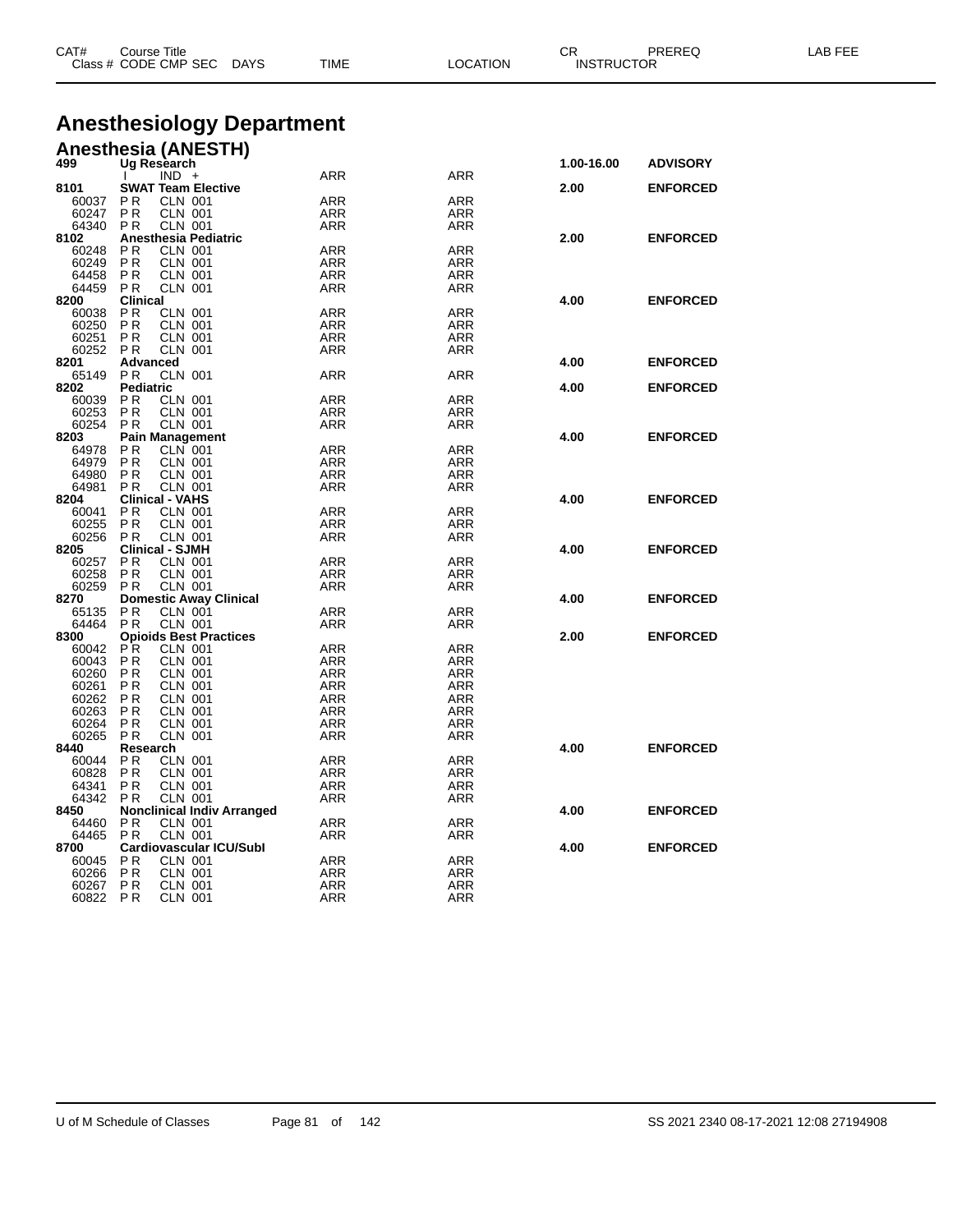| CAT# | Course Title<br>Class # CODE CMP SEC DAYS                             | TIME       | <b>LOCATION</b> | CR<br><b>INSTRUCTOR</b> | <b>PREREQ</b>   | LAB FEE |
|------|-----------------------------------------------------------------------|------------|-----------------|-------------------------|-----------------|---------|
|      | <b>Bioinformatics</b>                                                 |            |                 |                         |                 |         |
| 599  | <b>Bioinformatics (BIOINF)</b><br><b>Directed Research</b><br>$IND +$ | <b>ARR</b> | <b>ARR</b>      | 1.00-8.00               |                 |         |
| 990  | Diss Research / Prec<br>$IND +$                                       | <b>ARR</b> | <b>ARR</b>      | 1.00-8.00               | <b>ADVISORY</b> |         |
| 995  | <b>Diss-Cand Res</b><br>$IND +$<br>DR                                 | <b>ARR</b> | <b>ARR</b>      | 8.00                    | <b>ENFORCED</b> |         |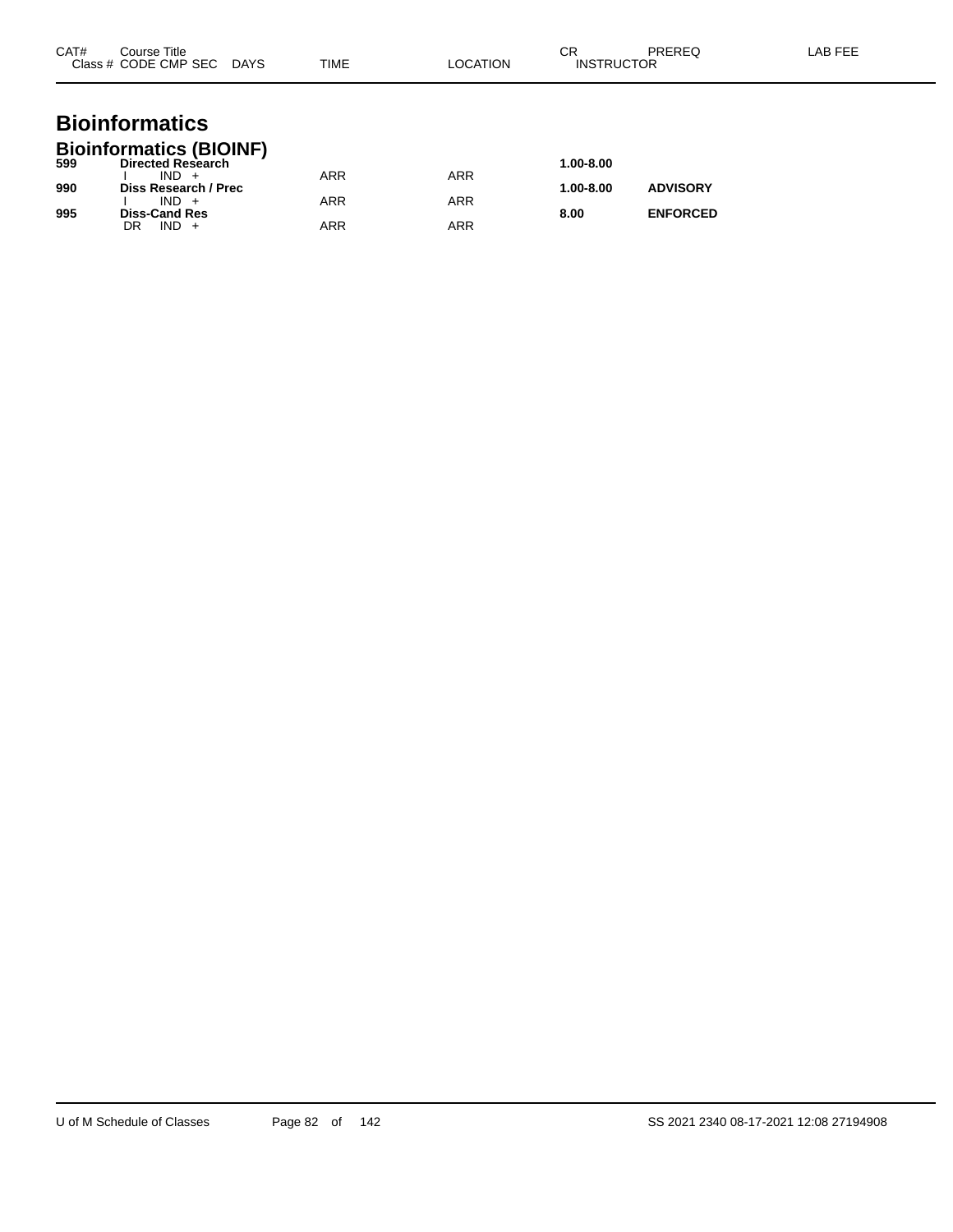|  | CAT#<br>⌒冖<br>PREREQ<br>LAB FEE<br>Course Title<br>◡<br>Class # CODE CMP SEC<br><b>TIME</b><br>LOCATION<br><b>INSTRUCTOR</b><br><b>DAYS</b> |
|--|---------------------------------------------------------------------------------------------------------------------------------------------|
|--|---------------------------------------------------------------------------------------------------------------------------------------------|

# **Biological Chemistry Departmen**

|  |  | Biological Chemistry (BIOLCHEM) |
|--|--|---------------------------------|
|  |  |                                 |

| 398 | <b>UG Research BIOLCHEM</b> |            |            | 1.00-4.00     | <b>ADVISORY</b> |
|-----|-----------------------------|------------|------------|---------------|-----------------|
|     | $IND +$                     | <b>ARR</b> | <b>ARR</b> |               |                 |
| 499 | <b>Biochem Res for Ug</b>   |            |            | 1.00-6.00     | <b>ADVISORY</b> |
|     | $IND +$<br>IR               | <b>ARR</b> | <b>ARR</b> |               |                 |
|     | FOR UNDERGRADUATES          |            |            |               |                 |
| 600 | Intro Bio Research          |            |            | $1.00 - 8.00$ | <b>ADVISORY</b> |
|     | $IND +$<br>IR               | <b>ARR</b> | <b>ARR</b> |               |                 |
| 800 | <b>Biochem Res-Med Stu</b>  |            |            | 1.00-6.00     | <b>ADVISORY</b> |
|     | $IND +$                     | <b>ARR</b> | <b>ARR</b> |               |                 |
| 990 | <b>Diss-Precand</b>         |            |            | $1.00 - 8.00$ | <b>ADVISORY</b> |
|     | $IND +$                     | <b>ARR</b> | <b>ARR</b> |               |                 |
| 995 | Diss-Cand                   |            |            | 8.00          | <b>ENFORCED</b> |
|     | <b>IND</b><br>IR<br>$+$     | <b>ARR</b> | ARR        |               |                 |
|     |                             |            |            |               |                 |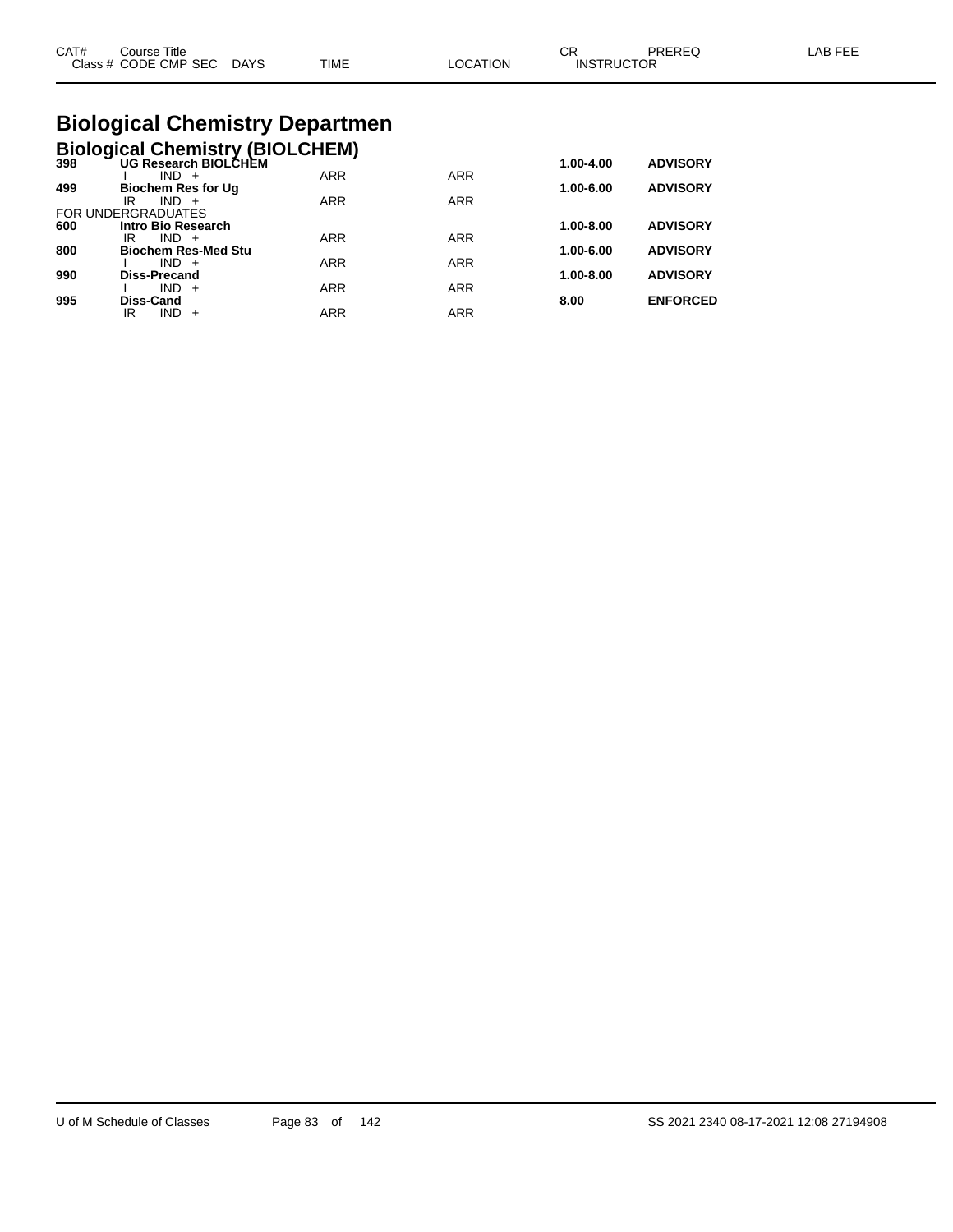| CAT# | Title<br>Course      |             |             |          | $\cap$<br>ັບເ     | PREREQ | _AB FEF |
|------|----------------------|-------------|-------------|----------|-------------------|--------|---------|
|      | Class # CODE CMP SEC | <b>DAYS</b> | <b>TIME</b> | _OCATION | <b>INSTRUCTOR</b> |        |         |

# **Cancer Biology Graduate Program**

|     |                      |      | <b>Cancer Biology (CANCBIO)</b> |     |     |           |                 |
|-----|----------------------|------|---------------------------------|-----|-----|-----------|-----------------|
| 599 |                      |      | <b>Grad Independ Res</b>        |     |     | 1.00-8.00 |                 |
|     |                      | IND. |                                 | ARR | ARR |           |                 |
| 995 | <b>Cand Diss Res</b> |      |                                 |     |     | 8.00      | <b>ENFORCED</b> |
|     |                      | IND. |                                 | ARR | ARR |           |                 |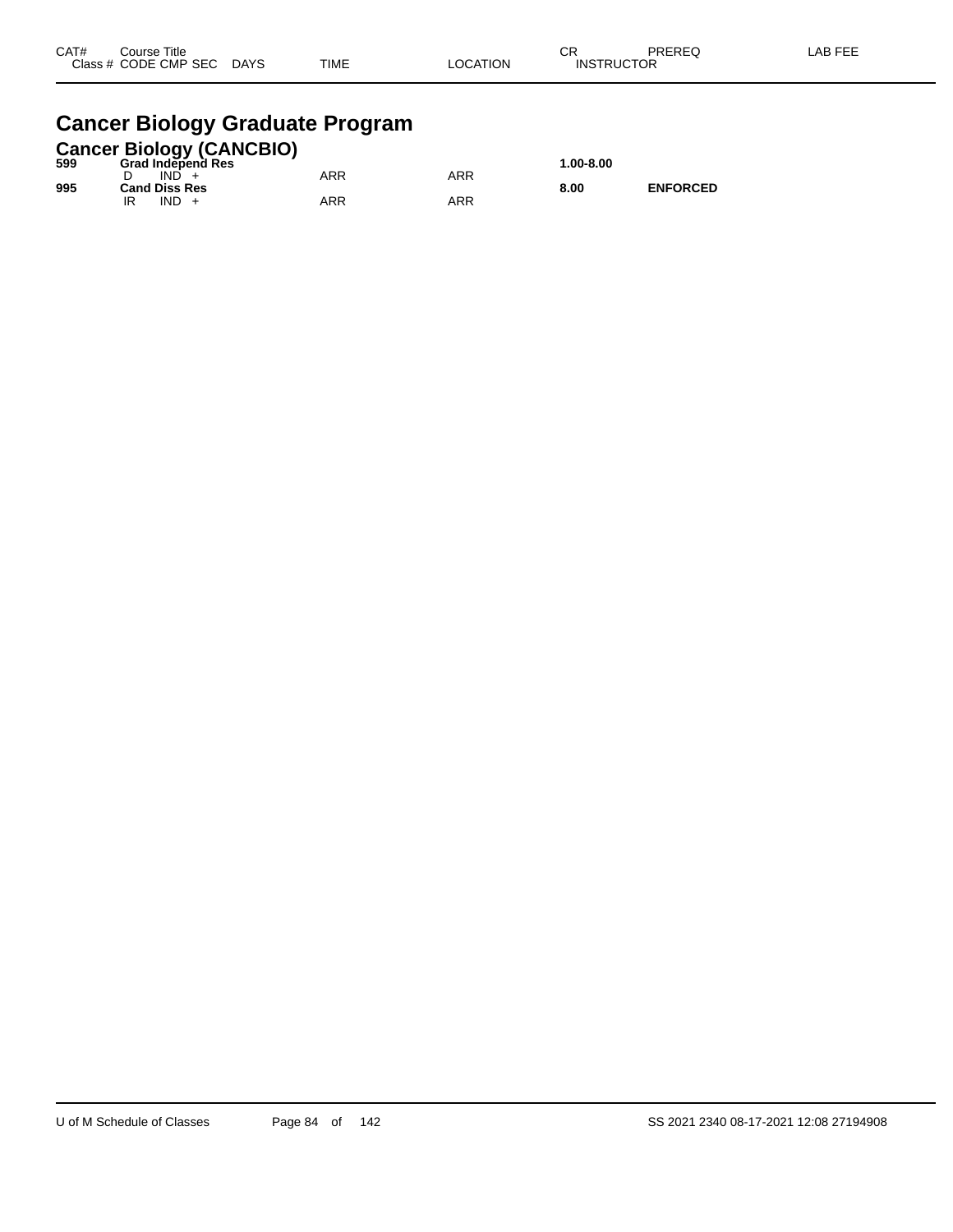| CAT# | Course Title              |      |          | ⌒冖<br>UΚ          | PREREQ | LAB FEE |
|------|---------------------------|------|----------|-------------------|--------|---------|
|      | Class # CODE CMP SEC DAYS | TIME | LOCATION | <b>INSTRUCTOR</b> |        |         |
|      |                           |      |          |                   |        |         |

#### **Cell and Developmental Biology**

|     |           |                          | <b>Cell and Developmental Biology (CDB)</b> |     |               |                 |
|-----|-----------|--------------------------|---------------------------------------------|-----|---------------|-----------------|
| 599 |           | <b>Directed Research</b> |                                             |     | $1.00 - 8.00$ | <b>ADVISORY</b> |
|     | $IND +$   |                          | ARR                                         | ARR |               |                 |
| 995 | Diss-Cand |                          |                                             |     | 8.00          | <b>ENFORCED</b> |
|     | $IND +$   |                          | ARR                                         | ARR |               |                 |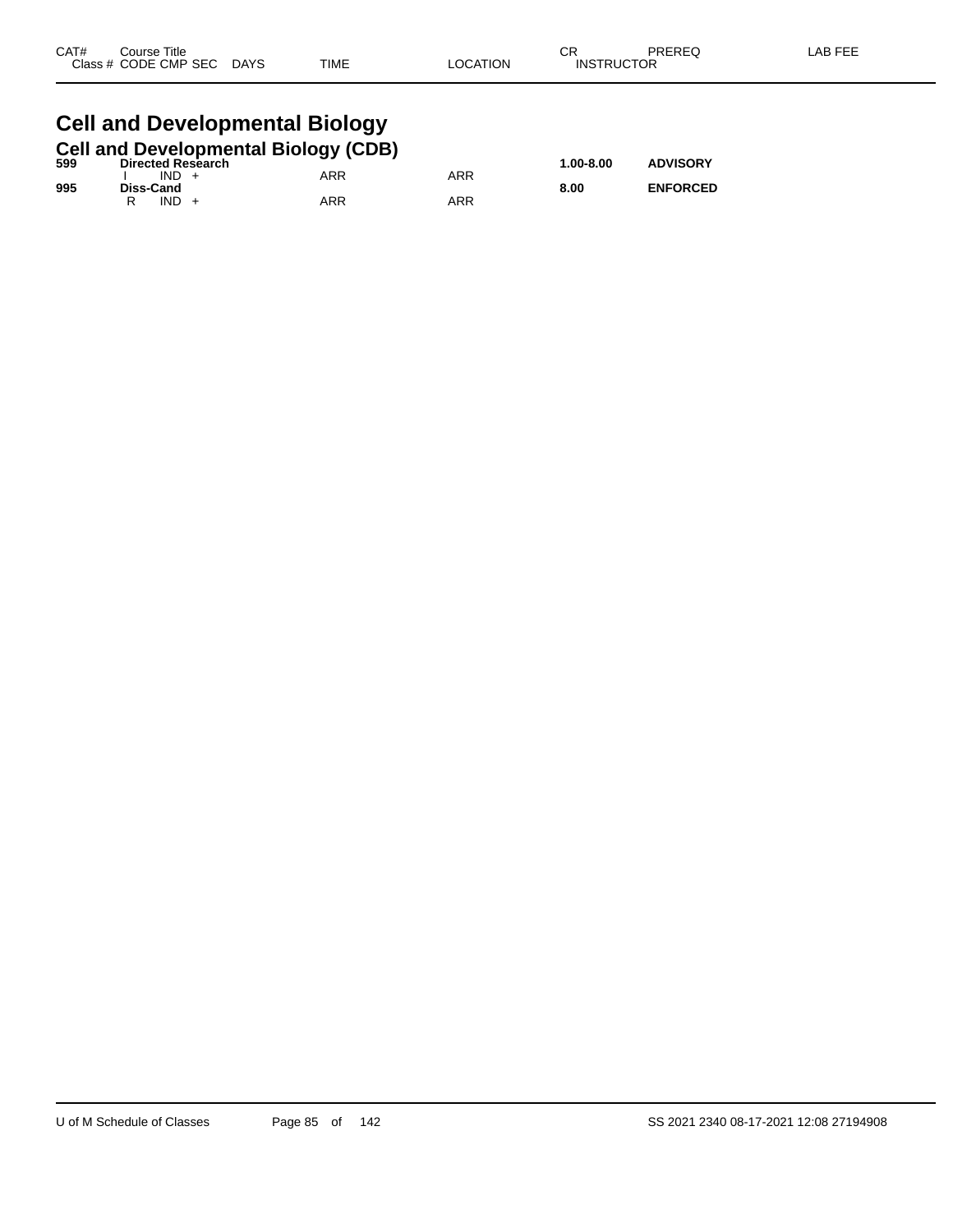| CAT# | Title<br>Course      |                       |             |          | СR                | PREREQ | LAB FEF |
|------|----------------------|-----------------------|-------------|----------|-------------------|--------|---------|
|      | Class # CODE CMP SEC | <b>DAYS</b><br>$\sim$ | <b>TIME</b> | _OCATION | <b>INSTRUCTOR</b> |        |         |

#### **Cellular and Molecular Biology Cellular And Molecular Biology (CMBIOL)**

| 599 | <b>Non-Diss Research</b> | .   |            | $1.00 - 8.00$ | <b>ADVISORY</b> |
|-----|--------------------------|-----|------------|---------------|-----------------|
|     | $IND +$                  | ARR | ARR        |               |                 |
| 990 | Diss-Precand             |     |            | $1.00 - 8.00$ | <b>ADVISORY</b> |
|     | $IND +$                  | ARR | <b>ARR</b> |               |                 |
| 995 | Diss-Cand                |     |            | 8.00          | <b>ENFORCED</b> |
|     | IND.<br>IR               | ARR | ARR        |               |                 |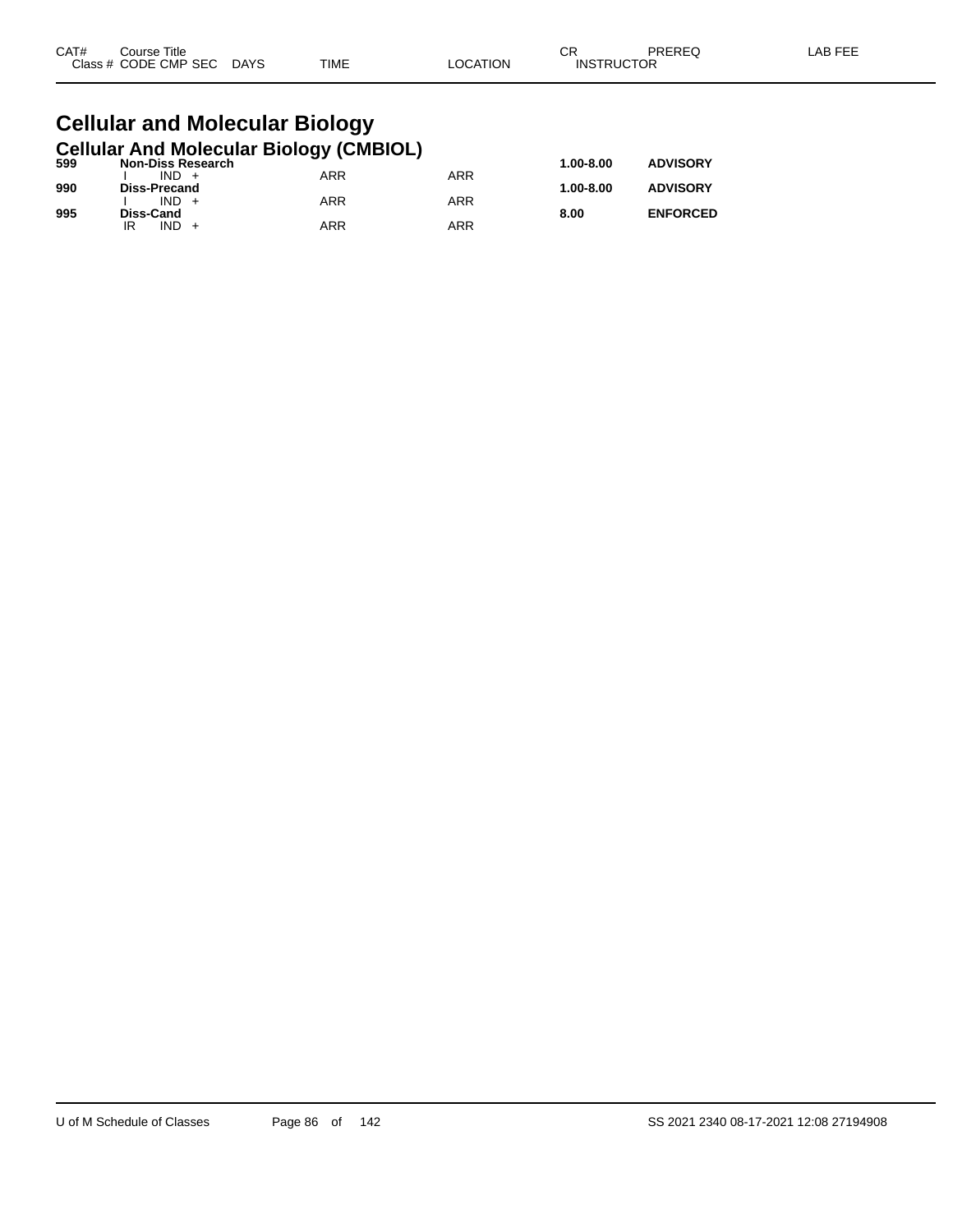| CAT#  | <b>Course Title</b><br>Class # CODE CMP SEC<br><b>DAYS</b> | <b>TIME</b> | <b>LOCATION</b> | CR.<br><b>INSTRUCTOR</b> | PREREQ          | LAB FEE |
|-------|------------------------------------------------------------|-------------|-----------------|--------------------------|-----------------|---------|
|       | <b>Dermatology Department</b>                              |             |                 |                          |                 |         |
|       |                                                            |             |                 |                          |                 |         |
|       | Dermatology (DERM)                                         |             |                 |                          |                 |         |
| 499   | U G Derm Research                                          |             |                 | 1.00-16.00               |                 |         |
|       | $IND +$                                                    | <b>ARR</b>  | <b>ARR</b>      |                          |                 |         |
| 544   | <b>Biochemical Res</b>                                     |             |                 | 1.00-16.00               |                 |         |
|       | $IND +$                                                    | <b>ARR</b>  | <b>ARR</b>      |                          |                 |         |
| 599   | <b>Clinical Research</b>                                   |             |                 | 2.00-8.00                | <b>ADVISORY</b> |         |
|       | $IND +$                                                    | ARR         | <b>ARR</b>      |                          |                 |         |
| 8170  | <b>DERM - Domestic Away Clinical</b>                       |             |                 | 2.00                     | <b>ENFORCED</b> |         |
| 65142 | PR<br><b>CLN 001</b>                                       | <b>ARR</b>  | <b>ARR</b>      |                          |                 |         |
| 8201  | <b>Clinical - HFHS</b>                                     |             |                 | 4.00                     | <b>ENFORCED</b> |         |
| 60047 | <b>PR</b><br><b>CLN 001</b>                                | ARR         | <b>ARR</b>      |                          |                 |         |
| 60268 | <b>PR</b><br><b>CLN 001</b>                                | ARR         | <b>ARR</b>      |                          |                 |         |
| 60269 | <b>PR</b><br><b>CLN 001</b>                                | ARR         | <b>ARR</b>      |                          |                 |         |
| 60270 | <b>CLN 001</b><br><b>PR</b>                                | <b>ARR</b>  | <b>ARR</b>      |                          |                 |         |
| 8202  | <b>Clinical</b>                                            |             |                 | 4.00                     | <b>ENFORCED</b> |         |
| 60048 | <b>PR</b><br><b>CLN 001</b>                                | ARR         | <b>ARR</b>      |                          |                 |         |
| 60271 | <b>PR</b><br><b>CLN 001</b>                                | ARR         | <b>ARR</b>      |                          |                 |         |
| 60272 | PR<br><b>CLN 001</b>                                       | <b>ARR</b>  | <b>ARR</b>      |                          |                 |         |
| 60273 | PR<br><b>CLN 001</b>                                       | <b>ARR</b>  | <b>ARR</b>      |                          |                 |         |
| 60274 | PR<br><b>CLN 001</b>                                       | ARR         | <b>ARR</b>      |                          |                 |         |
| 60275 | <b>PR</b><br><b>CLN 001</b>                                | ARR         | <b>ARR</b>      |                          |                 |         |
| 60276 | PR<br><b>CLN 001</b>                                       | <b>ARR</b>  | <b>ARR</b>      |                          |                 |         |
| 8270  | <b>Domestic Away Clinical</b>                              |             |                 | 4.00                     | <b>ENFORCED</b> |         |
| 64466 | <b>PR</b><br><b>CLN 001</b>                                | ARR         | <b>ARR</b>      |                          |                 |         |
| 64467 | <b>PR</b><br><b>CLN 001</b>                                | ARR         | <b>ARR</b>      |                          |                 |         |
| 8440  | Research                                                   |             |                 | 4.00                     | <b>ENFORCED</b> |         |
| 60049 | <b>PR</b><br><b>CLN 001</b>                                | <b>ARR</b>  | <b>ARR</b>      |                          |                 |         |
| 60829 | <b>PR</b><br><b>CLN 001</b>                                | ARR         | <b>ARR</b>      |                          |                 |         |
| 64344 | P <sub>R</sub><br><b>CLN 001</b>                           | ARR         | <b>ARR</b>      |                          |                 |         |
| 64343 | P <sub>R</sub><br><b>CLN 001</b>                           | <b>ARR</b>  | <b>ARR</b>      |                          |                 |         |
| 64345 | <b>PR</b><br><b>CLN 001</b>                                | ARR         | <b>ARR</b>      |                          |                 |         |
| 64347 | P <sub>R</sub><br><b>CLN 001</b>                           | <b>ARR</b>  | <b>ARR</b>      |                          |                 |         |
| 64346 | <b>PR</b><br><b>CLN 001</b>                                | ARR         | <b>ARR</b>      |                          |                 |         |
| 64348 | <b>CLN 001</b><br><b>PR</b>                                | <b>ARR</b>  | <b>ARR</b>      |                          |                 |         |
| 8441  | <b>Skin Cancer Research</b>                                |             |                 | 4.00                     | <b>ENFORCED</b> |         |
| 64349 | <b>PR</b><br><b>CLN 001</b>                                | ARR         | <b>ARR</b>      |                          |                 |         |
| 8470  | <b>Domestic Away Nonclinical</b>                           |             |                 | 4.00                     | <b>ENFORCED</b> |         |
| 64989 | <b>PR</b><br><b>SEM 001</b>                                | <b>ARR</b>  | <b>ARR</b>      |                          |                 |         |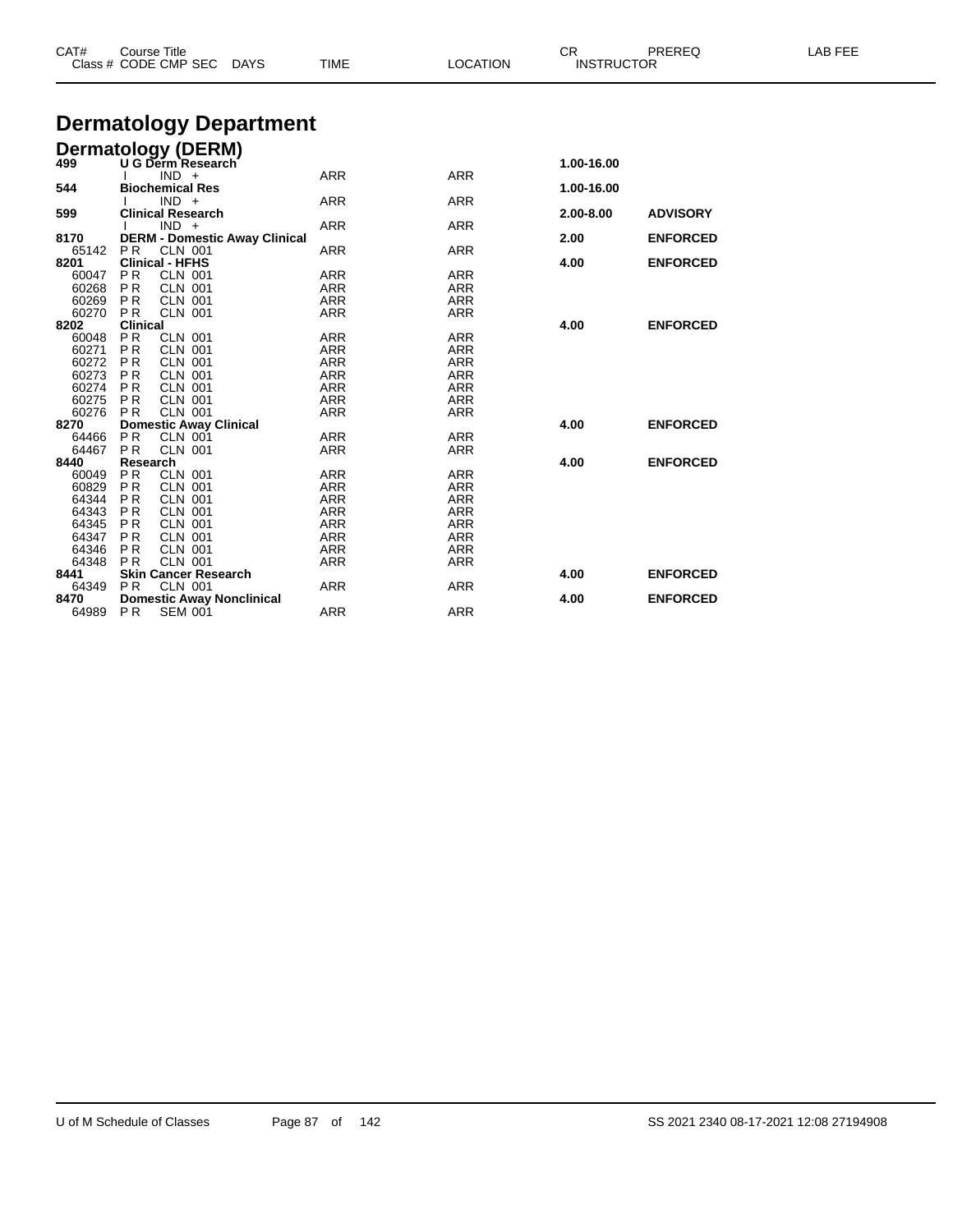| CAT#<br>$2\sqrt{2}$ | Title<br>ourse<br>CMP SEC<br>חר∈<br>$ -$ | DAYS<br>$\sim$ | <b>TIME</b> | ורו | $\sim$<br>UΗ<br>⊣N.S<br>₽ | ____ |  |
|---------------------|------------------------------------------|----------------|-------------|-----|---------------------------|------|--|
|---------------------|------------------------------------------|----------------|-------------|-----|---------------------------|------|--|

# **Human Genetics Department**

|     | <b>Human Genetics (HUMGEN)</b> |            |            |            |                 |
|-----|--------------------------------|------------|------------|------------|-----------------|
| 500 | Ug Res-Human Gen               |            |            | 1.00-6.00  | <b>ADVISORY</b> |
|     | $IND +$                        | <b>ARR</b> | <b>ARR</b> |            |                 |
| 800 | <b>Research-Non Phd</b>        |            |            | 1.00-16.00 | <b>ADVISORY</b> |
| 990 | $IND +$<br><b>Diss-Precand</b> | <b>ARR</b> | <b>ARR</b> | 1.00-8.00  | <b>ADVISORY</b> |
|     | $IND +$                        | <b>ARR</b> | <b>ARR</b> |            |                 |
| 995 | <b>Diss-Cand</b>               |            |            | 8.00       | <b>ENFORCED</b> |
|     | IND.<br>R                      | <b>ARR</b> | <b>ARR</b> |            |                 |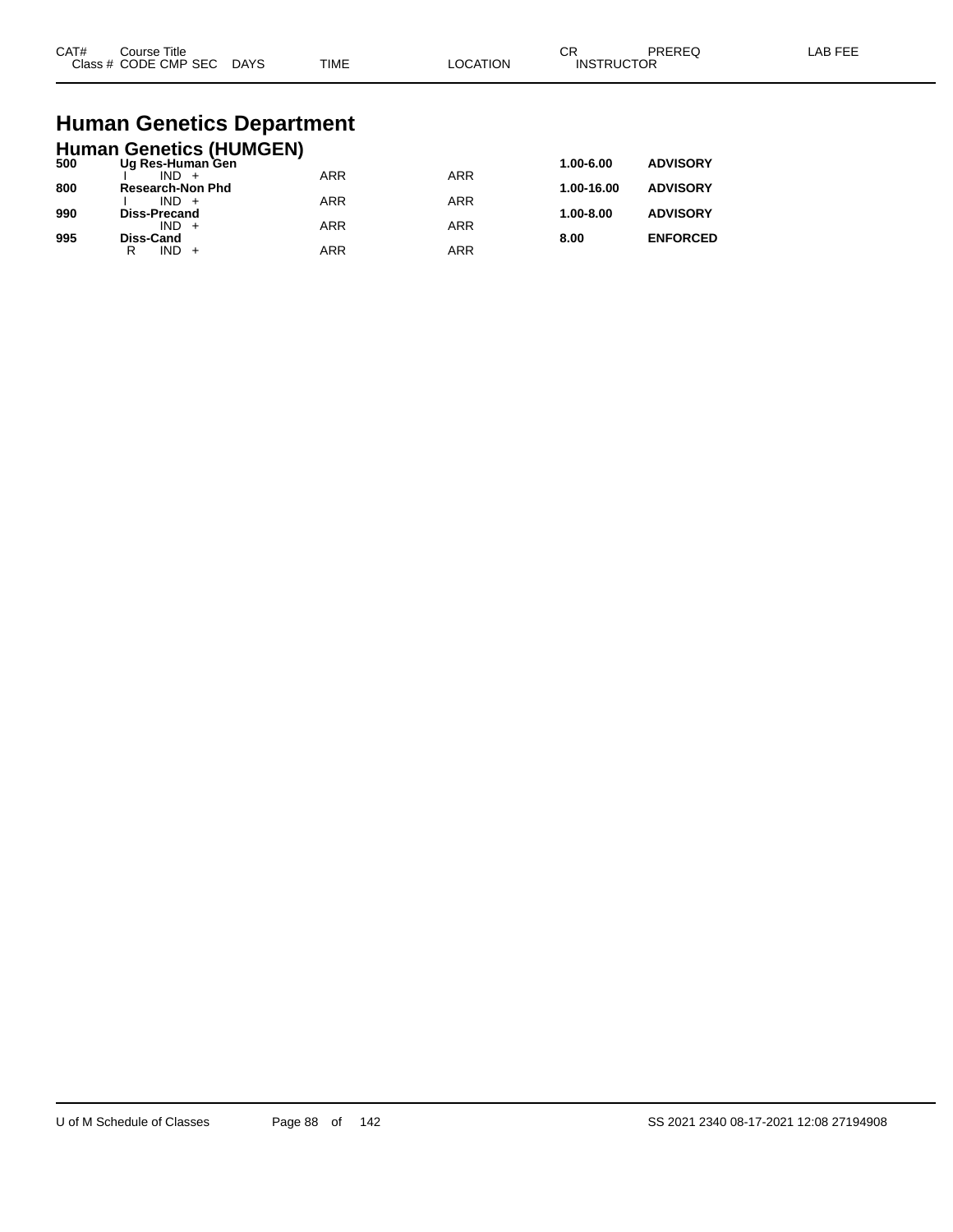| CAT#                 | Course Title<br>Class # CODE CMP SEC DAYS                     | TIME                     | <b>LOCATION</b>          | CR.<br><b>INSTRUCTOR</b> | PREREQ          | LAB FEE |
|----------------------|---------------------------------------------------------------|--------------------------|--------------------------|--------------------------|-----------------|---------|
|                      |                                                               |                          |                          |                          |                 |         |
|                      | <b>Internal Medicine Department</b>                           |                          |                          |                          |                 |         |
|                      | <b>Internal Medicine (INTMED)</b><br>300 UG Micrbiol Research |                          |                          |                          |                 |         |
|                      | $IND +$<br>IR                                                 | ARR                      | ARR                      | 2.00-4.00                | <b>ENFORCED</b> |         |
| 499                  | Ug Int Med Res                                                |                          |                          | 1.00-16.00               |                 |         |
| 599                  | $IND +$<br><b>Clinical Research</b>                           | ARR                      | ARR                      | 2.00-8.00                | <b>ADVISORY</b> |         |
|                      | $IND +$                                                       | ARR                      | ARR                      |                          |                 |         |
| 603<br>62095         | <b>HIt Series Research</b><br><b>SEM 001</b><br>P             | 4-6PM                    | <b>ARR</b>               | 2.00                     | <b>ADVISORY</b> |         |
| 605                  | <b>Mentored Clin Res</b>                                      |                          |                          | 1.50-4.00                | <b>ADVISORY</b> |         |
| 62232<br>606         | LAB 001<br>P<br><b>Clinical Res Sem</b>                       | ARR                      | ARR                      | Clauw<br>1.00-2.00       | <b>ADVISORY</b> |         |
| 62337 P              | <b>SEM 001</b>                                                | ARR                      | ARR                      |                          |                 |         |
| 63187 P              | For OJOC Students only.<br><b>SEM 333</b><br>TH.              | 1230-130PM               | <b>ARR</b>               | Burant, Wiley            |                 |         |
| 607                  | <b>Clin Res Symposia</b><br><b>SEM 001</b><br>P               |                          |                          | 1.00-2.00                | <b>ADVISORY</b> |         |
| 61959<br>611         | <b>Intro Clin Res Meth</b>                                    | ARR                      | ARR                      | 2.00                     | <b>ADVISORY</b> |         |
| 62233                | P<br><b>SEM 001</b><br>т                                      | 4-6PM                    | ARR                      |                          |                 |         |
| 6300<br>64566        | Int Med Req Clerk<br>PR<br>CLN 001                            | ARR                      | <b>ARR</b>               | 4.00                     | <b>ENFORCED</b> |         |
| 64567                | P R<br>CLN 001                                                | ARR                      | ARR                      |                          |                 |         |
| 60021<br>64791       | P <sub>R</sub><br><b>CLN 001</b><br>P R<br><b>CLN 001</b>     | <b>ARR</b><br><b>ARR</b> | <b>ARR</b><br><b>ARR</b> |                          |                 |         |
| 8170                 | <b>Domestic Away Clinical</b>                                 |                          |                          | 2.00                     | <b>ENFORCED</b> |         |
| 64475<br>8201        | P <sub>R</sub><br>CLN 001<br>Cardiology                       | ARR                      | ARR                      |                          |                 |         |
| 60064                | <b>CLN 001</b><br>PR                                          | ARR                      | ARR                      | 4.00                     | <b>ENFORCED</b> |         |
| 60307                | P <sub>R</sub><br><b>CLN 001</b>                              | <b>ARR</b>               | ARR                      |                          |                 |         |
| 60308                | <b>PR</b><br><b>CLN 001</b><br><b>CLN 001</b>                 | <b>ARR</b>               | <b>ARR</b>               |                          |                 |         |
| 60309<br>8202        | P R<br>Endocrinology                                          | ARR                      | ARR                      | 4.00                     | <b>ENFORCED</b> |         |
| 60065                | CLN 001<br>PR                                                 | ARR                      | <b>ARR</b>               |                          |                 |         |
| 60310                | P R<br>CLN 001                                                | ARR                      | ARR                      |                          |                 |         |
| 60311<br>60312       | P <sub>R</sub><br><b>CLN 001</b><br>PR<br><b>CLN 001</b>      | <b>ARR</b><br>ARR        | <b>ARR</b><br><b>ARR</b> |                          |                 |         |
| 8203                 | Hematology                                                    |                          |                          | 4.00                     | <b>ENFORCED</b> |         |
| 60066                | CLN 001<br>P R                                                | ARR                      | ARR                      |                          |                 |         |
| 60313<br>60314       | <b>CLN 001</b><br>P R<br>P R<br>CLN 001                       | <b>ARR</b><br>ARR        | ARR<br>ARR               |                          |                 |         |
| 60315                | <b>PR</b><br><b>CLN 001</b>                                   | <b>ARR</b>               | ARR                      |                          |                 |         |
| 8204                 | <b>Medical Genetics</b>                                       |                          |                          | 4.00                     | <b>ENFORCED</b> |         |
| 60067<br>8205        | P R<br><b>CLN 001</b><br>Allergy/Immunology                   | ARR                      | ARR                      | 2.00                     | <b>ENFORCED</b> |         |
| 60068                | CLN 001<br><b>PR</b>                                          | ARR                      | ARR                      |                          |                 |         |
| 60069                | PR<br><b>CLN 001</b>                                          | ARR                      | ARR                      |                          |                 |         |
| 60316<br>60317       | P <sub>R</sub><br><b>CLN 001</b><br>P <sub>R</sub><br>CLN 001 | <b>ARR</b><br>ARR        | <b>ARR</b><br><b>ARR</b> |                          |                 |         |
| 60318 PR             | <b>CLN 001</b>                                                | <b>ARR</b>               | <b>ARR</b>               |                          |                 |         |
| 60319                | <b>PR</b><br><b>CLN 001</b>                                   | <b>ARR</b>               | <b>ARR</b>               |                          |                 |         |
| 60320<br>8206        | <b>CLN 001</b><br>PR<br><b>Arthritis</b>                      | <b>ARR</b>               | ARR                      | 4.00                     | <b>ENFORCED</b> |         |
| 60070                | <b>CLN 001</b><br>P <sub>R</sub>                              | ARR                      | ARR                      |                          |                 |         |
| 60321                | <b>PR</b><br><b>CLN 001</b>                                   | <b>ARR</b>               | ARR                      |                          |                 |         |
| 8207<br>60071        | <b>Infectious Disease - Oak</b><br><b>CLN 001</b><br>P R      | <b>ARR</b>               | ARR                      | 4.00                     | <b>ENFORCED</b> |         |
| 60322                | PR<br><b>CLN 001</b>                                          | <b>ARR</b>               | ARR                      |                          |                 |         |
| 60323                | <b>CLN 001</b><br>PR.<br><b>Hospice/Palliative</b>            | ARR                      | ARR                      |                          |                 |         |
| 8208<br>60072        | P R<br><b>CLN 001</b>                                         | <b>ARR</b>               | <b>ARR</b>               | 4.00                     | <b>ENFORCED</b> |         |
| 60324                | P R<br>CLN 001                                                | ARR                      | <b>ARR</b>               |                          |                 |         |
| 60325                | <b>PR</b><br><b>CLN 001</b>                                   | <b>ARR</b>               | ARR                      |                          |                 |         |
| 60326<br>8209        | <b>CLN 001</b><br>P R<br><b>Infectious Disease</b>            | <b>ARR</b>               | ARR                      | 4.00                     | <b>ENFORCED</b> |         |
| 60073                | <b>CLN 001</b><br>P R                                         | <b>ARR</b>               | ARR                      |                          |                 |         |
| 60327                | PR<br><b>CLN 001</b>                                          | <b>ARR</b>               | ARR                      |                          |                 |         |
| 60328<br>60329       | P R<br>CLN 001<br><b>PR</b><br><b>CLN 001</b>                 | ARR<br>ARR               | ARR<br>ARR               |                          |                 |         |
| 8210                 | <b>Infectious Disease - VAHS</b>                              |                          |                          | 4.00                     | <b>ENFORCED</b> |         |
| 60074                | <b>CLN 001</b><br>P R                                         | ARR                      | <b>ARR</b>               |                          |                 |         |
| 60330<br>60331       | P <sub>R</sub><br><b>CLN 001</b><br><b>CLN 001</b><br>P R     | <b>ARR</b><br><b>ARR</b> | <b>ARR</b><br>ARR        |                          |                 |         |
| 60332                | P R<br>CLN 001                                                | ARR                      | ARR                      |                          |                 |         |
| 8211                 | <b>Pulmonary Consults</b>                                     |                          |                          | 4.00                     | <b>ENFORCED</b> |         |
| 60075 PR<br>60333 PR | CLN 001<br><b>CLN 001</b>                                     | <b>ARR</b><br>ARR        | ARR<br>ARR               |                          |                 |         |
|                      |                                                               |                          |                          |                          |                 |         |

U of M Schedule of Classes Page 89 of 142 SS 2021 2340 08-17-2021 12:08 27194908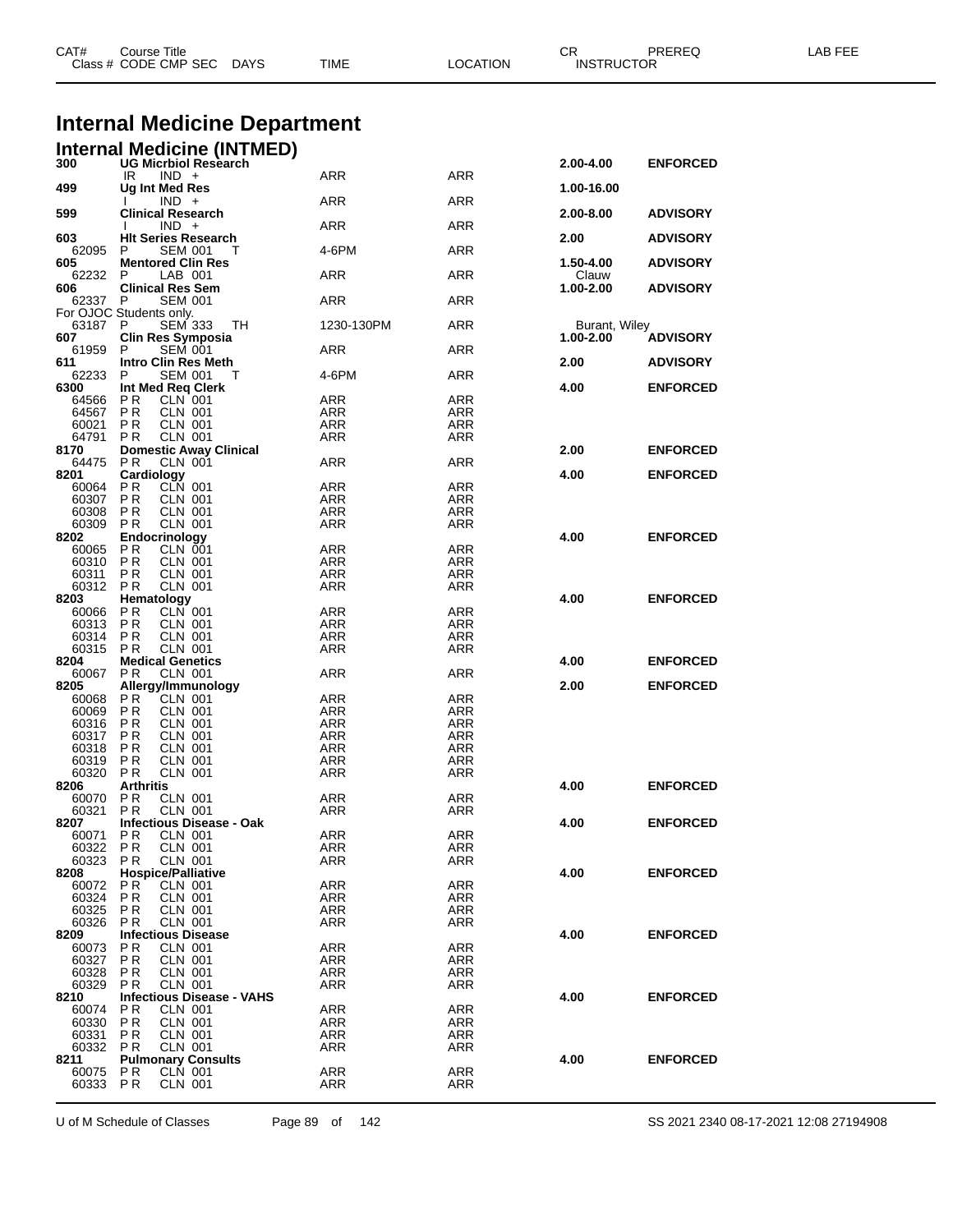| CAT#                                 | Course Title<br>Class # CODE CMP SEC DAYS                         |                                       | TIME              | <b>LOCATION</b>          | CR<br><b>INSTRUCTOR</b> | PREREQ          | LAB FEE |
|--------------------------------------|-------------------------------------------------------------------|---------------------------------------|-------------------|--------------------------|-------------------------|-----------------|---------|
|                                      |                                                                   |                                       |                   |                          |                         |                 |         |
| 60334                                | PR<br><b>CLN 001</b><br>CLN 001                                   |                                       | ARR               | ARR                      |                         |                 |         |
| 60335<br>8212                        | <b>PR</b><br><b>Geriatric Medicine - Oak</b>                      |                                       | ARR               | ARR                      | 4.00                    | <b>ENFORCED</b> |         |
| 60076<br>60336                       | <b>PR</b><br>CLN 001<br>$\overline{P}$ R<br><b>CLN 001</b>        |                                       | ARR<br>ARR        | ARR<br>ARR               |                         |                 |         |
| 8213                                 | Gastroenterology                                                  |                                       |                   |                          | 4.00                    | <b>ENFORCED</b> |         |
| 60077<br>60337                       | <b>PR</b><br><b>CLN 001</b><br>$\overline{P}$ R<br><b>CLN 001</b> |                                       | <b>ARR</b><br>ARR | <b>ARR</b><br>ARR        |                         |                 |         |
| 60338                                | <b>PR</b><br><b>CLN 001</b>                                       |                                       | ARR               | <b>ARR</b>               |                         |                 |         |
| 60339<br>8215                        | <b>PR</b><br><b>CLN 001</b>                                       |                                       | <b>ARR</b>        | <b>ARR</b>               | 4.00                    | <b>ENFORCED</b> |         |
| 60078                                | Nephrology<br>PR CLN<br><b>CLN 001</b>                            |                                       | ARR               | ARR                      |                         |                 |         |
| 60340<br>60341                       | <b>PR</b><br>CLN 001<br>CLN 001<br>P <sub>R</sub>                 |                                       | <b>ARR</b><br>ARR | <b>ARR</b><br>ARR        |                         |                 |         |
| 60342 PR                             | <b>CLN 001</b>                                                    |                                       | <b>ARR</b>        | <b>ARR</b>               |                         |                 |         |
| 8217<br>60079                        | Gastroenterology - SJMH<br>PR<br>CLN 001                          |                                       | <b>ARR</b>        | ARR                      | 4.00                    | <b>ENFORCED</b> |         |
| 60343<br>60344                       | <b>PR</b><br><b>CLN 001</b><br><b>PR</b><br><b>CLN 001</b>        |                                       | ARR<br><b>ARR</b> | ARR<br><b>ARR</b>        |                         |                 |         |
| 60345                                | <b>CLN 001</b><br><b>PR</b>                                       |                                       | ARR               | ARR                      |                         |                 |         |
| 8218<br>60080                        | <b>Geriatrics - VAHS</b><br>P <sub>R</sub><br><b>CLN 001</b>      |                                       | <b>ARR</b>        | <b>ARR</b>               | 4.00                    | <b>ENFORCED</b> |         |
| 60346                                | $\overline{P}$ R<br>CLN 001                                       |                                       | ARR               | ARR                      |                         |                 |         |
| 60347<br>8219                        | <b>CLN 001</b><br><b>PR</b><br><b>Infectious Disease - SJMH</b>   |                                       | <b>ARR</b>        | ARR                      | 4.00                    | <b>ENFORCED</b> |         |
| 60081                                | <b>CLN 001</b><br>PR                                              |                                       | ARR               | ARR                      |                         |                 |         |
| 60349<br>60350                       | <b>PR</b><br><b>CLN 001</b><br><b>PR</b>                          |                                       | ARR<br><b>ARR</b> | <b>ARR</b><br><b>ARR</b> |                         |                 |         |
| 60351                                | CLN 001<br>CLN 001<br><b>PR</b>                                   |                                       | ARR               | ARR                      |                         |                 |         |
| 8220<br>60082                        | <b>Pulmonary - SJMH</b><br><b>CLN 001</b><br>P <sub>R</sub>       |                                       | <b>ARR</b>        | <b>ARR</b>               | 4.00                    | <b>ENFORCED</b> |         |
| 60352<br>60353                       | <b>PR</b><br><b>CLN 001</b><br><b>PR</b><br><b>CLN 001</b>        |                                       | ARR               | ARR<br><b>ARR</b>        |                         |                 |         |
| 60354                                | <b>PR</b><br><b>CLN 001</b>                                       |                                       | ARR<br><b>ARR</b> | <b>ARR</b>               |                         |                 |         |
| 8221<br>60083                        | Nephrology - SJMH<br>PŔ<br><b>CLN 001</b>                         |                                       | ARR               | ARR                      | 4.00                    | <b>ENFORCED</b> |         |
| 60355                                | <b>PR</b><br>CLN 001                                              |                                       | <b>ARR</b>        | <b>ARR</b>               |                         |                 |         |
| 60356<br>60357                       | <b>CLN 001</b><br><b>PR</b><br><b>PR</b><br><b>CLN 001</b>        |                                       | ARR<br><b>ARR</b> | ARR<br><b>ARR</b>        |                         |                 |         |
| 8224                                 | <b>Cardiology Consults</b>                                        |                                       |                   |                          | 4.00                    | <b>ENFORCED</b> |         |
| 60085<br>8225                        | <b>CLN 001</b><br>PR<br><b>MedPeds Primary Care</b>               |                                       | <b>ARR</b>        | ARR                      | 4.00                    | <b>ENFORCED</b> |         |
| 60358<br>60360                       | P <sub>R</sub><br><b>CLN 001</b><br>$\overline{P}$ R              |                                       | <b>ARR</b>        | ARR                      |                         |                 |         |
| 60359                                | <b>CLN 001</b><br><b>PR</b><br><b>CLN 001</b>                     |                                       | ARR<br><b>ARR</b> | ARR<br>ARR               |                         |                 |         |
| 8226<br>60361                        | Geriatrics @ UMH<br><b>PR</b><br><b>CLN 001</b>                   |                                       | ARR               | ARR                      | 4.00                    | <b>ENFORCED</b> |         |
| 8250                                 |                                                                   | <b>Clinical Individually Arranged</b> |                   |                          | 4.00                    | <b>ENFORCED</b> |         |
| 60362<br>65060                       | PR<br><b>CLN 001</b><br><b>PR</b><br><b>CLN 001</b>               |                                       | ARR<br>ARR        | ARR<br>ARR               |                         |                 |         |
| 64587                                | PR<br>CLN 1                                                       |                                       | <b>ARR</b>        | <b>ARR</b>               |                         |                 |         |
| 8270<br>64599                        | <b>Domestic Away Clinical</b><br><b>PR</b><br>CLN 001             |                                       | ARR               | ARR                      | 4.00                    | <b>ENFORCED</b> |         |
| 65170 PR                             | <b>CLN 002</b>                                                    |                                       | <b>ARR</b>        | ARR                      |                         |                 |         |
| <b>Indian Health Service</b><br>8440 | Research                                                          |                                       |                   |                          | 2.00                    | <b>ENFORCED</b> |         |
| 60087<br>60086                       | <b>PR</b><br>CLN 001                                              |                                       | ARR               | ARR<br><b>ARR</b>        |                         |                 |         |
| 60088                                | P R<br>CLN 001<br><b>CLN 001</b><br>P R                           |                                       | ARR<br>ARR        | ARR                      |                         |                 |         |
| 60833<br>60832                       | P R<br>CLN 001<br><b>PR</b><br>CLN 001                            |                                       | ARR<br><b>ARR</b> | ARR<br><b>ARR</b>        |                         |                 |         |
| 60834                                | <b>CLN 001</b><br>P R                                             |                                       | ARR               | ARR                      |                         |                 |         |
| 64356<br>64355                       | P R<br>CLN 001<br>P R<br>CLN 001                                  |                                       | ARR<br><b>ARR</b> | ARR<br><b>ARR</b>        |                         |                 |         |
| 64357                                | <b>CLN 001</b><br>P R                                             |                                       | ARR               | ARR                      |                         |                 |         |
| 64461<br>64358                       | P R<br>CLN 001<br><b>PR</b><br>CLN 001                            |                                       | ARR<br>ARR        | <b>ARR</b><br><b>ARR</b> |                         |                 |         |
| 64359                                | <b>CLN 001</b><br>P R                                             |                                       | ARR               | ARR                      |                         |                 |         |
| 8441<br>60089                        | <b>Cardiology Research</b><br>P R<br>CLN 001                      |                                       | ARR               | <b>ARR</b>               | 4.00                    | <b>ENFORCED</b> |         |
| 60363<br>60364                       | <b>PR</b><br><b>CLN 001</b><br>P R<br>CLN 001                     |                                       | ARR<br>ARR        | ARR<br>ARR               |                         |                 |         |
| 60365                                | P R<br>CLN 001                                                    |                                       | ARR               | <b>ARR</b>               |                         |                 |         |
| 8442<br>60090                        | GI Research<br>P R<br>CLN 001                                     |                                       | ARR               | ARR                      | 4.00                    | <b>ENFORCED</b> |         |
| 60366                                | P R<br>CLN 001                                                    |                                       | <b>ARR</b>        | <b>ARR</b>               |                         |                 |         |
| 60367<br>60368                       | <b>CLN 001</b><br>P R<br><b>CLN 001</b><br>P R                    |                                       | ARR<br><b>ARR</b> | ARR<br><b>ARR</b>        |                         |                 |         |
| 8444                                 |                                                                   | <b>Infectious Disease Research</b>    |                   |                          | 4.00                    | <b>ENFORCED</b> |         |
|                                      |                                                                   |                                       |                   |                          |                         |                 |         |

U of M Schedule of Classes Page 90 of 142 SS 2021 2340 08-17-2021 12:08 27194908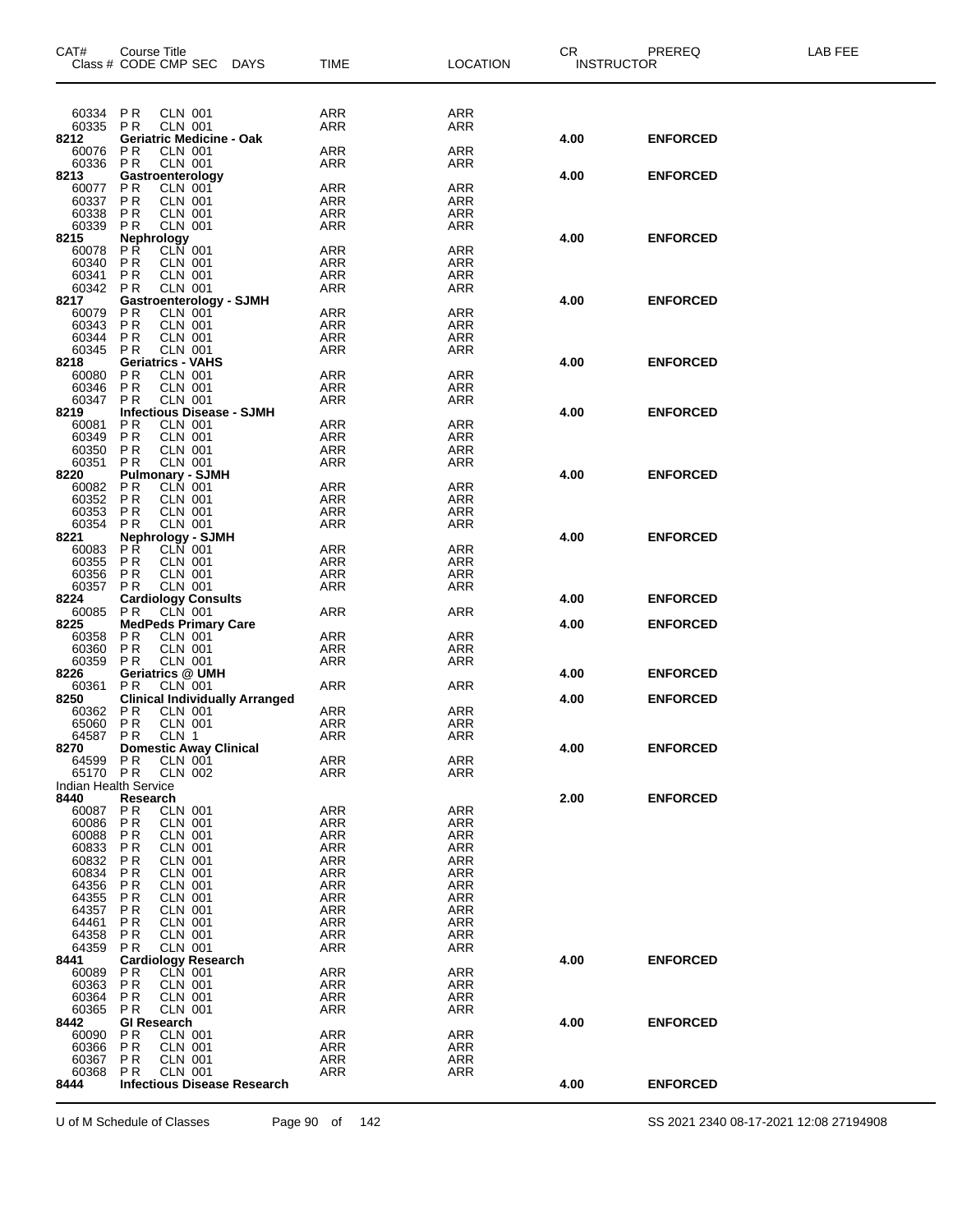| CAT#              | <b>Course Title</b>    | Class # CODE CMP SEC                             | <b>DAYS</b>                           | <b>TIME</b>              | <b>LOCATION</b>   | PREREQ<br><b>CR</b><br><b>INSTRUCTOR</b> |                 | <b>LAB FEE</b> |
|-------------------|------------------------|--------------------------------------------------|---------------------------------------|--------------------------|-------------------|------------------------------------------|-----------------|----------------|
|                   |                        |                                                  |                                       |                          |                   |                                          |                 |                |
| 60091             | P <sub>R</sub>         | <b>CLN 001</b>                                   |                                       | ARR                      | <b>ARR</b>        |                                          |                 |                |
| 60369             | <b>PR</b>              | <b>CLN 001</b>                                   |                                       | <b>ARR</b>               | ARR               |                                          |                 |                |
| 60370<br>60371    | <b>PR</b><br><b>PR</b> | <b>CLN 001</b>                                   |                                       | <b>ARR</b><br><b>ARR</b> | ARR<br><b>ARR</b> |                                          |                 |                |
| 8450              |                        | <b>CLN 001</b>                                   | <b>NonClinical Indiv Arranged</b>     |                          |                   | 4.00                                     | <b>ENFORCED</b> |                |
| 65123             | <b>PR</b>              | <b>CLN 001</b>                                   |                                       | <b>ARR</b>               | ARR               |                                          |                 |                |
| 65156             | PR                     | <b>CLN 001</b>                                   |                                       | ARR                      | ARR               |                                          |                 |                |
| 8470<br>64574     | P <sub>R</sub>         | LEC 001                                          | <b>Domestic Away Nonclinical</b>      | <b>ARR</b>               | ARR               | 4.00                                     | <b>ENFORCED</b> |                |
| 64896             | PR                     | <b>CLN 001</b>                                   |                                       | <b>ARR</b>               | ARR               |                                          |                 |                |
| 64897 PR          |                        | <b>CLN 002</b>                                   |                                       | <b>ARR</b>               | ARR               |                                          |                 |                |
| Online Research   |                        |                                                  |                                       |                          |                   |                                          |                 |                |
| 8601<br>60092     | PR                     | CLN 001                                          | <b>General Medicine Subl - VAHS</b>   | <b>ARR</b>               | <b>ARR</b>        | 4.00                                     | <b>ENFORCED</b> |                |
| 60372             | <b>PR</b>              | <b>CLN 001</b>                                   |                                       | <b>ARR</b>               | ARR               |                                          |                 |                |
| 60373             | <b>PR</b>              | <b>CLN 001</b>                                   |                                       | ARR                      | <b>ARR</b>        |                                          |                 |                |
| 60374             | <b>PR</b>              | <b>CLN 001</b>                                   |                                       | <b>ARR</b>               | ARR               |                                          |                 |                |
| 8602<br>60093     | <b>PR</b>              | <b>Gastroenterology Subl</b><br><b>CLN 001</b>   |                                       | ARR                      | <b>ARR</b>        | 4.00                                     | <b>ENFORCED</b> |                |
| 60375             | P <sub>R</sub>         | CLN 001                                          |                                       | ARR                      | ARR               |                                          |                 |                |
| 60376             | P <sub>R</sub>         | <b>CLN 001</b>                                   |                                       | <b>ARR</b>               | ARR               |                                          |                 |                |
| 60377             | PR                     | <b>CLN 001</b><br><b>Hematology Subl</b>         |                                       | <b>ARR</b>               | <b>ARR</b>        | 4.00                                     | <b>ENFORCED</b> |                |
| 8603<br>60094     | <b>PR</b>              | CLN 001                                          |                                       | <b>ARR</b>               | ARR               |                                          |                 |                |
| 60378             | PR                     | <b>CLN 001</b>                                   |                                       | <b>ARR</b>               | ARR               |                                          |                 |                |
| 60379             | <b>PR</b>              | <b>CLN 001</b>                                   |                                       | <b>ARR</b>               | <b>ARR</b>        |                                          |                 |                |
| 60380             | <b>PR</b>              | <b>CLN 001</b>                                   |                                       | ARR                      | ARR               |                                          |                 |                |
| 8604<br>60095     | P R                    | <b>Cardiology Subl</b><br>CLN 001                |                                       | <b>ARR</b>               | <b>ARR</b>        | 4.00                                     | <b>ENFORCED</b> |                |
| 60381             | <b>PR</b>              | <b>CLN 001</b>                                   |                                       | <b>ARR</b>               | ARR               |                                          |                 |                |
| 60382             | <b>PR</b>              | <b>CLN 001</b>                                   |                                       | ARR                      | <b>ARR</b>        |                                          |                 |                |
| 60383<br>8605     | <b>PR</b>              | <b>CLN 001</b>                                   | <b>General Medicine Subl - SJMH</b>   | <b>ARR</b>               | ARR               | 4.00                                     | <b>ENFORCED</b> |                |
| 60096             | <b>PR</b>              | <b>CLN 001</b>                                   |                                       | ARR                      | <b>ARR</b>        |                                          |                 |                |
| 60384             | <b>PR</b>              | <b>CLN 001</b>                                   |                                       | <b>ARR</b>               | ARR               |                                          |                 |                |
| 60385             | P <sub>R</sub>         | <b>CLN 001</b>                                   |                                       | <b>ARR</b>               | ARR               |                                          |                 |                |
| 60386             | <b>PR</b>              | <b>CLN 001</b>                                   |                                       | <b>ARR</b>               | <b>ARR</b>        |                                          |                 |                |
| 8606<br>60097     | P <sub>R</sub>         | <b>Hospitalist Subl - VAHS</b><br><b>CLN 001</b> |                                       | <b>ARR</b>               | ARR               | 4.00                                     | <b>ENFORCED</b> |                |
| 60387             | P <sub>R</sub>         | <b>CLN 001</b>                                   |                                       | <b>ARR</b>               | ARR               |                                          |                 |                |
| 60388             | P R                    | <b>CLN 001</b>                                   |                                       | <b>ARR</b>               | <b>ARR</b>        |                                          |                 |                |
| 60389             | <b>PR</b>              | <b>CLN 001</b><br><b>General Medicine Subl</b>   |                                       | ARR                      | ARR               |                                          |                 |                |
| 8607<br>60098     | <b>PR</b>              | <b>CLN 001</b>                                   |                                       | <b>ARR</b>               | <b>ARR</b>        | 4.00                                     | <b>ENFORCED</b> |                |
| 60390             | <b>PR</b>              | <b>CLN 001</b>                                   |                                       | <b>ARR</b>               | ARR               |                                          |                 |                |
| 60391             | <b>PR</b>              | <b>CLN 001</b>                                   |                                       | <b>ARR</b>               | <b>ARR</b>        |                                          |                 |                |
| 60392<br>8608     | PR                     | CLN 001<br><b>Hospitalist Subl</b>               |                                       | <b>ARR</b>               | ARR               | 4.00                                     | <b>ENFORCED</b> |                |
| 60099             | <b>PR</b>              | <b>CLN 001</b>                                   |                                       | <b>ARR</b>               | <b>ARR</b>        |                                          |                 |                |
| 60393             | PR                     | CLN 001                                          |                                       | ARR                      | ARR               |                                          |                 |                |
| 60394 PR          |                        | <b>CLN 001</b>                                   |                                       | ARR                      | ARR               |                                          |                 |                |
| 60395<br>8701     | PR                     | <b>CLN 001</b>                                   | <b>Coronary Care Subl/ICU - SJMH</b>  | <b>ARR</b>               | ARR               | 4.00                                     | <b>ENFORCED</b> |                |
| 60100             | P R                    | CLN 001                                          |                                       | ARR                      | ARR               |                                          |                 |                |
| 60396             | <b>PR</b>              | <b>CLN 001</b>                                   |                                       | <b>ARR</b>               | ARR               |                                          |                 |                |
| 60397             | P R                    | CLN 001                                          |                                       | <b>ARR</b>               | ARR               |                                          |                 |                |
| 60398<br>8702     | P R                    | <b>CLN 001</b>                                   | Intensive Care Subl/ICU - Oak         | ARR                      | ARR               | 4.00                                     | <b>ENFORCED</b> |                |
| 60101             | PR                     | <b>CLN 001</b>                                   |                                       | ARR                      | ARR               |                                          |                 |                |
| 60399             | <b>PR</b>              | <b>CLN 001</b>                                   |                                       | ARR                      | ARR               |                                          |                 |                |
| 60400             | <b>PR</b>              | <b>CLN 001</b>                                   |                                       | <b>ARR</b>               | <b>ARR</b>        |                                          |                 |                |
| 8703<br>60102     | P R                    | <b>Intensive Care Subl/ICU</b><br>CLN 001        |                                       | ARR                      | ARR               | 4.00                                     | <b>ENFORCED</b> |                |
| 60401             | P <sub>R</sub>         | <b>CLN 001</b>                                   |                                       | <b>ARR</b>               | ARR               |                                          |                 |                |
| 60402             | <b>PR</b>              | CLN 001                                          |                                       | ARR                      | ARR               |                                          |                 |                |
| 60403             | P R                    | <b>CLN 001</b>                                   |                                       | ARR                      | ARR               |                                          |                 |                |
| 8704<br>60103     | P R                    | CLN 001                                          | <b>Intensive Care Subl/ICU - VAHS</b> | <b>ARR</b>               | ARR               | 4.00                                     | <b>ENFORCED</b> |                |
| 60404             | <b>PR</b>              | CLN 001                                          |                                       | ARR                      | ARR               |                                          |                 |                |
| 60405             | P R                    | <b>CLN 001</b>                                   |                                       | <b>ARR</b>               | ARR               |                                          |                 |                |
| 60406             | P R                    | CLN 001                                          |                                       | ARR                      | ARR               |                                          |                 |                |
| 8705              |                        | <b>Coronary Care Subl/ICU</b>                    |                                       |                          |                   | 4.00                                     | <b>ENFORCED</b> |                |
| 60104<br>60407    | P R<br>P R             | <b>CLN 001</b><br><b>CLN 001</b>                 |                                       | <b>ARR</b><br>ARR        | <b>ARR</b><br>ARR |                                          |                 |                |
| 60408             | P R                    | <b>CLN 001</b>                                   |                                       | ARR                      | ARR               |                                          |                 |                |
| 60409             | <b>PR</b>              | <b>CLN 001</b>                                   |                                       | ARR                      | <b>ARR</b>        |                                          |                 |                |
| 8706              |                        |                                                  | <b>Intensive Care Subl/ICU - SJMH</b> |                          |                   | 4.00                                     | <b>ENFORCED</b> |                |
| 60105<br>60410 PR | P R                    | CLN 001<br><b>CLN 001</b>                        |                                       | ARR<br>ARR               | ARR<br>ARR        |                                          |                 |                |
|                   |                        |                                                  |                                       |                          |                   |                                          |                 |                |

U of M Schedule of Classes Page 91 of 142 SS 2021 2340 08-17-2021 12:08 27194908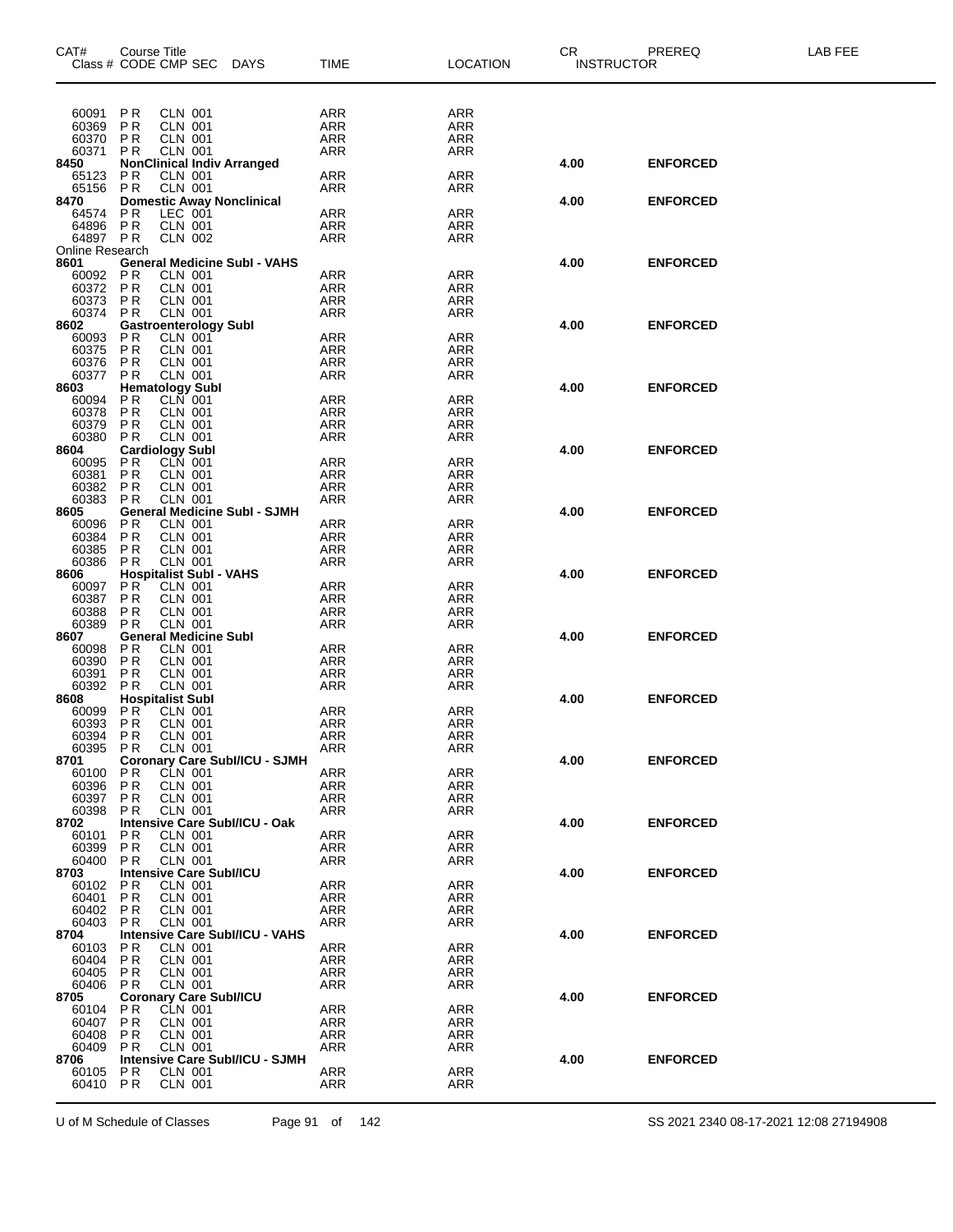| CAT#                                                       | Course Title                                       | Class # CODE CMP SEC<br>DAYS                                                                       | TIME                                                                      | LOCATION                                                    | СR<br><b>INSTRUCTOR</b> | PREREQ          | LAB FEE |
|------------------------------------------------------------|----------------------------------------------------|----------------------------------------------------------------------------------------------------|---------------------------------------------------------------------------|-------------------------------------------------------------|-------------------------|-----------------|---------|
| 60411<br>60412<br>8707<br>60106<br>60413<br>60414<br>60415 | <b>PR</b><br><b>PR</b><br>P R<br>P R<br>P R<br>P R | CLN 001<br>CLN 001<br><b>Pulmonary Subl/ICU - HFHS</b><br>CLN 001<br>CLN 001<br>CLN 001<br>CLN 001 | <b>ARR</b><br><b>ARR</b><br><b>ARR</b><br>ARR<br><b>ARR</b><br><b>ARR</b> | ARR<br><b>ARR</b><br><b>ARR</b><br>ARR<br><b>ARR</b><br>ARR | 4.00                    | <b>ENFORCED</b> |         |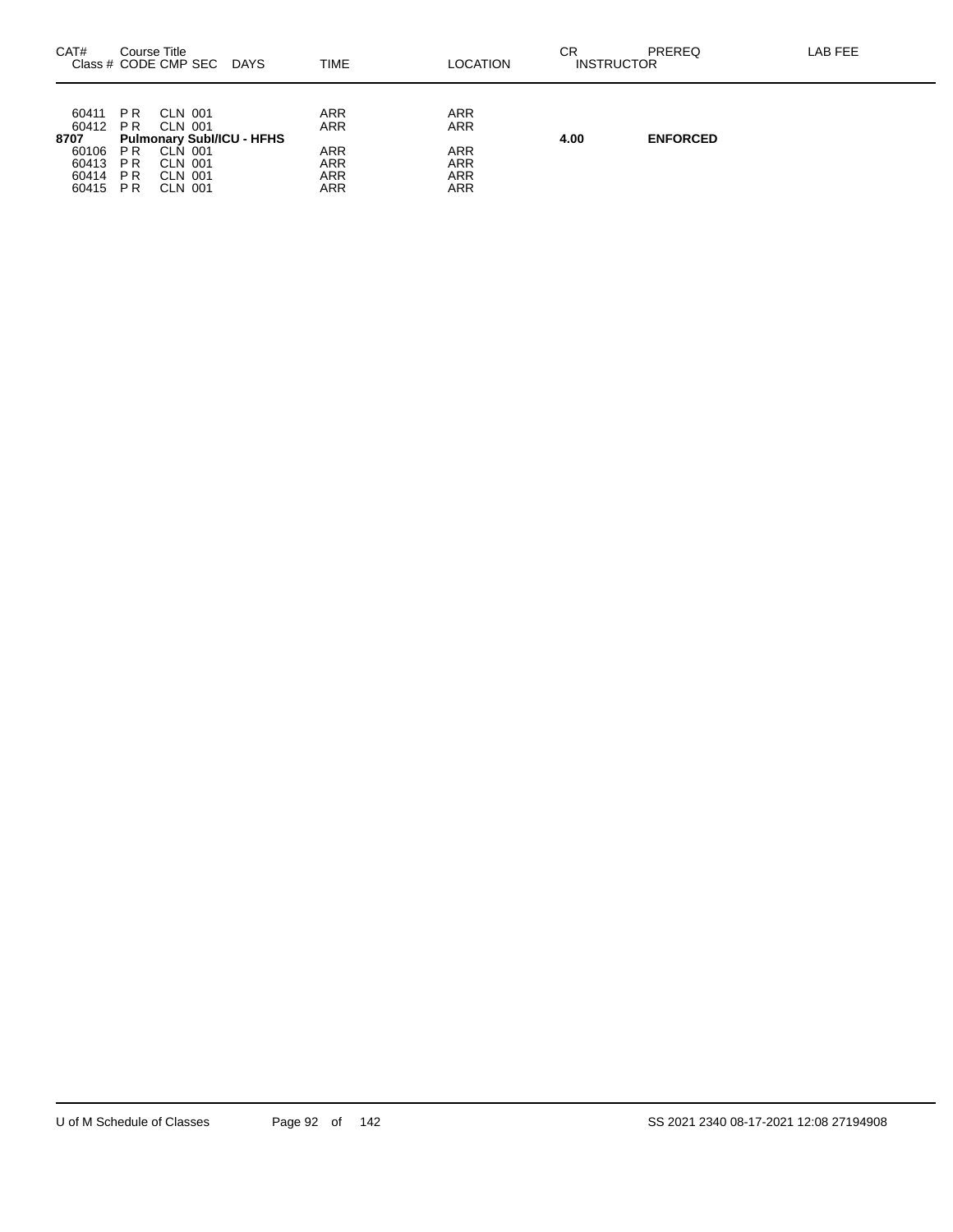| CAT# | Course Title         |             |      |         | $\sim$ $\sim$     | PREREQ | _AB_<br>. |
|------|----------------------|-------------|------|---------|-------------------|--------|-----------|
|      | Class # CODE CMP SEC | <b>DAYS</b> | TIME | OCATION | <b>INSTRUCTOR</b> |        |           |

# **Department of Learning Health Sciences**

|                                                | Learning Health Sciences (LHS)<br>622 Learn Cycle Capstone                                                                                       |                                            |                                    |                                                                          |                 |
|------------------------------------------------|--------------------------------------------------------------------------------------------------------------------------------------------------|--------------------------------------------|------------------------------------|--------------------------------------------------------------------------|-----------------|
| 622<br>64246<br>64247<br>64248<br>64260<br>791 | <b>SEM 001</b><br><b>SIR</b><br>Т<br><b>PIR</b><br>DIS.<br>002<br><b>PIR</b><br>DIS.<br>003<br>DIS 005<br><b>PIR</b><br><b>Independent Study</b> | $1-4PM$<br><b>ARR</b><br>ARR<br><b>ARR</b> | <b>REMOTE</b><br>ARR<br>ARR<br>ARR | 3.00<br>Landis-Lewis<br>Landis-Lewis<br>Vydiswaran<br>Sales<br>1.00-6.00 | <b>ENFORCED</b> |
|                                                | SI<br>$IND +$                                                                                                                                    | <b>ARR</b>                                 | <b>ARR</b>                         |                                                                          |                 |
| 995                                            | <b>Diss-Cand</b><br>SD.<br>$IND +$                                                                                                               | <b>ARR</b>                                 | <b>ARR</b>                         | 8.00                                                                     | <b>ADVISORY</b> |
|                                                | <b>Medical Education (MEDEDUC)</b><br><b>MHPE Ed Prof Act. 1</b>                                                                                 |                                            |                                    |                                                                          |                 |
| 650                                            | $IND +$<br>R                                                                                                                                     | ARR                                        | <b>ARR</b>                         | 6.00                                                                     | <b>ENFORCED</b> |
| 655                                            | <b>MHPE Ed Prof Act. 2</b>                                                                                                                       |                                            |                                    | 6.00                                                                     | <b>ENFORCED</b> |
|                                                | $IND +$<br>R                                                                                                                                     | <b>ARR</b>                                 | <b>ARR</b>                         |                                                                          |                 |
| 660                                            | <b>MHPE Ed Prof Act. 3</b><br>$IND +$<br>R                                                                                                       | <b>ARR</b>                                 | <b>ARR</b>                         | 6.00                                                                     | <b>ENFORCED</b> |
| 665                                            | <b>MHPE Ed Prof Act. 4</b>                                                                                                                       |                                            |                                    | 6.00                                                                     | <b>ENFORCED</b> |
|                                                | $IND +$<br>R                                                                                                                                     | <b>ARR</b>                                 | <b>ARR</b>                         |                                                                          |                 |
| 670                                            | <b>MHPE Ed Prof Act. 5</b><br>$IND +$                                                                                                            | <b>ARR</b>                                 | <b>ARR</b>                         | 6.00                                                                     | <b>ENFORCED</b> |
| 675                                            | R<br>MHPE Ed Prof Act. 6                                                                                                                         |                                            |                                    | 6.00                                                                     | <b>ENFORCED</b> |
|                                                | $IND +$<br>R                                                                                                                                     | <b>ARR</b>                                 | <b>ARR</b>                         |                                                                          |                 |
| 680                                            | <b>MHPE Ed Prof Act. 7</b>                                                                                                                       |                                            |                                    | 6.00                                                                     | <b>ENFORCED</b> |
| 695                                            | $IND +$<br>R<br><b>MHPE Capstone</b>                                                                                                             | <b>ARR</b>                                 | <b>ARR</b>                         | 1.00-9.00                                                                | <b>ENFORCED</b> |
|                                                | $IND +$<br>R                                                                                                                                     | <b>ARR</b>                                 | <b>ARR</b>                         |                                                                          |                 |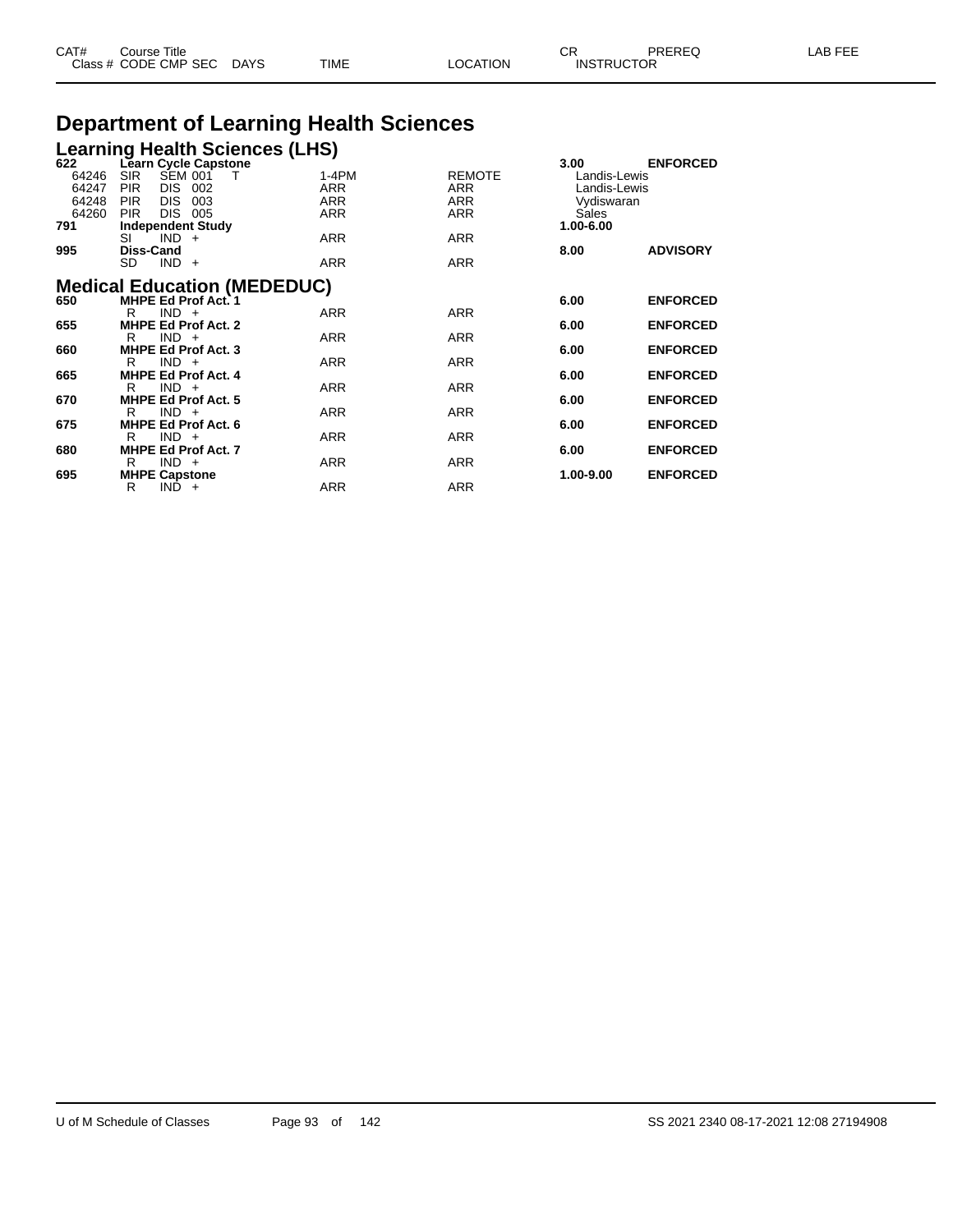| CAT#                             | <b>Course Title</b>   |                                              | Class # CODE CMP SEC DAYS             | TIME                                                                     | <b>LOCATION</b>   | CR.  | <b>PREREQ</b><br><b>INSTRUCTOR</b> | LAB FEE |
|----------------------------------|-----------------------|----------------------------------------------|---------------------------------------|--------------------------------------------------------------------------|-------------------|------|------------------------------------|---------|
| <b>Medical School</b>            |                       |                                              |                                       |                                                                          |                   |      |                                    |         |
|                                  |                       |                                              |                                       | <b>Emergency Medicine (EMERGMED)</b><br>8180 International Away Clinical |                   |      |                                    |         |
|                                  |                       |                                              |                                       |                                                                          |                   | 2.00 | <b>ENFORCED</b>                    |         |
| 64468 PR<br>8270                 |                       | CLN 001                                      | <b>Domestic Away Clinical</b>         | ARR                                                                      | ARR               | 4.00 | <b>ENFORCED</b>                    |         |
| 64469                            | PR.                   | <b>CLN 001</b>                               |                                       | ARR                                                                      | ARR               |      |                                    |         |
| 64470 PR<br>8350                 |                       | <b>CLN 001</b>                               | <b>NonClinical Indiv Arranged</b>     | ARR                                                                      | ARR               | 2.00 | <b>ENFORCED</b>                    |         |
| 64471                            | PR.                   | <b>CLN 001</b>                               |                                       | ARR                                                                      | ARR               |      |                                    |         |
| 8440                             | Research              |                                              |                                       |                                                                          |                   | 4.00 | <b>ENFORCED</b>                    |         |
| 60050<br>60830                   | PR.<br>P <sub>R</sub> | CLN 001<br>CLN 001                           |                                       | ARR<br>ARR                                                               | ARR<br>ARR        |      |                                    |         |
| 64350                            | P R                   | <b>CLN 001</b>                               |                                       | ARR                                                                      | ARR               |      |                                    |         |
| 64351<br>8500                    | PR.                   | CLN 001                                      |                                       | ARR                                                                      | ARR               | 4.00 |                                    |         |
| 60051                            | <b>PR</b>             | <b>Emergency Medicine</b><br>CLN 001         |                                       | ARR                                                                      | ARR               |      | <b>ENFORCED</b>                    |         |
| 60277                            | P R                   | CLN 001                                      |                                       | ARR                                                                      | ARR               |      |                                    |         |
| 60278<br>60279                   | <b>PR</b><br>P R      | CLN 001<br><b>CLN 001</b>                    |                                       | ARR<br>ARR                                                               | ARR<br>ARR        |      |                                    |         |
| 8501                             |                       |                                              | <b>Emergency Medicine - SJMH</b>      |                                                                          |                   | 4.00 | <b>ENFORCED</b>                    |         |
| 60052                            | P R                   | CLN 001                                      |                                       | ARR                                                                      | ARR               |      |                                    |         |
| 60280<br>60281                   | P R<br>P R            | <b>CLN 001</b><br><b>CLN 001</b>             |                                       | ARR<br>ARR                                                               | ARR<br>ARR        |      |                                    |         |
| 60282                            | P R                   | <b>CLN 001</b>                               |                                       | ARR                                                                      | ARR               |      |                                    |         |
| 8502                             |                       |                                              | <b>Emergency Medicine - Hurley</b>    |                                                                          |                   | 4.00 | <b>ENFORCED</b>                    |         |
| 60053<br>60283                   | P R<br><b>PR</b>      | <b>CLN 001</b><br><b>CLN 001</b>             |                                       | ARR<br>ARR                                                               | ARR<br>ARR        |      |                                    |         |
| 60284                            | P R                   | <b>CLN 001</b>                               |                                       | <b>ARR</b>                                                               | ARR               |      |                                    |         |
| 60285<br>8503                    | P R                   | CLN 001                                      | <b>Emergency Medicine - HFHS</b>      | ARR                                                                      | ARR               | 4.00 | <b>ENFORCED</b>                    |         |
| 60054                            | <b>PR</b>             | CLN 001                                      |                                       | ARR                                                                      | ARR               |      |                                    |         |
| 60286                            | P R                   | CLN 001                                      |                                       | ARR                                                                      | ARR               |      |                                    |         |
| 60287<br>60288                   | <b>PR</b><br>P R      | <b>CLN 001</b><br><b>CLN 001</b>             |                                       | ARR<br>ARR                                                               | ARR<br>ARR        |      |                                    |         |
| 8700                             |                       | <b>Critical Care Subl/ICU</b>                |                                       |                                                                          |                   | 4.00 | <b>ENFORCED</b>                    |         |
| 60055<br>60803                   | P R<br>P R            | <b>CLN 001</b><br><b>CLN 001</b>             |                                       | ARR<br><b>ARR</b>                                                        | ARR<br>ARR        |      |                                    |         |
| 60804                            | P R                   | CLN 001                                      |                                       | ARR                                                                      | ARR               |      |                                    |         |
| 60805                            | <b>PR</b>             | <b>CLN 001</b>                               |                                       | ARR                                                                      | ARR               |      |                                    |         |
|                                  |                       |                                              | <b>Family Medicine (FAMMED)</b>       |                                                                          |                   |      |                                    |         |
| 6200                             |                       | <b>Family Med Reg Clerk</b>                  |                                       |                                                                          |                   | 4.00 | <b>ENFORCED</b>                    |         |
| 60001 PR<br>60002                | P R                   | <b>CLN 001</b><br>CLN 001                    |                                       | ARR<br>ARR                                                               | ARR<br>ARR        |      |                                    |         |
| 60003                            | <b>PR</b>             | <b>CLN 001</b>                               |                                       | ARR                                                                      | ARR               |      |                                    |         |
| 60004                            | P R                   | <b>CLN 001</b>                               |                                       | ARR                                                                      | ARR               |      |                                    |         |
| 8170<br>64510                    | P R                   | CLN 001                                      | <b>Domestic Away Clinical</b>         | <b>ARR</b>                                                               | ARR               | 2.00 | <b>ENFORCED</b>                    |         |
| 64472                            | <b>PR</b>             | CLN 001                                      |                                       | ARR                                                                      | ARR               |      |                                    |         |
| 64473 PR<br>8200                 |                       | <b>CLN 001</b>                               | <b>Integrative Medicine-Clinical</b>  | <b>ARR</b>                                                               | ARR               | 4.00 | <b>ENFORCED</b>                    |         |
| 60056                            | PR                    | <b>CLN 001</b>                               |                                       | <b>ARR</b>                                                               | <b>ARR</b>        |      |                                    |         |
| 60289 PR                         |                       | <b>CLN 001</b>                               |                                       | ARR                                                                      | ARR               |      |                                    |         |
| 8201<br>60057                    | PR                    | <b>Adolescent Medicine</b><br><b>CLN 001</b> |                                       | <b>ARR</b>                                                               | <b>ARR</b>        | 4.00 | <b>ENFORCED</b>                    |         |
| 60290                            | PR.                   | <b>CLN 001</b>                               |                                       | <b>ARR</b>                                                               | ARR               |      |                                    |         |
| 60291<br>60292 PR                | PR.                   | <b>CLN 001</b><br><b>CLN 001</b>             |                                       | ARR<br><b>ARR</b>                                                        | <b>ARR</b><br>ARR |      |                                    |         |
| 8202                             |                       |                                              | Japanese Fam&Community-Local          |                                                                          |                   | 4.00 | <b>ENFORCED</b>                    |         |
| 60058                            | P Ř                   | <b>CLN 001</b>                               |                                       | <b>ARR</b>                                                               | <b>ARR</b>        |      |                                    |         |
| 60293<br>60294                   | PR<br>P R             | <b>CLN 001</b><br><b>CLN 001</b>             |                                       | ARR<br><b>ARR</b>                                                        | ARR<br>ARR        |      |                                    |         |
| 60295                            | PR.                   | <b>CLN 001</b>                               |                                       | <b>ARR</b>                                                               | <b>ARR</b>        |      |                                    |         |
| 8203                             |                       |                                              | Family Medicine in Japan              |                                                                          |                   | 4.00 | <b>ENFORCED</b>                    |         |
| 60059<br>60296                   | P R<br><b>PR</b>      | CLN 001<br><b>CLN 001</b>                    |                                       | <b>ARR</b><br><b>ARR</b>                                                 | <b>ARR</b><br>ARR |      |                                    |         |
| 60297 PR                         |                       | <b>CLN 001</b>                               |                                       | <b>ARR</b>                                                               | ARR               |      |                                    |         |
| 8250<br>64474 PR                 |                       | CLN 001                                      | <b>Clinical Individually Arranged</b> | ARR                                                                      | <b>ARR</b>        | 4.00 | <b>ENFORCED</b>                    |         |
| 8270                             |                       |                                              | <b>Domestic Away Clinical</b>         |                                                                          |                   | 4.00 | <b>ENFORCED</b>                    |         |
| 65077 PR                         |                       | CLN 001                                      |                                       | ARR                                                                      | <b>ARR</b>        |      |                                    |         |
| Alaska Native Health Org<br>8440 | Research              |                                              |                                       |                                                                          |                   | 4.00 | <b>ENFORCED</b>                    |         |
| 60060                            | <b>PR</b>             | CLN 001                                      |                                       | <b>ARR</b>                                                               | <b>ARR</b>        |      |                                    |         |
| 60831                            | P <sub>R</sub>        | <b>CLN 001</b><br><b>CLN 001</b>             |                                       | ARR                                                                      | <b>ARR</b>        |      |                                    |         |
| 64352<br>64353 PR                | PR                    | CLN 001                                      |                                       | ARR<br>ARR                                                               | ARR<br>ARR        |      |                                    |         |
|                                  |                       |                                              |                                       |                                                                          |                   |      |                                    |         |

U of M Schedule of Classes Page 94 of 142 SS 2021 2340 08-17-2021 12:08 27194908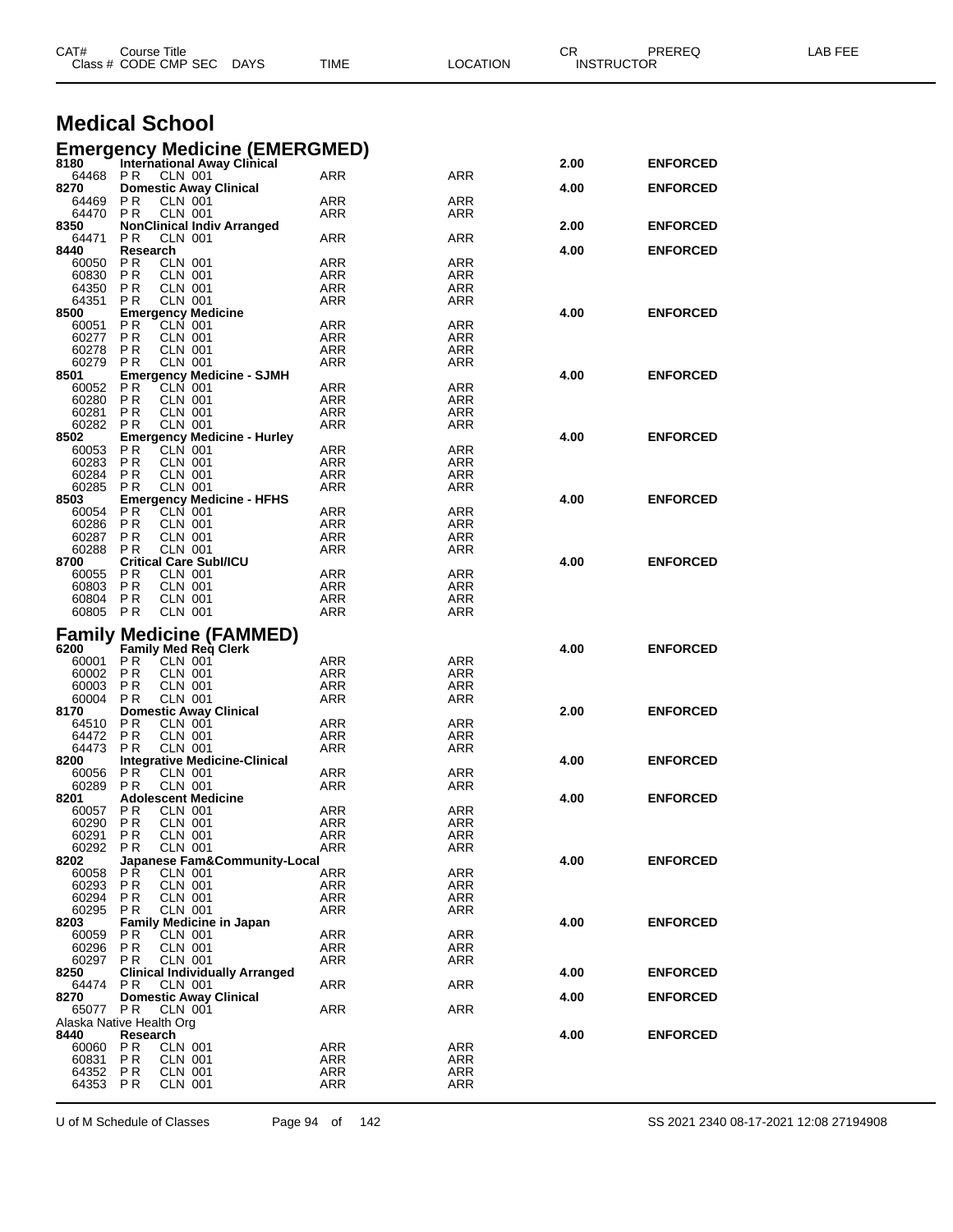| CAT#           | Course Title                     | Class # CODE CMP SEC                                | <b>DAYS</b> | <b>TIME</b>              | <b>LOCATION</b>          | CR.<br><b>INSTRUCTOR</b> | PREREQ          | LAB FEE |
|----------------|----------------------------------|-----------------------------------------------------|-------------|--------------------------|--------------------------|--------------------------|-----------------|---------|
|                |                                  |                                                     |             |                          |                          |                          |                 |         |
| 8441           |                                  | Integrative Research                                |             |                          |                          | 4.00                     | <b>ENFORCED</b> |         |
| 60061          | PR <sup>1</sup>                  | <b>CLN 001</b>                                      |             | <b>ARR</b>               | <b>ARR</b>               |                          |                 |         |
| 60298          | P <sub>R</sub>                   | <b>CLN 001</b>                                      |             | <b>ARR</b>               | <b>ARR</b>               |                          |                 |         |
| 60299<br>60300 | P <sub>R</sub><br>P <sub>R</sub> | <b>CLN 001</b>                                      |             | <b>ARR</b><br><b>ARR</b> | <b>ARR</b><br><b>ARR</b> |                          |                 |         |
| 8450           |                                  | <b>CLN 001</b><br><b>NonClinical Indiv Arranged</b> |             |                          |                          | 4.00                     | <b>ENFORCED</b> |         |
| 64752          | PR.                              | CLN 1                                               |             | <b>ARR</b>               | <b>ARR</b>               |                          |                 |         |
| 8600           |                                  | <b>Subinternship-Univ Hospital</b>                  |             |                          |                          | 4.00                     | <b>ENFORCED</b> |         |
| 60062          | P <sub>R</sub>                   | <b>CLN 001</b>                                      |             | <b>ARR</b>               | ARR                      |                          |                 |         |
| 60301          | P <sub>R</sub>                   | <b>CLN 001</b>                                      |             | <b>ARR</b>               | <b>ARR</b>               |                          |                 |         |
| 60302          | P R                              | <b>CLN 001</b>                                      |             | <b>ARR</b>               | <b>ARR</b>               |                          |                 |         |
| 60303          | P <sub>R</sub>                   | <b>CLN 001</b>                                      |             | <b>ARR</b>               | <b>ARR</b>               |                          |                 |         |
| 8601           |                                  | Subinternship - Chelsea                             |             |                          |                          | 4.00                     | <b>ENFORCED</b> |         |
| 60063          | P <sub>R</sub>                   | CLN 001                                             |             | <b>ARR</b>               | <b>ARR</b>               |                          |                 |         |
| 60304          | P <sub>R</sub>                   | <b>CLN 001</b>                                      |             | <b>ARR</b>               | <b>ARR</b>               |                          |                 |         |
| 60305          | <b>PR</b>                        | <b>CLN 001</b>                                      |             | <b>ARR</b>               | <b>ARR</b>               |                          |                 |         |
| 60306          | <b>PR</b>                        | <b>CLN 001</b>                                      |             | ARR                      | <b>ARR</b>               |                          |                 |         |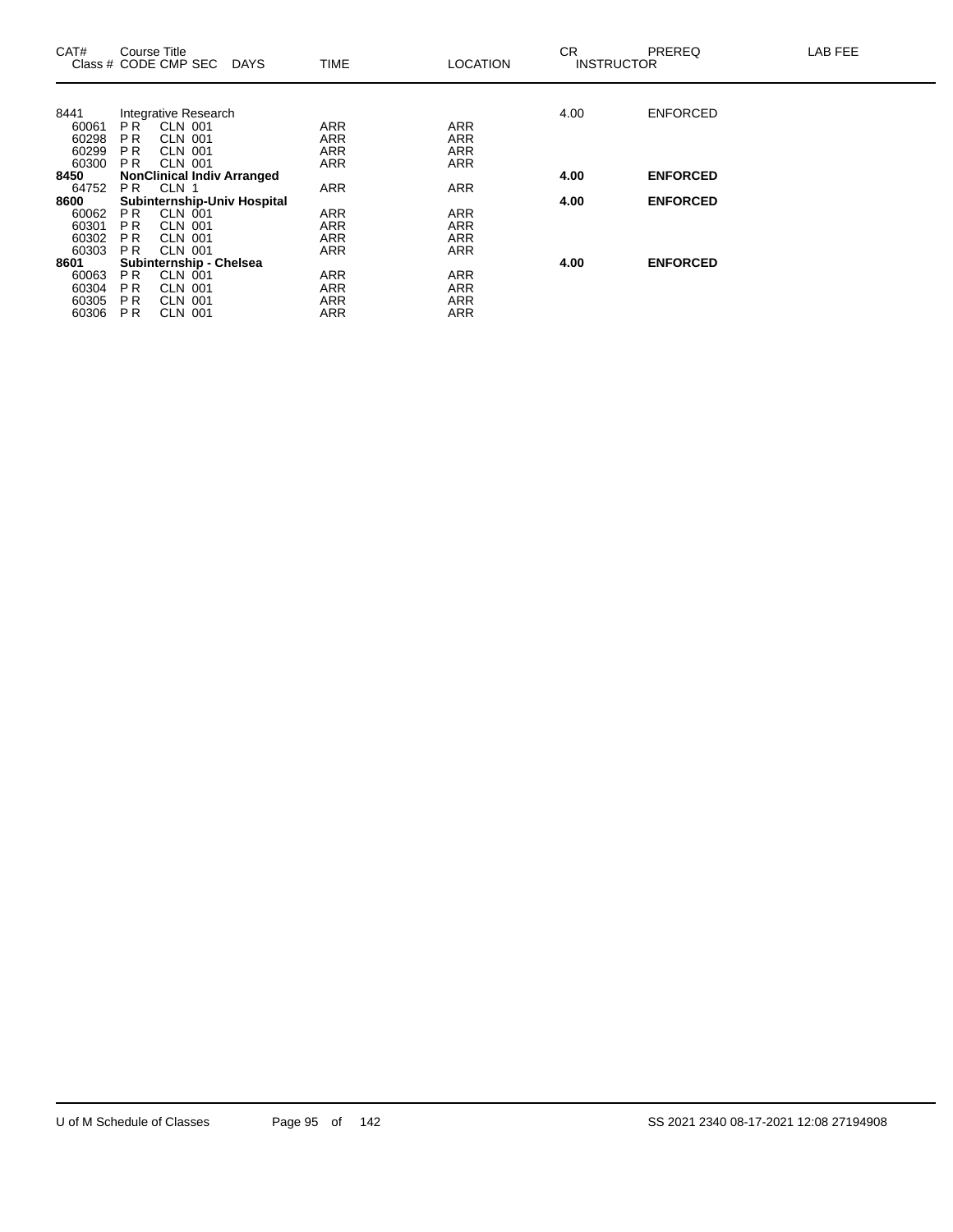|                    | Class # CODE CMP SEC<br>DAYS                                              | TIME                     | LOCATION                 | <b>INSTRUCTOR</b> |                 |  |
|--------------------|---------------------------------------------------------------------------|--------------------------|--------------------------|-------------------|-----------------|--|
|                    |                                                                           |                          |                          |                   |                 |  |
|                    | <b>Medical School Administration</b>                                      |                          |                          |                   |                 |  |
|                    | Immunology (IMMUNO)                                                       |                          |                          |                   |                 |  |
| 599                | Grad Ind Research<br>$IND +$                                              | ARR                      | ARR                      | 1.00-8.00         | <b>ADVISORY</b> |  |
| 990                | <b>Pre-Cand Diss</b><br>$IND +$                                           | ARR                      | ARR                      | 1.00-8.00         |                 |  |
| 995                | Diss-Cand                                                                 |                          |                          | 8.00              | <b>ENFORCED</b> |  |
|                    | $DR$ $IND +$                                                              | ARR                      | ARR                      |                   |                 |  |
| 807                | <b>Medical School Administration (MEDADM)</b><br><b>Adv Head&amp;Neck</b> |                          |                          | 2.00              |                 |  |
| 61135              | W<br>SR.<br>LEC 001                                                       | 2-5PM                    | ARR                      |                   |                 |  |
| 61136<br>5122      | LAB 002<br>P R<br>Doctoring 3                                             | ARR                      | ARR                      | 3.00              | <b>ENFORCED</b> |  |
| 64834              | <b>PR</b><br><b>SMA 001</b>                                               | ARR                      | ARR                      |                   |                 |  |
| 5141<br>64833      | <b>Chief Concern 2</b><br>PR.<br><b>SMA 001</b>                           | ARR                      | ARR                      | 1.00              | <b>ENFORCED</b> |  |
| 5162<br>64835      | <b>Improving Healthcare Systems 3</b><br><b>PR LEC 001</b>                | ARR                      | ARR                      | 1.00              | <b>ENFORCED</b> |  |
| 5660               | <b>Block 6-Foundations of Medicine III</b>                                |                          |                          | 8.00              | <b>ENFORCED</b> |  |
| 64832<br>5910      | PR.<br>LEC 001<br><b>Elec: Clinical Reasoning</b>                         | ARR                      | ARR                      | 1.00              | <b>ENFORCED</b> |  |
| 6110               | 64822 PR<br>CLN 001<br><b>Sci/Prac Med-CInTrnk</b>                        | ARR                      | ARR                      | 2.00              | <b>ENFORCED</b> |  |
| 65167              | P R<br><b>SMA 001</b>                                                     | ARR                      | ARR                      |                   |                 |  |
| 6120<br>65159      | <b>Doctoring-Clerkships</b><br>PR.<br><b>SMA 001</b>                      | <b>ARR</b>               | ARR                      | 2.00              | <b>ENFORCED</b> |  |
| 7100<br>60034      | <b>Longitudinal Clinic Med Home</b><br><b>PR CLN 001</b>                  | ARR                      | ARR                      | 1.00              | <b>ENFORCED</b> |  |
| 7150               | <b>Longitudinal Apprenticeship</b>                                        |                          |                          | 1.00              | <b>ENFORCED</b> |  |
| 60036<br>7200      | PR.<br>CLN 001<br><b>Longitudinal CFI</b>                                 | ARR                      | ARR                      | 2.00-6.00         | <b>ENFORCED</b> |  |
| 64694<br>64751     | PR.<br><b>RES 002</b>                                                     | <b>ARR</b>               | ARR                      |                   |                 |  |
| 8200               | P R<br><b>RES 003</b><br><b>Health Disparity Indep Study</b>              | ARR                      | ARR                      | 4.00              | <b>ENFORCED</b> |  |
| 60416<br>60417     | P R<br><b>CLN 001</b><br><b>CLN 001</b><br>PR.                            | <b>ARR</b><br>ARR        | <b>ARR</b><br>ARR        |                   |                 |  |
| 8203               | <b>Clinical Ethics Service</b>                                            |                          |                          | 4.00              | <b>ENFORCED</b> |  |
| 60107<br>60418     | PR.<br><b>CLN 001</b><br>P R<br><b>CLN 001</b>                            | <b>ARR</b><br>ARR        | <b>ARR</b><br>ARR        |                   |                 |  |
| 60419<br>60420     | P R<br>CLN 001<br>P R<br><b>CLN 001</b>                                   | ARR<br>ARR               | ARR<br>ARR               |                   |                 |  |
| 8222               | <b>Rural Health-Adrian</b>                                                |                          |                          | 4.00              | <b>ENFORCED</b> |  |
| 64692<br>8250      | PR.<br><b>CLN 001</b><br><b>Clinical Individually Arranged</b>            | ARR                      | ARR                      | 4.00              | <b>ENFORCED</b> |  |
| 65168 PR           | CLN 001<br>Clinical Ethics Fellowship                                     | ARR                      | ARR                      |                   |                 |  |
| 8270               | <b>Domestic Away Clinical</b>                                             |                          |                          | 4.00              | <b>ENFORCED</b> |  |
| 64476 PR<br>SpaceX | CLN 001                                                                   | ARR                      | ARR                      |                   |                 |  |
| 8301<br>60108      | <b>Intro to Clinical Ethics</b><br><b>CLN 001</b><br>PR.                  | <b>ARR</b>               | ARR                      | 2.00              | <b>ENFORCED</b> |  |
| 60109              | <b>PR</b><br><b>CLN 001</b>                                               | ARR                      | ARR                      |                   |                 |  |
| 60421<br>60422     | P <sub>R</sub><br><b>CLN 001</b><br><b>CLN 001</b><br>P R                 | <b>ARR</b><br><b>ARR</b> | <b>ARR</b><br>ARR        |                   |                 |  |
| 60423              | <b>PR</b><br><b>CLN 001</b>                                               | ARR                      | ARR                      |                   |                 |  |
| 60426              | <b>PR</b><br><b>CLN 001</b>                                               | <b>ARR</b>               | <b>ARR</b>               |                   |                 |  |
| 60424<br>60425     | <b>CLN 001</b><br>P R<br><b>PR</b><br><b>CLN 001</b>                      | ARR<br><b>ARR</b>        | ARR<br>ARR               |                   |                 |  |
| 8302               | <b>Patient Based Scientific Ing</b>                                       |                          |                          | 2.00              | <b>ENFORCED</b> |  |
| 60110              | <b>CLN 001</b><br>P R                                                     | <b>ARR</b>               | <b>ARR</b>               |                   |                 |  |
| 60427              | <b>PR</b><br><b>CLN 001</b>                                               | <b>ARR</b>               | ARR                      |                   |                 |  |
| 60428<br>60429     | <b>PR</b><br><b>CLN 001</b><br><b>CLN 001</b><br>P R                      | <b>ARR</b><br><b>ARR</b> | <b>ARR</b><br>ARR        |                   |                 |  |
| 8303               | <b>Population Health Survey Crse</b>                                      |                          |                          | 2.00              | <b>ENFORCED</b> |  |
| 64577              | <b>PR</b><br><b>CLN 001</b>                                               | <b>ARR</b>               | <b>ARR</b>               |                   |                 |  |
| 64575<br>60835     | <b>CLN 001</b><br>P R<br><b>PR</b><br><b>CLN 001</b>                      | <b>ARR</b><br><b>ARR</b> | ARR<br>ARR               |                   |                 |  |
| 60836              | <b>PR</b><br><b>CLN 001</b>                                               | <b>ARR</b>               | <b>ARR</b>               |                   |                 |  |
| 64361              | CLN 001<br>P R                                                            | ARR                      | ARR                      |                   |                 |  |
| 64362<br>64363     | <b>PR</b><br><b>CLN 001</b><br><b>PR</b><br><b>CLN 001</b>                | ARR<br><b>ARR</b>        | <b>ARR</b><br><b>ARR</b> |                   |                 |  |
| 64364              | <b>CLN 001</b><br>P R                                                     | ARR                      | ARR                      |                   |                 |  |
| 8304               | <b>Pediatric Injury Prevention</b>                                        |                          |                          | 2.00              | <b>ENFORCED</b> |  |
| 60113<br>60114     | $CLN$ 001<br>P R<br><b>PR</b><br><b>CLN 001</b>                           | <b>ARR</b><br><b>ARR</b> | <b>ARR</b><br>ARR        |                   |                 |  |
| 60431 PR           | <b>CLN 001</b>                                                            | <b>ARR</b>               | ARR                      |                   |                 |  |
|                    |                                                                           |                          |                          |                   |                 |  |

CAT# Course Title Case CR PREREQ LAB FEE

U of M Schedule of Classes Page 96 of 142 SS 2021 2340 08-17-2021 12:08 27194908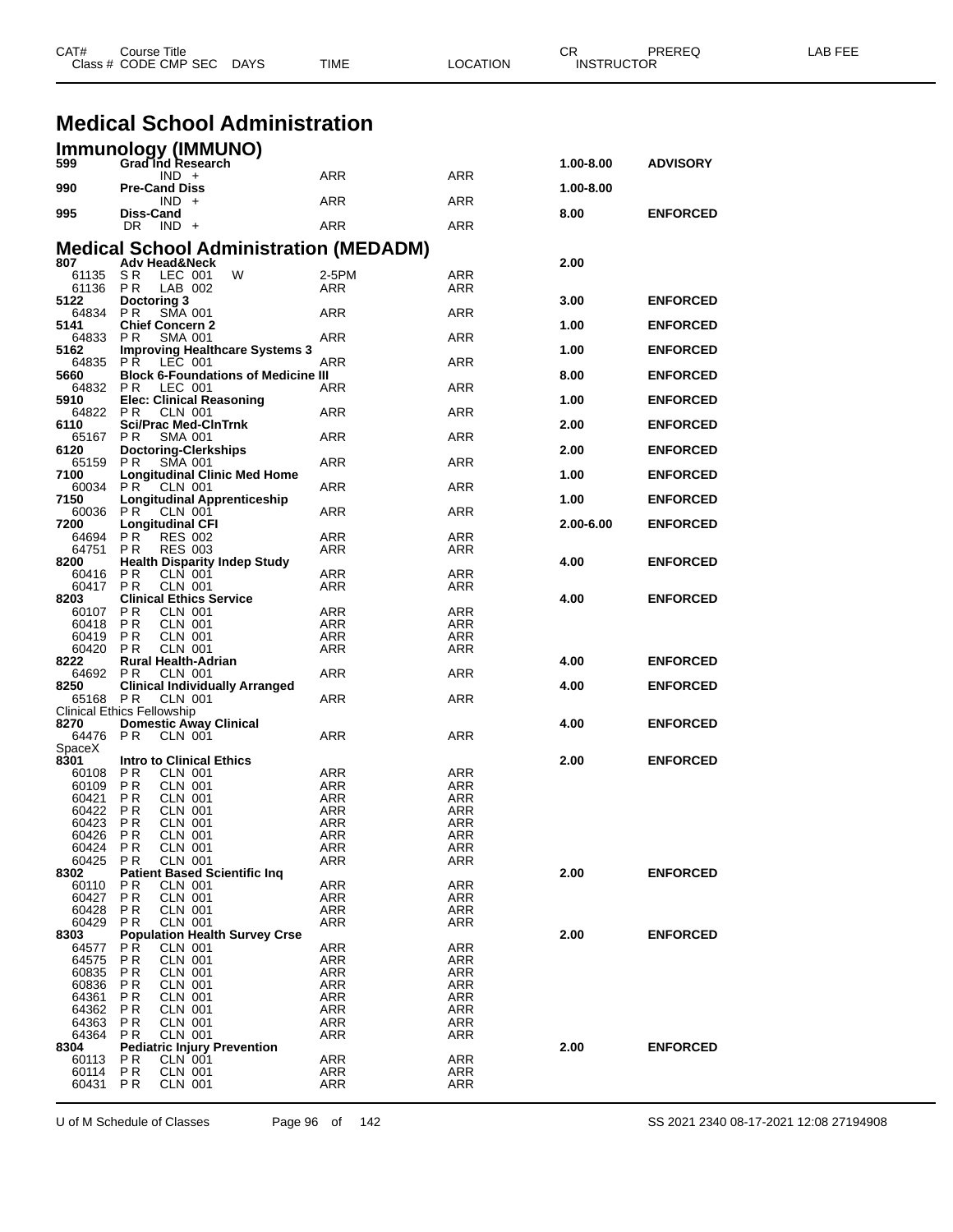| CAT#<br>Class # CODE CMP SEC     | Course Title                     |                                  | <b>DAYS</b>                           | <b>TIME</b>              | <b>LOCATION</b>          | CR.<br>INSTRUCTOR | PREREQ          | LAB FEE |
|----------------------------------|----------------------------------|----------------------------------|---------------------------------------|--------------------------|--------------------------|-------------------|-----------------|---------|
| 60432                            | P R                              | <b>CLN 001</b>                   |                                       | ARR                      | ARR                      |                   |                 |         |
| 60433                            | P <sub>R</sub>                   | <b>CLN 001</b>                   |                                       | ARR                      | <b>ARR</b>               |                   |                 |         |
| 60434                            | <b>PR</b>                        | <b>CLN 001</b>                   |                                       | <b>ARR</b>               | <b>ARR</b>               |                   |                 |         |
| 60435<br>60436                   | P R<br>P R                       | <b>CLN 001</b><br><b>CLN 001</b> |                                       | ARR<br>ARR               | <b>ARR</b><br><b>ARR</b> |                   |                 |         |
| 8305                             | Safety QI & Systems              |                                  |                                       |                          |                          | 2.00              | <b>ENFORCED</b> |         |
| 60115                            | P <sub>R</sub>                   | <b>CLN 001</b>                   |                                       | ARR                      | <b>ARR</b>               |                   |                 |         |
| 60116<br>60437                   | P <sub>R</sub><br>P <sub>R</sub> | CLN 001<br><b>CLN 001</b>        |                                       | ARR<br><b>ARR</b>        | <b>ARR</b><br><b>ARR</b> |                   |                 |         |
| 60438                            | P R                              | <b>CLN 001</b>                   |                                       | ARR                      | <b>ARR</b>               |                   |                 |         |
| 60439                            | P <sub>R</sub>                   | <b>CLN 001</b>                   |                                       | ARR                      | <b>ARR</b>               |                   |                 |         |
| 60440<br>60441                   | <b>PR</b><br>P <sub>R</sub>      | <b>CLN 001</b><br><b>CLN 001</b> |                                       | <b>ARR</b><br>ARR        | <b>ARR</b><br><b>ARR</b> |                   |                 |         |
| 60442                            | P R                              | CLN 001                          |                                       | <b>ARR</b>               | ARR                      |                   |                 |         |
| 8350                             |                                  |                                  | <b>NonClinical Indiv Arranged</b>     |                          |                          | 2.00              | <b>ENFORCED</b> |         |
| 64585<br>Intro to Space Medicine | <b>PR</b>                        | <b>CLN 001</b>                   |                                       | ARR                      | <b>ARR</b>               |                   |                 |         |
| 8400                             |                                  |                                  | <b>Path of Excellence Elective</b>    |                          |                          | 2.00              | <b>ENFORCED</b> |         |
| 60118<br>60117                   | <b>PR</b><br><b>PR</b>           | <b>CLN 001</b><br><b>CLN 001</b> |                                       | ARR<br>ARR               | ARR<br>ARR               |                   |                 |         |
| 60119                            | <b>PR</b>                        | <b>CLN 001</b>                   |                                       | <b>ARR</b>               | <b>ARR</b>               |                   |                 |         |
| 60443                            | <b>PR</b>                        | <b>CLN 001</b>                   |                                       | ARR                      | <b>ARR</b>               |                   |                 |         |
| 60444<br>60445                   | <b>PR</b><br><b>PR</b>           | <b>CLN 001</b><br><b>CLN 001</b> |                                       | ARR<br><b>ARR</b>        | <b>ARR</b><br><b>ARR</b> |                   |                 |         |
| 60446                            | P R                              | <b>CLN 001</b>                   |                                       | ARR                      | <b>ARR</b>               |                   |                 |         |
| 60447                            | P R                              | <b>CLN 001</b>                   |                                       | ARR                      | <b>ARR</b>               |                   |                 |         |
| 60448<br>60449                   | P <sub>R</sub><br><b>PR</b>      | <b>CLN 001</b><br><b>CLN 001</b> |                                       | <b>ARR</b><br>ARR        | ARR<br><b>ARR</b>        |                   |                 |         |
| 8402                             |                                  |                                  | <b>Advanced Medical Therapeutics</b>  |                          |                          | 4.00              | <b>ENFORCED</b> |         |
| 60120                            | PR                               | <b>CLN 001</b>                   |                                       | ARR                      | <b>ARR</b>               |                   |                 |         |
| 60450<br>60451                   | PR<br>P <sub>R</sub>             | <b>CLN 001</b>                   |                                       | ARR<br>ARR               | <b>ARR</b><br><b>ARR</b> |                   |                 |         |
| 60452                            | PR                               | CLN 001<br>CLN 001               |                                       | <b>ARR</b>               | <b>ARR</b>               |                   |                 |         |
| 8404                             |                                  |                                  | <b>Washtenaw County Health Dept</b>   |                          |                          | 4.00              | <b>ENFORCED</b> |         |
| 60453<br>60454                   | P <sub>R</sub><br><b>PR</b>      | CLN 001<br>CLN 001               |                                       | ARR<br>ARR               | <b>ARR</b><br>ARR        |                   |                 |         |
| 8406                             |                                  |                                  | <b>Translational Resr Bench 2 Bed</b> |                          |                          | 4.00              | <b>ENFORCED</b> |         |
| 60121                            | P R                              | <b>CLN 001</b>                   |                                       | <b>ARR</b>               | <b>ARR</b>               |                   |                 |         |
| 60455<br>60456                   | P <sub>R</sub><br>P R            | <b>CLN 001</b><br><b>CLN 001</b> |                                       | <b>ARR</b><br><b>ARR</b> | <b>ARR</b><br><b>ARR</b> |                   |                 |         |
| 60457                            | <b>PR</b>                        | <b>CLN 001</b>                   |                                       | ARR                      | <b>ARR</b>               |                   |                 |         |
| 8411                             |                                  |                                  | Urban Health Scholarship HFHS         |                          |                          | 4.00              | <b>ENFORCED</b> |         |
| 60459<br>60460                   | P <sub>R</sub><br>P <sub>R</sub> | <b>CLN 001</b><br>CLN 001        |                                       | ARR<br>ARR               | ARR<br><b>ARR</b>        |                   |                 |         |
| 60461                            | P <sub>R</sub>                   | <b>CLN 001</b>                   |                                       | ARR                      | <b>ARR</b>               |                   |                 |         |
| 8414                             |                                  |                                  | <b>Street Med - Homeless Hithcare</b> |                          |                          | 4.00              | <b>ENFORCED</b> |         |
| 60462<br>60463                   | PR<br>P <sub>R</sub>             | <b>CLN 001</b><br><b>CLN 001</b> |                                       | <b>ARR</b><br><b>ARR</b> | ARR<br>ARR               |                   |                 |         |
| 60464                            | P R                              | <b>CLN 001</b>                   |                                       | ARR                      | <b>ARR</b>               |                   |                 |         |
| 60465                            | P R                              | CLN 001                          |                                       | ARR                      | <b>ARR</b>               |                   |                 |         |
| 8440<br>60122 PR                 |                                  | CLN 001                          | Phys as Leaders & Prob Solvers        | ARR                      | <b>ARR</b>               | 4.00              | <b>ENFORCED</b> |         |
| 60837                            | P R                              | <b>CLN 001</b>                   |                                       | ARR                      | ARR                      |                   |                 |         |
| 64369                            | P R                              | <b>CLN 001</b>                   |                                       | <b>ARR</b>               | ARR                      |                   |                 |         |
| 64370<br>8441                    | <b>PR</b>                        | <b>CLN 001</b>                   | <b>Phys Scientist Exploratory Res</b> | <b>ARR</b>               | ARR                      | 2.00-4.00         | <b>ENFORCED</b> |         |
| 64584                            | РŔ                               | <b>RES 001</b>                   |                                       | ARR                      | ARR                      |                   |                 |         |
| 8448                             |                                  |                                  | <b>NIH Biomed Rsr Train Prg</b>       |                          |                          | 4.00              | <b>ENFORCED</b> |         |
| 64564<br>64565                   | P R<br>P <sub>R</sub>            | <b>RES 001</b><br><b>RES 001</b> |                                       | ARR<br>ARR               | ARR<br>ARR               |                   |                 |         |
| 8450                             |                                  |                                  | <b>NonClinical Indiv Arranged</b>     |                          |                          | 4.00              | <b>ENFORCED</b> |         |
| 65088                            | PR.                              | CLN 001                          |                                       | ARR                      | ARR                      |                   |                 |         |
| 64477<br>8470                    | P <sub>R</sub>                   | <b>CLN 001</b>                   | <b>GHD Cap Domestic - Field Work</b>  | ARR                      | ARR                      | 4.00              | <b>ENFORCED</b> |         |
| 60123                            | P R                              | <b>CLN 001</b>                   |                                       | <b>ARR</b>               | ARR                      |                   |                 |         |
| 65122                            | P <sub>R</sub>                   | <b>CLN 001</b>                   |                                       | ARR                      | ARR                      |                   |                 |         |
| 60838<br>64372                   | P R<br>P R                       | <b>CLN 001</b><br>CLN 001        |                                       | <b>ARR</b><br>ARR        | ARR<br>ARR               |                   |                 |         |
| 64373                            | P R                              | <b>CLN 001</b>                   |                                       | ARR                      | ARR                      |                   |                 |         |
| 8471                             |                                  |                                  | <b>Domestic Away Nonclinical</b>      |                          |                          | 4.00              | <b>ENFORCED</b> |         |
| 65136<br>8480                    | P R                              | <b>SEM 001</b>                   | <b>GHD Cap Intl - Field Work</b>      | ARR                      | ARR                      | 4.00              | <b>ENFORCED</b> |         |
| 60124                            | P R                              | <b>CLN 001</b>                   |                                       | ARR                      | ARR                      |                   |                 |         |
| 60839                            | P R                              | CLN 001                          |                                       | ARR                      | ARR                      |                   |                 |         |
| 64374<br>64375                   | P R<br>P R                       | <b>CLN 001</b><br><b>CLN 001</b> |                                       | ARR<br>ARR               | ARR<br>ARR               |                   |                 |         |
| 8600                             |                                  |                                  | <b>Longitudinal Clinic Sub-I</b>      |                          |                          | 1.00              | <b>ENFORCED</b> |         |
| 60032                            | PR                               | <b>CLN 001</b>                   |                                       | ARR                      | ARR                      |                   |                 |         |
| 8999                             | Vacation                         |                                  |                                       |                          |                          | 2.00              | <b>ENFORCED</b> |         |

U of M Schedule of Classes Page 97 of 142 SS 2021 2340 08-17-2021 12:08 27194908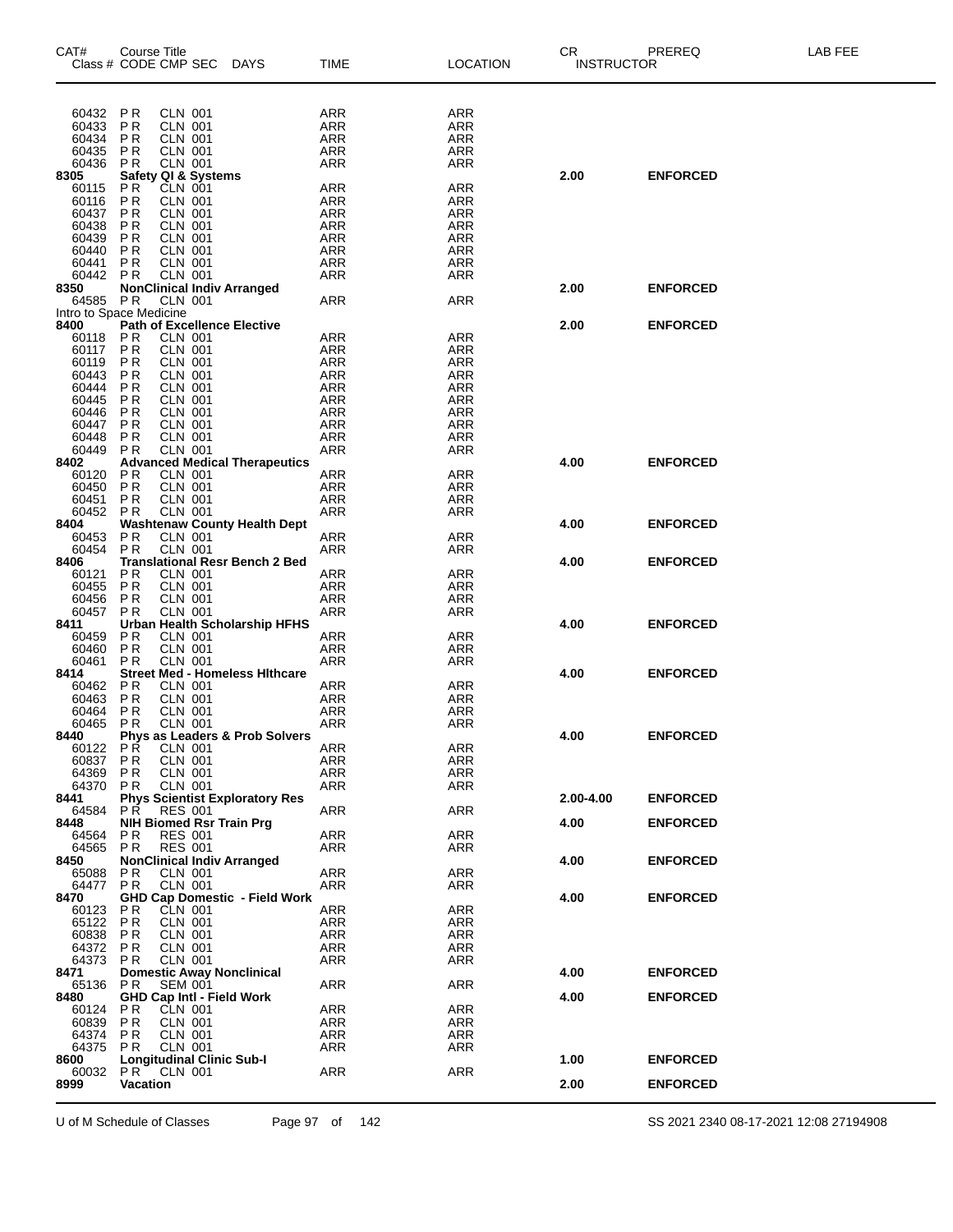| CAT#                                                                                                              | Course Title                                                                                                                                                                                                                | Class # CODE CMP SEC                                                                                                                                                                         | <b>DAYS</b> | TIME                                                                                                                                                                        | <b>LOCATION</b>                                                                                                                                                                    | CR<br><b>INSTRUCTOR</b> | <b>PREREQ</b> | LAB FEE |
|-------------------------------------------------------------------------------------------------------------------|-----------------------------------------------------------------------------------------------------------------------------------------------------------------------------------------------------------------------------|----------------------------------------------------------------------------------------------------------------------------------------------------------------------------------------------|-------------|-----------------------------------------------------------------------------------------------------------------------------------------------------------------------------|------------------------------------------------------------------------------------------------------------------------------------------------------------------------------------|-------------------------|---------------|---------|
| 60126<br>60125<br>64829<br>60127<br>60468<br>60469<br>60470<br>60471<br>60472<br>60473<br>60474<br>60476<br>60475 | P <sub>R</sub><br>P <sub>R</sub><br>P <sub>R</sub><br>P <sub>R</sub><br>P R<br>P <sub>R</sub><br>P <sub>R</sub><br>P <sub>R</sub><br>P <sub>R</sub><br>P <sub>R</sub><br>P <sub>R</sub><br>P <sub>R</sub><br>P <sub>R</sub> | <b>CLN 001</b><br><b>CLN 001</b><br>CLN 001<br><b>CLN 001</b><br><b>CLN 001</b><br>CLN 001<br><b>CLN 001</b><br><b>CLN 001</b><br>CLN 001<br><b>CLN 001</b><br>CLN 001<br>CLN 001<br>CLN 001 |             | <b>ARR</b><br><b>ARR</b><br><b>ARR</b><br><b>ARR</b><br><b>ARR</b><br><b>ARR</b><br><b>ARR</b><br><b>ARR</b><br><b>ARR</b><br><b>ARR</b><br><b>ARR</b><br>ARR<br><b>ARR</b> | <b>ARR</b><br><b>ARR</b><br><b>ARR</b><br><b>ARR</b><br><b>ARR</b><br><b>ARR</b><br><b>ARR</b><br><b>ARR</b><br><b>ARR</b><br><b>ARR</b><br><b>ARR</b><br><b>ARR</b><br><b>ARR</b> |                         |               |         |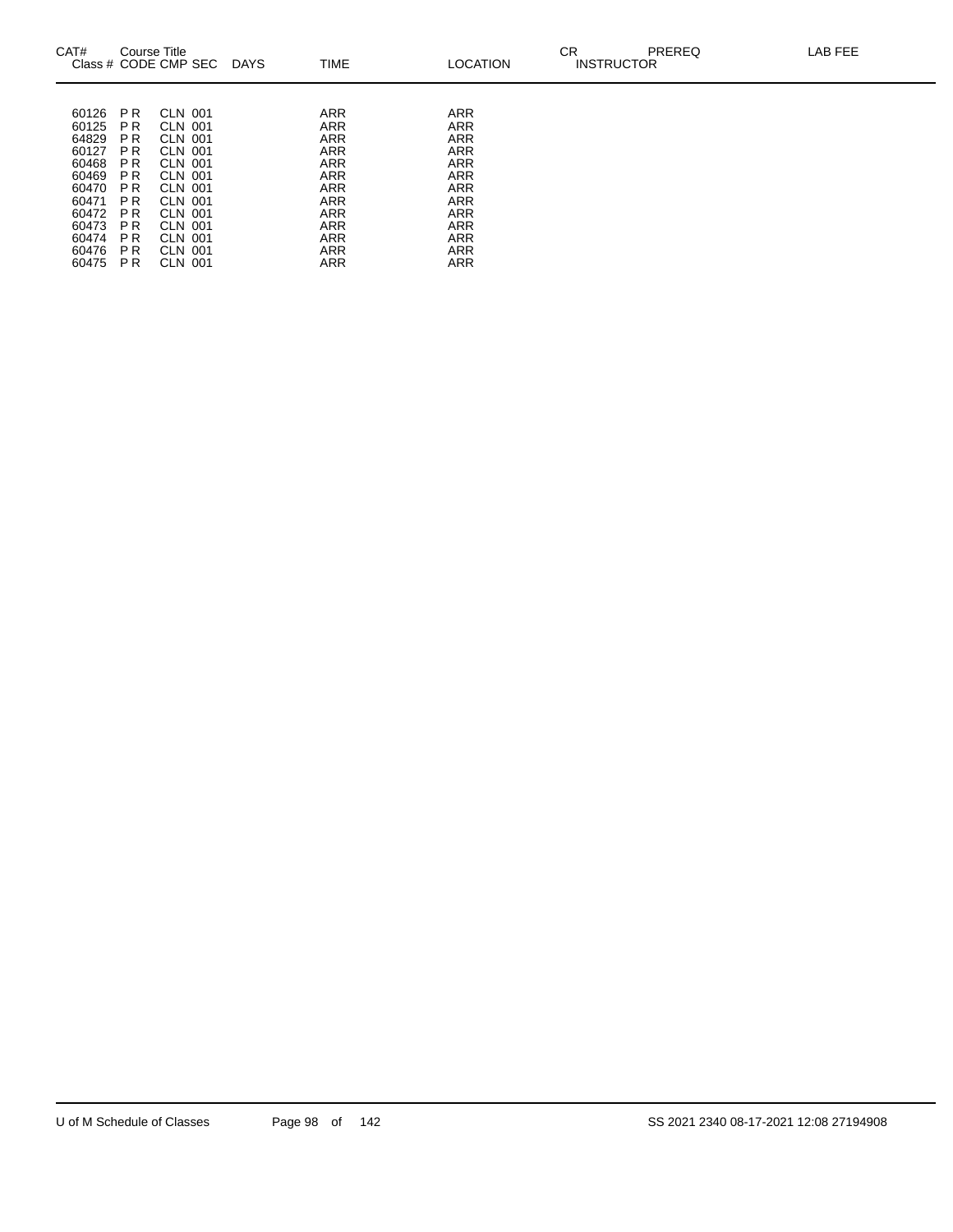| CAT#<br>Course Title<br>Class # CODE CMP SEC |                        |                                                   | <b>DAYS</b> | <b>TIME</b><br><b>LOCATION</b> |                          | PREREQ<br>CR.<br><b>INSTRUCTOR</b> |                 | LAB FEE |
|----------------------------------------------|------------------------|---------------------------------------------------|-------------|--------------------------------|--------------------------|------------------------------------|-----------------|---------|
|                                              |                        | <b>Medical School</b>                             |             |                                |                          |                                    |                 |         |
|                                              |                        |                                                   |             |                                |                          |                                    |                 |         |
|                                              |                        | Radiology (RADIOL)<br>8200 Abdominal              |             |                                |                          | 4.00                               | <b>ENFORCED</b> |         |
| 60212                                        | PR                     | <b>CLN 001</b>                                    |             | <b>ARR</b>                     | <b>ARR</b>               |                                    |                 |         |
| 60596                                        | P <sub>R</sub>         | CLN 001                                           |             | <b>ARR</b>                     | <b>ARR</b>               |                                    |                 |         |
| 60597                                        | <b>PR</b>              | <b>CLN 001</b>                                    |             | ARR                            | ARR                      |                                    |                 |         |
| 60598                                        | P R                    | <b>CLN 001</b>                                    |             | ARR                            | <b>ARR</b>               |                                    |                 |         |
| 8201<br>60213                                | <b>Bone</b><br>P R     | CLN 001                                           |             | <b>ARR</b>                     | <b>ARR</b>               | 4.00                               | <b>ENFORCED</b> |         |
| 60599                                        | P R                    | <b>CLN 001</b>                                    |             | <b>ARR</b>                     | ARR                      |                                    |                 |         |
| 60600                                        | P <sub>R</sub>         | CLN 001                                           |             | <b>ARR</b>                     | ARR                      |                                    |                 |         |
| 60601                                        | P <sub>R</sub>         | <b>CLN 001</b>                                    |             | ARR                            | ARR                      |                                    |                 |         |
| 8203                                         |                        | <b>Clinical - VAHS</b><br><b>CLN 001</b>          |             | <b>ARR</b>                     | <b>ARR</b>               | 4.00                               | <b>ENFORCED</b> |         |
| 60214<br>60602                               | P R<br><b>PR</b>       | <b>CLN 001</b>                                    |             | ARR                            | ARR                      |                                    |                 |         |
| 60603                                        | P R                    | <b>CLN 001</b>                                    |             | ARR                            | <b>ARR</b>               |                                    |                 |         |
| 60604                                        | <b>PR</b>              | <b>CLN 001</b>                                    |             | ARR                            | ARR                      |                                    |                 |         |
| 8204                                         |                        | Neuroradiology                                    |             |                                |                          | 4.00                               | <b>ENFORCED</b> |         |
| 60215                                        | PR<br>P <sub>R</sub>   | <b>CLN 001</b>                                    |             | <b>ARR</b><br><b>ARR</b>       | <b>ARR</b><br><b>ARR</b> |                                    |                 |         |
| 60605<br>60606                               | P <sub>R</sub>         | <b>CLN 001</b><br><b>CLN 001</b>                  |             | ARR                            | ARR                      |                                    |                 |         |
| 60607                                        | P <sub>R</sub>         | <b>CLN 001</b>                                    |             | <b>ARR</b>                     | <b>ARR</b>               |                                    |                 |         |
| 8205                                         |                        | <b>Nuclear Medicine</b>                           |             |                                |                          | 4.00                               | <b>ENFORCED</b> |         |
| 60216                                        | P R                    | <b>CLN 001</b>                                    |             | <b>ARR</b>                     | <b>ARR</b>               |                                    |                 |         |
| 60608<br>60609                               | P R<br>P <sub>R</sub>  | <b>CLN 001</b><br>CLN 001                         |             | ARR<br>ARR                     | ARR<br>ARR               |                                    |                 |         |
| 60610                                        | P R                    | <b>CLN 001</b>                                    |             | ARR                            | ARR                      |                                    |                 |         |
| 8206                                         | <b>Pediatric</b>       |                                                   |             |                                |                          | 4.00                               | <b>ENFORCED</b> |         |
| 60217                                        | P R                    | <b>CLN 001</b>                                    |             | <b>ARR</b>                     | <b>ARR</b>               |                                    |                 |         |
| 60611                                        | P <sub>R</sub>         | <b>CLN 001</b>                                    |             | ARR                            | ARR                      |                                    |                 |         |
| 60612<br>60613                               | <b>PR</b><br><b>PR</b> | <b>CLN 001</b><br><b>CLN 001</b>                  |             | <b>ARR</b><br>ARR              | <b>ARR</b><br>ARR        |                                    |                 |         |
| 8207                                         | Thoracic               |                                                   |             |                                |                          | 4.00                               | <b>ENFORCED</b> |         |
| 60218                                        | <b>PR</b>              | <b>CLN 001</b>                                    |             | <b>ARR</b>                     | <b>ARR</b>               |                                    |                 |         |
| 60614                                        | P <sub>R</sub>         | <b>CLN 001</b>                                    |             | <b>ARR</b>                     | <b>ARR</b>               |                                    |                 |         |
| 60615                                        | P R                    | <b>CLN 001</b>                                    |             | ARR                            | ARR                      |                                    |                 |         |
| 60616<br>8209                                | P R                    | <b>CLN 001</b><br><b>Interventional Radiology</b> |             | <b>ARR</b>                     | <b>ARR</b>               | 4.00                               | <b>ENFORCED</b> |         |
| 60219                                        | P R                    | <b>CLN 001</b>                                    |             | <b>ARR</b>                     | ARR                      |                                    |                 |         |
| 64586                                        | P R                    | <b>CLN 001</b>                                    |             | <b>ARR</b>                     | <b>ARR</b>               |                                    |                 |         |
| 60617                                        | P <sub>R</sub>         | <b>CLN 001</b>                                    |             | ARR                            | ARR                      |                                    |                 |         |
| 60618<br>8210                                | P <sub>R</sub>         | <b>CLN 001</b><br><b>Breast Imaging</b>           |             | ARR                            | ARR                      | 2.00                               | <b>ENFORCED</b> |         |
| 64590                                        | P R                    | <b>CLN 001</b>                                    |             | <b>ARR</b>                     | <b>ARR</b>               |                                    |                 |         |
| 64591                                        | <b>PR</b>              | CLN 001                                           |             | ARR                            | ARR                      |                                    |                 |         |
| 64592                                        | P R                    | CLN 001                                           |             | <b>ARR</b>                     | <b>ARR</b>               |                                    |                 |         |
| 64593                                        | P R                    | <b>CLN 001</b>                                    |             | ARR                            | ARR                      |                                    |                 |         |
| 64594<br>64595                               | P R<br>P R             | <b>CLN 001</b><br><b>CLN 001</b>                  |             | ARR<br><b>ARR</b>              | ARR<br><b>ARR</b>        |                                    |                 |         |
| 64596 PR                                     |                        | CLN 001                                           |             | ARR                            | ARR                      |                                    |                 |         |
| 8270                                         |                        | <b>Domestic Away Clinical</b>                     |             |                                |                          | 4.00                               | <b>ENFORCED</b> |         |
| 65137                                        | PR.                    | CLN 001                                           |             | ARR                            | ARR                      |                                    |                 |         |
| 8350                                         |                        | <b>Nonclinical Indiv Arranged</b>                 |             |                                |                          | 2.00                               | <b>ENFORCED</b> |         |
| 64500<br>8440                                | P R                    | CLN 001<br><b>General Research</b>                |             | <b>ARR</b>                     | ARR                      | 4.00                               | <b>ENFORCED</b> |         |
| 60221                                        | P R                    | <b>CLN 001</b>                                    |             | ARR                            | <b>ARR</b>               |                                    |                 |         |
| 64332                                        | <b>PR</b>              | <b>CLN 001</b>                                    |             | ARR                            | ARR                      |                                    |                 |         |
| 64414                                        | P R                    | <b>CLN 001</b>                                    |             | <b>ARR</b>                     | ARR                      |                                    |                 |         |
| 64415 PR                                     |                        | <b>CLN 001</b>                                    |             | <b>ARR</b>                     | <b>ARR</b>               |                                    |                 |         |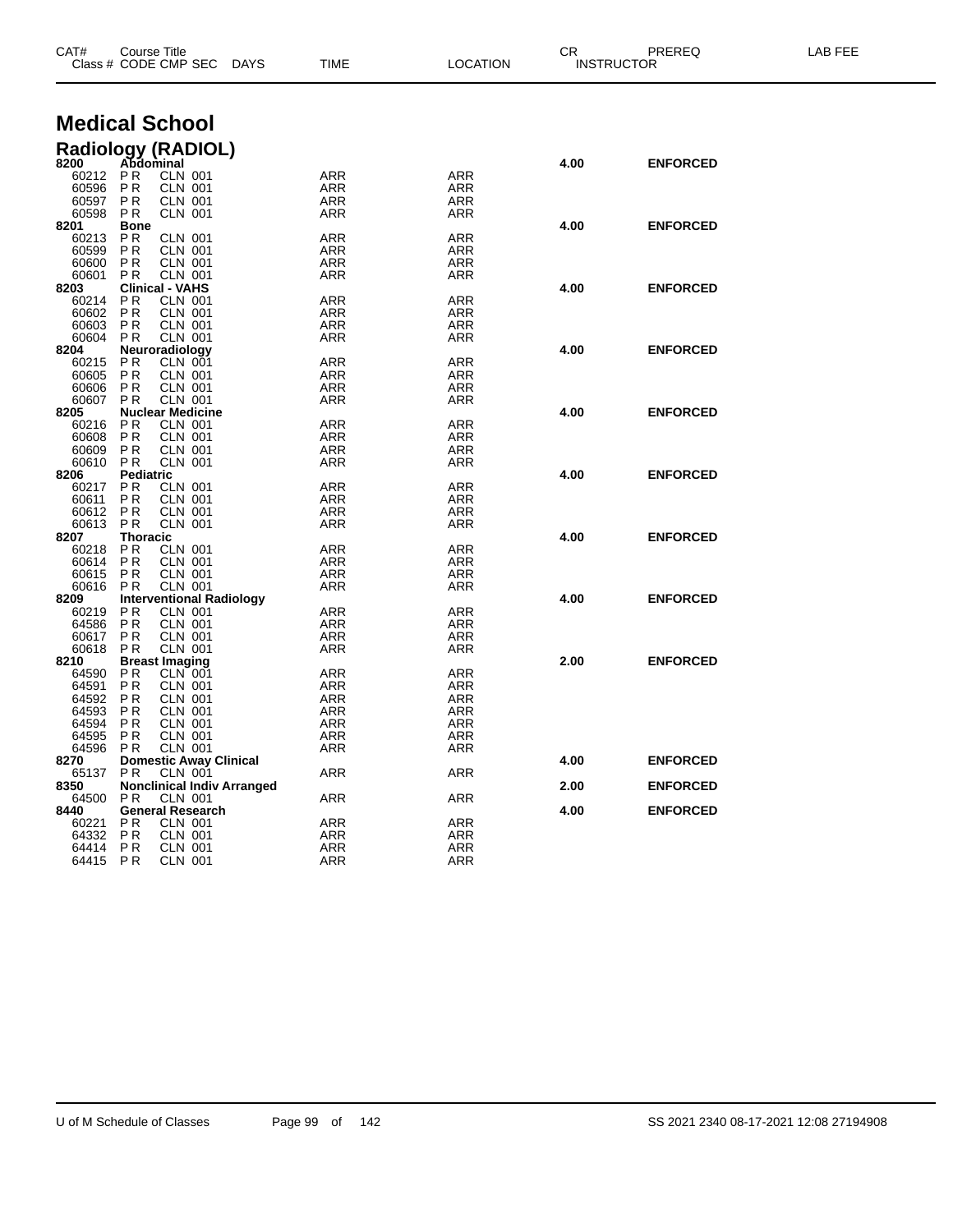| CAT# | Course Title<br>Class # CODE CMP SEC | <b>DAYS</b> | <b>TIME</b> | _OCATION | СR<br><b>INSTRUCTOR</b> | PREREQ | _AB FEE |
|------|--------------------------------------|-------------|-------------|----------|-------------------------|--------|---------|
|      |                                      |             |             |          |                         |        |         |

### **Microbiology And Immunology**

|     | <b>Microbiology (MICRBIOL)</b> |            |            |               |                           |
|-----|--------------------------------|------------|------------|---------------|---------------------------|
| 399 | Ug Research                    |            |            | 1.00-8.00     | <b>ADVISORY, ENFORCED</b> |
|     | $IND +$                        | <b>ARR</b> | <b>ARR</b> |               |                           |
| 599 | <b>Grad Independ Res</b>       |            |            | $1.00 - 8.00$ | <b>ADVISORY</b>           |
|     | $IND +$                        | ARR        | <b>ARR</b> |               |                           |
| 990 | <b>Diss-Precand</b>            |            |            | $1.00 - 8.00$ | <b>ADVISORY</b>           |
|     | $IND +$                        | ARR        | <b>ARR</b> |               |                           |
| 995 | Diss-Cand                      |            |            | 8.00          | <b>ENFORCED</b>           |
|     | IND<br>IR                      | ARR        | ARR        |               |                           |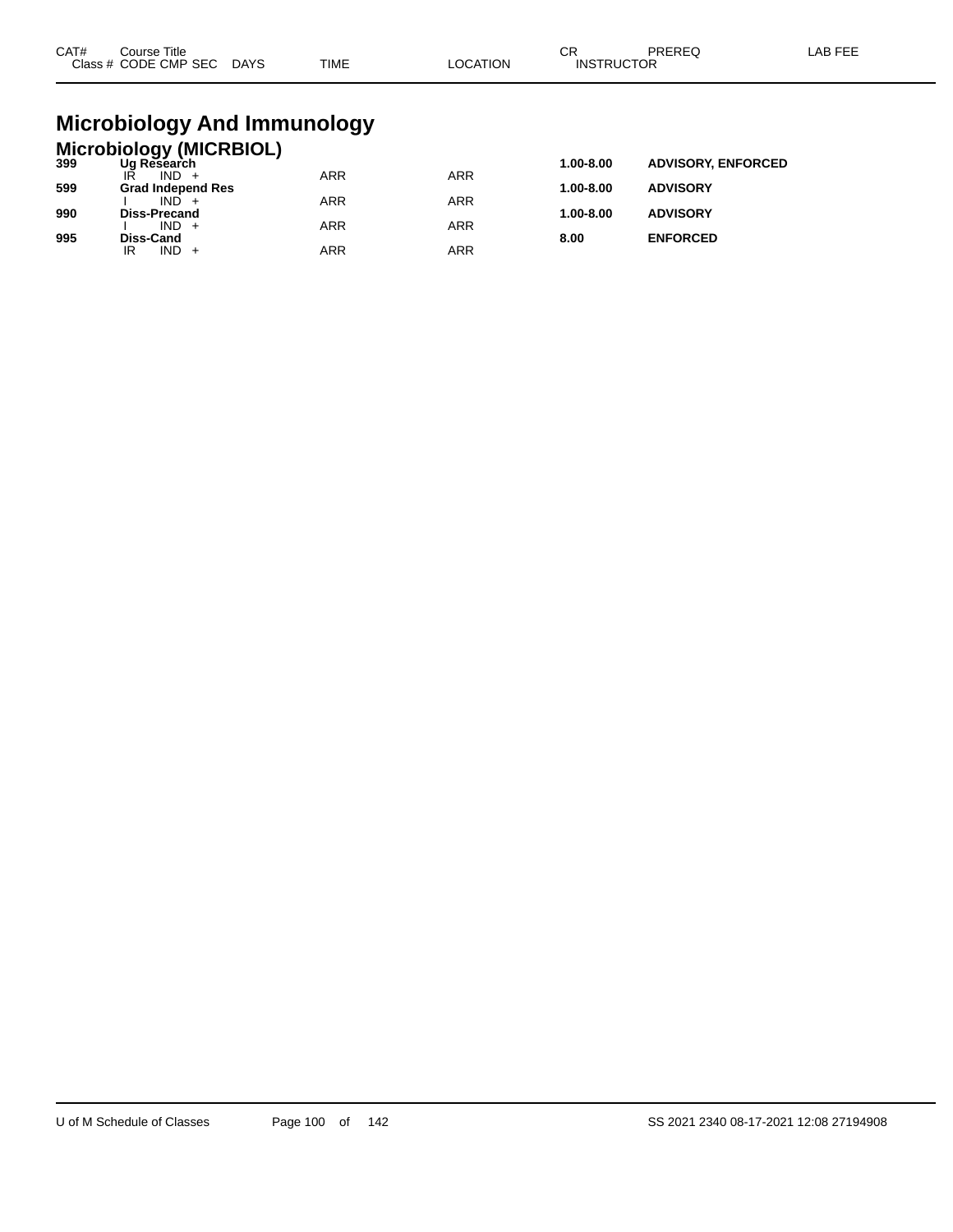| CAT#           | Course Title<br>Class # CODE CMP SEC                      | TIME<br><b>DAYS</b> | <b>LOCATION</b>          | CR<br><b>INSTRUCTOR</b> | PREREQ          | LAB FEE |
|----------------|-----------------------------------------------------------|---------------------|--------------------------|-------------------------|-----------------|---------|
|                |                                                           |                     |                          |                         |                 |         |
|                | <b>Neurology Department</b>                               |                     |                          |                         |                 |         |
|                | <b>Neurology (NEUROL)</b>                                 |                     |                          |                         |                 |         |
| 499            | Ug Neurol Res                                             |                     |                          | 1.00-16.00              |                 |         |
|                | $IND +$                                                   | ARR                 | <b>ARR</b>               |                         |                 |         |
| 599            | <b>Clinical Research</b><br>IW.<br>$IND +$                | ARR                 | ARR                      | 2.00-8.00               | <b>ADVISORY</b> |         |
| 781            | Research                                                  |                     |                          | 1.00-4.00               | <b>ADVISORY</b> |         |
|                | $IND +$                                                   | ARR                 | ARR                      |                         |                 |         |
| 782            | Research<br>$IND +$                                       | ARR                 | ARR                      | 1.00-4.00               | <b>ADVISORY</b> |         |
| 6400           | <b>Neurology Reg Clerk</b>                                |                     |                          | 4.00                    | <b>ENFORCED</b> |         |
| 60005          | P R<br>CLN 001                                            | ARR                 | ARR                      |                         |                 |         |
| 60006<br>60007 | P R<br>CLN 001<br><b>CLN 001</b><br>P R                   | ARR<br>ARR          | ARR<br>ARR               |                         |                 |         |
| 60008          | P R<br>CLN 001                                            | <b>ARR</b>          | <b>ARR</b>               |                         |                 |         |
| 8100           | <b>Epilepsy Elective</b>                                  |                     |                          | 2.00                    | <b>ENFORCED</b> |         |
| 60128          | P <sub>R</sub><br><b>CLN 001</b>                          | ARR                 | ARR                      |                         |                 |         |
| 60129          | <b>PR</b><br>CLN 001                                      | <b>ARR</b>          | <b>ARR</b>               |                         |                 |         |
| 60477          | P R<br>CLN 001                                            | ARR                 | ARR                      |                         |                 |         |
| 60478<br>60479 | <b>CLN 001</b><br>P R<br>P <sub>R</sub><br><b>CLN 001</b> | ARR<br><b>ARR</b>   | ARR<br><b>ARR</b>        |                         |                 |         |
| 60480          | P R<br>CLN 001                                            | ARR                 | ARR                      |                         |                 |         |
| 8102           | <b>Movement and Cognitive Disorders</b>                   |                     |                          | 2.00                    | <b>ENFORCED</b> |         |
| 60130          | P R<br><b>CLN 001</b>                                     | ARR                 | ARR                      |                         |                 |         |
| 60131          | P R<br>CLN 001                                            | ARR                 | ARR                      |                         |                 |         |
| 60481<br>60482 | <b>CLN 001</b><br>P R<br>P R<br>CLN 001                   | ARR<br><b>ARR</b>   | ARR<br><b>ARR</b>        |                         |                 |         |
| 60483          | P R<br>CLN 001                                            | ARR                 | ARR                      |                         |                 |         |
| 60484          | <b>CLN 001</b><br>P R                                     | ARR                 | ARR                      |                         |                 |         |
| 60485          | P R<br>CLN 001                                            | <b>ARR</b>          | <b>ARR</b>               |                         |                 |         |
| 60486          | P R<br>CLN 001                                            | ARR                 | ARR                      |                         |                 |         |
| 8103<br>60132  | <b>Multiple Sclerosis/Neuroimmuno</b><br>P R<br>CLN 001   | ARR                 | ARR                      | 2.00                    | <b>ENFORCED</b> |         |
| 60133          | P R<br>CLN 001                                            | ARR                 | ARR                      |                         |                 |         |
| 60487          | <b>CLN 001</b><br>P R                                     | ARR                 | ARR                      |                         |                 |         |
| 60488          | P R<br>CLN 001                                            | <b>ARR</b>          | <b>ARR</b>               |                         |                 |         |
| 60489          | P R<br>CLN 001                                            | ARR                 | ARR                      |                         |                 |         |
| 60490          | <b>CLN 001</b><br>P R                                     | ARR                 | ARR                      |                         |                 |         |
| 60491<br>60492 | P <sub>R</sub><br>CLN 001<br>P R<br>CLN 001               | <b>ARR</b><br>ARR   | <b>ARR</b><br>ARR        |                         |                 |         |
| 8104           | <b>Sleep Medicine</b>                                     |                     |                          | 2.00                    | <b>ENFORCED</b> |         |
| 60134          | P R<br>CLN 001                                            | ARR                 | ARR                      |                         |                 |         |
| 60493          | P R<br>CLN 001                                            | ARR                 | ARR                      |                         |                 |         |
| 60494          | P R<br>CLN 001                                            | ARR                 | ARR                      |                         |                 |         |
| 60497<br>60495 | <b>PR</b><br>CLN 001<br>P R<br>CLN 001                    | <b>ARR</b><br>ARR   | <b>ARR</b><br>ARR        |                         |                 |         |
| 60496          | <b>CLN 001</b><br>P <sub>R</sub>                          | ARR                 | ARR                      |                         |                 |         |
| 8200           | <b>Consult Service</b>                                    |                     |                          | 4.00                    | <b>ENFORCED</b> |         |
| 60135          | P R<br>CLN 001                                            | <b>ARR</b>          | <b>ARR</b>               |                         |                 |         |
| 60498          | <b>CLN 001</b><br>PR                                      | ARR                 | <b>ARR</b>               |                         |                 |         |
| 60499<br>60500 | <b>PR</b><br><b>CLN 001</b><br>P R<br>CLN 001             | ARR<br>ARR          | <b>ARR</b><br>ARR        |                         |                 |         |
| 8201           | <b>Sports Neurology</b>                                   |                     |                          | 2.00                    | <b>ENFORCED</b> |         |
| 60807          | <b>PR</b><br><b>CLN 001</b>                               | ARR                 | ARR                      |                         |                 |         |
| 60808          | <b>PR</b><br><b>CLN 001</b>                               | ARR                 | ARR                      |                         |                 |         |
| 8380           | <b>International Away Nonclinical</b>                     |                     |                          | 2.00                    | <b>ENFORCED</b> |         |
| 64478<br>8440  | <b>CLN 001</b><br>PR.<br><b>Clinical Research</b>         | ARR                 | ARR                      | 4.00                    | <b>ENFORCED</b> |         |
| 60138          | <b>PR</b><br><b>CLN 001</b>                               | <b>ARR</b>          | <b>ARR</b>               |                         |                 |         |
| 64315          | P <sub>R</sub><br><b>CLN 001</b>                          | ARR                 | ARR                      |                         |                 |         |
| 64479          | P R<br>CLN 001                                            | ARR                 | ARR                      |                         |                 |         |
| 64480          | <b>CLN 001</b><br>P <sub>R</sub>                          | ARR                 | <b>ARR</b>               |                         |                 |         |
| 8441           | <b>General Research</b>                                   |                     |                          | 4.00                    | <b>ENFORCED</b> |         |
| 60139<br>60501 | P R<br>CLN 001<br><b>PR</b><br><b>CLN 001</b>             | ARR<br><b>ARR</b>   | <b>ARR</b><br><b>ARR</b> |                         |                 |         |
| 60502          | P <sub>R</sub><br><b>CLN 001</b>                          | ARR                 | <b>ARR</b>               |                         |                 |         |
| 60503          | <b>PR</b><br>CLN 001                                      | ARR                 | ARR                      |                         |                 |         |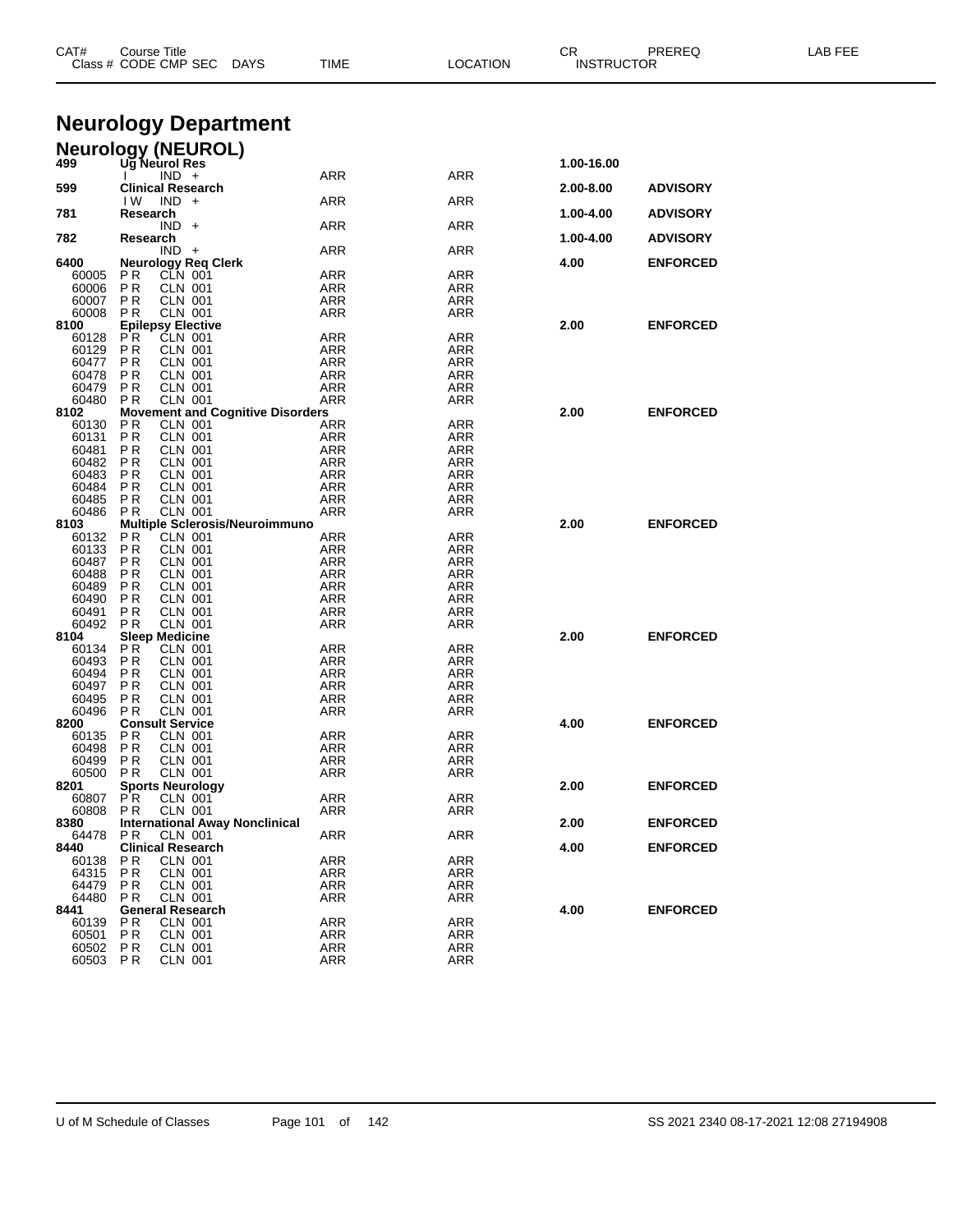| CAT# | Title<br>Course      |             |             |          | ⌒г<br>◡           | PREREC | $\lambda$ $\Gamma$ $\Gamma$ $\Gamma$<br>AR |
|------|----------------------|-------------|-------------|----------|-------------------|--------|--------------------------------------------|
|      | Class # CODE CMP SEC | <b>DAYS</b> | <b>TIME</b> | LOCATION | <b>INSTRUCTOR</b> |        |                                            |

#### **Center For Neuroscience Neuroscience (NEUROSCI)**

|     | Neuroscience (NEUROSCI) |            |            |               |                 |
|-----|-------------------------|------------|------------|---------------|-----------------|
| 800 | Neurosci Rès Method     |            |            | 1.00-9.00     | <b>ADVISORY</b> |
|     | $IND +$                 | <b>ARR</b> | <b>ARR</b> |               |                 |
| 801 | Neurosci Res Method     |            |            | 1.00-9.00     | <b>ADVISORY</b> |
|     | $IND +$                 | ARR        | ARR        |               |                 |
| 990 | <b>Diss-Precand</b>     |            |            | $1.00 - 8.00$ | <b>ADVISORY</b> |
|     | $IND +$                 | <b>ARR</b> | ARR        |               |                 |
| 995 | <b>Diss-Cand</b>        |            |            | 8.00          | <b>ENFORCED</b> |
|     | $IND +$<br>DR           | ARR        | ARR        |               |                 |
|     |                         |            |            |               |                 |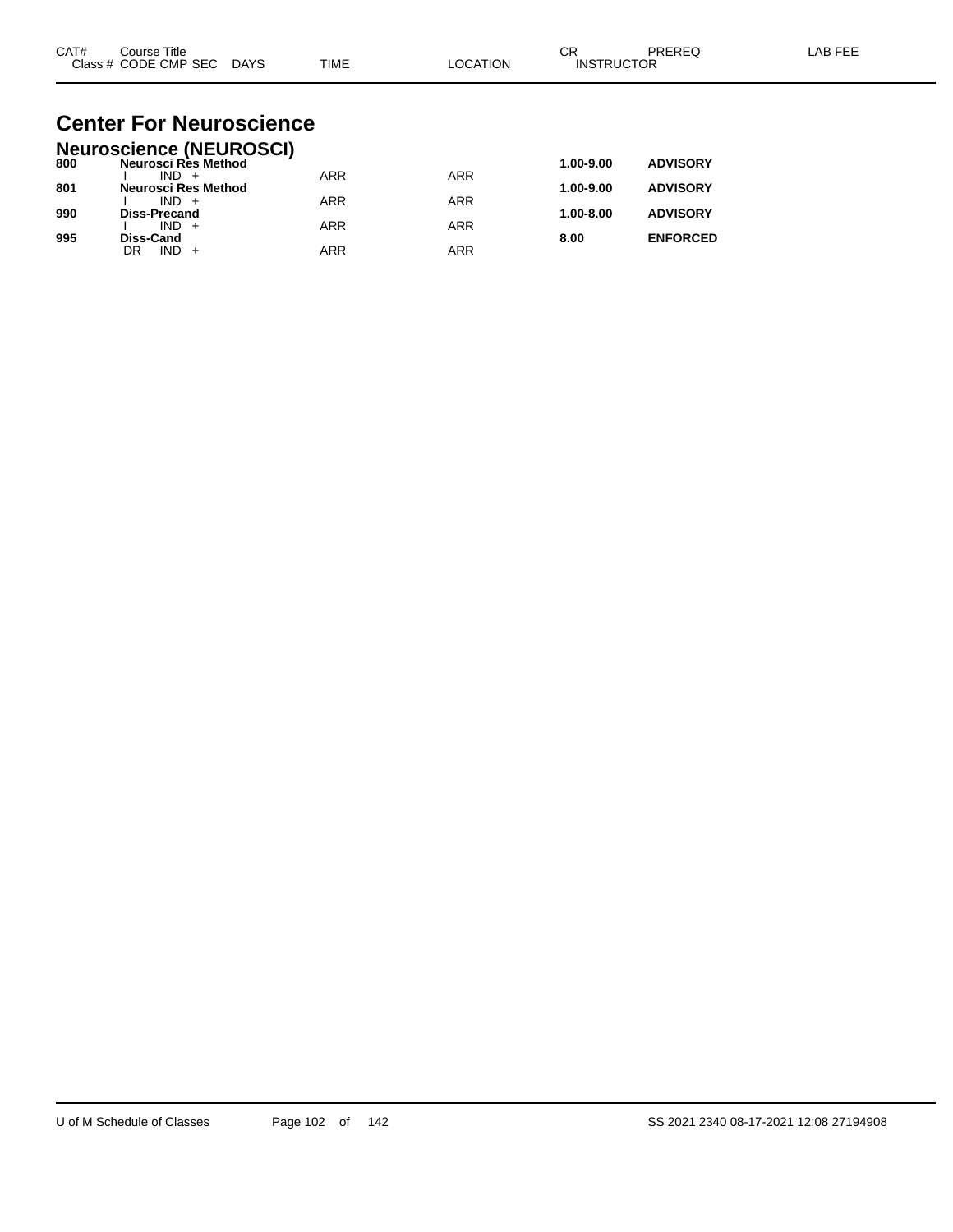| CAT#           | <b>Course Title</b><br>Class # CODE CMP SEC<br>DAYS        | <b>TIME</b> | <b>LOCATION</b>          | <b>CR</b><br><b>INSTRUCTOR</b> | PREREQ          | <b>LAB FEE</b> |
|----------------|------------------------------------------------------------|-------------|--------------------------|--------------------------------|-----------------|----------------|
|                |                                                            |             |                          |                                |                 |                |
|                | <b>Neurosurgery</b>                                        |             |                          |                                |                 |                |
|                | <b>Neurosurgery (NEUSURG)</b>                              |             |                          |                                |                 |                |
| 8100           | <b>Exploratory</b>                                         |             |                          | 2.00-4.00                      | <b>ENFORCED</b> |                |
| 65025          | PŔ.<br>CLN 1                                               | <b>ARR</b>  | <b>ARR</b>               |                                |                 |                |
| 8200           | Neuro/Onc-Multidisciplinary                                |             |                          | 4.00                           | <b>ENFORCED</b> |                |
| 60140          | P R<br><b>CLN 001</b>                                      | ARR         | <b>ARR</b>               |                                |                 |                |
| 60504          | PR<br><b>CLN 001</b>                                       | <b>ARR</b>  | <b>ARR</b>               |                                |                 |                |
| 60505          | <b>CLN 001</b><br>PR.                                      | <b>ARR</b>  | <b>ARR</b>               |                                |                 |                |
| 60506          | PR.<br><b>CLN 001</b>                                      | <b>ARR</b>  | <b>ARR</b>               |                                |                 |                |
| 8201           | Neuro/Oto-Multidisciplinary                                |             |                          | 4.00                           | <b>ENFORCED</b> |                |
| 60141          | <b>PR</b><br><b>CLN 001</b>                                | ARR         | <b>ARR</b>               |                                |                 |                |
| 60507          | <b>PR</b><br><b>CLN 001</b>                                | <b>ARR</b>  | <b>ARR</b>               |                                |                 |                |
| 60508          | <b>CLN 001</b><br>PR.                                      | <b>ARR</b>  | <b>ARR</b>               |                                |                 |                |
| 60509          | P <sub>R</sub><br><b>CLN 001</b>                           | <b>ARR</b>  | <b>ARR</b>               |                                |                 |                |
| 8250           | <b>Clinical Indiv Arr</b>                                  |             |                          | 4.00                           | <b>ENFORCED</b> |                |
| 65126          | PR<br><b>CLN 001</b>                                       | <b>ARR</b>  | <b>ARR</b>               |                                |                 |                |
| 8270           | <b>Domestic Away Clinical</b>                              |             |                          | 4.00                           | <b>ENFORCED</b> |                |
| 64481          | <b>PR</b><br><b>CLN 001</b>                                | <b>ARR</b>  | <b>ARR</b>               |                                |                 |                |
| 64482          | <b>PR</b><br><b>CLN 001</b>                                | <b>ARR</b>  | <b>ARR</b>               |                                |                 |                |
| 8440           | Research                                                   |             |                          | 2.00                           | <b>ENFORCED</b> |                |
| 60143          | <b>PR</b><br><b>CLN 001</b>                                | <b>ARR</b>  | <b>ARR</b>               |                                |                 |                |
| 60142          | <b>PR</b><br><b>CLN 001</b>                                | ARR         | <b>ARR</b>               |                                |                 |                |
| 60144          | PR<br><b>CLN 001</b>                                       | <b>ARR</b>  | <b>ARR</b>               |                                |                 |                |
| 60812          | <b>CLN 001</b><br><b>PR</b>                                | ARR         | <b>ARR</b>               |                                |                 |                |
| 60811          | P <sub>R</sub><br><b>CLN 001</b>                           | <b>ARR</b>  | <b>ARR</b>               |                                |                 |                |
| 60813<br>60815 | <b>PR</b><br><b>CLN 001</b>                                | <b>ARR</b>  | <b>ARR</b>               |                                |                 |                |
|                | <b>CLN 001</b><br><b>PR</b>                                | <b>ARR</b>  | <b>ARR</b>               |                                |                 |                |
| 60814          | <b>PR</b><br><b>CLN 001</b>                                | <b>ARR</b>  | <b>ARR</b>               |                                |                 |                |
| 60816          | PR<br><b>CLN 001</b>                                       | <b>ARR</b>  | <b>ARR</b>               |                                |                 |                |
| 60818<br>60817 | <b>PR</b><br><b>CLN 001</b><br><b>PR</b><br><b>CLN 001</b> | ARR         | <b>ARR</b><br><b>ARR</b> |                                |                 |                |
|                |                                                            | <b>ARR</b>  |                          |                                |                 |                |
| 60819          | <b>CLN 001</b><br>PR                                       | <b>ARR</b>  | <b>ARR</b>               |                                |                 |                |
| 8600           | Subinternship                                              |             |                          | 4.00                           | <b>ENFORCED</b> |                |
| 60145          | PR<br>CLN 001                                              | <b>ARR</b>  | <b>ARR</b>               |                                |                 |                |
| 60823          | PR<br><b>CLN 001</b>                                       | <b>ARR</b>  | <b>ARR</b>               |                                |                 |                |
| 60824          | <b>CLN 001</b><br><b>PR</b>                                | ARR         | <b>ARR</b>               |                                |                 |                |
| 60825          | <b>CLN 001</b><br><b>PR</b>                                | <b>ARR</b>  | <b>ARR</b>               |                                |                 |                |
| 8700           | Subinternship/ICU                                          | <b>ARR</b>  | <b>ARR</b>               | 4.00                           | <b>ENFORCED</b> |                |
| 60146          | <b>PR</b><br>CLN 001                                       |             |                          |                                |                 |                |

P R CLN 001 ARR ARR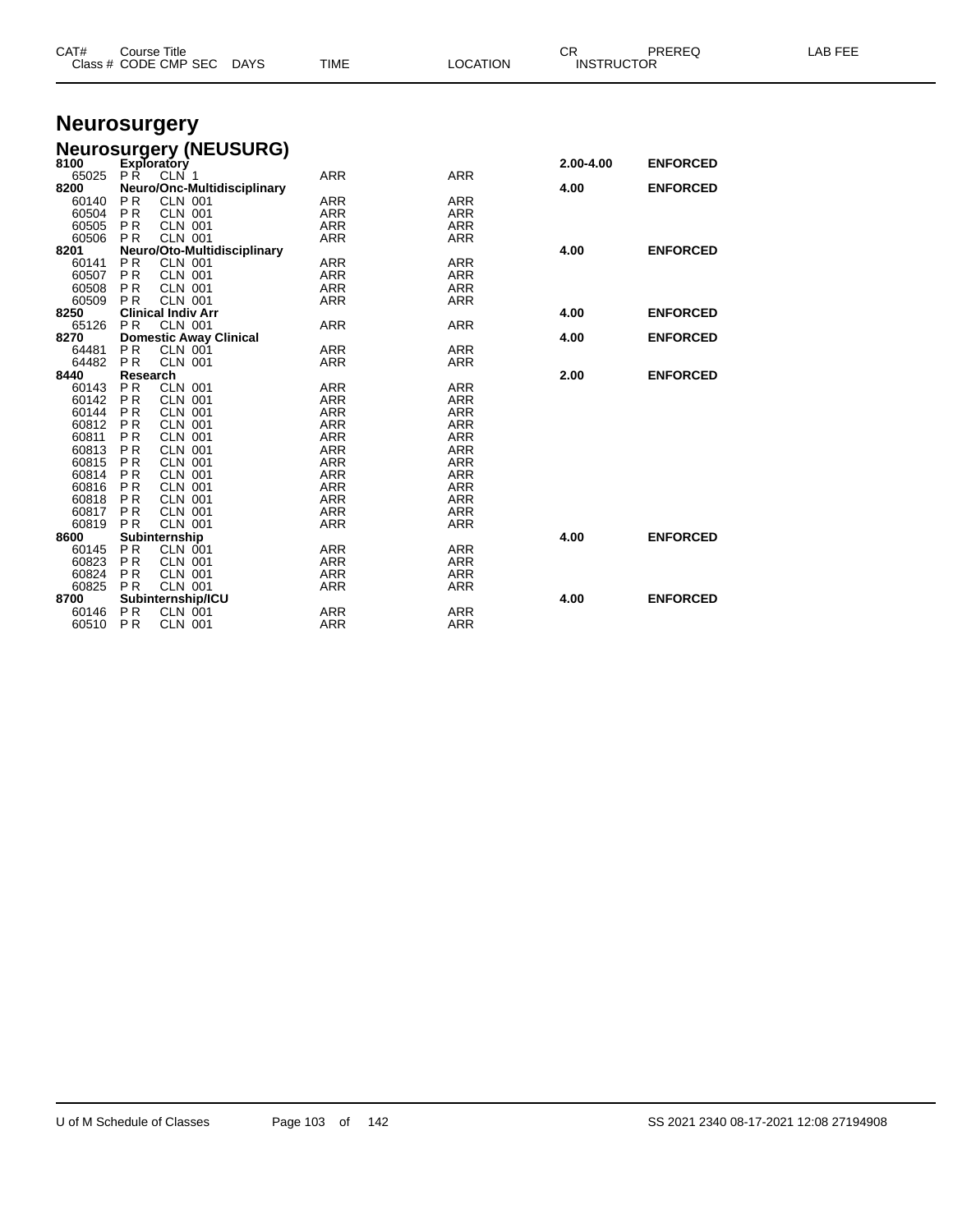| CAT# | Course Title         |             |             |          | $\sim$ r<br>UM    | PREREQ | LAB FEE<br>. |
|------|----------------------|-------------|-------------|----------|-------------------|--------|--------------|
|      | Class # CODE CMP SEC | <b>DAYS</b> | <b>TIME</b> | _OCATION | <b>INSTRUCTOR</b> |        |              |

# **Obstetrics And Gynecology Dept**

|     | <b>Obstetrics and Gynecology (OBSTGYN)</b> |            |
|-----|--------------------------------------------|------------|
| 499 | U G Ob-Gyn Research                        | 1.00-16.00 |

|                      | $IND +$<br>$\mathbf{I}$               | ARR               | ARR                      |           |                 |
|----------------------|---------------------------------------|-------------------|--------------------------|-----------|-----------------|
| 599                  | <b>Clinical Research</b>              |                   |                          | 2.00-8.00 | <b>ADVISORY</b> |
|                      | $IND +$                               | <b>ARR</b>        | <b>ARR</b>               |           |                 |
| 6500                 | <b>Obst/Gyn Req Clerk</b>             |                   |                          | 6.00      | <b>ENFORCED</b> |
|                      | <b>CLN 001</b>                        |                   |                          |           |                 |
| 60025                | P <sub>R</sub>                        | ARR               | ARR                      |           |                 |
| 60027                | PR<br><b>CLN 001</b>                  | <b>ARR</b>        | <b>ARR</b>               |           |                 |
| 60023                | <b>PR</b><br><b>CLN 001</b>           | ARR               | <b>ARR</b>               |           |                 |
| 60026 PR             | CLN 002                               | ARR               | <b>ARR</b>               |           |                 |
| 60028                | <b>PR</b><br><b>CLN 002</b>           | ARR               | <b>ARR</b>               |           |                 |
| 60024 PR             | <b>CLN 002</b>                        | ARR               | ARR                      |           |                 |
| 8100                 | Women's Health Integrated Sci         |                   |                          | 2.00      | <b>ENFORCED</b> |
| 60147                | PR<br><b>CLN 001</b>                  | ARR               | <b>ARR</b>               |           |                 |
| 65026                | PR<br><b>CLN 001</b>                  | <b>ARR</b>        | <b>ARR</b>               |           |                 |
| 60511                | <b>CLN 001</b><br>P <sub>R</sub>      | ARR               | <b>ARR</b>               |           |                 |
| 8101                 | <b>Family Planning</b>                |                   |                          | 4.00      | <b>ENFORCED</b> |
|                      | CLN 001                               | ARR               | <b>ARR</b>               |           |                 |
| 60512 PR             |                                       |                   |                          |           |                 |
| 60513 PR             | <b>CLN 001</b>                        | ARR               | <b>ARR</b>               |           |                 |
| 60514 PR             | <b>CLN 001</b>                        | ARR               | <b>ARR</b>               |           |                 |
| 60809 PR             | <b>CLN 001</b>                        | ARR               | <b>ARR</b>               |           |                 |
| 8150                 | <b>Clinical Individually Arranged</b> |                   |                          | 2.00      | <b>ENFORCED</b> |
| 64483 PR             | <b>CLN 001</b>                        | ARR               | <b>ARR</b>               |           |                 |
| 8170                 | <b>Domestic Away Clinical</b>         |                   |                          | 2.00      | <b>ENFORCED</b> |
| 64484 PR             | <b>CLN 001</b>                        | ARR               | <b>ARR</b>               |           |                 |
| 8201                 | Endocrinology                         |                   |                          | 4.00      | <b>ENFORCED</b> |
| 60148 PR             | CLN 001                               | ARR               | <b>ARR</b>               |           |                 |
| 60515 PR             | <b>CLN 001</b>                        | ARR               | <b>ARR</b>               |           |                 |
|                      |                                       |                   |                          |           |                 |
| 8202                 | <b>Primary Care</b>                   |                   |                          | 4.00      | <b>ENFORCED</b> |
| 60516 PR             | CLN 001                               | ARR               | <b>ARR</b>               |           |                 |
| 60517                | P <sub>R</sub><br><b>CLN 001</b>      | <b>ARR</b>        | <b>ARR</b>               |           |                 |
| 64376 PR             | CLN 001                               | <b>ARR</b>        | <b>ARR</b>               |           |                 |
| 8250                 | <b>Clinical Individually Arranged</b> |                   |                          | 4.00      | <b>ENFORCED</b> |
| 64485 PR             | <b>CLN 001</b>                        | ARR               | <b>ARR</b>               |           |                 |
| 8270                 | <b>Domestic Away Clinical</b>         |                   |                          | 4.00      | <b>ENFORCED</b> |
| 64486                | <b>CLN 001</b><br>P <sub>R</sub>      | ARR               | <b>ARR</b>               |           |                 |
| 64487                | P <sub>R</sub><br><b>CLN 001</b>      | <b>ARR</b>        | <b>ARR</b>               |           |                 |
| 8402                 | <b>Teaching &amp; Technology</b>      |                   |                          | 4.00      | <b>ENFORCED</b> |
| 60518 PR             | CLN 001                               | ARR               | <b>ARR</b>               |           |                 |
| 8440                 | Research                              |                   |                          | 4.00      | <b>ENFORCED</b> |
|                      |                                       |                   |                          |           |                 |
| 60149 PR             | CLN 001<br>CLN 001                    | ARR               | <b>ARR</b>               |           |                 |
| 64316 PR             |                                       |                   |                          |           |                 |
| 64378 PR             |                                       | <b>ARR</b>        | <b>ARR</b>               |           |                 |
|                      | <b>CLN 001</b>                        | ARR               | <b>ARR</b>               |           |                 |
| 64377 PR             | <b>CLN 001</b>                        | <b>ARR</b>        | <b>ARR</b>               |           |                 |
|                      |                                       |                   |                          |           |                 |
| 64379 PR<br>64381 PR | <b>CLN 001</b><br><b>CLN 001</b>      | ARR               | <b>ARR</b><br><b>ARR</b> |           |                 |
|                      |                                       | ARR               |                          |           |                 |
| 64380 PR             | <b>CLN 001</b>                        | ARR               | <b>ARR</b>               |           |                 |
| 64382 PR             | <b>CLN 001</b>                        | ARR               | <b>ARR</b>               |           |                 |
| 8441                 | <b>Women's Health Policy</b>          |                   |                          | 4.00      | <b>ENFORCED</b> |
| 60150 PR             | <b>CLN 001</b>                        | ARR               | <b>ARR</b>               |           |                 |
| 8601                 | <b>Oncology Subl</b>                  |                   |                          | 4.00      | <b>ENFORCED</b> |
| 60519 PR             | CLN 001                               | ARR               | ARR                      |           |                 |
| 60520 PR             | <b>CLN 001</b>                        | ARR               | <b>ARR</b>               |           |                 |
| 60521                | PR<br>CLN 001                         | ARR               | <b>ARR</b>               |           |                 |
| 60522 PR             | <b>CLN 001</b>                        | ARR               | <b>ARR</b>               |           |                 |
| 8602                 | <b>Maternal Fetal Subl</b>            |                   |                          | 4.00      | <b>ENFORCED</b> |
| 60151 PR             | <b>CLN 001</b>                        | ARR               | ARR                      |           |                 |
| 60523                |                                       |                   |                          |           |                 |
|                      | P R<br><b>CLN 001</b>                 | <b>ARR</b>        | <b>ARR</b>               |           |                 |
| 60524 PR<br>60525 PR | <b>CLN 001</b><br><b>CLN 001</b>      | ARR<br><b>ARR</b> | <b>ARR</b><br><b>ARR</b> |           |                 |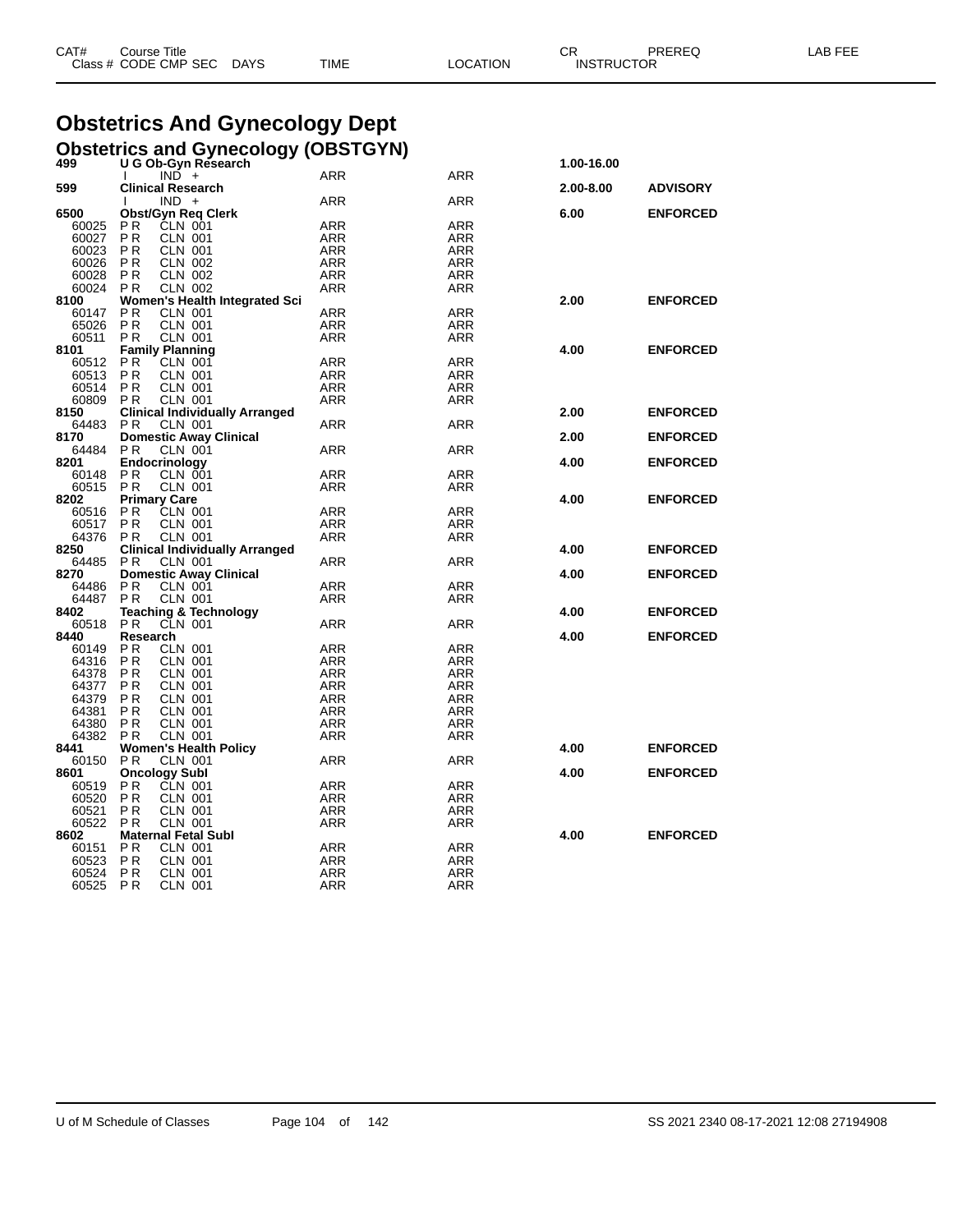| CAT#           | <b>Course Title</b>   | Class # CODE CMP SEC                | <b>DAYS</b>                                             | TIME                     | <b>LOCATION</b>   | CR<br><b>INSTRUCTOR</b> | PREREQ          | LAB FEE |
|----------------|-----------------------|-------------------------------------|---------------------------------------------------------|--------------------------|-------------------|-------------------------|-----------------|---------|
|                |                       |                                     | <b>Ophthalmology Department</b>                         |                          |                   |                         |                 |         |
|                |                       |                                     |                                                         |                          |                   |                         |                 |         |
|                |                       |                                     | <b>Ophthalmology (OPHTH)</b><br>499 U G Ophthy Research |                          |                   |                         |                 |         |
|                |                       | $IND^+$                             |                                                         | <b>ARR</b>               | <b>ARR</b>        | 1.00-16.00              |                 |         |
| 599            |                       | <b>Clinical Research</b>            |                                                         |                          |                   | 2.00-8.00               | <b>ADVISORY</b> |         |
|                |                       | $IND +$                             |                                                         | <b>ARR</b>               | <b>ARR</b>        |                         |                 |         |
| 801            | Instruments           |                                     |                                                         |                          |                   | 1.00-4.00               | <b>ADVISORY</b> |         |
|                |                       | $IND +$                             |                                                         | <b>ARR</b>               | <b>ARR</b>        |                         |                 |         |
| 802            | <b>Medical</b>        |                                     |                                                         |                          |                   | 1.00-4.00               | <b>ADVISORY</b> |         |
|                |                       | $IND +$                             |                                                         | <b>ARR</b>               | <b>ARR</b>        | 1.00                    |                 |         |
| 807            |                       | <b>Ocular Pharmacology</b><br>IND + |                                                         | <b>ARR</b>               | <b>ARR</b>        |                         | <b>ADVISORY</b> |         |
| 8200           | <b>Clinical</b>       |                                     |                                                         |                          |                   | 4.00                    | <b>ENFORCED</b> |         |
| 60152          | PR.                   | <b>CLN 001</b>                      |                                                         | <b>ARR</b>               | <b>ARR</b>        |                         |                 |         |
| 60526          | <b>PR</b>             | <b>CLN 001</b>                      |                                                         | <b>ARR</b>               | <b>ARR</b>        |                         |                 |         |
| 60527          | PR.                   | <b>CLN 001</b>                      |                                                         | <b>ARR</b>               | <b>ARR</b>        |                         |                 |         |
| 60528          | <b>PR</b>             | <b>CLN 001</b>                      |                                                         | <b>ARR</b>               | <b>ARR</b>        |                         |                 |         |
| 8201           |                       | <b>Clinical - HFHS</b>              |                                                         |                          |                   | 4.00                    | <b>ENFORCED</b> |         |
| 60153          | <b>PR</b>             | <b>CLN 001</b>                      |                                                         | <b>ARR</b>               | <b>ARR</b>        |                         |                 |         |
| 60529<br>60530 | P R<br><b>PR</b>      | <b>CLN 001</b><br><b>CLN 001</b>    |                                                         | <b>ARR</b><br><b>ARR</b> | ARR<br><b>ARR</b> |                         |                 |         |
| 60531          | PR.                   | <b>CLN 001</b>                      |                                                         | <b>ARR</b>               | ARR               |                         |                 |         |
| 8202           |                       | <b>Adv Clinical &amp; Res</b>       |                                                         |                          |                   | 4.00                    | <b>ENFORCED</b> |         |
| 60154          | P R                   | <b>CLN 001</b>                      |                                                         | <b>ARR</b>               | <b>ARR</b>        |                         |                 |         |
| 60532          | PR.                   | <b>CLN 001</b>                      |                                                         | <b>ARR</b>               | <b>ARR</b>        |                         |                 |         |
| 60533          | PR.                   | <b>CLN 001</b>                      |                                                         | <b>ARR</b>               | <b>ARR</b>        |                         |                 |         |
| 60534          | PR.                   | <b>CLN 001</b>                      |                                                         | <b>ARR</b>               | <b>ARR</b>        |                         |                 |         |
| 8270           | <b>PR</b>             | <b>Domestic Away Clinical</b>       |                                                         |                          | <b>ARR</b>        | 4.00                    | <b>ENFORCED</b> |         |
| 64488<br>8300  |                       | <b>CLN 001</b>                      | <b>Online Ophthy: The Basics</b>                        | <b>ARR</b>               |                   | 2.00                    | <b>ENFORCED</b> |         |
| 60155          | PR                    | CLN 001                             |                                                         | <b>ARR</b>               | <b>ARR</b>        |                         |                 |         |
| 60156          | <b>PR</b>             | <b>CLN 001</b>                      |                                                         | <b>ARR</b>               | <b>ARR</b>        |                         |                 |         |
| 60535          | PR.                   | <b>CLN 001</b>                      |                                                         | <b>ARR</b>               | <b>ARR</b>        |                         |                 |         |
| 60536          | <b>PR</b>             | <b>CLN 001</b>                      |                                                         | <b>ARR</b>               | <b>ARR</b>        |                         |                 |         |
| 60537          | <b>PR</b>             | <b>CLN 001</b>                      |                                                         | <b>ARR</b>               | <b>ARR</b>        |                         |                 |         |
| 60538          | PR.                   | <b>CLN 001</b>                      |                                                         | <b>ARR</b>               | <b>ARR</b>        |                         |                 |         |
| 60539          | PR.                   | <b>CLN 001</b>                      |                                                         | <b>ARR</b>               | <b>ARR</b>        |                         |                 |         |
| 60540<br>8440  | <b>PR</b><br>Research | <b>CLN 001</b>                      |                                                         | <b>ARR</b>               | <b>ARR</b>        | 4.00                    | <b>ENFORCED</b> |         |
| 60157          | P <sub>R</sub>        | <b>CLN 001</b>                      |                                                         | <b>ARR</b>               | <b>ARR</b>        |                         |                 |         |
| 60541          | P <sub>R</sub>        | <b>CLN 001</b>                      |                                                         | <b>ARR</b>               | <b>ARR</b>        |                         |                 |         |
| 60542          | P <sub>R</sub>        | <b>CLN 001</b>                      |                                                         | <b>ARR</b>               | <b>ARR</b>        |                         |                 |         |
| 60543          | <b>PR</b>             | <b>CLN 001</b>                      |                                                         | <b>ARR</b>               | <b>ARR</b>        |                         |                 |         |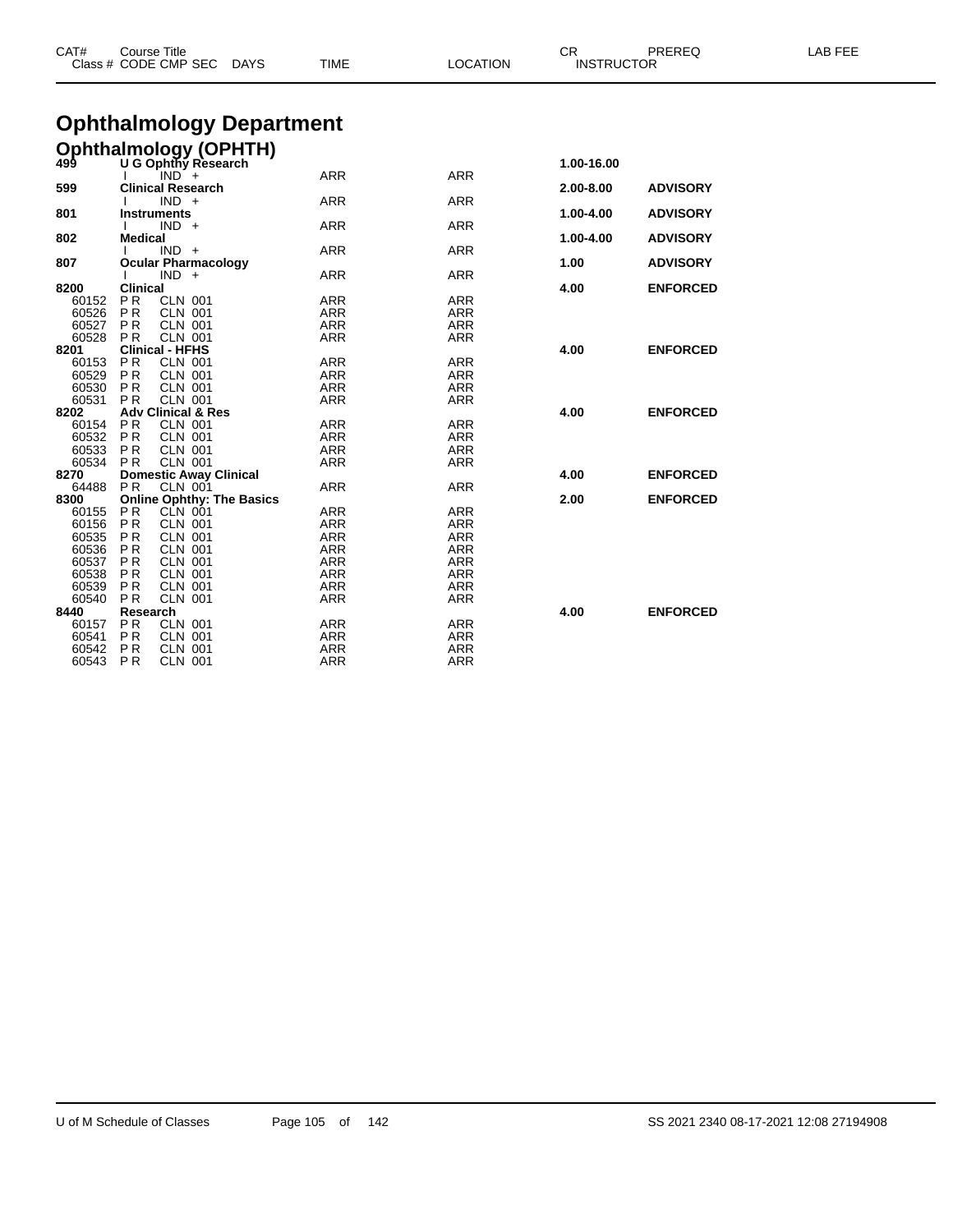| CAT#          | <b>Course Title</b><br>Class # CODE CMP SEC                  | TIME<br>DAYS                          | <b>LOCATION</b> | CR   | PREREQ<br><b>INSTRUCTOR</b> | <b>LAB FEE</b> |
|---------------|--------------------------------------------------------------|---------------------------------------|-----------------|------|-----------------------------|----------------|
|               | <b>Orthopaedic Surgery</b>                                   |                                       |                 |      |                             |                |
|               |                                                              | <b>Orthopaedic Surgery (ORTHSURG)</b> |                 |      |                             |                |
| 8200          | <b>Outpatient Orthopedic</b>                                 |                                       |                 | 2.00 | <b>ENFORCED</b>             |                |
| 60159         | PR <sup>-</sup><br><b>CLN 001</b>                            | <b>ARR</b>                            | <b>ARR</b>      |      |                             |                |
| 60158         | <b>PR</b><br><b>CLN 001</b>                                  | <b>ARR</b>                            | <b>ARR</b>      |      |                             |                |
| 60160         | P <sub>R</sub><br><b>CLN 001</b>                             | <b>ARR</b>                            | <b>ARR</b>      |      |                             |                |
| 60544         | P <sub>R</sub><br><b>CLN 001</b>                             | <b>ARR</b>                            | <b>ARR</b>      |      |                             |                |
| 60545         | <b>CLN 001</b><br><b>PR</b>                                  | <b>ARR</b>                            | <b>ARR</b>      |      |                             |                |
| 60546         | <b>CLN 001</b><br><b>PR</b>                                  | <b>ARR</b>                            | <b>ARR</b>      |      |                             |                |
| 8201          | <b>Orthopedic Surgery</b>                                    |                                       |                 | 4.00 | <b>ENFORCED</b>             |                |
| 60161         | P <sub>R</sub><br><b>CLN 001</b>                             | <b>ARR</b>                            | <b>ARR</b>      |      |                             |                |
| 60547         | <b>PR</b><br><b>CLN 001</b>                                  | <b>ARR</b>                            | <b>ARR</b>      |      |                             |                |
| 8250          | <b>Clinical Individually Arranged</b>                        |                                       |                 | 4.00 | <b>ENFORCED</b>             |                |
| 64489         | <b>PR</b><br><b>CLN 001</b>                                  | <b>ARR</b>                            | <b>ARR</b>      |      |                             |                |
| 8270<br>64490 | <b>Domestic Away Clinical</b><br><b>PR</b><br><b>CLN 001</b> | <b>ARR</b>                            | <b>ARR</b>      | 4.00 | <b>ENFORCED</b>             |                |
| 64491         | <b>PR</b><br><b>CLN 001</b>                                  | <b>ARR</b>                            | <b>ARR</b>      |      |                             |                |
| 8440          | Research                                                     |                                       |                 | 4.00 | <b>ENFORCED</b>             |                |
| 60162         | <b>PR</b><br><b>CLN 001</b>                                  | <b>ARR</b>                            | <b>ARR</b>      |      |                             |                |
| 64317         | <b>CLN 001</b><br><b>PR</b>                                  | <b>ARR</b>                            | <b>ARR</b>      |      |                             |                |
| 64383         | P <sub>R</sub><br><b>CLN 001</b>                             | <b>ARR</b>                            | <b>ARR</b>      |      |                             |                |
| 64384         | <b>PR</b><br><b>CLN 001</b>                                  | <b>ARR</b>                            | <b>ARR</b>      |      |                             |                |
| 8600          | Subinternship                                                |                                       |                 | 4.00 | <b>ENFORCED</b>             |                |
| 60163         | <b>PR</b><br><b>CLN 001</b>                                  | <b>ARR</b>                            | <b>ARR</b>      |      |                             |                |
| 60548         | P <sub>R</sub><br>CLN 001                                    | <b>ARR</b>                            | <b>ARR</b>      |      |                             |                |
| 60549         | P <sub>R</sub><br><b>CLN 001</b>                             | <b>ARR</b>                            | <b>ARR</b>      |      |                             |                |
| 60550         | <b>PR</b><br><b>CLN 001</b>                                  | <b>ARR</b>                            | <b>ARR</b>      |      |                             |                |
| 8601          | <b>Subinternship - VAHS</b>                                  |                                       |                 | 4.00 | <b>ENFORCED</b>             |                |
| 60551         | P <sub>R</sub><br><b>CLN 001</b>                             | <b>ARR</b>                            | <b>ARR</b>      |      |                             |                |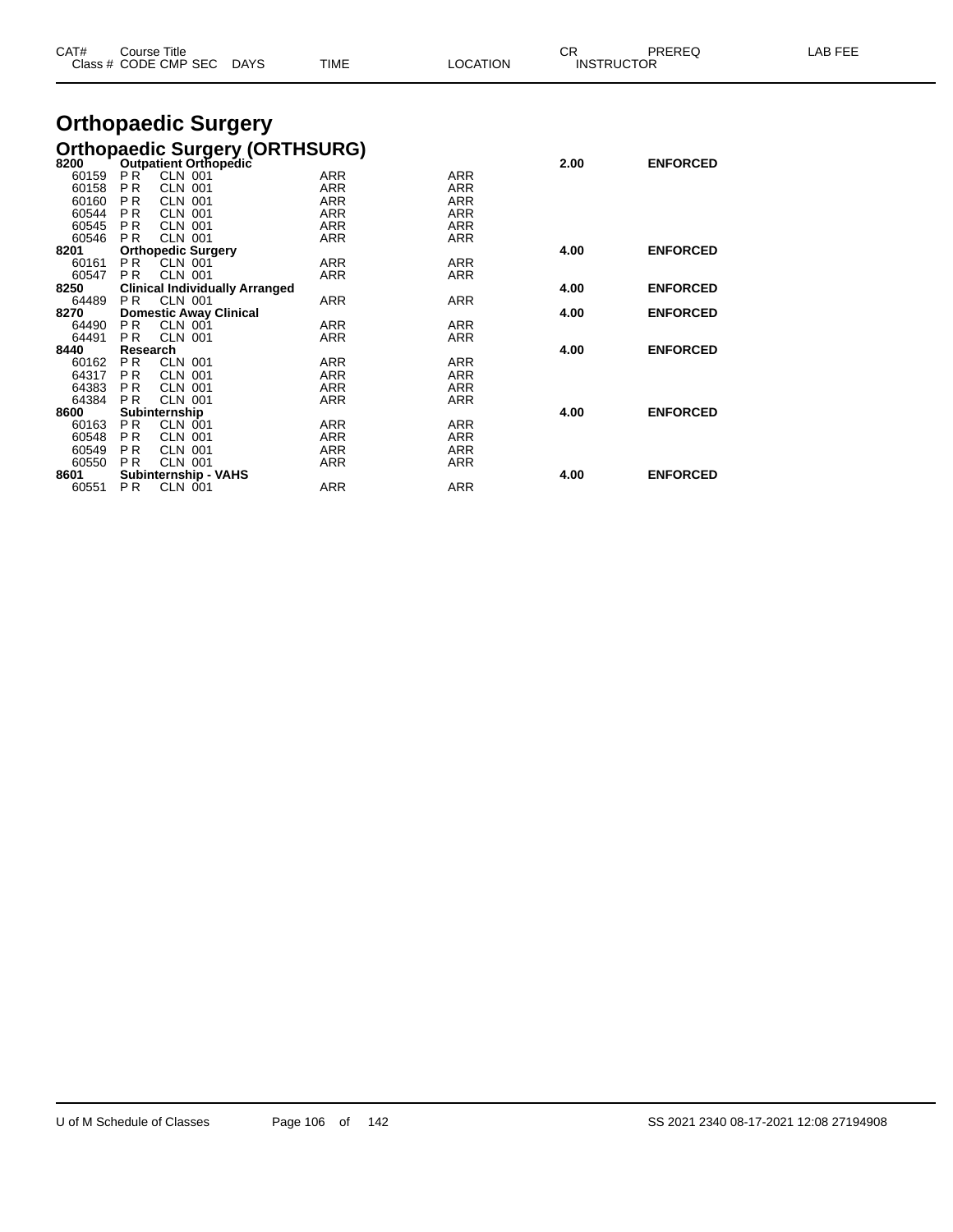| CAT#           | Course Title<br>Class # CODE CMP SEC                                 | DAYS                               | TIME                                  | <b>LOCATION</b>   | СR<br>PREREQ<br><b>INSTRUCTOR</b> |                 | LAB FEE |
|----------------|----------------------------------------------------------------------|------------------------------------|---------------------------------------|-------------------|-----------------------------------|-----------------|---------|
|                |                                                                      |                                    | <b>Otorhinolaryngology Department</b> |                   |                                   |                 |         |
|                |                                                                      |                                    |                                       |                   |                                   |                 |         |
|                |                                                                      | <b>Otorhinolaryngology (OTO)</b>   |                                       |                   |                                   |                 |         |
|                | $IND +$                                                              |                                    | <b>ARR</b>                            | <b>ARR</b>        | 1.00-16.00                        |                 |         |
| 599            | <b>Clinical Research</b>                                             |                                    |                                       |                   | 2.00-8.00                         | <b>ADVISORY</b> |         |
|                | $IND +$                                                              |                                    | ARR                                   | ARR               |                                   |                 |         |
| 8100           | Exploratory                                                          |                                    |                                       |                   | 2.00                              | <b>ENFORCED</b> |         |
| 65129<br>8200  | <b>PR</b><br><b>CLN 001</b><br>General                               |                                    | ARR                                   | ARR               | 4.00                              | <b>ENFORCED</b> |         |
| 60164          | P <sub>R</sub><br><b>CLN 001</b>                                     |                                    | ARR                                   | <b>ARR</b>        |                                   |                 |         |
| 60552          | <b>PR</b><br><b>CLN 001</b>                                          |                                    | ARR                                   | ARR               |                                   |                 |         |
| 8201           |                                                                      | <b>Primary Care Otolaryngology</b> |                                       |                   | 4.00                              | <b>ENFORCED</b> |         |
| 60165          | P <sub>R</sub><br><b>CLN 001</b>                                     |                                    | ARR                                   | <b>ARR</b>        |                                   |                 |         |
| 60553<br>60554 | P <sub>R</sub><br><b>CLN 001</b><br><b>PR</b><br><b>CLN 001</b>      |                                    | ARR<br><b>ARR</b>                     | ARR               |                                   |                 |         |
| 60555          | <b>PR</b><br><b>CLN 001</b>                                          |                                    | ARR                                   | ARR<br>ARR        |                                   |                 |         |
| 8270           | <b>Domestic Away Clinical</b>                                        |                                    |                                       |                   | 4.00                              | <b>ENFORCED</b> |         |
| 64492          | <b>PR</b><br>CLN 001                                                 |                                    | <b>ARR</b>                            | <b>ARR</b>        |                                   |                 |         |
| 65158          | <b>PR</b><br><b>CLN 001</b>                                          |                                    | ARR                                   | ARR               |                                   |                 |         |
| 8300           | <b>Hearing Loss in Children</b>                                      |                                    |                                       |                   | 2.00                              | <b>ENFORCED</b> |         |
| 60556          | LEC 001<br>P R                                                       |                                    | ARR                                   | ARR               |                                   |                 |         |
| 60557          | <b>PR</b><br>LEC 001                                                 |                                    | ARR                                   | ARR               |                                   |                 |         |
| 60558<br>60559 | LEC 001<br>P <sub>R</sub><br>LEC<br>P <sub>R</sub>                   | 001                                | <b>ARR</b>                            | <b>ARR</b>        |                                   |                 |         |
| 60560          | P <sub>R</sub><br>LEC 001                                            |                                    | ARR<br>ARR                            | ARR<br><b>ARR</b> |                                   |                 |         |
| 60561          | P R<br>LEC 001                                                       |                                    | ARR                                   | ARR               |                                   |                 |         |
| 60562          | <b>PR</b><br>LEC 001                                                 |                                    | ARR                                   | ARR               |                                   |                 |         |
| 60563          | LEC 001<br><b>PR</b>                                                 |                                    | ARR                                   | ARR               |                                   |                 |         |
| 8440           | Research                                                             |                                    |                                       |                   | 2.00                              | <b>ENFORCED</b> |         |
| 60167          | P R<br><b>CLN 001</b>                                                |                                    | ARR                                   | ARR               |                                   |                 |         |
| 60166          | P R<br><b>CLN 001</b>                                                |                                    | ARR                                   | ARR               |                                   |                 |         |
| 60168<br>64319 | P <sub>R</sub><br><b>CLN 001</b><br>P <sub>R</sub><br><b>CLN 001</b> |                                    | ARR<br><b>ARR</b>                     | ARR<br><b>ARR</b> |                                   |                 |         |
| 64318          | <b>PR</b><br><b>CLN 001</b>                                          |                                    | ARR                                   | <b>ARR</b>        |                                   |                 |         |
| 64320          | <b>PR</b><br><b>CLN 001</b>                                          |                                    | <b>ARR</b>                            | <b>ARR</b>        |                                   |                 |         |
| 64386          | P <sub>R</sub><br><b>CLN 001</b>                                     |                                    | ARR                                   | ARR               |                                   |                 |         |
| 64385          | <b>PR</b><br><b>CLN 001</b>                                          |                                    | <b>ARR</b>                            | <b>ARR</b>        |                                   |                 |         |
| 64387          | <b>PR</b><br><b>CLN 001</b>                                          |                                    | <b>ARR</b>                            | <b>ARR</b>        |                                   |                 |         |
| 64389          | P <sub>R</sub><br><b>CLN 001</b>                                     |                                    | ARR                                   | <b>ARR</b>        |                                   |                 |         |
| 64388          | P <sub>R</sub><br><b>CLN 001</b>                                     |                                    | ARR                                   | ARR               |                                   |                 |         |
| 64390<br>8441  | <b>CLN 001</b><br>P <sub>R</sub><br>Research                         |                                    | ARR                                   | ARR               | 4.00                              | <b>ENFORCED</b> |         |
| 60169          | P <sub>R</sub><br><b>CLN 001</b>                                     |                                    | ARR                                   | <b>ARR</b>        |                                   |                 |         |
| 60564          | P <sub>R</sub><br><b>CLN 001</b>                                     |                                    | ARR                                   | ARR               |                                   |                 |         |
| 60565          | P <sub>R</sub><br><b>CLN 001</b>                                     |                                    | ARR                                   | ARR               |                                   |                 |         |
| 60566          | <b>PR</b><br><b>CLN 001</b>                                          |                                    | ARR                                   | ARR               |                                   |                 |         |
| 8442           | Research                                                             |                                    |                                       |                   | 4.00                              | <b>ENFORCED</b> |         |
| 60170          | P <sub>R</sub><br><b>CLN 001</b>                                     |                                    | ARR                                   | ARR               |                                   |                 |         |
| 60567          | PR<br><b>CLN 001</b>                                                 |                                    | ARR                                   | ARR               |                                   |                 |         |
| 60568<br>60569 | P <sub>R</sub><br><b>CLN 001</b><br><b>PR</b><br><b>CLN 001</b>      |                                    | <b>ARR</b><br>ARR                     | <b>ARR</b><br>ARR |                                   |                 |         |
| 8450           |                                                                      | <b>NonClinical Indiv Arranged</b>  |                                       |                   | 4.00                              |                 |         |
| 65154          | P<br><b>CLN 001</b>                                                  |                                    | ARR                                   | <b>ARR</b>        |                                   |                 |         |
| 8600           | <b>Head/Neck Surgery Subl</b>                                        |                                    |                                       |                   | 4.00                              | <b>ENFORCED</b> |         |
| 60171          | CLN 001<br>P <sub>R</sub>                                            |                                    | ARR                                   | ARR               |                                   |                 |         |
| 60570          | P <sub>R</sub><br><b>CLN 001</b>                                     |                                    | ARR                                   | ARR               |                                   |                 |         |
| 64570          | <b>PR</b><br><b>CLN 001</b>                                          |                                    | ARR                                   | ARR               |                                   |                 |         |
| 64571          | P <sub>R</sub><br><b>CLN 001</b>                                     |                                    | ARR                                   | ARR               |                                   |                 |         |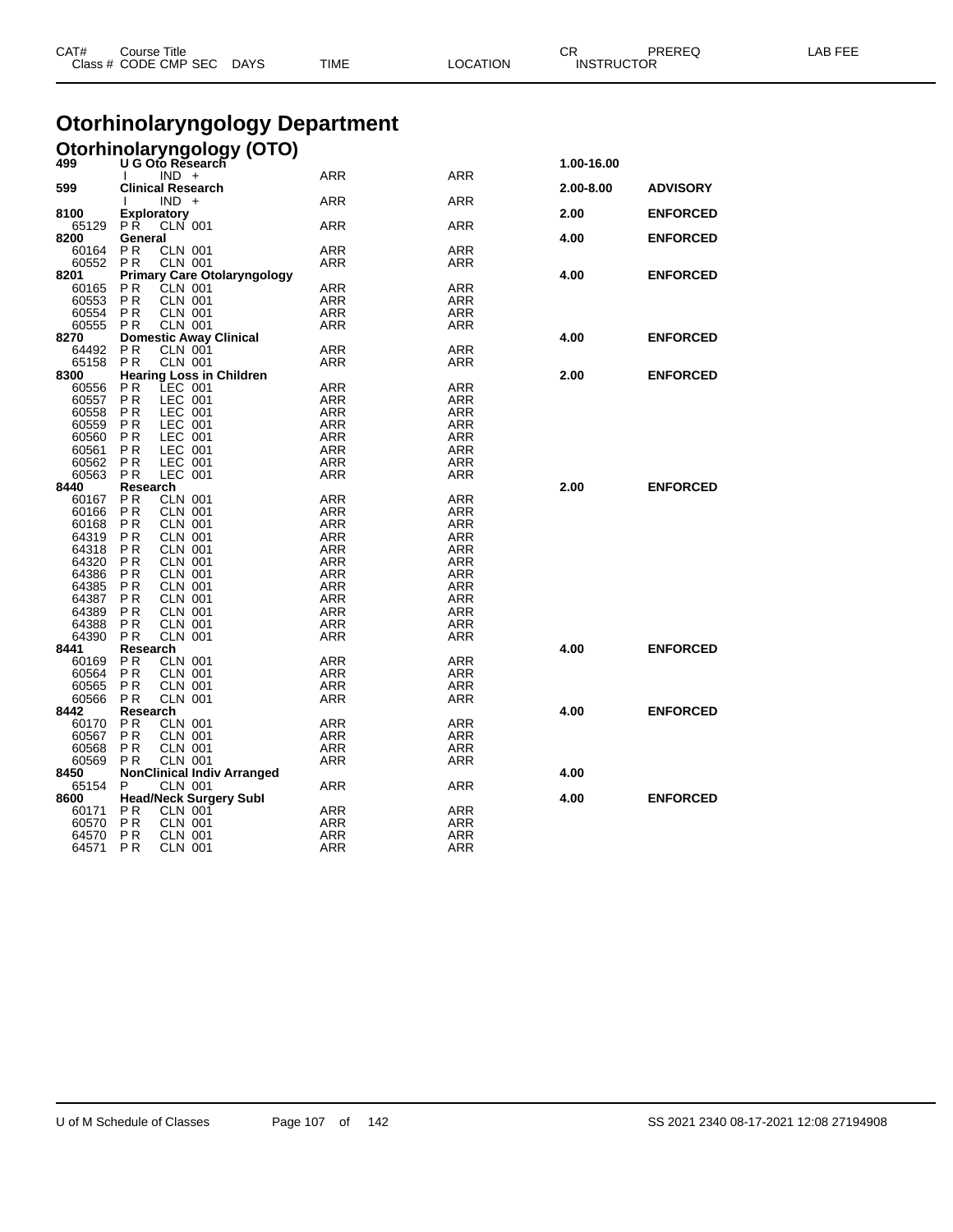| CAT#          | Course Title<br>Class # CODE CMP SEC DAYS | TIME | <b>LOCATION</b> | CR.<br>PREREQ<br><b>INSTRUCTOR</b> |                 | LAB FEE |
|---------------|-------------------------------------------|------|-----------------|------------------------------------|-----------------|---------|
|               | <b>Pathology Department</b>               |      |                 |                                    |                 |         |
|               | <b>Pathology (PATH)</b>                   |      |                 |                                    |                 |         |
| 499           | Clinical Research                         |      |                 | 2.00-6.00                          |                 |         |
|               | $IND +$                                   | ARR  | ARR             |                                    |                 |         |
| 599           | <b>Non-Diss Research</b><br>$IND +$       | ARR  | ARR             | 1.00-8.00                          |                 |         |
| 699           | Ind Ug Research                           |      |                 | 1.00-9.00                          | <b>ADVISORY</b> |         |
|               | $IND +$                                   | ARR  | ARR             |                                    |                 |         |
| 850           | <b>Res Collog Exp Path</b>                |      |                 | 1.00                               | <b>ADVISORY</b> |         |
| 61182         | PL<br>DIS 001                             | ARR  | ARR             |                                    |                 |         |
| 920           | <b>Research in Path</b><br>$IND +$        | ARR  | ARR             | 1.00-6.00                          | <b>ADVISORY</b> |         |
| 990           | <b>Pre-Cand Diss Res</b>                  |      |                 | 1.00-8.00                          | <b>ADVISORY</b> |         |
|               | $IND +$                                   | ARR  | ARR             |                                    |                 |         |
| 995           | <b>Cand Diss Research</b>                 |      |                 | 8.00                               | <b>ENFORCED</b> |         |
|               | $IND +$<br>IR                             | ARR  | ARR             |                                    |                 |         |
| 8200<br>64573 | General<br>PR.<br>CLN 001                 | ARR  | ARR             | 4.00                               | <b>ENFORCED</b> |         |
| 64321         | <b>CLN 001</b><br>P R                     | ARR  | ARR             |                                    |                 |         |
| 64391         | P <sub>R</sub><br><b>CLN 001</b>          | ARR  | ARR             |                                    |                 |         |
| 64392         | <b>CLN 001</b><br>P <sub>R</sub>          | ARR  | ARR             |                                    |                 |         |
| 8201          | <b>Sub-specialty</b>                      |      | 4.00            | <b>ENFORCED</b>                    |                 |         |
| 64322         | P R<br>CLN 001                            | ARR  | ARR             |                                    |                 |         |
| 64393         | PR.<br>CLN 001                            | ARR  | ARR             |                                    |                 |         |

P R CLN 001 ARR ARR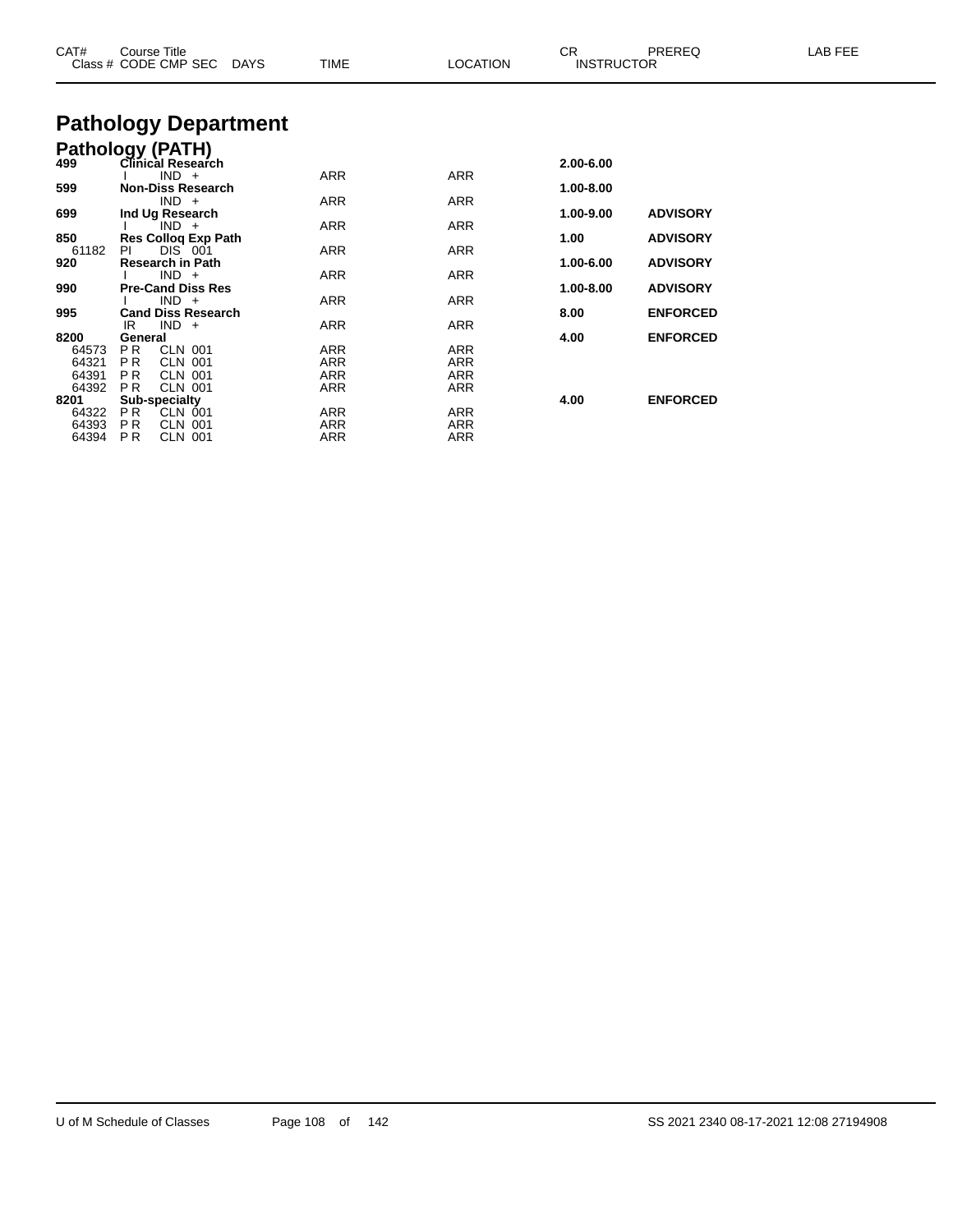| CAT# | Course Title              |      |          | ◠◻<br>◡ጙ          | PREREQ | LAB FEE |
|------|---------------------------|------|----------|-------------------|--------|---------|
|      | Class # CODE CMP SEC DAYS | TIME | LOCATION | <b>INSTRUCTOR</b> |        |         |
|      |                           |      |          |                   |        |         |

# **Pediatrics & Comm Diseases Dep**

### **Pediatrics (PEDIAT)**

| 499            | U G Peds Research                                          | <b>ARR</b>        | <b>ARR</b>               | 1.00-16.00 |                 |
|----------------|------------------------------------------------------------|-------------------|--------------------------|------------|-----------------|
| 599            | $IND +$<br><b>Clinical Research</b>                        |                   |                          | 2.00-8.00  | <b>ADVISORY</b> |
|                | $IND +$                                                    | ARR               | ARR                      |            |                 |
| 6600           | <b>Pediatrics Req Clerk</b>                                |                   |                          | 6.00       | <b>ENFORCED</b> |
| 60029          | P R<br><b>CLN 001</b>                                      | <b>ARR</b>        | <b>ARR</b>               |            |                 |
| 60030          | P <sub>R</sub><br><b>CLN 001</b>                           | ARR<br><b>ARR</b> | ARR                      |            |                 |
| 60031<br>8200  | <b>PR</b><br><b>CLN 001</b><br>Cardiology                  |                   | <b>ARR</b>               | 4.00       | <b>ENFORCED</b> |
| 60172          | CLN 001<br>P R                                             | ARR               | <b>ARR</b>               |            |                 |
| 60622          | <b>PR</b><br><b>CLN 001</b>                                | <b>ARR</b>        | <b>ARR</b>               |            |                 |
| 60623          | P R<br><b>CLN 001</b>                                      | ARR               | <b>ARR</b>               |            |                 |
| 8201           | <b>Developmental</b><br>P R<br>CLN 001                     | <b>ARR</b>        | <b>ARR</b>               | 4.00       | <b>ENFORCED</b> |
| 60173<br>60624 | <b>PR</b><br><b>CLN 001</b>                                | ARR               | <b>ARR</b>               |            |                 |
| 60625          | P <sub>R</sub><br><b>CLN 001</b>                           | ARR               | ARR                      |            |                 |
| 60626          | PR<br><b>CLN 001</b>                                       | ARR               | <b>ARR</b>               |            |                 |
| 8202           | Gastroenterology                                           |                   |                          | 4.00       | <b>ENFORCED</b> |
| 60174<br>60627 | P R<br>CLN 001<br>PR<br><b>CLN 001</b>                     | ARR<br><b>ARR</b> | <b>ARR</b><br><b>ARR</b> |            |                 |
| 60628          | <b>PR</b><br><b>CLN 001</b>                                | ARR               | <b>ARR</b>               |            |                 |
| 60629          | P <sub>R</sub><br><b>CLN 001</b>                           | ARR               | ARR                      |            |                 |
| 8203           | <b>Medical Genetics</b>                                    |                   |                          | 4.00       | <b>ENFORCED</b> |
| 60175          | PR.<br><b>CLN 001</b>                                      | <b>ARR</b>        | <b>ARR</b>               |            |                 |
| 60630<br>60631 | PR<br><b>CLN 001</b><br>P R<br><b>CLN 001</b>              | ARR<br><b>ARR</b> | ARR<br><b>ARR</b>        |            |                 |
| 60632          | <b>PR</b><br><b>CLN 001</b>                                | ARR               | <b>ARR</b>               |            |                 |
| 8204           | Nephrology                                                 |                   |                          | 2.00       | <b>ENFORCED</b> |
| 60177          | PŘ.<br>CLN 001                                             | <b>ARR</b>        | <b>ARR</b>               |            |                 |
| 60176          | <b>PR</b><br>CLN 001                                       | ARR               | <b>ARR</b>               |            |                 |
| 60178<br>60633 | <b>CLN 001</b><br>P R<br>P R<br><b>CLN 001</b>             | ARR<br>ARR        | ARR<br><b>ARR</b>        |            |                 |
| 60639          | <b>PR</b><br><b>CLN 001</b>                                | ARR               | <b>ARR</b>               |            |                 |
| 60634          | P R<br><b>CLN 001</b>                                      | ARR               | ARR                      |            |                 |
| 60635          | PR<br><b>CLN 001</b>                                       | ARR               | <b>ARR</b>               |            |                 |
| 60640          | <b>PR</b><br><b>CLN 001</b>                                | ARR               | <b>ARR</b>               |            |                 |
| 60636<br>60637 | PR<br><b>CLN 001</b><br>P R<br><b>CLN 001</b>              | ARR<br>ARR        | ARR<br><b>ARR</b>        |            |                 |
| 60641          | <b>PR</b><br><b>CLN 001</b>                                | ARR               | <b>ARR</b>               |            |                 |
| 60638          | <b>PR</b><br><b>CLN 001</b>                                | ARR               | ARR                      |            |                 |
| 8205           | Neurology                                                  |                   |                          | 2.00       | <b>ENFORCED</b> |
| 60180          | PR.<br>CLN 001                                             | <b>ARR</b>        | <b>ARR</b>               |            |                 |
| 60179<br>60181 | <b>PR</b><br><b>CLN 001</b><br><b>PR</b><br><b>CLN 001</b> | ARR<br>ARR        | ARR<br><b>ARR</b>        |            |                 |
| 60678          | <b>PR</b><br><b>CLN 001</b>                                | ARR               | <b>ARR</b>               |            |                 |
| 60675          | P R<br><b>CLN 001</b>                                      | ARR               | ARR                      |            |                 |
| 60679          | PR<br><b>CLN 001</b>                                       | ARR               | <b>ARR</b>               |            |                 |
| 60676          | <b>PR</b><br><b>CLN 001</b>                                | ARR               | <b>ARR</b>               |            |                 |
| 60806<br>60680 | P R<br><b>CLN 001</b><br>PR<br><b>CLN 001</b>              | ARR<br>ARR        | ARR<br><b>ARR</b>        |            |                 |
| 60677          | <b>PR</b><br><b>CLN 001</b>                                | ARR               | <b>ARR</b>               |            |                 |
| 60681          | <b>PR</b><br><b>CLN 001</b>                                | ARR               | ARR                      |            |                 |
| 8206           | Pulmonary                                                  |                   |                          | 4.00       | <b>ENFORCED</b> |
| 60182          | P R<br>CLN 001                                             | <b>ARR</b>        | <b>ARR</b>               |            |                 |
| 60642<br>60643 | <b>PR</b><br><b>CLN 001</b><br><b>PR</b><br>CLN 001        | ARR<br>ARR        | ARR<br><b>ARR</b>        |            |                 |
| 60644          | P R<br>CLN 001                                             | ARR               | ARR                      |            |                 |
| 8207           | <b>Infectious Disease</b>                                  |                   |                          | 4.00       | <b>ENFORCED</b> |
| 60183          | <b>CLN 001</b><br>PR.                                      | ARR               | <b>ARR</b>               |            |                 |
| 60645          | <b>PR</b><br>CLN 001                                       | ARR               | ARR                      |            |                 |
| 60646<br>60647 | PR.<br>CLN 001<br>PR.<br>CLN 001                           | ARR<br>ARR        | ARR<br>ARR               |            |                 |
| 8208           | <b>Child Abuse</b>                                         |                   |                          | 4.00       | <b>ENFORCED</b> |
| 60184          | <b>CLN 001</b><br>P R                                      | ARR               | <b>ARR</b>               |            |                 |
| 60648          | PR<br>CLN 001                                              | ARR               | ARR                      |            |                 |
| 60649          | P <sub>R</sub><br>CLN 001                                  | ARR               | ARR                      |            |                 |
| 60650<br>8209  | <b>CLN 001</b><br>P R<br><b>Adolescent Medicine</b>        | ARR               | ARR                      | 4.00       | <b>ENFORCED</b> |
| 64395          | P R<br>CLN 001                                             | ARR               | <b>ARR</b>               |            |                 |
| 8210           | Immuno-Hematology                                          |                   |                          | 4.00       | <b>ENFORCED</b> |
| 60185          | P R<br>CLN 001                                             | <b>ARR</b>        | <b>ARR</b>               |            |                 |
| 60651          | P R<br>CLN 001                                             | ARR               | ARR                      |            |                 |
| 60652<br>8211  | P R<br>CLN 001<br><b>Transgender Medicine</b>              | ARR               | ARR                      | 4.00       | <b>ENFORCED</b> |
| 60653 PR       | CLN 001                                                    | <b>ARR</b>        | <b>ARR</b>               |            |                 |
|                |                                                            |                   |                          |            |                 |

U of M Schedule of Classes Page 109 of 142 SS 2021 2340 08-17-2021 12:08 27194908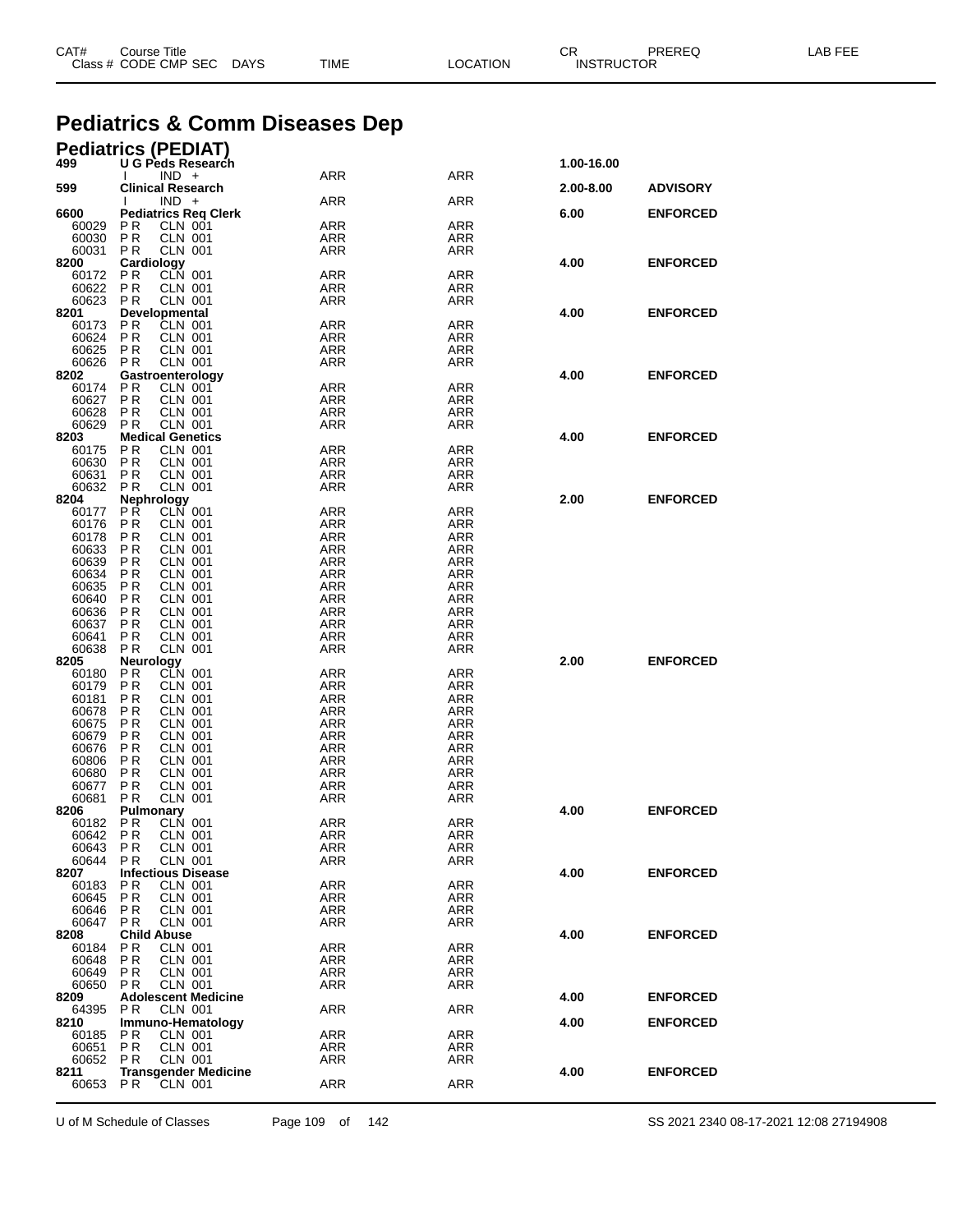| CAT#              | Course Title                | Class # CODE CMP SEC DAYS         | <b>TIME</b>       | <b>LOCATION</b>          | CR.<br><b>INSTRUCTOR</b> | PREREQ          | LAB FEE |
|-------------------|-----------------------------|-----------------------------------|-------------------|--------------------------|--------------------------|-----------------|---------|
|                   |                             |                                   |                   |                          |                          |                 |         |
| 60654             | PR                          | CLN 001                           | ARR               | ARR                      |                          |                 |         |
| 65120             | <b>PR</b>                   | <b>CLN 001</b>                    | ARR               | ARR                      |                          |                 |         |
| 8212              |                             | Rheumatology                      |                   |                          | 4.00                     | <b>ENFORCED</b> |         |
| 60186             | P <sub>R</sub>              | <b>CLN 001</b>                    | ARR               | ARR                      |                          |                 |         |
| 60655<br>60656    | P <sub>R</sub><br>PR        | <b>CLN 001</b><br>CLN 001         | ARR<br>ARR        | <b>ARR</b><br><b>ARR</b> |                          |                 |         |
| 60657             | P <sub>R</sub>              | <b>CLN 001</b>                    | ARR               | <b>ARR</b>               |                          |                 |         |
| 8213              |                             | Endocrinology                     |                   |                          | 4.00                     | <b>ENFORCED</b> |         |
| 60187             | P <sub>R</sub>              | CLN 001                           | <b>ARR</b>        | <b>ARR</b>               |                          |                 |         |
| 60658             | P <sub>R</sub>              | <b>CLN 001</b>                    | ARR               | <b>ARR</b>               |                          |                 |         |
| 60659             | PR                          | CLN 001                           | <b>ARR</b>        | <b>ARR</b>               |                          |                 |         |
| 65106             | <b>PR</b>                   | <b>CLN 001</b>                    | ARR               | <b>ARR</b>               |                          |                 |         |
| 8214<br>60188     | P <sub>R</sub>              | Hematology/Oncology<br>CLN 001    | <b>ARR</b>        | <b>ARR</b>               | 4.00                     | <b>ENFORCED</b> |         |
| 60660             | P <sub>R</sub>              | CLN 001                           | ARR               | <b>ARR</b>               |                          |                 |         |
| 60661             | P <sub>R</sub>              | <b>CLN 001</b>                    | <b>ARR</b>        | <b>ARR</b>               |                          |                 |         |
| 60662 PR          |                             | <b>CLN 001</b>                    | <b>ARR</b>        | <b>ARR</b>               |                          |                 |         |
| 8215              |                             | <b>Pediatric Camp</b>             |                   |                          | 4.00                     | <b>ENFORCED</b> |         |
| 64396             | P <sub>R</sub>              | <b>CLN 001</b>                    | ARR               | ARR                      |                          |                 |         |
| 8270              |                             | <b>Domestic Away Clinical</b>     |                   |                          | 4.00                     | <b>ENFORCED</b> |         |
| 64493<br>64494    | PR<br><b>PR</b>             | <b>CLN 001</b><br><b>CLN 001</b>  | ARR<br>ARR        | ARR<br>ARR               |                          |                 |         |
| 8440              | Research                    |                                   |                   |                          | 2.00                     | <b>ENFORCED</b> |         |
| 60192             | <b>PR</b>                   | <b>CLN 001</b>                    | ARR               | <b>ARR</b>               |                          |                 |         |
| 60191             | <b>PR</b>                   | <b>CLN 001</b>                    | ARR               | <b>ARR</b>               |                          |                 |         |
| 60193             | PR                          | <b>CLN 001</b>                    | <b>ARR</b>        | <b>ARR</b>               |                          |                 |         |
| 64325             | PR                          | CLN 001                           | ARR               | <b>ARR</b>               |                          |                 |         |
| 64324<br>64326    | PR<br>PR                    | <b>CLN 001</b>                    | ARR               | <b>ARR</b><br><b>ARR</b> |                          |                 |         |
| 64398             | PR                          | <b>CLN 001</b><br>CLN 001         | <b>ARR</b><br>ARR | <b>ARR</b>               |                          |                 |         |
| 64397             | PR                          | <b>CLN 001</b>                    | ARR               | <b>ARR</b>               |                          |                 |         |
| 64399             | PR                          | <b>CLN 001</b>                    | <b>ARR</b>        | ARR                      |                          |                 |         |
| 64401             | PR                          | <b>CLN 001</b>                    | ARR               | <b>ARR</b>               |                          |                 |         |
| 64400             | PR                          | <b>CLN 001</b>                    | ARR               | <b>ARR</b>               |                          |                 |         |
| 64402             | <b>PR</b>                   | CLN 001                           | <b>ARR</b>        | <b>ARR</b>               |                          |                 |         |
| 8600              | <b>PR</b>                   | <b>Cardiology Subl</b><br>CLN 001 | ARR               | <b>ARR</b>               | 4.00                     | <b>ENFORCED</b> |         |
| 64582<br>60826    | <b>PR</b>                   | <b>CLN 001</b>                    | ARR               | <b>ARR</b>               |                          |                 |         |
| 64576             | PR                          | CLN 001                           | ARR               | <b>ARR</b>               |                          |                 |         |
| 64601             | P <sub>R</sub>              | <b>CLN 001</b>                    | ARR               | <b>ARR</b>               |                          |                 |         |
| 8601              |                             | <b>Oncology Subinternship</b>     |                   |                          | 4.00                     | <b>ENFORCED</b> |         |
| 64589             | P <sub>R</sub>              | CLN 001                           | ARR               | <b>ARR</b>               |                          |                 |         |
| 60827             | <b>PR</b>                   | <b>CLN 001</b>                    | ARR               | <b>ARR</b>               |                          |                 |         |
| 64583<br>64580    | P <sub>R</sub><br><b>PR</b> | CLN 001<br><b>CLN 001</b>         | <b>ARR</b><br>ARR | ARR<br><b>ARR</b>        |                          |                 |         |
| 8602              |                             | <b>Inpatient Peds Subl</b>        |                   |                          | 4.00                     | <b>ENFORCED</b> |         |
| 60195             | <b>PR</b>                   | <b>CLN 001</b>                    | <b>ARR</b>        | ARR                      |                          |                 |         |
| 60666             | PR                          | <b>CLN 001</b>                    | ARR               | ARR                      |                          |                 |         |
| 60667             | P <sub>R</sub>              | <b>CLN 001</b>                    | <b>ARR</b>        | <b>ARR</b>               |                          |                 |         |
| 60668             | <b>PR</b>                   | <b>CLN 001</b>                    | <b>ARR</b>        | <b>ARR</b>               |                          |                 |         |
| 8603              |                             | GI/Renal Sub-I                    |                   |                          | 4.00                     | <b>ENFORCED</b> |         |
| 64572 PR<br>64973 | <b>PR</b>                   | CLN 001<br>CLN 001                | <b>ARR</b><br>ARR | <b>ARR</b><br>ARR        |                          |                 |         |
| 64588             | P R                         | <b>CLN 001</b>                    | ARR               | <b>ARR</b>               |                          |                 |         |
| 8604              |                             | <b>Pulmonary Sub I</b>            |                   |                          | 4.00                     | <b>ENFORCED</b> |         |
| 64600             | P <sub>R</sub>              | CLN 001                           | <b>ARR</b>        | <b>ARR</b>               |                          |                 |         |
| 64578             | P R                         | <b>CLN 001</b>                    | ARR               | ARR                      |                          |                 |         |
| 8700              |                             | Subinternship/PICU                |                   |                          | 4.00                     | <b>ENFORCED</b> |         |
| 60196             | P R                         | <b>CLN 001</b>                    | <b>ARR</b>        | <b>ARR</b>               |                          |                 |         |
| 60669<br>60670    | P R<br><b>PR</b>            | CLN 001<br><b>CLN 001</b>         | ARR<br><b>ARR</b> | <b>ARR</b><br><b>ARR</b> |                          |                 |         |
| 60671             | P R                         | <b>CLN 001</b>                    | ARR               | <b>ARR</b>               |                          |                 |         |
| 8701              |                             | <b>Neonatology Subl/NICU</b>      |                   |                          | 4.00                     | <b>ENFORCED</b> |         |
| 60197             | P R                         | <b>CLN 001</b>                    | ARR               | <b>ARR</b>               |                          |                 |         |
| 60672             | PR                          | <b>CLN 001</b>                    | ARR               | <b>ARR</b>               |                          |                 |         |
| 60673             | P R                         | CLN 001                           | ARR               | <b>ARR</b>               |                          |                 |         |
| 60674 PR          |                             | <b>CLN 001</b>                    | <b>ARR</b>        | <b>ARR</b>               |                          |                 |         |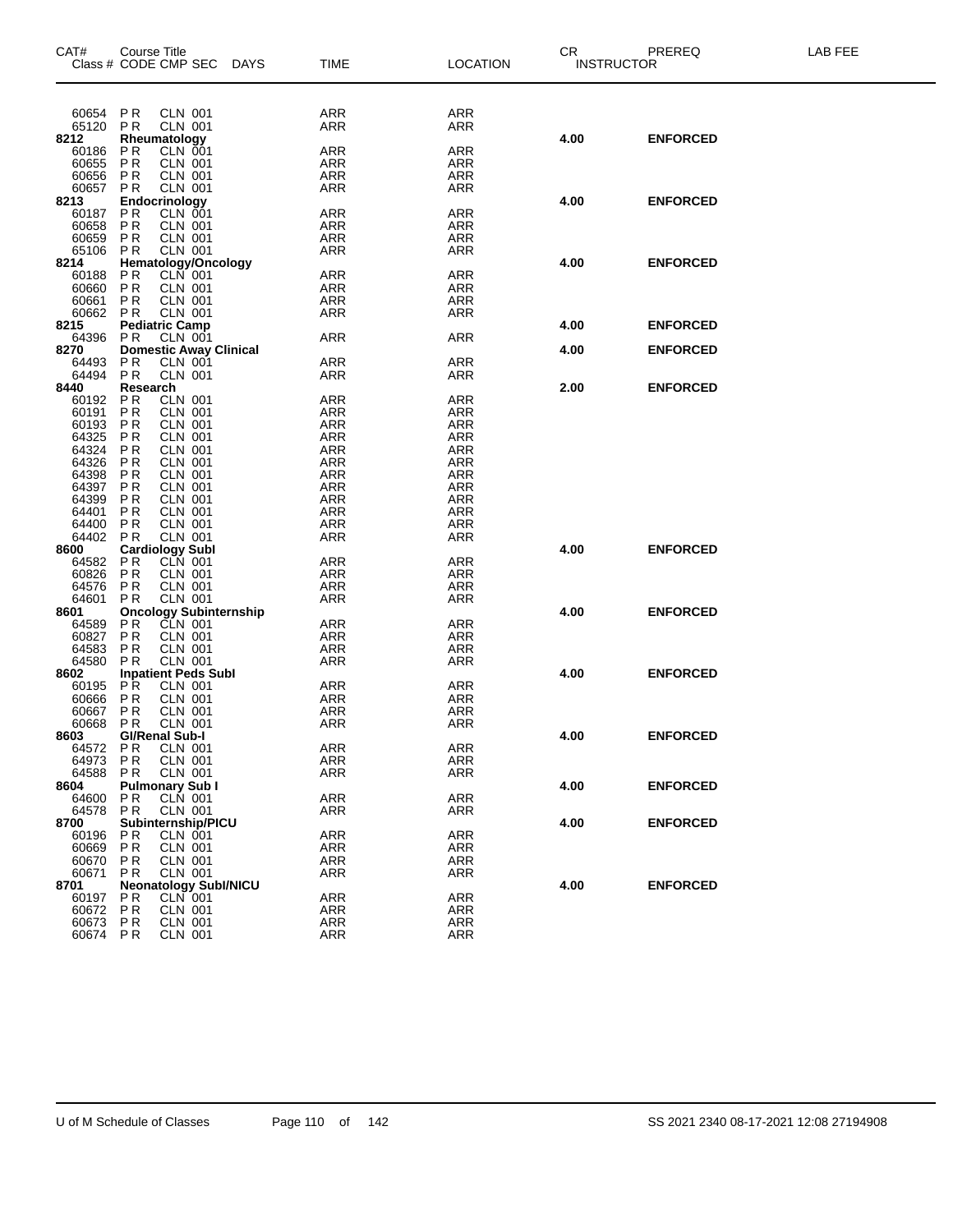| CAT# | Course Title<br>Class # CODE CMP SEC | <b>DAYS</b> | <b>TIME</b> | LOCATION | $\cap$<br>◡◠<br><b>INSTRUCTOR</b> | PREREQ | LAB FEE |
|------|--------------------------------------|-------------|-------------|----------|-----------------------------------|--------|---------|
|      |                                      |             |             |          |                                   |        |         |

# **Pharmacology Department**

|       |                |                     | <b>Pharmacology (PHRMACOL)</b> |            |            |           |                 |
|-------|----------------|---------------------|--------------------------------|------------|------------|-----------|-----------------|
| 600   |                |                     | Independent Study              |            |            | 1.00-8.00 | <b>ADVISORY</b> |
|       | D              | IND.                | $+$                            | <b>ARR</b> | <b>ARR</b> |           |                 |
| 605   |                |                     | <b>MS Degree Research</b>      |            |            | 1.00-8.00 |                 |
|       |                | $IND +$             |                                | <b>ARR</b> | <b>ARR</b> |           |                 |
| 990   |                | <b>Diss-Precand</b> |                                |            |            | 1.00-8.00 | <b>ADVISORY</b> |
| 995   | D<br>Diss-Cand | $IND +$             |                                | <b>ARR</b> | <b>ARR</b> |           | <b>ENFORCED</b> |
|       | DR             | IND.                | $+$                            | <b>ARR</b> | <b>ARR</b> | 8.00      |                 |
| 8440  | Research       |                     |                                |            |            | 4.00      | <b>ENFORCED</b> |
| 60198 | P R            | CLN 001             |                                | <b>ARR</b> | <b>ARR</b> |           |                 |
| 64327 | <b>PR</b>      | CLN 001             |                                | <b>ARR</b> | <b>ARR</b> |           |                 |
| 64403 | <b>PR</b>      | CLN 001             |                                | ARR        | <b>ARR</b> |           |                 |
| 64404 | P <sub>R</sub> | <b>CLN 001</b>      |                                | ARR        | <b>ARR</b> |           |                 |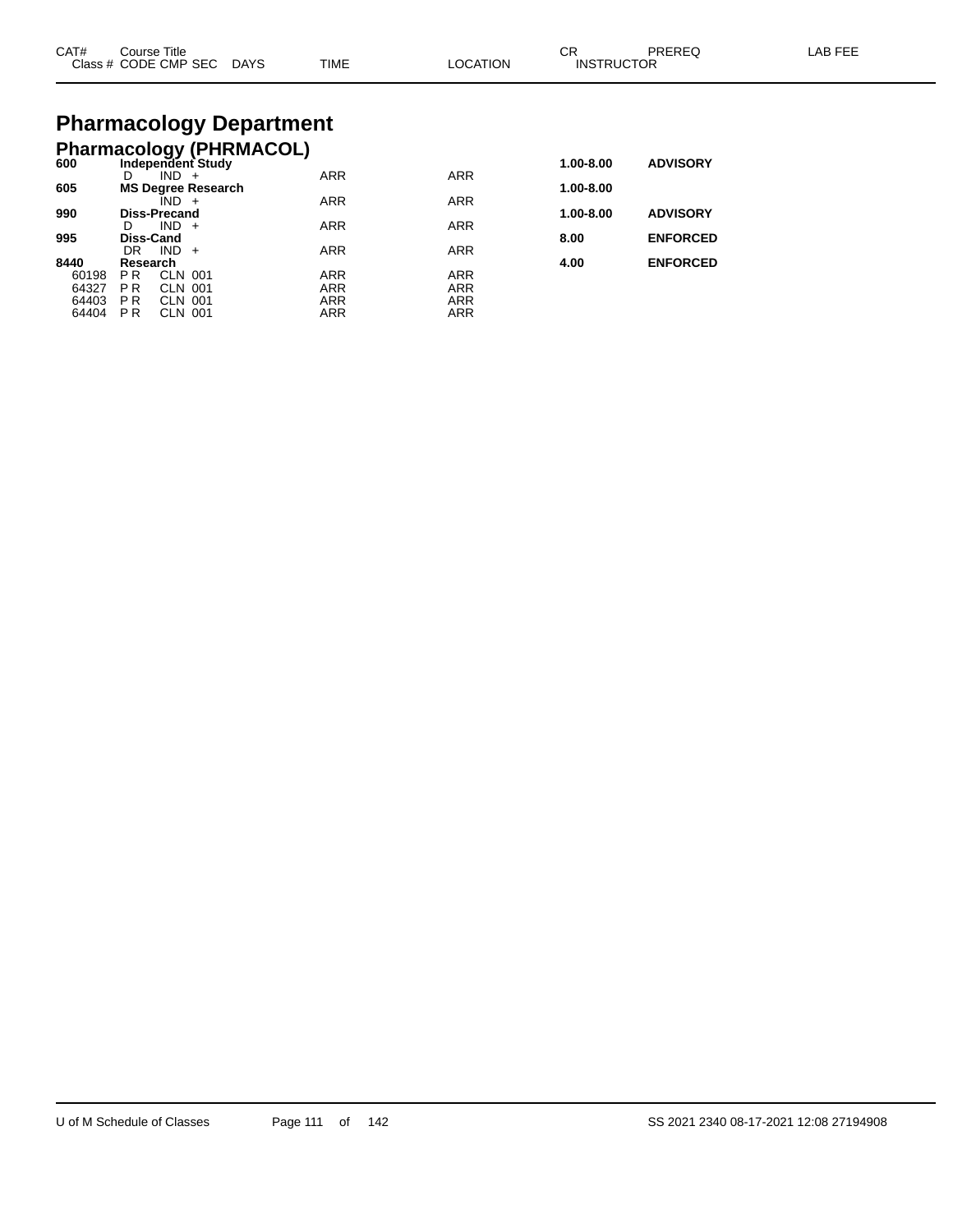| CAT# | Course Title         |             |      |          | ~~<br>◡ド          | PREREC | _AB FEF |
|------|----------------------|-------------|------|----------|-------------------|--------|---------|
|      | Class # CODE CMP SEC | <b>DAYS</b> | TIME | LOCATION | <b>INSTRUCTOR</b> |        |         |

### **Physical Medicine & Rehab Dept Physical Medicine & Rehabilitation (PMR)**

|       |                 |                | $\ldots$                           |            |            |           |                 |
|-------|-----------------|----------------|------------------------------------|------------|------------|-----------|-----------------|
| 539   |                 |                | <b>Eng&amp;Tec CIn Interns</b>     |            |            | 8.00      | <b>ADVISORY</b> |
|       |                 | $IND +$        |                                    | <b>ARR</b> | ARR        |           |                 |
| 599   |                 |                | <b>Clinical Research</b>           |            |            | 1.00-8.00 |                 |
|       |                 | $IND +$        |                                    | ARR        | ARR        |           |                 |
| 8170  |                 |                | <b>Domestic Away Clinical</b>      |            |            | 2.00      | <b>ENFORCED</b> |
| 64495 | PR.             | <b>CLN 001</b> |                                    | ARR        | ARR        |           |                 |
| 8200  | <b>Clinical</b> |                |                                    |            |            | 4.00      | <b>ENFORCED</b> |
| 60199 | PR.             | <b>CLN 001</b> |                                    | ARR        | ARR        |           |                 |
| 65150 | PR.             | CLN 001        |                                    | ARR        | <b>ARR</b> |           |                 |
| 60571 | P <sub>R</sub>  | <b>CLN 001</b> |                                    | ARR        | ARR        |           |                 |
| 8201  |                 |                | <b>Spine &amp; Pain Management</b> |            |            | 4.00      | <b>ENFORCED</b> |
| 60200 | P R             | <b>CLN 001</b> |                                    | ARR        | <b>ARR</b> |           |                 |
| 60572 | P <sub>R</sub>  | CLN 001        |                                    | ARR        | ARR        |           |                 |
| 8270  |                 |                | <b>Domestic Away Clinical</b>      |            |            | 4.00      | <b>ENFORCED</b> |
| 64496 | PR.             | CLN 001        |                                    | ARR        | ARR        |           |                 |
| 8440  | Research        |                |                                    |            |            | 2.00      | <b>ENFORCED</b> |
| 60202 | P <sub>R</sub>  | CLN 001        |                                    | ARR        | <b>ARR</b> |           |                 |
| 60201 | <b>PR</b>       | <b>CLN 001</b> |                                    | <b>ARR</b> | <b>ARR</b> |           |                 |
| 60203 | P R             | CLN 001        |                                    | ARR        | ARR        |           |                 |
| 64329 | <b>PR</b>       | <b>CLN 001</b> |                                    | ARR        | <b>ARR</b> |           |                 |
| 64328 | P <sub>R</sub>  | CLN 001        |                                    | ARR        | <b>ARR</b> |           |                 |
| 64330 | <b>PR</b>       | <b>CLN 001</b> |                                    | <b>ARR</b> | <b>ARR</b> |           |                 |
| 64406 | P <sub>R</sub>  | CLN 001        |                                    | ARR        | <b>ARR</b> |           |                 |
| 64405 | <b>PR</b>       | <b>CLN 001</b> |                                    | <b>ARR</b> | <b>ARR</b> |           |                 |
| 64407 | PR.             | CLN 001        |                                    | ARR        | ARR        |           |                 |
| 64409 | <b>PR</b>       | <b>CLN 001</b> |                                    | <b>ARR</b> | <b>ARR</b> |           |                 |
| 64408 | <b>PR</b>       | CLN 001        |                                    | ARR        | ARR        |           |                 |
| 64410 | <b>PR</b>       | <b>CLN 001</b> |                                    | ARR        | ARR        |           |                 |
|       |                 |                |                                    |            |            |           |                 |

| 8.00          | <b>ADVISORY</b> |
|---------------|-----------------|
| $1.00 - 8.00$ |                 |
| 2.00          | <b>ENFORCED</b> |
| 4.00          | <b>ENFORCED</b> |
|               |                 |
| 4.00          | <b>ENFORCED</b> |
|               |                 |
| 4.00          | <b>ENFORCED</b> |
| 2.00          | <b>ENFORCED</b> |
|               |                 |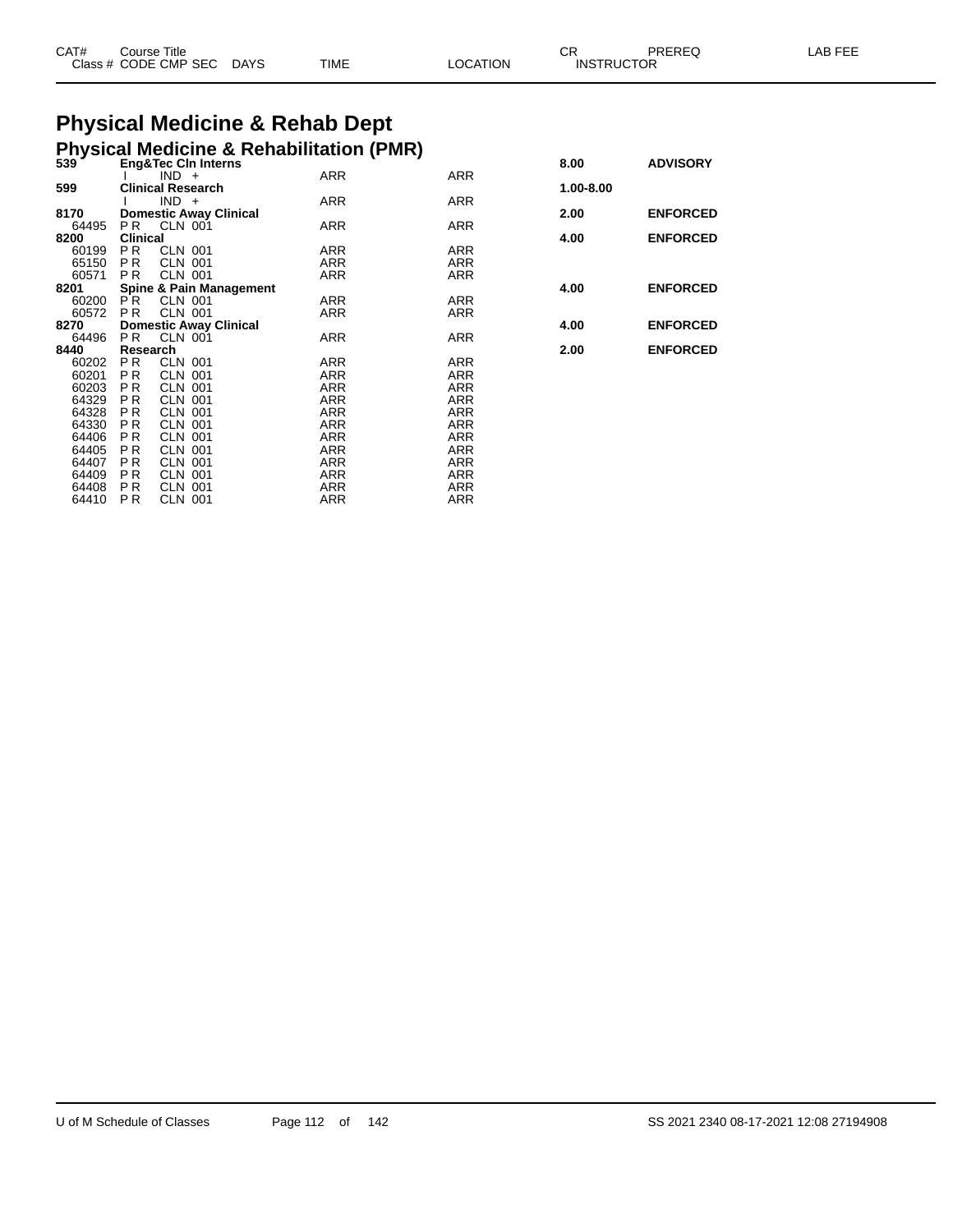| CAT# | Course Title              |      |          | Ωn<br>◡◚          | PREREQ | LAB FEE |
|------|---------------------------|------|----------|-------------------|--------|---------|
|      | Class # CODE CMP SEC DAYS | TIME | LOCATION | <b>INSTRUCTOR</b> |        |         |

# **Physiology Department**

|       | <b>Physiology (PHYSIOL)</b>                                                                   |            |            |               |                 |
|-------|-----------------------------------------------------------------------------------------------|------------|------------|---------------|-----------------|
| 201   | <b>Human Physiol</b>                                                                          |            |            | 4.00          | <b>ADVISORY</b> |
| 64700 | PIW LEC 001                                                                                   | ARR        | ARR        | Rust          |                 |
|       | There are no required synchronous meetings. There will be optional synchronous help sessions. |            |            |               |                 |
| 306   | <b>Problems</b>                                                                               |            |            | 1.00-4.00     | <b>ADVISORY</b> |
|       | $IND +$                                                                                       | <b>ARR</b> | <b>ARR</b> |               |                 |
| 405   | <b>Research Problems</b>                                                                      |            |            | 1.00-4.00     |                 |
|       | $IND +$                                                                                       | <b>ARR</b> | <b>ARR</b> |               |                 |
| 599   | <b>Grad Ind Research</b>                                                                      |            |            | 1.00-8.00     | <b>ADVISORY</b> |
|       | $IND +$                                                                                       | <b>ARR</b> | <b>ARR</b> |               |                 |
| 602   | <b>Meth Res Physiology</b>                                                                    |            |            | 2.00-6.00     | <b>ADVISORY</b> |
|       | $IND +$                                                                                       | <b>ARR</b> | <b>ARR</b> |               |                 |
| 603   | <b>Meth Res Physiology</b>                                                                    |            |            | $2.00 - 6.00$ | <b>ADVISORY</b> |
|       | $IND +$                                                                                       | <b>ARR</b> | <b>ARR</b> |               |                 |
| 699   | <b>Direct Reading-Phys</b>                                                                    |            |            | 1.00-4.00     |                 |
|       | $IND +$                                                                                       | <b>ARR</b> | <b>ARR</b> |               |                 |
| 702   | <b>Physio MS Res Proj</b>                                                                     |            |            | $3.00 - 8.00$ |                 |
|       | $IND +$                                                                                       | <b>ARR</b> | <b>ARR</b> |               |                 |
| 990   | Diss-Precand                                                                                  |            |            | 1.00-8.00     | <b>ADVISORY</b> |
|       | $IND +$                                                                                       | <b>ARR</b> | <b>ARR</b> |               |                 |
| 995   | <b>Diss-Cand</b>                                                                              |            |            | 8.00          | <b>ENFORCED</b> |
|       | $IND +$<br>IR                                                                                 | ARR        | <b>ARR</b> |               |                 |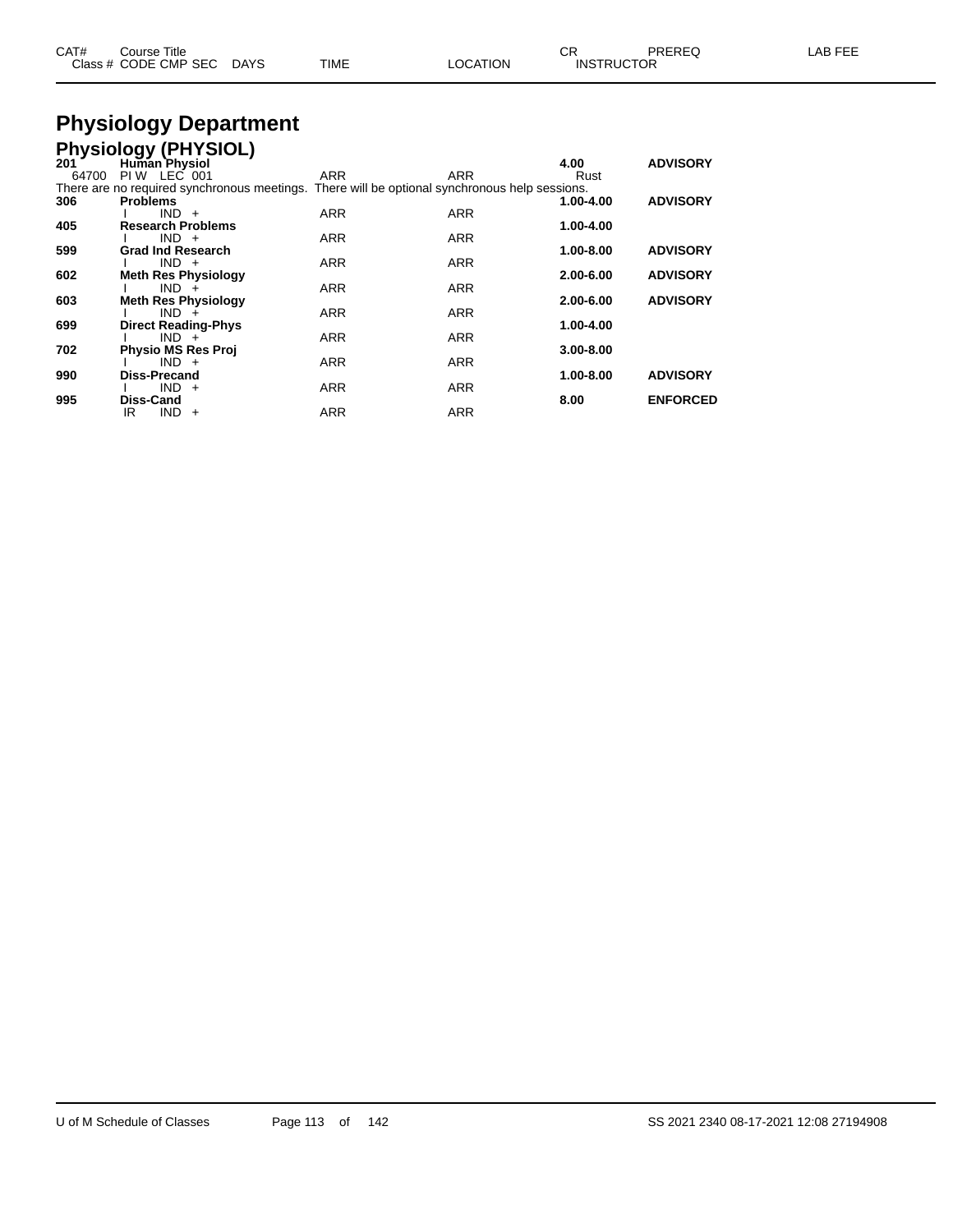| CAT#           | <b>Course Title</b><br>Class # CODE CMP SEC<br>DAYS     | TIME              | LOCATION          | CR<br>PREREQ<br><b>INSTRUCTOR</b> |                 | LAB FEE |
|----------------|---------------------------------------------------------|-------------------|-------------------|-----------------------------------|-----------------|---------|
|                | <b>Psychiatry Department</b>                            |                   |                   |                                   |                 |         |
|                | <b>Psychiatry (PSYCHIAT)</b><br>499 U G Psychiat Res    |                   |                   | 1.00-16.00                        |                 |         |
| 599            | IND +<br><b>Clinical Research</b>                       | ARR               | ARR               | 2.00-8.00                         | <b>ADVISORY</b> |         |
|                | $IND +$                                                 | ARR               | ARR               |                                   |                 |         |
| 6700           | <b>Psychiatry Req Clerk</b>                             |                   |                   | 4.00                              | <b>ENFORCED</b> |         |
| 60018<br>60009 | P R<br><b>CLN 001</b><br>P R<br><b>CLN 001</b>          | ARR<br>ARR        | <b>ARR</b><br>ARR |                                   |                 |         |
| 60012          | P <sub>R</sub><br><b>CLN 001</b>                        | ARR               | <b>ARR</b>        |                                   |                 |         |
| 60015          | P R<br><b>CLN 001</b>                                   | ARR               | ARR               |                                   |                 |         |
| 60019          | <b>CLN 002</b><br>P R                                   | ARR               | ARR               |                                   |                 |         |
| 60010          | P R<br>CLN 002                                          | <b>ARR</b>        | <b>ARR</b>        |                                   |                 |         |
| 60013          | P R<br>CLN 002<br><b>CLN 002</b>                        | ARR               | ARR               |                                   |                 |         |
| 60016<br>60020 | P R<br>P R<br><b>CLN 003</b>                            | ARR<br>ARR        | ARR<br><b>ARR</b> |                                   |                 |         |
| 60011          | P R<br><b>CLN 003</b>                                   | ARR               | ARR               |                                   |                 |         |
| 60014          | <b>CLN 003</b><br>P R                                   | ARR               | ARR               |                                   |                 |         |
| 60017          | P R<br><b>CLN 003</b>                                   | ARR               | ARR               |                                   |                 |         |
| 8180           | <b>International Away Clinical</b>                      |                   |                   | 2.00                              | <b>ENFORCED</b> |         |
| 64497<br>8200  | <b>CLN 001</b><br>P R<br><b>Child/Adolescent</b>        | ARR               | ARR               | 4.00                              | <b>ENFORCED</b> |         |
| 60204          | P R<br><b>CLN 001</b>                                   | ARR               | <b>ARR</b>        |                                   |                 |         |
| 60576          | <b>CLN 001</b><br>P R                                   | ARR               | ARR               |                                   |                 |         |
| 60577          | P R<br>CLN 001                                          | ARR               | ARR               |                                   |                 |         |
| 60578          | P R<br>CLN 001                                          | ARR               | ARR               |                                   |                 |         |
| 8201<br>60205  | <b>Emergency</b><br>CLN 001<br>P R                      | ARR               | ARR               | 4.00                              | <b>ENFORCED</b> |         |
| 60579          | P R<br><b>CLN 001</b>                                   | ARR               | ARR               |                                   |                 |         |
| 60580          | <b>CLN 001</b><br>P R                                   | ARR               | ARR               |                                   |                 |         |
| 8202           | <b>Forensic</b>                                         |                   |                   | 4.00                              | <b>ENFORCED</b> |         |
| 60581          | P R<br>CLN 001                                          | <b>ARR</b>        | ARR               |                                   |                 |         |
| 8203           | Geriatrics<br><b>CLN 001</b>                            |                   |                   | 4.00                              | <b>ENFORCED</b> |         |
| 60206<br>60582 | P R<br>P R<br><b>CLN 001</b>                            | ARR<br>ARR        | ARR<br>ARR        |                                   |                 |         |
| 60583          | CLN 001<br>P R                                          | ARR               | ARR               |                                   |                 |         |
| 8204           | <b>Addiction Treatment Services</b>                     |                   |                   | 4.00                              | <b>ENFORCED</b> |         |
| 60207          | P R<br><b>CLN 001</b>                                   | <b>ARR</b>        | <b>ARR</b>        |                                   |                 |         |
| 60584          | CLN 001<br>P R                                          | ARR               | ARR               |                                   |                 |         |
| 60585<br>60586 | <b>CLN 001</b><br>P R<br>P R<br><b>CLN 001</b>          | ARR<br>ARR        | ARR<br>ARR        |                                   |                 |         |
| 8205           | <b>Consultation/Liaison</b>                             |                   |                   | 4.00                              | <b>ENFORCED</b> |         |
| 60208          | P <sub>R</sub><br>CLN 001                               | ARR               | ARR               |                                   |                 |         |
| 65139          | P R<br>CLN 001                                          | ARR               | ARR               |                                   |                 |         |
| 8206           | <b>Inpatient Subl</b>                                   |                   |                   | 4.00                              | <b>ENFORCED</b> |         |
| 64828<br>60587 | PR.<br><b>CLN 001</b><br>P R<br>CLN 001                 | ARR<br>ARR        | ARR<br>ARR        |                                   |                 |         |
| 60588          | P R<br><b>CLN 001</b>                                   | ARR               | ARR               |                                   |                 |         |
| 60589          | P R<br><b>CLN 001</b>                                   | <b>ARR</b>        | ARR               |                                   |                 |         |
| 8208           | <b>Pediatric Consults</b>                               |                   |                   | 4.00                              | <b>ENFORCED</b> |         |
| 60590          | P R<br>CLN 001                                          | <b>ARR</b>        | <b>ARR</b>        |                                   |                 |         |
| 60591<br>60592 | PR<br><b>CLN 001</b><br><b>CLN 001</b><br>P R           | ARR<br><b>ARR</b> | ARR<br><b>ARR</b> |                                   |                 |         |
| 60593          | <b>CLN 001</b><br>PR.                                   | ARR               | ARR               |                                   |                 |         |
| 8209           | <b>Eating Disorder Program</b>                          |                   |                   | 4.00                              | <b>ENFORCED</b> |         |
| 60594          | P R<br><b>CLN 001</b>                                   | <b>ARR</b>        | <b>ARR</b>        |                                   |                 |         |
| 60595          | <b>CLN 001</b><br>PR.                                   | ARR               | ARR               |                                   |                 |         |
| 8250           | <b>Clinical Individually Arranged</b><br><b>CLN 001</b> | <b>ARR</b>        | ARR               | 4.00                              | <b>ENFORCED</b> |         |
| 64498<br>64505 | P R<br><b>CLN 001</b><br>PR.                            | ARR               | ARR               |                                   |                 |         |
| 8270           | <b>Domestic Away Clinical</b>                           |                   |                   | 4.00                              | <b>ENFORCED</b> |         |
| 64507          | PR.<br>CLN 001                                          | <b>ARR</b>        | ARR               |                                   |                 |         |
| 64499          | P <sub>R</sub><br><b>CLN 001</b>                        | ARR               | ARR               |                                   |                 |         |
| 8440           | <b>General Research</b>                                 |                   |                   | 4.00                              | <b>ENFORCED</b> |         |
| 60211<br>64331 | <b>CLN 001</b><br>РR<br>PR.<br><b>CLN 001</b>           | <b>ARR</b><br>ARR | <b>ARR</b><br>ARR |                                   |                 |         |
| 64412 PR       | <b>CLN 001</b>                                          | ARR               | ARR               |                                   |                 |         |
| 64413 PR       | <b>CLN 001</b>                                          | <b>ARR</b>        | ARR               |                                   |                 |         |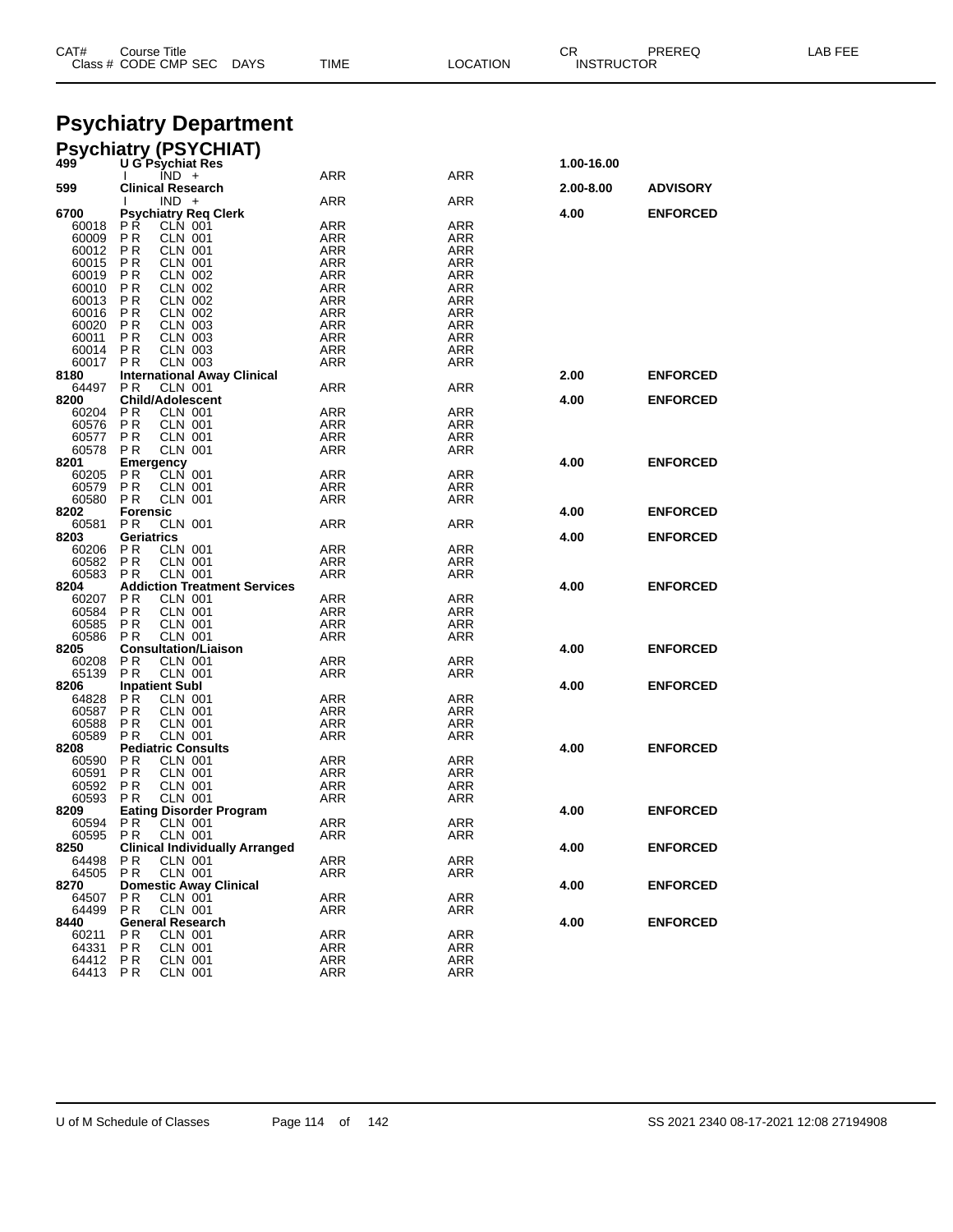| CAT#           |                       | Course Title<br>Class # CODE CMP SEC                             | <b>DAYS</b> | <b>TIME</b> | LOCATION          | СR<br>PREREQ<br><b>INSTRUCTOR</b> |                 | LAB FEE |
|----------------|-----------------------|------------------------------------------------------------------|-------------|-------------|-------------------|-----------------------------------|-----------------|---------|
|                |                       | <b>Radiation Oncology</b>                                        |             |             |                   |                                   |                 |         |
| 8200           |                       | <b>Radiation Oncology (RADONCO)</b><br><b>Radiation Oncology</b> |             |             |                   | 4.00                              | <b>ENFORCED</b> |         |
| 60222<br>60573 | PR.<br><b>PR</b>      | <b>CLN 001</b><br><b>CLN 001</b>                                 |             | ARR<br>ARR  | ARR<br><b>ARR</b> |                                   |                 |         |
| 60574<br>60575 | PR.<br>P <sub>R</sub> | CLN 001<br><b>CLN 001</b>                                        |             | ARR<br>ARR  | ARR<br>ARR        |                                   |                 |         |
| 8440           | Research              |                                                                  |             |             |                   | 2.00                              | <b>ENFORCED</b> |         |
| 60224          | PR.                   | <b>CLN 001</b>                                                   |             | ARR         | <b>ARR</b>        |                                   |                 |         |
| 60223          | P R                   | <b>CLN 001</b>                                                   |             | ARR         | <b>ARR</b>        |                                   |                 |         |
| 60225          | P <sub>R</sub>        | <b>CLN 001</b>                                                   |             | ARR         | <b>ARR</b>        |                                   |                 |         |
| 64334          | P <sub>R</sub>        | CLN 001                                                          |             | ARR         | <b>ARR</b>        |                                   |                 |         |
| 64333          | P R                   | <b>CLN 001</b>                                                   |             | ARR         | ARR               |                                   |                 |         |
| 64335          | P <sub>R</sub>        | <b>CLN 001</b>                                                   |             | ARR         | ARR               |                                   |                 |         |
| 64417          | P R                   | <b>CLN 001</b>                                                   |             | ARR         | ARR               |                                   |                 |         |
| 64416          | <b>PR</b>             | <b>CLN 001</b><br><b>CLN 001</b>                                 |             | ARR<br>ARR  | <b>ARR</b><br>ARR |                                   |                 |         |
| 64418<br>64420 | P R<br>P R            | CLN 001                                                          |             | ARR         | <b>ARR</b>        |                                   |                 |         |
| 64419          | PR.                   | <b>CLN 001</b>                                                   |             | ARR         | ARR               |                                   |                 |         |
| 64421          | P R                   | CLN 001                                                          |             | ARR         | ARR               |                                   |                 |         |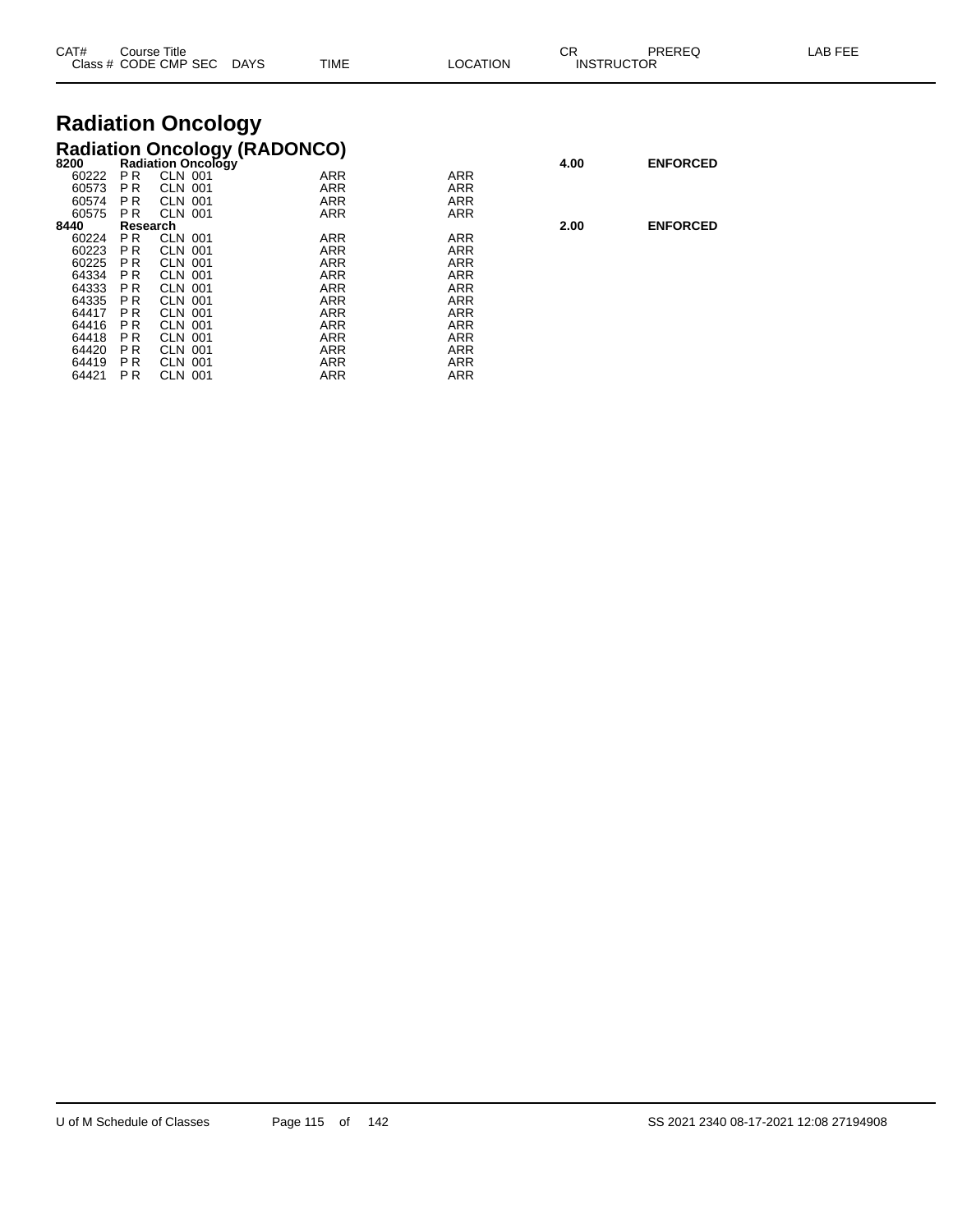| CAT#           | Course Title<br>Class # CODE CMP SEC<br><b>DAYS</b>                 | TIME              | LOCATION                 | CR<br><b>INSTRUCTOR</b> | PREREQ          | LAB FEE |
|----------------|---------------------------------------------------------------------|-------------------|--------------------------|-------------------------|-----------------|---------|
|                | <b>Surgery Department</b>                                           |                   |                          |                         |                 |         |
|                | <b>Surgery (SURGERY)</b>                                            |                   |                          |                         |                 |         |
| 499            | Ug`Surgery Research<br>$\overline{IND}$ +                           | ARR               | ARR                      | 1.00-16.00              |                 |         |
| 599            | Clinical Research                                                   |                   |                          | 2.00-8.00               | <b>ADVISORY</b> |         |
| 6800           | $IND +$<br><b>Surgery &amp; Appl Sci Req Clerk</b>                  | <b>ARR</b>        | ARR                      | 12.00                   | <b>ENFORCED</b> |         |
| 60022<br>8170  | PR.<br>CLN 001<br><b>Domestic Away Clinical</b>                     | ARR               | ARR                      | 2.00                    | <b>ENFORCED</b> |         |
| 64501          | P R<br>CLN 001                                                      | ARR               | ARR                      |                         |                 |         |
| 8200<br>60682  | <b>Pediatric Cardiac</b><br>P R<br><b>CLN 001</b>                   | ARR               | ARR                      | 4.00                    | <b>ENFORCED</b> |         |
| 60683<br>60684 | P R<br><b>CLN 001</b><br><b>CLN 001</b>                             | ARR               | ARR                      |                         |                 |         |
| 8201           | P R<br><b>Oral Maxillofacial</b>                                    | ARR               | ARR                      | 4.00                    | <b>ENFORCED</b> |         |
| 60226<br>60685 | P R<br>CLN 001<br><b>PR</b><br>CLN 001                              | ARR<br>ARR        | ARR<br>ARR               |                         |                 |         |
| 60686          | P R<br><b>CLN 001</b>                                               | ARR               | <b>ARR</b>               |                         |                 |         |
| 60687          | P R<br><b>CLN 001</b>                                               | ARR               | ARR                      |                         |                 |         |
| 8202<br>60227  | <b>Adult Cardiac</b><br><b>PR</b><br><b>CLN 001</b>                 | ARR               | ARR                      | 4.00                    | <b>ENFORCED</b> |         |
| 60688          | P R<br><b>CLN 001</b>                                               | ARR               | ARR                      |                         |                 |         |
| 60689          | <b>PR</b><br>CLN 001                                                | ARR               | ARR                      |                         |                 |         |
| 60690<br>8250  | <b>CLN 001</b><br>P R<br><b>Clinical Individually Arranged</b>      | ARR               | ARR                      | 4.00                    | <b>ENFORCED</b> |         |
| 65022          | P R<br>CLN 001                                                      | ARR               | ARR                      |                         |                 |         |
| 8270           | <b>Domestic Away Clinical</b>                                       |                   |                          | 4.00                    | <b>ENFORCED</b> |         |
| 64502<br>64503 | P R<br>CLN 001<br>P R<br><b>CLN 001</b>                             | ARR<br>ARR        | ARR<br>ARR               |                         |                 |         |
| 8302           | <b>Online VSAS Vascular Surgery</b>                                 |                   |                          | 4.00                    | <b>ENFORCED</b> |         |
| 65050          | <b>CLN 001</b><br>P R                                               | ARR               | ARR                      |                         |                 |         |
| 8440<br>60230  | <b>General Research</b><br><b>PR</b><br>CLN 001                     | ARR               | ARR                      | 4.00                    | <b>ENFORCED</b> |         |
| 64336          | P R<br><b>CLN 001</b>                                               | ARR               | ARR                      |                         |                 |         |
| 64422          | <b>CLN 001</b><br>P R                                               | ARR               | ARR                      |                         |                 |         |
| 64423<br>8600  | <b>CLN 001</b><br>P R<br><b>Gastrointestinal Subl</b>               | ARR               | ARR                      | 4.00                    | <b>ENFORCED</b> |         |
| 60231          | <b>PR</b><br>CLN 001                                                | ARR               | ARR                      |                         |                 |         |
| 60691          | <b>PR</b><br>CLN 001                                                | ARR               | ARR                      |                         |                 |         |
| 60692<br>60693 | P R<br>CLN 001<br><b>PR</b><br><b>CLN 001</b>                       | ARR<br>ARR        | ARR<br>ARR               |                         |                 |         |
| 8601           | <b>MIS and General Subl</b>                                         |                   |                          | 4.00                    | <b>ENFORCED</b> |         |
| 60232<br>60694 | P R<br>CLN 001<br><b>PR</b>                                         | ARR               | ARR                      |                         |                 |         |
| 60695          | CLN 001<br>P R<br>CLN 001                                           | ARR<br>ARR        | ARR<br>ARR               |                         |                 |         |
| 60696          | P R<br>CLN 001                                                      | ARR               | ARR                      |                         |                 |         |
| 8602           | <b>Colorectal Subinternship</b><br>P R                              | <b>ARR</b>        | ARR                      | 4.00                    | <b>ENFORCED</b> |         |
| 60233<br>60697 | CLN 001<br>P R<br><b>CLN 001</b>                                    | ARR               | ARR                      |                         |                 |         |
| 60698          | PR<br><b>CLN 001</b>                                                | ARR               | ARR                      |                         |                 |         |
| 60699<br>8603  | P R<br><b>CLN 001</b><br><b>Pediatric Subinternship</b>             | ARR               | <b>ARR</b>               | 4.00                    | <b>ENFORCED</b> |         |
| 60234          | P <sub>R</sub><br>CLN 001                                           | ARR               | ARR                      |                         |                 |         |
| 60700          | <b>PR</b><br><b>CLN 001</b>                                         | ARR               | <b>ARR</b>               |                         |                 |         |
| 60701<br>60702 | P R<br>CLN 001<br><b>PR</b><br><b>CLN 001</b>                       | ARR<br>ARR        | <b>ARR</b><br>ARR        |                         |                 |         |
| 8604           | <b>Plastic Surgery Subl</b>                                         |                   |                          | 4.00                    | <b>ENFORCED</b> |         |
| 60235          | P R<br>CLN 001                                                      | ARR               | ARR                      |                         |                 |         |
| 60703<br>60704 | <b>PR</b><br><b>CLN 001</b><br><b>PR</b><br><b>CLN 001</b>          | ARR<br>ARR        | ARR<br><b>ARR</b>        |                         |                 |         |
| 60705          | <b>CLN 001</b><br>P R                                               | ARR               | <b>ARR</b>               |                         |                 |         |
| 8605           | <b>Thoracic Subinternship</b>                                       |                   |                          | 4.00                    | <b>ENFORCED</b> |         |
| 60236<br>60706 | P <sub>R</sub><br><b>CLN 001</b><br><b>PR</b><br>CLN 001            | <b>ARR</b><br>ARR | ARR<br>ARR               |                         |                 |         |
| 60707          | <b>PR</b><br><b>CLN 001</b>                                         | ARR               | ARR                      |                         |                 |         |
| 60708          | P R<br>CLN 001                                                      | ARR               | <b>ARR</b>               |                         |                 |         |
| 8606<br>60237  | <b>Transplant Subinternship</b><br>P <sub>R</sub><br><b>CLN 001</b> | ARR               | ARR                      | 4.00                    | <b>ENFORCED</b> |         |
| 60709          | <b>PR</b><br><b>CLN 001</b>                                         | ARR               | <b>ARR</b>               |                         |                 |         |
| 60710          | P R<br>CLN 001                                                      | ARR               | <b>ARR</b>               |                         |                 |         |
| 60711<br>8607  | P <sub>R</sub><br><b>CLN 001</b><br>Vascular Subinternship          | ARR               | ARR                      | 4.00                    | <b>ENFORCED</b> |         |
| 60238          | P <sub>R</sub><br>CLN 001                                           | ARR               | ARR                      |                         |                 |         |
| 60712          | <b>PR</b><br><b>CLN 001</b>                                         | ARR               | <b>ARR</b>               |                         |                 |         |
| 60713<br>60714 | <b>PR</b><br><b>CLN 001</b><br>CLN 001<br>P R                       | ARR<br>ARR        | <b>ARR</b><br><b>ARR</b> |                         |                 |         |
| 8609           | <b>General Subl - VAHS</b>                                          |                   |                          | 4.00                    | <b>ENFORCED</b> |         |
|                |                                                                     |                   |                          |                         |                 |         |

U of M Schedule of Classes Page 116 of 142 SS 2021 2340 08-17-2021 12:08 27194908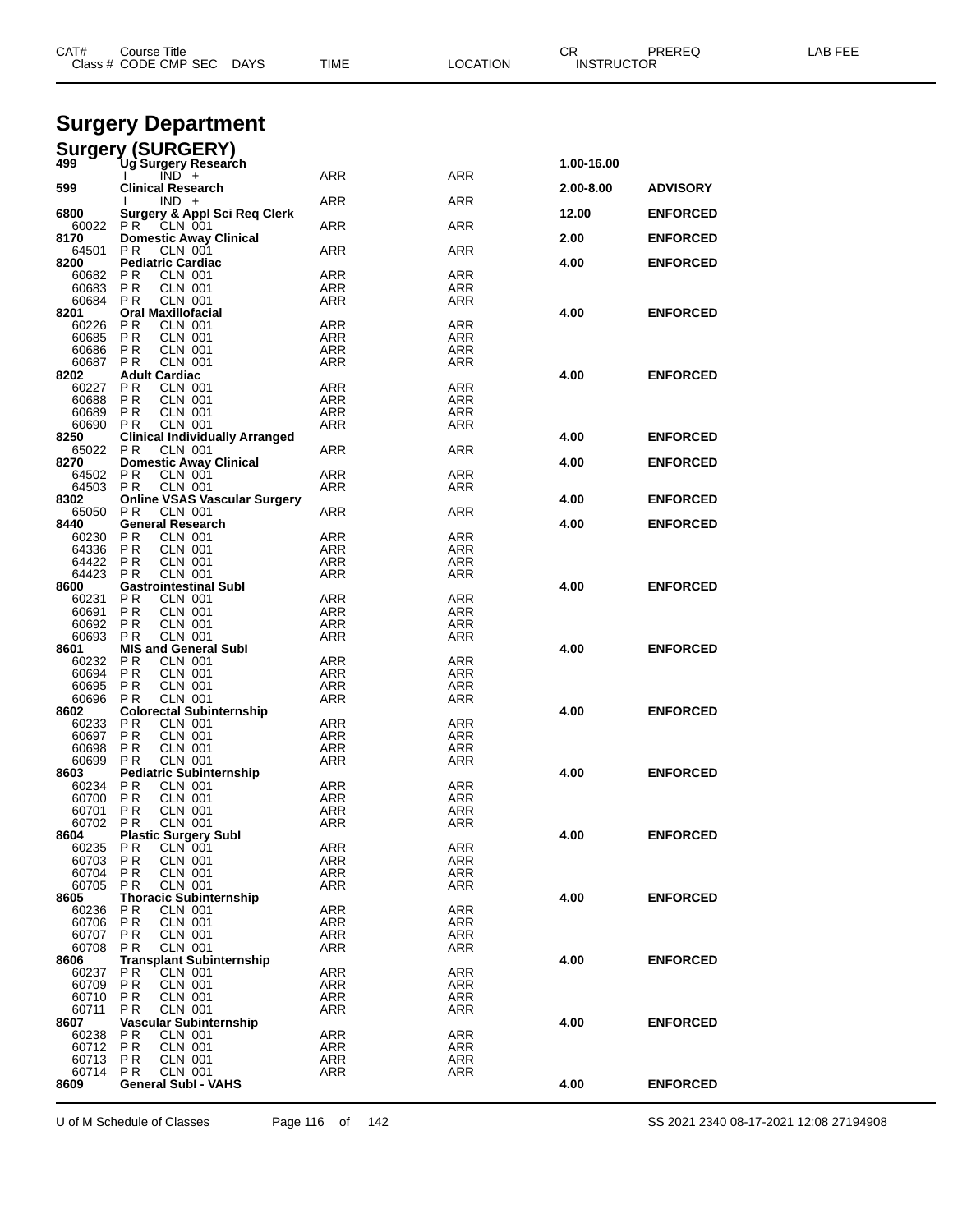| CAT#          | Course Title    | Class # CODE CMP SEC DAYS                  | TIME       | <b>LOCATION</b> | CR.  | <b>PREREQ</b><br><b>INSTRUCTOR</b> | LAB FEE |
|---------------|-----------------|--------------------------------------------|------------|-----------------|------|------------------------------------|---------|
|               |                 |                                            |            |                 |      |                                    |         |
| 60239         | <b>PR</b>       | <b>CLN 001</b>                             | ARR        | ARR             |      |                                    |         |
| 60727         | <b>PR</b>       | <b>CLN 001</b>                             | ARR        | <b>ARR</b>      |      |                                    |         |
| 60728         | P <sub>R</sub>  | CLN 001                                    | ARR        | ARR             |      |                                    |         |
| 8701<br>60240 | PR <sup>1</sup> | Surgical ICU/SubI - SJMH<br><b>CLN 001</b> | <b>ARR</b> | <b>ARR</b>      | 4.00 | <b>ENFORCED</b>                    |         |
| 60715         | P <sub>R</sub>  | <b>CLN 001</b>                             | ARR        | <b>ARR</b>      |      |                                    |         |
| 60716         | P <sub>R</sub>  | <b>CLN 001</b>                             | ARR        | <b>ARR</b>      |      |                                    |         |
| 60717         | P <sub>R</sub>  | CLN 001                                    | ARR        | ARR             |      |                                    |         |
| 8702          |                 | <b>Acute Care Subl/ICU</b>                 |            |                 | 4.00 | <b>ENFORCED</b>                    |         |
| 60241         | P <sub>R</sub>  | CLN 001                                    | ARR        | ARR             |      |                                    |         |
| 60718         | <b>PR</b>       | <b>CLN 001</b>                             | ARR        | <b>ARR</b>      |      |                                    |         |
| 60719         | P <sub>R</sub>  | CLN 001                                    | ARR        | ARR             |      |                                    |         |
| 60720         | <b>PR</b>       | <b>CLN 001</b>                             | ARR        | <b>ARR</b>      |      |                                    |         |
| 8703          |                 | <b>Trauma Subl/ICU</b>                     |            |                 | 4.00 | <b>ENFORCED</b>                    |         |
| 60242         | PR.             | <b>CLN 001</b>                             | ARR        | <b>ARR</b>      |      |                                    |         |
| 60721         | P <sub>R</sub>  | <b>CLN 001</b>                             | <b>ARR</b> | <b>ARR</b>      |      |                                    |         |
| 60722         | <b>PR</b>       | <b>CLN 001</b>                             | ARR        | ARR             |      |                                    |         |
| 60723         | <b>PR</b>       | <b>CLN 001</b>                             | ARR        | ARR             |      |                                    |         |
| 8704          |                 | <b>Critical Care Subl/ICU</b>              |            |                 | 4.00 | <b>ENFORCED</b>                    |         |
| 60243         | PR.             | <b>CLN 001</b>                             | ARR        | <b>ARR</b>      |      |                                    |         |
| 60724         | P <sub>R</sub>  | <b>CLN 001</b>                             | <b>ARR</b> | <b>ARR</b>      |      |                                    |         |
| 60725         | P <sub>R</sub>  | <b>CLN 001</b>                             | ARR        | ARR             |      |                                    |         |
| 60726         | P <sub>R</sub>  | <b>CLN 001</b>                             | ARR        | ARR             |      |                                    |         |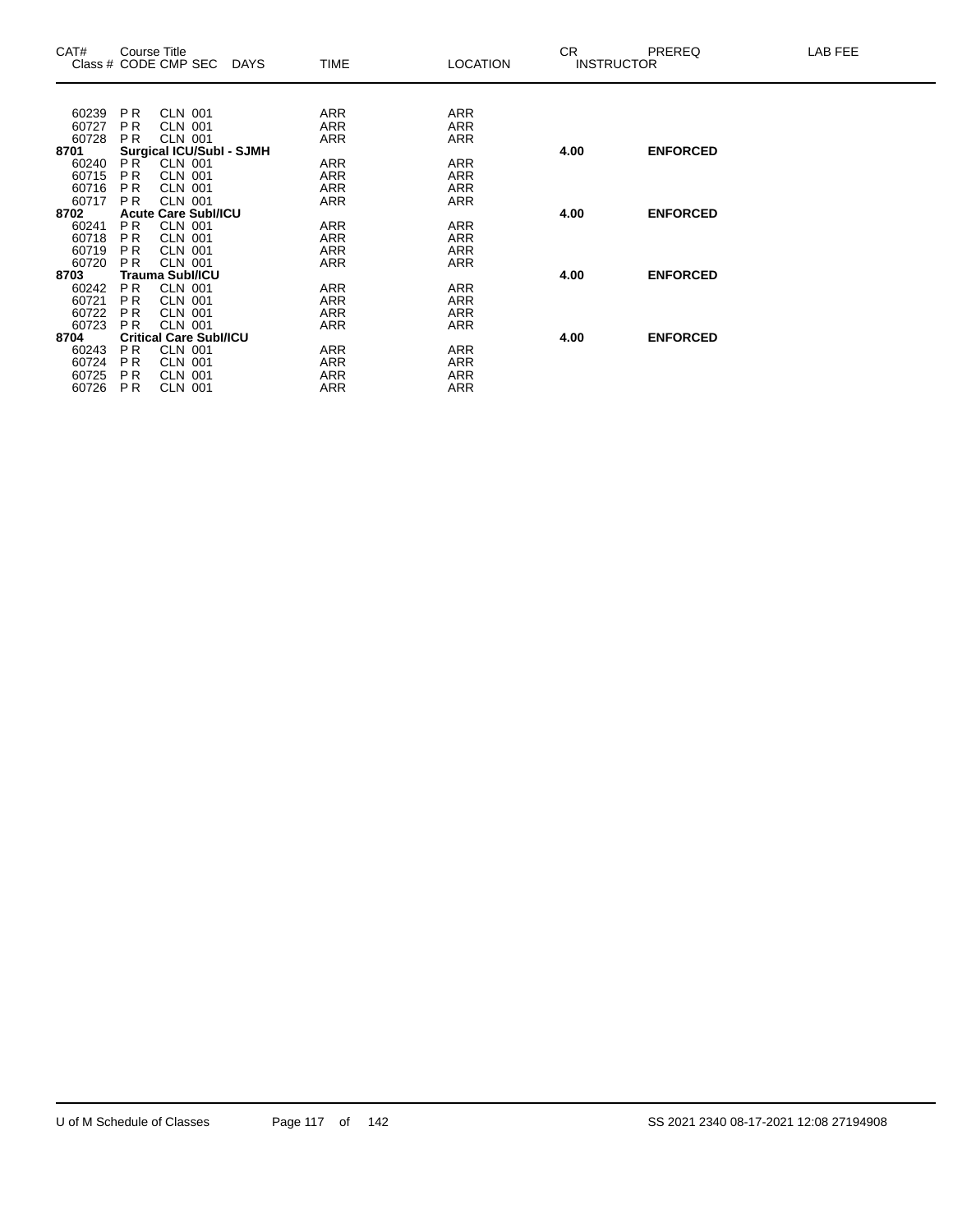| CAT#           |                       | Course Title<br>Class # CODE CMP SEC               | <b>DAYS</b> | TIME              | <b>LOCATION</b>          | CR   | PREREQ<br><b>INSTRUCTOR</b> | LAB FEE |
|----------------|-----------------------|----------------------------------------------------|-------------|-------------------|--------------------------|------|-----------------------------|---------|
|                |                       | <b>Urology Surgery</b>                             |             |                   |                          |      |                             |         |
|                |                       |                                                    |             |                   |                          |      |                             |         |
|                |                       | Urology (UROLOGY)<br>8170 Domestic Away Clinical   |             |                   |                          | 2.00 | <b>ENFORCED</b>             |         |
| 60747          | P R                   | <b>CLN 001</b>                                     |             | ARR               | <b>ARR</b>               |      |                             |         |
| 60748<br>60749 | ΡR<br>P R             | <b>CLN 001</b><br><b>CLN 001</b>                   |             | <b>ARR</b><br>ARR | ARR<br>ARR               |      |                             |         |
| 60750          | ΡR                    | <b>CLN 001</b>                                     |             | <b>ARR</b>        | <b>ARR</b>               |      |                             |         |
| 60751<br>60752 | P <sub>R</sub><br>ΡR  | <b>CLN 001</b><br><b>CLN 001</b>                   |             | ARR<br>ARR        | <b>ARR</b><br>ARR        |      |                             |         |
| 60753          | P R                   | <b>CLN 001</b>                                     |             | <b>ARR</b>        | <b>ARR</b>               |      |                             |         |
| 60754          | P R                   | <b>CLN 001</b>                                     |             | ARR               | <b>ARR</b>               |      |                             |         |
| 8180<br>60767  | PR                    | <b>International Away Clinical</b><br>CLN 001      |             | ARR               | <b>ARR</b>               | 2.00 | <b>ENFORCED</b>             |         |
| 60768          | P <sub>R</sub>        | <b>CLN 001</b>                                     |             | <b>ARR</b>        | <b>ARR</b>               |      |                             |         |
| 60769<br>60770 | P R<br>ΡR             | <b>CLN 001</b><br><b>CLN 001</b>                   |             | ARR<br><b>ARR</b> | ARR<br><b>ARR</b>        |      |                             |         |
| 60771          | P <sub>R</sub>        | <b>CLN 001</b>                                     |             | ARR               | <b>ARR</b>               |      |                             |         |
| 60772<br>60773 | ΡR<br>P R             | <b>CLN 001</b><br><b>CLN 001</b>                   |             | ARR<br><b>ARR</b> | ARR<br><b>ARR</b>        |      |                             |         |
| 60774          | P R                   | <b>CLN 001</b>                                     |             | ARR               | <b>ARR</b>               |      |                             |         |
| 8250<br>65160  | P R                   | <b>Clinical Individually Arranged</b>              |             |                   | <b>ARR</b>               | 4.00 | <b>ENFORCED</b>             |         |
| 8270           |                       | CLN 001<br><b>Domestic Away Clinical</b>           |             | ARR               |                          | 4.00 | <b>ENFORCED</b>             |         |
| 60743          | P R                   | <b>CLN 001</b>                                     |             | ARR               | ARR                      |      |                             |         |
| 60744<br>60745 | PR.<br>P R            | <b>CLN 001</b><br><b>CLN 001</b>                   |             | <b>ARR</b><br>ARR | <b>ARR</b><br>ARR        |      |                             |         |
| 60746          | P R                   | <b>CLN 001</b>                                     |             | ARR               | ARR                      |      |                             |         |
| 8280<br>60775  | ΡR                    | <b>International Away Clinical</b><br>CLN 001      |             | <b>ARR</b>        | <b>ARR</b>               | 4.00 | <b>ENFORCED</b>             |         |
| 60776          | P <sub>R</sub>        | <b>CLN 001</b>                                     |             | ARR               | ARR                      |      |                             |         |
| 60777<br>60778 | PR.<br>ΡR             | <b>CLN 001</b><br><b>CLN 001</b>                   |             | ARR<br>ARR        | <b>ARR</b><br>ARR        |      |                             |         |
| 8350           |                       | <b>Nonclinical Indiv Arranged</b>                  |             |                   |                          | 2.00 | <b>ENFORCED</b>             |         |
| 60791          | P R<br>ΡR             | <b>CLN 001</b>                                     |             | ARR<br><b>ARR</b> | <b>ARR</b><br><b>ARR</b> |      |                             |         |
| 60792<br>60793 | P R                   | <b>CLN 001</b><br><b>CLN 001</b>                   |             | ARR               | ARR                      |      |                             |         |
| 60794          | ΡR                    | <b>CLN 001</b>                                     |             | <b>ARR</b>        | <b>ARR</b>               |      |                             |         |
| 60795<br>60796 | P R<br>P R            | <b>CLN 001</b><br><b>CLN 001</b>                   |             | ARR<br>ARR        | <b>ARR</b><br>ARR        |      |                             |         |
| 60797          | P <sub>R</sub>        | <b>CLN 001</b>                                     |             | <b>ARR</b>        | <b>ARR</b>               |      |                             |         |
| 60798<br>8370  | ΡR                    | <b>CLN 001</b><br><b>Domestic Away Nonclinical</b> |             | ARR               | ARR                      | 2.00 | <b>ENFORCED</b>             |         |
| 60756          | PR                    | <b>CLN 001</b>                                     |             | ARR               | <b>ARR</b>               |      |                             |         |
| 60755<br>60757 | ΡR<br>P R             | <b>CLN 001</b><br><b>CLN 001</b>                   |             | ARR<br>ARR        | <b>ARR</b><br>ARR        |      |                             |         |
| 60758          | ΡR                    | <b>CLN 001</b>                                     |             | <b>ARR</b>        | <b>ARR</b>               |      |                             |         |
| 60759          | РR                    | <b>CLN 001</b>                                     |             | ARR               | <b>ARR</b>               |      |                             |         |
| 60760<br>60761 | P R<br>P R            | <b>CLN 001</b><br>CLN 001                          |             | ARR<br><b>ARR</b> | ARR<br><b>ARR</b>        |      |                             |         |
| 60762          | P R                   | <b>CLN 001</b>                                     |             | ARR               | ARR                      |      |                             |         |
| 8380<br>60779  | P R                   | <b>International Away Nonclinical</b><br>CLN 001   |             | ARR               | <b>ARR</b>               | 2.00 | <b>ENFORCED</b>             |         |
| 60780          | ΡR                    | <b>CLN 001</b>                                     |             | <b>ARR</b>        | <b>ARR</b>               |      |                             |         |
| 60781<br>60782 | P R<br>P R            | <b>CLN 001</b><br>CLN 001                          |             | <b>ARR</b><br>ARR | ARR<br>ARR               |      |                             |         |
| 60783          | РR                    | <b>CLN 001</b>                                     |             | <b>ARR</b>        | <b>ARR</b>               |      |                             |         |
| 60784<br>60785 | ΡR<br>P R             | <b>CLN 001</b><br>CLN 001                          |             | ARR<br>ARR        | <b>ARR</b><br><b>ARR</b> |      |                             |         |
| 60786          | P R                   | CLN 001                                            |             | ARR               | <b>ARR</b>               |      |                             |         |
| 8440           | Research              |                                                    |             |                   |                          | 2.00 | <b>ENFORCED</b>             |         |
| 60245<br>60244 | PR<br>ΡR              | <b>CLN 001</b><br><b>CLN 001</b>                   |             | <b>ARR</b><br>ARR | <b>ARR</b><br><b>ARR</b> |      |                             |         |
| 60246          | ΡR                    | <b>CLN 001</b>                                     |             | ARR               | ARR                      |      |                             |         |
| 64338<br>64337 | ΡR<br>P R             | CLN 001<br><b>CLN 001</b>                          |             | ARR<br>ARR        | ARR<br><b>ARR</b>        |      |                             |         |
| 64339          | ΡR                    | <b>CLN 001</b>                                     |             | ARR               | ARR                      |      |                             |         |
| 64425<br>64424 | P <sub>R</sub><br>P R | CLN 001<br><b>CLN 001</b>                          |             | ARR<br>ARR        | ARR<br><b>ARR</b>        |      |                             |         |
| 64426          | P R                   | <b>CLN 001</b>                                     |             | ARR               | ARR                      |      |                             |         |
| 64428          | ΡR                    | CLN 001                                            |             | <b>ARR</b>        | <b>ARR</b><br><b>ARR</b> |      |                             |         |
| 64427<br>64429 | P R<br>P R            | <b>CLN 001</b><br><b>CLN 001</b>                   |             | ARR<br>ARR        | ARR                      |      |                             |         |
| 8450           |                       | <b>Nonclinical Indiv Arranged</b>                  |             |                   |                          | 4.00 | <b>ENFORCED</b>             |         |
| 60799<br>60800 | ΡR<br><b>PR</b>       | <b>CLN 001</b><br><b>CLN 001</b>                   |             | <b>ARR</b><br>ARR | <b>ARR</b><br>ARR        |      |                             |         |
| 60801          | <b>PR</b>             | <b>CLN 001</b>                                     |             | ARR               | ARR                      |      |                             |         |
| 60802          | P R                   | <b>CLN 001</b>                                     |             | ARR               | <b>ARR</b>               |      |                             |         |

U of M Schedule of Classes Page 118 of 142 SS 2021 2340 08-17-2021 12:08 27194908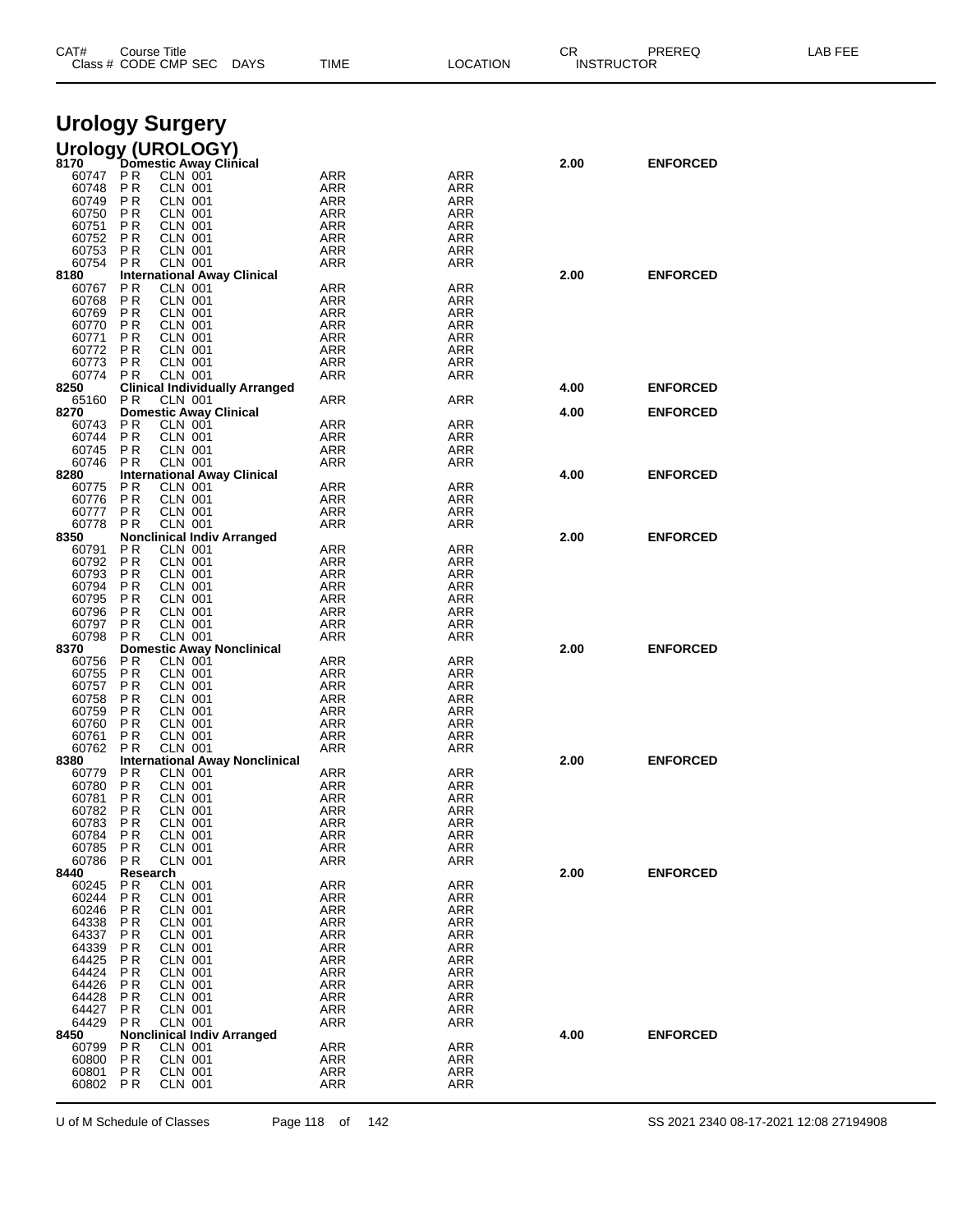| CAT#           | Course Title   | Class # CODE CMP SEC DAYS            |                                       | <b>TIME</b> | LOCATION   | CR.<br><b>INSTRUCTOR</b> | PREREQ          | LAB FEE |
|----------------|----------------|--------------------------------------|---------------------------------------|-------------|------------|--------------------------|-----------------|---------|
|                |                |                                      |                                       |             |            |                          |                 |         |
| 8470           |                | Domestic Away Nonclinical<br>CLN 001 |                                       | <b>ARR</b>  | <b>ARR</b> | 4.00                     | <b>ENFORCED</b> |         |
| 60763<br>60764 | P R<br>P R     | <b>CLN 001</b>                       |                                       | ARR         | ARR        |                          |                 |         |
| 60765          | P R            | <b>CLN 001</b>                       |                                       | ARR         | ARR        |                          |                 |         |
| 60766          | <b>PR</b>      | <b>CLN 001</b>                       |                                       | ARR         | ARR        |                          |                 |         |
| 8480           |                |                                      | <b>International Away Nonclinical</b> |             |            | 4.00                     | <b>ENFORCED</b> |         |
| 60787          | PR.            | <b>CLN 001</b>                       |                                       | ARR         | ARR        |                          |                 |         |
| 60788          | P R            | <b>CLN 001</b>                       |                                       | ARR         | ARR        |                          |                 |         |
| 60789          | P R            | CLN 001                              |                                       | ARR         | <b>ARR</b> |                          |                 |         |
| 60790          | P <sub>R</sub> | <b>CLN 001</b>                       |                                       | ARR         | ARR        |                          |                 |         |
| 8600           |                | Subinternship                        |                                       |             |            | 4.00                     | <b>ENFORCED</b> |         |
| 60739          | PR.            | CLN 001                              |                                       | ARR         | ARR        |                          |                 |         |
| 60740          | P R            | <b>CLN 001</b>                       |                                       | ARR         | <b>ARR</b> |                          |                 |         |
| 60741          | P <sub>R</sub> | <b>CLN 001</b>                       |                                       | ARR         | ARR        |                          |                 |         |
| 60742          | P <sub>R</sub> | <b>CLN 001</b>                       |                                       | ARR         | ARR        |                          |                 |         |
| 8601           |                | <b>Subinternship - VAHS</b>          |                                       |             |            | 4.00                     | <b>ENFORCED</b> |         |
| 60735          | PR.            | <b>CLN 001</b>                       |                                       | ARR         | ARR        |                          |                 |         |
| 60736          | P R            | CLN 001                              |                                       | ARR         | ARR        |                          |                 |         |
| 60737          | P <sub>R</sub> | CLN 001                              |                                       | ARR         | ARR        |                          |                 |         |
| 60738          | P <sub>R</sub> | CLN 001                              |                                       | ARR         | <b>ARR</b> |                          |                 |         |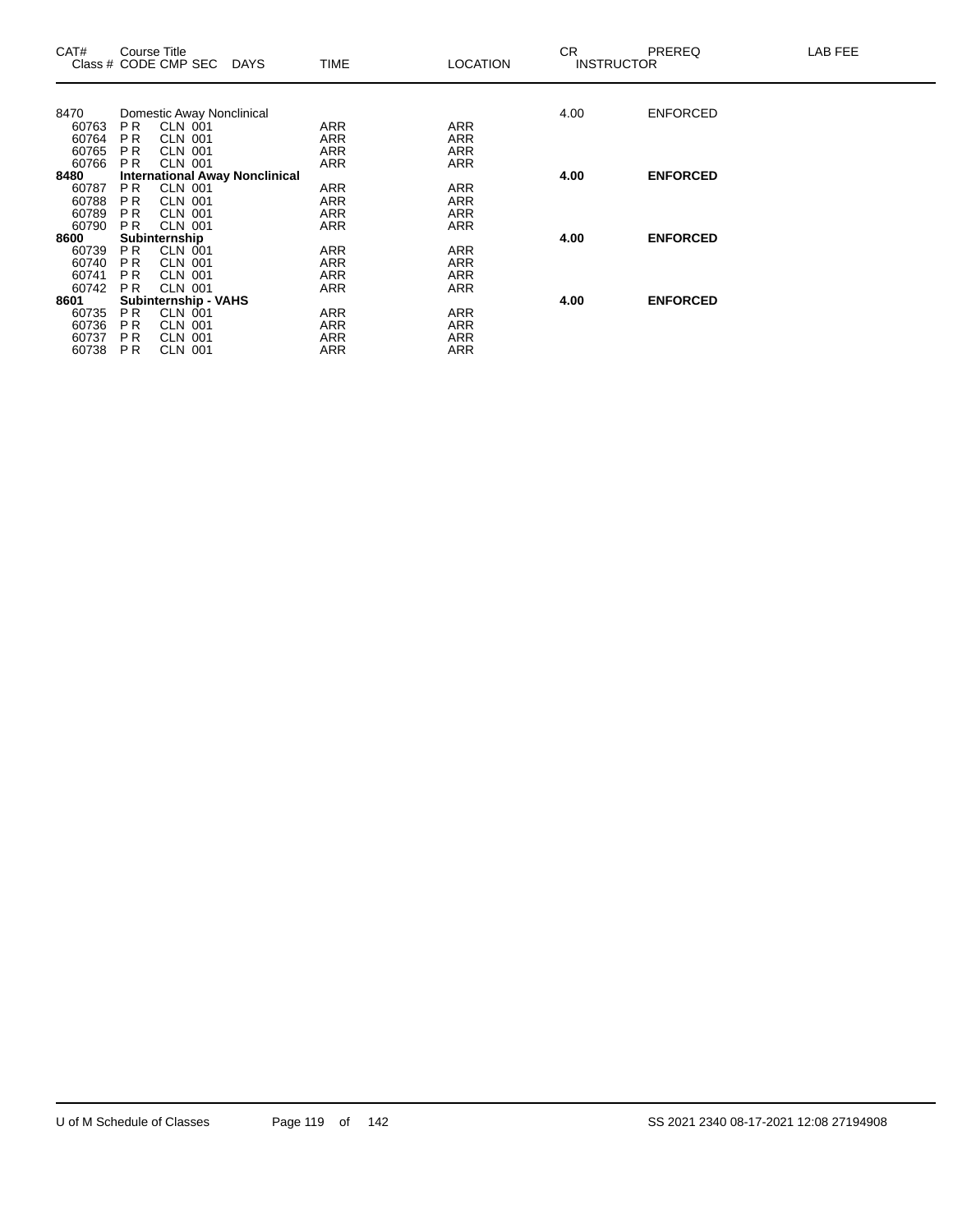| CAT# | Title<br>Course      |             |      |          | ◠г<br>◡⊓ | PREREQ            | AR FFF |
|------|----------------------|-------------|------|----------|----------|-------------------|--------|
|      | Class # CODE CMP SEC | <b>DAYS</b> | TIME | LOCATION |          | <b>INSTRUCTOR</b> |        |

## **Music, Theatre & Dance School of Music, Theatre and Dance**

|       | <b>Arts Administration (ARTSADMN)</b>                     |            |            |           |                 |
|-------|-----------------------------------------------------------|------------|------------|-----------|-----------------|
| 491   | Internship<br>$IND +$                                     | ARR        | <b>ARR</b> | 1.00-3.00 |                 |
|       | <b>Composition (COMP)</b>                                 |            |            |           |                 |
| 990   | <b>Diss-Precand</b><br>$IND +$                            | ARR        | <b>ARR</b> | 1.00-8.00 | <b>ADVISORY</b> |
| 995   | Diss-Cand<br>IR<br>$IND +$                                | <b>ARR</b> | <b>ARR</b> | 8.00      | <b>ENFORCED</b> |
|       | <b>Conducting (CONDUCT)</b>                               |            |            |           |                 |
| 990   | Diss-Precand<br>$IND +$                                   | ARR        | <b>ARR</b> | 1.00-8.00 | <b>ADVISORY</b> |
| 995   | Diss-Cand                                                 |            |            | 8.00      | <b>ENFORCED</b> |
|       | IR<br>$IND +$                                             | ARR        | ARR        |           |                 |
| 881   | <b>Music Education (MUSED)</b><br><b>Special Readings</b> |            |            | 1.00-6.00 | <b>ADVISORY</b> |
| 990   | $IND +$<br><b>Diss-Precand</b>                            | <b>ARR</b> | <b>ARR</b> | 1.00-8.00 | <b>ADVISORY</b> |
|       | IND +                                                     | ARR        | <b>ARR</b> |           |                 |
| 995   | Diss-Cand<br>IR<br>$IND +$                                | <b>ARR</b> | ARR        | 8.00      | <b>ENFORCED</b> |
|       | <b>Musicology (MUSICOL)</b>                               |            |            |           |                 |
| 990   | Diss-Precand<br>IND.                                      | <b>ARR</b> | <b>ARR</b> | 1.00-8.00 | <b>ADVISORY</b> |
| 995   | Diss-Cand<br>IR.<br>$IND +$                               | ARR        | <b>ARR</b> | 8.00      | <b>ENFORCED</b> |
|       | <b>Music Performance (MUSPERF)</b>                        |            |            |           |                 |
| 591   | <b>Directed Perform</b>                                   |            |            | 2.00-4.00 | <b>ADVISORY</b> |
| 891   | $IND +$<br><b>Directed Perform</b>                        | ARR        | ARR        | 2.00-6.00 | <b>ADVISORY</b> |
| 990   | $IND +$<br>Diss-Precand                                   | <b>ARR</b> | <b>ARR</b> | 1.00-8.00 | <b>ADVISORY</b> |
|       | $IND +$                                                   | <b>ARR</b> | <b>ARR</b> |           |                 |
| 995   | Diss-Cand<br>IR<br>$IND +$                                | <b>ARR</b> | <b>ARR</b> | 8.00      | <b>ENFORCED</b> |
|       | Performing Arts & Technology (PAT)                        |            |            |           |                 |
| 407   | Direct Indiv Stdy<br>$IND +$                              | ARR        | ARR        | 1.00-3.00 | <b>ADVISORY</b> |
| 481   | <b>Independent Stds</b>                                   | <b>ARR</b> | <b>ARR</b> | 1.00-4.00 | <b>ADVISORY</b> |
| 490   | $IND +$<br><b>Sr Thesis Seminar</b>                       |            |            | 1.00-3.00 | <b>ADVISORY</b> |
| 63433 | <b>PI</b><br><b>SEM 001</b>                               | <b>ARR</b> | <b>ARR</b> | Santos    |                 |
| 990   | <b>Theory (THEORY)</b><br>Diss-Precand                    |            |            | 1.00-8.00 | <b>ADVISORY</b> |
|       | IND.<br>$+$                                               | ARR        | <b>ARR</b> |           |                 |
| 995   | <b>Diss-Cand</b><br>IR<br>IND.<br>$+$                     | ARR        | <b>ARR</b> | 8.00      | <b>ENFORCED</b> |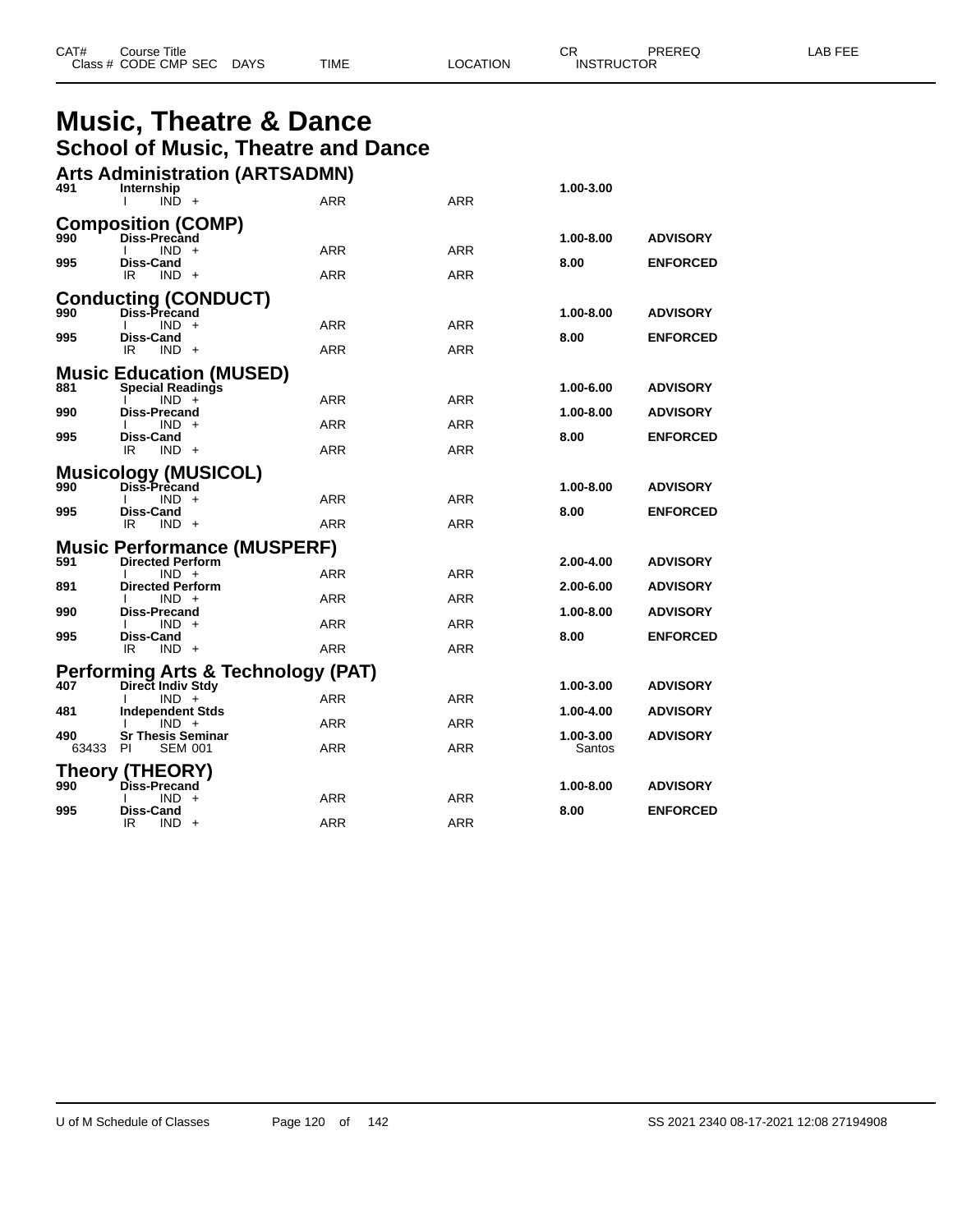| CAT# | Title<br>Course      |             |             |          | СR                | PREREQ | _AB FEE |
|------|----------------------|-------------|-------------|----------|-------------------|--------|---------|
|      | Class # CODE CMP SEC | <b>DAYS</b> | <b>TIME</b> | _OCATION | <b>INSTRUCTOR</b> |        |         |

### **Theatre And Drama Theatre & Drama (THTREMUS)**

| 995 | Diss-Cand |         | <b>THEALE &amp; DIAMA (THITLEMOO)</b> |     | 8.00 | <b>ENFORCED</b> |
|-----|-----------|---------|---------------------------------------|-----|------|-----------------|
|     |           | $IND +$ | ARR                                   | ARR |      |                 |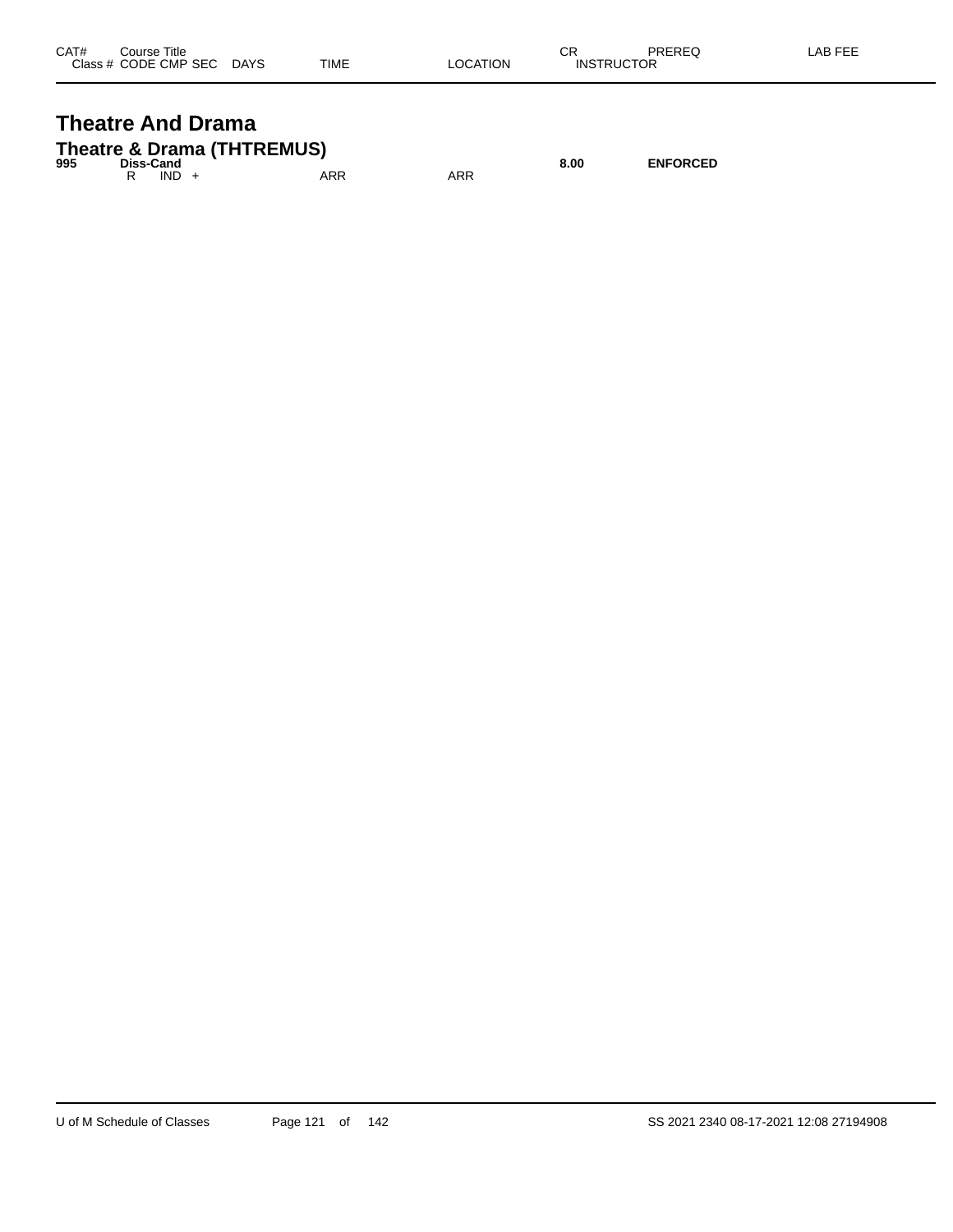# **Natural Resources&Environment School for Environment and Sustainability**

# **Environment and Sustainability (EAS) 598 N R Internship-Gr 1.00-3.00 ADVISORY**

| 598 | N R Internship-Gr             |            |            | 1.00-3.00     | <b>ADVISORY</b> |
|-----|-------------------------------|------------|------------|---------------|-----------------|
| 600 | $IND +$<br>Dir Res&Sp Prob-Gr | <b>ARR</b> | <b>ARR</b> | $1.00 - 8.00$ | <b>ADVISORY</b> |
|     | $IND +$                       | ARR        | <b>ARR</b> |               |                 |
| 700 | <b>Master's Thesis</b>        |            |            | 1.00-6.00     | <b>ADVISORY</b> |
|     | $IND +$                       | <b>ARR</b> | <b>ARR</b> |               |                 |
| 990 | <b>Diss-Precand</b>           |            |            | $1.00 - 8.00$ | <b>ADVISORY</b> |
|     | $IND +$                       | <b>ARR</b> | <b>ARR</b> |               |                 |
| 995 | Diss-Cand                     |            |            | 8.00          | <b>ENFORCED</b> |
|     | $IND +$<br>IR                 | ARR        | ARR        |               |                 |
|     |                               |            |            |               |                 |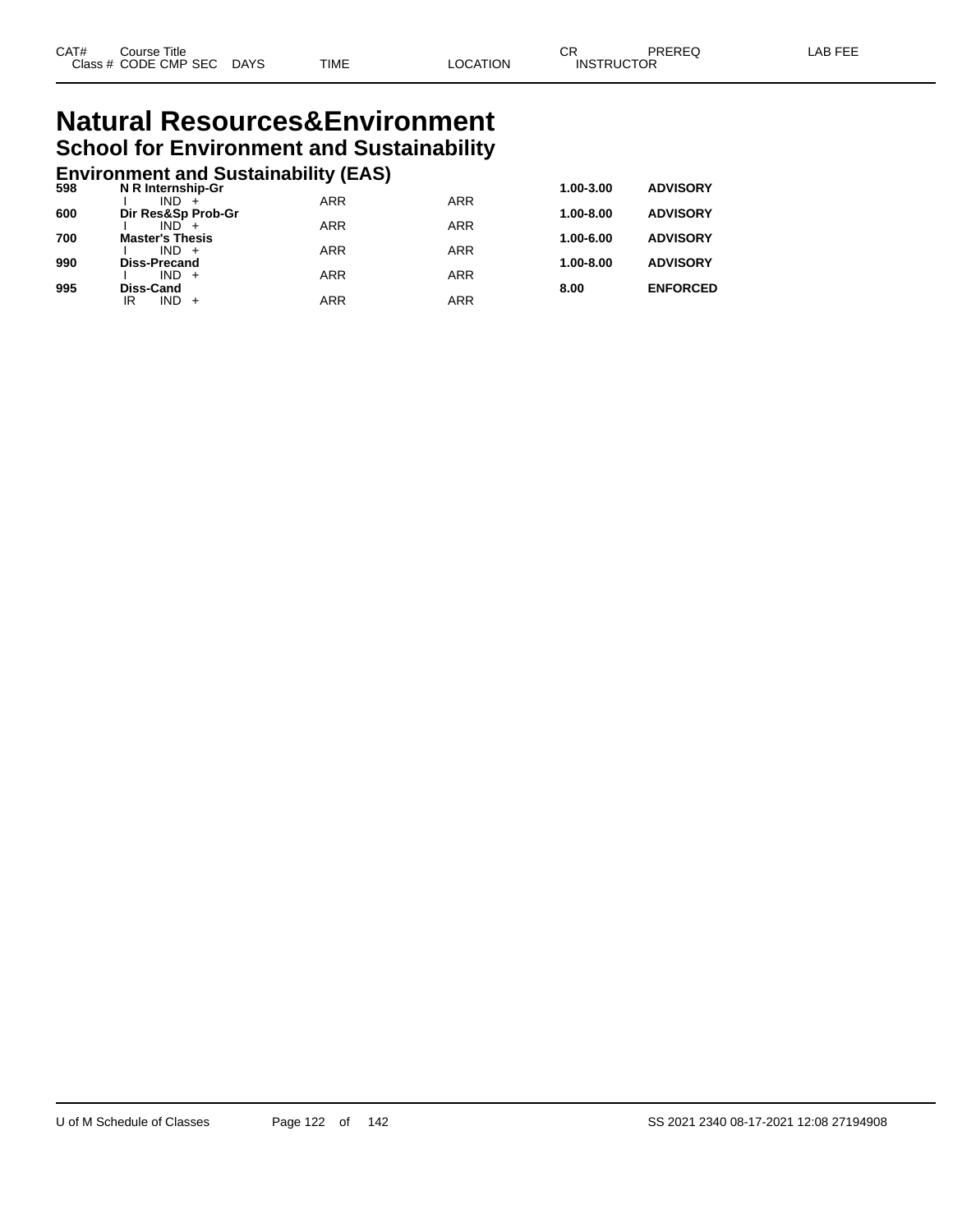# **Nursing School Of Nursing**

# **Health Sciences (HS) 540 Trauma Basics 1.00**

64242 P SEM 001 ARR REMOTE Stein This course is available only to Social Work, Nursing, and Education students. SW students must enroll under SW 540. Nursing students under HS 540; Education students under EDUC 540 AND in the Summer half term.

Outside of Class Pre-learning work begins: June 14, 2021 All Day Workshop: July 10, 2021 (previously July 17) Outside of Class Post-work: July 24, 2021

Please refer to Canvas or contact the course instructor for the additional required class assignments that must be completed outside of the all day workshop.

| 499          | <b>Nursing (NURS)</b>                                                                                       |            |               | 1.00-5.00         | <b>ADVISORY</b>               |        |
|--------------|-------------------------------------------------------------------------------------------------------------|------------|---------------|-------------------|-------------------------------|--------|
|              | Tndependent Study<br>$IND +$                                                                                | <b>ARR</b> | <b>ARR</b>    |                   |                               |        |
| 503          | <b>Adv Hith Assess</b>                                                                                      |            |               | 4.00              | <b>ADVISORY</b>               | 250.00 |
| 64432 A      | LEC 001                                                                                                     | <b>ARR</b> | <b>REMOTE</b> | Jones             |                               |        |
| 64433        | $\mathsf{P}$<br>LAB 002<br>Τ                                                                                | 8-12PM     | ARR           | Mason             |                               |        |
| 64434        | T<br>$\mathsf{P}$<br>LAB 003                                                                                | 8-12PM     | ARR           | Struble           |                               |        |
| 64851        | P<br>LAB 004<br>$\mathsf{T}$                                                                                | 8-12PM     | <b>ARR</b>    | Williams          |                               |        |
| 523          | <b>Role Transition</b>                                                                                      |            |               | 3.00              | <b>ENFORCED</b>               |        |
| 64230        | <b>LEC 100</b><br>P R                                                                                       | ARR        | <b>REMOTE</b> | Ammerman          |                               |        |
| 544          | <b>Wellness for ACPNP</b>                                                                                   |            |               | 1.00              | <b>ENFORCED</b>               |        |
| 63979        | CLN 001<br>P R                                                                                              | <b>ARR</b> | ARR           | <b>Nelson</b>     |                               |        |
| 546<br>63908 | <b>Antepartum Care</b><br>LEC 001<br>W<br>A                                                                 | 9-4PM      | 1240 426NIB   | 6.00<br>Roosevelt | <b>ADVISORY</b>               |        |
|              | NURS 546 will also meet on Thursday, 5/6 and Thursday, 5/13.                                                |            |               |                   |                               |        |
| 63985        | $\mathsf{P}$<br><b>CLN 002</b>                                                                              | ARR        | ARR           | Roosevelt         |                               |        |
| 64131        | - P<br><b>CLN 003</b>                                                                                       | ARR        | ARR           | Zielinski         |                               |        |
| 551          | Peds Adv Mgmt I                                                                                             |            |               | 2.00              | <b>ENFORCED</b>               |        |
| 63909        | <b>LEC 001</b><br>PR<br>TН                                                                                  | 9-12PM     | 1250 426NIB   | Corwin            |                               |        |
|              | NURS 551 will have additional lab sessions on Wednesday, 6/9 from 8am-5pm and Thursday, 6/10 from 12pm-5pm. |            |               |                   |                               |        |
| 553          | <b>Proced Skills Acute</b>                                                                                  |            |               | 3.00              | <b>ENFORCED</b>               | 250.00 |
| 63981 AR     | LEC 001                                                                                                     | ARR        | <b>REMOTE</b> | <b>Blush</b>      |                               |        |
|              | NURS 553 lecture will meet together with NURS 554 and NURS 555 lecture.                                     |            |               |                   |                               |        |
| 63982 PR     | LAB 002<br>- F                                                                                              | 8-5PM      | ARR           |                   | Todd, Crowe, Kaminski Jr,     |        |
|              |                                                                                                             |            |               | Czekaj            |                               |        |
|              | NURS 553 lab will meet on 5/21, 5/28, 7/9, 7/23, 8/6 (8am-6pm), and 8/20.                                   |            |               |                   |                               |        |
| 63984 PR     | LAB 003<br>- F                                                                                              | 8-5PM      | ARR           |                   | Todd, Crowe, Kaminski Jr,     |        |
|              |                                                                                                             |            |               | Czekaj            |                               |        |
| 64132 PR     | NURS 553 lab will meet on 5/21, 5/28, 7/9, 7/23, 8/6 (8am-6pm), and 8/20.<br>LAB 004<br>- F                 | 8-5PM      | ARR           |                   | Crowe, Czekaj, Todd, Kaminski |        |
|              |                                                                                                             |            |               |                   |                               |        |
|              |                                                                                                             |            |               |                   |                               |        |
|              |                                                                                                             |            |               | Jr                |                               |        |
| 554          | NURS 553 lab will meet on 5/21, 5/28, 7/9, 7/23, 8/6 (8am-6pm), and 8/20.                                   |            |               |                   |                               | 250.00 |
|              | <b>ProcedSkills Primary</b><br><b>LEC 100</b>                                                               | <b>ARR</b> | <b>REMOTE</b> | 2.00<br>Blush     | <b>ENFORCED</b>               |        |
| 64517 AR     | This is a digital education course.                                                                         |            |               |                   |                               |        |
| 64518 PR     | LAB 101<br>F                                                                                                | 8-5PM      | ARR           |                   | Czekaj, Crowe, Todd, Kaminski |        |
|              |                                                                                                             |            |               | Jr                |                               |        |
|              | This is a digital education course. Lab will meet on 6/24.                                                  |            |               |                   |                               |        |
| 64852 PR     | LAB 102<br>- F                                                                                              | 8-5PM      | ARR           |                   | Czekaj, Crowe, Todd, Kaminski |        |
|              |                                                                                                             |            |               | Jr                |                               |        |
| 64519 AR     | <b>LEC 200</b>                                                                                              | ARR        | <b>REMOTE</b> | Blush             |                               |        |
|              | NURS 554 lecture will meet together with NURS 553 and NURS 555 lecture.                                     |            |               |                   |                               |        |
| 64684 PR     | LAB 201<br>- F                                                                                              | 8-5PM      | ARR           |                   | Crowe, Czekaj, Todd, Kaminski |        |
|              |                                                                                                             |            |               | Jr                |                               |        |
|              | NURS 554 lab will meet on 5/21 and 5/28.                                                                    |            |               |                   |                               |        |
| 64685 PR     | LAB 202<br>F                                                                                                | 8-5PM      | ARR           |                   | Kaminski Jr, Crowe, Todd,     |        |
|              | NURS 554 lab will meet on 5/21 and 5/28.                                                                    |            |               | Czekaj            |                               |        |
| 555          | <b>ProcedSkills PedPrim</b>                                                                                 |            |               | 1.00              | <b>ENFORCED</b>               | 250.00 |
|              | 64520 AR LEC 001                                                                                            | ARR        | REMOTE        | Blush             |                               |        |
|              | NURS 555 lecture will meet together with NURS 553 and NURS 554 lecture.                                     |            |               |                   |                               |        |
|              | 64521 PR LAB 002<br>- F                                                                                     | 8-5PM      | ARR           |                   | Kaminski Jr, Crowe, Todd,     |        |
|              |                                                                                                             |            |               | Czekaj            |                               |        |
|              | NURS 555 lab will meet on 5/21 and 5/28.                                                                    |            |               |                   |                               |        |
| 557          | <b>Chid Hith &amp; Wellness</b>                                                                             |            |               | 4.00-6.00         | <b>ENFORCED</b>               |        |
| 64435 AR     | <b>LEC 100</b>                                                                                              | <b>ARR</b> | <b>REMOTE</b> | Burns, Boucher    |                               |        |
|              | NURS 557 lecture will meet on select dates.                                                                 |            |               |                   |                               |        |
| 64436 PR     | <b>CLN 101</b>                                                                                              | ARR        | ARR           | <b>Burns</b>      |                               |        |
| 64691        | LEC 200<br>AR<br>T                                                                                          | 8-4PM      | 2250 426NIB   | <b>Boucher</b>    |                               |        |
| 64437 PR     | NURS 557 will meet on 5/4, 5/11, 5/18, 5/25, 6/1, 6/8, 6/15, and 6/22.<br><b>CLN 201</b>                    | ARR        | ARR           | Marvicsin         |                               |        |

U of M Schedule of Classes Page 123 of 142 SS 2021 2340 08-17-2021 12:08 27194908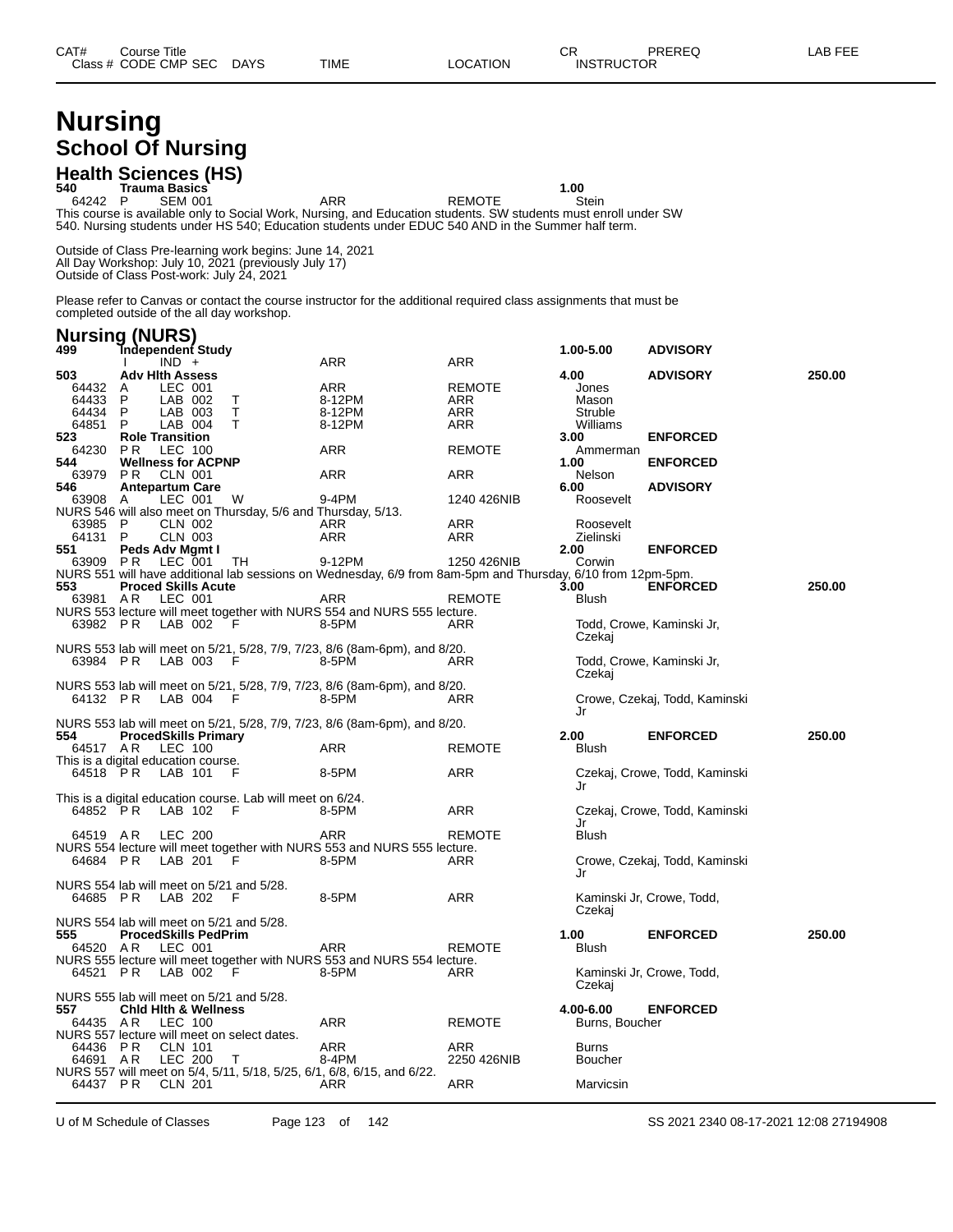| CAT#            | Course Title<br>Class # CODE CMP SEC DAYS                                           |        | <b>TIME</b>                                                                                              | <b>LOCATION</b>   | CR.<br><b>INSTRUCTOR</b>    | PREREQ                    | LAB FEE |
|-----------------|-------------------------------------------------------------------------------------|--------|----------------------------------------------------------------------------------------------------------|-------------------|-----------------------------|---------------------------|---------|
|                 |                                                                                     |        |                                                                                                          |                   |                             |                           |         |
| 64438           | <b>PR</b><br><b>CLN 202</b>                                                         |        | ARR                                                                                                      | ARR               | <b>Boucher</b>              |                           |         |
| 64838<br>571    | P <sub>R</sub><br><b>CLN 203</b><br><b>Adv NMW Practicum</b>                        |        | ARR                                                                                                      | ARR               | <b>Boucher</b><br>2.00      | <b>ENFORCED</b>           |         |
| 64830           | <b>CLN 001</b><br><b>PR</b>                                                         |        | ARR                                                                                                      | ARR               | Zielinski                   |                           |         |
| 575<br>63910    | <b>AGACNP Nrs Thry II</b><br>P <sub>R</sub><br><b>SEM 001</b>                       | TН     | 8-12PM                                                                                                   | <b>ARR</b>        | 4.00<br>Franklin            | <b>ENFORCED</b>           |         |
|                 |                                                                                     |        | NURS 575 will meet in 2000 426NIB every week except May 20. NURS 575 will meet in 2250 426NIB on May 20. |                   |                             |                           |         |
| 593             | <b>FNP Practicum I</b>                                                              |        |                                                                                                          |                   | 3.00                        | <b>ENFORCED</b>           |         |
| 64439 PR        | <b>CLN 100</b><br>This is a digital education course.                               |        | <b>ARR</b>                                                                                               | <b>ARR</b>        | Drummond                    |                           |         |
| 64440 PR        | <b>CLN 101</b>                                                                      |        | <b>ARR</b>                                                                                               | <b>ARR</b>        | Dahlem                      |                           |         |
|                 | This is a digital education course.                                                 |        |                                                                                                          |                   |                             |                           |         |
| 64686           | <b>CLN 200</b><br>PR                                                                |        | ARR                                                                                                      | ARR               | Artymovich                  |                           |         |
| 64687<br>64688  | <b>CLN 201</b><br><b>PR</b><br><b>CLN 202</b><br><b>PR</b>                          |        | ARR<br>ARR                                                                                               | ARR<br><b>ARR</b> | Artymovich<br>Drummond      |                           |         |
| 64689           | P <sub>R</sub><br><b>CLN 203</b>                                                    |        | <b>ARR</b>                                                                                               | <b>ARR</b>        | DeLuca                      |                           |         |
| 64880           | <b>CLN 204</b><br>P <sub>R</sub>                                                    |        | ARR                                                                                                      | <b>ARR</b>        | DeLuca                      |                           |         |
| 594             | <b>AGPCNP Practicum I</b>                                                           |        |                                                                                                          |                   | 2.00                        | <b>ENFORCED</b>           |         |
| 64690<br>611    | P <sub>R</sub><br><b>CLN 200</b><br><b>AGAPN Clin Prac III</b>                      |        | ARR                                                                                                      | ARR               | <b>Bigelow</b><br>1.00-4.00 | <b>ADVISORY, ENFORCED</b> |         |
| 63188 PR        | <b>CLN 001</b>                                                                      |        | ARR                                                                                                      | ARR               | Mason                       |                           |         |
| 639             | <b>Acute Peds CIn III</b>                                                           |        |                                                                                                          |                   | 5.00                        |                           |         |
| 64145 A         | <b>SEM 001</b><br>NURS 639 will meet on 5/6, 6/3, 7/8, and 8/5.                     | TH     | $1-4PM$                                                                                                  | 3151 400NIB       | Nelson                      |                           |         |
| 64245           | P<br><b>CLN 002</b>                                                                 |        | ARR                                                                                                      | ARR               | Nelson, Corwin              |                           |         |
| 697             | <b>Independent Studies</b>                                                          |        |                                                                                                          |                   | 1.00-4.00                   |                           |         |
|                 | $IND +$                                                                             |        | ARR                                                                                                      | ARR               |                             |                           |         |
| 782<br>64445 PR | <b>LAI Immersion</b><br><b>CLN 100</b>                                              |        | ARR                                                                                                      | <b>ARR</b>        | 1.00-3.00<br>Friese         | <b>ADVISORY, ENFORCED</b> |         |
|                 | This is a digital education course.                                                 |        |                                                                                                          |                   |                             |                           |         |
| 797             | <b>Independent Study</b>                                                            |        |                                                                                                          |                   | 1.00-3.00                   | <b>ADVISORY</b>           |         |
| 805             | $IND +$<br><b>Grant Writing</b>                                                     |        | ARR                                                                                                      | ARR               | 2.00                        |                           |         |
| 64441           | SEM 001<br>P                                                                        | $\top$ | 1-3PM                                                                                                    | 1180 400NIB       | Miller                      |                           |         |
| 910             | <b>Translation Implemen</b>                                                         |        |                                                                                                          |                   | 3.00                        |                           |         |
| 63193 P         | <b>SEM 001</b>                                                                      | .F     | 9-12PM                                                                                                   | <b>ARR</b>        | Shuman                      |                           |         |
| 950             | NURS 910 will meet virtually on 5/7, 6/4, 7/9, and 8/6.<br><b>DNP Residency</b>     |        |                                                                                                          |                   | 1.00-6.00                   | <b>ADVISORY</b>           |         |
| 63424 PD        | LAB 001                                                                             |        | 1-4PM                                                                                                    | ARR               | Pardee                      |                           |         |
|                 | NURS 950 will meet virtually on 5/7, 6/4, 7/9, and 8/6.                             |        |                                                                                                          |                   |                             |                           |         |
| 64853 PI        | LAB 002<br>NURS 950 will meet virtually on 5/7, 6/4, 7/9, and 8/6.                  | - F    | 1-4PM                                                                                                    | <b>ARR</b>        | Gultekin                    |                           |         |
| 64854 PI        | LAB 003                                                                             | F.     | 1-4PM                                                                                                    | ARR               | <b>Blush</b>                |                           |         |
|                 | NURS 950 will meet virtually on 5/7, 6/4, 7/9, and 8/6.<br>64855 PI LAB 004 F 1-4PM |        |                                                                                                          |                   |                             |                           |         |
|                 |                                                                                     |        | 1-4PM                                                                                                    | ARR               | Duffy                       |                           |         |
| 64856 PI        | NURS 950 will meet virtually on 5/7, 6/4, 7/9, and 8/6.<br>LAB 005                  | - F    | 1-4PM                                                                                                    | ARR               | Kusunoki                    |                           |         |
|                 | NURS 950 will meet virtually on 5/7, 6/4, 7/9, and 8/6.                             |        |                                                                                                          |                   |                             |                           |         |
| 64857 PI        | LAB 006                                                                             | F      | 1-4PM                                                                                                    | <b>ARR</b>        | Struble                     |                           |         |
| 955             | NURS 950 will meet virtually on 5/7, 6/4, 7/9, and 8/6.<br><b>Scholarly Project</b> |        |                                                                                                          |                   | 1.00-6.00                   | <b>ADVISORY</b>           |         |
|                 | $IND +$                                                                             |        | ARR                                                                                                      | ARR               |                             |                           |         |
| 995             | Diss-Cand                                                                           |        |                                                                                                          |                   | 8.00                        | <b>ENFORCED</b>           |         |
|                 | R<br>$IND +$                                                                        |        | <b>ARR</b>                                                                                               | <b>ARR</b>        |                             |                           |         |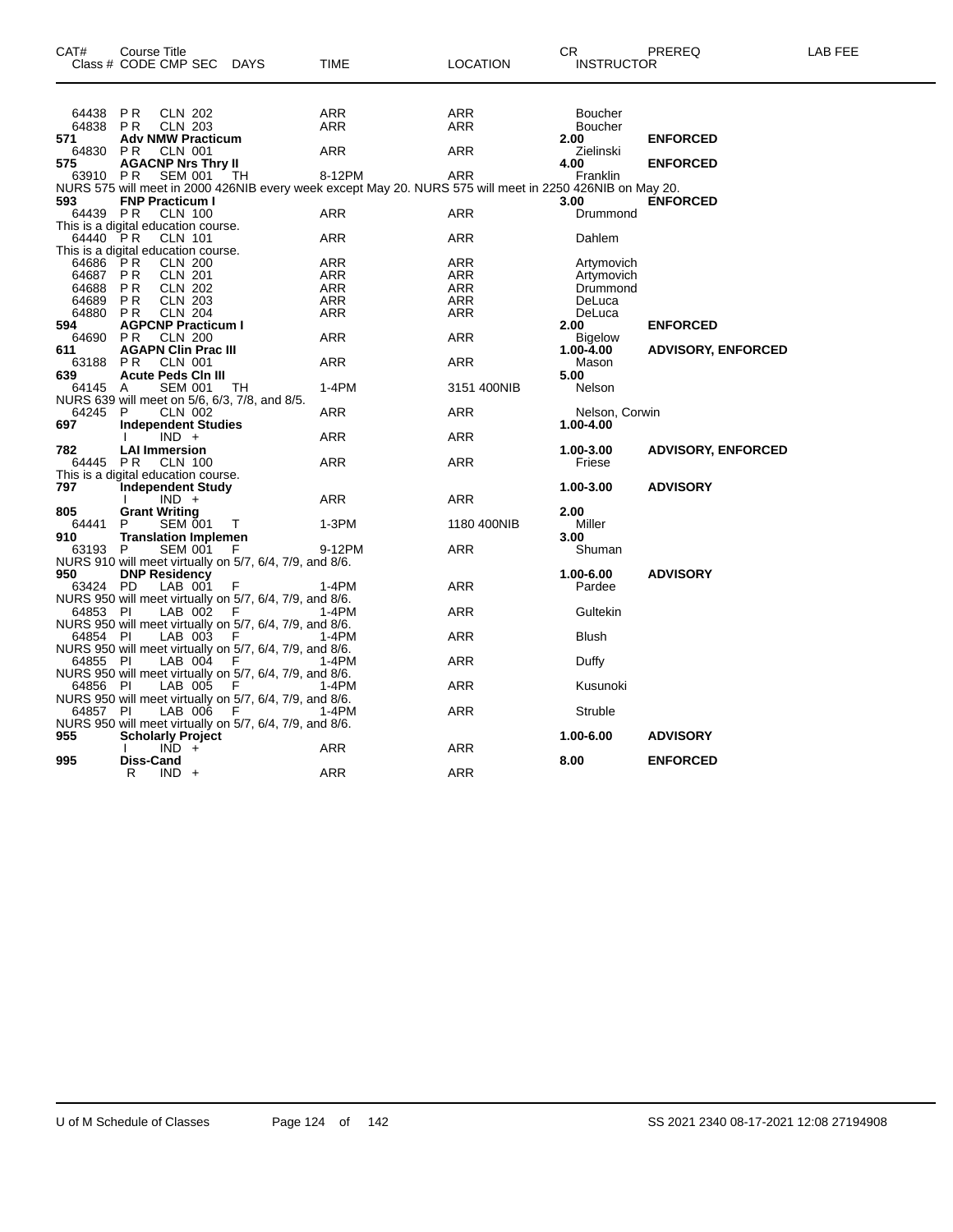| CAT# | Course Title<br>Class # CODE CMP SEC | <b>DAYS</b> | <b>TIME</b> | LOCATION | СR<br><b>INSTRUCTOR</b> | PREREQ | ∟AB FEE |
|------|--------------------------------------|-------------|-------------|----------|-------------------------|--------|---------|
|      |                                      |             |             |          |                         |        |         |

### **Pharmacy College Of Pharmacy**

| 570             | Research                                      | <b>Clinical Pharmacy Translational Science (CPTS)</b>     |            |               |                |                 |
|-----------------|-----------------------------------------------|-----------------------------------------------------------|------------|---------------|----------------|-----------------|
|                 | $IND +$<br>D                                  |                                                           | <b>ARR</b> | <b>ARR</b>    | 1.00-8.00      |                 |
| 990             | <b>Diss-Precand</b><br>$IND +$                |                                                           | <b>ARR</b> | <b>ARR</b>    | 1.00-8.00      | <b>ADVISORY</b> |
| 995             | Diss-Cand                                     |                                                           |            |               | 8.00           | <b>ENFORCED</b> |
|                 | $IND +$<br>R                                  |                                                           | ARR        | ARR           |                |                 |
|                 |                                               | Medicinal Chemistry (MEDCHEM)<br>470 UG Research Med Chem |            |               | 1.00-6.00      |                 |
|                 | $IND +$<br>D                                  |                                                           | <b>ARR</b> | <b>ARR</b>    |                |                 |
| 570             | Research<br>$IND +$                           |                                                           | <b>ARR</b> | ARR           | 1.00-8.00      | <b>ADVISORY</b> |
| 573             | <b>Investig Med Chem</b>                      |                                                           |            |               | 1.00-6.00      | <b>ADVISORY</b> |
| 990             | $IND +$<br>I.<br>Diss-Precand                 |                                                           | ARR        | <b>ARR</b>    | 1.00-8.00      | <b>ADVISORY</b> |
|                 | $IND +$<br>$\mathbf{I}$                       |                                                           | ARR        | <b>ARR</b>    |                |                 |
| 995             | Diss-Cand<br>IR<br>$IND +$                    |                                                           | <b>ARR</b> | <b>ARR</b>    | 8.00           | <b>ENFORCED</b> |
|                 |                                               | <b>Pharmacy (PHARMACY)</b>                                |            |               |                |                 |
| 470             |                                               | UG Research Pharmacy                                      |            |               | 1.00-6.00      |                 |
| 570             | $IND +$<br>D<br>Research                      |                                                           | <b>ARR</b> | <b>ARR</b>    | 1.00-8.00      | <b>ADVISORY</b> |
|                 | $IND +$                                       |                                                           | <b>ARR</b> | ARR           |                |                 |
| 730<br>63823    | <b>Pharm D Sem</b><br>PD.<br><b>SEM 001</b>   | F                                                         | 2-5PM      | <b>REMOTE</b> | 1.00<br>Park   | <b>ADVISORY</b> |
| 787             | Adv Pharm Prac Exp 1                          |                                                           |            |               | 4.00           | <b>ADVISORY</b> |
| 63197 PD<br>788 | LAB 001<br>Adv Pharm Prac Exp 2               |                                                           | <b>ARR</b> | <b>ARR</b>    | Walker<br>4.00 | <b>ADVISORY</b> |
| 63198 PD        | LAB 001                                       |                                                           | ARR        | <b>ARR</b>    | Walker         |                 |
| 789<br>63199 PD | Adv Pharm Prac Exp 3<br>LAB 001               |                                                           | ARR        | <b>ARR</b>    | 4.00<br>Walker | <b>ADVISORY</b> |
| 799             | <b>Curr Practical Prict</b>                   |                                                           |            |               | 1.00           |                 |
| 64185 PD        | <b>SEM 001</b><br>CPT Authorization required. |                                                           | <b>ARR</b> | <b>ARR</b>    | Walker         |                 |
|                 |                                               | <b>Pharmaceutical Chemistry (PHARMCHM)</b>                |            |               |                |                 |
| 571             | <b>Investig Pharm Anal</b>                    |                                                           |            |               | 1.00-6.00      | <b>ADVISORY</b> |
|                 | $\overline{IND}$ +<br>T                       |                                                           | <b>ARR</b> | <b>ARR</b>    |                |                 |
| 990             | <b>Diss-Precand</b><br>$IND +$<br>Ι.          |                                                           | ARR        | ARR           | 1.00-8.00      | <b>ADVISORY</b> |
| 995             | Diss-Cand                                     |                                                           |            |               | 8.00           | <b>ENFORCED</b> |
|                 | IR.<br>$IND +$                                |                                                           | <b>ARR</b> | <b>ARR</b>    |                |                 |
|                 |                                               | <b>Pharmaceutical Sciences (PHARMSCI)</b>                 |            |               |                |                 |
| 470             | $IND +$<br>D                                  | <b>UG Research PharmSci</b>                               | <b>ARR</b> | ARR           | 1.00-6.00      |                 |
| 568             | <b>Investigations</b>                         |                                                           |            |               | 1.00-6.00      | <b>ADVISORY</b> |
| 570             | $IND +$<br>I.<br>Research                     |                                                           | <b>ARR</b> | ARR           | 1.00-8.00      | <b>ADVISORY</b> |
|                 | $IND +$                                       |                                                           | ARR        | ARR           |                |                 |
| 990             | Diss-Precand<br>$IND +$<br>$\mathbf{I}$       |                                                           | ARR        | <b>ARR</b>    | 1.00-8.00      | <b>ADVISORY</b> |
| 995             | Diss-Cand                                     |                                                           |            |               | 8.00           | <b>ENFORCED</b> |
|                 | IR<br>$IND +$                                 |                                                           | <b>ARR</b> | ARR           |                |                 |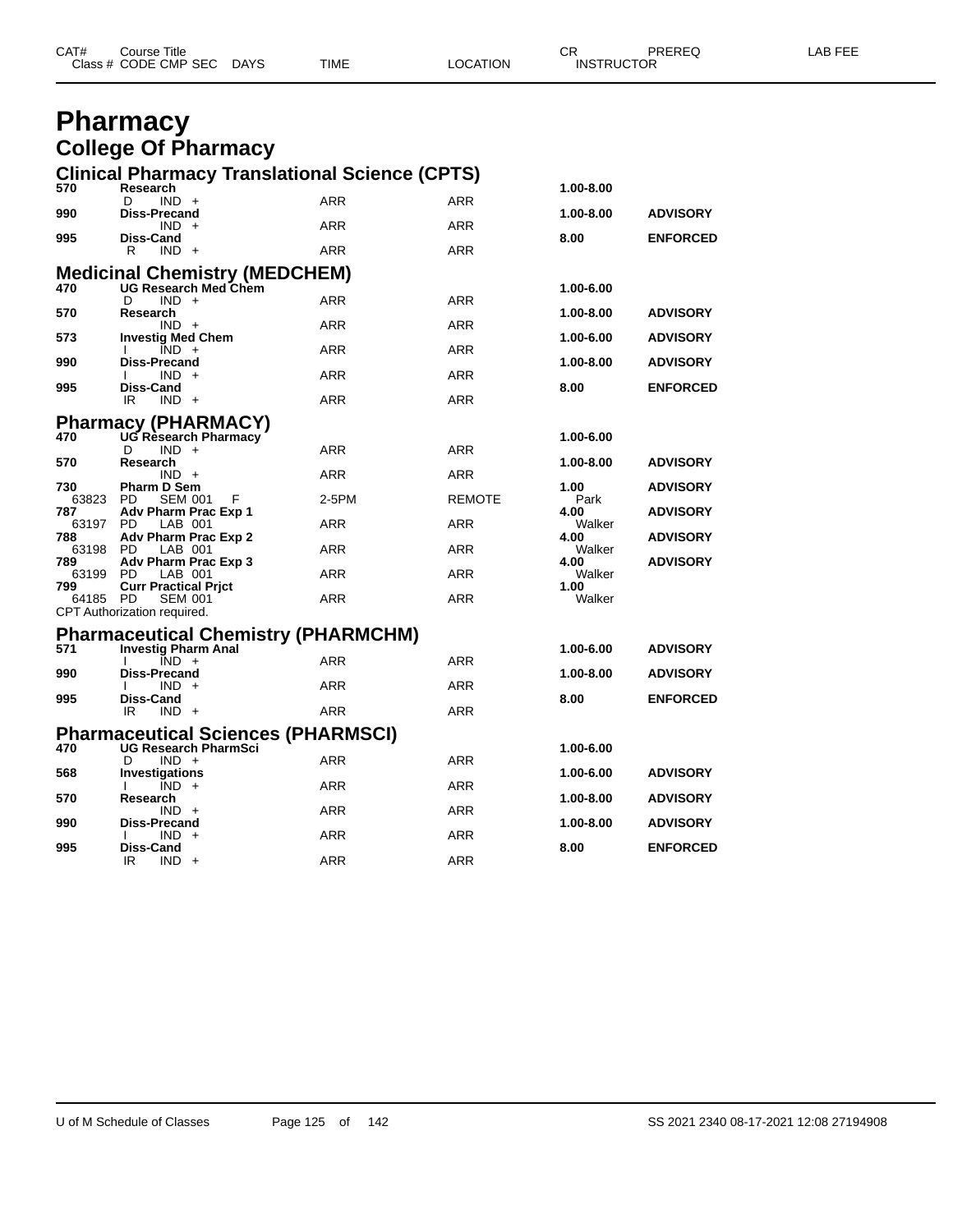| CAT# | Course Title              |      |          | - UN              | PREREQ | ∟AB FEE |
|------|---------------------------|------|----------|-------------------|--------|---------|
|      | Class # CODE CMP SEC DAYS | TIME | LOCATION | <b>INSTRUCTOR</b> |        |         |

# **Public Health Biostatistics Department**

|              | <b>Biostatistics (BIOSTAT)</b>                                    |            |            |                 |                 |
|--------------|-------------------------------------------------------------------|------------|------------|-----------------|-----------------|
| 502          | <b>Regression Analysis</b>                                        |            |            | 3.00            | <b>ENFORCED</b> |
| 62278        | <b>LEC 888</b><br>PR                                              | <b>ARR</b> | <b>ARR</b> | Sanchez         |                 |
| 523<br>64443 | <b>EPID Stat Methods</b><br>PDR LEC 333                           | <b>ARR</b> | <b>ARR</b> | 4.00            | <b>ENFORCED</b> |
| 578          | <b>Practical Training</b>                                         |            |            | 1.00-4.00       |                 |
|              | $IND +$                                                           | <b>ARR</b> | <b>ARR</b> |                 |                 |
| 591          | Intro to R                                                        |            |            | 2.00            |                 |
| 64796        | LEC 555<br>PR.<br>- W                                             | 7-830PM    | <b>ARR</b> | <b>Boonstra</b> |                 |
|              | Enrollment is limited to Population and Health Sciences students. |            |            |                 |                 |
|              | Drop/add deadline: May 10, 2021                                   |            |            |                 |                 |
| 592          | <b>Applied Regression</b>                                         |            |            | 3.00            | <b>ENFORCED</b> |
| 64806        | <b>PR LEC 555</b><br>W                                            | 7-830PM    | <b>ARR</b> | Kidwell         |                 |
|              | Enrollment is limited to Population and Health Sciences students. |            |            |                 |                 |
|              |                                                                   |            |            |                 |                 |
| 610          | Drop/add deadline: June 21, 2021<br><b>Readings in Biostat</b>    |            |            | 1.00-4.00       | <b>ADVISORY</b> |
|              | $\overline{IND}$ +                                                | <b>ARR</b> | <b>ARR</b> |                 |                 |
| 820          | <b>Readings in Biostat</b>                                        |            |            | 1.00-4.00       | <b>ADVISORY</b> |
|              | $\overline{IND}$ +<br>IR                                          | <b>ARR</b> | ARR        |                 |                 |
| 990          | <b>Diss-Precand</b>                                               |            |            | 1.00-8.00       | <b>ADVISORY</b> |
|              | IND.<br>IR<br>$+$                                                 | <b>ARR</b> | <b>ARR</b> |                 |                 |
| 995          | <b>Diss-Cand</b><br>IND.<br>IR<br>$+$                             | <b>ARR</b> | <b>ARR</b> | 8.00            | <b>ENFORCED</b> |
|              |                                                                   |            |            |                 |                 |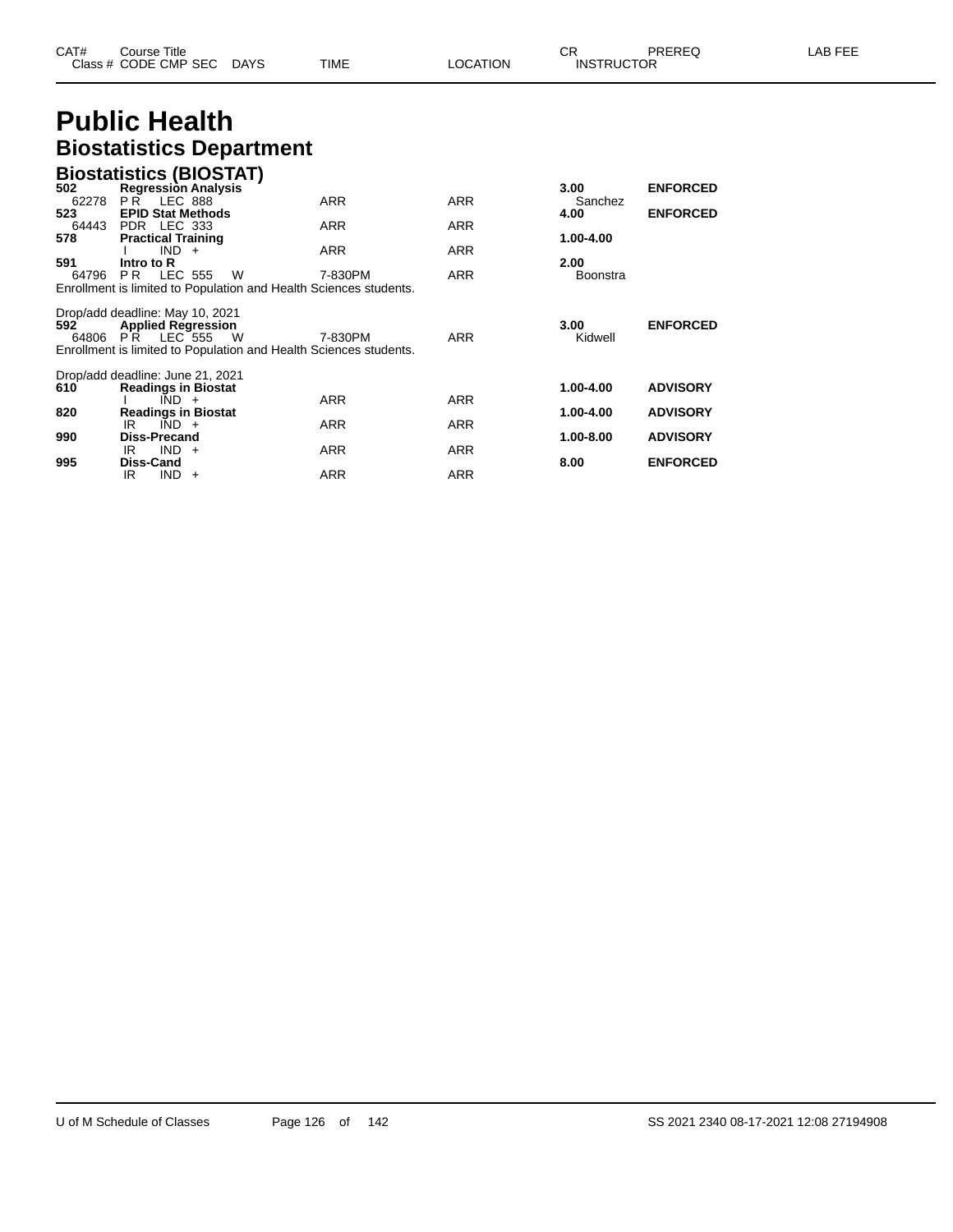#### **Environmental Health Sciences Environmental Health Sciences (EHS)**

| 591          | <b>Toxicology In Comm</b><br>64836 PR LEC 555 W                           | Eliviloninental Health Sciences (EHS)<br>Enrollment is limited to Population and Health Sciences students. | 7-830PM    | <b>ARR</b> | 3.00<br>Charles | <b>ADVISORY</b> |
|--------------|---------------------------------------------------------------------------|------------------------------------------------------------------------------------------------------------|------------|------------|-----------------|-----------------|
| 601<br>64800 | Drop/add deadline: June 21, 2021<br>Exp Sci & Health<br><b>PR LEC 555</b> | T<br>Enrollment is limited to Population and Health Sciences students.                                     | 7-830PM    | <b>ARR</b> | 3.00<br>Dvonch  |                 |
| 697          | Drop/add deadline: May 10, 2021<br><b>Readings</b>                        |                                                                                                            |            |            | 1.00-3.00       | <b>ADVISORY</b> |
|              | $IND +$<br>IR.                                                            |                                                                                                            | <b>ARR</b> | <b>ARR</b> |                 |                 |
| 698          | Research                                                                  |                                                                                                            |            |            | 1.00-6.00       | <b>ADVISORY</b> |
|              | $IRW$ $IND +$<br><b>Masters Thesis</b>                                    |                                                                                                            | <b>ARR</b> | <b>ARR</b> |                 |                 |
| 699          | $IND +$<br>IR                                                             |                                                                                                            | <b>ARR</b> | ARR        | 1.00            | <b>ADVISORY</b> |
| 899          | <b>Adv Research</b>                                                       |                                                                                                            |            |            | 1.00-6.00       | <b>ADVISORY</b> |
|              | $IND +$<br>IR                                                             |                                                                                                            | <b>ARR</b> | <b>ARR</b> |                 |                 |
| 990          | Diss-Precand                                                              |                                                                                                            |            |            | 1.00-8.00       | <b>ADVISORY</b> |
|              | $IND +$<br>IR.                                                            |                                                                                                            | <b>ARR</b> | <b>ARR</b> |                 |                 |
| 995          | Diss-Cand<br>IND.<br>IR.                                                  | $+$                                                                                                        | <b>ARR</b> | <b>ARR</b> | 8.00            | <b>ENFORCED</b> |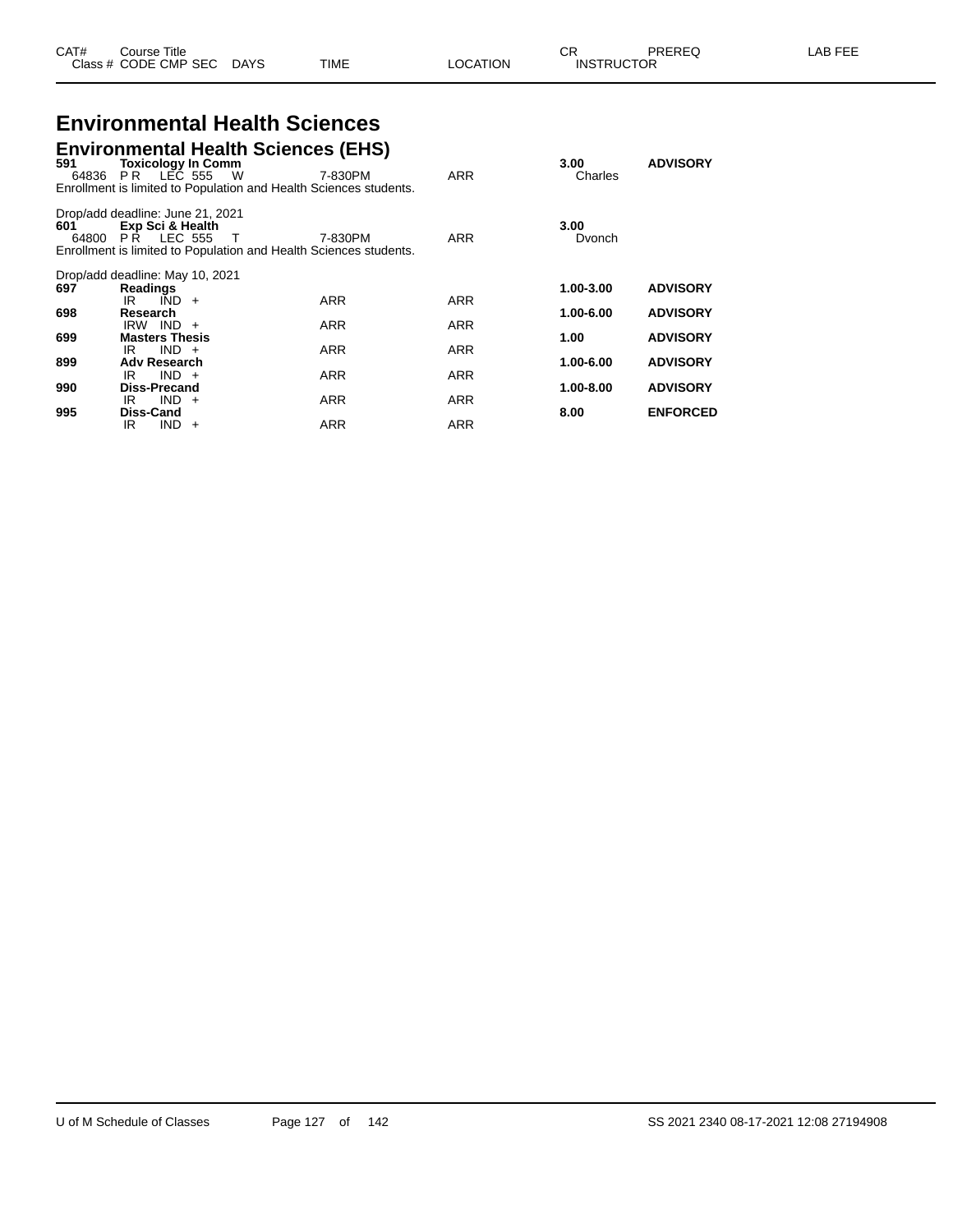| CAT#  | <b>Course Title</b><br>Class # CODE CMP SEC<br>DAYS               | <b>TIME</b> | <b>LOCATION</b> | CR<br><b>INSTRUCTOR</b> | PREREQ                    | LAB FEE |
|-------|-------------------------------------------------------------------|-------------|-----------------|-------------------------|---------------------------|---------|
|       | <b>Epidemiology Department</b>                                    |             |                 |                         |                           |         |
|       | <b>Epidemiology (EPID)</b>                                        |             |                 |                         |                           |         |
| 299   | Independent Research<br>$IND +$<br>D                              | <b>ARR</b>  | <b>ARR</b>      | 1.00-3.00               |                           |         |
| 399   | Independent Research                                              |             |                 | 1.00-3.00               | <b>ADVISORY, ENFORCED</b> |         |
|       | $IND +$<br>R.                                                     | <b>ARR</b>  | <b>ARR</b>      |                         |                           |         |
| 532   | <b>Adv Parasitol Lab</b>                                          |             |                 | 2.00-6.00               | <b>ADVISORY</b>           |         |
| 546   | $IND +$<br>R<br><b>Adv Virology</b>                               | <b>ARR</b>  | <b>ARR</b>      | 2.00-6.00               | <b>ADVISORY</b>           |         |
|       | IR<br>$IND +$                                                     | <b>ARR</b>  | <b>ARR</b>      |                         |                           |         |
| 562   | <b>Adv Bacteriol Lab</b>                                          |             |                 | 2.00-6.00               | <b>ADVISORY</b>           |         |
|       | $IND +$<br>IR                                                     | <b>ARR</b>  | <b>ARR</b>      |                         |                           |         |
| 565   | <b>Res Hosp&amp;Molecular</b><br>IR<br>$IND +$                    | <b>ARR</b>  | <b>ARR</b>      | 1.00-6.00               | <b>ADVISORY</b>           |         |
| 590   | <b>Epidemiology Methods</b>                                       |             |                 | 3.00                    |                           |         |
| 64798 | PR.<br>LEC 555<br>- TH                                            | 7-830PM     | <b>ARR</b>      | Adar                    |                           |         |
|       | Enrollment is limited to Population and Health Sciences students. |             |                 |                         |                           |         |
|       | Drop/add deadline: May 10, 2021                                   |             |                 |                         |                           |         |
| 591   | <b>Social Epidemiology</b>                                        |             |                 | 3.00                    |                           |         |
|       | 64805 PR LEC 555                                                  | 7-830PM     | <b>ARR</b>      | Mullins                 |                           |         |
|       | Enrollment is limited to Population and Health Sciences students. |             |                 |                         |                           |         |
|       |                                                                   |             |                 |                         |                           |         |
| 604   | Drop/add deadline: June 21, 2021<br><b>Applications of EPID</b>   |             |                 | 1.00-4.00               | <b>ADVISORY</b>           |         |
|       | $IND +$<br>IR.                                                    | <b>ARR</b>  | <b>ARR</b>      |                         |                           |         |
| 624   | <b>Readings in Epid</b>                                           |             |                 | 1.00-3.00               | <b>ADVISORY</b>           |         |
|       | IR<br>$IND +$                                                     | <b>ARR</b>  | <b>ARR</b>      |                         |                           |         |
| 890   | Doct Sem in Epid<br>IR.<br>$IND +$                                | <b>ARR</b>  | <b>ARR</b>      | 1.00-2.00               | <b>ADVISORY</b>           |         |
| 970   | <b>Research Epid</b>                                              |             |                 | 1.00-8.00               | <b>ADVISORY</b>           |         |
|       | $IND +$<br>IR                                                     | <b>ARR</b>  | <b>ARR</b>      |                         |                           |         |
| 974   | <b>Res Epid Science</b>                                           |             |                 | 2.00-6.00               | <b>ADVISORY</b>           |         |
|       | IR<br>$IND +$                                                     | <b>ARR</b>  | <b>ARR</b>      |                         |                           |         |
| 990   | <b>Diss-Precand</b><br>$IND +$<br>IR                              | <b>ARR</b>  | <b>ARR</b>      | 1.00-8.00               | <b>ADVISORY</b>           |         |
| 995   | <b>Diss-Cand</b>                                                  |             |                 | 8.00                    | <b>ENFORCED</b>           |         |
|       | R<br>$IND +$                                                      | <b>ARR</b>  | <b>ARR</b>      |                         |                           |         |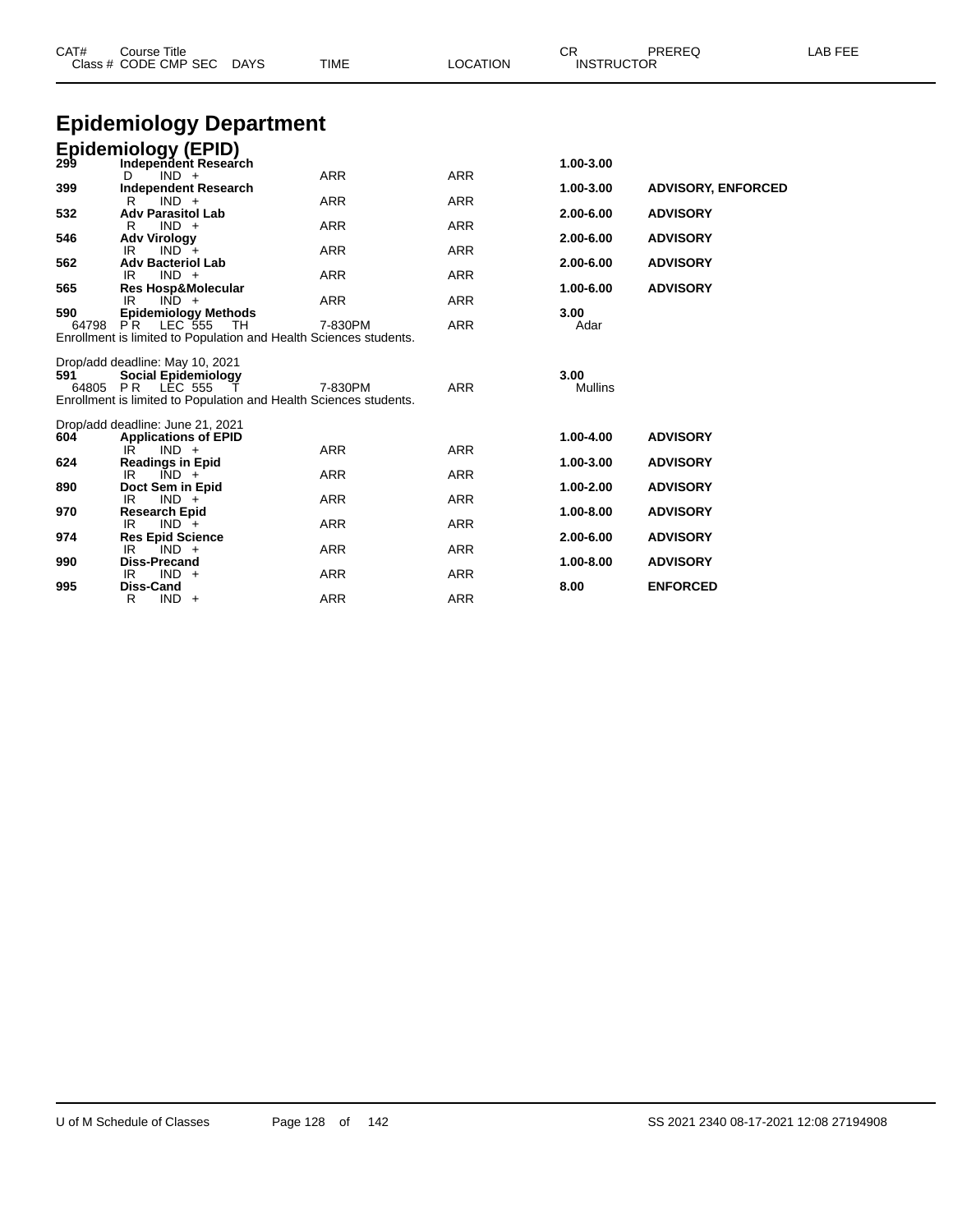| CAT# | Title<br>∴ourse      |             |             |          | ⌒冖<br>◡           | PREREQ | . FEF<br>AR. |
|------|----------------------|-------------|-------------|----------|-------------------|--------|--------------|
|      | Class # CODE CMP SEC | <b>DAYS</b> | <b>TIME</b> | LOCATION | <b>INSTRUCTOR</b> |        |              |

# **Health Management And Policy**

|           | Health Management And Policy (HMP)<br>540 Legal/Ethical Res       |            |            |               |                 |
|-----------|-------------------------------------------------------------------|------------|------------|---------------|-----------------|
| 62067     | LEC 333<br>$PI^{-}$                                               | <b>ARR</b> | <b>ARR</b> | 2.00-3.00     | <b>ADVISORY</b> |
| 542       | <b>Cst Ut AnI&amp;Clin Res</b>                                    |            |            | 3.00          |                 |
| 63857 PD  | LEC 333                                                           | <b>ARR</b> | <b>ARR</b> | Saltzman      |                 |
|           | This course will meet in room 1655 SPH I                          |            |            |               |                 |
| 603       | Org Mgt of HC Sys                                                 |            |            | 2.00          |                 |
|           | 64801 PR LEC 555 W 7-830PM                                        |            | <b>ARR</b> | Rubyan        |                 |
|           | Enrollment is limited to Population and Health Sciences students. |            |            |               |                 |
|           | Drop/add deadline: May 10, 2021                                   |            |            |               |                 |
|           | 64121 PD LEC 777 T                                                | 7-830PM    | <b>ARR</b> | Wolk          |                 |
|           | This class is for students in the Executive Masters program only. |            |            |               |                 |
| 615       | Intro Pub Hith Pol                                                |            |            | 3.00          |                 |
|           | 63584 PD LEC 777                                                  | <b>ARR</b> | <b>ARR</b> | Jacobson      |                 |
|           | This class is for students in the Executive Masters program only. |            |            |               |                 |
| 654 — 1   | <b>Operations Research</b>                                        |            |            | 2.00          | <b>ENFORCED</b> |
|           | 64807 PR LEC 555 W                                                | 7-830PM    | <b>ARR</b> | Mendez        |                 |
|           | Enrollment is limited to Population and Health Sciences students. |            |            |               |                 |
|           | Drop/add deadline: July 19, 2021                                  |            |            |               |                 |
|           | 63585 PDR LEC 777 T                                               | 830-10PM   | ARR        | Mendez        |                 |
|           | This class is for students in the Executive Masters program only. |            |            |               |                 |
| 660 — 100 | <b>Health Economics I</b>                                         |            |            | 2.00          | <b>ENFORCED</b> |
|           | 64802 PR LEC 555 W                                                | 7-830PM    | <b>ARR</b> | Hirth         |                 |
|           | Enrollment is limited to Population and Health Sciences students. |            |            |               |                 |
|           | Drop/add deadline: June 14, 2021                                  |            |            |               |                 |
| 815       | Readings                                                          |            |            | 1.00-4.00     | <b>ADVISORY</b> |
|           | IR<br>$IND +$                                                     | <b>ARR</b> | <b>ARR</b> |               |                 |
| 833       | <b>Research Topics</b>                                            |            |            | 3.00          | <b>ADVISORY</b> |
|           | R<br>$IND +$                                                      | <b>ARR</b> | <b>ARR</b> |               |                 |
| 835       | <b>Research Practicum</b>                                         |            |            | $3.00 - 6.00$ | <b>ADVISORY</b> |
|           | IR<br>$IND +$                                                     | <b>ARR</b> | <b>ARR</b> |               |                 |
| 990       | <b>Diss-Precand</b>                                               |            |            | 1.00-8.00     | <b>ADVISORY</b> |
|           | $IND +$<br>IR                                                     | <b>ARR</b> | <b>ARR</b> |               |                 |
| 995       | Diss-Cand                                                         |            |            | 8.00          | <b>ENFORCED</b> |
|           | IR.<br>$IND +$                                                    | <b>ARR</b> | <b>ARR</b> |               |                 |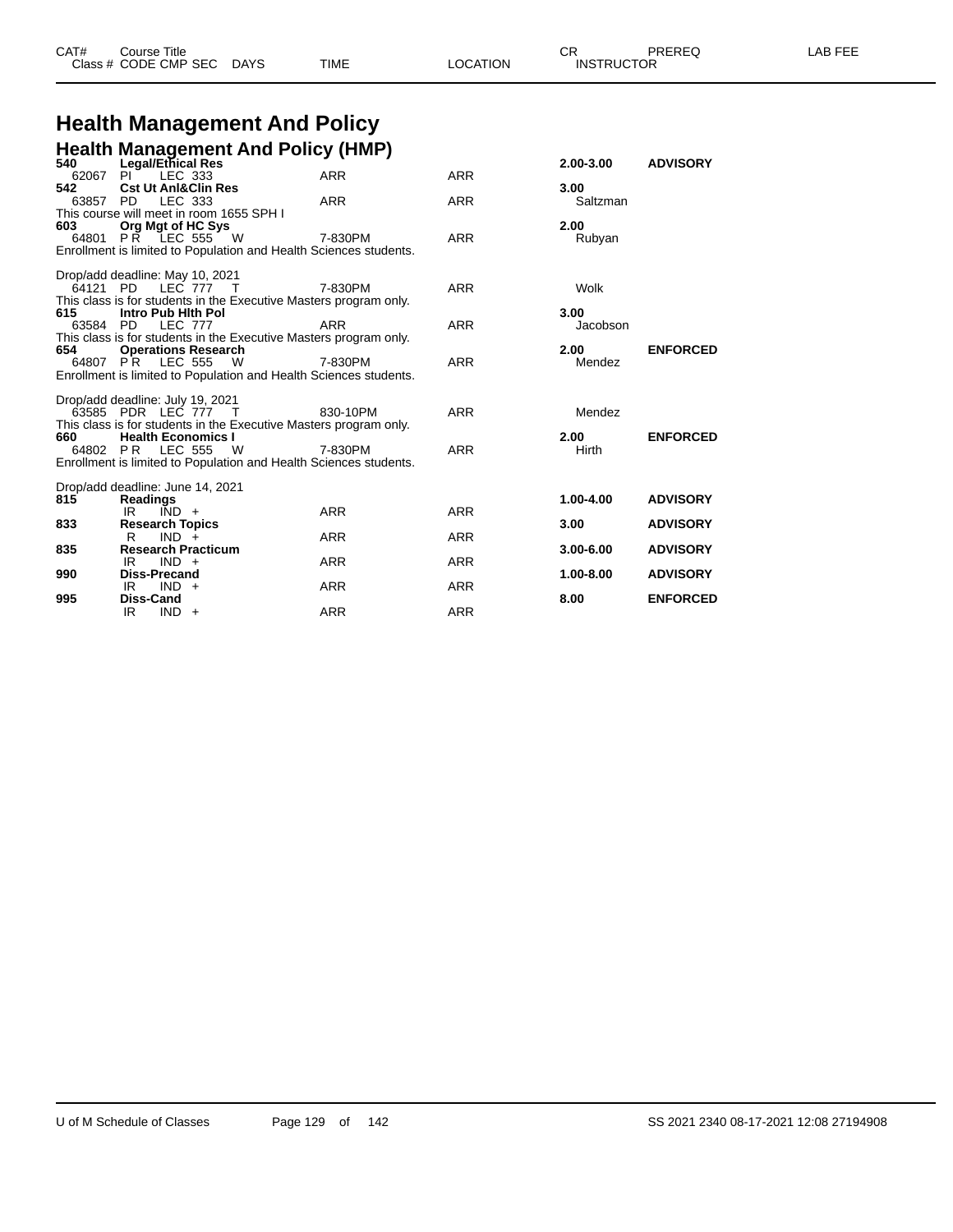| CAT# | Course Title         |             |      |          | ∼⊏<br>∪π          | PREREQ | LAB FEE |
|------|----------------------|-------------|------|----------|-------------------|--------|---------|
|      | Class # CODE CMP SEC | <b>DAYS</b> | TIME | LOCATION | <b>INSTRUCTOR</b> |        |         |

# **Health Behavior & Health Education Department**

| 590      |                                                                                       | <b>Community Engagement</b>                                       | <b>Health Behavior And Health Education (HBEHED)</b> |            | 3.00          |                 |
|----------|---------------------------------------------------------------------------------------|-------------------------------------------------------------------|------------------------------------------------------|------------|---------------|-----------------|
| 64799 PR |                                                                                       | SEM 555 T                                                         | 7-830PM                                              | <b>ARR</b> | Fleming       |                 |
|          |                                                                                       | Enrollment is limited to Population and Health Sciences students. |                                                      |            |               |                 |
| 591      | Drop/add deadline: May 10, 2021<br><b>Plan Health Prom Prg</b><br>64804 PR LEC 555 TH | Enrollment is limited to Population and Health Sciences students. | 7-830PM                                              | ARR        | 3.00<br>Lopez |                 |
|          | Drop/add deadline: June 21, 2021                                                      |                                                                   |                                                      |            |               |                 |
| 625      | <b>Research Hith Behav</b>                                                            |                                                                   |                                                      |            | $2.00 - 4.00$ | <b>ADVISORY</b> |
| 644      | $IND +$<br>IR<br><b>Readings H Beh-Educ</b>                                           |                                                                   | <b>ARR</b>                                           | <b>ARR</b> | 1.00-6.00     | <b>ADVISORY</b> |
|          | $\overline{IND}$ +<br>IR                                                              |                                                                   | <b>ARR</b>                                           | <b>ARR</b> |               |                 |
| 900      | Research                                                                              |                                                                   |                                                      |            | $2.00 - 6.00$ | <b>ADVISORY</b> |
| 990      | $IND +$<br>IR<br>Diss-Precand                                                         |                                                                   | <b>ARR</b>                                           | <b>ARR</b> | 1.00-8.00     | <b>ADVISORY</b> |
|          | $IND +$<br>IR                                                                         |                                                                   | <b>ARR</b>                                           | ARR        |               |                 |
| 995      | Diss-Cand                                                                             |                                                                   |                                                      |            | 8.00          | <b>ENFORCED</b> |
|          | IR<br>IND.                                                                            | $+$                                                               | <b>ARR</b>                                           | <b>ARR</b> |               |                 |
|          |                                                                                       |                                                                   |                                                      |            |               |                 |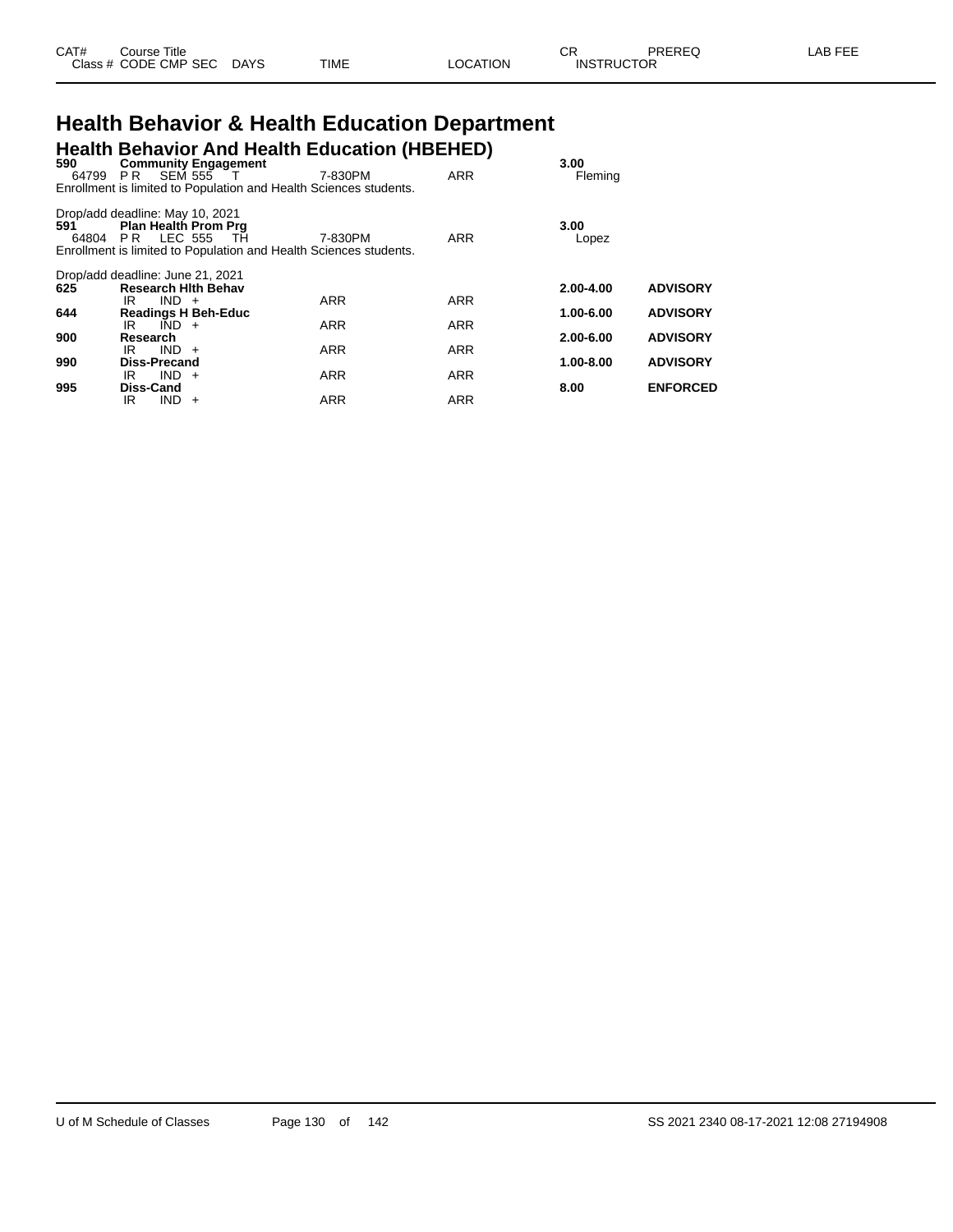#### **Nutritional Sciences Nutritional Sciences (NUTR)**

| 590<br>64797 PR | <b>NUITIIONAL SCIENCES (NUTR)</b><br>Dev Orig Health Dis<br>LEC 555 TH<br>Enrollment is limited to Population and Health Sciences students.                | 7-830PM    | <b>ARR</b> | 2.00<br>Dolinoy, Jansen | <b>ADVISORY</b> |
|-----------------|------------------------------------------------------------------------------------------------------------------------------------------------------------|------------|------------|-------------------------|-----------------|
| 591             | Drop/add deadline: May 10, 2021<br><b>Applications MCN</b><br>64803 PR LEC 555<br>- W<br>Enrollment is limited to Population and Health Sciences students. | 7-830PM    | <b>ARR</b> | 3.00<br>Anderson        | <b>ADVISORY</b> |
| 995             | Drop/add deadline: June 21, 2021<br><b>DissertationResearch</b><br>$IND +$<br>DR                                                                           | <b>ARR</b> | ARR        | 8.00                    | <b>ENFORCED</b> |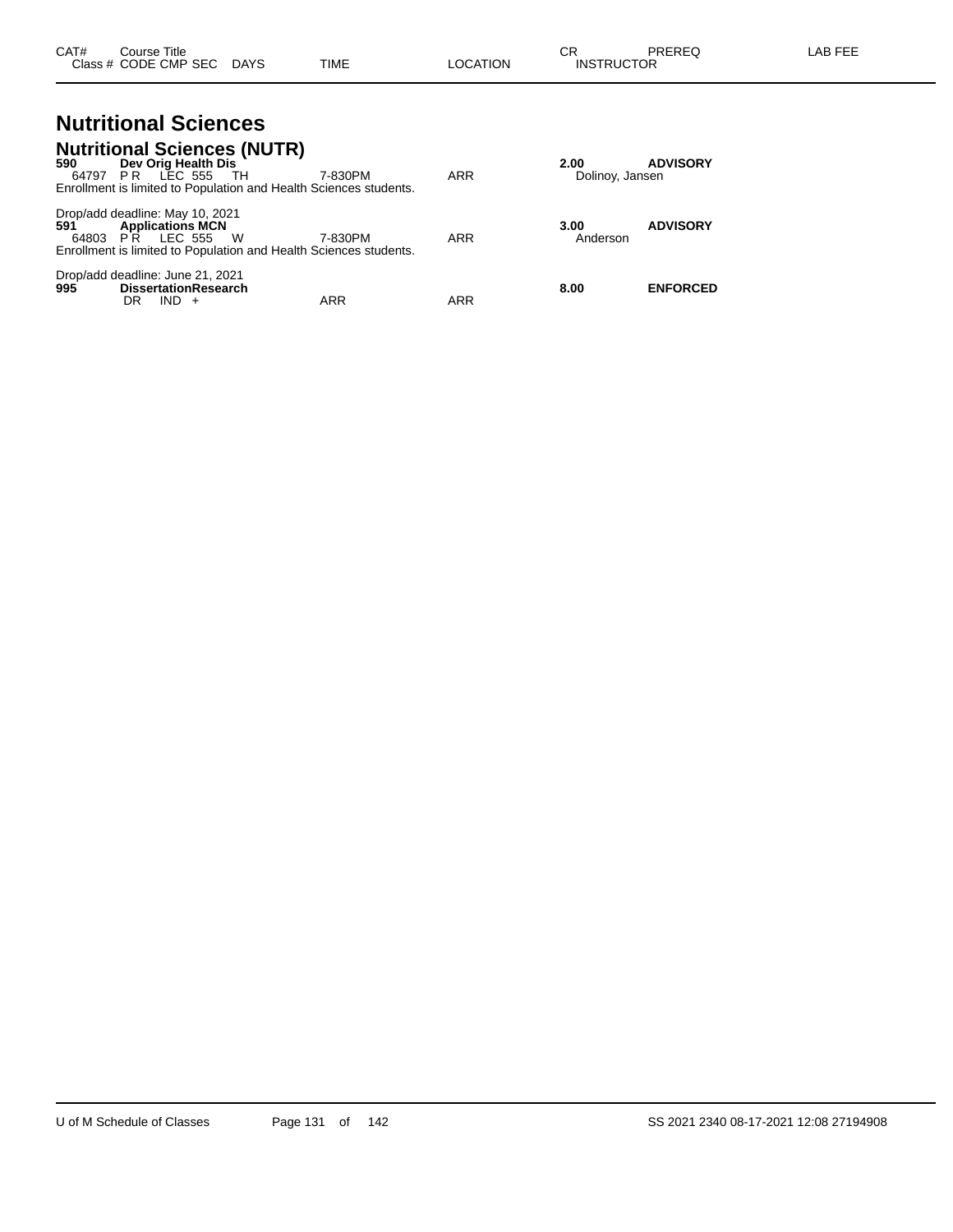| CAT# | Course Title              |      |          | СR                | PREREQ | LAB FEE |
|------|---------------------------|------|----------|-------------------|--------|---------|
|      | Class # CODE CMP SEC DAYS | TIME | LOCATION | <b>INSTRUCTOR</b> |        |         |

#### **School Of Public Health Public Health (PUBHLTH)**

|       | Public Health (PUBHLIH) |     |               |           |
|-------|-------------------------|-----|---------------|-----------|
| 479   | Indepen Rèsearch PH     |     |               | 1.00-3.00 |
|       | $IND +$                 | ARR | ARR           |           |
| 510   | Communication           |     |               | 1.00      |
| 65134 | LEC 555<br>- PD-        | ARR | <b>REMOTE</b> | Lopez     |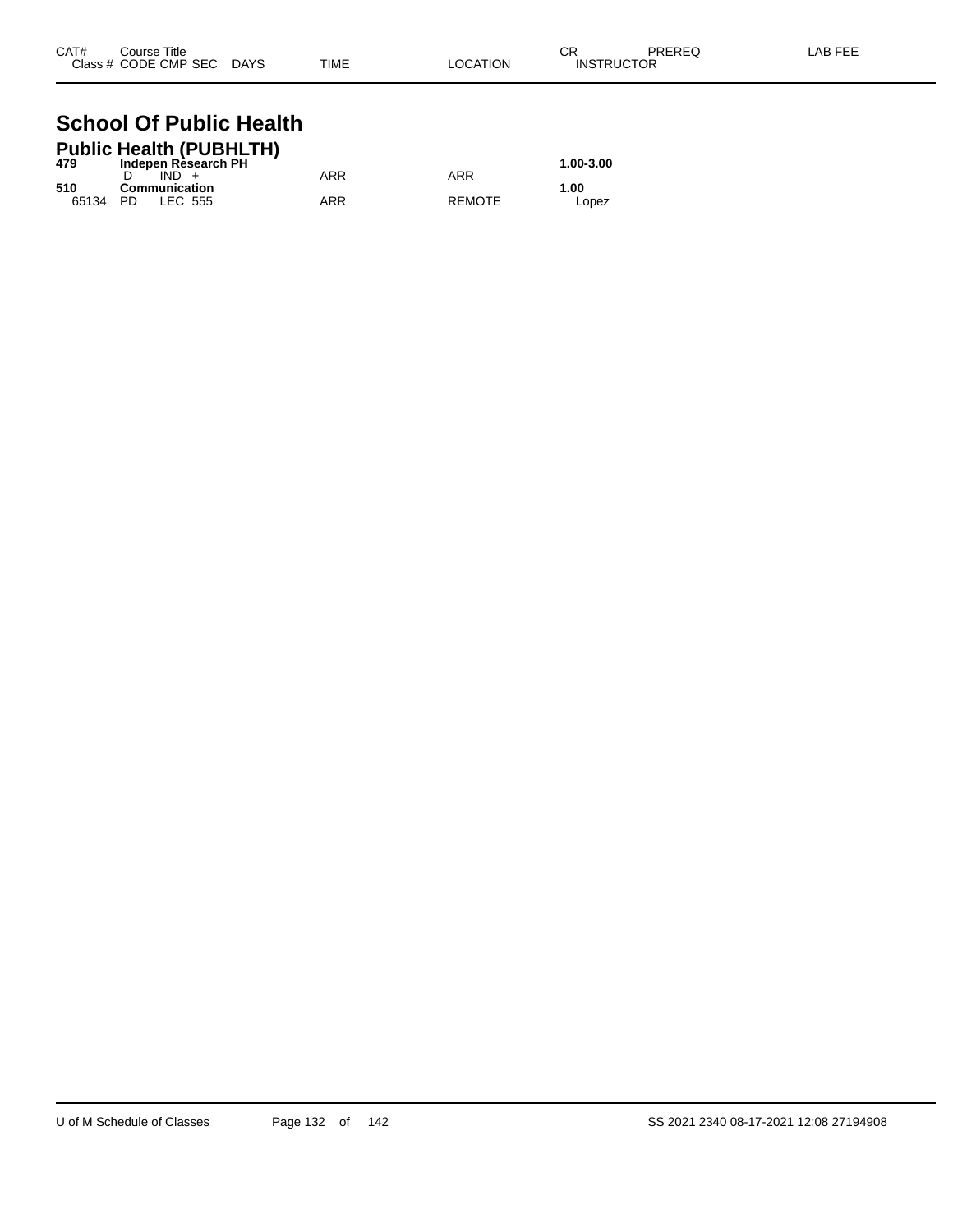# **Public Policy School Of Public Policy**

|       | <b>Public Policy (PUBPOL)</b> |            |            |           |                 |
|-------|-------------------------------|------------|------------|-----------|-----------------|
| 490   | <b>Independent Study</b>      |            |            | 1.00-4.00 |                 |
|       | $IND +$                       | ARR        | <b>ARR</b> |           |                 |
| 600   | <b>Directed Reading</b>       |            |            | 1.00-6.00 | <b>ADVISORY</b> |
|       | $IND +$                       | <b>ARR</b> | <b>ARR</b> |           |                 |
| 700   | <b>Directed Research</b>      |            |            | 1.00-6.00 | <b>ADVISORY</b> |
|       | $IND +$                       | <b>ARR</b> | <b>ARR</b> |           |                 |
| 750   | <b>Special Topics</b>         |            |            | 2.00      | <b>ADVISORY</b> |
| 63856 | ттн<br>PRW LEC 201            | 11-130PM   | ARR        | Monfreda  |                 |

Re-Imagining Sustainability This course provides a broad overview of developments and patterns of the science, policy, and politics of global environmental governance as they have emerged over the past five decades.

Rather than focusing on particular issues, it explores the interplay between two questions. First, how do we know we have global environmental problems? And secondly, how does this knowledge relate to governing arrangements? International political cooperation has helped to make global environmental change visible through the development of transnational systems for studying and monitoring the planet. At the same time, scientific understandings of the earth as an integrated environmental system are challenging traditional notions of citizenship, political participation, and regulatory policy. By examining the simultaneous production of environmental knowledge and global political order in class exercises and in short papers on topics of their own choosing, students will sharpen their skills as analysts of international policy.

| 990 | Diss-Precand |     |     | $1.00 - 8.00$ | <b>ADVISORY</b> |
|-----|--------------|-----|-----|---------------|-----------------|
|     | $IND +$      | ARR | ARR |               |                 |
| 995 | Diss-Cand    |     |     | 8.00          | <b>ENFORCED</b> |
|     | IND<br>IR    | ARR | ARR |               |                 |
|     |              |     |     |               |                 |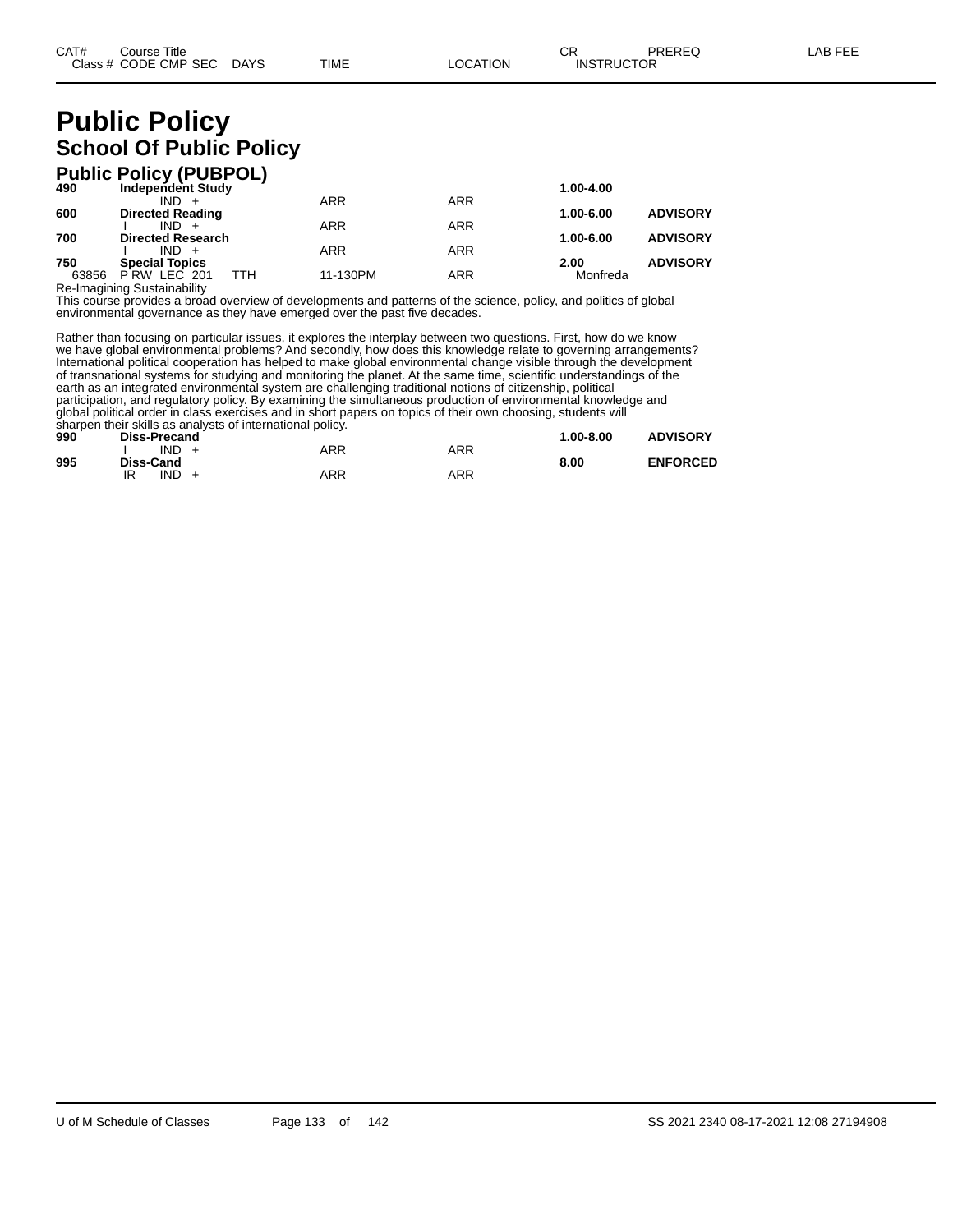### **Rackham Graduate School**

### **Chemical Biology (CHEMBIO)**

| 599   | <b>Research Rotation</b>                                      |            |            | 1.00-6.00 |                 |
|-------|---------------------------------------------------------------|------------|------------|-----------|-----------------|
| 62924 | PD<br>LAB 001                                                 | ARR        | <b>ARR</b> | Mapp      |                 |
| 995   | <b>Diss-Cand</b>                                              |            |            | 8.00      | <b>ENFORCED</b> |
|       | $IND +$<br>DR                                                 | <b>ARR</b> | ARR        |           |                 |
| 609   | <b>Museum Studies (MSP)</b><br><b>Museum Practicum</b><br>IND | ARR        | ARR        | 1.00-6.00 | <b>ADVISORY</b> |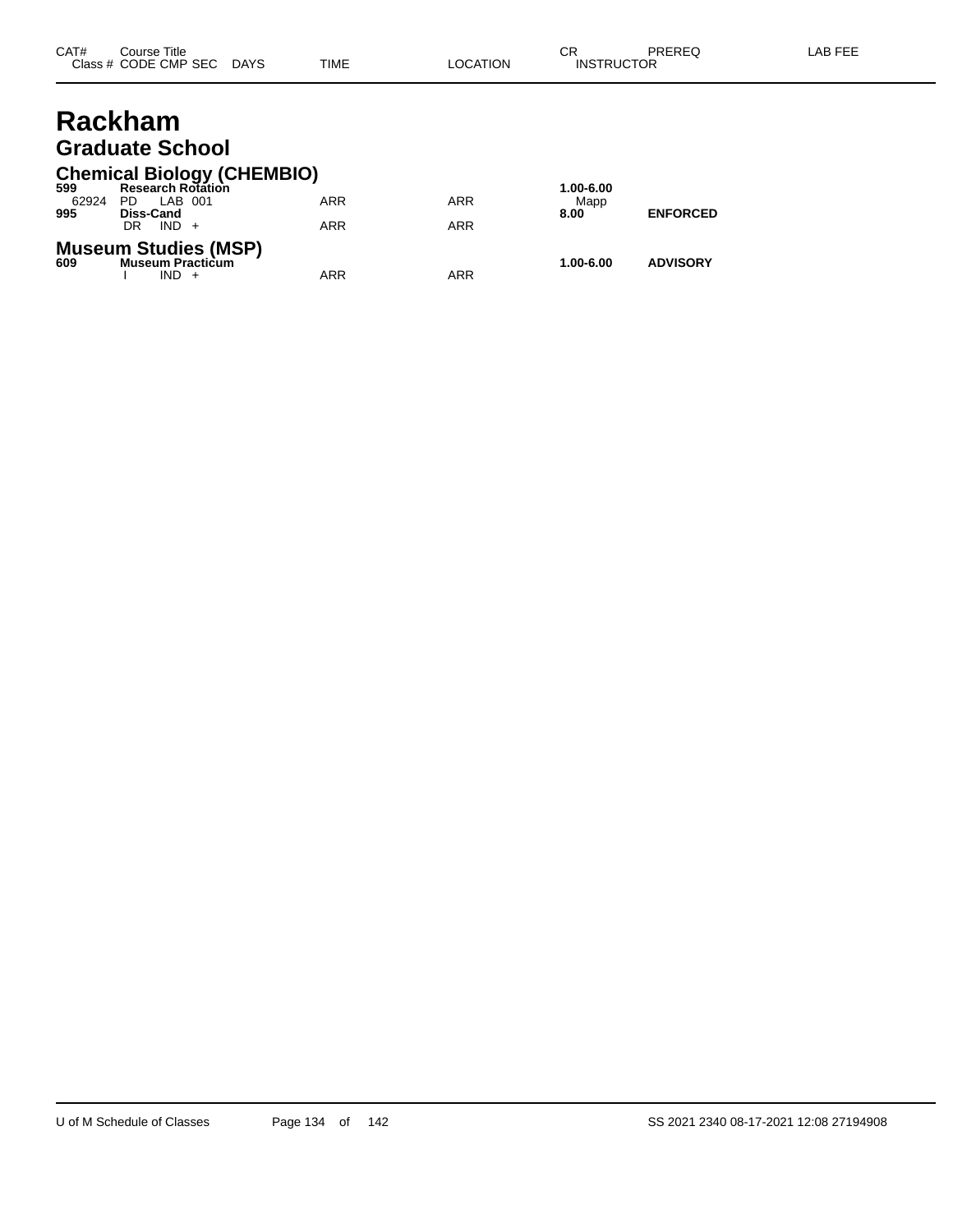# **Ross School of Business**

FRESHMEN MAY NOT ELECT ANY BUSINESS COURSES. 500 LEVEL COURSES OR ABOVE REQUIRE GRADUATE STANDING.

### **School of Business Administration**

### **Accounting (ACC)**

| 591             | <b>Principles of Acctg</b>                                                                                      |             |                  | 2.25                     | <b>ADVISORY</b>                               |       |
|-----------------|-----------------------------------------------------------------------------------------------------------------|-------------|------------------|--------------------------|-----------------------------------------------|-------|
| 64850<br>593    | <b>TTH</b><br>P.<br>REC 001<br><b>Management Acctg</b>                                                          | 8-1020AM    | <b>B3560 BUS</b> | Williams<br>1.50         | <b>ADVISORY</b>                               |       |
| 62802           | REC 001<br>P<br>TTH.                                                                                            | 1140-1240PM | <b>B2560 BUS</b> | Nagar                    |                                               |       |
| 593             | <b>Management Acctg</b><br>REC 001<br>TTH                                                                       | 1140-1240PM | <b>B2560 BUS</b> | 1.50                     | <b>ADVISORY</b>                               |       |
|                 | P<br><b>REC 001</b><br><b>TTH</b>                                                                               | 1140-1240PM | <b>B2560 BUS</b> |                          |                                               |       |
|                 | This course is reserved for Global MBA students only.                                                           |             |                  |                          |                                               |       |
| 750             | <b>Indep Study Project</b><br>$IND +$                                                                           | ARR         | ARR              | 1.00-3.00                | <b>ADVISORY</b>                               |       |
| 900             | <b>Special Research</b>                                                                                         |             |                  | 1.00-6.00                |                                               |       |
|                 | $IND +$<br>Diss-Precand                                                                                         | ARR         | ARR              |                          |                                               |       |
| 990             | $IND +$                                                                                                         | <b>ARR</b>  | ARR              | 1.00-8.00                | <b>ADVISORY</b>                               |       |
| 995             | Diss-Cand                                                                                                       |             |                  | 8.00                     | <b>ENFORCED</b>                               |       |
|                 | $IND +$<br>IR.                                                                                                  | ARR         | <b>ARR</b>       |                          |                                               |       |
|                 | <b>Business Administration (BA)</b>                                                                             |             |                  |                          |                                               |       |
| 225<br>64175 PI | <b>ABIS</b><br><b>REC 001</b>                                                                                   | <b>ARR</b>  | ARR              | 1.00<br>Shark            |                                               |       |
| 325             | <b>ABIS</b>                                                                                                     |             |                  | 1.00                     |                                               |       |
| 64174 PI        | <b>REC 001</b>                                                                                                  | <b>ARR</b>  | ARR              | Shark                    |                                               |       |
| 399             | Indep Study Project<br>$IND +$                                                                                  | ARR         | ARR              | 1.00-3.00                |                                               |       |
| 525             | <b>ABIS</b>                                                                                                     |             |                  | 1.00                     |                                               |       |
| 64118<br>533    | <b>REC 001</b><br>PI.<br>OMBA MAP                                                                               | <b>ARR</b>  | ARR              | Shark<br>3.00            |                                               |       |
| 64808           | PIRW REC 801                                                                                                    | <b>ARR</b>  | ARR              | Svaan                    |                                               |       |
| 535             | <b>Innovation Residency</b>                                                                                     |             |                  | 3.00                     |                                               | 36.00 |
| 64568<br>535    | <b>P RW REC 801</b><br>TH.<br><b>Innovation Residency</b>                                                       | 6-730PM     | ARR              | 3.00                     |                                               | 36.00 |
|                 | <b>P RW REC 801</b><br>TH                                                                                       | 6-730PM     | ARR              | Menon, Thornhill         |                                               |       |
| 535             | <b>Innovation Residency</b><br>64873 P RW REC 802<br>TH                                                         | 8-930PM     | ARR              | 3.00                     |                                               | 36.00 |
| 535             | <b>Innovation Residency</b>                                                                                     |             |                  | 3.00                     |                                               | 36.00 |
| 554             | <b>P RW REC 802</b><br>TH.<br><b>Evening MAP</b>                                                                | 8-930PM     | ARR              | Menon, Thornhill<br>6.00 | <b>ADVISORY</b>                               |       |
| 63752 PD        | <b>REC 451</b>                                                                                                  | ARR         | ARR              | Svaan                    |                                               |       |
|                 | Interested Evening MBA students should reach out to rossptmba@umich.edu for more information about this course. |             |                  |                          |                                               |       |
| 591<br>64779    | Global MBA MAP<br><b>REC 001</b><br>P                                                                           | ARR         | ARR              | 7.50                     | <b>ADVISORY</b><br>Kapuscinski, Young, Pawlik |       |
| 750             | Indep Study Project                                                                                             |             |                  | 1.00-3.00                | <b>ADVISORY</b>                               |       |
|                 | $IND +$                                                                                                         | ARR         | ARR              |                          |                                               |       |
|                 | <b>Business Communication (BCOM)</b>                                                                            |             |                  |                          |                                               |       |
| 750             | <b>Independent Study</b><br>$IND +$<br>$\mathbf{I}$                                                             | <b>ARR</b>  | ARR              | 1.00-3.00                |                                               |       |
|                 |                                                                                                                 |             |                  |                          |                                               |       |
|                 | <b>Business Economics And Public Policy (BE)</b><br><b>Indep Study Project</b>                                  |             |                  |                          |                                               |       |
| 750             | $IND +$                                                                                                         | ARR         | ARR              | 1.00-3.00                | <b>ADVISORY</b>                               |       |
| 900             | <b>Special Research</b>                                                                                         |             |                  | 1.00-6.00                | <b>ADVISORY</b>                               |       |
| 990             | $IND +$<br>Diss-Precand                                                                                         | ARR         | ARR              | 1.00-8.00                | <b>ADVISORY</b>                               |       |
|                 | $IND +$                                                                                                         | ARR         | <b>ARR</b>       |                          |                                               |       |
| 995             | Diss-Cand<br>IR.<br>$IND +$                                                                                     | ARR         |                  | 8.00                     | <b>ENFORCED</b>                               |       |
|                 |                                                                                                                 |             | ARR              |                          |                                               |       |
|                 | <b>Business Law (BL)</b>                                                                                        |             |                  |                          |                                               |       |
| 750             | Independent Study<br>$IND +$                                                                                    | ARR         | ARR              | 1.00-3.00                |                                               |       |
|                 | <b>Executive Master of Business Administration (EMBA)</b>                                                       |             |                  |                          |                                               |       |
| 606             | <b>Entrepren Ventures</b>                                                                                       |             |                  | 1.50                     | <b>ADVISORY</b>                               |       |
| 63745 P         | REC 001                                                                                                         | ARR         | ARR              | Thornhill                |                                               |       |
| 63746 P         | This course is reserved exclusively for students in the Executive MBA program.<br>REC 812                       | ARR         | ARR              | Thornhill                |                                               |       |
|                 | This course is reserved exclusively for students in the Executive MBA program.                                  |             |                  |                          |                                               |       |
| 607             | <b>Consumer Engagement</b>                                                                                      |             |                  | 1.50                     | <b>ADVISORY</b>                               |       |
| 63747 P         | <b>REC 001</b>                                                                                                  | <b>ARR</b>  | ARR              | Collins, Branch          |                                               |       |

U of M Schedule of Classes Page 135 of 142 SS 2021 2340 08-17-2021 12:08 27194908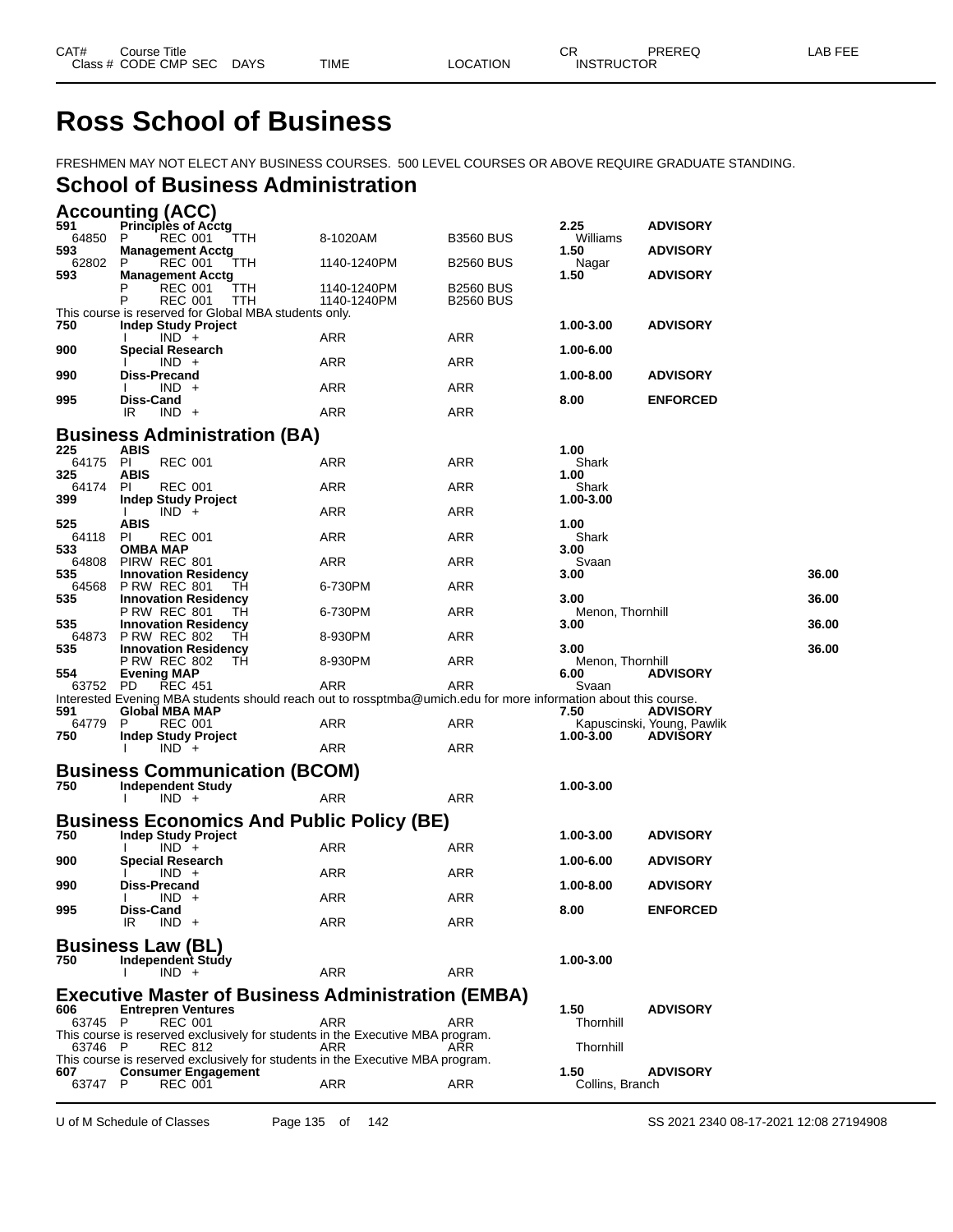| 63748 P        | <b>REC 812</b>                                   |                                                                    | This course is reserved exclusively for students in the Executive MBA program.<br>ARR | ARR                   | Collins, Branch |                 |
|----------------|--------------------------------------------------|--------------------------------------------------------------------|---------------------------------------------------------------------------------------|-----------------------|-----------------|-----------------|
|                |                                                  |                                                                    | This course is reserved exclusively for students in the Executive MBA program.        |                       |                 |                 |
| 608            | <b>Global Finance</b>                            |                                                                    |                                                                                       |                       | 1.50            | <b>ADVISORY</b> |
| 63749 P        | <b>REC 001</b>                                   |                                                                    | ARR                                                                                   | ARR                   | Purnanandam     |                 |
|                |                                                  |                                                                    | This class is reserved exclusively for students in the Executive MBA program.         |                       |                 |                 |
| 63750 P        | <b>REC 812</b>                                   |                                                                    | <b>ARR</b>                                                                            | ARR                   | Purnanandam     |                 |
|                |                                                  |                                                                    | This class is reserved exclusively for students in the Executive MBA program.         |                       |                 |                 |
| 610            | <b>Data Analytics</b>                            |                                                                    |                                                                                       |                       | 1.50            |                 |
| 64237 PI       | <b>REC 001</b>                                   |                                                                    | ARR                                                                                   | ARR                   | Ahn, Kumar      |                 |
|                |                                                  |                                                                    | This class is reserved exclusively for students in the Executive MBA program.         |                       |                 |                 |
| 64238 PI       | <b>REC 812</b>                                   |                                                                    | <b>ARR</b>                                                                            | ARR                   | Ahn, Kumar      |                 |
|                |                                                  |                                                                    | This class is reserved exclusively for students in the Executive MBA program.         |                       |                 |                 |
| 612            | <b>Leading Respon Corp</b>                       |                                                                    |                                                                                       |                       | 1.50            | <b>ADVISORY</b> |
| 65027          | <b>REC 001</b><br>P                              |                                                                    | ARR                                                                                   | ARR                   | Davis           |                 |
| 65028          | P<br><b>REC 812</b>                              |                                                                    | ARR                                                                                   | <b>ARR</b>            | Davis           |                 |
| 625            | <b>Legal Envirmt of Bus</b>                      |                                                                    |                                                                                       |                       | 1.50            | <b>ADVISORY</b> |
| 63743 PI       | <b>REC 001</b>                                   |                                                                    | <b>ARR</b>                                                                            | <b>ARR</b>            | Muir            |                 |
|                |                                                  | Seats in this class are reserved for students in the EMBA program. |                                                                                       |                       |                 |                 |
|                | 63744 PI REC 812                                 |                                                                    | ARR                                                                                   | <b>ARR</b>            | Muir            |                 |
|                |                                                  | Seats in this class are reserved for students in the EMBA program. |                                                                                       |                       |                 |                 |
| 630            | <b>Strat Mkt Planning</b>                        |                                                                    |                                                                                       |                       | 3.00            | <b>ADVISORY</b> |
| 63561 P        | <b>REC 001</b>                                   |                                                                    | ARR                                                                                   | <b>ARR</b>            | Lenard          |                 |
|                |                                                  | This course is reserved for Executive MBA students only.           |                                                                                       |                       |                 |                 |
| 63563 P        | <b>REC 812</b>                                   |                                                                    | ARR                                                                                   | ARR                   | Manchanda       |                 |
|                |                                                  | This course is reserved for Executive MBA students only.           |                                                                                       |                       |                 |                 |
| 637            | <b>Macroecon Envir Bus</b>                       |                                                                    |                                                                                       |                       | 1.50            | <b>ADVISORY</b> |
| 64116          | P<br><b>REC 001</b>                              |                                                                    | ARR                                                                                   | ARR                   | Shwayder        |                 |
| 64117          | P<br><b>REC 812</b>                              |                                                                    | ARR                                                                                   | ARR                   | Shwayder        |                 |
| 651            | <b>Positive Leadership</b>                       |                                                                    |                                                                                       |                       | 1.50            |                 |
| 64020          | P<br><b>REC 001</b>                              |                                                                    | ARR                                                                                   | ARR                   | Cumming         |                 |
| 64021          | <b>REC 812</b><br>P                              |                                                                    | <b>ARR</b>                                                                            | <b>ARR</b>            | Cumming         |                 |
| 652            | <b>Strategic HR Plan</b>                         |                                                                    |                                                                                       |                       | 1.50            |                 |
| 64022          | P<br><b>REC 001</b>                              |                                                                    | <b>ARR</b>                                                                            | ARR                   | Cumming         |                 |
| 64023 P<br>653 | <b>REC 812</b>                                   |                                                                    | ARR                                                                                   | ARR                   | Cumming<br>1.50 |                 |
| 64024          | <b>Strategic Leaders</b><br><b>REC 001</b><br>P. |                                                                    | <b>ARR</b>                                                                            | <b>ARR</b>            | Cumming         |                 |
| 64025          | $\mathsf{P}$<br><b>REC 812</b>                   |                                                                    | ARR                                                                                   | ARR                   | Cumming         |                 |
|                |                                                  |                                                                    |                                                                                       |                       |                 |                 |
|                |                                                  | <b>Entrepreneurial Studies (ES)</b>                                |                                                                                       |                       |                 |                 |
| 750            | <b>Indep Study Project</b>                       |                                                                    |                                                                                       |                       | 1.00-3.00       | <b>ADVISORY</b> |
|                | $IND +$                                          |                                                                    | ARR                                                                                   | <b>ARR</b>            |                 |                 |
|                |                                                  |                                                                    |                                                                                       |                       |                 |                 |
|                | Finance (FIN)                                    |                                                                    |                                                                                       |                       |                 |                 |
| 399            | Indep Study Project                              |                                                                    |                                                                                       |                       | 1.00-3.00       | <b>ADVISORY</b> |
|                | $IND +$<br>I.                                    |                                                                    | ARR                                                                                   | <b>ARR</b>            |                 |                 |
| 591            | <b>Financial Mgmt</b>                            |                                                                    |                                                                                       |                       | 2.25            | <b>ADVISORY</b> |
| 63560 P        | <b>REC 001</b>                                   | MW                                                                 | 1020-1240PM                                                                           | R <sub>1240</sub> BUS | Carmel          |                 |
|                |                                                  | This course is reserved for Global MBA students only.              |                                                                                       |                       |                 |                 |
| 750            | Indep Study Project                              |                                                                    |                                                                                       |                       | 1.00-3.00       | <b>ADVISORY</b> |
|                | $IND +$                                          |                                                                    | ARR                                                                                   | ARR                   |                 |                 |
| 900            | Special Research                                 |                                                                    |                                                                                       |                       | 1.00-6.00       | <b>ADVISORY</b> |
|                | $IND +$                                          |                                                                    | <b>ARR</b>                                                                            | <b>ARR</b>            |                 |                 |
| 990            | <b>Diss-Precand</b>                              |                                                                    |                                                                                       |                       | 1.00-8.00       | <b>ADVISORY</b> |
|                | $IND +$                                          |                                                                    | <b>ARR</b>                                                                            | <b>ARR</b>            |                 |                 |
| 995            | Diss-Cand                                        |                                                                    |                                                                                       |                       | 8.00            | <b>ENFORCED</b> |
|                | R<br>$IND +$                                     |                                                                    | <b>ARR</b>                                                                            | <b>ARR</b>            |                 |                 |

This course is reserved for Global MBA students only.

|                        |                 | 63748 P REC 812                               |                                                          | ARR                                                                                  | ARR                   | Collins, Branch      |                 |
|------------------------|-----------------|-----------------------------------------------|----------------------------------------------------------|--------------------------------------------------------------------------------------|-----------------------|----------------------|-----------------|
| 608                    |                 | <b>Global Finance</b>                         |                                                          | This course is reserved exclusively for students in the Executive MBA program.       |                       | 1.50                 | <b>ADVISORY</b> |
| 63749 P                |                 | <b>REC 001</b>                                |                                                          | ARR                                                                                  | ARR                   | Purnanandam          |                 |
|                        |                 |                                               |                                                          | This class is reserved exclusively for students in the Executive MBA program.        | ARR                   | Purnanandam          |                 |
| 63750 P                |                 | REC 812                                       |                                                          | ARR<br>This class is reserved exclusively for students in the Executive MBA program. |                       |                      |                 |
| 610                    |                 | <b>Data Analytics</b>                         |                                                          |                                                                                      |                       | 1.50                 |                 |
| 64237 PI               |                 | <b>REC 001</b>                                |                                                          | ARR<br>This class is reserved exclusively for students in the Executive MBA program. | ARR                   | Ahn, Kumar           |                 |
| 64238 PI               |                 | <b>REC 812</b>                                |                                                          | ARR                                                                                  | ARR                   | Ahn, Kumar           |                 |
|                        |                 |                                               |                                                          | This class is reserved exclusively for students in the Executive MBA program.        |                       |                      |                 |
| 612<br>65027 P         |                 | <b>Leading Respon Corp</b><br><b>REC 001</b>  |                                                          | ARR                                                                                  | ARR                   | 1.50<br>Davis        | <b>ADVISORY</b> |
| 65028 P                |                 | <b>REC 812</b>                                |                                                          | ARR                                                                                  | ARR                   | Davis                |                 |
| 625<br>63743 PI        |                 | <b>Legal Envirmt of Bus</b><br><b>REC 001</b> |                                                          | ARR                                                                                  | ARR                   | 1.50<br>Muir         | <b>ADVISORY</b> |
|                        |                 |                                               |                                                          | Seats in this class are reserved for students in the EMBA program.                   |                       |                      |                 |
| 63744 PI               |                 | <b>REC 812</b>                                |                                                          | ARR                                                                                  | ARR                   | Muir                 |                 |
| 630                    |                 | <b>Strat Mkt Planning</b>                     |                                                          | Seats in this class are reserved for students in the EMBA program.                   |                       | 3.00 <sub>1</sub>    | <b>ADVISORY</b> |
| 63561 P                |                 | <b>REC 001</b>                                |                                                          | ARR                                                                                  | ARR                   | Lenard               |                 |
|                        |                 |                                               | This course is reserved for Executive MBA students only. |                                                                                      |                       |                      |                 |
| 63563 P                |                 | <b>REC 812</b>                                | This course is reserved for Executive MBA students only. | ARR                                                                                  | ARR                   | Manchanda            |                 |
| 637                    |                 | <b>Macroecon Envir Bus</b>                    |                                                          |                                                                                      |                       | 1.50                 | <b>ADVISORY</b> |
| 64116<br>64117 P       | P               | <b>REC 001</b><br><b>REC 812</b>              |                                                          | ARR<br>ARR                                                                           | ARR<br>ARR            | Shwayder<br>Shwayder |                 |
| 651                    |                 | <b>Positive Leadership</b>                    |                                                          |                                                                                      |                       | 1.50                 |                 |
| 64020 P                |                 | <b>REC 001</b>                                |                                                          | ARR                                                                                  | ARR                   | Cumming              |                 |
| 64021 P<br>652.        |                 | <b>REC 812</b><br><b>Strategic HR Plan</b>    |                                                          | ARR                                                                                  | ARR                   | Cumming<br>1.50      |                 |
| 64022                  | - P             | <b>REC 001</b>                                |                                                          | ARR                                                                                  | ARR                   | Cumming              |                 |
| 64023 P<br>653.        |                 | <b>REC 812</b><br><b>Strategic Leaders</b>    |                                                          | ARR                                                                                  | ARR                   | Cumming<br>1.50      |                 |
| 64024 P                |                 | REC 001                                       |                                                          | ARR                                                                                  | ARR                   | Cumming              |                 |
| 64025 P                |                 | <b>REC 812</b>                                |                                                          | ARR                                                                                  | ARR                   | Cumming              |                 |
|                        |                 |                                               | <b>Entrepreneurial Studies (ES)</b>                      |                                                                                      |                       |                      |                 |
| 750                    |                 | <b>Indep Study Project</b>                    |                                                          |                                                                                      |                       | 1.00-3.00            | <b>ADVISORY</b> |
|                        |                 | $IND +$                                       |                                                          | <b>ARR</b>                                                                           | <b>ARR</b>            |                      |                 |
| <b>Finance (FIN)</b>   |                 |                                               |                                                          |                                                                                      |                       |                      |                 |
| 399                    | $\mathbf{I}$    | <b>Indep Study Project</b><br>$IND +$         |                                                          | ARR                                                                                  | ARR                   | 1.00-3.00            | <b>ADVISORY</b> |
| 591                    |                 | <b>Financial Mgmt</b>                         |                                                          |                                                                                      |                       | 2.25                 | <b>ADVISORY</b> |
| 63560                  | $\mathsf{P}$    | <b>REC 001</b>                                | МW                                                       | 1020-1240PM                                                                          | R <sub>1240</sub> BUS | Carmel               |                 |
| 750                    |                 | Indep Study Project                           | This course is reserved for Global MBA students only.    |                                                                                      |                       | 1.00-3.00            | <b>ADVISORY</b> |
|                        | I.              | $IND +$                                       |                                                          | ARR                                                                                  | ARR                   |                      |                 |
| 900                    | I.              | <b>Special Research</b><br>$IND +$            |                                                          | <b>ARR</b>                                                                           | ARR                   | 1.00-6.00            | <b>ADVISORY</b> |
| 990                    |                 | <b>Diss-Precand</b>                           |                                                          |                                                                                      |                       | 1.00-8.00            | <b>ADVISORY</b> |
| 995                    | I.              | $IND +$                                       |                                                          | ARR                                                                                  | ARR                   |                      |                 |
|                        | Diss-Cand<br>R. | $IND +$                                       |                                                          | ARR                                                                                  | ARR                   | 8.00                 | <b>ENFORCED</b> |
| <b>Marketing (MKT)</b> |                 |                                               |                                                          |                                                                                      |                       |                      |                 |
| 399                    |                 | Indep Study Project                           |                                                          |                                                                                      |                       | 1.00-3.00            | <b>ADVISORY</b> |
|                        | I.              | $IND +$                                       |                                                          | ARR                                                                                  | <b>ARR</b>            |                      |                 |
| 750                    | I.              | <b>Indep Study Project</b><br>$IND +$         |                                                          | ARR                                                                                  | ARR                   | 1.00-3.00            | <b>ADVISORY</b> |
| 900                    |                 | <b>Special Research</b>                       |                                                          |                                                                                      |                       | 1.00-6.00            | <b>ADVISORY</b> |
|                        |                 | $IND +$                                       |                                                          | ARR                                                                                  | ARR                   |                      |                 |
| 990                    | I.              | Diss-Precand<br>$IND +$                       |                                                          | ARR                                                                                  | ARR                   | 1.00-8.00            | <b>ADVISORY</b> |
| 995                    | Diss-Cand       |                                               |                                                          |                                                                                      |                       | 8.00                 | <b>ENFORCED</b> |
|                        | IR              | $IND +$                                       |                                                          | ARR                                                                                  | ARR                   |                      |                 |
|                        |                 |                                               | <b>Management and Organizations (MO)</b>                 |                                                                                      |                       |                      |                 |
| 399                    |                 | Indep Study Project                           |                                                          |                                                                                      |                       | 1.00-3.00            | <b>ADVISORY</b> |
| 593                    | I.              | $IND +$<br>Leading People & Org               |                                                          | ARR                                                                                  | ARR                   | 2.25                 | <b>ADVISORY</b> |
| 62804                  | P               | <b>REC 001</b>                                | MW                                                       | 1020-1240PM                                                                          | <b>B2560 BUS</b>      | Davis                |                 |
| 593                    | P               | Leading People & Org<br><b>REC 001</b>        | <b>MW</b>                                                | 1020-1240PM                                                                          | <b>B1560 BUS</b>      | 2.25                 | <b>ADVISORY</b> |
|                        | P               | <b>REC 001</b>                                | MW                                                       | 1020-1240PM                                                                          | <b>B2560 BUS</b>      |                      |                 |
|                        |                 |                                               | This course is reserved for Global MBA students only.    |                                                                                      |                       |                      |                 |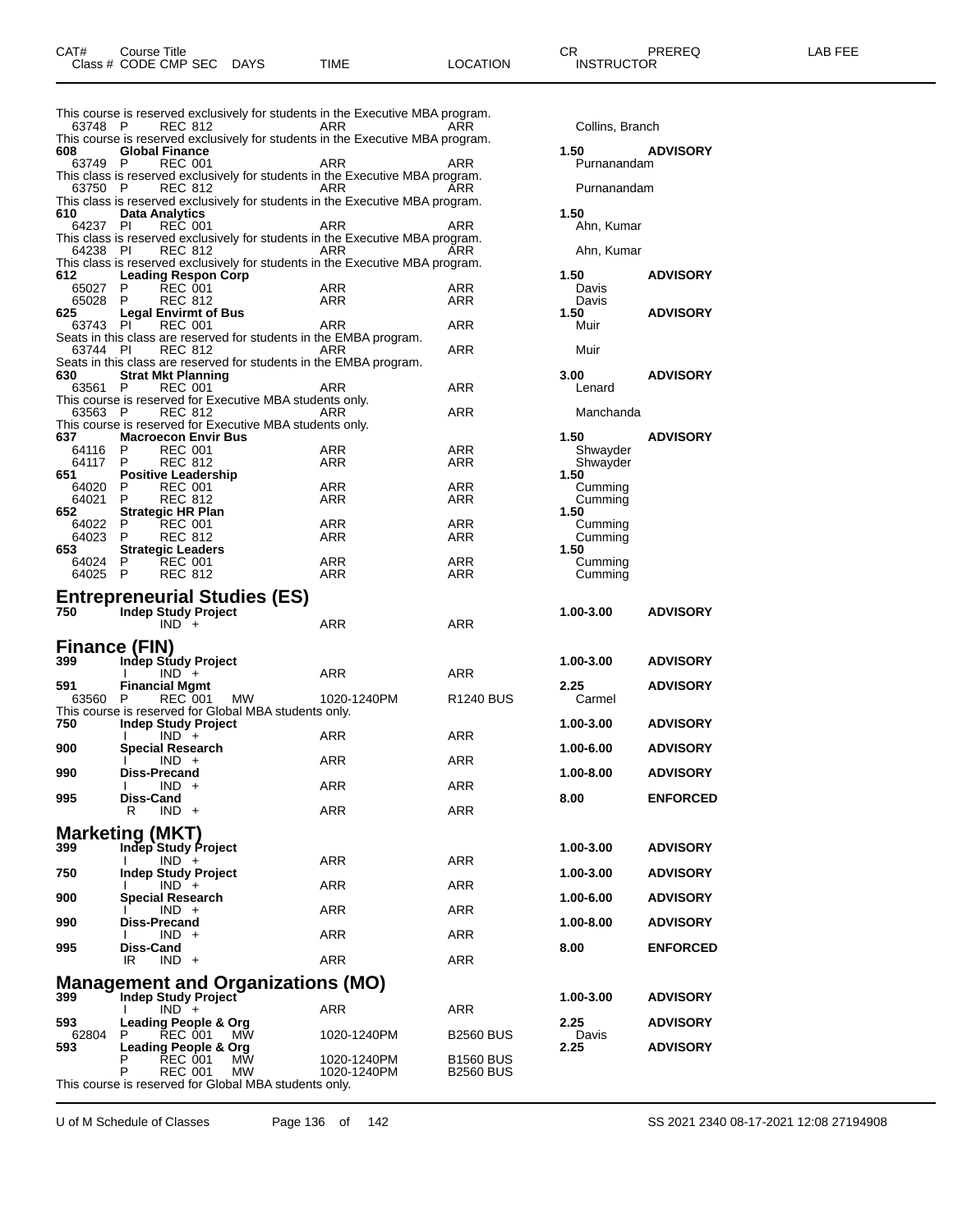| CAT#            | Course Title<br>Class # CODE CMP SEC DAYS      |                                                             | TIME                                                                                         | LOCATION                             | CR.<br><b>INSTRUCTOR</b> | PREREQ                    | LAB FEE |
|-----------------|------------------------------------------------|-------------------------------------------------------------|----------------------------------------------------------------------------------------------|--------------------------------------|--------------------------|---------------------------|---------|
| 750             | Indep Study Project                            |                                                             |                                                                                              |                                      | 1.00-3.00                | <b>ADVISORY</b>           |         |
| 900             | $IND +$<br><b>Special Research</b>             |                                                             | ARR                                                                                          | ARR                                  | 1.00-6.00                | <b>ADVISORY</b>           |         |
|                 | $IND +$                                        |                                                             | ARR                                                                                          | ARR                                  |                          |                           |         |
| 990             | <b>Diss-Precand</b><br>$IND +$                 |                                                             | ARR                                                                                          | ARR                                  | 1.00-8.00                | <b>ADVISORY</b>           |         |
| 995             | Diss-Cand<br>IR<br>$IND +$                     |                                                             | ARR                                                                                          | ARR                                  | 8.00                     | <b>ENFORCED</b>           |         |
|                 | <b>Strategy (STRATEGY)</b>                     |                                                             |                                                                                              |                                      |                          |                           |         |
| 399             | Indep Study Project<br>$IND +$<br>$\mathbf{I}$ |                                                             | ARR                                                                                          | ARR                                  | 1.00-3.00                | <b>ADVISORY</b>           |         |
| 591<br>64831    | <b>Corporate Strategy</b><br>REC 001<br>P      | МW                                                          | 8-1020AM                                                                                     | ARR                                  | 2.25<br>Jensen           | <b>ADVISORY</b>           |         |
| 598<br>63701 PR | <b>Strat Benchmarking</b><br>REC 001           |                                                             | ARR                                                                                          | ARR                                  | 1.00<br>Jensen           | <b>ADVISORY, ENFORCED</b> |         |
| Silicon Valley  |                                                |                                                             | MO 594 is an elective for students in the Global MBA program at the Ross School of Business. |                                      |                          |                           |         |
| 750             | <b>Indep Study Project</b><br>$IND +$          |                                                             | ARR                                                                                          | ARR                                  | 1.00-3.00                |                           |         |
| 900             | <b>Doctoral Research</b>                       |                                                             |                                                                                              |                                      | 1.00-6.00                |                           |         |
| 990             | $IND +$<br><b>Diss-Precand</b>                 |                                                             | ARR                                                                                          | ARR                                  | 1.00-8.00                |                           |         |
| 995             | $IND +$<br>Diss-Cand                           |                                                             | ARR                                                                                          | ARR                                  | 8.00                     | <b>ENFORCED</b>           |         |
|                 | $IND +$<br>R                                   |                                                             | ARR                                                                                          | ARR                                  |                          |                           |         |
| 593             | <b>Operations Mgt</b>                          | <b>Technology and Operations (TO)</b>                       |                                                                                              |                                      | 2.25                     | <b>ADVISORY</b>           |         |
| 63565<br>593    | P<br><b>REC 001</b><br><b>Operations Mgt</b>   | <b>MW</b>                                                   | 8-1020AM                                                                                     | <b>B2560 BUS</b>                     | Beil<br>2.25             | <b>ADVISORY</b>           |         |
|                 | P<br><b>REC 001</b><br>Р<br><b>REC 001</b>     | MW<br>МW                                                    | 8-1020AM<br>8-1020AM                                                                         | <b>B2560 BUS</b><br><b>B1560 BUS</b> |                          |                           |         |
| 750             |                                                | This course is reserved for Global MBA students only        |                                                                                              |                                      | 1.00-3.00                |                           |         |
|                 | <b>Independent Study</b><br>$IND +$            |                                                             | ARR                                                                                          | ARR                                  |                          |                           |         |
| 995             | Diss-Candidacy<br>IR<br>$IND +$                |                                                             | ARR                                                                                          | ARR                                  | 8.00                     | <b>ADVISORY, ENFORCED</b> |         |
|                 |                                                |                                                             | Weekend Master of Business Administration (WMBA)                                             |                                      |                          |                           |         |
| 501<br>62893 P  | <b>Prin Fin Acc</b><br><b>REC 001</b>          |                                                             | ARR                                                                                          | ARR                                  | 2.25<br>Wright           |                           |         |
| 502             | <b>Appl Microecon</b>                          | This course is reserved for Weekend MBA students only.      |                                                                                              |                                      | 2.25                     |                           |         |
| 62894 P         | REC 001                                        | This course is reserved for Weekend MBA students only.      | ARR                                                                                          | ARR                                  | Shwayder                 |                           |         |
| 503<br>62895 P  | <b>Appl Bus Stat</b><br><b>REC 001</b>         |                                                             | ARR                                                                                          | ARR                                  | 2.25<br>Mostagir         |                           |         |
|                 |                                                | This course is reserved for Weekend MBA students only.      |                                                                                              |                                      |                          |                           |         |
| 504             | <b>Marketing Mngmt</b><br>62896 P REC 001      |                                                             | ARR                                                                                          | ARR                                  | 2.25<br><b>Branch</b>    |                           | 25.00   |
| 63892 P         | <b>REC 002</b>                                 | This course is reserved for Weekend MBA students only.      | ARR                                                                                          | ARR                                  | <b>Branch</b>            |                           |         |
| 519             | <b>Bus Law &amp; Ethics</b>                    | This course is reserved for Weekend MBA students only.      |                                                                                              |                                      | 2.25                     |                           |         |
| 63825 PD        | <b>REC 001</b>                                 |                                                             | ARR<br>WMBA classes are reserved exclusively for students in the Weekend MBA program.        | <b>ARR</b>                           | Hess                     |                           |         |
| 63826 PD        | <b>REC 002</b>                                 |                                                             | ARR<br>WMBA classes are reserved exclusively for students in the Weekend MBA program.        | ARR                                  | Hess                     |                           |         |
| 527<br>63893 P  | <b>Comm to Lead</b><br><b>REC 001</b>          |                                                             | ARR                                                                                          | ARR                                  | 0.75<br>Zimmerman        |                           |         |
|                 |                                                | Seats in this course are reserved for Weekend MBA students. |                                                                                              |                                      |                          |                           |         |
| 601<br>63107 P  | <b>Strat Mktg Plan</b><br><b>REC 001</b>       |                                                             | ARR                                                                                          | ARR                                  | 2.25<br><b>Branch</b>    | <b>ADVISORY</b>           |         |
| 602             | <b>Strategies-Growth</b>                       | This course is reserved for Weekend MBA students only.      |                                                                                              |                                      | 2.25                     | <b>ADVISORY</b>           |         |
| 63108 P         | <b>REC 001</b>                                 | This course is reserved for Weekend MBA students only.      | <b>ARR</b>                                                                                   | ARR                                  | Gao                      |                           |         |
| 606<br>63686 P  | <b>Entrepreneurship</b><br><b>REC 001</b>      |                                                             | <b>ARR</b>                                                                                   | ARR                                  | 2.25<br>Price            |                           | 32.00   |
| 607             | <b>Strat Mrkting Entrep</b>                    |                                                             | WMBA 606 is reserved for WMBA students taking Entrepreneurship themed courses.               |                                      | 2.25                     |                           |         |
| 63693 P<br>608  | <b>REC 001</b><br><b>Venture Capital</b>       |                                                             | ARR                                                                                          | ARR                                  | Kinnear<br>2.25          |                           |         |
| 63687 P         | <b>REC 001</b>                                 |                                                             | ARR                                                                                          | ARR                                  | Godwin                   |                           |         |
| 627             | Merg, Acq & Corp Dev                           |                                                             | This course is for WMBA students in the Entrepreneurship theme.                              |                                      | 2.25                     |                           | 122.00  |
| 64222 P         | <b>REC 001</b>                                 |                                                             | ARR                                                                                          | ARR                                  | Wu                       |                           |         |

U of M Schedule of Classes Page 137 of 142 SS 2021 2340 08-17-2021 12:08 27194908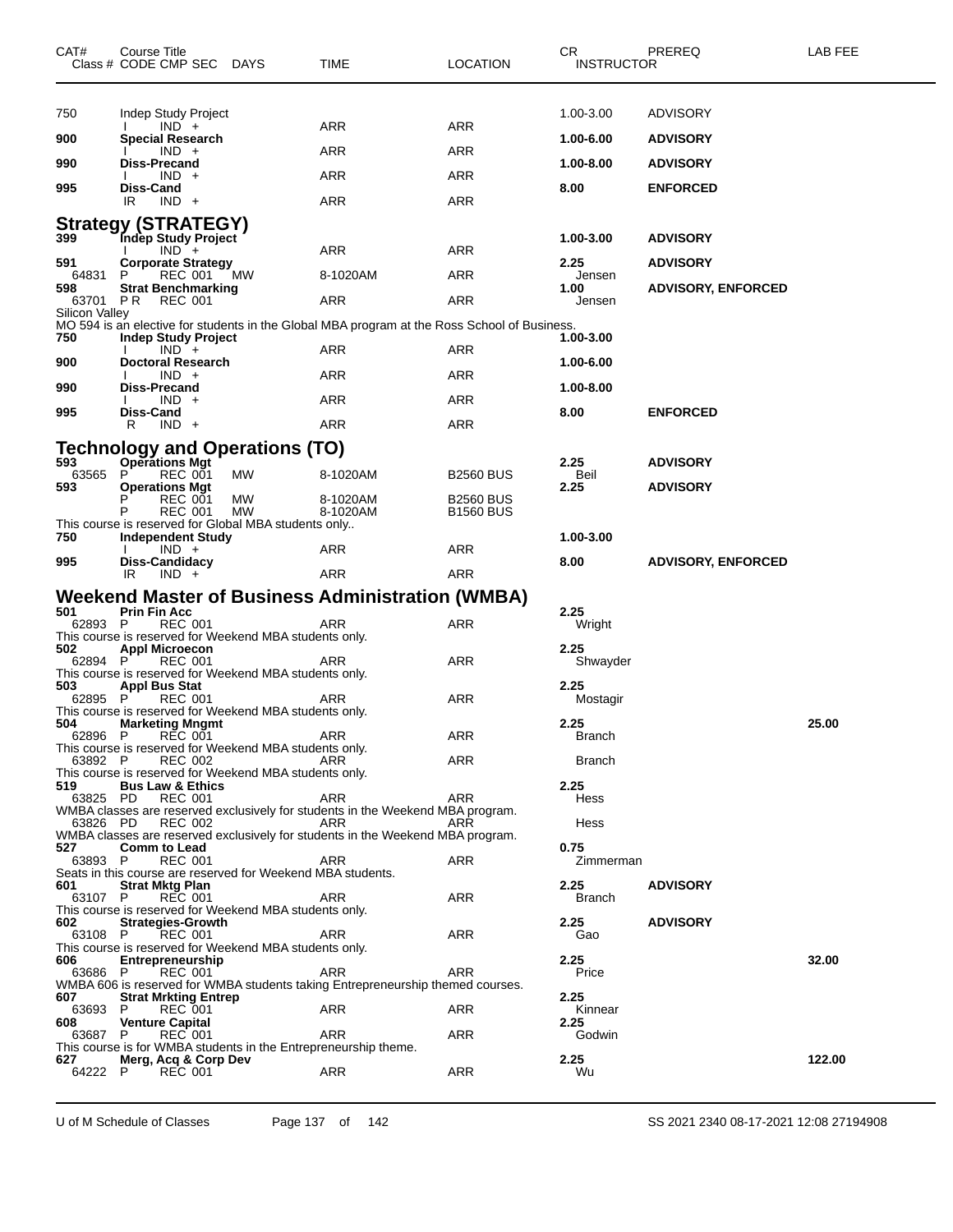| CAT# | Title<br>Sourse                    |                       |             |          | ~~<br>◡⊓                           | <b>PREREC</b> | $- - -$<br>ΔR<br>--- |
|------|------------------------------------|-----------------------|-------------|----------|------------------------------------|---------------|----------------------|
|      | Class # CODE CMP SEC<br>__<br>____ | <b>DAYS</b><br>$\sim$ | <b>TIME</b> | _OCATION | TRUCTOR<br><b>INST</b><br>________ |               |                      |

### **Social Work School Of Social Work**

|              | Social Work (SW)                                                |            |               |                      |                 |
|--------------|-----------------------------------------------------------------|------------|---------------|----------------------|-----------------|
| 415          | Ind Studies: SW                                                 |            |               | 1.00-3.00            | <b>ADVISORY</b> |
|              | $IND +$                                                         | <b>ARR</b> | <b>ARR</b>    |                      |                 |
| 505          | <b>Eng Soc Jus Diversty</b><br>64749 PR LEC 001<br>$\top$       | 6-8PM      | <b>REMOTE</b> | 3.00<br>Mitchell     |                 |
|              | Your first synchronous class meeting time will occur on May 25. |            |               |                      |                 |
| 514          | Ind Stds Intrp Pract                                            |            |               | 1.00-3.00            |                 |
|              | $IND +$                                                         | <b>ARR</b> | <b>ARR</b>    |                      |                 |
| 515          | <b>Found Field Educatn</b>                                      |            |               | 2.00                 |                 |
|              | $IND +$                                                         | <b>ARR</b> | <b>ARR</b>    |                      |                 |
| 517          | <b>Ind Studies Aging</b>                                        |            |               | 1.00-3.00            | <b>ADVISORY</b> |
|              | $IND +$                                                         | <b>ARR</b> | <b>ARR</b>    |                      |                 |
| 518          | <b>Ind Studies Aging</b><br>$IND +$                             | <b>ARR</b> | <b>ARR</b>    | 1.00-3.00            | <b>ADVISORY</b> |
| 519          | Ind Stds Hum Behav                                              |            |               | 1.00-3.00            | <b>ADVISORY</b> |
|              | $IND +$                                                         | <b>ARR</b> | <b>ARR</b>    |                      |                 |
| 520          | Ind Stds Hum Behav                                              |            |               | 1.00-3.00            | <b>ADVISORY</b> |
|              | $IND +$                                                         | <b>ARR</b> | <b>ARR</b>    |                      |                 |
| 523          | Ind Stds Inperprac                                              |            |               | 1.00-3.00            | <b>ADVISORY</b> |
|              | $IND +$                                                         | <b>ARR</b> | <b>ARR</b>    |                      |                 |
| 524          | Ind Stds Inperprac                                              |            |               | 1.00-3.00            | <b>ADVISORY</b> |
|              | $IND +$                                                         | <b>ARR</b> | <b>ARR</b>    |                      |                 |
| 525          | Ind Stds Chid&Yth<br>$IND +$                                    | <b>ARR</b> | <b>ARR</b>    | 1.00-3.00            | <b>ADVISORY</b> |
| 526          | Ind Stds Chid&Yth                                               |            |               | 1.00-3.00            | <b>ADVISORY</b> |
|              | $IND +$                                                         | <b>ARR</b> | <b>ARR</b>    |                      |                 |
| 528          | Ind Stds in Global                                              |            |               | 1.00-3.00            |                 |
|              | $IND +$<br>SI                                                   | <b>ARR</b> | <b>ARR</b>    |                      |                 |
| 529          | Ind Stds Welf Chid&F                                            |            |               | 1.00-3.00            |                 |
|              | $IND +$                                                         | <b>ARR</b> | <b>ARR</b>    |                      |                 |
| 530          | <b>Soc Welf Pol Serv</b>                                        |            |               | 3.00                 | <b>ENFORCED</b> |
| 64603<br>532 | <b>PR</b><br><b>LEC 001</b><br>м<br>Ind Stds Health             | 6-10PM     | <b>REMOTE</b> | Jackson<br>1.00-3.00 | <b>ADVISORY</b> |
|              | $IND +$                                                         | <b>ARR</b> | <b>ARR</b>    |                      |                 |
| 533          | Ind Stds Health                                                 |            |               | 1.00-3.00            | <b>ADVISORY</b> |
|              | $IND +$                                                         | <b>ARR</b> | <b>ARR</b>    |                      |                 |
| 534          | Ind Internship Stds                                             |            |               | 1.00-6.00            |                 |
|              | $IND +$                                                         | <b>ARR</b> | <b>ARR</b>    |                      |                 |
| 540          | <b>Trauma Basics</b>                                            |            |               | 1.00                 |                 |
| 64240        | <b>SEM 001</b><br>P                                             | <b>ARR</b> | <b>REMOTE</b> | Stein                |                 |

This course is available only to Social Work, Nursing, and Education students. SW students must enroll under SW 540. Nursing students under HS 540; Education students under EDUC 540 AND in the Summer half term.

Outside of Class Pre-learning work begins: June 14, 2021 All Day Workshop: July 10, 2021 (previously July 17)

Outside of Class Post-work: July 24, 2021

Please refer to Canvas or contact the course instructor for the additional required class assignments that must be completed outside of the all day workshop.

| 546   | Ind Stds SWPS                   |            |               | 1.00-3.00 | <b>ADVISORY</b>       |
|-------|---------------------------------|------------|---------------|-----------|-----------------------|
|       | $IND +$                         | <b>ARR</b> | <b>ARR</b>    |           |                       |
| 547   | Ind Stds SWPS                   |            |               | 1.00-3.00 | <b>ADVISORY</b>       |
|       | $IND +$                         | <b>ARR</b> | <b>ARR</b>    |           |                       |
| 548   | Ind Stds Polic & Pol            | <b>ARR</b> | <b>ARR</b>    | 1.00-3.00 |                       |
| 551   | $IND +$                         |            |               | 1.00-3.00 |                       |
|       | Ind Stds Comm Change<br>$IND +$ | <b>ARR</b> | <b>ARR</b>    |           |                       |
| 553   | Ind Stds Comm Org               |            |               | 1.00-3.00 | <b>ADVISORY</b>       |
|       | $IND +$                         | <b>ARR</b> | ARR           |           |                       |
| 554   | Ind Stds Comm Org               |            |               | 1.00-3.00 | <b>ADVISORY</b>       |
|       | $IND +$                         | <b>ARR</b> | ARR           |           |                       |
| 555   | Ind Stds Comm & SS              |            |               | 1.00-3.00 | <b>ADVISORY</b>       |
|       | $IND +$                         | <b>ARR</b> | <b>ARR</b>    |           |                       |
| 556   | Ind Stds Comm & SS              |            |               | 1.00-3.00 | <b>ADVISORY</b>       |
|       | $IND +$                         | <b>ARR</b> | <b>ARR</b>    |           |                       |
| 560   | <b>CO Mgt Pol Eval Prac</b>     |            |               | 3.00      | <b>ENFORCED</b>       |
| 64605 | <b>PR</b> LEC 001<br>$\top$     | 6-10PM     | <b>REMOTE</b> |           | Landeros She-Her-Hers |
| 561   | Ind Stds Mgmt & Lead            |            |               | 1.00-3.00 |                       |
|       | $IND +$                         | <b>ARR</b> | <b>ARR</b>    |           |                       |
| 566   | Ind Stds Mgt Hum S              |            |               | 1.00-3.00 | <b>ADVISORY</b>       |
| 567   | $IND +$                         | <b>ARR</b> | <b>ARR</b>    | 1.00-3.00 | <b>ADVISORY</b>       |
|       | Ind Stds Mgt Hum S<br>$IND^-+$  | <b>ARR</b> | ARR           |           |                       |
| 571   | Ind Stds P Eval & Res           |            |               | 1.00-3.00 |                       |
|       |                                 |            |               |           |                       |

U of M Schedule of Classes Page 138 of 142 SS 2021 2340 08-17-2021 12:08 27194908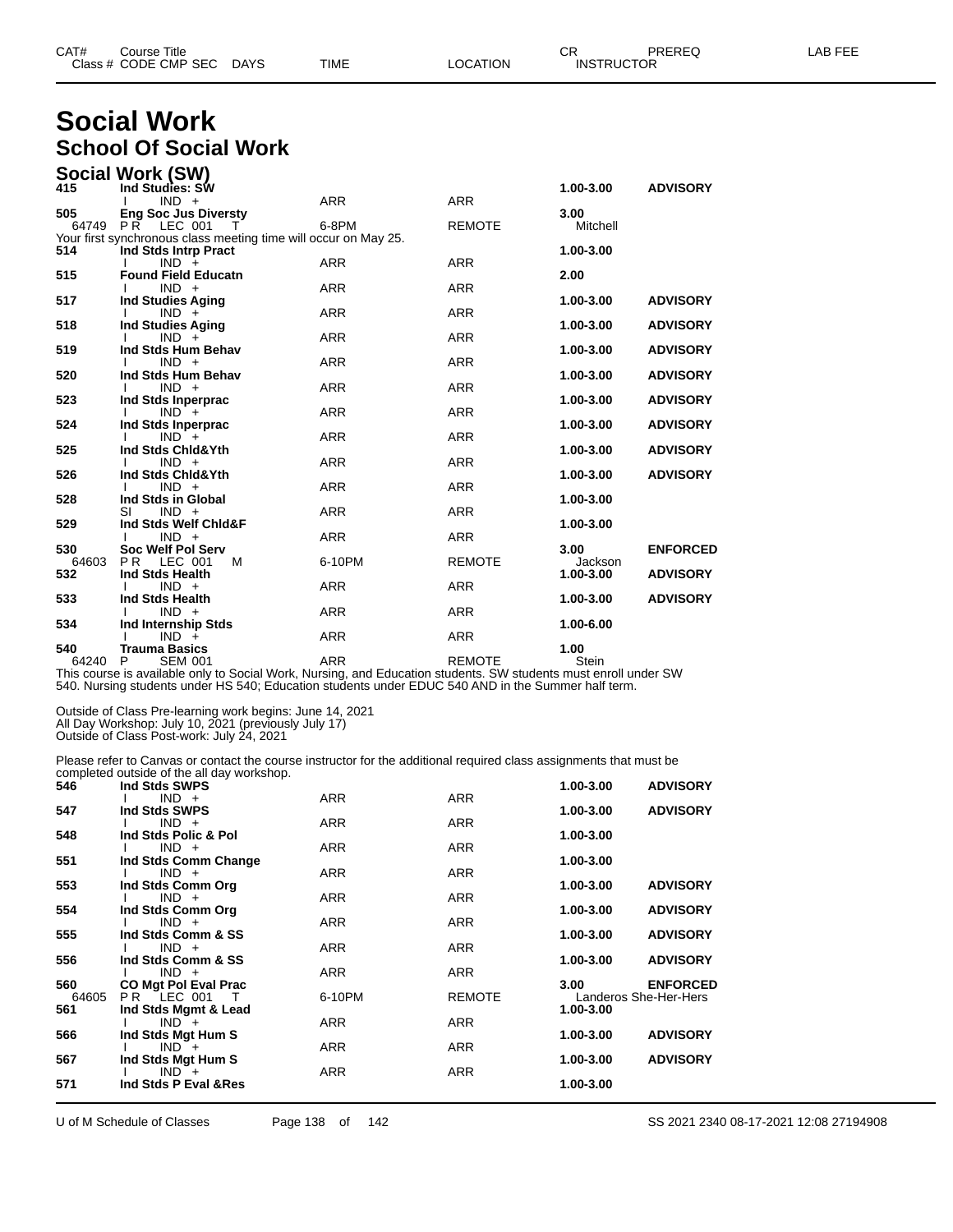| CAT#           | Course Title<br>Class # CODE CMP SEC                                                       | <b>DAYS</b>  | TIME             | <b>LOCATION</b>                | CR<br><b>INSTRUCTOR</b>      | PREREQ                                    | LAB FEE |
|----------------|--------------------------------------------------------------------------------------------|--------------|------------------|--------------------------------|------------------------------|-------------------------------------------|---------|
|                | $IND +$                                                                                    |              | <b>ARR</b>       | ARR                            |                              |                                           |         |
| 576            | Ind Stds Pol&Eval<br>$IND +$                                                               |              | ARR              | <b>ARR</b>                     | 1.00-3.00                    | <b>ADVISORY</b>                           |         |
| 577            | Ind Stds Pol&Eval<br>$IND +$                                                               |              | ARR              | ARR                            | 1.00-3.00                    | <b>ADVISORY</b>                           |         |
| 581            | Ind Stds Mntl Hith<br>$IND +$                                                              |              | <b>ARR</b>       |                                | 1.00-3.00                    | <b>ADVISORY</b>                           |         |
| 582            | Ind Stds Mntl Hith                                                                         |              |                  | ARR                            | 1.00-3.00                    | <b>ADVISORY</b>                           |         |
| 583            | $IND +$<br>Ind Std Research                                                                |              | ARR              | <b>ARR</b>                     | 1.00-3.00                    | <b>ADVISORY</b>                           |         |
| 584            | $IND +$<br>Ind Stds Research                                                               |              | ARR              | ARR                            | 1.00-3.00                    | <b>ADVISORY</b>                           |         |
| 586            | $IND +$<br><b>Ind Studies Eval</b>                                                         |              | <b>ARR</b>       | ARR                            | 1.00-3.00                    | <b>ADVISORY</b>                           |         |
| 587            | $IND +$                                                                                    |              | ARR              | <b>ARR</b>                     |                              |                                           |         |
|                | <b>Ind Studies Eval</b><br>$IND +$                                                         |              | ARR              | ARR                            | 1.00-3.00                    | <b>ADVISORY</b>                           |         |
| 589            | Ind Stds Globl SW Pr<br>$IND +$                                                            |              | <b>ARR</b>       | ARR                            | 1.00-3.00                    |                                           |         |
| 590<br>64731   | <b>Intro to SW Practice</b><br>PR.<br>LEC 001                                              | <b>FSASU</b> | 9-5PM            | <b>REMOTE</b>                  | 1.00<br>Hiltz                |                                           |         |
| 591            | Your first synchronous class meeting time will occur on May 21.<br>Ind Stds Older Adlts    |              |                  |                                | 1.00-3.00                    |                                           |         |
|                | $IND +$                                                                                    |              | ARR              | ARR                            |                              |                                           |         |
| 596            | Ind Stds Social Work<br>$IND +$                                                            |              | ARR              | ARR                            | 1.00-3.00                    |                                           |         |
| 598            | Ind Stds Soc Work<br>$IND +$                                                               |              | <b>ARR</b>       | ARR                            | 1.00-3.00                    | <b>ADVISORY</b>                           |         |
| 599            | Ind Stds Soc Work<br>$IND +$                                                               |              | ARR              | ARR                            | 1.00-3.00                    | <b>ADVISORY</b>                           |         |
| 600<br>64729   | Hith, BehvHith & Dis<br>PR LEC 001                                                         | - W          | 6-8PM            | <b>REMOTE</b>                  | 3.00                         | <b>ADVISORY</b><br>Lacombe-Duncan she-her |         |
|                | Your first synchronous class meeting time will occur on May 26.                            |              |                  |                                |                              |                                           |         |
| 601<br>64606   | <b>Assesmt Hith MntHith</b><br>P<br>LEC 001                                                | м            | 8-12PM           | <b>REMOTE</b>                  | 3.00<br><b>Brydon</b>        | <b>ADVISORY</b>                           |         |
| 64607<br>602   | P<br>LEC 002<br><b>IP Interv w Adults</b>                                                  | Т            | 8-12PM           | <b>REMOTE</b>                  | <b>Brydon</b><br>3.00        | <b>ADVISORY</b>                           |         |
| 64608<br>64609 | P<br>LEC 001<br>P<br>LEC 002                                                               | м<br>м       | 8-12PM<br>8-12PM | <b>REMOTE</b><br><b>REMOTE</b> | Eiler<br><b>Bornheimer</b>   |                                           |         |
| 64610          | P<br>LEC 003                                                                               | Т            | 8-12PM           | REMOTE                         | Eiler                        |                                           |         |
| 64611<br>603   | LEC 004<br>P<br>IP Interv w Chid&Yth                                                       | т            | 6-10PM           | <b>REMOTE</b>                  | Alexander<br>3.00            | <b>ADVISORY</b>                           |         |
| 64612<br>64613 | LEC 001<br>P<br>P<br>LEC 002                                                               | м<br>M       | 8-12PM<br>8-12PM | REMOTE<br>REMOTE               | Sanders<br>Martinez-Gilliard |                                           |         |
| 64614<br>64615 | P<br>LEC 003<br>P<br>LEC 004                                                               | Т<br>T       | 8-12PM<br>6-10PM | <b>REMOTE</b><br><b>REMOTE</b> | Martinez-Gilliard<br>Towns   |                                           |         |
| 604            | <b>Adv IP w Families</b>                                                                   |              |                  |                                | 3.00                         | <b>ADVISORY</b>                           |         |
| 64616<br>64617 | LEC 001<br>P<br>P<br>LEC 002                                                               | M<br>Τ       | 8-12PM<br>8-12PM | REMOTE<br><b>REMOTE</b>        | Crane<br>Crane               |                                           |         |
| 605<br>64618   | <b>Adv IP w Groups</b><br>P<br>LEC 001                                                     | м            | 8-12PM           | <b>REMOTE</b>                  | 3.00<br>Masudi               | <b>ADVISORY</b>                           |         |
| 64619<br>606   | P<br>LEC 002<br><b>Mnt Hith Disord Adul</b>                                                | $\top$       | 8-12PM           | <b>REMOTE</b>                  | Pitcher<br>3.00              |                                           |         |
| 64621          | P<br>LEC 002                                                                               | Τ            | 8-12PM           | <b>REMOTE</b>                  | Zhang                        |                                           |         |
| 64622<br>607   | P<br>LEC 003<br><b>Adv Interv Subs Abus</b>                                                | т            | 1-5PM            | <b>REMOTE</b>                  | Zhang<br>3.00                |                                           |         |
| 64509<br>612   | P<br>LEC 001<br><b>Mnt Hith Disord Ch&amp;Y</b>                                            | м            | 6-10PM           | <b>REMOTE</b>                  | Irish<br>3.00                |                                           |         |
| 64625<br>64627 | P<br>LEC 001<br>P<br>LEC 003                                                               | м<br>М       | 8-12PM<br>6-10PM | <b>REMOTE</b><br><b>REMOTE</b> | Sherman<br>Sherman           |                                           |         |
| 617<br>64747   | Death, Loss& Grief<br>P R<br>LEC 002                                                       | т            | 1-5PM            | <b>REMOTE</b>                  | 3.00<br>Mattison             | <b>ENFORCED</b>                           |         |
| 64631          | LEC 003<br>P R                                                                             | т            | 6-10PM           | <b>REMOTE</b>                  | Mattison                     |                                           |         |
| 622<br>64633   | <b>Micro Pract Chid&amp;Fam</b><br>P<br>LEC 001                                            | т            | 8-12PM           | <b>REMOTE</b>                  | 3.00<br><b>Sanders</b>       | <b>ADVISORY</b>                           |         |
| 64634<br>623   | P<br>LEC 002<br><b>Macro Pract Chid&amp;Fam</b>                                            | Τ            | 8-12PM           | <b>REMOTE</b>                  | Alexander<br>3.00            | <b>ADVISORY</b>                           |         |
| 64635<br>624   | P<br>LEC 001<br><b>Chid Maltreat Asmt&amp;T</b>                                            | $\top$       | 8-12PM           | <b>REMOTE</b>                  | Edwards-Brown<br>1.00        |                                           |         |
| 64636 P        | LEC 001                                                                                    | М            | 9-12PM           | <b>REMOTE</b>                  | Gilbert                      |                                           |         |
| 625            | Class meeting dates 2021: May 10, 24, June 14, 28, July 12.<br><b>Play Therap w Childr</b> |              |                  |                                | 3.00                         |                                           |         |
| 64637<br>626   | LEC 001<br>P<br><b>School SW Assessment</b>                                                | м            | 8-12PM           | <b>REMOTE</b>                  | Ribaudo - She-her<br>3.00    |                                           |         |
| 64641<br>628   | LEC 002<br>P<br><b>School SW Interventn</b>                                                | $\top$       | 1-5PM            | <b>REMOTE</b>                  | Sherman<br>3.00              |                                           |         |
| 64643<br>652   | LEC 001<br>P<br>Org Soc & Polit Act                                                        | M            | 6-10PM           | <b>REMOTE</b>                  | Fitzgerald<br>3.00           |                                           |         |
| 64646          | P<br>LEC 001                                                                               | м            | 8-12PM           | REMOTE                         | Kattari                      |                                           |         |
|                |                                                                                            |              |                  |                                |                              |                                           |         |

U of M Schedule of Classes Page 139 of 142 SS 2021 2340 08-17-2021 12:08 27194908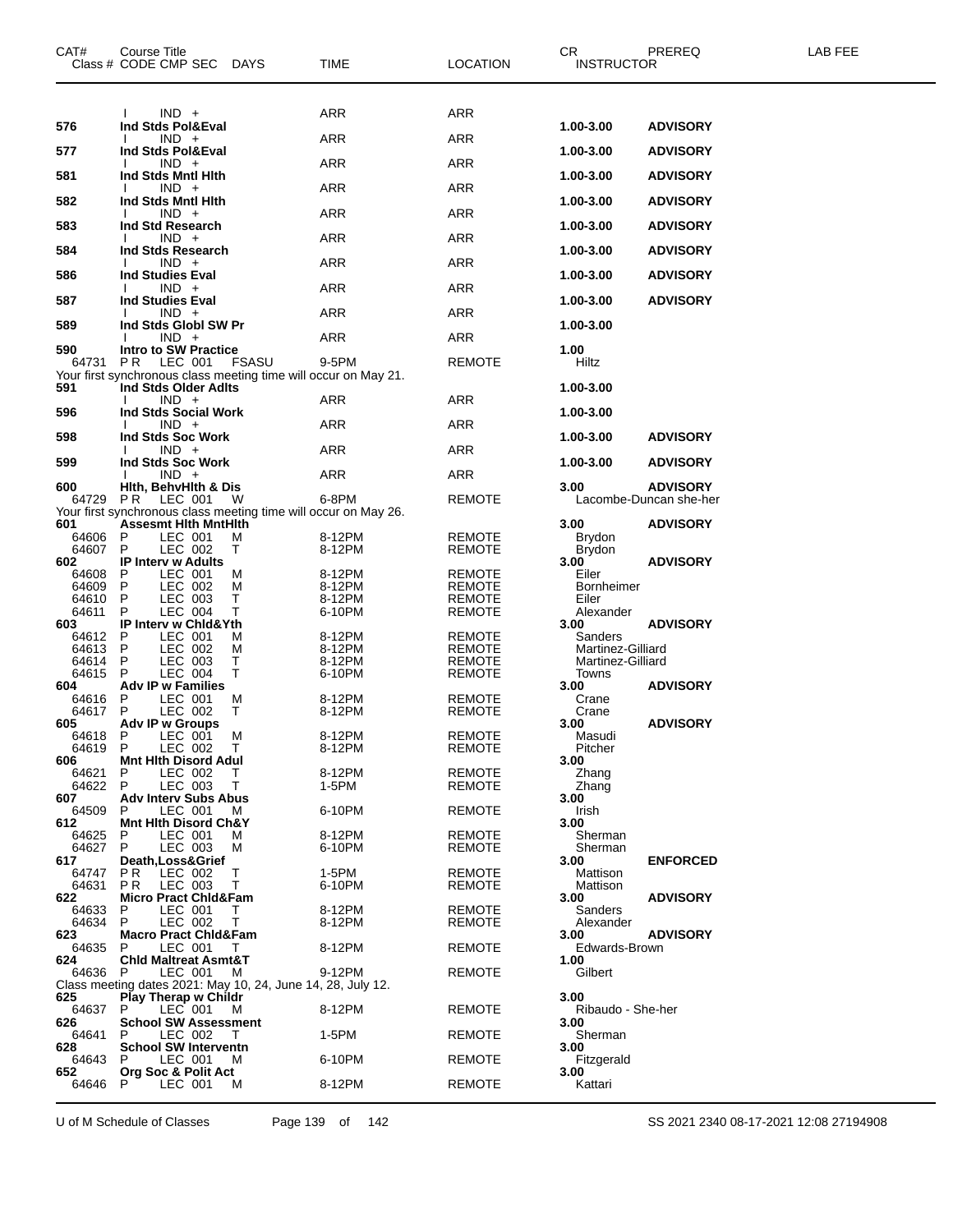| CAT#                       | Course Title | Class # CODE CMP SEC                         | DAYS         | TIME                                                                                                                                                                                                                                 | <b>LOCATION</b>                | CR<br>PREREQ<br><b>INSTRUCTOR</b>           | LAB FEE |
|----------------------------|--------------|----------------------------------------------|--------------|--------------------------------------------------------------------------------------------------------------------------------------------------------------------------------------------------------------------------------------|--------------------------------|---------------------------------------------|---------|
|                            |              |                                              |              |                                                                                                                                                                                                                                      |                                |                                             |         |
|                            |              |                                              |              |                                                                                                                                                                                                                                      |                                |                                             |         |
| 656<br>64649               | P            | Yth Empower&Organiz<br>LEC 001               | Т.           | 8-12PM                                                                                                                                                                                                                               | <b>REMOTE</b>                  | 3.00<br>Richards-Schuster                   |         |
| 663                        |              | <b>Fundr &amp; Grant Writng</b>              |              |                                                                                                                                                                                                                                      |                                | 3.00                                        |         |
| 64652<br>64653             | P<br>P       | LEC 001<br>LEC 002                           | Τ<br>т       | 8-12PM<br>6-10PM                                                                                                                                                                                                                     | <b>REMOTE</b><br><b>REMOTE</b> | Doyle<br>Cushman                            |         |
| 64974                      | <b>PD</b>    | LEC 003<br>Hum Res Devel & Mgmt              | Т            | 8-12PM                                                                                                                                                                                                                               | REMOTE                         | Brown                                       |         |
| 664<br>64654               | P            | LEC 001                                      |              | 8-12PM                                                                                                                                                                                                                               | REMOTE                         | 3.00<br>De Four                             |         |
| 665<br>64655               | P            | Soc Imp Leadrs&Gover<br>LEC 001              | M            | 8-12PM                                                                                                                                                                                                                               | <b>REMOTE</b>                  | <b>ADVISORY</b><br>3.00<br>Doyle            |         |
| 672                        |              | Data Visualiz Applic                         |              |                                                                                                                                                                                                                                      |                                | 3.00                                        |         |
| 64656<br>683               | P            | LEC 001<br><b>Eval In Social Work</b>        | м            | 8-12PM                                                                                                                                                                                                                               | REMOTE                         | Perron<br>3.00<br><b>ADVISORY, ENFORCED</b> |         |
| 61302                      | P R          | LEC 001                                      | M            | 1-5PM                                                                                                                                                                                                                                | <b>REMOTE</b>                  | Savas                                       |         |
| 62151<br>63772             | P R<br>P R   | LEC 002<br>LEC 003                           | M<br>M       | 1-5PM<br>1-5PM                                                                                                                                                                                                                       | <b>REMOTE</b><br><b>REMOTE</b> | Hawkins<br>Glenn                            |         |
| 63851                      | P R          | <b>LEC 004</b>                               | M            | 1-5PM                                                                                                                                                                                                                                | <b>REMOTE</b>                  | Doyle                                       |         |
| 64659<br>64660             | P R<br>P R   | LEC 005<br>LEC 006                           | M<br>M       | 1-5PM<br>1-5PM                                                                                                                                                                                                                       | <b>REMOTE</b><br><b>REMOTE</b> | Xiang<br>Cushman                            |         |
| 64661                      | P R          | LEC 007                                      | М            | 1-5PM                                                                                                                                                                                                                                | <b>REMOTE</b>                  | Kattari they-them                           |         |
| 64662<br>64663             | P R<br>P R   | LEC 008<br>LEC 009                           | M<br>M       | 1-5PM<br>1-5PM                                                                                                                                                                                                                       | <b>REMOTE</b><br><b>REMOTE</b> | Hoffman<br>Kynn                             |         |
| 64664                      | P R          | LEC 010                                      | M            | 1-5PM                                                                                                                                                                                                                                | <b>REMOTE</b>                  | Camp                                        |         |
| 64665<br>64666             | P R<br>P R   | LEC 011<br>LEC 012                           | M<br>т       | 1-5PM<br>1-5PM                                                                                                                                                                                                                       | <b>REMOTE</b><br><b>REMOTE</b> | <b>McEvilly</b><br>Savas                    |         |
| 64667                      | <b>PR</b>    | LEC 013                                      | т            | 1-5PM                                                                                                                                                                                                                                | <b>REMOTE</b>                  | Glenn                                       |         |
| 64668<br>64669             | P R<br>P R   | LEC 014<br>LEC 015                           | т<br>М       | 1-5PM<br>6-10PM                                                                                                                                                                                                                      | <b>REMOTE</b><br><b>REMOTE</b> | Doyle<br>Sampson                            |         |
| 64670                      | P R          | LEC 016                                      | М            | 6-10PM                                                                                                                                                                                                                               | <b>REMOTE</b>                  | <b>Brewster</b>                             |         |
| 64671<br>64674             | P R<br>P R   | LEC 017<br>LEC 020                           | Т<br>SA      | 6-10PM<br>9-1PM                                                                                                                                                                                                                      | <b>REMOTE</b><br>REMOTE        | Sampson<br>Garcia-Tosi                      |         |
| 689                        |              | <b>SW Capstone Macro</b>                     |              |                                                                                                                                                                                                                                      |                                | 1.00                                        |         |
| 64809<br>64810             | P<br>P       | LEC 001<br>LEC 002                           | Τ<br>т       | 1-4PM<br>1-4PM                                                                                                                                                                                                                       | REMOTE<br>REMOTE               | Hodge he-him<br>Gant                        |         |
| 64811                      | P            | LEC 003<br><b>Adv Field Educatn</b>          | T            | 6-9PM                                                                                                                                                                                                                                | <b>REMOTE</b>                  | Moe he-him                                  |         |
| 691                        |              | $IND +$                                      |              | ARR                                                                                                                                                                                                                                  | ARR                            | <b>ADVISORY</b><br>1.00-12.00               |         |
| 699<br>64812 PD            |              | <b>SW Capstone Micro</b><br>LEC 001          | T            | 1-4PM                                                                                                                                                                                                                                | REMOTE                         | 1.00<br>Crane                               |         |
|                            |              |                                              |              | Priority is given to HRSA and Detroit Clinical Scholars in the Advanced Standing and MicroMaster tracks. Others                                                                                                                      |                                |                                             |         |
|                            |              | class section prior to registration.         |              | will need to submit a Course Enrollment Petition. Scholars will receive an electronic permission to enroll in this                                                                                                                   |                                |                                             |         |
| 64813 P                    |              | LEC 002                                      | Т            | 1-4PM                                                                                                                                                                                                                                | REMOTE                         | Crane                                       |         |
|                            |              |                                              |              | Priority is given to Child Welfare Scholars in the Advanced Standing and MicroMaster tracks. Scholars will NOT<br>receive an electronic permission to enroll prior to registration as previously indicated. Both scholars and others |                                |                                             |         |
| may petition if necessary. |              |                                              |              |                                                                                                                                                                                                                                      |                                |                                             |         |
| 64814 P                    |              | LEC 003                                      | $\top$       | If you are a CBI or NCS Scholar you must select a macro capstone, SW 689.<br>1-4PM                                                                                                                                                   | REMOTE                         | Radzilowski                                 |         |
|                            |              | LEC 004                                      |              | If you are a CBI or NCS Scholar you must select a macro capstone, SW 689.                                                                                                                                                            |                                |                                             |         |
| 64815 P                    |              |                                              | $\mathbf{I}$ | 1-4PM<br>If you are a CBI or NCS Scholar you must select a macro capstone, SW 689.                                                                                                                                                   | REMOTE                         | Radzilowski                                 |         |
| 64816 P                    |              | LEC 005                                      | T            | 6-9PM<br>If you are a CBI or NCS Scholar you must select a macro capstone, SW 689.                                                                                                                                                   | REMOTE                         | Crane                                       |         |
| 64817 P                    |              | LEC 006                                      | T.           | 6-9PM                                                                                                                                                                                                                                | REMOTE                         | Haas She-Her-Hers                           |         |
| 700                        |              | Psychopharmacology                           |              | If you are a CBI or NCS Scholar you must select a macro capstone, SW 689.                                                                                                                                                            |                                | 1.00                                        |         |
| 64675                      | P            | LEC 001                                      | SA           | 9-5PM                                                                                                                                                                                                                                | REMOTE                         | Carey                                       |         |
| 702<br>64701               |              | <b>Spirit Asses &amp;Interv</b><br>LEC 001   | TH           | 9-5PM                                                                                                                                                                                                                                | REMOTE                         | 1.00<br>Mattison                            |         |
| 703                        |              | <b>OUD/SUD Intervention</b>                  |              |                                                                                                                                                                                                                                      |                                | 1.00                                        |         |
| 64676<br>711               | P            | LEC 001<br>Work w Latinx Famil               | THSA         | 9-5PM                                                                                                                                                                                                                                | REMOTE                         | Cordova Jr<br>1.00                          |         |
| 64698                      | P            | LEC 001                                      | <b>FSA</b>   | 9-5PM                                                                                                                                                                                                                                | REMOTE                         | Cordova Jr                                  |         |
|                            |              |                                              |              | Priority is given to HRSA and Detroit Clinical Scholars in the Advanced Standing track. Scholars will NOT receive<br>an electronic permission to enroll prior to registration as previously indicated. Both scholars and others may  |                                |                                             |         |
| petition if necessary.     |              |                                              |              |                                                                                                                                                                                                                                      |                                |                                             |         |
| 712<br>64677 P             |              | Wrk w Transi Age Yth<br>LEC 001              | FSA          | 9-5PM                                                                                                                                                                                                                                | REMOTE                         | 1.00<br>Cordova Jr                          |         |
|                            |              |                                              |              | Priority is given to HRSA and Detroit Clinical Scholars in the Advanced Standing track. Scholars will NOT receive                                                                                                                    |                                |                                             |         |
| petition if necessary.     |              |                                              |              | an electronic permission to enroll prior to registration as previously indicated. Both scholars and others may                                                                                                                       |                                |                                             |         |
| 713<br>64699 P             |              | <b>Strngt Yth Engag&amp;Ret</b><br>LEC 001 W |              | 9-5PM                                                                                                                                                                                                                                | REMOTE                         | 1.00<br>Eiler                               |         |
|                            |              |                                              |              | Priority is given to HRSA and Detroit Clinical Scholars in the Advanced Standing track. Scholars will NOT receive                                                                                                                    |                                |                                             |         |
| petition if necessary.     |              |                                              |              | an electronic permission to enroll prior to registration as previously indicated. Both scholars and others may                                                                                                                       |                                |                                             |         |
| 716                        |              | <b>Motivationl Intervw</b>                   |              |                                                                                                                                                                                                                                      |                                | 1.00                                        |         |
| 64678<br>718               | P            | LEC 001<br><b>MasterTrack Skil Lab</b>       | WSA          | 9-5PM                                                                                                                                                                                                                                | <b>REMOTE</b>                  | Eiler<br>3.00                               |         |
|                            |              |                                              |              |                                                                                                                                                                                                                                      |                                |                                             |         |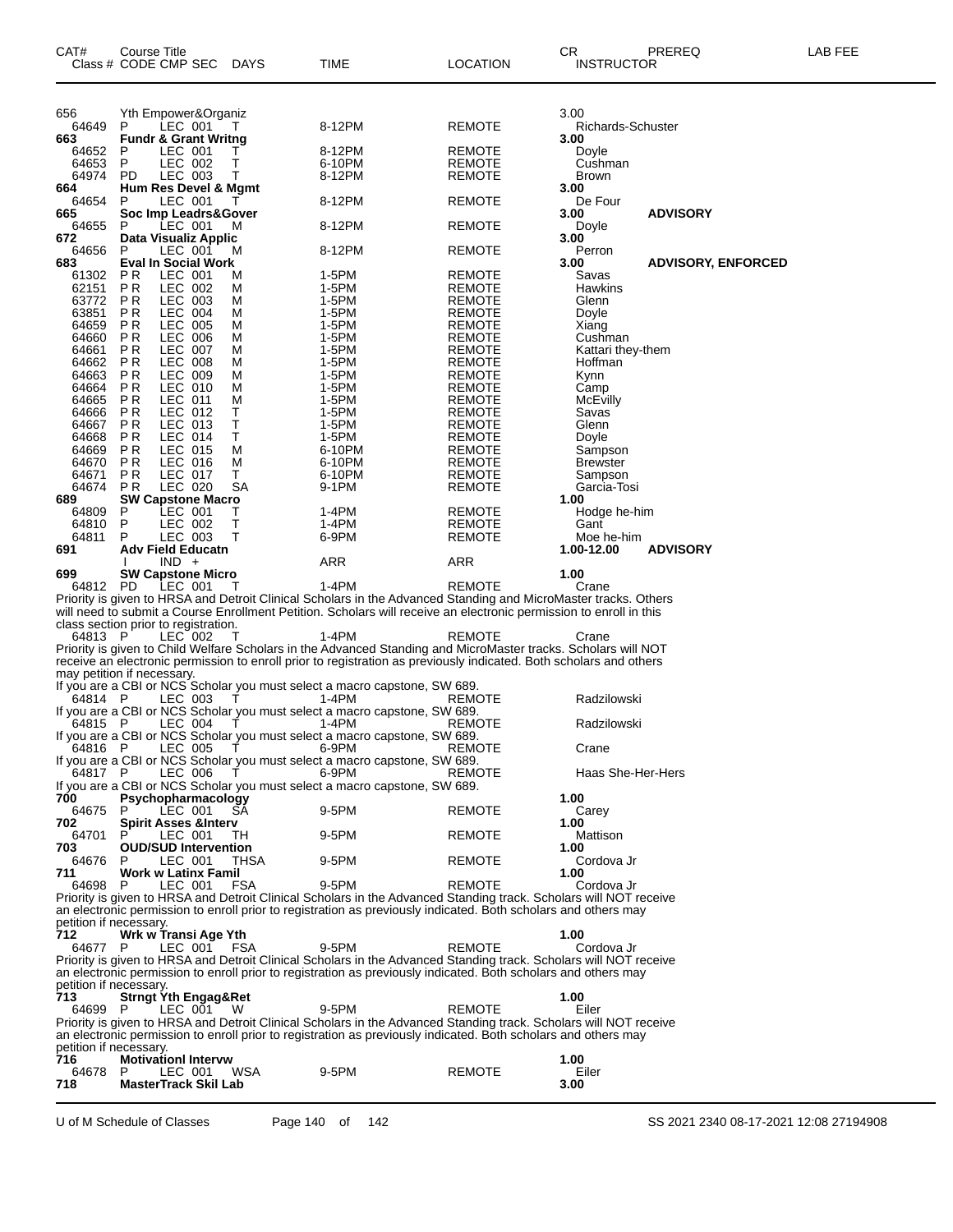| CAT#            | <b>Course Title</b><br>Class # CODE CMP SEC DAYS                                         | <b>TIME</b> | LOCATION      | PREREQ<br>CR.<br><b>INSTRUCTOR</b> | LAB FEE |
|-----------------|------------------------------------------------------------------------------------------|-------------|---------------|------------------------------------|---------|
|                 | 64748 PR LAB 001<br>T<br>Your first synchronous class meeting time will occur on May 25. | 6-8PM       | REMOTE        | Hodge he-him                       |         |
| 719<br>64818 P  | <b>Adv Top Interp Pract</b><br>SEM 001<br>SА                                             | 9-5PM       | <b>REMOTE</b> | 1.00<br>Kattari they-them          |         |
| 719             | <b>Adv Top Interp Pract</b><br><b>SEM 001</b><br>P<br>SА                                 | 9-5PM       | <b>REMOTE</b> | 1.00                               |         |
|                 | Intro to Sexuality & Soc Work                                                            |             |               |                                    |         |
| 724<br>64745 P  | <b>Infant Mental Health</b><br>LEC 001<br>W                                              | 9-5PM       | <b>REMOTE</b> | 1.00<br>Ribaudo - She-her          |         |
| 740<br>64993 PR | <b>SW Pract &amp; Fake News</b><br>LEC 001<br>WSA                                        | 9-5PM       | ARR           | 1.00<br>Nichols                    |         |
| 752<br>64680    | Diversit Dialog & SJ<br>LEC 001<br><b>FSASU</b><br>P.                                    | 9-2PM       | <b>REMOTE</b> | 1.00<br>Checkoway                  |         |
| 753<br>64681    | <b>Participat Facilitat</b><br>LEC 001<br>P.<br>TН                                       | 9-5PM       | <b>REMOTE</b> | 1.00<br>Gant                       |         |
| 774<br>64682    | <b>Philanthr Eval &amp; Meas</b><br>LEC 001<br>TН<br>P                                   | 9-5PM       | <b>REMOTE</b> | 1.00<br>Savas                      |         |
| 777<br>64746    | <b>Animal Asst Therapy</b><br>LEC 001<br><b>FSA</b><br>P                                 | 9-5PM       | <b>REMOTE</b> | 1.00<br>Sanders                    |         |
| 784<br>64683    | <b>Inhumane Immig Polic</b><br>LEC 001<br>P<br>FSA                                       | 9-5PM       | <b>REMOTE</b> | 1.00<br>Sanders                    |         |
| 789<br>64819    | Adv Top Global SW Pr<br><b>SEM 001</b><br>P<br>- W                                       | 9-5PM       | <b>REMOTE</b> | 1.00                               |         |
| 789             | <b>Adv Top Global SW Pr</b><br>P<br>SEM 001<br>W                                         | 9-5PM       | REMOTE        | 1.00<br>Wexler                     |         |
|                 | Comm Mobiliz Suicid Prevent                                                              |             |               |                                    |         |
| 801             | <b>Research Internship</b>                                                               |             |               | 1.00-8.00<br><b>ADVISORY</b>       |         |
| 802             | $IND +$<br><b>Research Internship</b>                                                    | <b>ARR</b>  | ARR           | <b>ADVISORY</b><br>1.00-8.00       |         |
| 803             | $IND +$<br><b>Research Internship</b>                                                    | <b>ARR</b>  | ARR           | 1.00-8.00<br><b>ADVISORY</b>       |         |
| 900             | $IND +$<br><b>Prep Candidacy Eval</b>                                                    | ARR         | ARR           | 1.00-8.00<br><b>ADVISORY</b>       |         |
| 971             | $IND +$<br><b>Directed Reading</b>                                                       | ARR         | ARR           | 1.00-4.00<br><b>ADVISORY</b>       |         |
| 972             | $IND +$<br><b>Directed Reading</b>                                                       | ARR         | ARR           | 1.00-4.00<br><b>ADVISORY</b>       |         |
| 973             | $IND +$<br><b>Directed Reading</b>                                                       | ARR         | ARR           | 1.00-4.00<br><b>ADVISORY</b>       |         |
|                 | $IND +$                                                                                  | ARR         | ARR           |                                    |         |
| 974             | <b>Directed Reading</b><br>$IND +$                                                       | ARR         | ARR           | 1.00-4.00<br><b>ADVISORY</b>       |         |
| 975             | <b>Directed Research</b><br>$IND +$                                                      | ARR         | ARR           | 1.00-4.00<br><b>ADVISORY</b>       |         |
| 976             | <b>Directed Research</b><br>$IND +$                                                      | ARR         | ARR           | 1.00-4.00<br><b>ADVISORY</b>       |         |
| 977             | <b>Directed Research</b><br>$IND +$                                                      | ARR         | ARR           | 1.00-4.00<br><b>ADVISORY</b>       |         |
| 978             | <b>Directed Research</b>                                                                 |             |               | 1.00-4.00<br><b>ADVISORY</b>       |         |
| 990             | $IND +$<br>Diss-Precand                                                                  | ARR         | ARR           | 1.00-8.00<br><b>ADVISORY</b>       |         |
| 995             | $IND +$<br>Diss-Cand                                                                     | ARR         | ARR           | 8.00<br><b>ENFORCED</b>            |         |
|                 | IR.<br>$IND +$                                                                           | <b>ARR</b>  | <b>ARR</b>    |                                    |         |